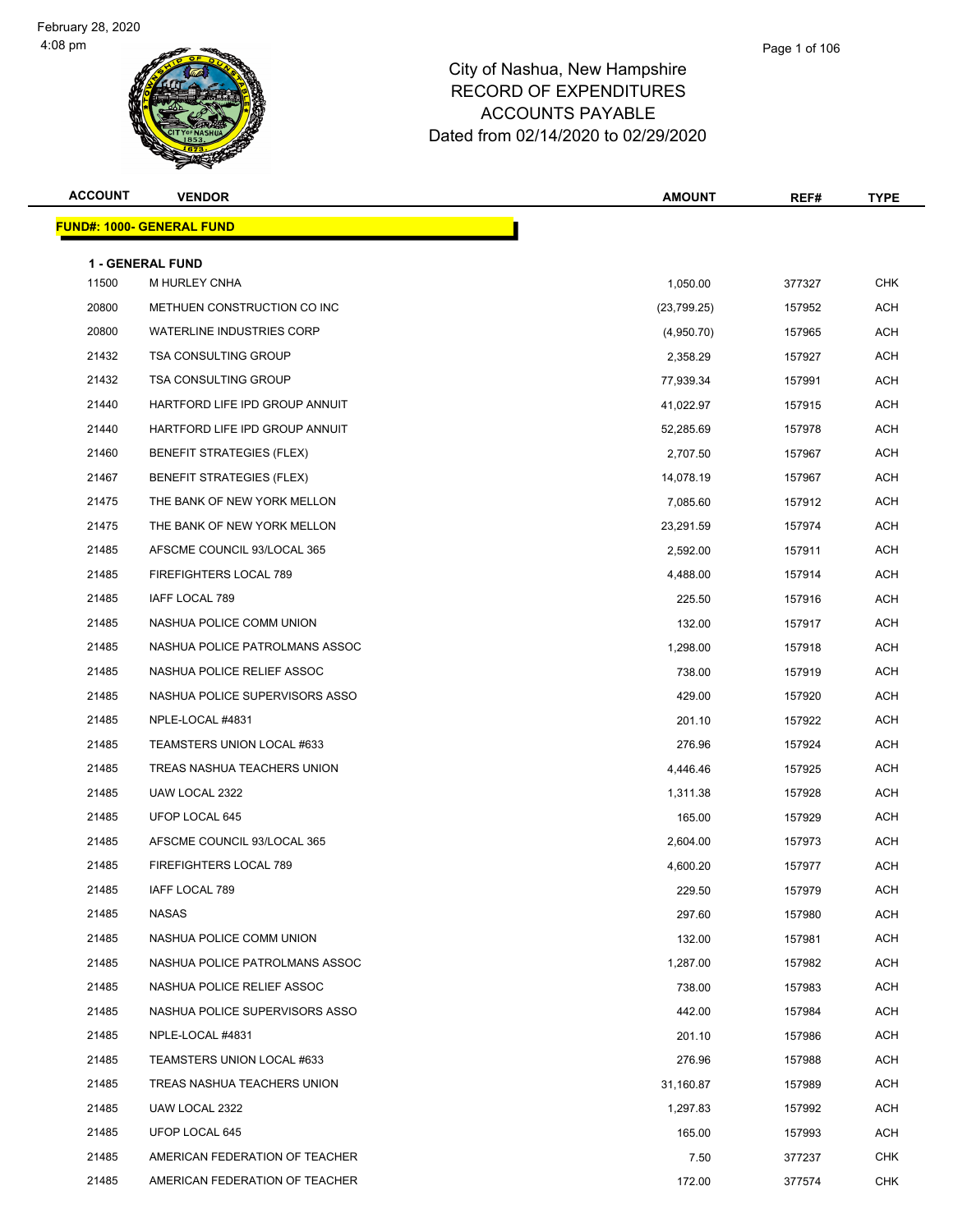

| <b>ACCOUNT</b> | <b>VENDOR</b>                     | <b>AMOUNT</b> | REF#   | <b>TYPE</b> |
|----------------|-----------------------------------|---------------|--------|-------------|
|                | <u> FUND#: 1000- GENERAL FUND</u> |               |        |             |
|                | 1 - GENERAL FUND                  |               |        |             |
| 21490          | UNITED WAY OF GREATER NASHUA      | 244.92        | 377246 | <b>CHK</b>  |
| 21490          | UNITED WAY OF GREATER NASHUA      | 606.69        | 377585 | <b>CHK</b>  |
| 21495          | <b>WAGE ASSIGNMENT</b>            | 259.00        | 157923 | <b>ACH</b>  |
| 21495          | <b>WAGE ASSIGNMENT</b>            | 300.00        | 157926 | <b>ACH</b>  |
| 21495          | <b>WAGE ASSIGNMENT</b>            | 250.00        | 157976 | <b>ACH</b>  |
| 21495          | <b>WAGE ASSIGNMENT</b>            | 259.00        | 157987 | <b>ACH</b>  |
| 21495          | <b>WAGE ASSIGNMENT</b>            | 300.00        | 157990 | ACH         |
| 21495          | <b>WAGE ASSIGNMENT</b>            | 888.00        | 377238 | <b>CHK</b>  |
| 21495          | <b>WAGE ASSIGNMENT</b>            | 100.00        | 377239 | <b>CHK</b>  |
| 21495          | <b>WAGE ASSIGNMENT</b>            | 155.00        | 377240 | CHK         |
| 21495          | <b>WAGE ASSIGNMENT</b>            | 104.00        | 377241 | <b>CHK</b>  |
| 21495          | <b>WAGE ASSIGNMENT</b>            | 1,103.38      | 377242 | <b>CHK</b>  |
| 21495          | <b>WAGE ASSIGNMENT</b>            | 11.54         | 377243 | <b>CHK</b>  |
| 21495          | <b>WAGE ASSIGNMENT</b>            | 311.88        | 377244 | <b>CHK</b>  |
| 21495          | <b>WAGE ASSIGNMENT</b>            | 120.21        | 377245 | <b>CHK</b>  |
| 21495          | <b>WAGE ASSIGNMENT</b>            | 94.88         | 377247 | <b>CHK</b>  |
| 21495          | <b>WAGE ASSIGNMENT</b>            | 84.00         | 377248 | CHK         |
| 21495          | <b>WAGE ASSIGNMENT</b>            | 975.50        | 377575 | <b>CHK</b>  |
| 21495          | <b>WAGE ASSIGNMENT</b>            | 100.00        | 377576 | <b>CHK</b>  |
| 21495          | <b>WAGE ASSIGNMENT</b>            | 149.76        | 377577 | CHK         |
| 21495          | <b>WAGE ASSIGNMENT</b>            | 155.00        | 377578 | <b>CHK</b>  |
| 21495          | <b>WAGE ASSIGNMENT</b>            | 104.00        | 377579 | <b>CHK</b>  |
| 21495          | <b>WAGE ASSIGNMENT</b>            | 25.00         | 377580 | <b>CHK</b>  |
| 21495          | <b>WAGE ASSIGNMENT</b>            | 1,205.31      | 377581 | <b>CHK</b>  |
| 21495          | <b>WAGE ASSIGNMENT</b>            | 11.54         | 377582 | CHK         |
| 21495          | <b>WAGE ASSIGNMENT</b>            | 311.88        | 377583 | <b>CHK</b>  |
| 21495          | <b>WAGE ASSIGNMENT</b>            | 120.21        | 377584 | <b>CHK</b>  |
| 21495          | <b>WAGE ASSIGNMENT</b>            | 419.42        | 377586 | <b>CHK</b>  |
| 21495          | <b>WAGE ASSIGNMENT</b>            | 199.29        | 377587 | <b>CHK</b>  |
| 21538          | NASHUA TEACHERS UNION             | 73.62         | 157921 | ACH         |
| 21538          | NASHUA TEACHERS UNION             | 2,883.80      | 157985 | ACH         |
| 21780          | CITY OF NASHUA                    | 6,048.09      | 377538 | <b>CHK</b>  |
| 21780          | CONSTANT, CAROLANN I TRUSTEE      | 2,602.46      | 377919 | <b>CHK</b>  |
| 21780          | CORELOGIC CENTRALIZED REFUNDS     | 2,865.72      | 377920 | <b>CHK</b>  |
| 21780          | CORELOGIC CENTRALIZED REFUNDS     | 2,561.06      | 377921 | <b>CHK</b>  |
| 21780          | MARK E VAN TASSELL, TRUSTEE       | 1,941.96      | 377922 | <b>CHK</b>  |
| 21780          | TRIO REAL ESTATE MANAGMNT LLC     | 6,025.25      | 377924 | <b>CHK</b>  |
| 21780          | TRIO REAL ESTATE MANAGMNT LLC     | 5,851.75      | 377925 | <b>CHK</b>  |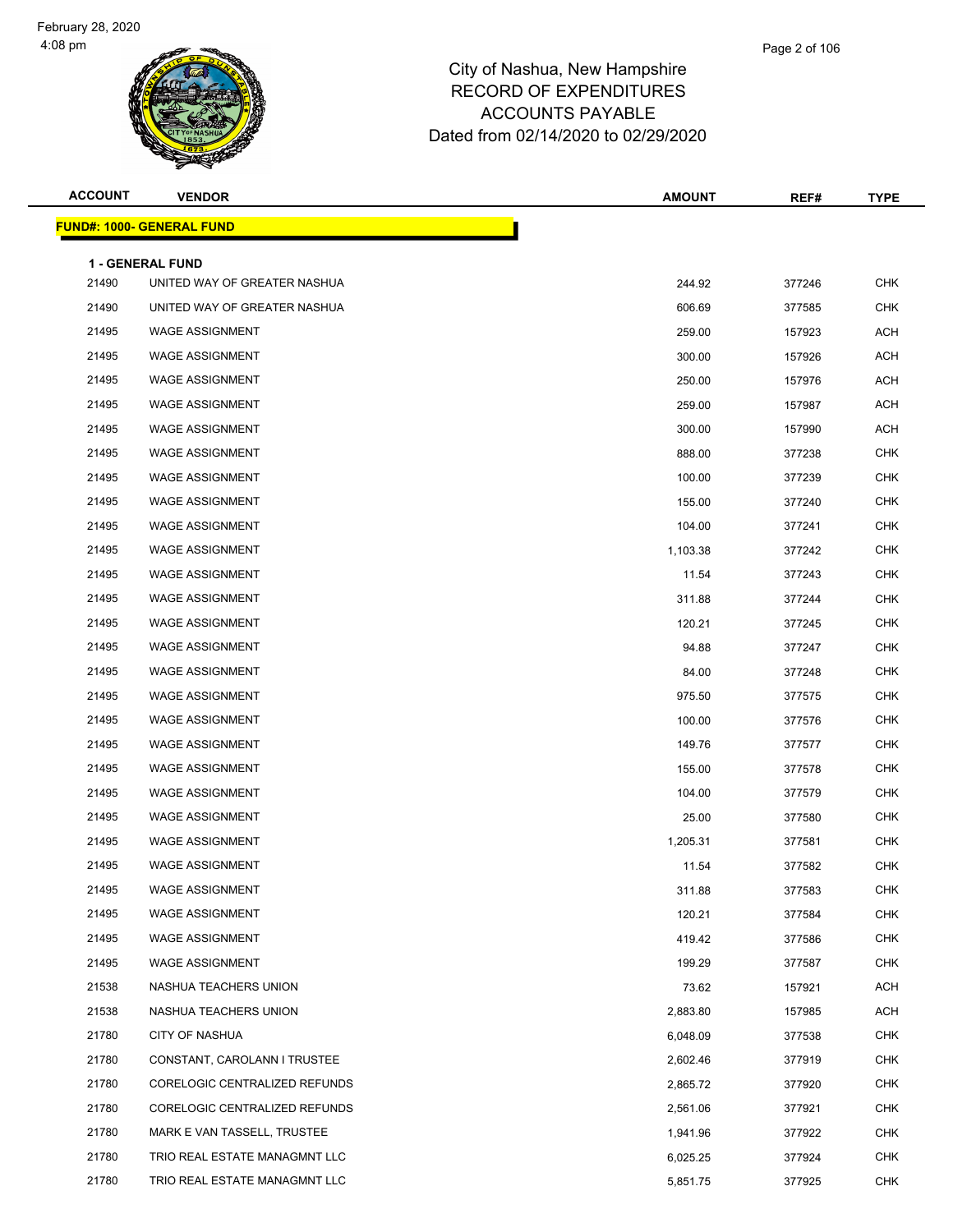|                                            | <b>AMOUNT</b>                 | REF#   | <b>TYPE</b> |
|--------------------------------------------|-------------------------------|--------|-------------|
|                                            |                               |        |             |
|                                            |                               |        |             |
| WHITESTONE REALTY ASSOCIATES               | 111.55                        | 377926 | <b>CHK</b>  |
|                                            | 11,468.81                     | 157905 | <b>ACH</b>  |
|                                            | 20,943.06                     | 157906 | <b>ACH</b>  |
|                                            | 25,611.64                     | 157907 | <b>ACH</b>  |
|                                            | 20,916.57                     | 157930 | <b>ACH</b>  |
|                                            | 18,950.28                     | 157966 | <b>ACH</b>  |
|                                            | 18,803.29                     | 157968 | <b>ACH</b>  |
|                                            | 21,599.77                     | 157969 | <b>ACH</b>  |
|                                            | 22,657.69                     | 157972 | <b>ACH</b>  |
|                                            | 19,042.89                     | 158031 | <b>ACH</b>  |
|                                            | 26,956.10                     | 158033 | <b>ACH</b>  |
|                                            | \$499,868.95                  |        |             |
|                                            |                               |        |             |
|                                            | 35.12                         | 378108 | <b>CHK</b>  |
|                                            | 80.78                         | 158014 | <b>ACH</b>  |
|                                            | \$115.90                      |        |             |
|                                            |                               |        |             |
|                                            | 35.30                         | 377930 | <b>CHK</b>  |
| UNITED PARCEL SERVICE                      | 19.74                         | 377984 | <b>CHK</b>  |
|                                            | 112.57                        | 377387 | <b>CHK</b>  |
|                                            | 7.28                          | 378108 | <b>CHK</b>  |
| MATTHEW BENDER & CO INC                    | 86.08                         | 378060 | <b>CHK</b>  |
|                                            | \$260.97                      |        |             |
| <b>106 - ADMINISTRATIVE SERVICES</b>       |                               |        |             |
|                                            | 82.86                         | 378108 | <b>CHK</b>  |
| <b>TOTAL 106 - ADMINISTRATIVE SERVICES</b> | \$82.86                       |        |             |
|                                            |                               |        |             |
| <b>CHRISTIAN PARTY RENTAL</b>              | 1,250.00                      | 378022 | <b>CHK</b>  |
|                                            | 325.00                        | 157995 | ACH         |
|                                            | 335.55                        | 378108 | <b>CHK</b>  |
|                                            | \$1,910.55                    |        |             |
| WB MASON CO INC                            | OCCUPATIONAL DRUG TESTING LLC |        |             |

**109 - CIVIC & COMMUNITY ACTIVITIES**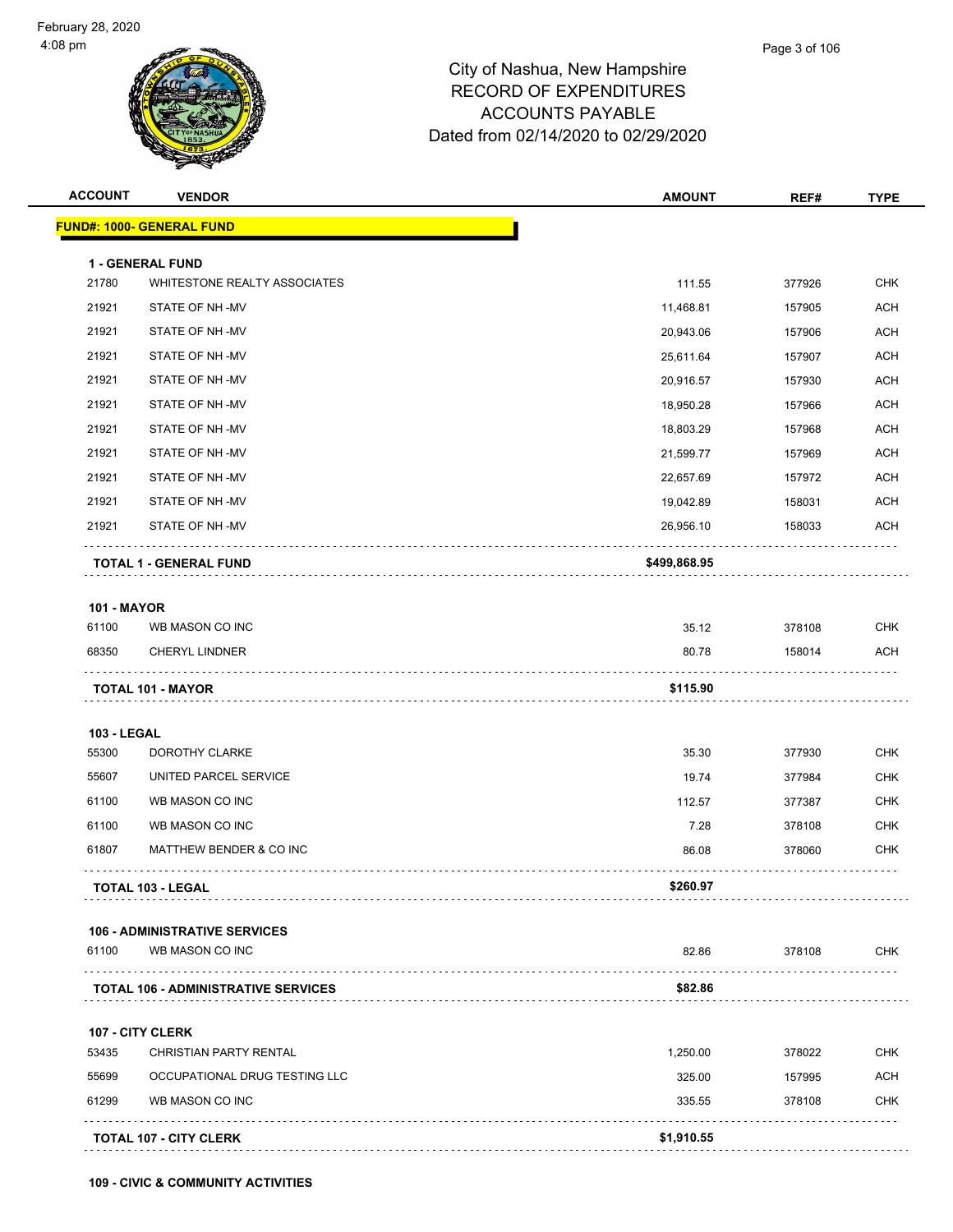| <b>ACCOUNT</b> | <b>VENDOR</b>                                                  | <b>AMOUNT</b>  | REF#             | <b>TYPE</b> |
|----------------|----------------------------------------------------------------|----------------|------------------|-------------|
|                | <u> FUND#: 1000- GENERAL FUND</u>                              |                |                  |             |
|                | <b>109 - CIVIC &amp; COMMUNITY ACTIVITIES</b>                  |                |                  |             |
| 55222          | NATIONAL LEAGUE OF CITIES                                      | 7,029.00       | 157957           | ACH         |
|                | <b>TOTAL 109 - CIVIC &amp; COMMUNITY ACTIVITIES</b>            | \$7,029.00     |                  |             |
|                |                                                                |                |                  |             |
| 55421          | <b>111 - HUMAN RESOURCES</b><br>TREASURER STATE OF NH          |                |                  | <b>CHK</b>  |
| 61100          | WB MASON CO INC                                                | 80.00          | 377983           | <b>CHK</b>  |
| 61100          | SIRCHIE FINGERPRINT LABS                                       | 50.81<br>40.66 | 377387<br>378084 | CHK         |
|                |                                                                |                |                  |             |
|                | <b>TOTAL 111 - HUMAN RESOURCES</b>                             | \$171.47       |                  |             |
| 113 - BENEFITS |                                                                |                |                  |             |
| 59580          | STATE OF NEW HAMPSHIRE UC                                      | 3,681.37       | 377979           | <b>CHK</b>  |
|                | <b>TOTAL 113 - BENEFITS</b>                                    | \$3,681.37     |                  |             |
|                |                                                                |                |                  |             |
| 55109          | <b>120 - TELECOMMUNICATIONS</b><br>CONSOLIDATED COMMUNICATIONS | 97.96          | 377259           | <b>CHK</b>  |
| 55109          | <b>FIRSTLIGHT</b>                                              | 2,014.32       | 377266           | <b>CHK</b>  |
| 55109          | LANGUAGE LINE SERVICES                                         | 725.42         | 377332           | <b>CHK</b>  |
| 55109          | CONSOLIDATED COMMUNICATIONS                                    | 1,964.87       | 377949           | <b>CHK</b>  |
| 55109          | <b>WINDSTREAM</b>                                              | 606.35         | 377992           | <b>CHK</b>  |
| 55109          | <b>WINDSTREAM</b>                                              | 2,216.55       | 377993           | <b>CHK</b>  |
| 55118          | AT & T MOBILITY                                                | 129.69         | 377946           | <b>CHK</b>  |
| 55118          | <b>COMCAST</b>                                                 | 234.53         | 377948           | <b>CHK</b>  |
|                |                                                                |                |                  |             |
|                | <b>TOTAL 120 - TELECOMMUNICATIONS</b>                          | \$7,989.69     |                  |             |
|                | <b>122 - INFORMATION TECHNOLOGY</b>                            |                |                  |             |
| 54407          | SHI INTERNATIONAL CORP                                         | 222.36         | 378083           | <b>CHK</b>  |
| 55607          | UNITED PARCEL SERVICE                                          | 3.97           | 377984           | <b>CHK</b>  |
| 61607          | AMAZON CAPITAL SERV (CITY ACH)                                 | 53.25          | 157931           | <b>ACH</b>  |
| 71207          | COMPUTER HUT dba IT INSIDERS                                   | 1,379.95       | 377329           | <b>CHK</b>  |
| 71207          | COMPUTER HUT dba IT INSIDERS                                   | 470.00         | 378052           | <b>CHK</b>  |
|                | <b>TOTAL 122 - INFORMATION TECHNOLOGY</b>                      | \$2,129.53     |                  | .           |
|                |                                                                |                |                  |             |
|                | <b>126 - FINANCIAL SERVICES</b>                                |                |                  |             |
| 42200          | <b>THOMAS FERRARO</b>                                          | 130.00         | 377311           | CHK         |
| 42200          | ALBERT V MORETTI                                               | 15.00          | 377341           | <b>CHK</b>  |
| 42200          | ALEXNDER S PARKER                                              | 30.40          | 377358           | <b>CHK</b>  |
| 42200          | AMANDA BEIERL                                                  | 27.00          | 378006           | CHK         |
|                |                                                                |                |                  |             |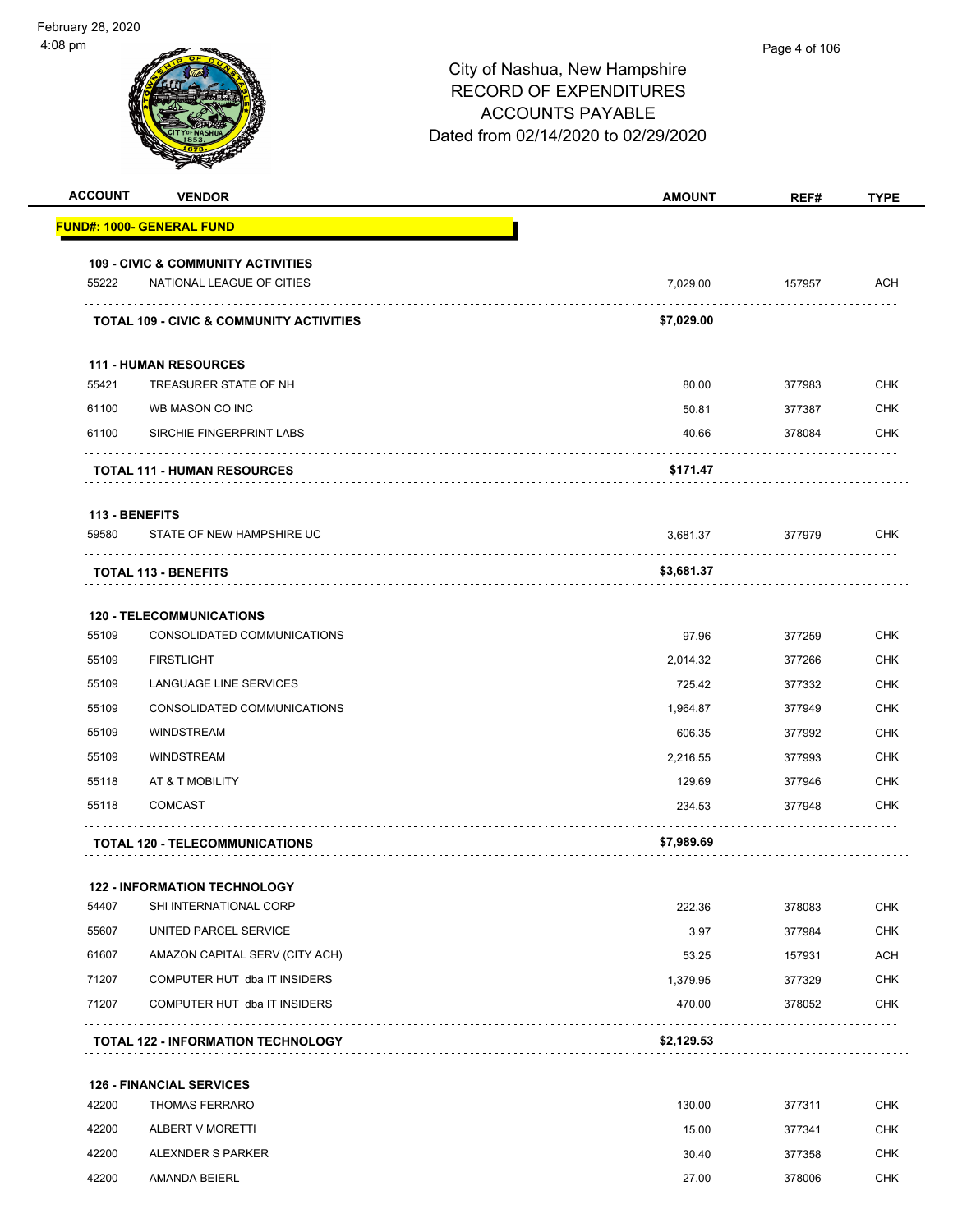

| <b>ACCOUNT</b> | <b>VENDOR</b>                         | <b>AMOUNT</b> | REF#   | <b>TYPE</b> |
|----------------|---------------------------------------|---------------|--------|-------------|
|                | FUND#: 1000- GENERAL FUND             |               |        |             |
|                | <b>126 - FINANCIAL SERVICES</b>       |               |        |             |
| 42200          | CHIH-PING CHEN                        | 253.00        | 378021 | <b>CHK</b>  |
| 42200          | <b>KEVIN KEMEMBIN</b>                 | 119.20        | 378055 | <b>CHK</b>  |
| 42200          | <b>KEITH L LEWIS</b>                  | 38.40         | 378056 | <b>CHK</b>  |
| 42200          | LINDA C LINSCOTT                      | 140.00        | 378057 | <b>CHK</b>  |
| 42200          | ON TARGET MANAGEMENT INC              | 60.00         | 378067 | <b>CHK</b>  |
| 42200          | <b>JESSE PINET</b>                    | 300.20        | 378074 | CHK         |
| 42200          | <b>JUSTIN M SABOO</b>                 | 82.20         | 378080 | <b>CHK</b>  |
| 42200          | CHRISTOPHER J SULLIVAN                | 424.00        | 378090 | <b>CHK</b>  |
| 42200          | RICHARD WITHERSPOON                   | 1,970.52      | 378110 | <b>CHK</b>  |
| 53452          | <b>RANDSTAD</b>                       | 898.88        | 158022 | <b>ACH</b>  |
| 53467          | <b>MAILINGS UNLIMITED</b>             | 45.68         | 157950 | <b>ACH</b>  |
| 55421          | NH TAX COLLECTORS ASSOCIATION         | 180.00        | 377974 | <b>CHK</b>  |
| 55607          | <b>MAILINGS UNLIMITED</b>             | 48.70         | 157950 | <b>ACH</b>  |
| 61100          | WB MASON CO INC                       | 171.99        | 377387 | <b>CHK</b>  |
| 61100          | WB MASON CO INC                       | 79.95         | 378108 | <b>CHK</b>  |
|                | <b>TOTAL 126 - FINANCIAL SERVICES</b> | \$5,015.12    |        |             |
|                |                                       |               |        |             |
|                | <b>129 - CITY BUILDINGS</b>           |               |        |             |
| 54100          | EVERSOUCE-POWER SUPPLY                | 7,612.05      | 377262 | <b>CHK</b>  |
| 54100          | <b>EVERSOURCE</b>                     | 1,178.11      | 377264 | <b>CHK</b>  |
| 54100          | <b>EVERSOURCE</b>                     | 3,984.72      | 377953 | <b>CHK</b>  |
| 54114          | DIRECT ENERGY BUSINESS                | 1,005.95      | 157938 | <b>ACH</b>  |
| 54141          | PENNICHUCK WATER WORKS INC            | 755.98        | 377278 | <b>CHK</b>  |
| 54141          | PENNICHUCK WATER WORKS INC            | 856.76        | 377975 | CHK         |
| 54243          | VIKING CONTROLS INC                   | 946.19        | 377386 | <b>CHK</b>  |
| 54280          | AMAZON CAPITAL SERV (CITY ACH)        | 34.95         | 157999 | <b>ACH</b>  |
| 54280          | KAMCO SUPPLY CORP                     | 329.67        | 377331 | <b>CHK</b>  |
| 54280          | NASHUA WALLPAPER CO INC               | 35.49         | 377346 | <b>CHK</b>  |
| 54280          | <b>B &amp; S LOCKSMITHS INC</b>       | 34.15         | 378000 | CHK         |
| 54280          | BAIN PEST CONTROL SERVICE INC         | 75.00         | 378002 | <b>CHK</b>  |
| 54280          | NASHUA WALLPAPER CO INC               | 50.56         | 378064 | CHK         |
| 54280          | PROTECTION ONE ALARM MONTORING        | 398.00        | 378077 | <b>CHK</b>  |
|                | <b>TOTAL 129 - CITY BUILDINGS</b>     | \$17,297.58   |        |             |
|                | <b>130 - PURCHASING</b>               |               |        |             |
| 61295          | US POSTAL SERVICES                    | 660.00        | 377944 | <b>CHK</b>  |
|                | <b>TOTAL 130 - PURCHASING</b>         | \$660.00      |        |             |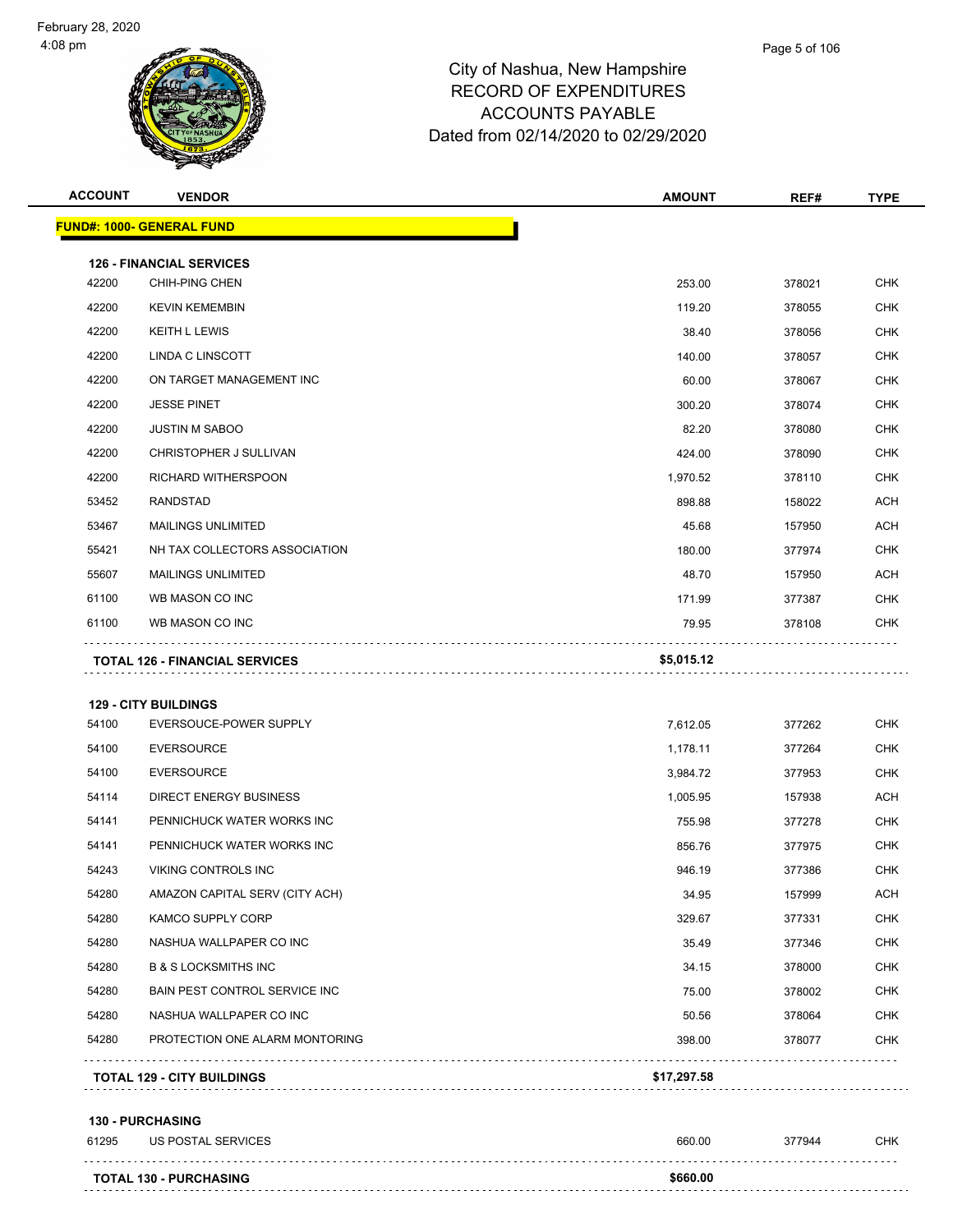| <b>ACCOUNT</b>        | <b>VENDOR</b>                                         | <b>AMOUNT</b> | REF#   | <b>TYPE</b>       |
|-----------------------|-------------------------------------------------------|---------------|--------|-------------------|
|                       | <b>FUND#: 1000- GENERAL FUND</b>                      |               |        |                   |
|                       | <b>132 - ASSESSING</b>                                |               |        |                   |
| 61100                 | WB MASON CO INC                                       | 63.10         | 377387 | <b>CHK</b>        |
|                       | <b>TOTAL 132 - ASSESSING</b>                          | \$63.10       |        |                   |
|                       |                                                       |               |        |                   |
| 54100                 | <b>142 - WOODLAWN CEMETERY</b><br>EVERSOURCE          | 290.51        | 377953 | <b>CHK</b>        |
| 54107                 | <b>MCLAUGHLIN OIL CO</b>                              | 497.07        | 378062 | <b>CHK</b>        |
| 54114                 | LIBERTY UTILITIES - NH                                | 425.92        | 377960 | <b>CHK</b>        |
| 61499                 | <b>BELLETETES INC</b>                                 | 26.88         | 377289 | <b>CHK</b>        |
| 61549                 | J P BARTLETT CO INC                                   | 2,018.00      | 377252 | <b>CHK</b>        |
| 61549                 | <b>STOKES SEEDS INC</b>                               | 10.30         | 378089 | CHK               |
|                       |                                                       |               |        |                   |
|                       | <b>TOTAL 142 - WOODLAWN CEMETERY</b>                  | \$3,268.68    |        |                   |
|                       | <b>144 - EDGEWOOD &amp; SUBURBAN CEMETERIES</b>       |               |        |                   |
| 54100                 | <b>EVERSOURCE</b>                                     | 157.21        | 377953 | <b>CHK</b>        |
| 54107                 | SHATTUCK MALONE OIL CO                                | 660.77        | 377978 | <b>CHK</b>        |
| 54280                 | HOME DEPOT CREDIT SERVICE 3065                        | 13.13         | 378047 | <b>CHK</b>        |
| 54600                 | CARPARTS DISTRIBUTION CENTER,                         | 94.45         | 377299 | <b>CHK</b>        |
| 61549                 | STOKES SEEDS INC                                      | 6.43          | 377378 | <b>CHK</b>        |
| 61549                 | J P BARTLETT CO INC                                   | 1,907.20      | 378054 | <b>CHK</b>        |
|                       | <b>TOTAL 144 - EDGEWOOD &amp; SUBURBAN CEMETERIES</b> | \$2,839.19    |        |                   |
|                       |                                                       |               |        |                   |
| 150 - POLICE<br>45999 | DAVID CAMPBELL                                        | 515.00        | 377297 |                   |
| 53135                 | OCCUPATIONAL DRUG TESTING LLC                         | 360.00        | 158021 | <b>CHK</b><br>ACH |
| 53135                 | WARREN D FITZGERALD PHD                               | 1,900.00      | 378034 | <b>CHK</b>        |
| 53135                 | ST JOSEPHS BUSINESS & HEALTH                          | 224.35        | 378086 | <b>CHK</b>        |
| 53149                 | <b>BROOKLINE ANIMAL HOSPITAL</b>                      | 32.25         | 378013 | <b>CHK</b>        |
| 54100                 | <b>EVERSOURCE</b>                                     | 224.27        | 377264 | <b>CHK</b>        |
| 54100                 | <b>EVERSOURCE</b>                                     | 556.16        | 377953 | <b>CHK</b>        |
| 54114                 | <b>DIRECT ENERGY BUSINESS</b>                         | 4,209.44      | 157938 | ACH               |
| 54114                 | <b>DIRECT ENERGY BUSINESS</b>                         | 41.98         | 158005 | <b>ACH</b>        |
| 54114                 | LIBERTY UTILITIES - NH                                | 3,092.83      | 377268 | <b>CHK</b>        |
| 54114                 | LIBERTY UTILITIES - NH                                | 100.08        | 377269 | <b>CHK</b>        |
| 54114                 | LIBERTY UTILITIES - NH                                | 75.17         | 377958 | <b>CHK</b>        |
| 54114                 | LIBERTY UTILITIES - NH                                | 101.23        | 377968 | <b>CHK</b>        |
| 54243                 | J LAWRENCE HALL INC                                   | 638.18        | 378053 | <b>CHK</b>        |
| 54280                 | THE METRO GROUP INC                                   | 258.00        | 377381 | <b>CHK</b>        |
| 54280                 | HOME DEPOT CREDIT SERVICE 3073                        | 199.00        | 378048 | <b>CHK</b>        |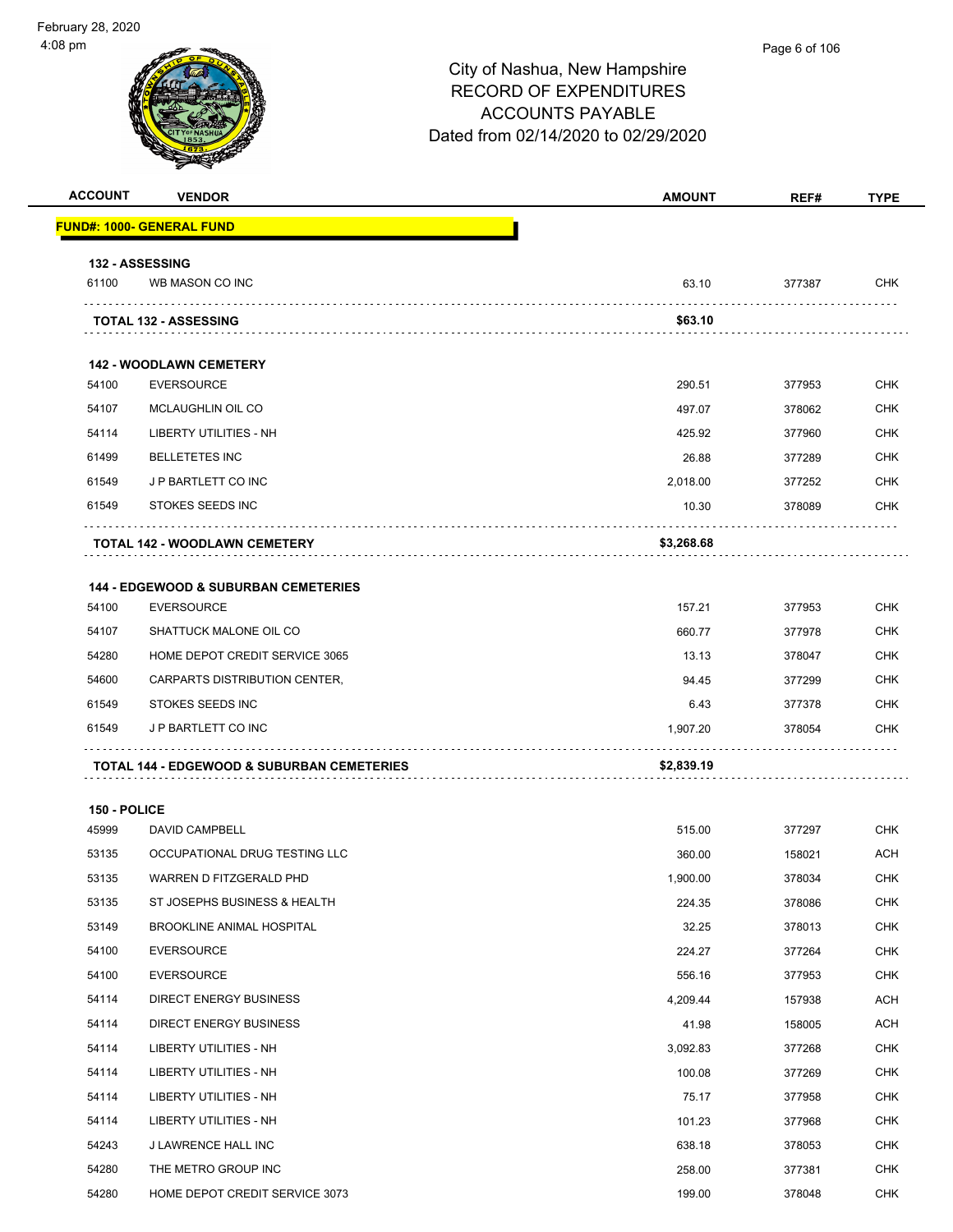

| <b>ACCOUNT</b>        | <b>VENDOR</b>                     | <b>AMOUNT</b> | REF#   | <b>TYPE</b> |
|-----------------------|-----------------------------------|---------------|--------|-------------|
|                       | <u> FUND#: 1000- GENERAL FUND</u> |               |        |             |
|                       |                                   |               |        |             |
| 150 - POLICE<br>54407 | <b>TRITECH SOFTWARE SYSTEMS</b>   | 66,795.00     | 158024 | <b>ACH</b>  |
| 54600                 | <b>GRANITE STATE GLASS</b>        | 262.00        | 377319 | <b>CHK</b>  |
| 54600                 | CARPARTS DISTRIBUTION CENTER,     | 205.00        | 378019 | <b>CHK</b>  |
| 54600                 | SULLIVAN TIRE COMPANY             | 126.00        | 378091 | <b>CHK</b>  |
| 54600                 | WHELEN ENGINEERING CO, INC        | 232.00        | 378109 | <b>CHK</b>  |
| 54828                 | US BANK EQUIPMENT FINANCE         | 1,349.31      | 377280 | <b>CHK</b>  |
| 54849                 | CONSOLIDATED COMMUNICATIONS       |               |        | <b>CHK</b>  |
|                       |                                   | 68.66         | 377259 | <b>CHK</b>  |
| 54849                 | <b>CAITLIN BOUCHER</b>            | 45.96         | 377928 |             |
| 54849                 | PETER CINFO                       | 45.96         | 377929 | <b>CHK</b>  |
| 54849                 | <b>JOSHUA ST ONGE</b>             | 45.96         | 377943 | <b>CHK</b>  |
| 54849                 | <b>COMCAST</b>                    | 184.85        | 377948 | <b>CHK</b>  |
| 55109                 | WINDSTREAM                        | 237.67        | 377992 | <b>CHK</b>  |
| 55118                 | VERIZON WIRELESS-581499451        | 618.63        | 377986 | <b>CHK</b>  |
| 55200                 | <b>CWKK CRIMEDEX</b>              | 79.00         | 377261 | <b>CHK</b>  |
| 55400                 | ELIZABETH REILLY                  | 46.00         | 377940 | <b>CHK</b>  |
| 55421                 | CALEA                             | 4,290.00      | 378017 | <b>CHK</b>  |
| 55500                 | NORWICH UNIVERSITY                | 150.00        | 377277 | <b>CHK</b>  |
| 55500                 | CAREER & CO-OP CENTER             | 75.00         | 377298 | <b>CHK</b>  |
| 55699                 | NASHUA MILLYARD ASSOC INC         | 388.46        | 377344 | <b>CHK</b>  |
| 61100                 | <b>OWLSTAMP VISUAL SOLUTIONS</b>  | 110.80        | 377355 | <b>CHK</b>  |
| 61100                 | PITNEY BOWES INC                  | 34.70         | 377976 | <b>CHK</b>  |
| 61100                 | <b>OWLSTAMP VISUAL SOLUTIONS</b>  | 20.90         | 378068 | <b>CHK</b>  |
| 61100                 | WB MASON CO INC                   | 194.72        | 378108 | <b>CHK</b>  |
| 61107                 | ALECS SHOE STORE INC              | 331.75        | 377287 | <b>CHK</b>  |
| 61107                 | <b>BEN'S UNIFORMS</b>             | 152.00        | 377290 | <b>CHK</b>  |
| 61107                 | ALECS SHOE STORE INC              | 99.95         | 377997 | CHK         |
| 61107                 | <b>BEN'S UNIFORMS</b>             | 136.00        | 378007 | <b>CHK</b>  |
| 61110                 | ALECS SHOE STORE INC              | 234.90        | 377287 | <b>CHK</b>  |
| 61163                 | AIRGAS USA LLC                    | 262.00        | 377996 | <b>CHK</b>  |
| 61299                 | SUPREME SALES COMPANY             | 134.00        | 377379 | <b>CHK</b>  |
| 61299                 | <b>GUIDO MARCHIONDA</b>           | 97.46         | 377935 | <b>CHK</b>  |
| 61299                 | CENTRAL EQUIPMENT CO INC          | 129.00        | 378020 | <b>CHK</b>  |
| 61428                 | THE DURKIN CO INC                 | 1,129.12      | 377309 | <b>CHK</b>  |
| 61428                 | HOME DEPOT CREDIT SERVICE 3073    | 19.98         | 378048 | <b>CHK</b>  |
| 61615                 | CONWAY TECHNOLOGY GROUP           | 1,806.00      | 377301 | <b>CHK</b>  |
| 61650                 | WB MASON CO INC                   | 74.85         | 377387 | <b>CHK</b>  |
| 61799                 | MHQ INC                           | 540.00        | 158019 | ACH         |
| 61799                 | <b>BEST FORD</b>                  | (70.00)       | 377292 | <b>CHK</b>  |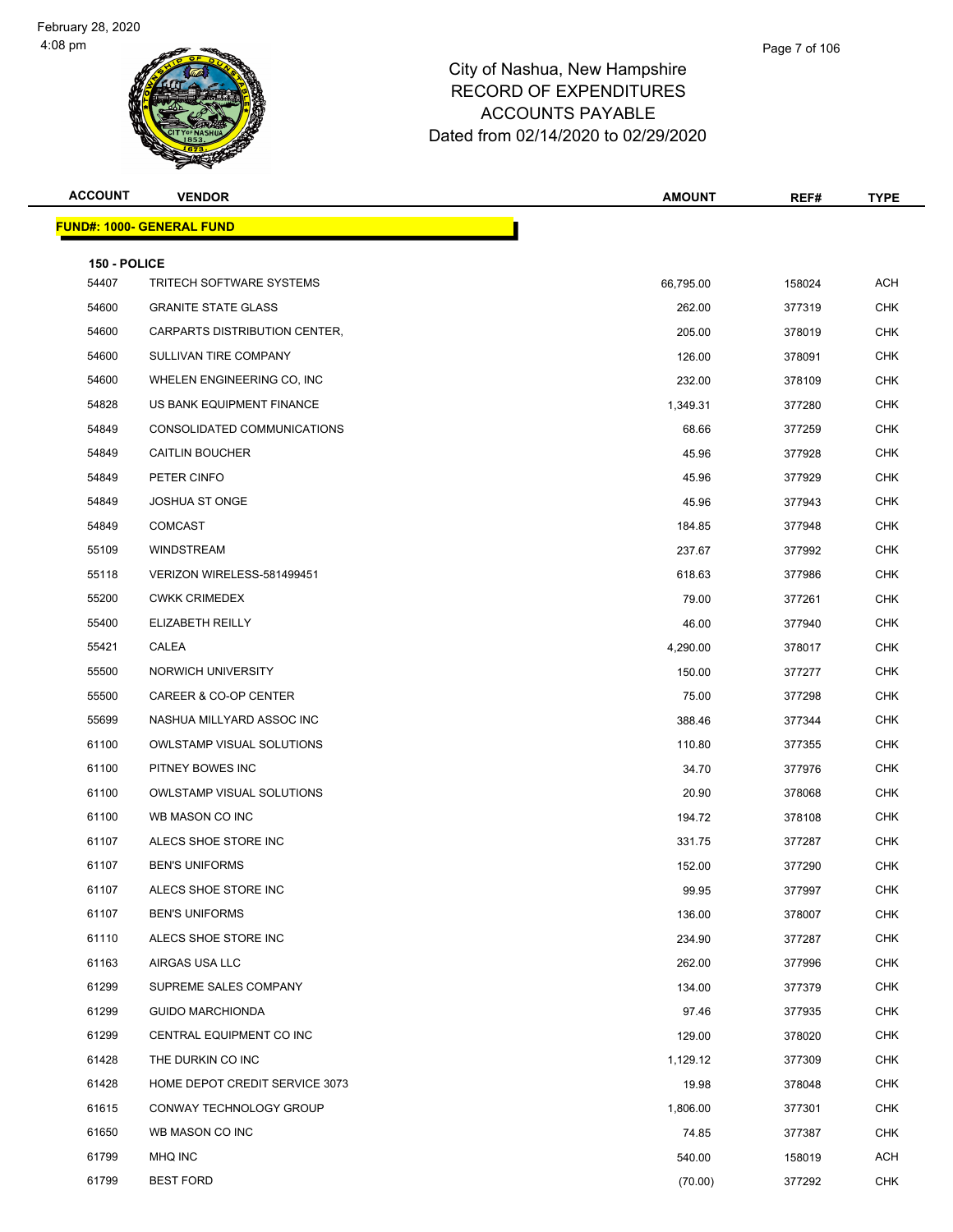| <b>ACCOUNT</b>    | <b>VENDOR</b>                       | <b>AMOUNT</b> | REF#   | <b>TYPE</b> |
|-------------------|-------------------------------------|---------------|--------|-------------|
|                   | <u> FUND#: 1000- GENERAL FUND</u>   |               |        |             |
| 150 - POLICE      |                                     |               |        |             |
| 61799             | CARPARTS DISTRIBUTION CENTER,       | (122.12)      | 377299 | <b>CHK</b>  |
| 61799             | NYTECH SUPPLY CO                    | 133.57        | 377354 | <b>CHK</b>  |
| 61799             | <b>QUIRK GM PARTS DEPOT</b>         | 191.39        | 377363 | <b>CHK</b>  |
| 61799             | SNAP-ON CREDIT LLC                  | 124.91        | 377372 | <b>CHK</b>  |
| 61799             | <b>BEST FORD</b>                    | 858.42        | 378008 | <b>CHK</b>  |
| 61799             | DEPENDABLE LOCK SERVICE INC         | 3.00          | 378027 | <b>CHK</b>  |
| 61799             | DONOVAN EQUIPMENT CO INC            | 217.92        | 378029 | <b>CHK</b>  |
| 61799             | NORTHERN FOREIGN CAR PARTS INC      | 1,359.09      | 378066 | CHK         |
| 61807             | MATTHEW BENDER & CO INC             | 204.70        | 377338 | <b>CHK</b>  |
| 71221             | <b>GOVCONNECTION INC</b>            | 720.00        | 377316 | <b>CHK</b>  |
| 71221             | <b>GOVCONNECTION INC</b>            | 2,200.00      | 378039 | <b>CHK</b>  |
| 71221             | <b>SOLARWINDS</b>                   | 1,464.00      | 378085 | <b>CHK</b>  |
| 71400             | RESCUE PHONE INC                    | 850.00        | 377366 | CHK         |
|                   | <b>TOTAL 150 - POLICE</b>           | \$101,416.41  |        |             |
|                   |                                     |               |        |             |
| <b>152 - FIRE</b> |                                     |               |        |             |
| 54100             | <b>EVERSOURCE</b>                   | 7,751.58      | 377953 | <b>CHK</b>  |
| 54114             | <b>DIRECT ENERGY BUSINESS</b>       | 1,029.65      | 157938 | ACH         |
| 54114             | LIBERTY UTILITIES - NH              | 1,364.43      | 377955 | <b>CHK</b>  |
| 54114             | LIBERTY UTILITIES - NH              | 799.63        | 377956 | <b>CHK</b>  |
| 54114             | LIBERTY UTILITIES - NH              | 313.74        | 377957 | CHK         |
| 54114             | LIBERTY UTILITIES - NH              | 451.60        | 377970 | <b>CHK</b>  |
| 54141             | PENNICHUCK WATER WORKS INC          | 371.36        | 377278 | <b>CHK</b>  |
| 54141             | PENNICHUCK WATER WORKS INC          | 802.70        | 377975 | <b>CHK</b>  |
| 54280             | ADAM SNOW PLUMBING                  | 2,785.00      | 377285 | <b>CHK</b>  |
| 54280             | <b>BELLETETES INC</b>               | 21.58         | 377289 | <b>CHK</b>  |
| 54280             | <b>BULLOCK PROPERTY MAINTENANCE</b> | 1,325.00      | 377296 | <b>CHK</b>  |
| 54280             | FIMBEL GARAGE DOORS                 | 733.50        | 377312 | CHK         |
| 54280             | <b>GRANITE CITY ELECTRIC SUPPLY</b> | 254.76        | 377318 | <b>CHK</b>  |
| 54280             | HOME DEPOT CREDIT SERVICE 3065      | 68.36         | 377325 | <b>CHK</b>  |
| 54280             | PALMER & SICARD INC                 | 440.11        | 377357 | CHK         |
| 54280             | <b>BATTERIES PLUS</b>               | 4.95          | 378005 | <b>CHK</b>  |
| 54280             | HOME DEPOT CREDIT SERVICE 3065      | 30.44         | 378047 | CHK         |
| 54600             | NEW ENGLAND KENWORTH                | 62.54         | 377348 | <b>CHK</b>  |
| 54600             | <b>BSC INDUSTRIES INC</b>           | 239.40        | 378014 | <b>CHK</b>  |
| 54600             | <b>CUMMINS NORTHEAST LLC</b>        | 639.76        | 378024 | <b>CHK</b>  |
| 54600             | DONOVAN SPRING CO INC               | 211.48        | 378030 | <b>CHK</b>  |
| 54600             | MINUTEMAN TRUCKS INC                | 497.18        | 378063 | <b>CHK</b>  |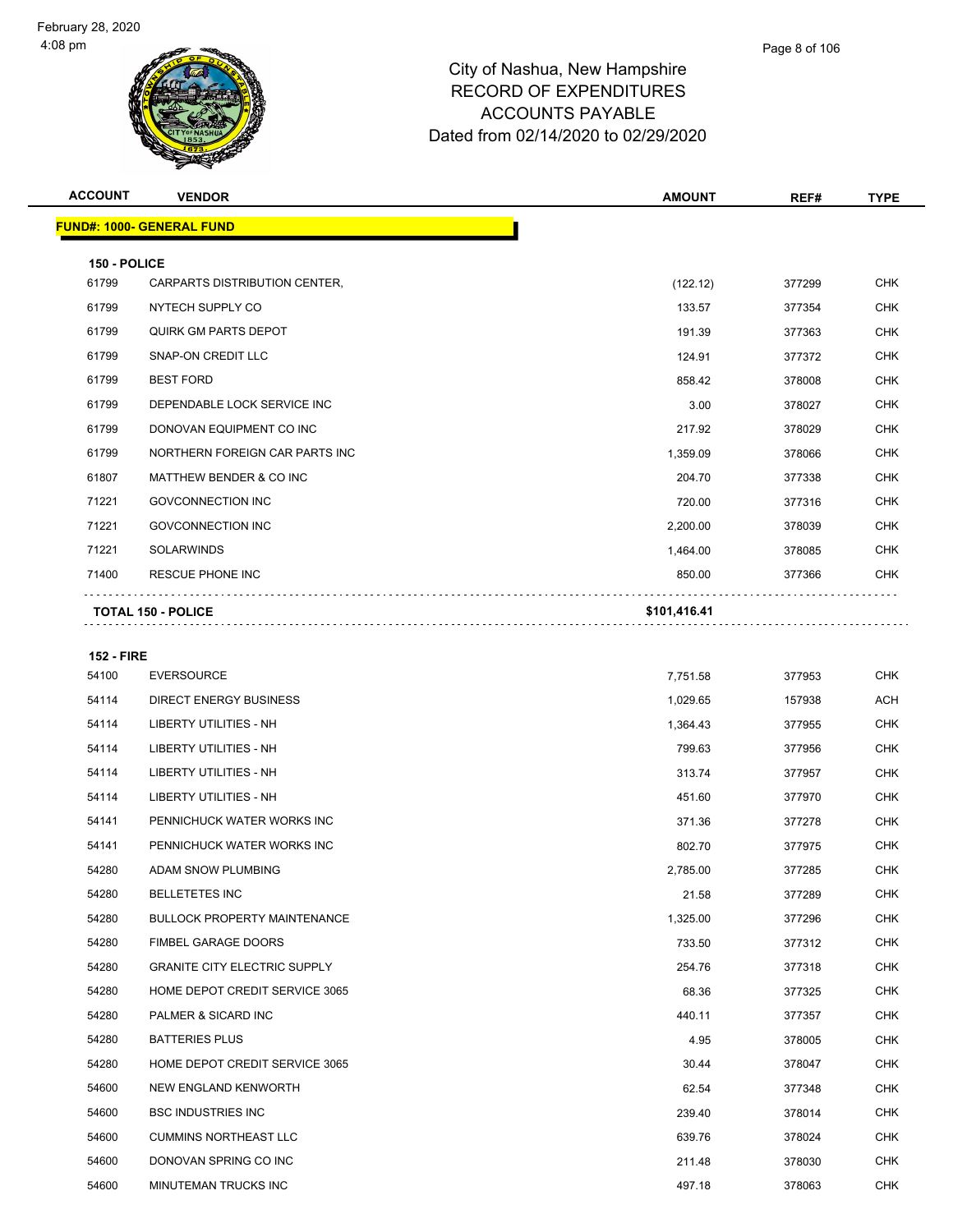

| <b>ACCOUNT</b>    | <b>VENDOR</b>                          | <b>AMOUNT</b> | REF#   | <b>TYPE</b> |
|-------------------|----------------------------------------|---------------|--------|-------------|
|                   | <b>FUND#: 1000- GENERAL FUND</b>       |               |        |             |
| <b>152 - FIRE</b> |                                        |               |        |             |
| 55699             | TRUE BLUE CLEANERS                     | 119.55        | 377382 | <b>CHK</b>  |
| 55699             | TRUE BLUE CLEANERS                     | 142.35        | 378099 | <b>CHK</b>  |
| 61110             | BERGERON PROTECTIVE CLOTHING           | 665.26        | 377291 | <b>CHK</b>  |
| 61428             | <b>NEW ENGLAND PAPER &amp; SUPPLY</b>  | 36.78         | 377350 | <b>CHK</b>  |
| 61499             | AMAZON CAPITAL SERV (CITY ACH)         | 37.28         | 157931 | <b>ACH</b>  |
| 61699             | <b>BULLOCK PROPERTY MAINTENANCE</b>    | 1,325.00      | 377296 | <b>CHK</b>  |
| 61699             | <b>GRANITE CITY ELECTRIC SUPPLY</b>    | 440.28        | 377318 | <b>CHK</b>  |
| 61699             | R B ALLEN CO INC                       | 760.00        | 377364 | <b>CHK</b>  |
| 61799             | <b>BELLETETES INC</b>                  | 21.53         | 377289 | <b>CHK</b>  |
| 61799             | <b>MINUTEMAN TRUCKS INC</b>            | 1,224.67      | 377340 | <b>CHK</b>  |
| 71025             | ALECS SHOE STORE INC                   | 124.95        | 377287 | <b>CHK</b>  |
| 71025             | SSV TOOLS LLC (SNAP-ON TOOLS)          | 30.50         | 377374 | <b>CHK</b>  |
| 71400             | FIRE TECH & SAFETY OF NEW ENGL         | 1,293.00      | 157940 | <b>ACH</b>  |
| 71400             | <b>BELLETETES INC</b>                  | 161.80        | 377289 | <b>CHK</b>  |
| 71400             | INDUSTRIAL PROTECTION SERVICES         | 1,200.00      | 378051 | <b>CHK</b>  |
| 71432             | <b>BELLETETES INC</b>                  | 10.93         | 377289 | <b>CHK</b>  |
| 71432             | HOME DEPOT CREDIT SERVICE 3065         | 19.68         | 377325 | <b>CHK</b>  |
| 71800             | <b>BARON'S MAJOR BRANDS</b>            | 1,093.00      | 378004 | <b>CHK</b>  |
| 71999             | HOME DEPOT CREDIT SERVICE 3065         | 95.69         | 378047 | <b>CHK</b>  |
|                   | <b>TOTAL 152 - FIRE</b>                | \$29,001.00   |        |             |
|                   | <b>153 - BUILDING INSPECTION</b>       |               |        |             |
| 55100             | VERIZON WIRELESS-642044677             | 160.04        | 377282 | <b>CHK</b>  |
|                   | <b>TOTAL 153 - BUILDING INSPECTION</b> | \$160.04      |        |             |
|                   | <b>155 - CODE ENFORCEMENT</b>          |               |        |             |
| 55200             | AACE                                   | 300.00        | 377284 | <b>CHK</b>  |
| 55307             | <b>KYLE METCALF</b>                    | 339.25        | 158018 | <b>ACH</b>  |
| 55307             | <b>NELSON ORTEGA</b>                   | 361.74        | 377938 | <b>CHK</b>  |
| 55307             | ROBERT SOUSA                           | 349.60        | 377942 | <b>CHK</b>  |
|                   | <b>TOTAL 155 - CODE ENFORCEMENT</b>    | \$1,350.59    |        |             |

|       | <b>TOTAL 155 - CODE ENFORCEMENT</b>  | \$1,350.59 |        |            |
|-------|--------------------------------------|------------|--------|------------|
|       | <b>157 - CITYWIDE COMMUNICATIONS</b> |            |        |            |
| 54100 | <b>EVERSOURCE</b>                    | 441.86     | 377264 | <b>CHK</b> |
| 54100 | EVERSOURCE                           | 302.96     | 377953 | <b>CHK</b> |
| 54435 | <b>ENERGY NORTH PROPANE</b>          | 627.99     | 377952 | <b>CHK</b> |
| 55100 | <b>COMCAST</b>                       | 153.35     | 377948 | <b>CHK</b> |

VERIZON WIRELESS-581499451 120.03 377986 CHK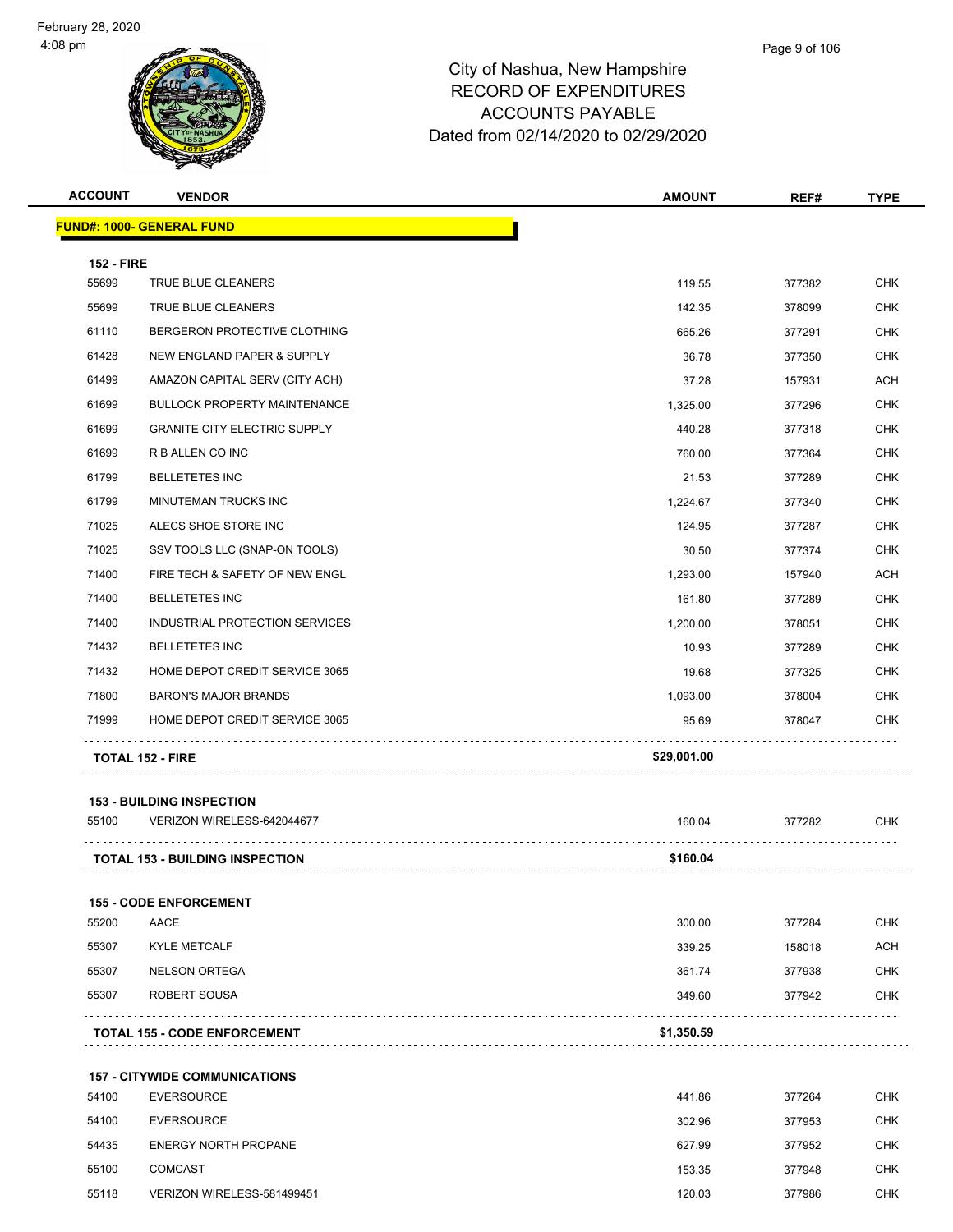| <b>ACCOUNT</b> | <b>VENDOR</b>                              | <b>AMOUNT</b> | REF#   | <b>TYPE</b> |
|----------------|--------------------------------------------|---------------|--------|-------------|
|                | <u> FUND#: 1000- GENERAL FUND</u>          |               |        |             |
|                | <b>157 - CITYWIDE COMMUNICATIONS</b>       |               |        |             |
| 61799          | NORTHERN FOREIGN CAR PARTS INC             | 228.81        | 378066 | <b>CHK</b>  |
|                | <b>TOTAL 157 - CITYWIDE COMMUNICATIONS</b> | \$1,875.00    | .      |             |
|                |                                            |               |        |             |
|                | <b>160 - PW-ADMIN &amp; ENGINEERING</b>    |               |        |             |
| 54100          | <b>EVERSOURCE</b>                          | 4,743.74      | 377264 | <b>CHK</b>  |
| 54100          | <b>EVERSOURCE</b>                          | 908.50        | 377953 | CHK         |
| 54114          | <b>DIRECT ENERGY BUSINESS</b>              | 239.29        | 157938 | <b>ACH</b>  |
| 54114          | LIBERTY UTILITIES - NH                     | 211.93        | 377269 | CHK         |
| 54141          | PENNICHUCK WATER WORKS INC                 | 100.53        | 377278 | <b>CHK</b>  |
| 55118          | VERIZON WIRELESS-542274983                 | 100.00        | 377991 | <b>CHK</b>  |
| 55400          | <b>NHLSA</b>                               | 150.00        | 377275 | CHK         |
| 61100          | AMAZON CAPITAL SERV (CITY ACH)             | 239.85        | 157999 | <b>ACH</b>  |
| 61100          | WB MASON CO INC                            | 104.17        | 377387 | CHK         |
| 61100          | WB MASON CO INC                            | 29.99         | 378108 | <b>CHK</b>  |
| 61310          | ALTERNATIVE VEHICLE SERVICE GR             | 85.34         | 158000 | <b>ACH</b>  |
|                | TOTAL 160 - PW-ADMIN & ENGINEERING         | \$6,913.34    |        |             |
|                |                                            |               |        |             |
| 161 - STREETS  |                                            |               |        |             |
| 54100          | <b>EVERSOURCE</b>                          | 2,973.86      | 377264 | <b>CHK</b>  |
| 54100          | <b>EVERSOURCE</b>                          | 1,069.72      | 377573 | <b>CHK</b>  |
| 54100          | <b>EVERSOURCE</b>                          | 3,568.42      | 377953 | <b>CHK</b>  |
| 54114          | <b>DIRECT ENERGY BUSINESS</b>              | 5,950.67      | 157938 | <b>ACH</b>  |
| 54114          | LIBERTY UTILITIES - NH                     | 4,530.01      | 377271 | <b>CHK</b>  |
| 54114          | <b>ENERGY NORTH PROPANE</b>                | 1,593.59      | 377951 | <b>CHK</b>  |
| 54207          | LYDIA E BELTRAN                            | 387.50        | 377258 | <b>CHK</b>  |
| 54207          | METRO WEST LANDSCAPE                       | 341.25        | 377272 | <b>CHK</b>  |
| 54207          | <b>VOAT SERVICES</b>                       | 287.50        | 377283 | <b>CHK</b>  |
| 54228          | JP PEST SERVICES INC                       | 68.00         | 157945 | ACH         |
| 54236          | CALLOGIX INC                               | 133.70        | 378018 | <b>CHK</b>  |
| 54280          | M & M ELECTRICAL SUPPLY CO INC             | 224.76        | 158015 | ACH         |
| 54280          | STEVE SHUMSKY UNLIMITED DOOR               | 945.00        | 378088 | <b>CHK</b>  |
| 54600          | MCDEVITT TRUCKS INC                        | 198.44        | 157951 | <b>ACH</b>  |
| 54600          | MHQ INC                                    | 110.72        | 157953 | <b>ACH</b>  |
| 54600          | AMAZON CAPITAL SERV (CITY ACH)             | 155.96        | 157999 | <b>ACH</b>  |
| 54600          | MCDEVITT TRUCKS INC                        | 86.70         | 158017 | ACH         |
| 54600          | CARPARTS DISTRIBUTION CENTER,              | 657.30        | 377299 | <b>CHK</b>  |
| 54600          | <b>CUMMINS NORTHEAST LLC</b>               | 750.00        | 377304 | <b>CHK</b>  |
| 54600          | <b>FASTENAL CO</b>                         | 132.88        | 377310 | <b>CHK</b>  |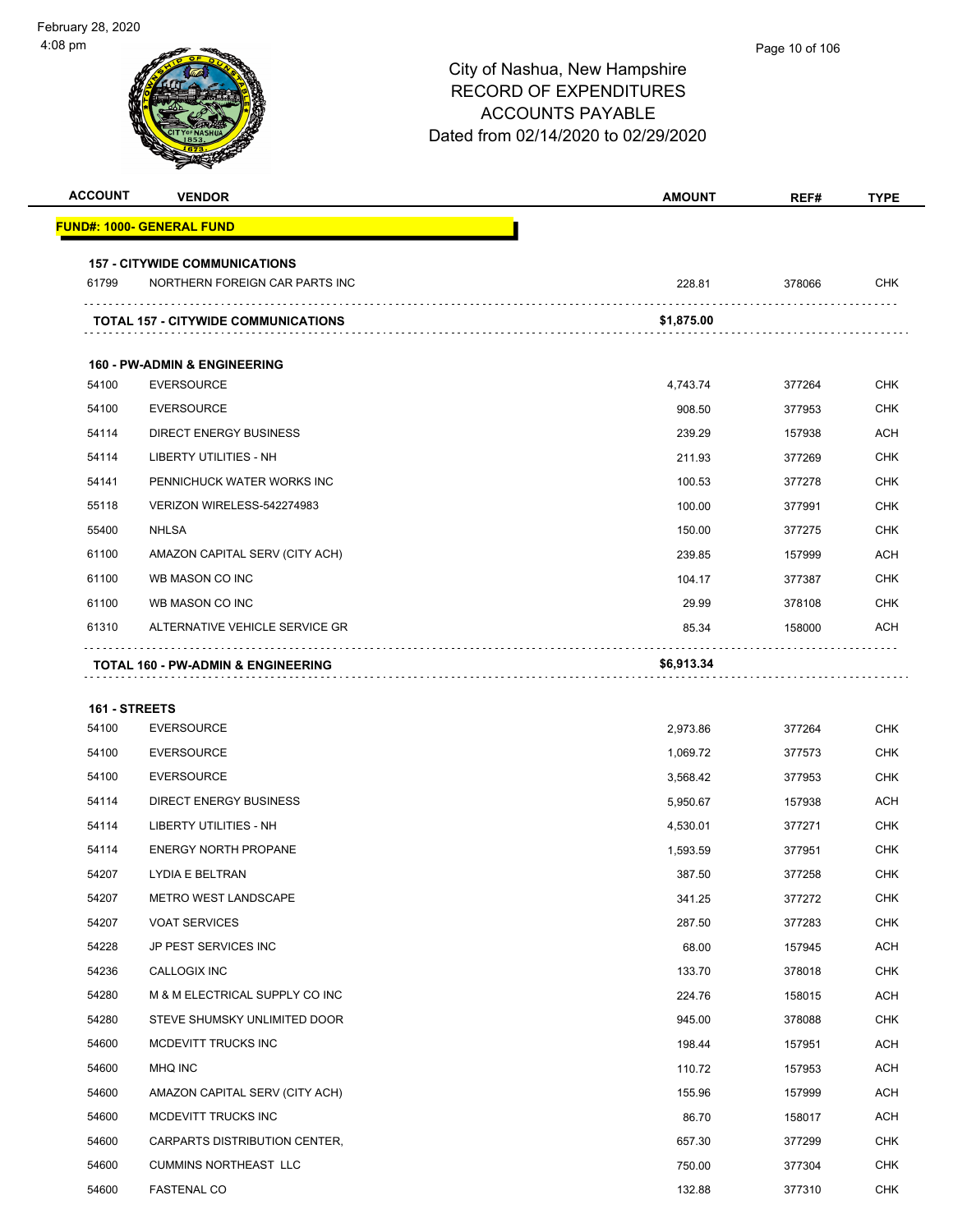

| <b>ACCOUNT</b> | <b>VENDOR</b>                        | <b>AMOUNT</b> | REF#   | <b>TYPE</b> |
|----------------|--------------------------------------|---------------|--------|-------------|
|                | <u> FUND#: 1000- GENERAL FUND</u>    |               |        |             |
| 161 - STREETS  |                                      |               |        |             |
| 54600          | HOWARD P FAIRFIELD LLC               | 261.09        | 377326 | <b>CHK</b>  |
| 54600          | NEW ENGLAND KENWORTH                 | 197.15        | 377349 | <b>CHK</b>  |
| 54600          | SANEL NAPA                           | 806.49        | 377370 | <b>CHK</b>  |
| 54600          | USP OF NEW ENGLAND                   | 893.80        | 377385 | <b>CHK</b>  |
| 54600          | <b>CARPARTS DISTRIBUTION CENTER.</b> | 539.61        | 378019 | <b>CHK</b>  |
| 54600          | <b>D &amp; R TOWING INC</b>          | 230.00        | 378026 | <b>CHK</b>  |
| 54600          | <b>FASTENAL CO</b>                   | 165.03        | 378033 | CHK         |
| 54600          | PENWAY SALES & SERVICE               | 401.00        | 378070 | <b>CHK</b>  |
| 54600          | <b>TEXTRAIL TRAILER PARTS</b>        | 70.04         | 378097 | <b>CHK</b>  |
| 54625          | D & R TOWING INC                     | 2,760.00      | 377305 | <b>CHK</b>  |
| 55118          | VERIZON WIRELESS-542088278           | 480.12        | 377988 | <b>CHK</b>  |
| 55118          | VERIZON WIRELESS 242253167           | 160.04        | 377989 | <b>CHK</b>  |
| 61100          | WB MASON CO INC                      | 87.09         | 377387 | <b>CHK</b>  |
| 61107          | UNIFIRST CORPORATION                 | 399.51        | 377383 | <b>CHK</b>  |
| 61107          | UNIFIRST CORPORATION                 | 365.33        | 378101 | <b>CHK</b>  |
| 61166          | <b>BOT L GAS INC</b>                 | 353.00        | 377294 | <b>CHK</b>  |
| 61299          | MAGID GLOVE & SAFETY MFG CO.         | 91.80         | 157949 | ACH         |
| 61299          | <b>CRYSTAL ROCK</b>                  | 33.53         | 377260 | <b>CHK</b>  |
| 61299          | <b>BELLETETES INC</b>                | 142.89        | 377289 | <b>CHK</b>  |
| 61300          | DENNIS K BURKE INC                   | 13,623.79     | 377307 | <b>CHK</b>  |
| 61307          | SHATTUCK MALONE OIL CO               | 3,783.46      | 377978 | <b>CHK</b>  |
| 61310          | ALTERNATIVE VEHICLE SERVICE GR       | 1,107.50      | 158000 | <b>ACH</b>  |
| 61507          | <b>BROX INDUSTRIES INC</b>           | 3,034.88      | 157933 | ACH         |
| 61507          | <b>BROX INDUSTRIES INC</b>           | 2,276.66      | 158004 | ACH         |
| 61514          | <b>EASTERN MINERALS INC</b>          | 4,864.37      | 157939 | ACH         |
| 61514          | <b>GRANITE STATE MINERAL INC</b>     | 9,798.53      | 157941 | <b>ACH</b>  |
| 61514          | <b>GRANITE STATE MINERAL INC</b>     | 11,650.34     | 158008 | <b>ACH</b>  |
| 61542          | PERMA LINE CORP OF NEW ENGLAND       | 1,065.55      | 377359 | <b>CHK</b>  |
| 61556          | M & M ELECTRICAL SUPPLY CO INC       | 280.90        | 158015 | <b>ACH</b>  |
| 61556          | NASHUA WALLPAPER CO INC              | 102.92        | 377346 | <b>CHK</b>  |
| 61560          | <b>BELLETETES INC</b>                | 54.36         | 377289 | <b>CHK</b>  |
| 61560          | HOME DEPOT CREDIT SERVICE 3065       | 174.78        | 377325 | <b>CHK</b>  |
| 61709          | BRENNTAG LUBRICANTS NORTHEAST        | 1,950.65      | 378011 | <b>CHK</b>  |
| 61799          | <b>BELLETETES INC</b>                | 37.74         | 377289 | <b>CHK</b>  |
| 61799          | <b>BEST FORD</b>                     | (15.00)       | 377292 | <b>CHK</b>  |
| 71025          | MATCO TOOLS                          | 165.89        | 377337 | <b>CHK</b>  |
|                | <b>TOTAL 161 - STREETS</b>           | \$86,560.82   |        |             |
|                |                                      |               |        |             |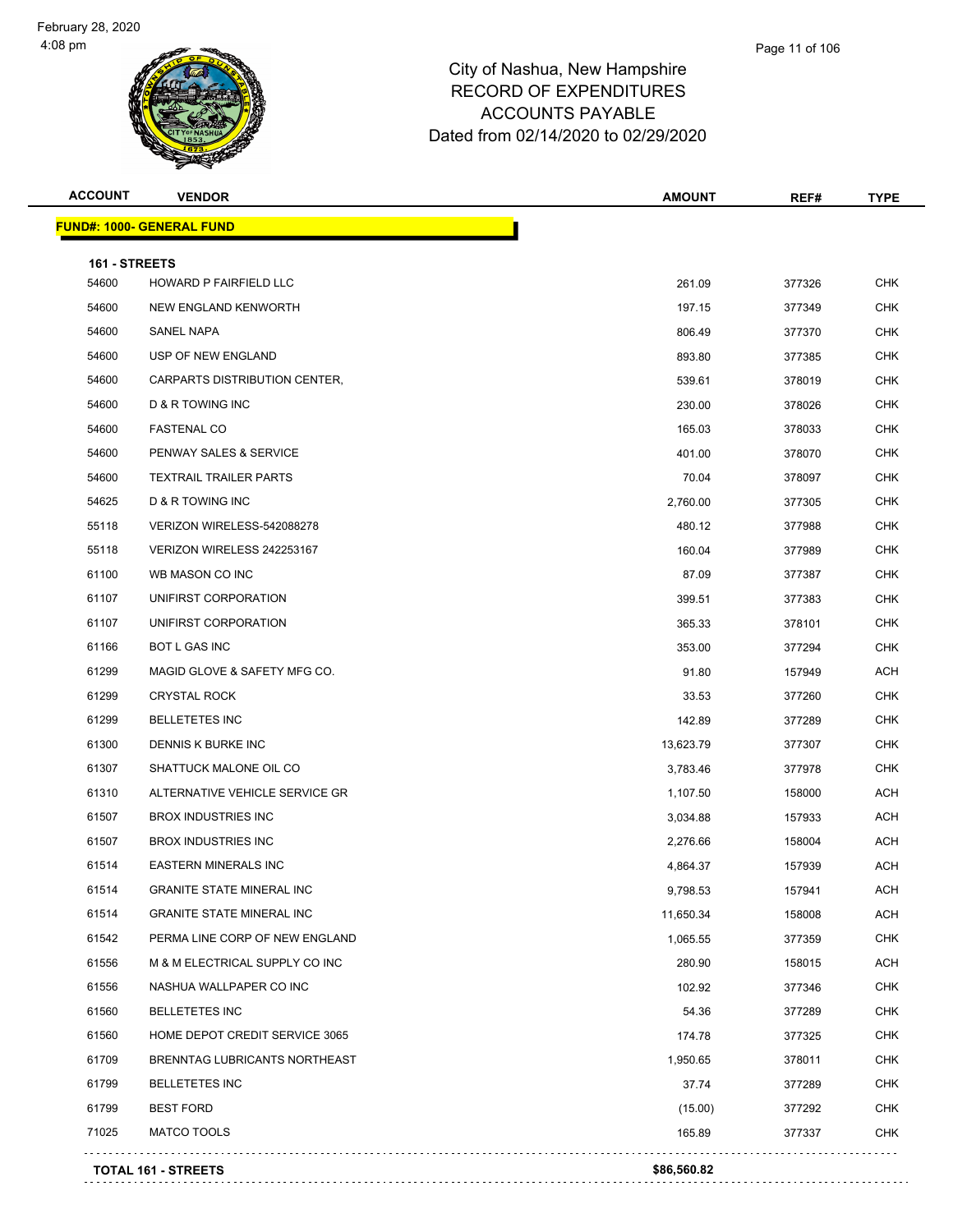| <b>ACCOUNT</b> | <b>VENDOR</b>                                              | <b>AMOUNT</b> | REF#   | <b>TYPE</b> |
|----------------|------------------------------------------------------------|---------------|--------|-------------|
|                | <u> FUND#: 1000- GENERAL FUND</u>                          |               |        |             |
|                | <b>162 - STREET LIGHTING</b>                               |               |        |             |
| 54100          | EVERSOUCE-POWER SUPPLY                                     | 41,175.24     | 377263 | <b>CHK</b>  |
| 54100          | <b>EVERSOURCE</b>                                          | 1,046.20      | 377264 | <b>CHK</b>  |
| 54100          | <b>EVERSOURCE</b>                                          | 994.09        | 377573 | <b>CHK</b>  |
| 54100          | <b>EVERSOURCE</b>                                          | 219.77        | 377953 | <b>CHK</b>  |
| 54276          | <b>EVERSOURCE</b>                                          | 115.00        | 377265 | <b>CHK</b>  |
|                | <b>TOTAL 162 - STREET LIGHTING</b>                         | \$43,550.30   |        |             |
|                | <b>166 - PARKING OPERATIONS</b>                            |               |        |             |
| 44521          | <b>DELORES M THERIAULT</b>                                 | 9.00          | 378098 | <b>CHK</b>  |
| 45321          | <b>JENI ST LAURENT</b>                                     | 125.00        | 378087 | <b>CHK</b>  |
| 54100          | <b>EVERSOURCE</b>                                          | 2,421.30      | 377264 | <b>CHK</b>  |
| 54141          | PENNICHUCK WATER WORKS INC                                 | 92.11         | 377975 | <b>CHK</b>  |
| 54280          | NASH CONSTRUCTION LLC                                      | 2,617.55      | 377343 | <b>CHK</b>  |
| 54487          | <b>INTERSTATE BILLING</b>                                  | 810.98        | 377328 | <b>CHK</b>  |
| 54600          | SANEL NAPA                                                 | 15.49         | 377371 | <b>CHK</b>  |
| 55100          | CALE AMERICA INC                                           | 1,500.00      | 378016 | <b>CHK</b>  |
| 55699          | <b>SUNJACK GLASS TINTING</b>                               | 525.00        | 378092 | <b>CHK</b>  |
| 61100          | WB MASON CO INC                                            | 116.04        | 378108 | <b>CHK</b>  |
| 61299          | NASHUA WALLPAPER CO INC                                    | 30.64         | 378064 | <b>CHK</b>  |
| 71025          | NASHUA WALLPAPER CO INC                                    | 29.55         | 378064 | <b>CHK</b>  |
| 71600          | MUNICIPAL SUPPLY SALES CO                                  | 405.00        | 377342 | <b>CHK</b>  |
|                | <b>TOTAL 166 - PARKING OPERATIONS</b>                      | \$8,697.66    |        |             |
|                |                                                            |               |        |             |
| 54100          | <b>170 - HYDROELECTRIC OPERATIONS</b><br><b>EVERSOURCE</b> | 30.30         | 377953 | <b>CHK</b>  |
| 55109          | CONSOLIDATED COMMUNICATIONS                                | 265.38        | 377949 | <b>CHK</b>  |
|                | <b>TOTAL 170 - HYDROELECTRIC OPERATIONS</b>                | \$295.68      |        |             |
|                | <b>171 - COMMUNITY SERVICES</b>                            |               |        |             |
| 54100          | <b>EVERSOURCE</b>                                          | 1,439.13      | 377264 | <b>CHK</b>  |
| 54107          | SHATTUCK MALONE OIL CO                                     | 2,649.89      | 377978 | <b>CHK</b>  |
|                | PENNICHUCK WATER WORKS INC                                 | 290.64        | 377975 | <b>CHK</b>  |
| 54141          |                                                            |               | 377945 | <b>CHK</b>  |
| 55307          | <b>NICOLE VIAU</b>                                         | 10.12         |        |             |
| 61100          | WB MASON CO INC                                            | 197.34        | 378108 | <b>CHK</b>  |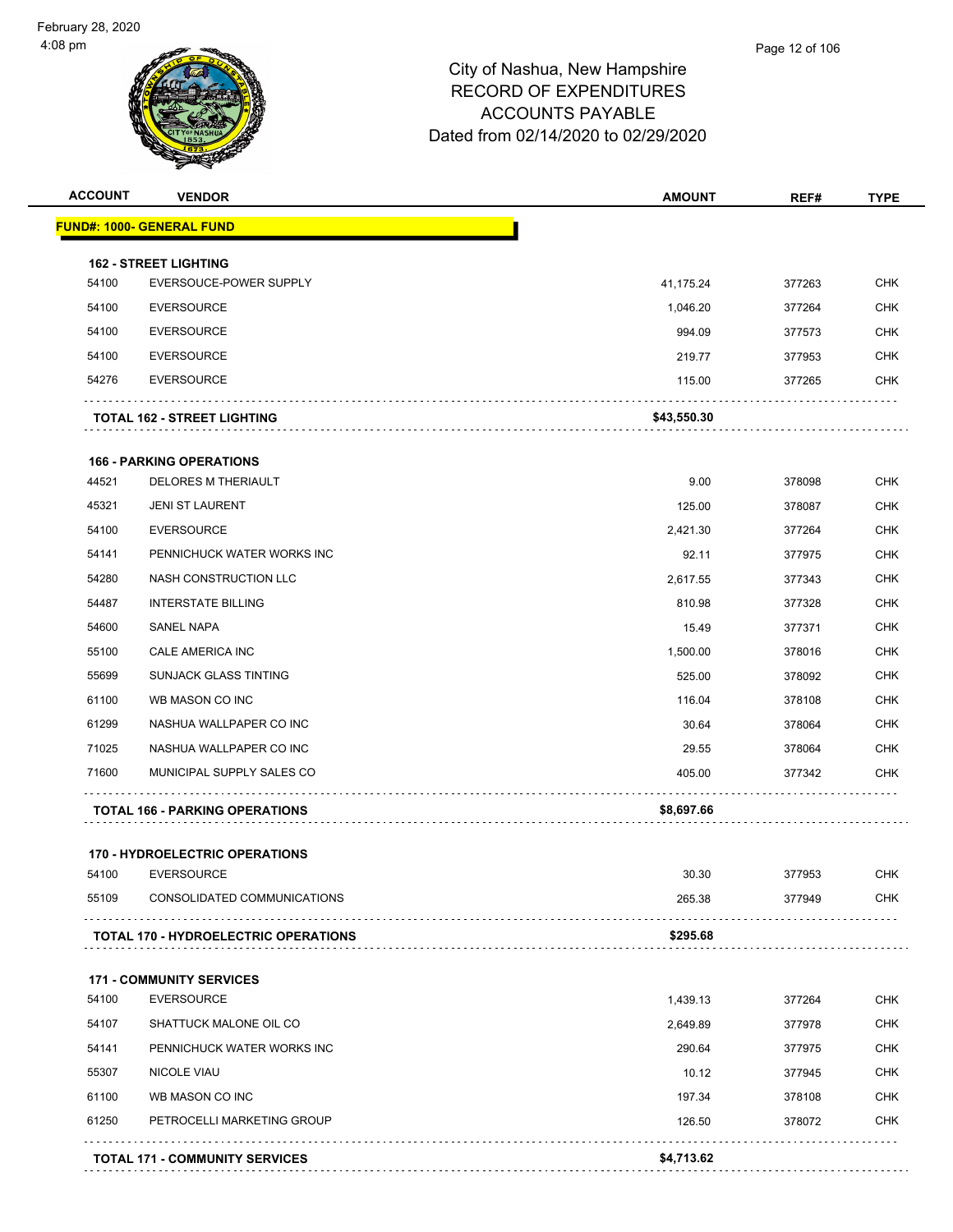| <b>ACCOUNT</b> | <b>VENDOR</b>                             | <b>AMOUNT</b> | REF#   | <b>TYPE</b> |
|----------------|-------------------------------------------|---------------|--------|-------------|
|                | <u> FUND#: 1000- GENERAL FUND</u>         |               |        |             |
|                | <b>172 - COMMUNITY HEALTH</b>             |               |        |             |
| 55200          | NEW HAMPSHIRE PUBLIC HEALTH               | 90.00         | 377276 | <b>CHK</b>  |
| 55307          | <b>JESSICA AYALA</b>                      | 79.35         | 157994 | <b>ACH</b>  |
| 55307          | PATRICIA GLASTETTER                       | 3.34          | 158007 | ACH         |
| 55307          | <b>FLAVIA MARTIN</b>                      | 47.47         | 377932 | <b>CHK</b>  |
| 55307          | KIMBERLY BERNARD                          | 106.61        | 377933 | <b>CHK</b>  |
| 55400          | SAINT ANSELM COLLEGE                      | 109.00        | 377977 | <b>CHK</b>  |
| 55421          | RUTGERS GLOBAL TUBERCULOSIS               | 30.00         | 377249 | <b>CHK</b>  |
| 61142          | R & S PHARMACEUTICAL WHOLESALE            | 32.40         | 157958 | ACH         |
|                | <b>TOTAL 172 - COMMUNITY HEALTH</b>       | \$498.17      |        |             |
|                | <b>173 - ENVIRONMENTAL HEALTH</b>         |               |        |             |
| 55100          | VERIZON WIRELESS-642274605                | 120.03        | 377990 | <b>CHK</b>  |
| 55307          | <b>RENE BEAUDOIN</b>                      | 63.83         | 377927 | <b>CHK</b>  |
| 55400          | <b>GSOWA</b>                              | 165.00        | 377954 | <b>CHK</b>  |
| 61149          | <b>BAILEYS TEST STRIPS</b>                | 320.00        | 378001 | <b>CHK</b>  |
| 61149          | TAYLOR TECHNOLOGIES INC                   | 390.05        | 378093 | <b>CHK</b>  |
| 71300          | <b>FORESTRY SUPPLIERS INC</b>             | 478.47        | 378035 | <b>CHK</b>  |
|                | TOTAL 173 - ENVIRONMENTAL HEALTH          | \$1,537.38    |        |             |
|                | <b>174 - WELFARE ADMINISTRATION</b>       |               |        |             |
| 55200          | NH LOCAL WELFARE ADMIN ASSN               | 15.00         | 377351 | <b>CHK</b>  |
| 55200          | NH LOCAL WELFARE ADMIN ASSN               | 15.00         | 378065 | CHK         |
|                | <b>TOTAL 174 - WELFARE ADMINISTRATION</b> | \$30.00       |        |             |
|                | <b>175 - WELFARE ASSISTANCE</b>           |               |        |             |
| 55810          | 23-25 TEMPLE ST REALTY LLC                | 290.00        | 377541 | <b>CHK</b>  |
| 55810          | 28-34 RAILROAD SQUARE LLC                 | 1,375.00      | 377542 | <b>CHK</b>  |
| 55810          | ADOLPH M MARKIEL                          | 1,000.00      | 377543 | <b>CHK</b>  |
| 55810          | LAMERAND ENTERPRISES                      | 800.00        | 377544 | <b>CHK</b>  |
| 55810          | <b>MARYANN PAQUIN</b>                     | 640.00        | 377546 | <b>CHK</b>  |
| 55810          | NALPATHU LLC                              | 800.00        | 377547 | <b>CHK</b>  |
| 55810          | PINE HILL GARDENS ASSOC                   | 665.00        | 377548 | <b>CHK</b>  |
| 55810          | RESIDENCES AT DANIEL WEBSTER              | 890.50        | 377549 | <b>CHK</b>  |
| 55810          | 188 CONCORD ST LLC                        | 802.74        | 378114 | <b>CHK</b>  |
| 55810          | <b>COUNTRY BARN MOTEL</b>                 | 802.75        | 378115 | <b>CHK</b>  |
| 55810          | <b>GOLDMARK REALTY LLC</b>                | 1,050.00      | 378116 | <b>CHK</b>  |
| 55810          | ROBERT KUFTINEC                           | 1,100.00      | 378117 | <b>CHK</b>  |
| 55810          | MP HOUSING INC                            | 675.00        | 378118 | <b>CHK</b>  |
|                |                                           |               |        |             |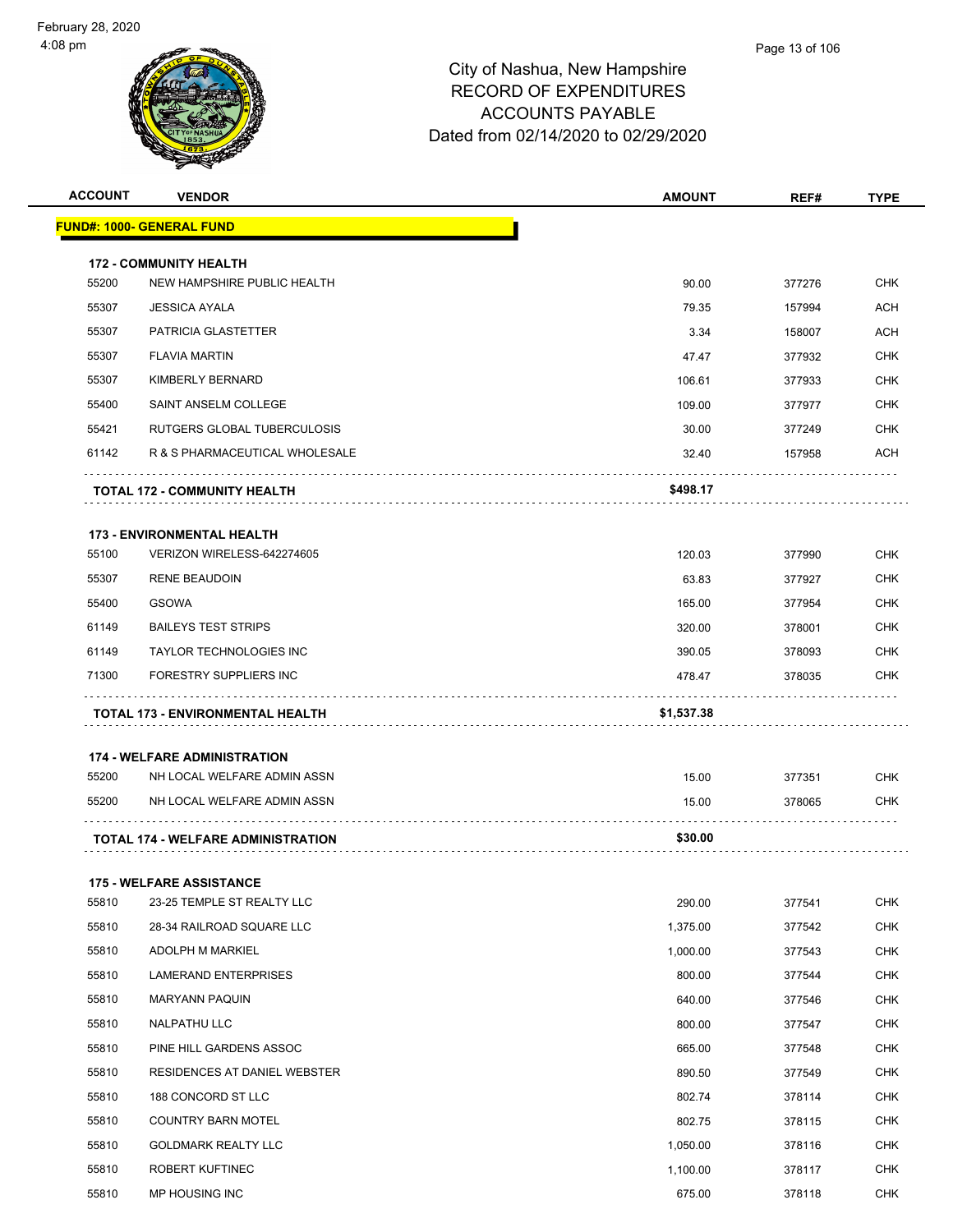| <b>ACCOUNT</b> | <b>VENDOR</b>                                            | <b>AMOUNT</b> | REF#   | <b>TYPE</b> |
|----------------|----------------------------------------------------------|---------------|--------|-------------|
|                | <b>FUND#: 1000- GENERAL FUND</b>                         |               |        |             |
|                |                                                          |               |        |             |
| 55812          | <b>175 - WELFARE ASSISTANCE</b><br>RITE AID ACCT#1009804 | 16.76         | 378119 | <b>CHK</b>  |
| 55814          | <b>EVERSOURCE</b>                                        | 475.41        | 377540 | <b>CHK</b>  |
| 55814          | <b>LIBERTY UTILITIES</b>                                 | 252.28        | 378113 | CHK         |
| 55816          | MARKET BASKET ACCT 2589096                               | 417.83        | 377545 | <b>CHK</b>  |
| 55818          | MARKET BASKET ACCT 2589096                               | 82.39         | 377545 | <b>CHK</b>  |
|                | <b>TOTAL 175 - WELFARE ASSISTANCE</b>                    | \$12,135.66   |        |             |
|                | <b>177 - PARKS &amp; RECREATION</b>                      |               |        |             |
| 54100          | <b>EVERSOURCE</b>                                        | 53.88         | 377264 | <b>CHK</b>  |
| 54100          | <b>EVERSOURCE</b>                                        | 4,693.84      | 377573 | <b>CHK</b>  |
| 54100          | <b>EVERSOURCE</b>                                        | 16.61         | 377953 | CHK         |
| 54114          | <b>DIRECT ENERGY BUSINESS</b>                            | 652.34        | 158005 | <b>ACH</b>  |
| 54114          | LIBERTY UTILITIES - NH                                   | 582.25        | 377969 | <b>CHK</b>  |
| 54141          | PENNICHUCK WATER WORKS INC                               | 226.76        | 377278 | <b>CHK</b>  |
| 54141          | PENNICHUCK WATER WORKS INC                               | 106.16        | 377975 | <b>CHK</b>  |
| 54280          | M & M ELECTRICAL SUPPLY CO INC                           | 118.65        | 157948 | ACH         |
| 54280          | M & M ELECTRICAL SUPPLY CO INC                           | 113.76        | 158015 | <b>ACH</b>  |
| 54280          | <b>FASTENAL CO</b>                                       | 17.48         | 377310 | <b>CHK</b>  |
| 54280          | HOME DEPOT CREDIT SERVICE 3065                           | 543.05        | 377325 | <b>CHK</b>  |
| 54280          | AIRGAS USA LLC                                           | 34.19         | 377996 | <b>CHK</b>  |
| 54280          | ASAP FIRE & SAFETY CORP                                  | 715.50        | 377999 | CHK         |
| 54280          | <b>FASTENAL CO</b>                                       | 30.03         | 378033 | <b>CHK</b>  |
| 54280          | HOME DEPOT CREDIT SERVICE 3065                           | 599.06        | 378047 | <b>CHK</b>  |
| 54821          | UNITED SITE SERVICES NORTHEAST                           | 54.97         | 378103 | <b>CHK</b>  |
| 55400          | <b>STATELINE IRRIGATION</b>                              | 160.00        | 377376 | <b>CHK</b>  |
| 55400          | <b>UNHCE</b>                                             | 55.00         | 378100 | <b>CHK</b>  |
| 55699          | INTELLITURF OF NEW ENGLAND                               | 12,549.00     | 158010 | ACH         |
| 61300          | DENNIS K BURKE INC                                       | 1,675.79      | 377307 | <b>CHK</b>  |
| 61310          | ALTERNATIVE VEHICLE SERVICE GR                           | 763.17        | 158000 | ACH         |
| 61799          | <b>BEST FORD</b>                                         | 375.87        | 377292 | <b>CHK</b>  |
| 61799          | CARPARTS DISTRIBUTION CENTER,                            | 525.26        | 377299 | <b>CHK</b>  |
| 61799          | <b>SANEL NAPA</b>                                        | 87.60         | 377369 | <b>CHK</b>  |
| 61799          | SANEL NAPA                                               | 38.43         | 377370 | <b>CHK</b>  |
| 61799          | <b>BEST FORD</b>                                         | 84.46         | 378008 | <b>CHK</b>  |
| 61799          | CARPARTS DISTRIBUTION CENTER,                            | 145.72        | 378019 | <b>CHK</b>  |
| 61799          | FREIGHTLINER OF NH INC                                   | 254.00        | 378036 | <b>CHK</b>  |
| 71025          | AMAZON CAPITAL SERV (CITY ACH)                           | 31.11         | 157931 | ACH         |
| 71999          | NASHUA OUTDOOR POWER EQUIPMENT                           | 2,972.86      | 377345 | <b>CHK</b>  |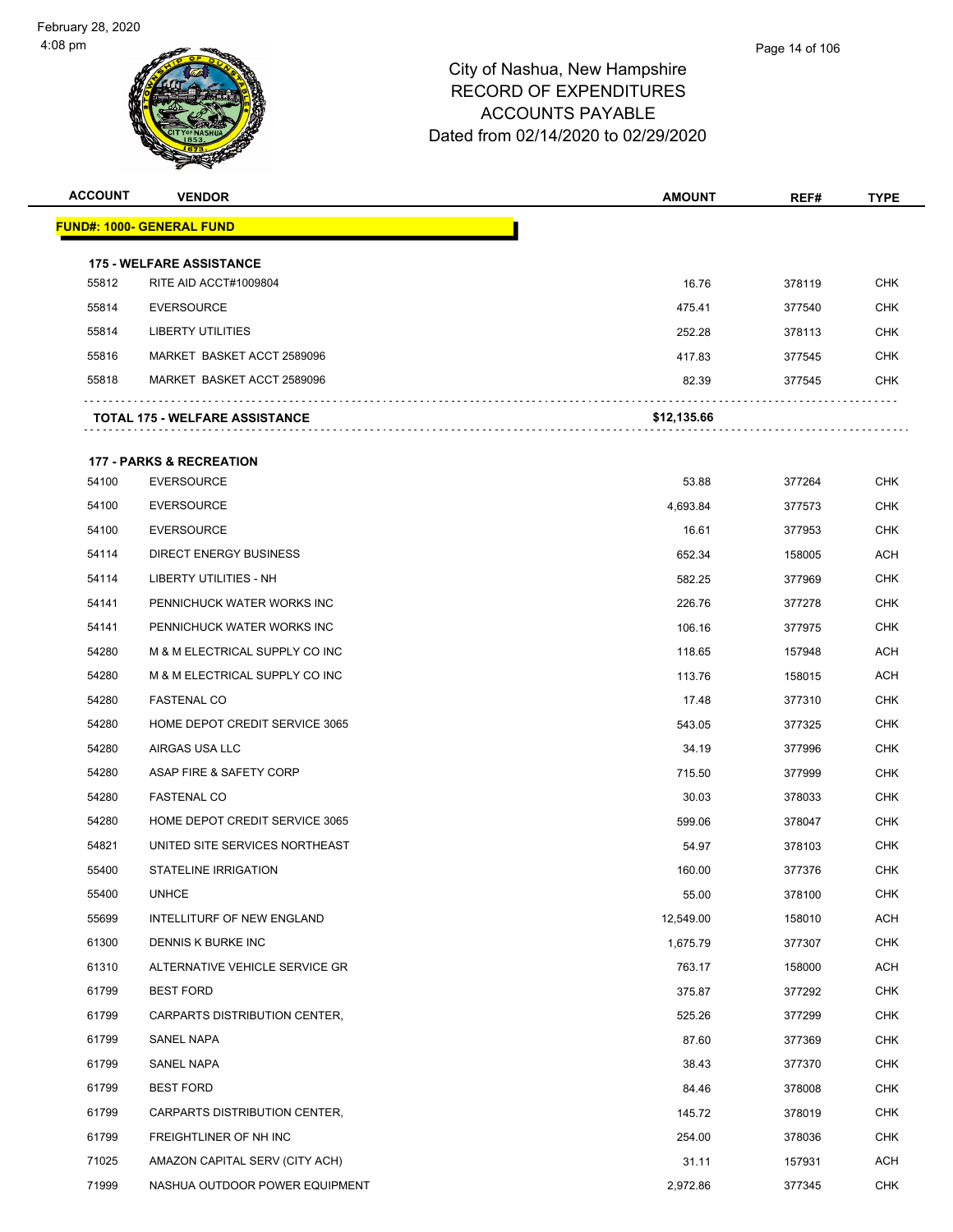#### Page 15 of 106

| <b>ACCOUNT</b> | <b>VENDOR</b>                             | <b>AMOUNT</b> | REF#   | <b>TYPE</b> |
|----------------|-------------------------------------------|---------------|--------|-------------|
|                | <b>FUND#: 1000- GENERAL FUND</b>          |               |        |             |
|                |                                           |               |        |             |
|                | <b>TOTAL 177 - PARKS &amp; RECREATION</b> | \$28,276.80   |        |             |
| 179 - LIBRARY  |                                           |               |        |             |
| 54114          | <b>DIRECT ENERGY BUSINESS</b>             | 1,341.28      | 157938 | <b>ACH</b>  |
| 54141          | PENNICHUCK WATER WORKS INC                | 364.23        | 377278 | <b>CHK</b>  |
| 54243          | PALMER & SICARD INC                       | 2,456.00      | 378069 | <b>CHK</b>  |
| 54428          | <b>BIBLIOLABS LLC</b>                     | 9,500.00      | 158001 | <b>ACH</b>  |
| 54428          | PACIFIC TELEMANAGEMENT SERVICE            | 53.00         | 377356 | <b>CHK</b>  |
| 54428          | <b>COMCAST</b>                            | 243.35        | 377948 | <b>CHK</b>  |
| 61100          | WB MASON CO INC                           | 52.45         | 378108 | <b>CHK</b>  |
| 61299          | AMAZON CAPITAL SERV (CITY ACH)            | 14.99         | 157999 | <b>ACH</b>  |
| 61299          | <b>DEMCO</b>                              | 347.84        | 377306 | <b>CHK</b>  |
| 61428          | WB MASON CO INC                           | 16.82         | 378108 | <b>CHK</b>  |
| 61807          | AMAZON CAPITAL SERV (CITY ACH)            | 37.04         | 157931 | <b>ACH</b>  |
| 61807          | <b>INGRAM LIBRARY SERVICES LLC</b>        | 516.52        | 157942 | <b>ACH</b>  |
| 61807          | INGRAM LIBRARY SERVICES LLC               | 68.03         | 158009 | <b>ACH</b>  |
| 61807          | <b>BAKER &amp; TAYLOR</b>                 | 1,018.76      | 377288 | <b>CHK</b>  |
| 61807          | <b>BAKER &amp; TAYLOR</b>                 | 517.07        | 378003 | <b>CHK</b>  |
| 61807          | HARPER COLLINS PUBLISHERS LLC             | 38.97         | 378043 | <b>CHK</b>  |
| 61814          | INGRAM LIBRARY SERVICES LLC               | 151.97        | 157942 | <b>ACH</b>  |
| 61814          | MIDWEST TAPE LLC                          | 409.18        | 157954 | <b>ACH</b>  |
| 61814          | INGRAM LIBRARY SERVICES LLC               | 180.46        | 158009 | <b>ACH</b>  |
| 61814          | MIDWEST TAPE LLC                          | 458.32        | 158020 | <b>ACH</b>  |
| 61814          | <b>BAKER &amp; TAYLOR</b>                 | 43.98         | 377288 | <b>CHK</b>  |
| 61821          | NEW HAMPSHIRE MAGAZINE                    | 14.97         | 377973 | <b>CHK</b>  |
| 61821          | <b>EBSCO INFORMATION SERVICES</b>         | 72.96         | 378032 | <b>CHK</b>  |
| 68322          | AMAZON CAPITAL SERV (CITY ACH)            | 40.00         | 157999 | <b>ACH</b>  |
| 68322          | <b>JOSEE VACHON</b>                       | 500.00        | 377257 | <b>CHK</b>  |
| 68322          | <b>JASON MOON</b>                         | 300.00        | 377937 | <b>CHK</b>  |
| 68322          | PETTY CASH                                | 227.52        | 377939 | <b>CHK</b>  |
| 68322          | SAM'S CLUB DIRECT-0860                    | 161.72        | 378081 | <b>CHK</b>  |
| 71221          | AMAZON CAPITAL SERV (CITY ACH)            | (14.89)       | 157931 | <b>ACH</b>  |
| 71221          | AMAZON CAPITAL SERV (CITY ACH)            | 368.28        | 157999 | <b>ACH</b>  |
|                |                                           | \$19,500.82   |        |             |
|                | TOTAL 179 - LIBRARY                       |               |        |             |

| 55699 | PORT LIGHTING SYSTEMS | 6.470.78 | 378076 | СНК |
|-------|-----------------------|----------|--------|-----|
| 61100 | WB MASON CO INC       | 86.22    | 377387 | снк |
| 61100 | WB MASON CO INC       | 73.67    | 378108 | снк |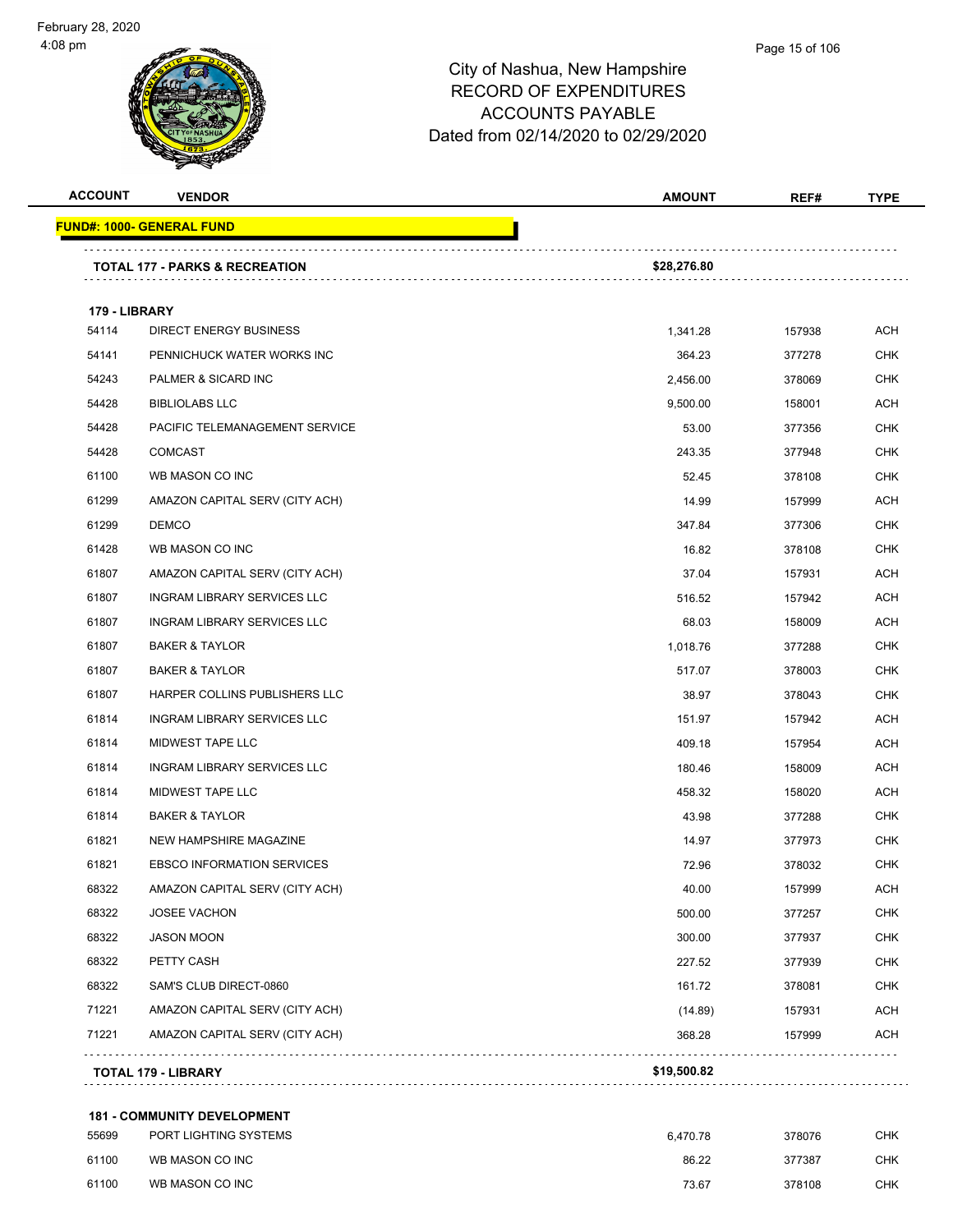#### Page 16 of 106

| <b>ACCOUNT</b>      | <b>VENDOR</b>                            | <b>AMOUNT</b> | REF#   | <b>TYPE</b> |
|---------------------|------------------------------------------|---------------|--------|-------------|
|                     | <b>FUND#: 1000- GENERAL FUND</b>         |               |        |             |
|                     | <b>181 - COMMUNITY DEVELOPMENT</b>       |               |        |             |
| 61650               | WB MASON CO INC                          | 29.03         | 377387 | <b>CHK</b>  |
| 61650               | WB MASON CO INC                          | 29.03         | 378108 | <b>CHK</b>  |
|                     | <b>TOTAL 181 - COMMUNITY DEVELOPMENT</b> | \$6,688.73    |        |             |
|                     | <b>183 - ECONOMIC DEVELOPMENT</b>        |               |        |             |
| 55200               | NASHUA MILLYARD ASSOC INC                | 373.13        | 377344 | <b>CHK</b>  |
| 55699               | LUMEN STUDIO INC                         | 756.50        | 157947 | ACH         |
|                     | <b>TOTAL 183 - ECONOMIC DEVELOPMENT</b>  | \$1,129.63    |        |             |
| <b>191 - SCHOOL</b> |                                          |               |        |             |
| 53128               | <b>JACKSON LEWIS LLP</b>                 | 4,000.00      | 157963 | ACH         |
| 53128               | WADLEIGH STARR & PETERS PLLC             | 418.00        | 377913 | <b>CHK</b>  |
| 53600               | ADULT LEARNING CENTER                    | 29,509.30     | 377788 | <b>CHK</b>  |
| 53607               | KIMBERLY ANN FLYNN                       | 150.00        | 377438 | <b>CHK</b>  |
| 53614               | AMY MCCARTNEY                            | 11,016.00     | 377398 | <b>CHK</b>  |
| 53614               | <b>BRIGHTSTAR CARE</b>                   | 840.00        | 377411 | <b>CHK</b>  |
| 53614               | <b>CLARK ASSOC</b>                       | 40,844.30     | 377417 | <b>CHK</b>  |
| 53614               | <b>BRIGHTSTAR CARE</b>                   | 405.00        | 377809 | <b>CHK</b>  |
| 53614               | <b>CLARK ASSOC</b>                       | 21,019.50     | 377818 | <b>CHK</b>  |
| 53628               | HERITAGE-CRYSTAL CLEAN INC               | 88.00         | 377424 | <b>CHK</b>  |
| 53628               | RACHEL FARRELL                           | 300.41        | 377435 | <b>CHK</b>  |
| 53628               | <b>MAINE OXY</b>                         | 52.00         | 377477 | <b>CHK</b>  |
| 53628               | PRO AV SYSTEMS INC                       | 950.00        | 377505 | <b>CHK</b>  |
| 53628               | PROFISHANT INC                           | 793.00        | 377506 | <b>CHK</b>  |
| 53628               | TELEPHONE NETWORK TECHNOLOGIES           | 6,096.00      | 377526 | <b>CHK</b>  |
| 53628               | STATE OF NH CRIMINAL RECORDS             | 648.50        | 377784 | <b>CHK</b>  |
| 53628               | ASAP FIRE & SAFETY CORP                  | 39.00         | 377794 | <b>CHK</b>  |
| 53628               | CUSTOM COMPUTER SPECIALIST INC           | 1,350.00      | 377827 | CHK         |
| 53628               | <b>IMPACT APPLICATIONS</b>               | 120.00        | 377855 | <b>CHK</b>  |
| 54100               | <b>EVERSOURCE</b>                        | 126,994.84    | 377778 | <b>CHK</b>  |
| 54114               | <b>DIRECT ENERGY BUSINESS</b>            | 63,558.42     | 158027 | <b>ACH</b>  |
| 54114               | LIBERTY UTILITIES                        | 38,250.36     | 377779 | <b>CHK</b>  |
| 54141               | PENNICHUCK WATER WORKS INC               | 6,710.63      | 377782 | CHK         |
| 54280               | <b>BELLETETES INC</b>                    | 176.42        | 377404 | <b>CHK</b>  |
| 54280               | <b>IMTEK</b>                             | 366.80        | 377457 | <b>CHK</b>  |
| 54280               | NASHUA GLASS                             | 58.50         | 377490 | <b>CHK</b>  |
| 54280               | NASHUA WALLPAPER CO INC                  | 777.51        | 377492 | <b>CHK</b>  |
| 54280               | NH DEPT OF ENVIROMENTAL SERVS            | 2,064.03      | 377497 | <b>CHK</b>  |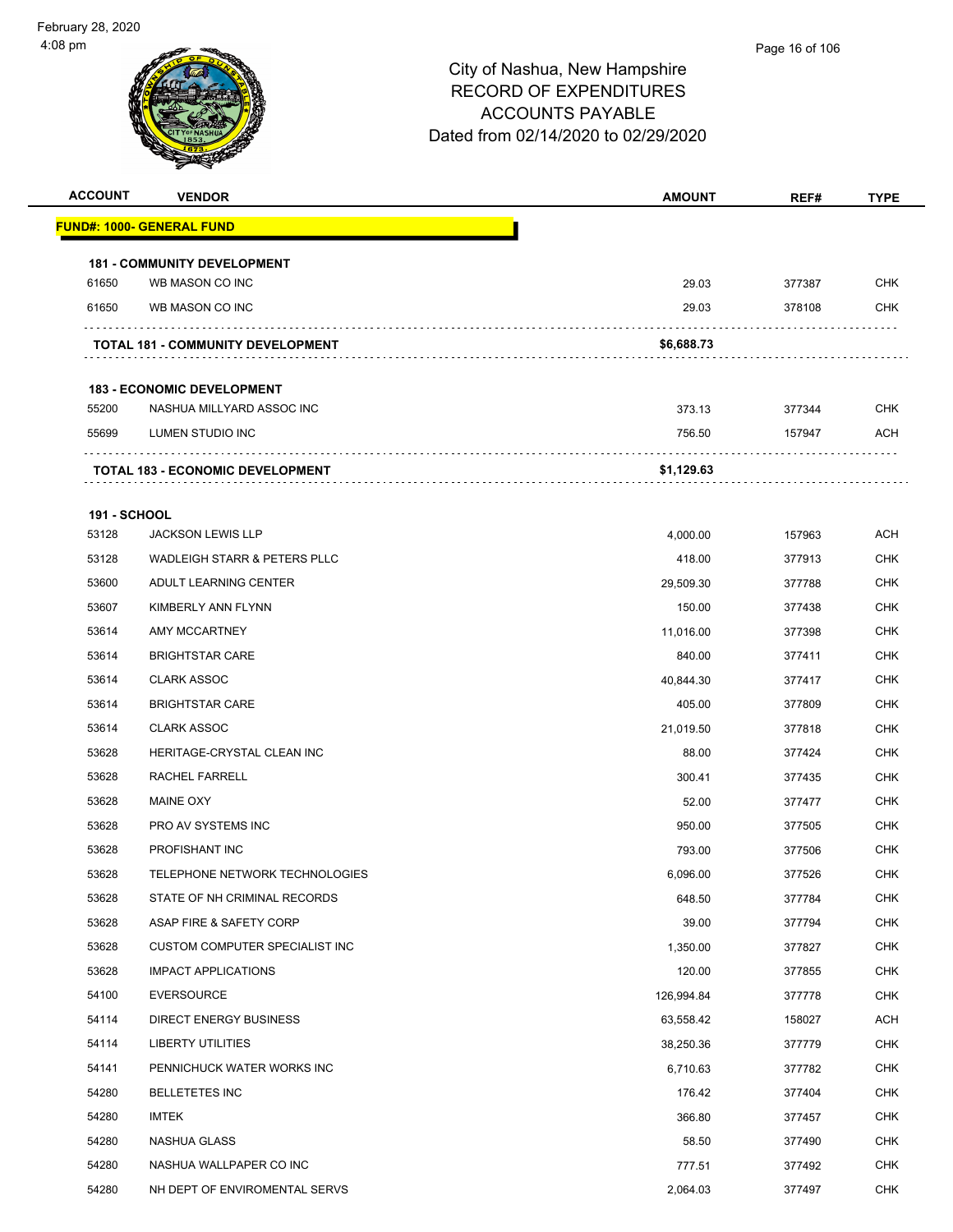

| <b>ACCOUNT</b>               | <b>VENDOR</b>                    | <b>AMOUNT</b> | REF#   | <b>TYPE</b> |
|------------------------------|----------------------------------|---------------|--------|-------------|
|                              | <b>FUND#: 1000- GENERAL FUND</b> |               |        |             |
|                              |                                  |               |        |             |
| <b>191 - SCHOOL</b><br>54280 | STANLEY ELEVATOR CO INC          | 1,743.00      | 377523 | <b>CHK</b>  |
| 54280                        | AED SERVICE AMERICA              | 1,320.36      | 377789 | <b>CHK</b>  |
| 54280                        | <b>BELLETETES INC</b>            | 51.55         | 377799 | <b>CHK</b>  |
| 54280                        | MARVELL PLATE GLASS INC          | 391.79        | 377879 | <b>CHK</b>  |
| 54280                        | NASHUA GLASS                     | 40.00         | 377884 | <b>CHK</b>  |
| 54280                        | NASHUA WALLPAPER CO INC          | 378.73        | 377886 | <b>CHK</b>  |
| 54280                        | PASEK CORP                       | 1,311.09      | 377892 | <b>CHK</b>  |
| 54487                        | CLEAN-O-RAMA                     | 3,523.64      | 377418 | <b>CHK</b>  |
| 54487                        | I.T. INSIDERS                    | 349.00        | 377455 | <b>CHK</b>  |
| 54600                        | D & R TOWING INC                 | 165.00        | 377426 | <b>CHK</b>  |
| 54600                        | DONOVAN EQUIPMENT CO INC         | 456.39        | 377431 | <b>CHK</b>  |
| 54600                        | SANEL NAPA                       | 157.49        | 377512 | <b>CHK</b>  |
| 54600                        | <b>TST HYDRAULICS INC</b>        | 42.29         | 377530 | <b>CHK</b>  |
| 54600                        | DONOVAN EQUIPMENT CO INC         | 468.26        | 377837 | <b>CHK</b>  |
| 54600                        | SANEL NAPA                       | 29.33         | 377902 | <b>CHK</b>  |
| 54821                        | PITNEY BOWES                     | 370.18        | 377392 | <b>CHK</b>  |
| 54899                        | <b>BRADY SULLIVAN</b>            | 12,932.18     | 158026 | ACH         |
| 54899                        | ABSOLUTE GYMNASTICS              | 3,300.00      | 377395 | <b>CHK</b>  |
| 54899                        | <b>BOYS &amp; GIRLS CLUB OF</b>  | 4,412.50      | 377410 | <b>CHK</b>  |
| 55109                        | CONSOLIDATED COMMUNICATIONS      | 37.43         | 377390 | <b>CHK</b>  |
| 55109                        | VERIZON WIRELESS 742005979       | 396.65        | 377393 | <b>CHK</b>  |
| 55109                        | <b>WINDSTREAM</b>                | 267.28        | 377394 | <b>CHK</b>  |
| 55109                        | <b>COMCAST</b>                   | 515.39        | 377776 | <b>CHK</b>  |
| 55109                        | CONSOLIDATED COMMUNICATIONS      | 1,511.86      | 377777 | <b>CHK</b>  |
| 55300                        | <b>ANNE ALTMAN</b>               | 41.34         | 377791 | <b>CHK</b>  |
| 55300                        | <b>ANDREW BRAY</b>               | 25.88         | 377808 | CHK         |
| 55307                        | <b>MARCIA BAGLEY</b>             | 125.90        | 377400 | <b>CHK</b>  |
| 55307                        | NATHAN BURNS                     | 46.06         | 377413 | CHK         |
| 55307                        | ELISABETH GIANNAKOPOULOS         | 15.81         | 377443 | <b>CHK</b>  |
| 55307                        | LISA JANOSIK                     | 91.04         | 377462 | <b>CHK</b>  |
| 55307                        | RUTH LEVY-MEYER                  | 14.40         | 377470 | <b>CHK</b>  |
| 55307                        | DEBORAH A MURRAY                 | 67.28         | 377487 | <b>CHK</b>  |
| 55307                        | PAULA PAPANICOLAOU               | 87.54         | 377501 | <b>CHK</b>  |
| 55307                        | <b>MONICA TINO</b>               | 58.94         | 377527 | <b>CHK</b>  |
| 55307                        | <b>GARTH MCKINNEY</b>            | 53.73         | 377780 | <b>CHK</b>  |
| 55307                        | JAHMAL MOSLEY                    | 30.82         | 377781 | <b>CHK</b>  |
| 55307                        | ANNE ALTMAN                      | 41.49         | 377791 | <b>CHK</b>  |
| 55307                        | <b>GABRIELE BERNARDO</b>         | 4.37          | 377800 | CHK         |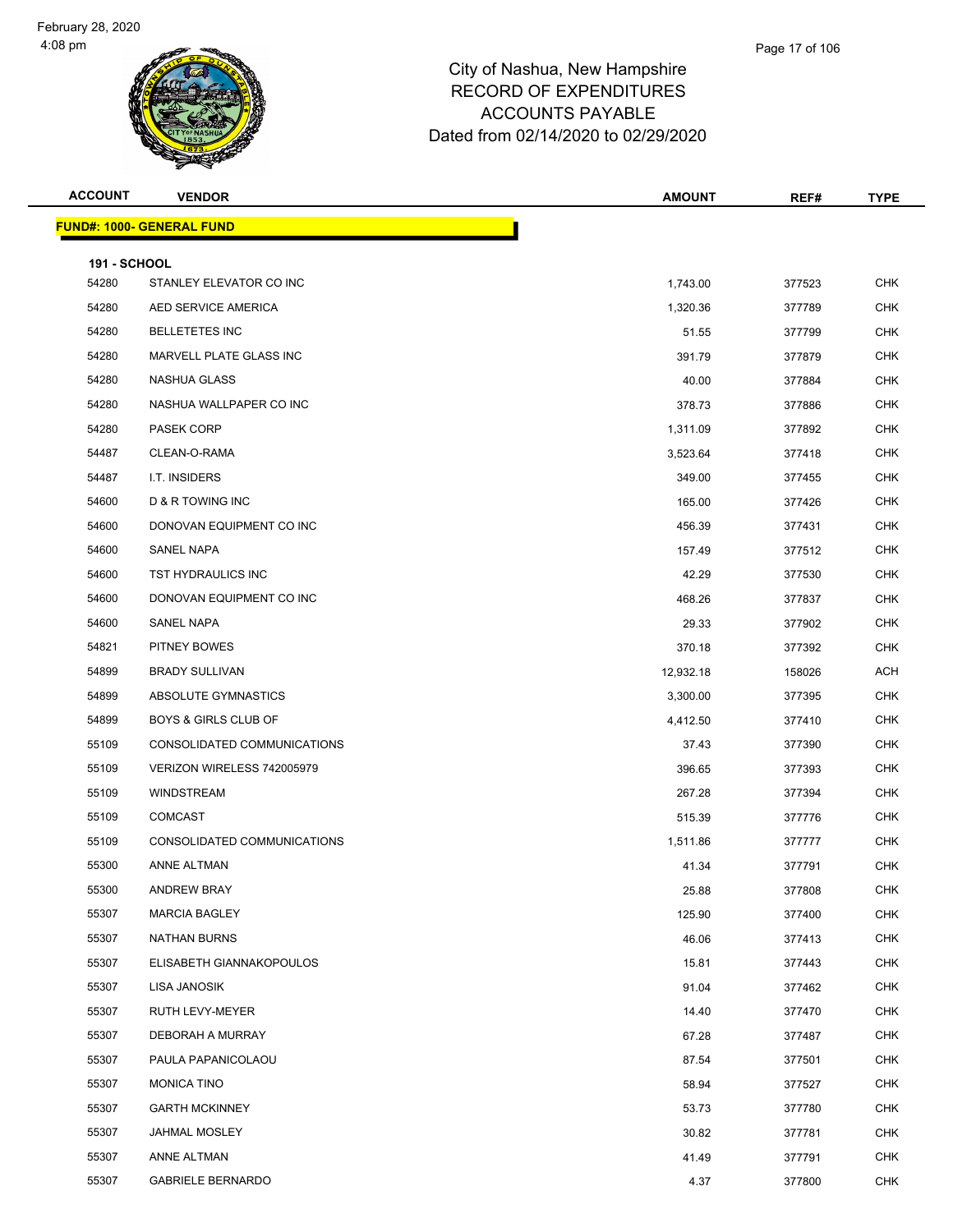

| <b>ACCOUNT</b>               | <b>VENDOR</b>                    | <b>AMOUNT</b> | REF#   | <b>TYPE</b> |
|------------------------------|----------------------------------|---------------|--------|-------------|
|                              | <b>FUND#: 1000- GENERAL FUND</b> |               |        |             |
|                              |                                  |               |        |             |
| <b>191 - SCHOOL</b><br>55307 | ROSALYN BERROCALES               | 9.20          | 377801 | <b>CHK</b>  |
| 55307                        | SHEILA CHOUINARD                 | 7.48          | 377817 | <b>CHK</b>  |
| 55307                        | MARISA DARDAGIANNOPOULOS         | 111.26        | 377829 | CHK         |
| 55307                        | PHIL DEROSA                      | 31.00         | 377831 | <b>CHK</b>  |
| 55307                        | DANIEL DONOVAN                   | 17.25         | 377836 | <b>CHK</b>  |
| 55307                        | DONNA FITZPATRICK                | 60.61         | 377841 | <b>CHK</b>  |
| 55307                        | <b>JAMIE FRANZ-MORIN</b>         | 102.64        | 377842 | <b>CHK</b>  |
| 55307                        | ELISABETH GIANNAKOPOULOS         | 18.69         | 377843 | <b>CHK</b>  |
| 55307                        | <b>JEAN GODLEWSKI</b>            | 43.36         | 377845 | <b>CHK</b>  |
| 55307                        | LISA JANOSIK                     | 51.46         | 377862 | <b>CHK</b>  |
| 55307                        | <b>CARMEN KOSOW</b>              | 15.52         | 377868 | <b>CHK</b>  |
| 55307                        | <b>JOSEPH PARZYCH</b>            | 73.45         | 377891 | <b>CHK</b>  |
| 55400                        | <b>JOHANNA SEEBA</b>             | 100.00        | 377517 | <b>CHK</b>  |
| 55600                        | THE COPY SHOP                    | 231.69        | 377824 | <b>CHK</b>  |
| 55607                        | ROSALYN BERROCALES               | 22.00         | 377405 | <b>CHK</b>  |
| 55607                        | US POSTAL SERVICE                | 688.60        | 377531 | <b>CHK</b>  |
| 55607                        | USPS HASLER                      | 2,000.00      | 377532 | <b>CHK</b>  |
| 55635                        | NASHUA SCHOOL DISTRICT 42        | 1,634.00      | 157956 | <b>ACH</b>  |
| 55642                        | <b>JEFFREY BARNARD</b>           | 88.00         | 377401 | <b>CHK</b>  |
| 55642                        | <b>MARK BUDA</b>                 | 88.00         | 377412 | <b>CHK</b>  |
| 55642                        | <b>WILLIAM DAPKUS</b>            | 88.00         | 377427 | <b>CHK</b>  |
| 55642                        | MICHAEL FROST                    | 88.00         | 377441 | <b>CHK</b>  |
| 55642                        | ROBERT W JOHNSON JR              | 68.00         | 377463 | CHK         |
| 55642                        | <b>GARY KUBA</b>                 | 68.00         | 377466 | <b>CHK</b>  |
| 55642                        | <b>JAMES LOWTHER</b>             | 126.00        | 377473 | <b>CHK</b>  |
| 55642                        | <b>DENNIS MCCARTHY</b>           | 88.00         | 377481 | CHK         |
| 55642                        | <b>DENNIS J ORDWAY</b>           | 88.00         | 377500 | <b>CHK</b>  |
| 55642                        | MICHAEL PAUL                     | 88.00         | 377502 | <b>CHK</b>  |
| 55642                        | EDWARD PETERSON                  | 88.00         | 377504 | <b>CHK</b>  |
| 55642                        | DAVID SIMPSON                    | 88.00         | 377520 | <b>CHK</b>  |
| 55642                        | <b>KEVIN M ST ONGE</b>           | 88.00         | 377522 | <b>CHK</b>  |
| 55642                        | <b>BRAD ZAPENAS</b>              | 176.00        | 377536 | <b>CHK</b>  |
| 55642                        | <b>KAREN ZIELINSKI</b>           | 68.00         | 377537 | <b>CHK</b>  |
| 55642                        | <b>JOSEPH AUDET</b>              | 253.00        | 377795 | <b>CHK</b>  |
| 55642                        | <b>JAMES BELANGER</b>            | 68.00         | 377796 | <b>CHK</b>  |
| 55642                        | <b>SHANE BELANGER</b>            | 88.00         | 377797 | <b>CHK</b>  |
| 55642                        | ROBERT BOLDUC                    | 146.00        | 377804 | <b>CHK</b>  |
| 55642                        | KENNETH A BOURQUE                | 126.00        | 377806 | <b>CHK</b>  |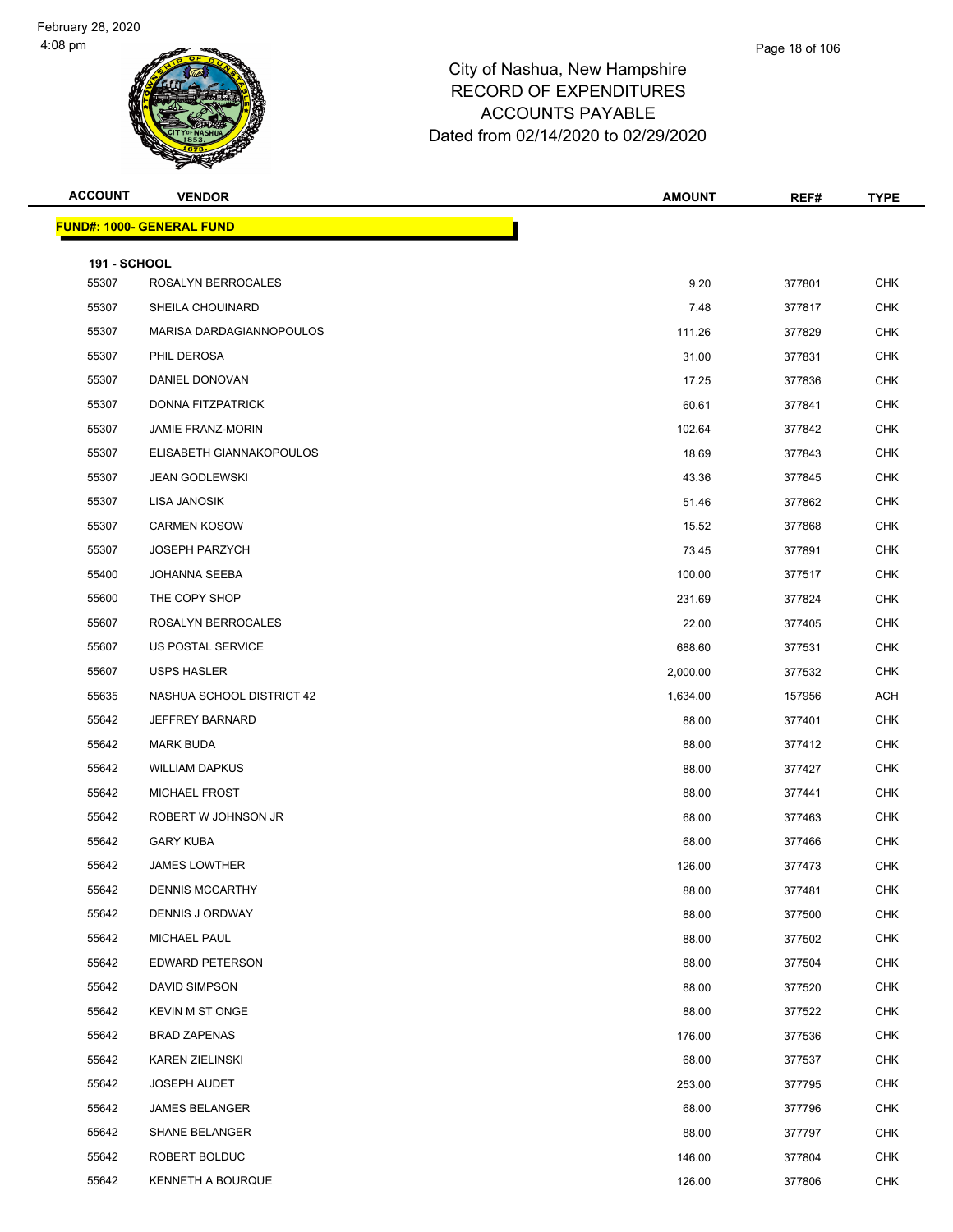## City of Nashua, New Hampshire RECORD OF EXPENDITURES ACCOUNTS PAYABLE

Dated from 02/14/2020 to 02/29/2020

| <b>ACCOUNT</b>      | <b>VENDOR</b>                           | <b>AMOUNT</b> | REF#   | <b>TYPE</b> |
|---------------------|-----------------------------------------|---------------|--------|-------------|
|                     | <b>FUND#: 1000- GENERAL FUND</b>        |               |        |             |
| <b>191 - SCHOOL</b> |                                         |               |        |             |
| 55642               | KEITH BYETTE                            | 88.00         | 377810 | <b>CHK</b>  |
| 55642               | <b>STEPHEN CAMPO</b>                    | 68.00         | 377811 | <b>CHK</b>  |
| 55642               | DAVE CHESTNUTT                          | 68.00         | 377815 | <b>CHK</b>  |
| 55642               | THOMAS COLLETTE                         | 68.00         | 377822 | <b>CHK</b>  |
| 55642               | ROBERT COLLETTI                         | 88.00         | 377823 | <b>CHK</b>  |
| 55642               | MICHAEL CROSBY                          | 88.00         | 377826 | <b>CHK</b>  |
| 55642               | RICHARD DICHARD                         | 88.00         | 377833 | <b>CHK</b>  |
| 55642               | <b>MATT DOERFLER</b>                    | 124.52        | 377834 | <b>CHK</b>  |
| 55642               | DONALD HURLEY                           | 68.00         | 377835 | <b>CHK</b>  |
| 55642               | <b>DON FERNANDES</b>                    | 68.00         | 377839 | <b>CHK</b>  |
| 55642               | ROBERT W JOHNSON JR                     | 156.00        | 377863 | <b>CHK</b>  |
| 55642               | DAVID KUZMICK                           | 156.00        | 377869 | <b>CHK</b>  |
| 55642               | <b>ANTHONY LAMONICA</b>                 | 88.00         | 377871 | <b>CHK</b>  |
| 55642               | DAVE J LEVESQUE                         | 88.00         | 377874 | <b>CHK</b>  |
| 55642               | <b>BARBARA R MICHAEL</b>                | 136.00        | 377880 | <b>CHK</b>  |
| 55642               | MICHAEL MORGAN                          | 88.00         | 377883 | <b>CHK</b>  |
| 55642               | MICHAEL PAUL                            | 88.00         | 377893 | <b>CHK</b>  |
| 55642               | <b>MARIO PENA</b>                       | 88.00         | 377895 | <b>CHK</b>  |
| 55642               | PAUL PEPIN                              | 88.00         | 377896 | <b>CHK</b>  |
| 55642               | EDWARD PETERSON                         | 156.00        | 377897 | <b>CHK</b>  |
| 55642               | <b>KEVIN SIMONEAU</b>                   | 68.00         | 377907 | <b>CHK</b>  |
| 55642               | <b>MICHAEL STUER</b>                    | 144.68        | 377908 | <b>CHK</b>  |
| 55642               | <b>CHARLES R URNEK</b>                  | 88.00         | 377911 | <b>CHK</b>  |
| 55642               | DAVE YATES                              | 88.00         | 377917 | CHK         |
| 55642               | <b>KAREN ZIELINSKI</b>                  | 136.00        | 377918 | <b>CHK</b>  |
| 55650               | <b>DEBORAH RILEY</b>                    | 54.00         | 377511 | <b>CHK</b>  |
| 55690               | FIRST STUDENT INC                       | 25,621.39     | 377840 | <b>CHK</b>  |
| 55694               | <b>BOOTHBY THERAPY SERVICES LLC</b>     | 667.00        | 377408 | <b>CHK</b>  |
| 55694               | <b>CEDARCREST INC</b>                   | 6,160.00      | 377415 | <b>CHK</b>  |
| 55694               | <b>COMPASS INNOVATIVE BEHAVIOR</b>      | 2,425.00      | 377420 | <b>CHK</b>  |
| 55694               | <b>CREST</b>                            | 49,707.00     | 377422 | <b>CHK</b>  |
| 55694               | <b>CROTCHED MOUNTAIN SKI &amp; RIDE</b> | 520.00        | 377423 | <b>CHK</b>  |
| 55694               | DOCTOR FRANKLIN PERKINS SCH             | 15,341.76     | 377430 | <b>CHK</b>  |
| 55694               | EASTER SEALS OF NEW HAMPSHIRE           | 30,224.25     | 377432 | <b>CHK</b>  |
| 55694               | EVERGREEN CENTER INC                    | 22,252.11     | 377433 | <b>CHK</b>  |
| 55694               | HILLCREST EDUCATIONAL CENTERS           | 11,770.71     | 377452 | <b>CHK</b>  |
| 55694               | LANDMARK SCHOOL OUTREACH PROG           | 8,260.50      | 377467 | <b>CHK</b>  |
| 55694               | LEARNING PREP SCHOOL                    | 6,501.39      | 377469 | <b>CHK</b>  |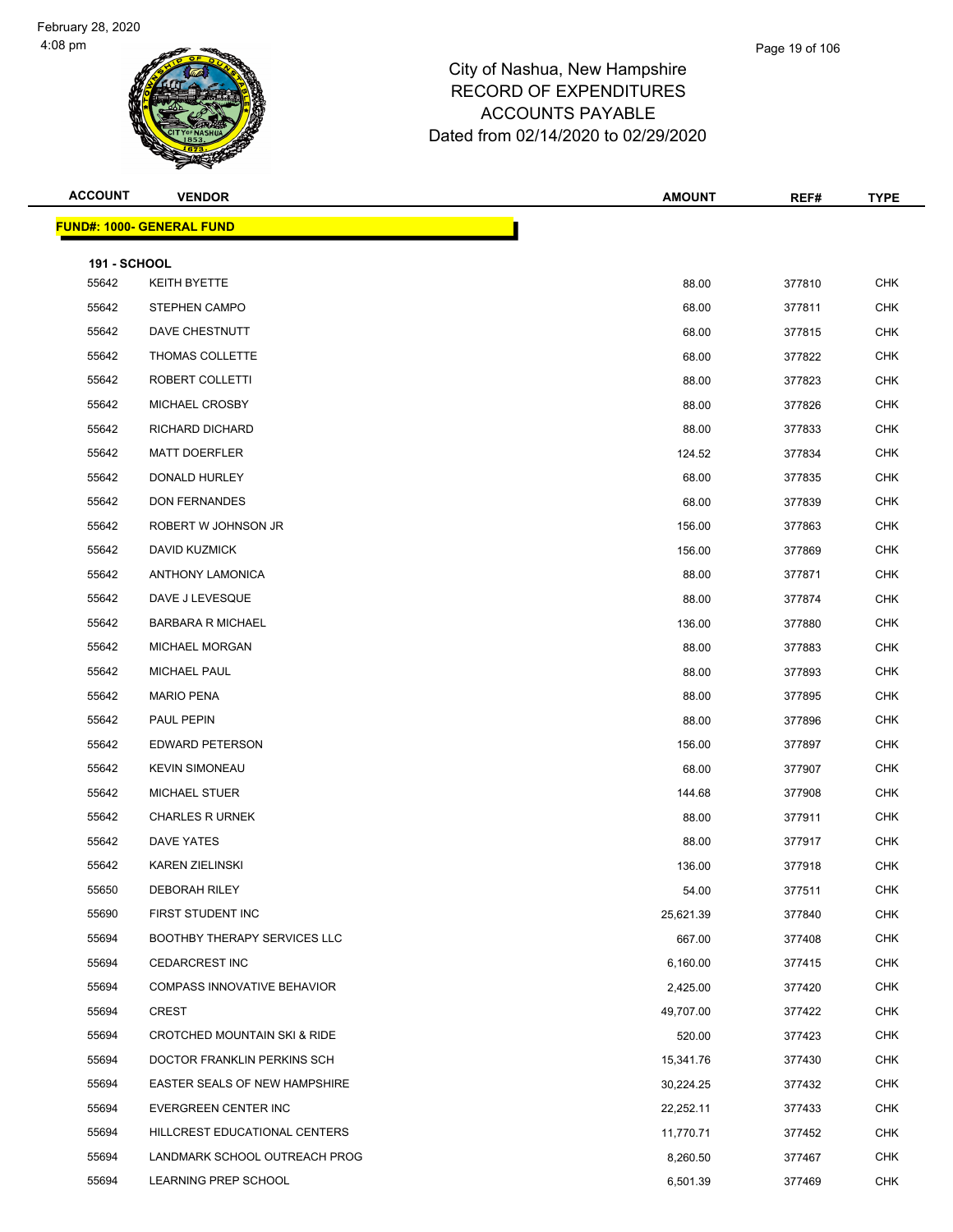

| <b>ACCOUNT</b>      | <b>VENDOR</b>                            | <b>AMOUNT</b> | REF#   | <b>TYPE</b> |
|---------------------|------------------------------------------|---------------|--------|-------------|
|                     | <b>FUND#: 1000- GENERAL FUND</b>         |               |        |             |
| <b>191 - SCHOOL</b> |                                          |               |        |             |
| 55694               | LIGHTHOUSE SCHOOL INC                    | 141,629.67    | 377471 | <b>CHK</b>  |
| 55694               | MELMARK NEW ENGLAND                      | 63,324.28     | 377484 | <b>CHK</b>  |
| 55694               | <b>MARLENE S MORGAN</b>                  | 337.50        | 377486 | <b>CHK</b>  |
| 55694               | NASHUA CHILDRENS HOME                    | 41,145.00     | 377489 | <b>CHK</b>  |
| 55694               | <b>REGIONAL SERVICES &amp; EDUCATION</b> | 18,407.39     | 377510 | <b>CHK</b>  |
| 55694               | <b>SEVEN HILLS</b>                       | 9,249.78      | 377518 | <b>CHK</b>  |
| 55694               | ST ANNS HOME INC                         | 17,597.46     | 377521 | <b>CHK</b>  |
| 55694               | ADULT LEARNING CENTER                    | 30,700.00     | 377788 | <b>CHK</b>  |
| 55694               | DEVEREUX FOUNDATION                      | 17,829.03     | 377832 | <b>CHK</b>  |
| 55694               | HUDSON SCHOOL DISTRICT                   | 7,474.20      | 377854 | <b>CHK</b>  |
| 55699               | <b>EXTRA DUTY SOLUTIONS</b>              | 812.04        | 158028 | ACH         |
| 55699               | AUDREY VARGA                             | 437.50        | 377912 | <b>CHK</b>  |
| 61100               | (SCHOOL ACH) AMAZON CAPITAL SE           | 147.13        | 158025 | ACH         |
| 61100               | KONICA MINOLTA BUSINESS                  | 46.42         | 377465 | <b>CHK</b>  |
| 61100               | WB MASON CO INC                          | 5,753.80      | 377533 | <b>CHK</b>  |
| 61100               | WB MASON CO INC                          | 652.63        | 377915 | <b>CHK</b>  |
| 61135               | (SCHOOL ACH) AMAZON CAPITAL SE           | 910.42        | 157962 | ACH         |
| 61135               | (SCHOOL ACH) AMAZON CAPITAL SE           | 738.83        | 158025 | ACH         |
| 61135               | <b>KRISTIN RINKO</b>                     | 28.90         | 377389 | <b>CHK</b>  |
| 61135               | <b>BOND AUTO PARTS</b>                   | 34.51         | 377407 | <b>CHK</b>  |
| 61135               | <b>GENERAL LINEN SERVICE INC</b>         | 97.45         | 377442 | <b>CHK</b>  |
| 61135               | <b>HEINEMANN</b>                         | 36.00         | 377450 | <b>CHK</b>  |
| 61135               | <b>JW PEPPER &amp; SONS INC</b>          | 886.20        | 377461 | <b>CHK</b>  |
| 61135               | COURTNEY MACDONALD                       | 69.69         | 377475 | <b>CHK</b>  |
| 61135               | MARKET BASKET ACCT 2589096               | 837.06        | 377478 | <b>CHK</b>  |
| 61135               | <b>NASCO</b>                             | 393.68        | 377488 | CHK         |
| 61135               | OFFICE DEPOT                             | 8,110.37      | 377499 | <b>CHK</b>  |
| 61135               | PRO AV SYSTEMS INC                       | 622.00        | 377505 | <b>CHK</b>  |
| 61135               | <b>SCHOOL SPECIALTY</b>                  | 711.96        | 377516 | <b>CHK</b>  |
| 61135               | WB MASON CO INC                          | 480.57        | 377533 | <b>CHK</b>  |
| 61135               | <b>WILSON LANGUAGE</b>                   | 511.27        | 377535 | <b>CHK</b>  |
| 61135               | PETTY CASH                               | 198.65        | 377783 | <b>CHK</b>  |
| 61135               | AMERICAN BUTTON MACHINES                 | 66.30         | 377793 | <b>CHK</b>  |
| 61135               | <b>BELLETETES INC</b>                    | 94.36         | 377799 | <b>CHK</b>  |
| 61135               | <b>MARTINE CLOUTIER</b>                  | 411.75        | 377820 | <b>CHK</b>  |
| 61135               | HOME DEPOT CREDIT SERVICES               | 50.97         | 377853 | <b>CHK</b>  |
| 61135               | J W PEPPER & SONS INC                    | 545.73        | 377861 | <b>CHK</b>  |
| 61135               | <b>BRITTANY LEIDINGER</b>                | 97.02         | 377873 | CHK         |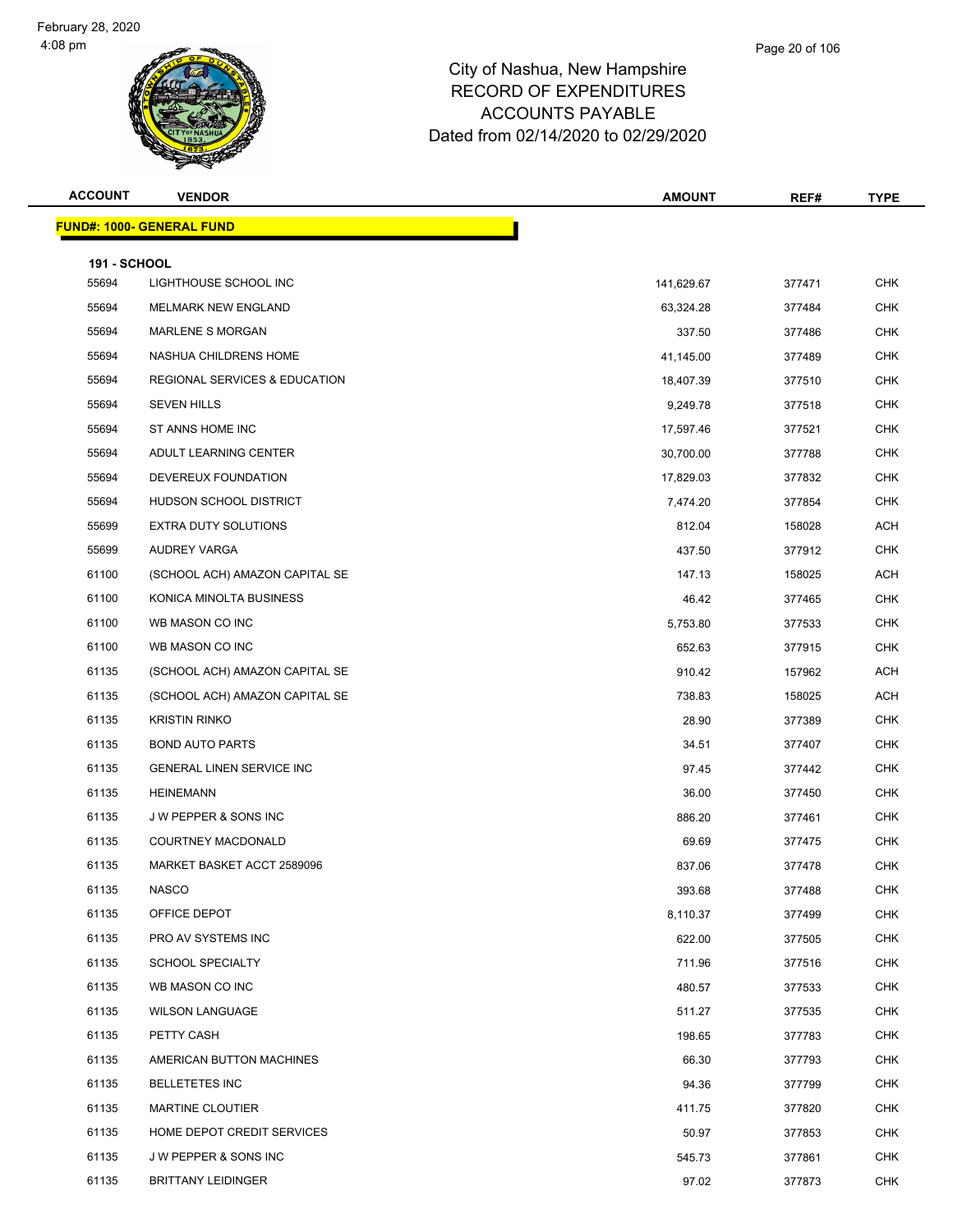

| <b>ACCOUNT</b>               | <b>VENDOR</b>                        | <b>AMOUNT</b> | REF#   | TYPE           |
|------------------------------|--------------------------------------|---------------|--------|----------------|
|                              | <b>FUND#: 1000- GENERAL FUND</b>     |               |        |                |
|                              |                                      |               |        |                |
| <b>191 - SCHOOL</b><br>61135 | MARKET BASKET ACCT 2589096           | 607.78        | 377878 | <b>CHK</b>     |
| 61135                        | OXFORD UNIVERSITY PRESS USA          | 705.63        | 377890 | <b>CHK</b>     |
| 61135                        | <b>KRISTEN POWERS</b>                | 68.23         | 377898 | <b>CHK</b>     |
| 61135                        | <b>RUGBY HOLDINGS LLC</b>            | 4,525.00      | 377901 | <b>CHK</b>     |
| 61135                        | <b>SCHOOL SPECIALTY</b>              | 507.99        | 377903 | <b>CHK</b>     |
| 61135                        | <b>WAL-MART</b>                      | 41.06         | 377914 | <b>CHK</b>     |
| 61135                        | WB MASON CO INC                      | 4,559.79      | 377915 | <b>CHK</b>     |
| 61135                        | <b>WILSON LANGUAGE</b>               | 187.06        | 377916 | <b>CHK</b>     |
| 61142                        | (SCHOOL ACH) AMAZON CAPITAL SE       | 48.87         | 157962 | <b>ACH</b>     |
| 61142                        | <b>SCHOOL HEALTH</b>                 | 57.30         | 377514 | <b>CHK</b>     |
| 61142                        | SCHOOL NURSE SUPPLY INC              | 326.56        | 377515 | <b>CHK</b>     |
| 61142                        | <b>WAL-MART</b>                      | 198.37        | 377914 | <b>CHK</b>     |
| 61249                        | <b>NCS PEARSON</b>                   | 2,422.38      | 377496 | <b>CHK</b>     |
| 61249                        | WESTERN PSYCHOLOGICAL SERVICES       | 2,046.30      | 377534 | <b>CHK</b>     |
| 61299                        | HOME DEPOT CREDIT SERVICES           | 39.91         | 377454 | <b>CHK</b>     |
| 61299                        | MERRIMACK BUILDING SUPPLY INC        | 372.76        | 377485 | <b>CHK</b>     |
| 61299                        | RC WELDING LLC                       | 120.00        | 377508 | <b>CHK</b>     |
| 61299                        | <b>GABRIELE BERNARDO</b>             | 23.23         | 377800 | <b>CHK</b>     |
| 61299                        | MARISA DARDAGIANNOPOULOS             | 19.98         | 377829 | <b>CHK</b>     |
| 61299                        | <b>FASTENAL CO</b>                   | 9.89          | 377838 | <b>CHK</b>     |
| 61299                        | <b>CHRISTOPHER KNOETIG</b>           | 50.97         | 377866 | <b>CHK</b>     |
| 61299                        | <b>RENEE SCHWARZ</b>                 | 48.40         | 377905 | <b>CHK</b>     |
| 61299                        | <b>WAL-MART</b>                      | 171.12        | 377914 | <b>CHK</b>     |
| 61407                        | M & M ELECTRICAL SUPPLY CO INC       | 2,243.40      | 157964 | ACH            |
| 61407                        | M & M ELECTRICAL SUPPLY CO INC       | 592.53        | 158029 | <b>ACH</b>     |
| 61407                        | REXEL USA INC                        | 335.46        | 158030 | $\mathsf{ACH}$ |
| 61407                        | <b>GRAINGER</b>                      | 476.92        | 377446 | <b>CHK</b>     |
| 61407                        | <b>INTERSTATE ALL BATTERY CENTER</b> | 589.14        | 377459 | <b>CHK</b>     |
| 61407                        | INTERSTATE ALL BATTERY CENTER        | 125.40        | 377859 | <b>CHK</b>     |
| 61414                        | CAPP INC                             | 5,403.00      | 377414 | <b>CHK</b>     |
| 61414                        | F W WEBB COMPANY                     | 718.21        | 377434 | <b>CHK</b>     |
| 61414                        | <b>HAJOCA CORPORATION</b>            | 260.20        | 377448 | CHK            |
| 61414                        | <b>HAJOCA CORPORATION</b>            | 328.00        | 377848 | <b>CHK</b>     |
| 61421                        | CONTROL TECHNOLOGIES INC             | 80.00         | 377421 | <b>CHK</b>     |
| 61421                        | FILTER SALES & SERVICE INC           | 25.44         | 377436 | <b>CHK</b>     |
| 61421                        | TRANE U.S. INC                       | 1,310.00      | 377529 | <b>CHK</b>     |
| 61428                        | NATIONAL CHEMICAL LABS               | 3,993.20      | 377493 | <b>CHK</b>     |
| 61428                        | NATIONWIDE SALES & SERVICE           | 4,172.92      | 377494 | <b>CHK</b>     |
|                              |                                      |               |        |                |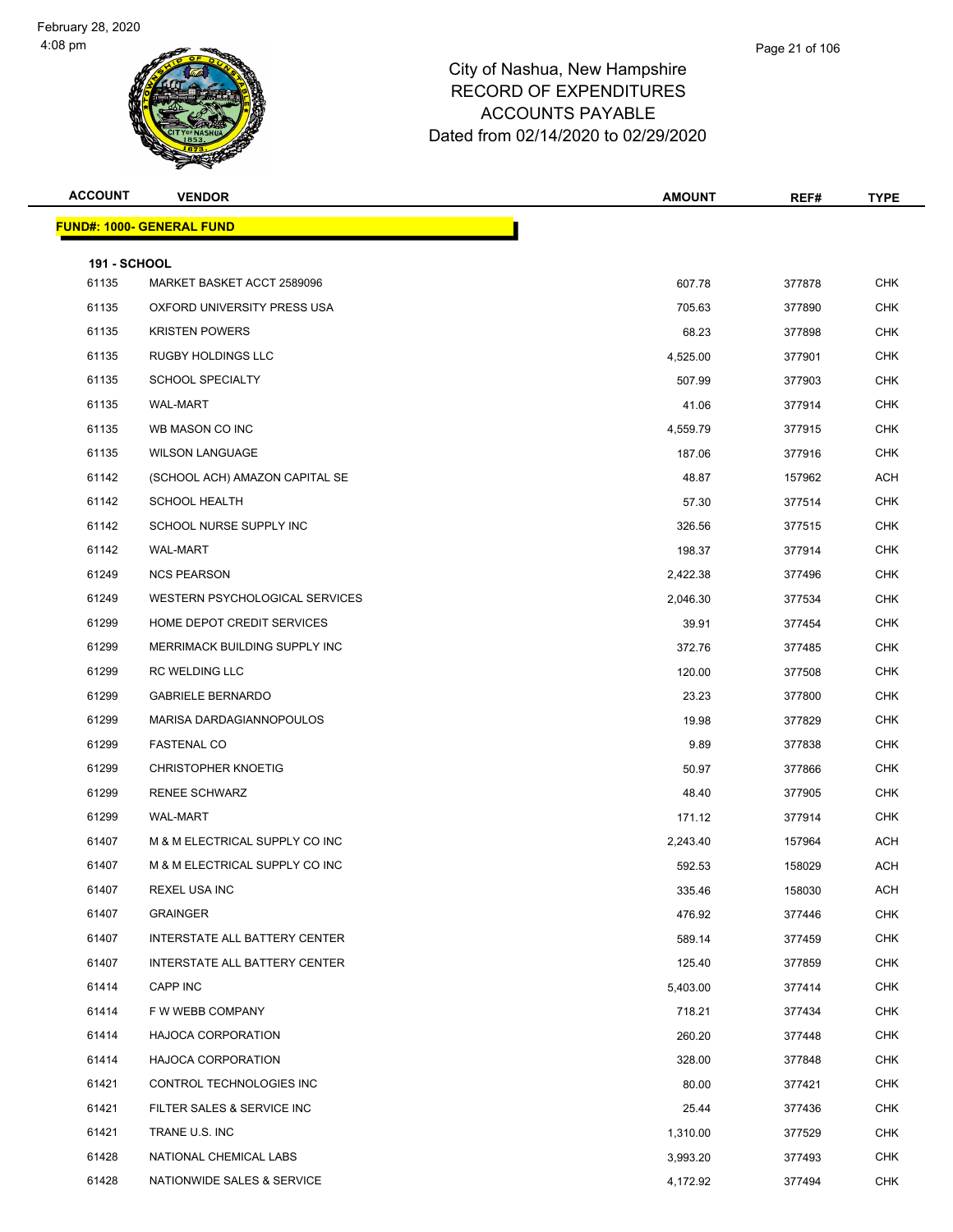| <b>ACCOUNT</b>      | <b>VENDOR</b>                         | <b>AMOUNT</b>  | REF#   | <b>TYPE</b> |
|---------------------|---------------------------------------|----------------|--------|-------------|
|                     | <u> FUND#: 1000- GENERAL FUND</u>     |                |        |             |
| <b>191 - SCHOOL</b> |                                       |                |        |             |
| 61428               | NATIONWIDE SALES & SERVICE            | 230.36         | 377887 | <b>CHK</b>  |
| 61599               | FRANKLIN PAINT CO INC                 | 4,156.50       | 377440 | <b>CHK</b>  |
| 61599               | NASHUA OUTDOOR POWER EQUIPMENT        | 1,160.81       | 377491 | <b>CHK</b>  |
| 61599               | NASHUA OUTDOOR POWER EQUIPMENT        | 43.57          | 377885 | <b>CHK</b>  |
| 61607               | (SCHOOL ACH) AMAZON CAPITAL SE        | 100.13         | 157962 | <b>ACH</b>  |
| 61607               | (SCHOOL ACH) AMAZON CAPITAL SE        | 79.99          | 158025 | ACH         |
| 61607               | COMPUTER HUT dba IT INSIDERS          | 1,589.70       | 377860 | <b>CHK</b>  |
| 61650               | KONICA MINOLTA BUSINESS               | 492.74         | 377867 | <b>CHK</b>  |
| 61814               | (SCHOOL ACH) AMAZON CAPITAL SE        | 438.68         | 158025 | <b>ACH</b>  |
| 61814               | FOLLETT SCHOOL SOLUTIONS INC          | 352.08         | 377439 | <b>CHK</b>  |
| 61814               | PERMA-BOUND                           | 31.57          | 377503 | <b>CHK</b>  |
| 61821               | NEW HAMPSHIRE HOME                    | 9.98           | 377391 | <b>CHK</b>  |
| 61821               | THE TELEGRAPH                         | 213.20         | 377785 | <b>CHK</b>  |
| 61830               | HAL LEONARD CORP                      | 195.00         | 377449 | <b>CHK</b>  |
| 61830               | CENGAGE LEARNING INC / GALE           | 50.00          | 377813 | <b>CHK</b>  |
| 61875               | (SCHOOL ACH) AMAZON CAPITAL SE        | 275.72         | 158025 | <b>ACH</b>  |
| 61875               | CENGAGE LEARNING INC / GALE           | 8,395.00       | 377416 | <b>CHK</b>  |
| 61875               | MCGRAW HILL SCHOOL EDUCATION          | 735.94         | 377482 | <b>CHK</b>  |
| 61875               | CAROLINE B CHASE                      | 59.39          | 377814 | <b>CHK</b>  |
| 71221               | (SCHOOL ACH) AMAZON CAPITAL SE        | 294.99         | 157962 | <b>ACH</b>  |
| 71221               | <b>CUSTOM COMPUTER SPECIALIST INC</b> | 16,300.00      | 377425 | <b>CHK</b>  |
| 71221               | COMPUTER HUT dba IT INSIDERS          | 8,853.00       | 377460 | <b>CHK</b>  |
| 71221               | COMPUTER HUT dba IT INSIDERS          | 289.85         | 377860 | <b>CHK</b>  |
| 71800               | LAKESHORE LEARNING MATERIALS          | 390.93         | 377870 | <b>CHK</b>  |
| 71999               | (SCHOOL ACH) AMAZON CAPITAL SE        | (104.00)       | 157962 | <b>ACH</b>  |
| 71999               | (SCHOOL ACH) AMAZON CAPITAL SE        | (982.11)       | 158025 | ACH         |
| 71999               | CLEAN-O-RAMA                          | 2,463.88       | 377418 | <b>CHK</b>  |
| 71999               | <b>GLOBAL INDUSTRIAL EQUIPMENT</b>    | 779.80         | 377445 | <b>CHK</b>  |
| 71999               | PRO AV SYSTEMS INC                    | 465.00         | 377505 | <b>CHK</b>  |
| 71999               | AED SERVICE AMERICA                   | 301.87         | 377789 | <b>CHK</b>  |
| 71999               | CLEAN-O-RAMA                          | 2,463.88       | 377819 | <b>CHK</b>  |
| 71999               | REHABILITATION EQUIPMENT ASSOC        | 1,165.04       | 377900 | <b>CHK</b>  |
|                     | <b>TOTAL 191 - SCHOOL</b>             | \$1,042,318.44 |        |             |

#### **TOTAL FUND 1000 - GENERAL FUND \$1,949,034.05**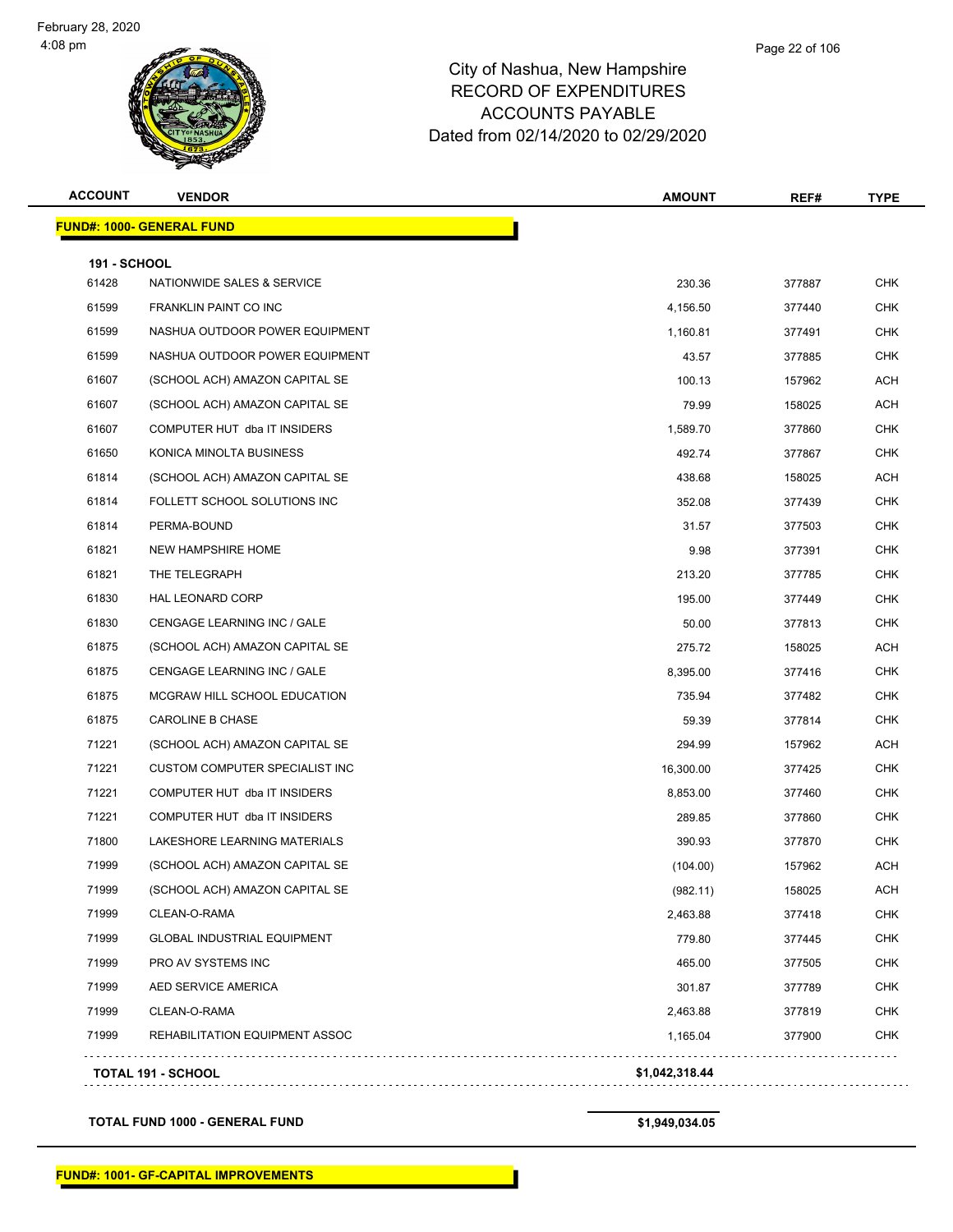| 08 pm                     |                                                     |                                     |               | Page 23 of 106 |             |
|---------------------------|-----------------------------------------------------|-------------------------------------|---------------|----------------|-------------|
|                           |                                                     | City of Nashua, New Hampshire       |               |                |             |
|                           |                                                     | <b>RECORD OF EXPENDITURES</b>       |               |                |             |
|                           |                                                     | <b>ACCOUNTS PAYABLE</b>             |               |                |             |
|                           |                                                     | Dated from 02/14/2020 to 02/29/2020 |               |                |             |
|                           |                                                     |                                     |               |                |             |
| <b>ACCOUNT</b>            | <b>VENDOR</b>                                       |                                     | <b>AMOUNT</b> | REF#           | <b>TYPE</b> |
|                           | <b>FUND#: 1001- GF-CAPITAL IMPROVEMENTS</b>         |                                     |               |                |             |
|                           | <b>160 - PW-ADMIN &amp; ENGINEERING</b>             |                                     |               |                |             |
| 81100                     | WILLIAM P DAVIS EXCAVATION LLC                      | 2052.60.17.30                       | 2,008.00      | 157960         | <b>ACH</b>  |
| 81100                     | WILLIAM P DAVIS EXCAVATION LLC                      | 2052.60.18.30                       | 37,897.00     | 157960         | <b>ACH</b>  |
| 81100                     | FUSS & O'NEILL, INC.                                | 2052.60.18.30                       | 3,806.95      | 378037         | <b>CHK</b>  |
|                           | <b>TOTAL 160 - PW-ADMIN &amp; ENGINEERING</b>       |                                     | \$43,711.95   |                |             |
|                           |                                                     |                                     |               |                |             |
| 161 - STREETS<br>81100    | HOYLE TANNER & ASSOCIATES INC                       | 1057.61.18.30                       | 10,073.35     | 378049         | <b>CHK</b>  |
|                           |                                                     |                                     |               |                |             |
|                           | <b>TOTAL 161 - STREETS</b>                          |                                     | \$10,073.35   |                |             |
| 191 - SCHOOL              |                                                     |                                     |               |                |             |
| 81100                     | TRANE U.S. INC                                      | 1075.91.18.01                       | (799.16)      | 377529         | <b>CHK</b>  |
|                           | <b>TOTAL 191 - SCHOOL</b>                           |                                     | -\$799.16     |                |             |
|                           | <b>TOTAL FUND 1001 - GF-CAPITAL IMPROVEMENTS</b>    |                                     | \$52,986.14   |                |             |
|                           | <b>FUND#: 1010- GF-PRIOR YEAR ENC &amp; ESCROWS</b> |                                     |               |                |             |
|                           | <b>110 - ARLINGTON ST COMMUNITY CENTER</b>          |                                     |               |                |             |
| 61299                     | WB MASON CO INC                                     |                                     | 176.42        | 377387         | <b>CHK</b>  |
|                           | <b>TOTAL 110 - ARLINGTON ST COMMUNITY CENTER</b>    |                                     | \$176.42      |                |             |
| 150 - POLICE              |                                                     |                                     |               |                |             |
| 54267                     | STANLEY ELEVATOR CO INC                             |                                     | 8,230.00      | 377375         | <b>CHK</b>  |
|                           | <b>TOTAL 150 - POLICE</b>                           |                                     | \$8,230.00    |                |             |
| <b>152 - FIRE</b>         |                                                     |                                     |               |                |             |
| 53142                     | <b>EMERGENCY SERVICES CONSULTING</b>                |                                     | 6,000.00      | 158006         | ACH         |
| <b>TOTAL 152 - FIRE</b>   |                                                     |                                     | \$6,000.00    |                |             |
| <b>166 - PARKING LOTS</b> |                                                     |                                     |               |                |             |
| 71600                     | <b>CALE AMERICA INC</b>                             |                                     | 7,300.00      | 378016         | <b>CHK</b>  |
|                           | <b>TOTAL 166 - PARKING LOTS</b>                     |                                     | \$7,300.00    |                |             |
|                           |                                                     |                                     |               |                |             |
| 55699                     | 183 - ECONOMIC DEVELOPMENT<br>LUMEN STUDIO INC      |                                     | 800.00        | 157947         | <b>ACH</b>  |
|                           |                                                     |                                     |               |                |             |

**TOTAL 183 - ECONOMIC DEVELOPMENT \$800.00**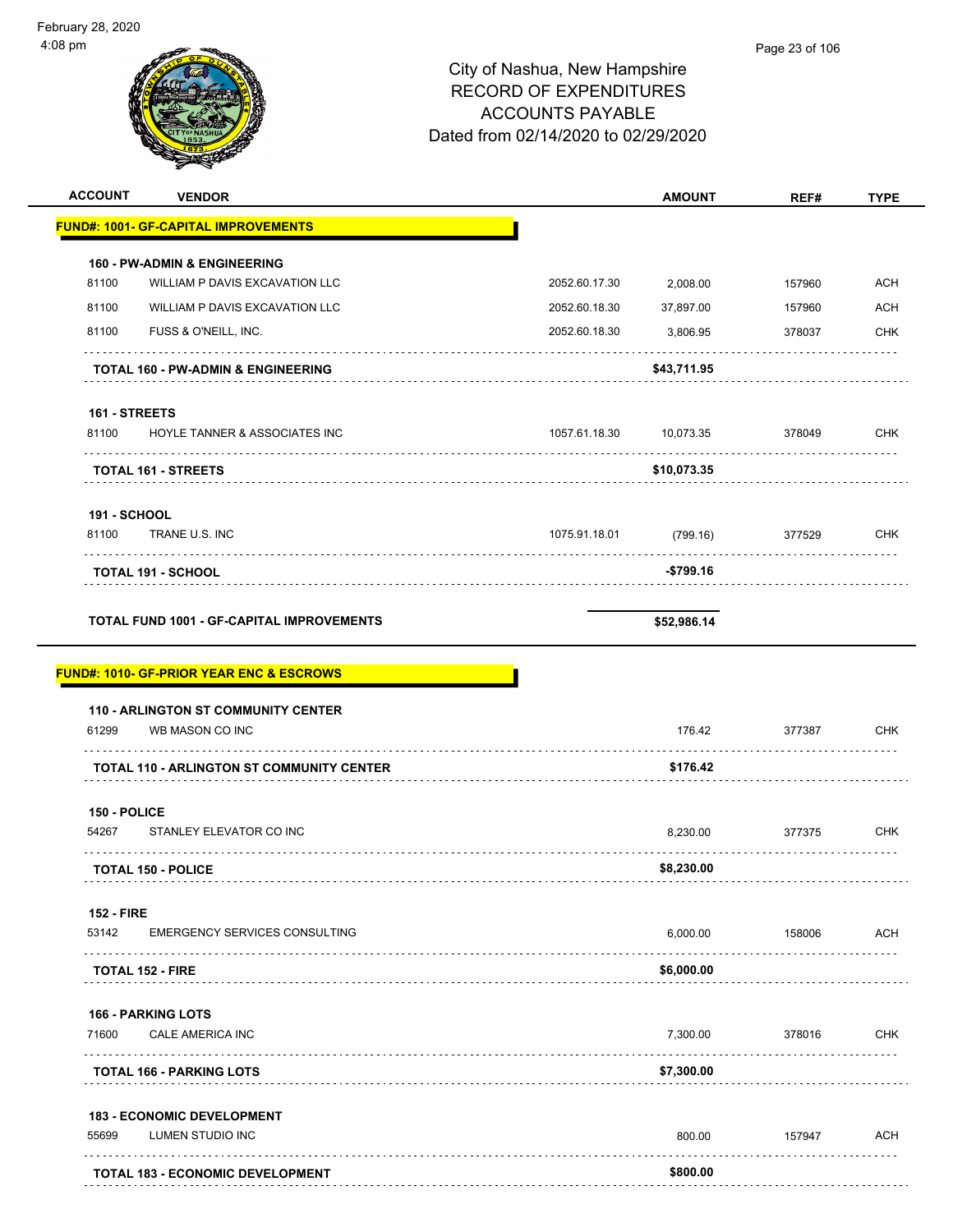$\overline{\phantom{0}}$ 

 $\overline{a}$ 

|                |                                                          | City of Nashua, New Hampshire<br><b>RECORD OF EXPENDITURES</b><br><b>ACCOUNTS PAYABLE</b><br>Dated from 02/14/2020 to 02/29/2020 | 1 ayo 24 01 100  |                          |
|----------------|----------------------------------------------------------|----------------------------------------------------------------------------------------------------------------------------------|------------------|--------------------------|
| <b>ACCOUNT</b> | <b>VENDOR</b>                                            | <b>AMOUNT</b>                                                                                                                    | REF#             | <b>TYPE</b>              |
|                | <b>FUND#: 1010- GF-PRIOR YEAR ENC &amp; ESCROWS</b>      |                                                                                                                                  |                  |                          |
| 191 - SCHOOL   |                                                          |                                                                                                                                  |                  |                          |
| 55400          | <b>GREAT MINDS</b>                                       | 414.00                                                                                                                           | 377447           | <b>CHK</b>               |
|                |                                                          |                                                                                                                                  |                  |                          |
|                | <b>TOTAL 191 - SCHOOL</b>                                | \$414.00                                                                                                                         |                  |                          |
|                | <b>TOTAL FUND 1010 - GF-PRIOR YEAR ENC &amp; ESCROWS</b> | \$22,920.42                                                                                                                      |                  |                          |
|                | <b>FUND#: 2100- FOOD SERVICES FUND</b>                   |                                                                                                                                  |                  |                          |
| 54487          | AFFILIATED HVAC SERVICES LLC                             | 257.00                                                                                                                           | 377790           | <b>CHK</b>               |
| 54487          | <b>HOBART SERVICE</b>                                    | 698.18                                                                                                                           | 377851           | <b>CHK</b>               |
| 54487          | PCS REVENUE CONTROL SYSTEMS IN                           | 280.17                                                                                                                           | 377894           | <b>CHK</b>               |
| 55307          | PAMELA CORREA                                            | 64.69                                                                                                                            | 377825           | <b>CHK</b>               |
| 55307          | <b>KAREN GUSTIN</b>                                      | 30.71                                                                                                                            | 377847           | <b>CHK</b>               |
| 55400          | <b>KARYN LAWLESS</b>                                     | 46.00                                                                                                                            | 377872           | <b>CHK</b>               |
| 55600          | THE COPY SHOP                                            | 551.53                                                                                                                           | 377824           | <b>CHK</b>               |
| 61214          | BELLAVANCE BEVERAGE CO INC                               | 238.00                                                                                                                           | 377403           | <b>CHK</b>               |
| 61214          | <b>BIMBO FOODS BAKERIES INC</b>                          | 836.48                                                                                                                           | 377406           | <b>CHK</b>               |
| 61214          | COCA COLA BOTTLING CO                                    | 1,028.00                                                                                                                         | 377419           | <b>CHK</b>               |
| 61214          | <b>DEAN FOODS COMPANY</b>                                | 15,668.98                                                                                                                        | 377428           | <b>CHK</b>               |
| 61214          | GILLS PIZZA CO                                           | 4,427.50                                                                                                                         | 377444           | <b>CHK</b>               |
| 61214          | <b>HERSHEY'S ICE CREAM</b>                               | 784.80                                                                                                                           | 377451           | <b>CHK</b>               |
| 61214          | <b>M SAUNDERS INC</b>                                    | 1,809.40                                                                                                                         | 377474           | <b>CHK</b>               |
| 61214          | NATIVE MAINE PRODUCE & SPEC                              | 334.44                                                                                                                           | 377495           | <b>CHK</b>               |
| 61214          | NORTHCENTER FOODS                                        | 13,369.25                                                                                                                        | 377498           | <b>CHK</b>               |
| 61214          | TREASURER ST OF NH - SURPLUS D                           | 4,365.00                                                                                                                         | 377786           | <b>CHK</b>               |
| 61214          | BELLAVANCE BEVERAGE CO INC                               | 1,590.40                                                                                                                         | 377798           | <b>CHK</b>               |
| 61214          | <b>BIMBO FOODS BAKERIES INC</b>                          | 739.90                                                                                                                           | 377802           | <b>CHK</b>               |
| 61214          | COCA COLA BOTTLING CO                                    | 597.35                                                                                                                           | 377821           | <b>CHK</b>               |
| 61214          | DEAN FOODS COMPANY                                       | 4,688.39                                                                                                                         | 377830           | <b>CHK</b>               |
| 61214          | GILLS PIZZA CO                                           | 3,329.25                                                                                                                         | 377844           | <b>CHK</b>               |
| 61214<br>61214 | HERSHEY'S ICE CREAM<br>M SAUNDERS INC                    | 253.44                                                                                                                           | 377850           | <b>CHK</b><br><b>CHK</b> |
| 61214          | NATIVE MAINE PRODUCE & SPEC                              | 1,605.81<br>320.22                                                                                                               | 377877<br>377888 | <b>CHK</b>               |
| 61214          | NORTHCENTER FOODS                                        | 20,084.09                                                                                                                        | 377889           | <b>CHK</b>               |
| 61299          | DAHLIA DAIGLE                                            | 23.74                                                                                                                            | 377828           | <b>CHK</b>               |
| 61299          | <b>IMPERIAL DADE</b>                                     | 4,128.24                                                                                                                         | 377856           | <b>CHK</b>               |
| 71000          | KITTREDGE EQUIPMENT CO - NH                              | 871.11                                                                                                                           | 377865           | <b>CHK</b>               |
|                |                                                          |                                                                                                                                  |                  |                          |
|                | TOTAL FUND 2100 - FOOD SERVICES FUND                     | \$83,022.07                                                                                                                      |                  |                          |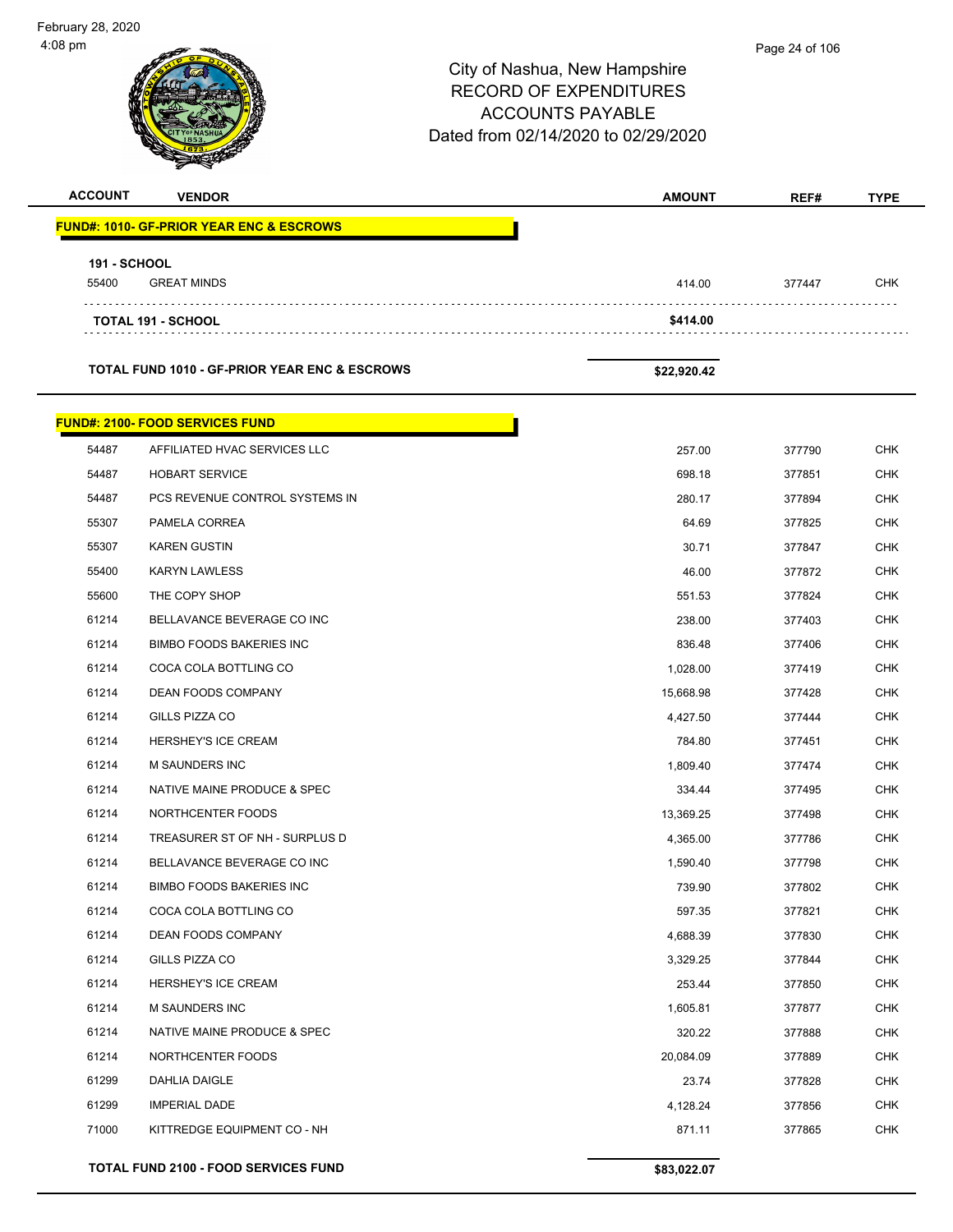| <b>ACCOUNT</b> | <b>VENDOR</b>                                           | <b>AMOUNT</b> | REF#   | <b>TYPE</b> |
|----------------|---------------------------------------------------------|---------------|--------|-------------|
|                | <b>FUND#: 2212- ATHLETICS REVENUE FUND</b>              |               |        |             |
| 61107          | REBEL ATHLETIC INC                                      | 2,755.25      | 377509 | <b>CHK</b>  |
|                | <b>TOTAL FUND 2212 - ATHLETICS REVENUE FUND</b>         | \$2,755.25    |        |             |
|                | <u> FUND#: 2222- AFTER SCHOOL PROGRAM</u>               |               |        |             |
| 55300          | <b>GAIL CASEY</b>                                       | 50.25         | 377812 | <b>CHK</b>  |
| 55690          | FIRST STUDENT INC                                       | 1,234.22      | 377840 | <b>CHK</b>  |
| 61299          | DEAN FOODS COMPANY                                      | 318.12        | 377428 | <b>CHK</b>  |
| 61299          | MARKET BASKET ACCT 2589096                              | 35.68         | 377478 | <b>CHK</b>  |
| 61299          | NORTHCENTER FOODS                                       | 1,041.25      | 377498 | <b>CHK</b>  |
| 61299          | DEAN FOODS COMPANY                                      | 198.76        | 377830 | <b>CHK</b>  |
| 61299          | MARKET BASKET ACCT 2589096                              | 168.28        | 377878 | <b>CHK</b>  |
|                | TOTAL FUND 2222 - AFTER SCHOOL PROGRAM                  | \$3,046.56    |        |             |
|                | <b>FUND#: 2501- PUBLIC HEALTH CLIENT FEES FUND</b>      |               |        |             |
| 55845          | TREASURER STATE OF NH                                   | 180.00        | 377982 | <b>CHK</b>  |
|                | <b>TOTAL FUND 2501 - PUBLIC HEALTH CLIENT FEES FUND</b> | \$180.00      |        |             |
|                | <b>FUND#: 2505- PEG ACCESS CHANNELS FUND</b>            |               |        |             |
| 54100          | <b>EVERSOURCE</b>                                       | 252.36        | 377953 | <b>CHK</b>  |
| 54114          | <b>DIRECT ENERGY BUSINESS</b>                           | 66.47         | 157938 | <b>ACH</b>  |
| 54114          | <b>LIBERTY UTILITIES - NH</b>                           | 58.87         | 377269 | <b>CHK</b>  |
| 54141          | PENNICHUCK WATER WORKS INC                              | 27.45         | 377278 | <b>CHK</b>  |
| 61100          | AMAZON CAPITAL SERV (CITY ACH)                          | 287.51        | 157999 | <b>ACH</b>  |
| 61299          | AMAZON CAPITAL SERV (CITY ACH)                          | 107.67        | 157999 | <b>ACH</b>  |
| 71000          | AMAZON CAPITAL SERV (CITY ACH)                          | 57.06         | 157999 | <b>ACH</b>  |
|                | <b>TOTAL FUND 2505 - PEG ACCESS CHANNELS FUND</b>       | \$857.39      |        |             |
|                | <b>FUND#: 2506- HUNT BLDG FACILITY RENTAL FUND</b>      |               |        |             |
| 54100          | <b>EVERSOURCE</b>                                       | 559.55        | 377953 | CHK         |
| 54141          | PENNICHUCK WATER WORKS INC                              | 69.71         | 377278 | <b>CHK</b>  |
| 54236          | PROTECTION ONE ALARM MONTORING                          | 64.30         | 378077 | <b>CHK</b>  |
| 54280          | HUFF & GAUTHIER INC                                     | 187.13        | 378050 | <b>CHK</b>  |
| 61100          | AMAZON CAPITAL SERV (CITY ACH)                          | 6.29          | 157931 | <b>ACH</b>  |
| 68350          | SAHRA HASKI                                             | 175.00        | 377323 | <b>CHK</b>  |
| 71999          | AMAZON CAPITAL SERV (CITY ACH)                          | 69.99         | 157931 | <b>ACH</b>  |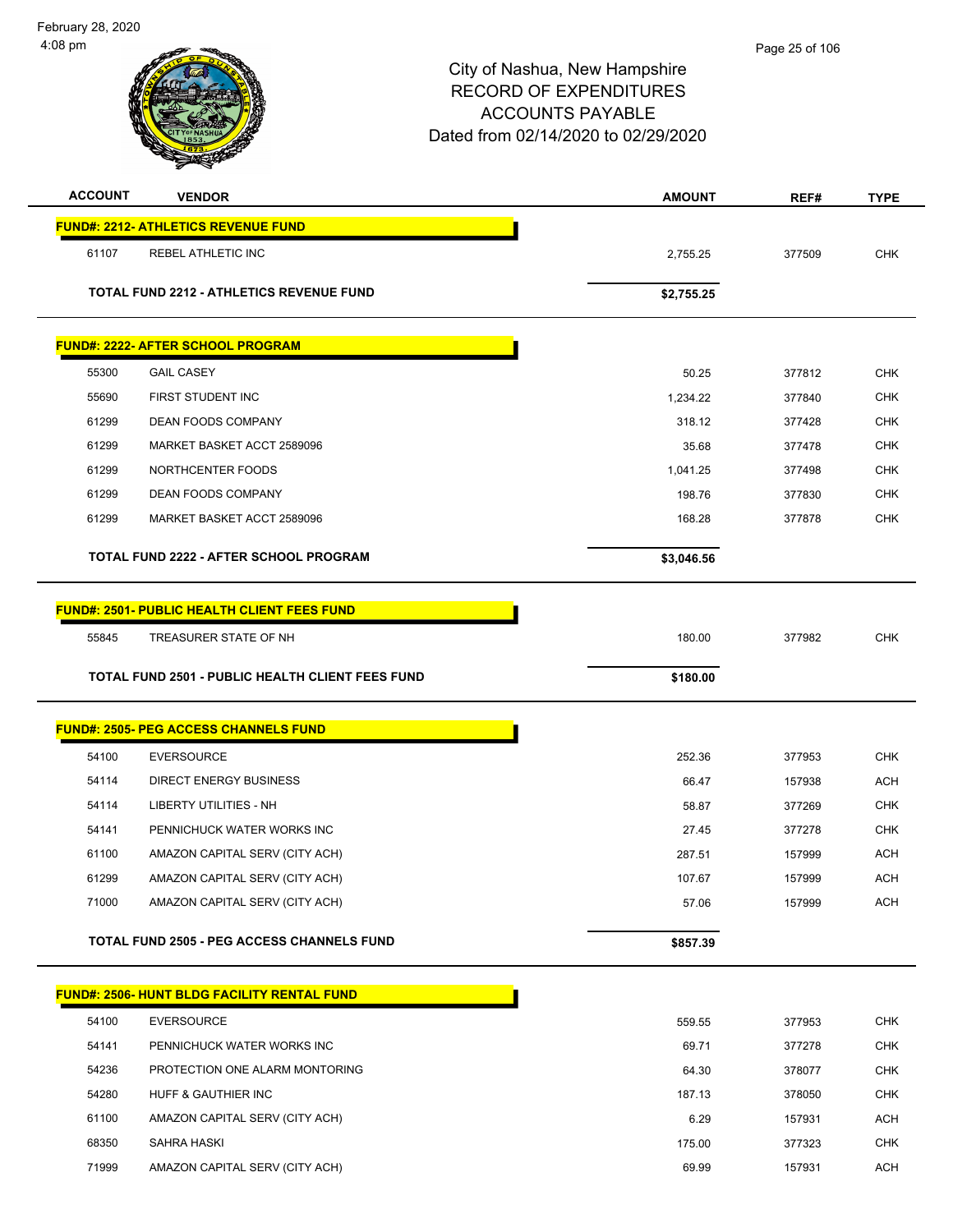| <b>ACCOUNT</b> | <b>VENDOR</b>                                         |                | <b>AMOUNT</b> | REF#   | <b>TYPE</b> |
|----------------|-------------------------------------------------------|----------------|---------------|--------|-------------|
|                | TOTAL FUND 2506 - HUNT BLDG FACILITY RENTAL FUND      |                | \$1,131.97    |        |             |
|                | <b>FUND#: 3068- COMMUNITY SERVICES GRANTS FUND</b>    |                |               |        |             |
| 55300          | LISA VASQUEZ                                          | 71.1004.20.05  | 1.50          | 377934 | <b>CHK</b>  |
| 55699          | SOUTHERN NH HIV AIDS                                  | 71.1006.18.02  | 7,546.00      | 377373 | <b>CHK</b>  |
| 55810          | <b>HARBOR HOMES INC</b>                               | 71.1006.18.02  | 28,465.00     | 377321 | <b>CHK</b>  |
| 61250          | <b>HEALTH PROMOTIONS</b>                              | 71.1099.20.05  | 364.63        | 378046 | <b>CHK</b>  |
| 68235          | <b>HARBOR HOMES INC</b>                               | 71.1006.18.02  | 2,004.00      | 377321 | <b>CHK</b>  |
| 68235          | SOUTHERN NH HIV AIDS                                  | 71.1006.18.02  | 528.00        | 377373 | <b>CHK</b>  |
| 68350          | UNITED WAY OF GREATER NASHUA                          | 71.1004.20.03  | 500.00        | 378104 | CHK         |
| 68350          | LISA VASQUEZ                                          | 71.1004.20.05  | 28.02         | 377934 | <b>CHK</b>  |
| 68350          | POSITIVE PROMOTIONS INC                               | 71.1014.20.01  | 213.95        | 377361 | <b>CHK</b>  |
| 69025          | <b>HARBOR HOMES INC</b>                               | 71.1006.18.02  | 167.00        | 377321 | <b>CHK</b>  |
|                | TOTAL FUND 3068 - COMMUNITY SERVICES GRANTS FUND      |                | \$39,818.10   |        |             |
|                | <b>FUND#: 3070- COMMUNITY HEALTH GRANTS FUND</b>      |                |               |        |             |
| 54221          | <b>STERICYCLE INC</b>                                 | 72.1009.20.02  | 193.83        | 377377 | <b>CHK</b>  |
| 55421          | RUTGERS GLOBAL TUBERCULOSIS                           | 72.1002.20.01  | 90.00         | 377249 | <b>CHK</b>  |
|                | <b>TOTAL FUND 3070 - COMMUNITY HEALTH GRANTS FUND</b> |                | \$283.83      |        |             |
|                |                                                       |                |               |        |             |
|                | <b>FUND#: 3080- COMMUNITY DEVELOPMENT GRANTS</b>      |                |               |        |             |
| 54210          | <b>BELLETETES INC</b>                                 | 2134.81.18.30  | 147.63        | 377289 | <b>CHK</b>  |
| 54210          | M-R WOOD RECYCLING                                    | 2134.81.18.30  | 5,200.00      | 377335 | <b>CHK</b>  |
|                | <b>TOTAL FUND 3080 - COMMUNITY DEVELOPMENT GRANTS</b> |                | \$5,347.63    |        |             |
|                | <b>FUND#: 3090- URBAN PROGRAM GRANTS FUND</b>         |                |               |        |             |
| 54210          | SMITH-WEISS SHEPARD PC                                | 8410.20.40.401 | 109,900.00    | 158023 | <b>ACH</b>  |
| 54225          | ALCHEMY LEAD MANAGMENT                                | 1092.18.20.60  | 3,523.00      | 377286 | <b>CHK</b>  |
| 55307          | DAVID SULLIVAN                                        | 1092.18.10.20  | 470.91        | 377255 | CHK         |
| 55400          | <b>NEW HAMPSHIRE HOUSING</b>                          | 8400.20.10.100 | 35.00         | 377972 | <b>CHK</b>  |
| 68345          | ELIZABETH BLEAU                                       | 1092.18.10.50  | 350.00        | 377250 | CHK         |
| 68345          | LINDA DODGE                                           | 1092.18.10.50  | 350.00        | 377251 | <b>CHK</b>  |
| 68345          | <b>TAREN SCHEFFEL</b>                                 | 1092.18.10.50  | 350.00        | 377941 | <b>CHK</b>  |
|                | TOTAL FUND 3090 - URBAN PROGRAM GRANTS FUND           |                | \$114,978.91  |        |             |

**FUND#: 3120- TRANSIT GRANTS FUND**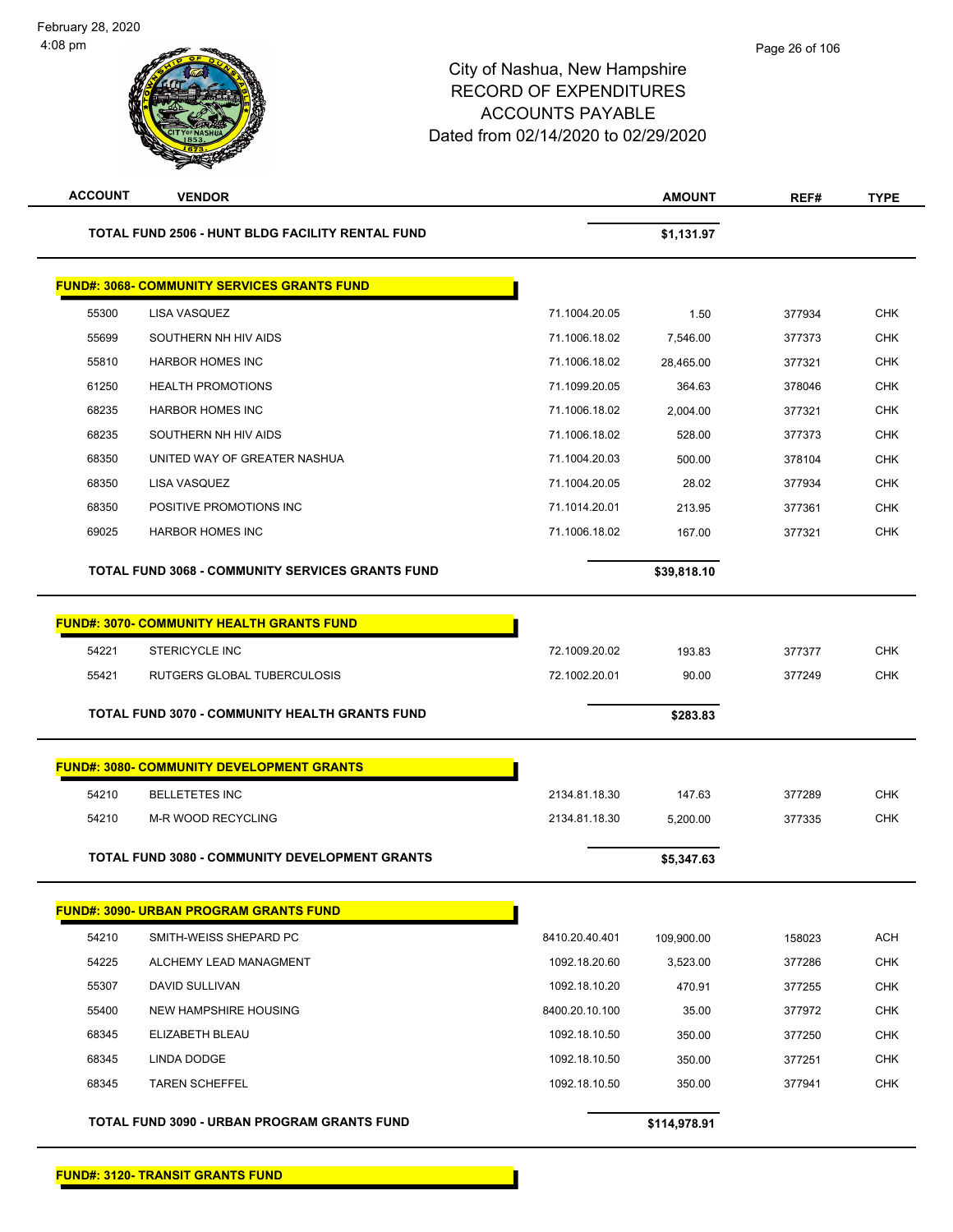

## City of Nashua, New Hampshire RECORD OF EXPENDITURES ACCOUNTS PAYABLE

Dated from 02/14/2020 to 02/29/2020

| <b>ACCOUNT</b> | <b>VENDOR</b>                                               |                 | <b>AMOUNT</b> | REF#   | <b>TYPE</b> |
|----------------|-------------------------------------------------------------|-----------------|---------------|--------|-------------|
|                | <b>FUND#: 3120- TRANSIT GRANTS FUND</b>                     |                 |               |        |             |
| 54100          | <b>EVERSOURCE</b>                                           | 5307.20.10.17   | 933.73        | 377953 | <b>CHK</b>  |
| 54100          | <b>EVERSOURCE</b>                                           | 5307.20.10.18   | 831.55        | 377953 | <b>CHK</b>  |
| 54100          | <b>EVERSOURCE</b>                                           | 5307.20.10.19   | 357.94        | 377953 | <b>CHK</b>  |
| 54114          | <b>DIRECT ENERGY BUSINESS</b>                               | 5307.20.10.17   | 245.94        | 157938 | <b>ACH</b>  |
| 54114          | LIBERTY UTILITIES - NH                                      | 5307.20.10.17   | 217.81        | 377269 | <b>CHK</b>  |
| 54114          | DIRECT ENERGY BUSINESS                                      | 5307.20.10.18   | 765.92        | 157938 | <b>ACH</b>  |
| 54114          | LIBERTY UTILITIES - NH                                      | 5307.20.10.18   | 666.31        | 377270 | <b>CHK</b>  |
| 54141          | PENNICHUCK WATER WORKS INC                                  | 5307.20.10.17   | 100.49        | 377278 | <b>CHK</b>  |
| 54141          | PENNICHUCK WATER WORKS INC                                  | 5307.20.10.19   | 60.48         | 377975 | <b>CHK</b>  |
| 54280          | BILLS WORLD CLASS CLEANING SER                              | 5307.20.40.20   | 550.00        | 378009 | <b>CHK</b>  |
| 54280          | HOME DEPOT CREDIT SERVICE 3065                              | 5307.20.40.20   | 17.60         | 378047 | <b>CHK</b>  |
| 55100          | VERIZON WIRELESS-842008777                                  | 5307.20.40.35   | 174.18        | 377987 | <b>CHK</b>  |
| 55100          | VERIZON WIRELESS-842008777                                  | 5307.20.40.40   | 159.52        | 377987 | <b>CHK</b>  |
| 61100          | AMAZON CAPITAL SERV (CITY ACH)                              | 5307.20.10.30   | 104.89        | 157999 | <b>ACH</b>  |
| 61299          | <b>BLUE RESERVE WATER</b>                                   | 5307.20.10.10   | 63.00         | 377293 | <b>CHK</b>  |
| 61299          | WB MASON CO INC                                             | 5307.20.10.30   | 177.63        | 378108 | <b>CHK</b>  |
| 61299          | <b>FASTENAL CO</b>                                          | 5307.20.40.50   | 26.68         | 378033 | <b>CHK</b>  |
| 61299          | RYDER FLEET PRODUCTS                                        | 5307.20.40.50   | 115.39        | 378079 | <b>CHK</b>  |
| 61310          | ALTERNATIVE VEHICLE SERVICE GR                              | 5307.20.10.30   | 17,143.51     | 158000 | <b>ACH</b>  |
| 61799          | <b>CUMMINS NORTHEAST LLC</b>                                | 5307.20.40.35   | 277.20        | 377303 | <b>CHK</b>  |
| 61799          | <b>FASTENAL CO</b>                                          | 5307.20.40.35   | 8.44          | 377310 | <b>CHK</b>  |
| 61799          | ALLIANCE BUS GROUP INC                                      | 5307.20.40.35   | 243.50        | 377998 | <b>CHK</b>  |
| 61799          | <b>CUMMINS NORTHEAST LLC</b>                                | 5307.20.40.35   | 586.49        | 378024 | <b>CHK</b>  |
| 61799          | <b>GILLIG LLC</b>                                           | 5307.20.40.35   | 173.89        | 378038 | <b>CHK</b>  |
| 61799          | AMAZON CAPITAL SERV (CITY ACH)                              | 5307.20.40.40   | 245.99        | 157999 | ACH         |
| 61799          | <b>CUSTOM COACH</b>                                         | 5307.20.40.40   | 225.00        | 378025 | CHK         |
| 61799          | AMAZON CAPITAL SERV (CITY ACH)                              | 5307.20.40.50   | 705.82        | 157931 | ACH         |
| 61799          | <b>FASTENAL CO</b>                                          | 5307.20.40.55   | 17.96         | 377310 | <b>CHK</b>  |
| 61799          | <b>BOBCAT OF NEW HAMPSHIRE</b>                              | 5307.20.40.55   | 120.82        | 378010 | <b>CHK</b>  |
|                | <b>TOTAL FUND 3120 - TRANSIT GRANTS FUND</b>                |                 | \$25,317.68   |        |             |
|                |                                                             |                 |               |        |             |
|                | FUND#: 3200- PARKS & RECREATION GRANTS FUND                 |                 |               |        |             |
| 81650          | INTELLITURF OF NEW ENGLAND                                  | 77.1005.20.01   | 26,806.00     | 158010 | <b>ACH</b>  |
|                | <b>TOTAL FUND 3200 - PARKS &amp; RECREATION GRANTS FUND</b> |                 | \$26,806.00   |        |             |
|                | <u> FUND#: 3800- SCHOOL GRANTS FUND</u>                     |                 |               |        |             |
| 53607          | <b>JACK A GRUBE</b>                                         | 91.03900.042210 | 2,051.25      | 377846 | <b>CHK</b>  |
| 53607          | LIVES IN THE BALANCE                                        | 91.03959.021210 | 5,000.00      | 377876 | <b>CHK</b>  |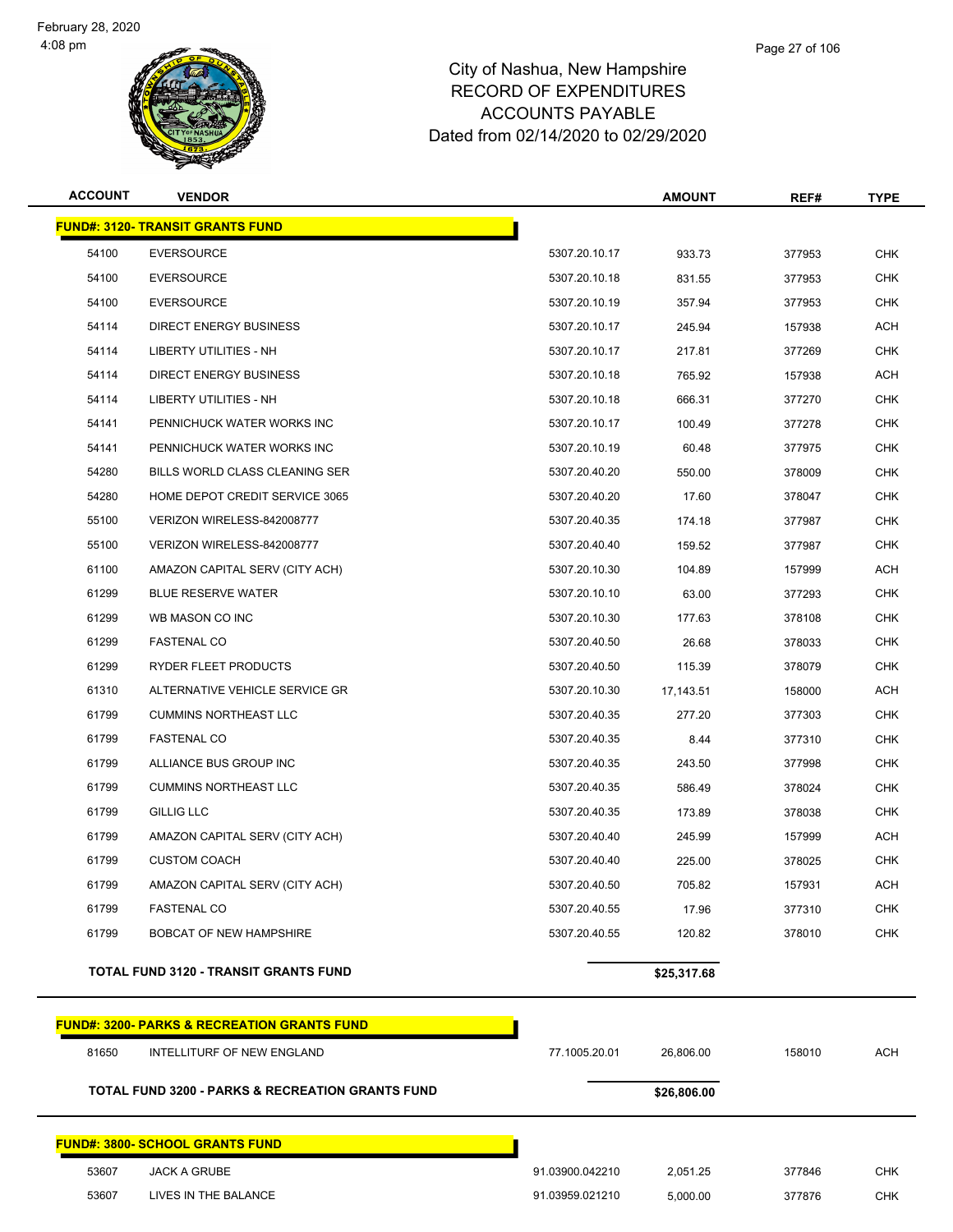

#### Page 28 of 106

| <b>ACCOUNT</b> | <b>VENDOR</b>                          |                 | <b>AMOUNT</b> | REF#   | <b>TYPE</b> |
|----------------|----------------------------------------|-----------------|---------------|--------|-------------|
|                | <b>FUND#: 3800- SCHOOL GRANTS FUND</b> |                 |               |        |             |
| 53614          | <b>BOYS &amp; GIRLS CLUB OF</b>        | 91.34620.991490 | 405.00        | 377807 | <b>CHK</b>  |
| 53628          | SUFFOLK UNIVERSITY BOSTON              | 91.03499.992210 | 350.00        | 377525 | <b>CHK</b>  |
| 53628          | <b>STEVE BLUNT</b>                     | 91.03760.231249 | 200.00        | 377803 | <b>CHK</b>  |
| 53628          | <b>BAY STATE INTERPRETING</b>          | 91.03779.991260 | 105.00        | 377402 | <b>CHK</b>  |
| 53628          | <b>BOOTHBY THERAPY SERVICES LLC</b>    | 91.03950.022190 | 798.40        | 377408 | <b>CHK</b>  |
| 53628          | <b>INTERIM HEALTHCARE</b>              | 91.03950.022190 | 1,767.50      | 377458 | <b>CHK</b>  |
| 53628          | LITERACY LEARNING SOLUTIONS            | 91.03950.022190 | 2,341.70      | 377472 | <b>CHK</b>  |
| 53628          | MAXIM HEALTHCARE SERVICES INC          | 91.03950.022190 | 1,305.00      | 377480 | <b>CHK</b>  |
| 53628          | <b>BOOTHBY THERAPY SERVICES LLC</b>    | 91.03950.022190 | 798.40        | 377805 | <b>CHK</b>  |
| 53628          | <b>INTERIM HEALTH CARE</b>             | 91.03950.022190 | 1,602.50      | 377857 | <b>CHK</b>  |
| 53628          | <b>INTERIM HEALTHCARE</b>              | 91.03950.022190 | 367.50        | 377858 | <b>CHK</b>  |
| 53628          | LITERACY LEARNING SOLUTIONS            | 91.03950.022190 | 2,183.36      | 377875 | <b>CHK</b>  |
| 53628          | ADVANCED MEDICAL PERSONNEL             | 91.03959.022190 | 5,145.00      | 377397 | <b>CHK</b>  |
| 53628          | SILVER TOUCH HHC                       | 91.03959.022190 | 651.00        | 377519 | <b>CHK</b>  |
| 53628          | SILVER TOUCH HHC                       | 91.03959.022190 | 1,364.00      | 377906 | <b>CHK</b>  |
| 53628          | <b>BOYS &amp; GIRLS CLUB OF</b>        | 91.36020.991100 | 7,117.09      | 377807 | <b>CHK</b>  |
| 54807          | <b>FIRST CHURCH</b>                    | 91.03760.231240 | 4,074.00      | 377437 | <b>CHK</b>  |
| 55200          | DAVID QUIMBY                           | 91.03900.041300 | 629.53        | 377507 | <b>CHK</b>  |
| 55400          | <b>GAIL CASEY</b>                      | 91.34620.992200 | 145.19        | 377812 | <b>CHK</b>  |
| 55690          | <b>HOLLIS SCHOOL DISTRICT</b>          | 91.03760.991244 | 314.40        | 377453 | <b>CHK</b>  |
| 55690          | <b>SANDY MACINNIS</b>                  | 91.03760.991244 | 235.63        | 377476 | <b>CHK</b>  |
| 55690          | KIMBERLY MARTELOZE                     | 91.03760.991244 | 389.62        | 377479 | CHK         |
| 55690          | <b>HOLLIS SCHOOL DISTRICT</b>          | 91.03760.991244 | 550.20        | 377852 | <b>CHK</b>  |
| 55690          | FIRST STUDENT INC                      | 91.03900.042700 | 103.27        | 377840 | <b>CHK</b>  |
| 55694          | ADULT LEARNING CENTER                  | 91.03959.021210 | 4,654.88      | 377788 | <b>CHK</b>  |
| 61135          | (SCHOOL ACH) AMAZON CAPITAL SE         | 91.03760.091241 | (287.85)      | 158025 | <b>ACH</b>  |
| 61135          | SCHOLASTIC INC                         | 91.03760.091241 | 109.00        | 377513 | CHK         |
| 61135          | (SCHOOL ACH) AMAZON CAPITAL SE         | 91.03900.041300 | (295.95)      | 158025 | <b>ACH</b>  |
| 61135          | PRO AV SYSTEMS INC                     | 91.03900.041300 | 1.528.00      | 377505 | <b>CHK</b>  |
| 61135          | TODAY'S CLASSROOM LLC                  | 91.03900.041300 | 545.95        | 377528 | <b>CHK</b>  |
| 61135          | AC MOORE INC                           | 91.34620.991490 | 72.32         | 377396 | <b>CHK</b>  |
| 61135          | MARKET BASKET ACCT 2589096             | 91.34620.991490 | 42.51         | 377478 | <b>CHK</b>  |
| 61135          | MARKET BASKET ACCT 2589096             | 91.34620.991490 | 102.76        | 377878 | <b>CHK</b>  |
| 61299          | <b>LISA STEMPLER</b>                   | 91.03760.151241 | 43.43         | 377524 | CHK         |
| 61299          | CHICKEN N CHIPS                        | 91.03760.151241 | 558.08        | 377816 | <b>CHK</b>  |
| 61299          | MCNULTY & FOLEY EXPRES CATERER         | 91.03760.161241 | 500.00        | 377483 | <b>CHK</b>  |
| 61299          | ADRIANA AMADOR SERRANO                 | 91.03760.181241 | 35.60         | 377792 | CHK         |
| 61299          | (SCHOOL ACH) AMAZON CAPITAL SE         | 91.03760.231249 | 563.86        | 158025 | <b>ACH</b>  |
| 61299          | <b>CYNTHIA MICHAUD</b>                 | 91.03760.231249 | 30.00         | 377881 | <b>CHK</b>  |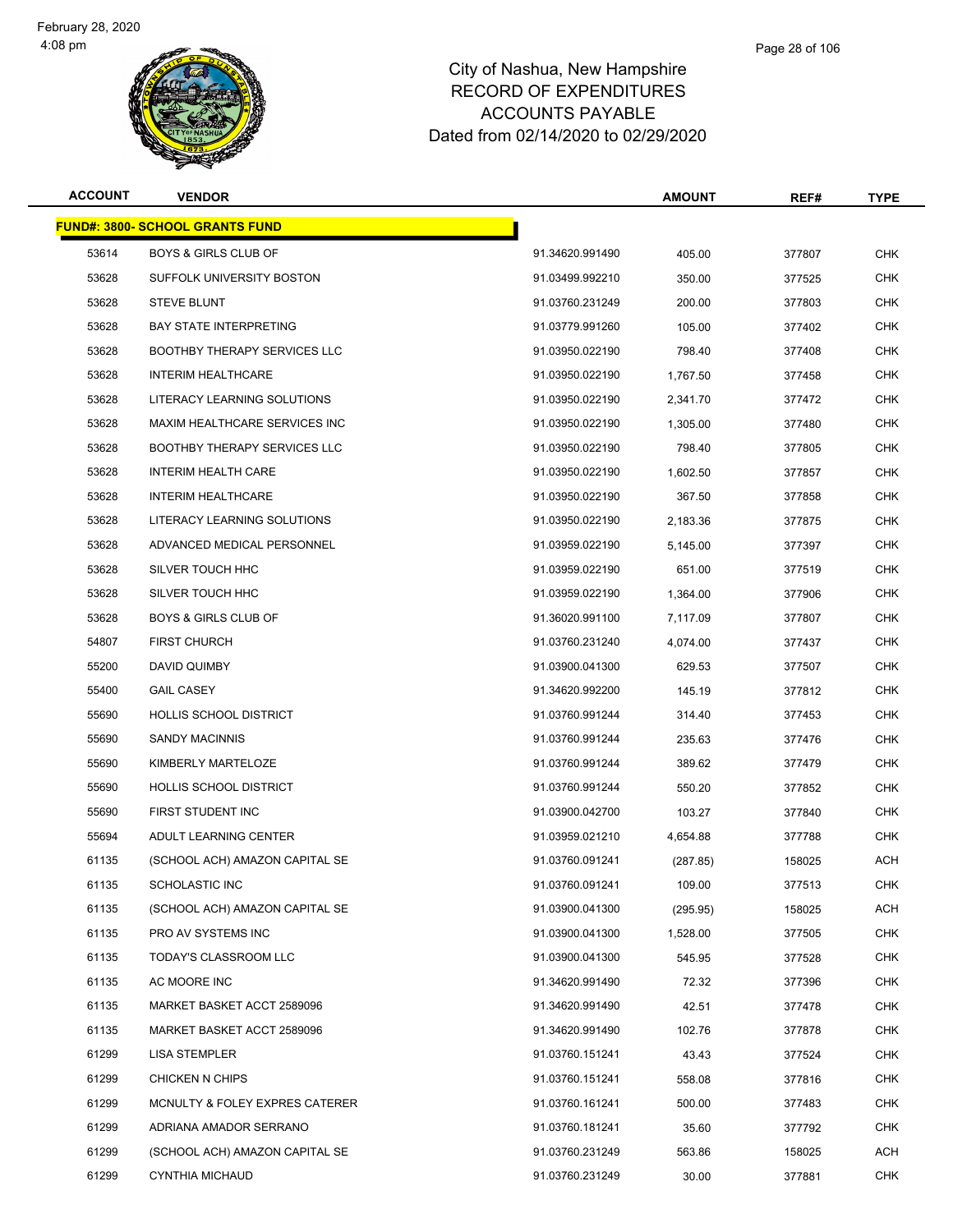

#### Page 29 of 106

### City of Nashua, New Hampshire RECORD OF EXPENDITURES ACCOUNTS PAYABLE Dated from 02/14/2020 to 02/29/2020

| <b>ACCOUNT</b> | <b>VENDOR</b>                                |                 | <b>AMOUNT</b> | REF#   | <b>TYPE</b> |
|----------------|----------------------------------------------|-----------------|---------------|--------|-------------|
|                | <b>FUND#: 3800- SCHOOL GRANTS FUND</b>       |                 |               |        |             |
| 61299          | <b>CYNTHIA PROULX</b>                        | 91.03760.231249 | 48.00         | 377899 | <b>CHK</b>  |
| 61299          | KAPLAN EARLY LEARNING CO                     | 91.03969.021220 | 252.94        | 377464 | <b>CHK</b>  |
| 61299          | <b>SCHOOL SPECIALTY</b>                      | 91.03969.021220 | 182.14        | 377516 | <b>CHK</b>  |
| 61299          | <b>SCHOOL SPECIALTY</b>                      | 91.03969.021220 | 151.10        | 377903 | <b>CHK</b>  |
| 61299          | UNITED WAY OF GREATER NASHUA                 | 91.34620.991490 | 395.17        | 377910 | <b>CHK</b>  |
| 61875          | <b>HEINEMANN</b>                             | 91.03760.181100 | 18,041.44     | 377450 | <b>CHK</b>  |
| 61875          | UNITED PARCEL SERVICE                        | 91.03760.181100 | 48.50         | 377787 | <b>CHK</b>  |
| 61875          | <b>HEINEMANN</b>                             | 91.03760.181100 | 2,160.00      | 377849 | <b>CHK</b>  |
| 61875          | (SCHOOL ACH) AMAZON CAPITAL SE               | 91.03760.231249 | 772.44        | 157962 | <b>ACH</b>  |
| 61875          | (SCHOOL ACH) AMAZON CAPITAL SE               | 91.03760.231249 | 320.93        | 158025 | <b>ACH</b>  |
| 61875          | MCGRAW HILL SCHOOL EDUCATION                 | 91.03959.021210 | 2,775.86      | 377482 | <b>CHK</b>  |
| 61875          | SCHOOL THREAT ASSESSMENT                     | 91.03959.021210 | 900.00        | 377904 | <b>CHK</b>  |
| 61875          | DANIELLE BOUTIN                              | 91.31120.162200 | 123.29        | 377409 | <b>CHK</b>  |
| 71221          | COMPUTER HUT dba IT INSIDERS                 | 91.03760.161100 | 6,974.00      | 377860 | <b>CHK</b>  |
| 71221          | APPLE INC                                    | 91.03760.202210 | 299.00        | 377399 | <b>CHK</b>  |
| 71221          | COMPUTER HUT dba IT INSIDERS                 | 91.03969.021220 | 5,072.00      | 377860 | <b>CHK</b>  |
| 71228          | DEMONSTRATED SUCCESS                         | 91.03499.992210 | 26,005.00     | 377429 | <b>CHK</b>  |
| 71228          | <b>TIDEMARK INSTITUTE</b>                    | 91.03499.992214 | 2,160.00      | 377909 | <b>CHK</b>  |
| 71228          | MONEY EXPERIENCE INC                         | 91.03900.041300 | 1,500.00      | 377882 | <b>CHK</b>  |
| 71228          | LEARNING A-Z                                 | 91.37720.991260 | 4,114.80      | 377468 | <b>CHK</b>  |
| 71800          | TODAY'S CLASSROOM LLC                        | 91.03900.041300 | 2,614.79      | 377528 | <b>CHK</b>  |
| 71999          | KANSAS CITY AUDIO-VISUAL INC                 | 91.03499.991160 | 824.00        | 377864 | <b>CHK</b>  |
|                | <b>TOTAL FUND 3800 - SCHOOL GRANTS FUND</b>  |                 | \$123,932.53  |        |             |
|                | <b>FUND#: 3810- FOOD SERVICE GRANTS FUND</b> |                 |               |        |             |
| 61214          | M SAUNDERS INC                               | 91.30920.093120 | 260.50        | 377474 | CHK         |
| 61214          | <b>M SAUNDERS INC</b>                        | 91.30920.113120 | 286.65        | 377474 | <b>CHK</b>  |
| 61214          | <b>M SAUNDERS INC</b>                        | 91.30920.123120 | 266.15        | 377474 | <b>CHK</b>  |
| 61214          | M SAUNDERS INC                               | 91.30920.143120 | 588.75        | 377474 | <b>CHK</b>  |
| 61214          | <b>M SAUNDERS INC</b>                        | 91.30920.143120 | 188.65        | 377877 | <b>CHK</b>  |
| 61214          | M SAUNDERS INC                               | 91.30920.153120 | 419.55        | 377474 | <b>CHK</b>  |
| 61214          | <b>M SAUNDERS INC</b>                        | 91.30920.153120 | 497.00        | 377877 | <b>CHK</b>  |
| 61214          | <b>M SAUNDERS INC</b>                        | 91.30920.163120 | 677.05        | 377474 | <b>CHK</b>  |
| 61214          | M SAUNDERS INC                               | 91.30920.163120 | 970.15        | 377877 | <b>CHK</b>  |
| 61214          | M SAUNDERS INC                               | 91.30920.183120 | 630.50        | 377474 | CHK         |
| 61214          | M SAUNDERS INC                               | 91.30920.203120 | 334.60        | 377474 | <b>CHK</b>  |

 M SAUNDERS INC 91.30920.203120 77.90 377877 CHK IMPERIAL DADE 91.30920.123120 33.90 377456 CHK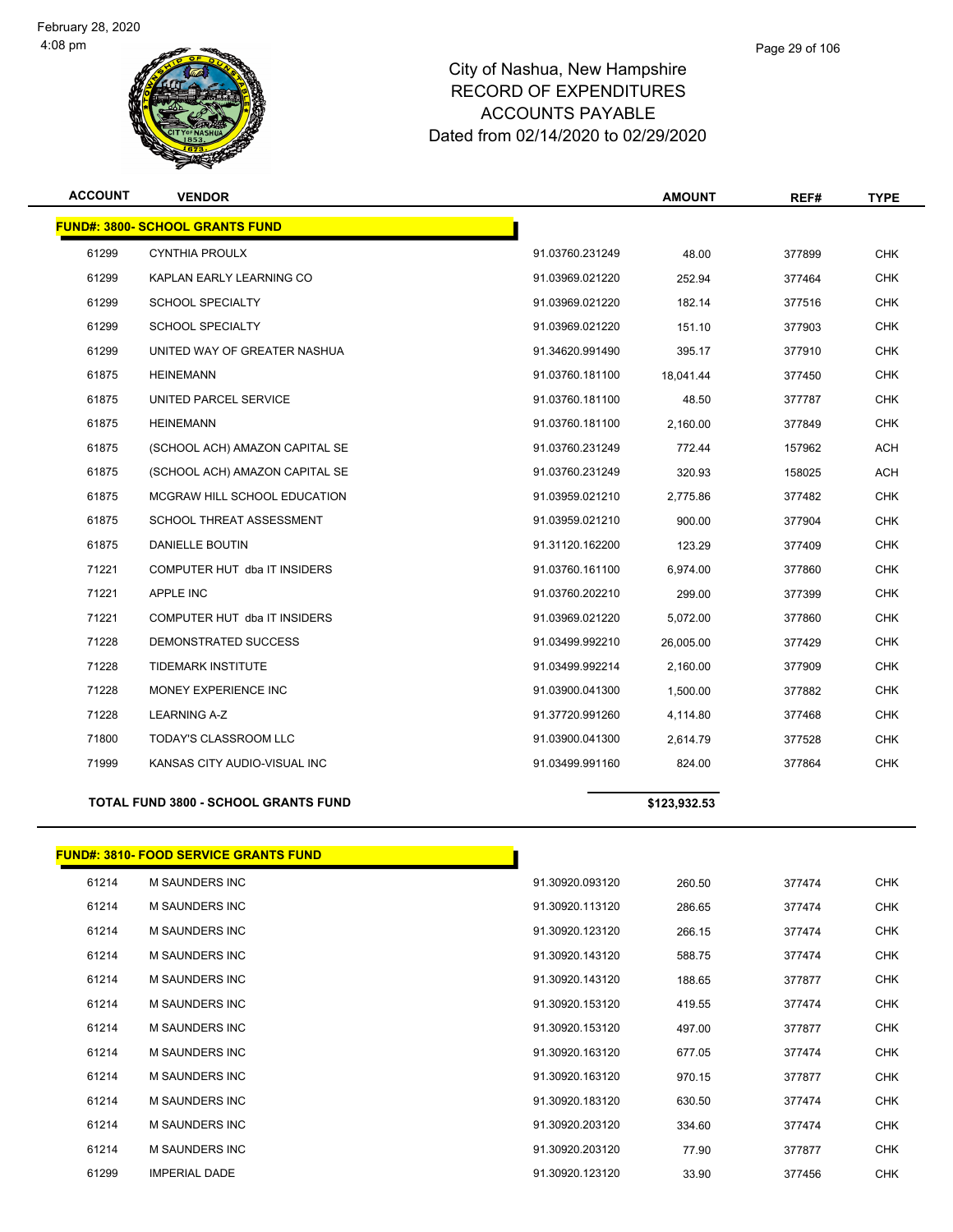February 28, 2020 4:08 pm



| <b>ACCOUNT</b> | <b>VENDOR</b>                                         |                 | <b>AMOUNT</b> | REF#   | <b>TYPE</b> |
|----------------|-------------------------------------------------------|-----------------|---------------|--------|-------------|
|                | <b>FUND#: 3810- FOOD SERVICE GRANTS FUND</b>          |                 |               |        |             |
| 61299          | NORTHCENTER FOODS                                     | 91.30920.123120 | 36.53         | 377498 | <b>CHK</b>  |
| 61299          | NORTHCENTER FOODS                                     | 91.30920.143120 | 36.53         | 377889 | <b>CHK</b>  |
| 61299          | NORTHCENTER FOODS                                     | 91.30920.183120 | 36.53         | 377498 | <b>CHK</b>  |
| 61299          | NORTHCENTER FOODS                                     | 91.30920.183120 | 36.53         | 377889 | <b>CHK</b>  |
|                | <b>TOTAL FUND 3810 - FOOD SERVICE GRANTS FUND</b>     |                 | \$5,377.47    |        |             |
|                | <b>FUND#: 4005- TRAFFIC VIOLATIONS FUND</b>           |                 |               |        |             |
| 45400          | CHERYL OLSON                                          |                 | 245.00        | 377236 | <b>CHK</b>  |
| 45400          | <b>MATTHEW GIOVANDITTO</b>                            |                 | 90.00         | 377315 | <b>CHK</b>  |
| 45400          | <b>IRA SUTTON</b>                                     |                 | 10.00         | 377380 | <b>CHK</b>  |
| 54600          | <b>NTB TIRE &amp; SERVICE CENTER</b>                  |                 | 450.56        | 377253 | <b>CHK</b>  |
| 54600          | NTB TIRE & SERVICE CENTER                             |                 | 749.13        | 377254 | <b>CHK</b>  |
| 54625          | <b>D &amp; R TOWING INC</b>                           |                 | 145.00        | 377305 | <b>CHK</b>  |
| 54625          | 1ST PRIORITY TOWING & RECOVERY                        |                 | 925.00        | 377994 | <b>CHK</b>  |
| 54625          | BROADSIDE COLLISION LLC                               |                 | 1,040.00      | 378012 | <b>CHK</b>  |
| 54625          | D & R TOWING INC                                      |                 | 580.00        | 378026 | <b>CHK</b>  |
| 61100          | WB MASON CO INC                                       |                 | 59.56         | 378108 | CHK         |
| 61799          | <b>BEST FORD</b>                                      |                 | 145.95        | 377292 | <b>CHK</b>  |
|                | <b>TOTAL FUND 4005 - TRAFFIC VIOLATIONS FUND</b>      |                 | \$4,440.20    |        |             |
|                | <b>FUND#: 4020- POLICE DRUG ENFORCEMENT FUND</b>      |                 |               |        |             |
|                |                                                       |                 |               |        |             |
| 71000          | RAY ALLEN MANUFACTURING LLC                           |                 | 505.93        | 377365 | <b>CHK</b>  |
| 71000          | LOWE'S - 3502                                         |                 | 398.58        | 378058 | <b>CHK</b>  |
|                | <b>TOTAL FUND 4020 - POLICE DRUG ENFORCEMENT FUND</b> |                 | \$904.51      |        |             |
|                | <b>FUND#: 4022- US TREASURY FORFEITURE FUND</b>       |                 |               |        |             |
| 71228          | CELLEBRITE INC                                        |                 | 3,700.00      | 377300 | <b>CHK</b>  |
|                | TOTAL FUND 4022 - US TREASURY FORFEITURE FUND         |                 | \$3,700.00    |        |             |
|                | <b>FUND#: 4025- DOJ DRUG FORFEITURE FUND</b>          |                 |               |        |             |
| 54899          | LITCHFIELD VANTAGE LLC                                |                 | 1,791.67      | 377333 | <b>CHK</b>  |
| 55118          | VERIZON WIRELESS-785728687                            |                 | 409.76        | 377985 | <b>CHK</b>  |
| 56347          | NASHUA YOUTH COUNCIL                                  |                 | 2,183.96      | 378112 | <b>CHK</b>  |
| 61799          | MAYNARD & LESIEUR INC                                 |                 | 487.72        | 378061 | <b>CHK</b>  |
| 71000          | <b>BRICKHOUSE SECURITY</b>                            |                 | 956.99        | 158003 | <b>ACH</b>  |
|                |                                                       |                 |               |        |             |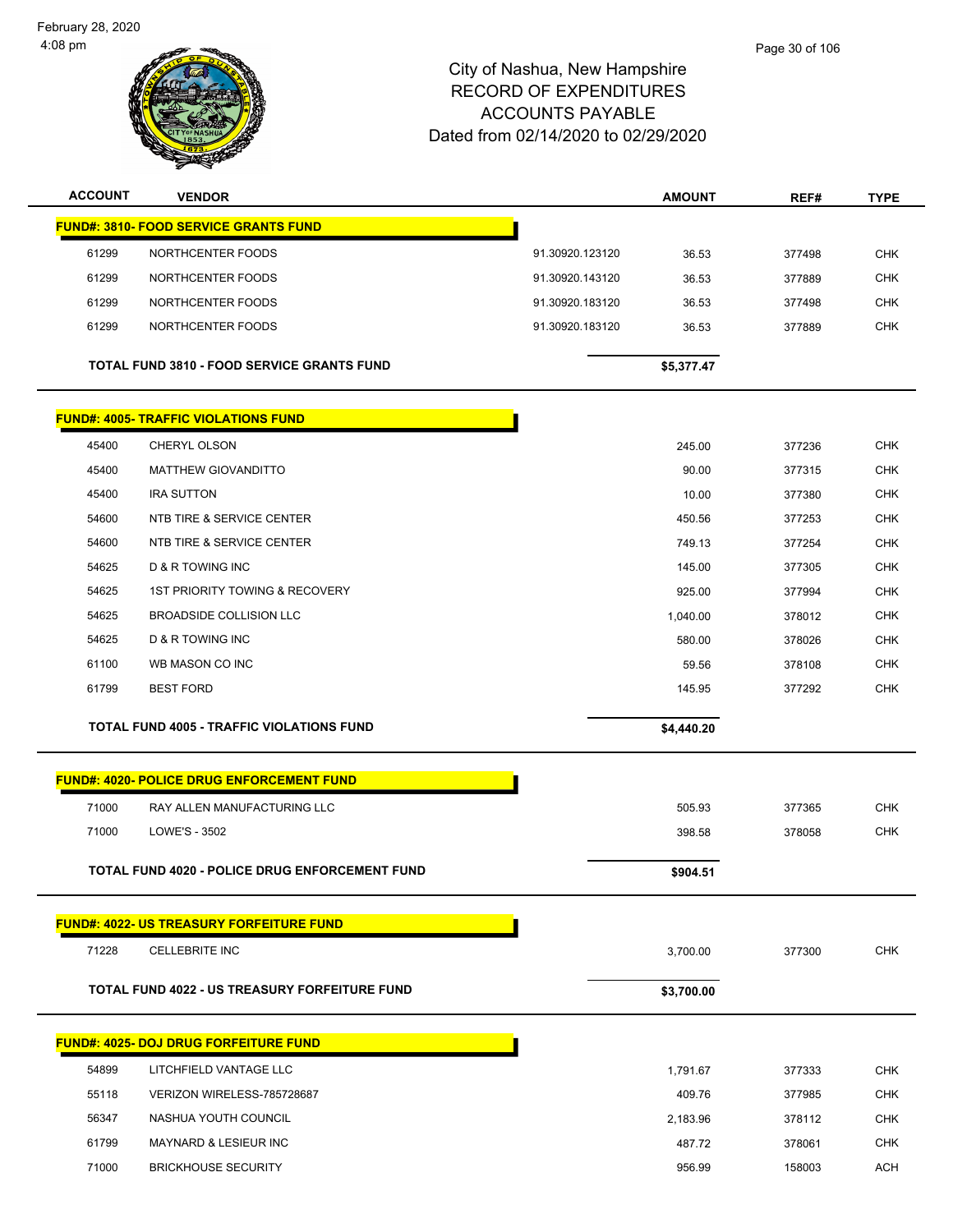| <b>ACCOUNT</b><br><b>VENDOR</b>                      |               | <b>AMOUNT</b> | REF#   | <b>TYPE</b> |
|------------------------------------------------------|---------------|---------------|--------|-------------|
| <b>TOTAL FUND 4025 - DOJ DRUG FORFEITURE FUND</b>    |               | \$5,830.10    |        |             |
| <b>FUND#: 4053- FIRE REGIONAL HAZMAT FUND</b>        |               |               |        |             |
| 71000<br>VERIZON WIRELESS-842015493                  |               | 80.02         | 377281 | <b>CHK</b>  |
| TOTAL FUND 4053 - FIRE REGIONAL HAZMAT FUND          |               | \$80.02       |        |             |
| <b>FUND#: 4080- NASHUA CONSERVATION FUND</b>         |               |               |        |             |
| 54214<br>JOHN BROWN & SONS INC                       |               | 3,200.00      | 377330 | <b>CHK</b>  |
| <b>TOTAL FUND 4080 - NASHUA CONSERVATION FUND</b>    |               | \$3,200.00    |        |             |
| <b>FUND#: 4085- RIVERFRONT PROMENADE TIF FUND</b>    |               |               |        |             |
| 54280<br>ACCURATE TREE SERVICE LLC                   |               | 84,171.50     | 157998 | <b>ACH</b>  |
| TOTAL FUND 4085 - RIVERFRONT PROMENADE TIF FUND      |               | \$84,171.50   |        |             |
| FUND#: 4090- LIB-LOST/DAMAGED BOOK FINES             |               |               |        |             |
| 55699<br>UNIQUE MANAGEMENT SERVICES INC              |               | 519.10        | 378102 | <b>CHK</b>  |
| TOTAL FUND 4090 - LIB-LOST/DAMAGED BOOK FINES        |               | \$519.10      |        |             |
| <b>FUND#: 4610- ECON DEV-BROWNFIELDS RLF</b>         |               |               |        |             |
| 53628<br>HARVEY CONSTRUCTION CORP                    |               | 26,166.00     | 377322 | <b>CHK</b>  |
| <b>TOTAL FUND 4610 - ECON DEV-BROWNFIELDS RLF</b>    |               | \$26,166.00   |        |             |
| <u> FUND#: 5000- CAP PROJECTS-GEN GOVT BLDGS</u>     |               |               |        |             |
| 81200<br><b>GRAINGER</b>                             | 2018.50.19.02 | 402.84        | 378041 | CHK         |
| <b>TOTAL FUND 5000 - CAP PROJECTS-GEN GOVT BLDGS</b> |               | \$402.84      |        |             |
| <b>FUND#: 5020- CAPITAL PROJECTS-POLICE</b>          |               |               |        |             |
| 81200<br>YEATON ASSOCIATES INC                       | 2018.50.19.30 | 18,875.00     | 378111 | <b>CHK</b>  |
| <b>TOTAL FUND 5020 - CAPITAL PROJECTS-POLICE</b>     |               | \$18,875.00   |        |             |
| <b>FUND#: 5100- CAP PROJECTS-ECONOMIC DEV</b>        |               |               |        |             |
| 54210<br>L & H SIGN COMPANY INC                      | 1130.83.18.01 | 3,422.50      | 158012 | <b>ACH</b>  |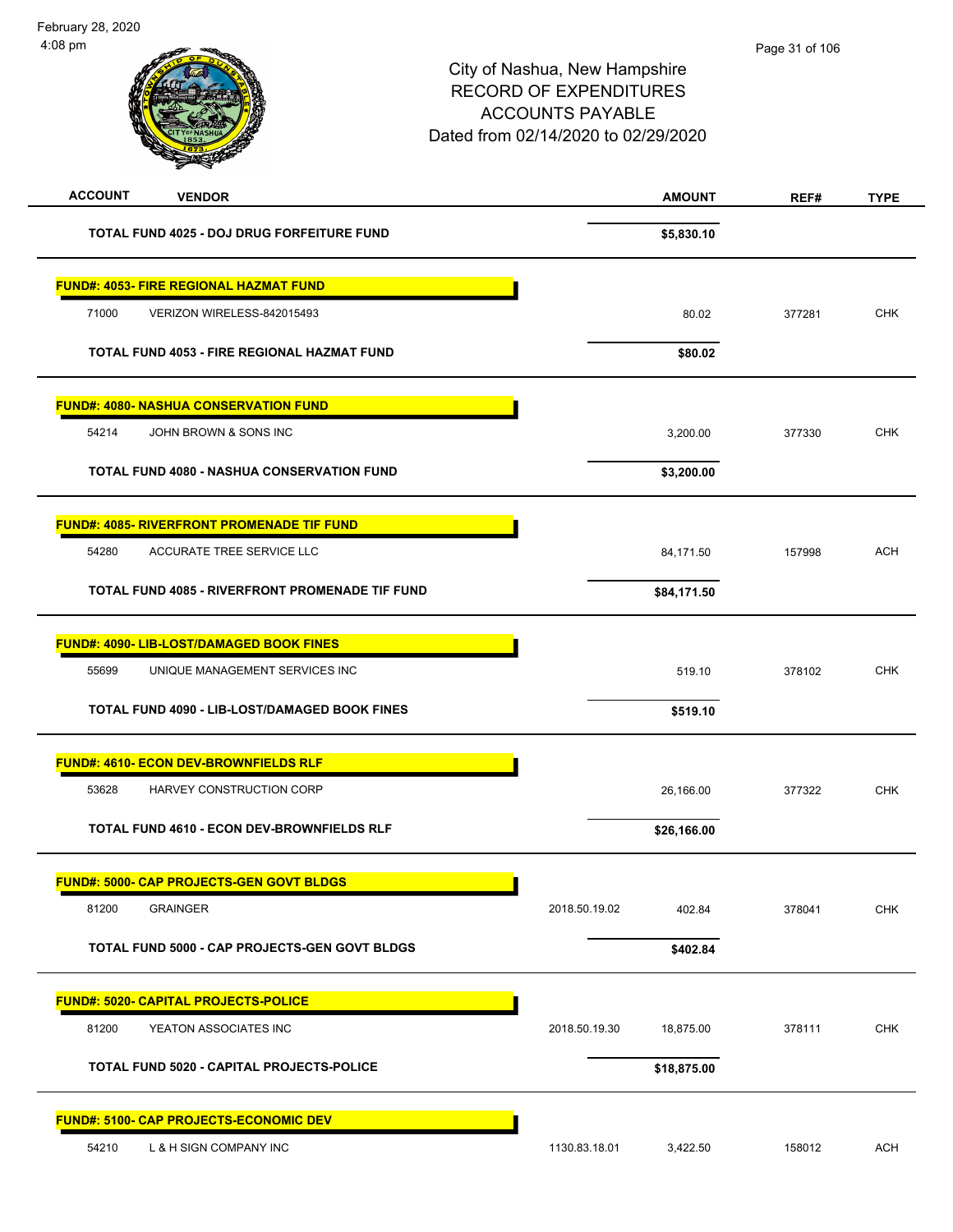| <b>ACCOUNT</b> | <b>VENDOR</b>                                      |               | <b>AMOUNT</b> | REF#   | <b>TYPE</b> |
|----------------|----------------------------------------------------|---------------|---------------|--------|-------------|
|                | <b>TOTAL FUND 5100 - CAP PROJECTS-ECONOMIC DEV</b> |               | \$3,422.50    |        |             |
|                | <b>FUND#: 5200- CAPITAL PROJECTS-PUBLIC WORKS</b>  |               |               |        |             |
| 81704          | S W COLE ENGINEERING INC                           | 2055.60.19.30 | 360.00        | 377368 | <b>CHK</b>  |
|                |                                                    |               |               |        |             |
|                | TOTAL FUND 5200 - CAPITAL PROJECTS-PUBLIC WORKS    |               | \$360.00      |        |             |
|                | <b>FUND#: 5300- CAPITAL PROJECTS-PARKING</b>       |               |               |        |             |
| 81200          | NASH CONSTRUCTION LLC                              | 2215.66.20.01 | 10,000.00     | 377343 | <b>CHK</b>  |
|                | TOTAL FUND 5300 - CAPITAL PROJECTS-PARKING         |               | \$10,000.00   |        |             |
|                | <b>FUND#: 5700- CAP PROJECTS-BROAD ST PARKWAY</b>  |               |               |        |             |
| 81700          | PENNICHUCK WATER WORKS INC                         | 1061.60.07.55 | 1,027.35      | 377975 | <b>CHK</b>  |
| 81700          | <b>EVERSOURCE</b>                                  | 1061.60.11.10 | 1,071.65      | 377264 | <b>CHK</b>  |
| 81700          | PENNICHUCK WATER WORKS INC                         | 1061.60.11.10 | 54.48         | 377975 | <b>CHK</b>  |
|                | TOTAL FUND 5700 - CAP PROJECTS-BROAD ST PARKWAY    |               | \$2,153.48    |        |             |
|                | <b>FUND#: 6000- SOLID WASTE FUND</b>               |               |               |        |             |
| 53999          | USDA APHIS WILDLIFE SERVICES                       |               | 5,559.53      | 157997 | <b>ACH</b>  |
| 54100          | <b>EVERSOURCE</b>                                  |               | 1,711.90      | 377953 | CHK         |
| 54114          | <b>ENERGY NORTH PROPANE</b>                        |               | 1,395.91      | 377950 | <b>CHK</b>  |
| 54280          | JOHNSON CONTROLS SECURITY                          |               | 320.00        | 377267 | <b>CHK</b>  |
| 54280          | <b>BELLETETES INC</b>                              |               | 41.33         | 377289 | <b>CHK</b>  |
| 54600          | <b>MCDEVITT TRUCKS INC</b>                         |               | 313.32        | 157951 | <b>ACH</b>  |
| 54600          | <b>MCDEVITT TRUCKS INC</b>                         |               | 412.50        | 158017 | <b>ACH</b>  |
| 54600          | <b>BEST FORD</b>                                   |               | 79.98         | 377292 | <b>CHK</b>  |
| 54600          | BRENNTAG LUBRICANTS NORTHEAST                      |               | 1,779.85      | 377295 | <b>CHK</b>  |
| 54600          | CARPARTS DISTRIBUTION CENTER,                      |               | 473.43        | 377299 | <b>CHK</b>  |
| 54600          | DONOVAN EQUIPMENT CO INC                           |               | 347.20        | 377308 | <b>CHK</b>  |
| 54600          | FREIGHTLINER OF NH INC                             |               | 347.66        | 377313 | CHK         |
| 54600          | MACMULKIN CHEVROLET INC                            |               | 92.01         | 377336 | <b>CHK</b>  |
| 54600          | NEW ENGLAND KENWORTH                               |               | 688.10        | 377349 | CHK         |
| 54600          | CARPARTS DISTRIBUTION CENTER,                      |               | 44.15         | 378019 | <b>CHK</b>  |
| 55109          | WINDSTREAM                                         |               | 4.52          | 377993 | CHK         |
| 55118          | VERIZON WIRELESS-542088278                         |               | 40.01         | 377988 | CHK         |
| 55421          | TREASURER STATE OF NH                              |               | 20.00         | 377981 | <b>CHK</b>  |
| 55699          | CYN ENVIROMENTAL SERVICES                          |               | 345.00        | 157937 | ACH         |
| 55699          | <b>INTERSTATE REFRIGERANT</b>                      |               | 132.00        | 157943 | <b>ACH</b>  |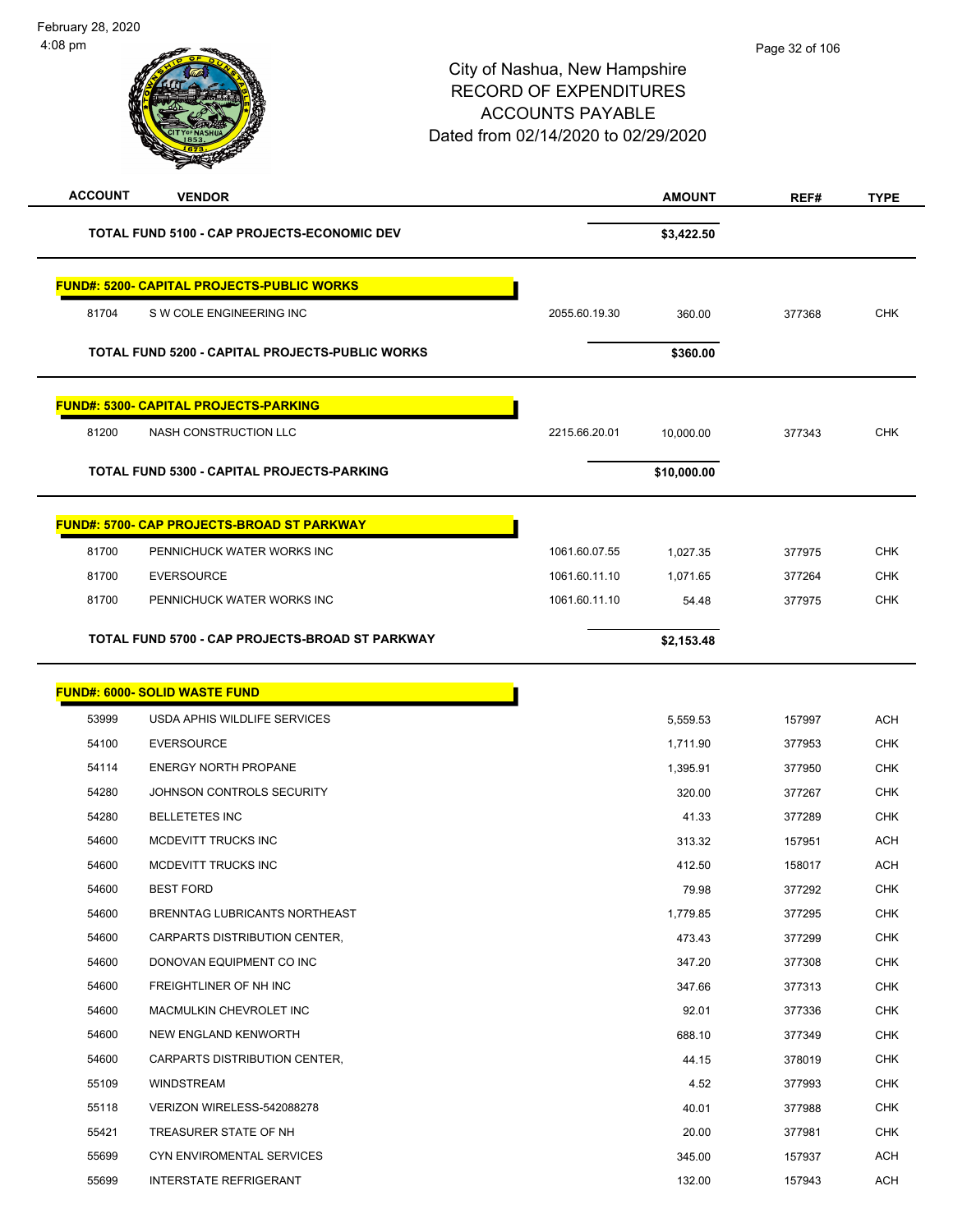

| <b>ACCOUNT</b> | <b>VENDOR</b>                             |               | <b>AMOUNT</b> | REF#   | <b>TYPE</b> |
|----------------|-------------------------------------------|---------------|---------------|--------|-------------|
|                | <b>FUND#: 6000- SOLID WASTE FUND</b>      |               |               |        |             |
| 55699          | <b>INTERSTATE REFRIGERANT</b>             |               | 312.00        | 158011 | <b>ACH</b>  |
| 55699          | <b>MILTON CAT</b>                         |               | 49,409.58     | 377273 | <b>CHK</b>  |
| 55699          | NORTHEAST RESOURCE RECOVERY               |               | 915.50        | 377352 | <b>CHK</b>  |
| 55699          | NORTHEAST SCALE CO INC                    |               | 2,948.00      | 377353 | <b>CHK</b>  |
| 55699          | <b>COMCAST</b>                            |               | 160.52        | 377948 | <b>CHK</b>  |
| 55699          | <b>MILTON CAT</b>                         |               | 2,666.67      | 377971 | <b>CHK</b>  |
| 55699          | <b>ACTION KING SERVICES</b>               |               | 125.00        | 377995 | <b>CHK</b>  |
| 55699          | <b>CALLOGIX INC</b>                       |               | 57.75         | 378018 | <b>CHK</b>  |
| 55699          | DJ KINNEY TRUCKING                        |               | 470.00        | 378028 | <b>CHK</b>  |
| 55699          | SANBORN HEAD & ASSOC INC                  |               | 3,000.00      | 378082 | <b>CHK</b>  |
| 55699          | UNIVERSAL RECYCLING TECH                  |               | 3,231.53      | 378105 | <b>CHK</b>  |
| 61100          | WB MASON CO INC                           |               | 217.11        | 378108 | <b>CHK</b>  |
| 61107          | UNIFIRST CORPORATION                      |               | 124.54        | 377383 | <b>CHK</b>  |
| 61107          | UNIFIRST CORPORATION                      |               | 92.08         | 378101 | <b>CHK</b>  |
| 61142          | UNIFIRST FIRST AID CORPORATION            |               | 44.60         | 377384 | <b>CHK</b>  |
| 61192          | PHOENIX SCREEN PRINTING                   |               | 364.00        | 378073 | <b>CHK</b>  |
| 61307          | SHATTUCK MALONE OIL CO                    |               | 482.25        | 377279 | <b>CHK</b>  |
| 61307          | SHATTUCK MALONE OIL CO                    |               | 4,020.31      | 377978 | <b>CHK</b>  |
| 61310          | ALTERNATIVE VEHICLE SERVICE GR            |               | 13,660.83     | 158000 | ACH         |
| 61428          | WB MASON CO INC                           |               | 13.82         | 378108 | <b>CHK</b>  |
| 61560          | HOME DEPOT CREDIT SERVICE 3065            |               | 57.47         | 377325 | <b>CHK</b>  |
| 61705          | MAYNARD & LESIEUR INC                     |               | 2,715.54      | 377339 | <b>CHK</b>  |
| 61705          | PETE'S TIRE BARNS INC                     |               | 1,734.28      | 377360 | <b>CHK</b>  |
| 61705          | PETE'S TIRE BARNS INC                     |               | 1,303.50      | 378071 | <b>CHK</b>  |
| 81300          | SANBORN HEAD & ASSOC INC                  | 2401.68.19.30 | 5,105.90      | 378082 | <b>CHK</b>  |
| 81650          | CHARTER CONTRACTING COMPANY               | 2403.68.19.30 | 242,277.44    | 157934 | ACH         |
| 81650          | SANBORN HEAD & ASSOC INC                  | 2403.68.19.30 | 86,349.86     | 378082 | <b>CHK</b>  |
|                | <b>TOTAL FUND 6000 - SOLID WASTE FUND</b> |               | \$436,008.48  |        |             |

|       | <b>FUND#: 6200- WASTEWATER FUND</b> |           |        |            |
|-------|-------------------------------------|-----------|--------|------------|
| 21775 | SKYHILL FINANCIAL INC               | 105.95    | 377539 | <b>CHK</b> |
| 21775 | PATRICIA A HURD                     | 36.66     | 377923 | <b>CHK</b> |
| 53107 | EASTERN ANALYTICAL INC              | 292.00    | 378031 | <b>CHK</b> |
| 53467 | <b>MAILINGS UNLIMITED</b>           | 142.21    | 157950 | <b>ACH</b> |
| 53467 | <b>MAILINGS UNLIMITED</b>           | 305.79    | 158016 | <b>ACH</b> |
| 53467 | PENNICHUCK WATER WORKS INC          | 10.075.12 | 377278 | <b>CHK</b> |
| 54100 | <b>EVERSOURCE</b>                   | 56.245.55 | 377264 | <b>CHK</b> |
| 54100 | <b>EVERSOURCE</b>                   | 2,308.30  | 377573 | <b>CHK</b> |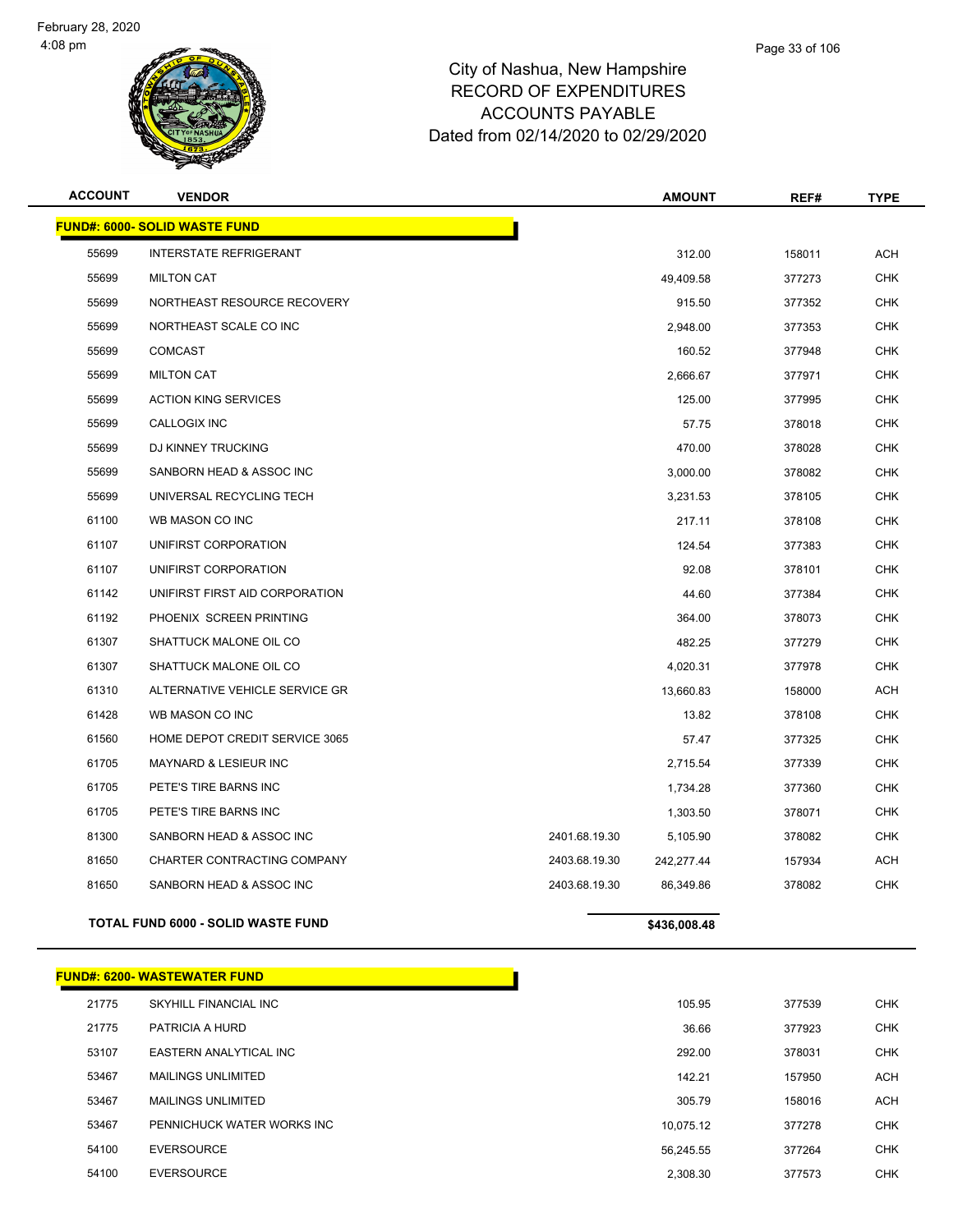

| <b>ACCOUNT</b> | <b>VENDOR</b>                       | <b>AMOUNT</b> | REF#   | <b>TYPE</b> |
|----------------|-------------------------------------|---------------|--------|-------------|
|                | <b>FUND#: 6200- WASTEWATER FUND</b> |               |        |             |
| 54114          | DIRECT ENERGY BUSINESS              | 12,811.44     | 158005 | ACH         |
| 54114          | LIBERTY UTILITIES - NH              | 57.21         | 377959 | <b>CHK</b>  |
| 54114          | LIBERTY UTILITIES - NH              | 4,154.91      | 377961 | <b>CHK</b>  |
| 54114          | <b>LIBERTY UTILITIES - NH</b>       | 688.98        | 377962 | <b>CHK</b>  |
| 54114          | LIBERTY UTILITIES - NH              | 7,269.10      | 377963 | <b>CHK</b>  |
| 54114          | LIBERTY UTILITIES - NH              | 500.80        | 377964 | <b>CHK</b>  |
| 54114          | LIBERTY UTILITIES - NH              | 555.06        | 377965 | <b>CHK</b>  |
| 54114          | LIBERTY UTILITIES - NH              | 133.12        | 377966 | <b>CHK</b>  |
| 54114          | <b>LIBERTY UTILITIES - NH</b>       | 124.38        | 377967 | <b>CHK</b>  |
| 54141          | PENNICHUCK WATER WORKS INC          | 575.05        | 377278 | <b>CHK</b>  |
| 54141          | PENNICHUCK WATER WORKS INC          | 4,593.40      | 377975 | CHK         |
| 54221          | <b>RESOURCE MANAGEMENT INC</b>      | 42,191.51     | 378078 | <b>CHK</b>  |
| 54300          | <b>BROX INDUSTRIES INC</b>          | 103.95        | 158004 | <b>ACH</b>  |
| 54487          | <b>MOTION INDUSTRIES INC</b>        | 4,769.19      | 157955 | <b>ACH</b>  |
| 54487          | M & M ELECTRICAL SUPPLY CO INC      | 42.57         | 158015 | <b>ACH</b>  |
| 54487          | <b>BELLETETES INC</b>               | 92.38         | 377289 | CHK         |
| 54487          | <b>FASTENAL CO</b>                  | 628.14        | 377310 | <b>CHK</b>  |
| 54487          | <b>GALLAGHER FLUID SEALS</b>        | 4,766.01      | 377314 | <b>CHK</b>  |
| 54487          | M B MAINTENANCE INC                 | 6,850.00      | 377334 | <b>CHK</b>  |
| 54487          | ROBERT W CHAMPAGNE                  | 17,500.00     | 377367 | <b>CHK</b>  |
| 54487          | <b>FASTENAL CO</b>                  | 96.97         | 378033 | CHK         |
| 54487          | <b>GRAINGER</b>                     | 962.78        | 378040 | <b>CHK</b>  |
| 54487          | <b>GRAINGER</b>                     | 49.04         | 378041 | <b>CHK</b>  |
| 54487          | <b>HAJOCA CORPORATION</b>           | 12.99         | 378042 | <b>CHK</b>  |
| 54487          | <b>M B MAINTENANCE INC</b>          | 4,300.00      | 378059 | <b>CHK</b>  |
| 54600          | <b>CUES INC</b>                     | 881.85        | 377302 | CHK         |
| 54600          | C2 ALT FUELS                        | 5,725.00      | 378015 | <b>CHK</b>  |
| 55109          | <b>FIRSTLIGHT</b>                   | 60.75         | 377266 | <b>CHK</b>  |
| 55109          | CONSOLIDATED COMMUNICATIONS         | 37.43         | 377949 | <b>CHK</b>  |
| 55109          | <b>WINDSTREAM</b>                   | 4.52          | 377993 | <b>CHK</b>  |
| 55118          | AT & T MOBILITY                     | 141.29        | 377947 | <b>CHK</b>  |
| 55118          | VERIZON WIRELESS-542274983          | 220.08        | 377991 | <b>CHK</b>  |
| 55421          | <b>HAZMATEAM INC</b>                | 1,050.00      | 157996 | <b>ACH</b>  |
| 55421          | TREASURER STATE OF NH               | 75.00         | 377980 | <b>CHK</b>  |
| 55618          | <b>CITIZENS BANK</b>                | 1,741.53      | 157935 | <b>ACH</b>  |
| 55699          | AMETEK BROOKFIELD                   | 934.00        | 157932 | ACH         |
| 55699          | JOHNSON CONTROLS INC                | 175.80        | 157944 | ACH         |
| 55699          | M & M ELECTRICAL SUPPLY CO INC      | 2,950.00      | 158015 | ACH         |
| 55699          | NEW ENGLAND BACKFLOW INC            | 50.00         | 377347 | <b>CHK</b>  |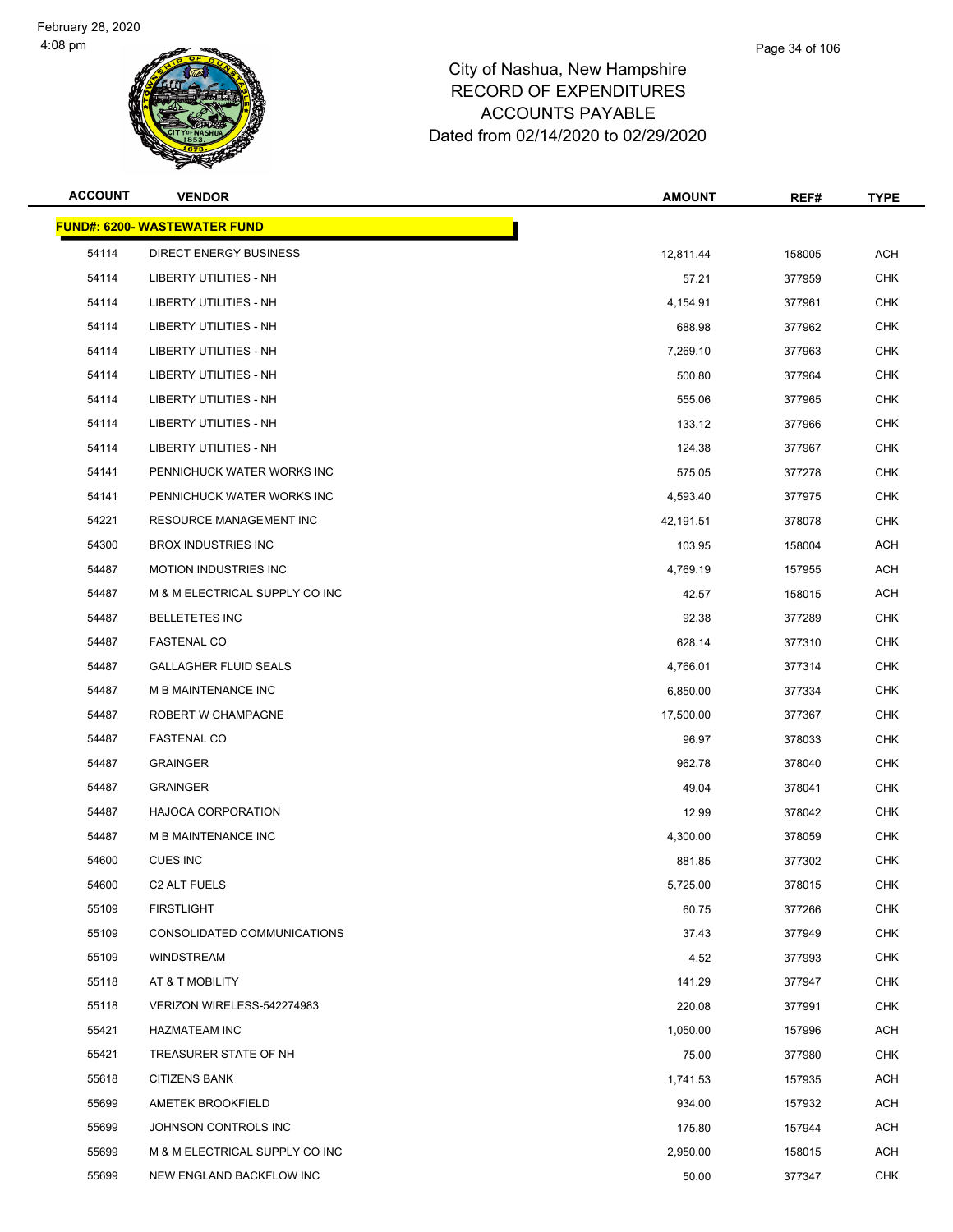

| lampshire |  |
|-----------|--|
| DITURES.  |  |

Page 35 of 106

| <b>ACCOUNT</b> | <b>VENDOR</b>                                              |               | <b>AMOUNT</b> | REF#   | <b>TYPE</b> |
|----------------|------------------------------------------------------------|---------------|---------------|--------|-------------|
|                | <b>FUND#: 6200- WASTEWATER FUND</b>                        |               |               |        |             |
| 55699          | CALLOGIX INC                                               |               | 160.00        | 378018 | <b>CHK</b>  |
| 55699          | <b>CINTAS FIRE PROTECTION</b>                              |               | 724.71        | 378023 | <b>CHK</b>  |
| 55699          | <b>M B MAINTENANCE INC</b>                                 |               | 4,550.00      | 378059 | <b>CHK</b>  |
| 55699          | DANIEL TEAGUE                                              |               | 520.00        | 378095 | <b>CHK</b>  |
| 61100          | WB MASON CO INC                                            |               | 77.29         | 377387 | <b>CHK</b>  |
| 61107          | UNIFIRST CORPORATION                                       |               | 329.88        | 377383 | <b>CHK</b>  |
| 61107          | ALECS SHOE STORE INC                                       |               | 110.00        | 377997 | <b>CHK</b>  |
| 61107          | UNIFIRST CORPORATION                                       |               | 458.50        | 378101 | <b>CHK</b>  |
| 61149          | <b>HACH COMPANY</b>                                        |               | 311.48        | 377320 | <b>CHK</b>  |
| 61149          | <b>QUALCAL SERVICES LLC</b>                                |               | 938.76        | 377362 | <b>CHK</b>  |
| 61156          | <b>BORDEN &amp; REMINGTON CORP</b>                         |               | 3,420.00      | 158002 | ACH         |
| 61156          | POLYDYNE INC                                               |               | 5,617.98      | 378075 | <b>CHK</b>  |
| 61299          | <b>BELLETETES INC</b>                                      |               | 94.99         | 377289 | <b>CHK</b>  |
| 61299          | <b>GRAINGER</b>                                            |               | 101.12        | 377317 | <b>CHK</b>  |
| 61299          | <b>CHERYL MCNEIL</b>                                       |               | 69.21         | 377936 | <b>CHK</b>  |
| 61310          | ALTERNATIVE VEHICLE SERVICE GR                             |               | 618.83        | 158000 | ACH         |
| 71000          | <b>VWR INTERNATIONAL</b>                                   |               | 9,496.01      | 378107 | <b>CHK</b>  |
| 81300          | METHUEN CONSTRUCTION CO INC                                | 2044.69.18.30 | 159,420.92    | 157952 | <b>ACH</b>  |
| 81300          | <b>WALDRON ENGINEERING &amp;</b>                           | 2044.69.18.30 | 1,800.00      | 157959 | <b>ACH</b>  |
| 81300          | METHUEN CONSTRUCTION CO INC                                | 2501.69.20.30 | 87,267.06     | 157952 | <b>ACH</b>  |
| 81700          | <b>HAZEN &amp; SAWYER PC</b>                               | 1040.69.01.30 | 837.53        | 377324 | <b>CHK</b>  |
| 81700          | <b>HAZEN &amp; SAWYER PC</b>                               | 1040.69.15.30 | 13,225.03     | 377324 | <b>CHK</b>  |
| 81700          | KENYON PIPELINE INSPECTION LLC                             | 1052.69.19.30 | 468,559.78    | 157946 | <b>ACH</b>  |
| 81700          | CRISP CONTRACTING LLC                                      | 1052.69.19.30 | 2,000.00      | 377931 | <b>CHK</b>  |
| 81700          | <b>HAYNER SWANSON INC</b>                                  | 1052.69.19.30 | 52,493.36     | 378044 | <b>CHK</b>  |
| 81700          | <b>TED BERRY COMPANY</b>                                   | 1052.69.19.30 | 38,211.26     | 378096 | <b>CHK</b>  |
| 81700          | <b>WRIGHT-PIERCE</b>                                       | 1054.69.19.30 | 855.50        | 157961 | <b>ACH</b>  |
| 81700          | <b>WATERLINE INDUSTRIES CORP</b>                           | 1054.69.19.30 | 49,507.00     | 157965 | <b>ACH</b>  |
| 81700          | <b>WRIGHT-PIERCE</b>                                       | 2035.69.16.30 | 3,288.90      | 157961 | <b>ACH</b>  |
| 81700          | <b>HAZEN &amp; SAWYER PC</b>                               | 2038.69.19.30 | 256,612.59    | 378045 | <b>CHK</b>  |
| 81700          | METHUEN CONSTRUCTION CO INC                                | 2041.69.17.30 | 482,321.80    | 157952 | ACH         |
| 81700          | <b>WRIGHT-PIERCE</b>                                       | 2041.69.17.30 | 12,412.98     | 157961 | <b>ACH</b>  |
|                | <b>TOTAL FUND 6200 - WASTEWATER FUND</b><br>\$1,853,800.28 |               |               |        |             |

# **FUND#: 6201- WERF-WASTEWATER EQUIP RESERVE** 81300 METHUEN CONSTRUCTION CO INC 2041.69.17.31 4,934.50 157952 ACH WESTON & SAMPSON CMR INC 2045.69.18.30 8,491.76 377388 CHK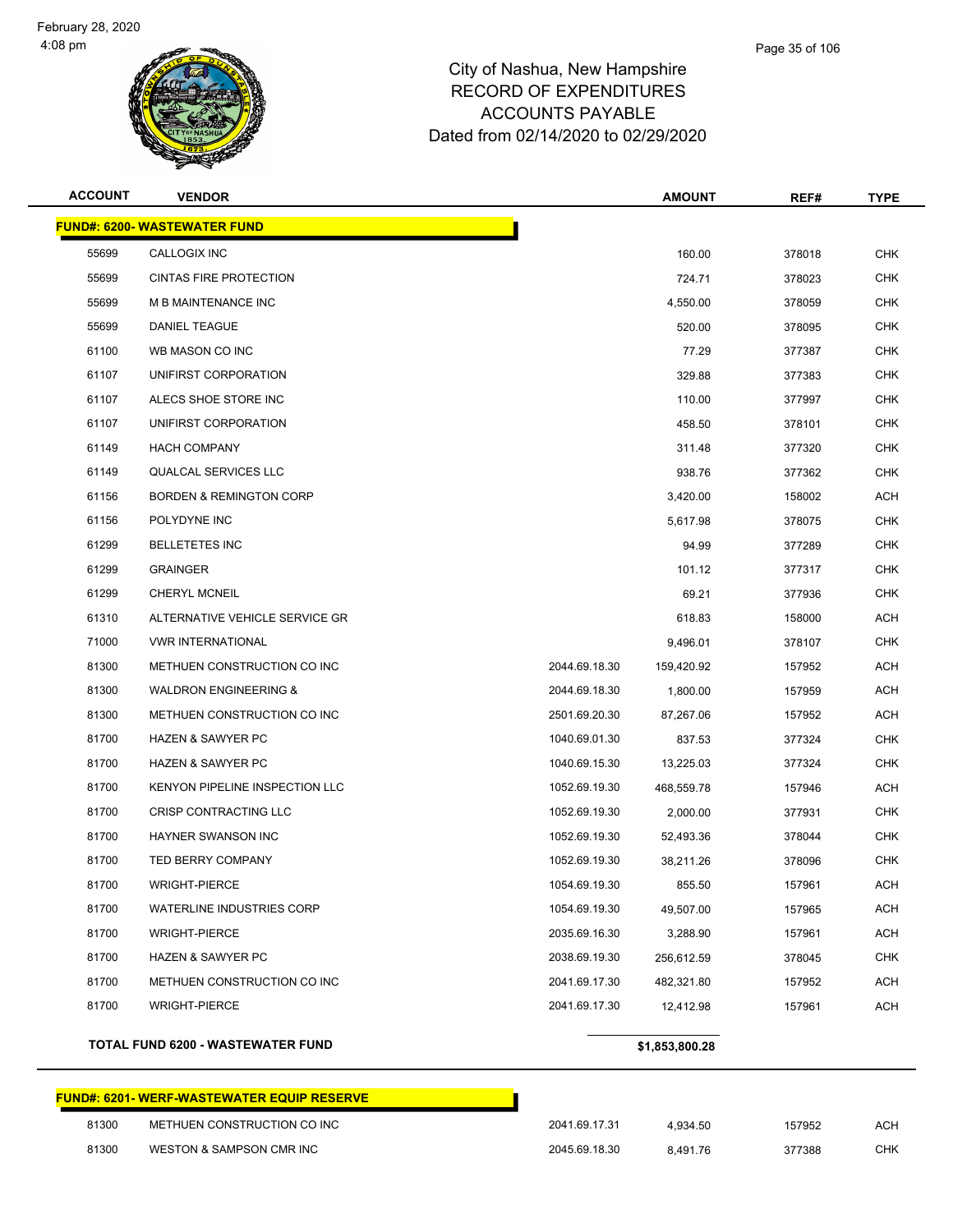| <b>ACCOUNT</b> | <b>VENDOR</b>                                    | <b>AMOUNT</b> | REF#   | <b>TYPE</b> |
|----------------|--------------------------------------------------|---------------|--------|-------------|
|                | TOTAL FUND 6201 - WERF-WASTEWATER EQUIP RESERVE  | \$13,426.26   |        |             |
|                | <b>FUND#: 6500- PROPERTY &amp; CASUALTY FUND</b> |               |        |             |
| 55200          | NEW HAMPSHIRE ADJUSTERS ASSOC                    | 105.00        | 377274 | CHK         |
| 59207          | FOUNDATION MEDICAL PARTNERS                      | 176.80        | 377550 | <b>CHK</b>  |
| 59207          | SO NH REGIONAL MEDICAL CENTER                    | 100.00        | 377551 | <b>CHK</b>  |
| 59207          | <b>ST JOSEPH HOSPITAL</b>                        | 3,604.26      | 377552 | CHK         |
| 59207          | APPLE THERAPY MANCHESTER                         | 504.01        | 377553 | <b>CHK</b>  |
| 59207          | DARTMOUTH HITCHCOCK CLINIC                       | 224.00        | 377555 | CHK         |
| 59207          | DEVINE MILLIMET & BRANCH PA                      | 716.22        | 377556 | <b>CHK</b>  |
| 59207          | DYNASPLINT SYSTEMS INC                           | 790.00        | 377557 | <b>CHK</b>  |
| 59207          | ELLIOT HOSPITAL                                  | 593.00        | 377558 | CHK         |
| 59207          | ELLIOT PROFESSIONAL SERVICES                     | 217.00        | 377559 | <b>CHK</b>  |
| 59207          | FOUNDATION MEDICAL PARTNERS                      | 351.00        | 377560 | CHK         |
| 59207          | FOUR SEASONS ORTHOPEDIC CENTER                   | 2,527.50      | 377561 | <b>CHK</b>  |
| 59207          | <b>GRANITE STATE ANESTHESIOLOGIST</b>            | 951.36        | 377563 | <b>CHK</b>  |
| 59207          | OCCUPATIONAL HEALTH CTRS SOUTH                   | 388.00        | 377565 | <b>CHK</b>  |
| 59207          | ORTHOPEDIC PHYSICAL THERAPY                      | 1,300.00      | 377566 | <b>CHK</b>  |
| 59207          | SO NH REGIONAL MEDICAL CENTER                    | 567.96        | 377568 | CHK         |
| 59207          | ST JOSEPH HOSPITAL                               | 821.11        | 377569 | <b>CHK</b>  |
| 59207          | UNITED PHYSICAL THERAPY                          | 755.00        | 377570 | CHK         |
| 59207          | UNITY SURVEILLANCE &                             | 3,193.76      | 377571 | CHK         |
| 59207          | <b>VRS DISABILITY MANAGEMENT</b>                 | 754.69        | 377572 | <b>CHK</b>  |
| 59207          | CASINGHINO LAW OFFICES PLLC                      | 3,000.00      | 377588 | CHK         |
| 59207          | <b>RYAN JONES</b>                                | 12,000.00     | 377589 | <b>CHK</b>  |
| 59207          | APPLE NASHUA LLC                                 | 613.26        | 378120 | <b>CHK</b>  |
| 59207          | APPLE THERAPY MANCHESTER                         | 504.01        | 378121 | <b>CHK</b>  |
| 59207          | DARTMOUTH HITCHCOCK CLINIC                       | 565.00        | 378123 | <b>CHK</b>  |
| 59207          | <b>ELLIOT HOSPITAL</b>                           | 1,148.00      | 378124 | <b>CHK</b>  |
| 59207          | ELLIOT PROFESSIONAL SERVICES                     | 640.00        | 378125 | <b>CHK</b>  |
| 59207          | FOUNDATION MEDICAL PARTNERS                      | 31.00         | 378126 | <b>CHK</b>  |
| 59207          | FOUR SEASONS ORTHOPEDIC CENTER                   | 144.75        | 378127 | CHK         |
| 59207          | INJURED WORKERS PHARMACY LLC                     | 179.71        | 378129 | <b>CHK</b>  |
| 59207          | NASHUA RADIOLOGY PA                              | 274.00        | 378130 | CHK         |
| 59207          | OCCUPATIONAL HEALTH CTRS SOUTH                   | 348.00        | 378131 | <b>CHK</b>  |
| 59207          | ORTHOPEDIC PHYSICAL THERAPY                      | 180.00        | 378132 | CHK         |
| 59207          | SO NH REGIONAL MEDICAL CENTER                    | 2,909.28      | 378133 | CHK         |
| 59207          | ST JOSEPH HOSPITAL                               | 3,261.65      | 378134 | <b>CHK</b>  |
| 59207          | UNITED PHYSICAL THERAPY                          | 540.00        | 378135 | CHK         |
| 59225          | <b>CULLENCOLLIMORE PLLC</b>                      | 688.00        | 378122 | <b>CHK</b>  |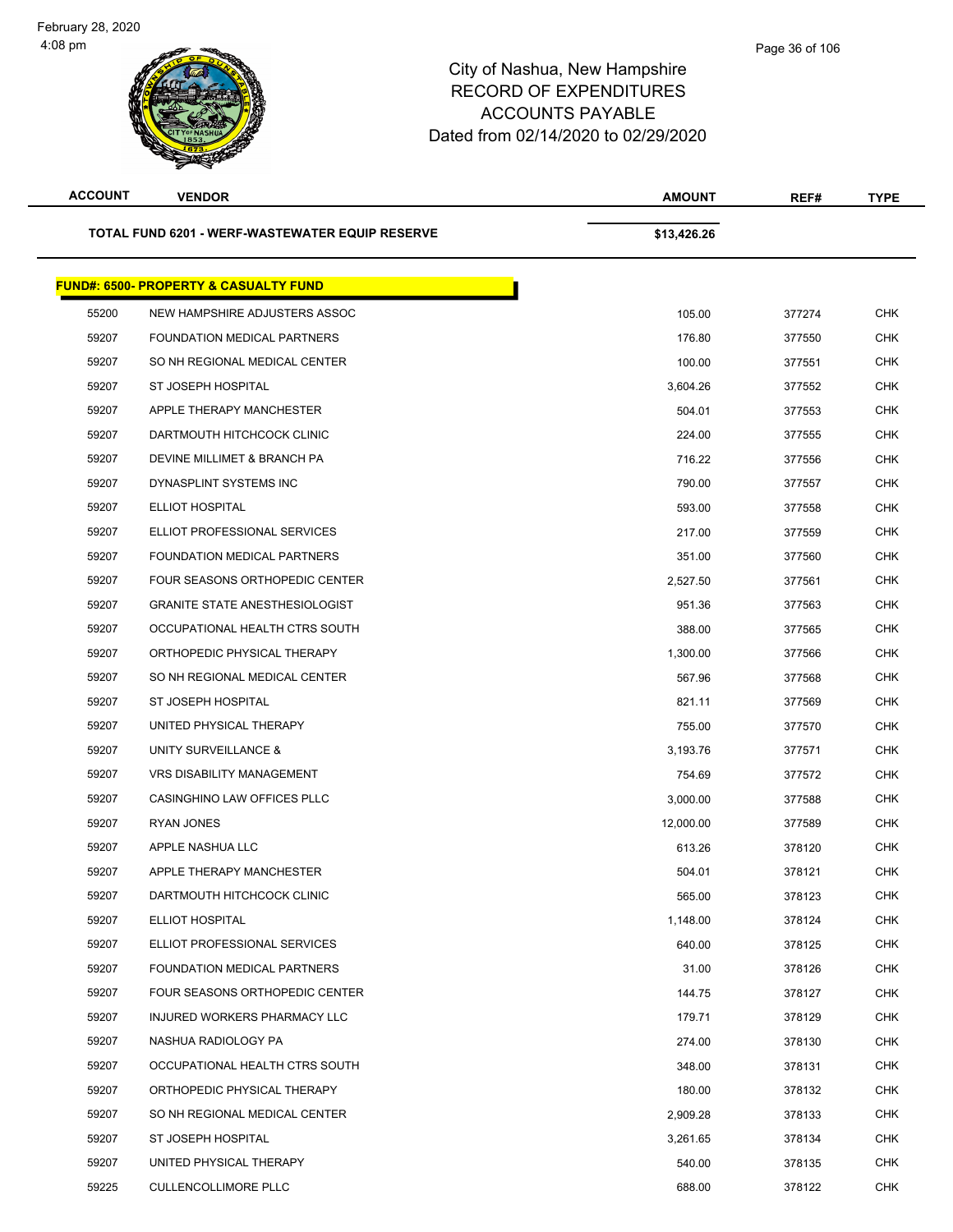

| <b>ACCOUNT</b> | <b>VENDOR</b>                                         | <b>AMOUNT</b> | REF#   | <b>TYPE</b> |
|----------------|-------------------------------------------------------|---------------|--------|-------------|
|                | <b>FUND#: 6500- PROPERTY &amp; CASUALTY FUND</b>      |               |        |             |
| 59250          | M E O'BRIEN & SONS INC                                | 483.64        | 377564 | <b>CHK</b>  |
| 59250          | SCOTT WOODBURY CONTRACTOR                             | 1,700.00      | 377567 | <b>CHK</b>  |
| 59250          | HUBER TECHNOLOGY INC                                  | 27,875.00     | 378128 | CHK         |
| 59275          | <b>CUSTOM COACH</b>                                   | 3,344.00      | 377554 | <b>CHK</b>  |
| 59275          | <b>GILLIG LLC</b>                                     | 532.22        | 377562 | <b>CHK</b>  |
| 61100          | WB MASON CO INC                                       | 138.41        | 377387 | <b>CHK</b>  |
|                | <b>TOTAL FUND 6500 - PROPERTY &amp; CASUALTY FUND</b> | \$79,740.60   |        |             |

П

#### **FUND#: 6600- BENEFITS SELF INSURANCE FUND**

| 21500 | <b>ITT HARTFORD</b>            | 37,832.05    | 158032 | <b>ACH</b> |
|-------|--------------------------------|--------------|--------|------------|
| 21503 | <b>ITT HARTFORD</b>            | 9,235.27     | 158032 | <b>ACH</b> |
| 21504 | <b>ITT HARTFORD</b>            | 2,919.15     | 158032 | <b>ACH</b> |
| 21520 | COLONIAL LIFE AND ACCIDENT INS | 1,152.75     | 157913 | <b>ACH</b> |
| 21520 | COLONIAL LIFE AND ACCIDENT INS | 1,892.96     | 157975 | <b>ACH</b> |
| 21553 | ANTHEM BLUE CROSS /BLUE SHIELD | 465,233.12   | 157909 | <b>ACH</b> |
| 21585 | VISION SERVICE PLAN NH         | 23,743.42    | 378106 | <b>CHK</b> |
| 45676 | ANTHEM BCBS OF NE              | (8,538.73)   | 157908 | <b>ACH</b> |
| 45676 | ANTHEM BCBS OF NE              | (93, 363.20) | 157970 | <b>ACH</b> |
| 53452 | <b>LEDDY GROUP</b>             | 307.20       | 158013 | <b>ACH</b> |
| 59507 | ANTHEM BCBS OF NE              | 135,428.17   | 157908 | <b>ACH</b> |
| 59507 | ANTHEM BCBS OF NE              | 229,902.59   | 157970 | <b>ACH</b> |
| 59507 | ANTHEM BCBS OF NE              | 567,057.69   | 157908 | <b>ACH</b> |
| 59507 | ANTHEM BCBS OF NE              | 677,923.45   | 157970 | <b>ACH</b> |
| 59507 | ANTHEM BCBS OF NE              | 19,236.83    | 157908 | <b>ACH</b> |
| 59507 | ANTHEM BCBS OF NE              | 24,125.60    | 157970 | <b>ACH</b> |
| 59525 | NORTHEAST DELTA DENTAL         | 64,992.53    | 157910 | <b>ACH</b> |
| 59525 | NORTHEAST DELTA DENTAL         | 64,123.39    | 157971 | <b>ACH</b> |
| 61100 | WB MASON CO INC                | 149.99       | 378108 | <b>CHK</b> |
|       |                                |              |        |            |

#### **TOTAL FUND 6600 - BENEFITS SELF INSURANCE FUND \$2,223,354.23**

|       | <u> FUND#: 7026- CAPITAL EQUIPMENT RESERVE FUND</u> |           |              |        |     |
|-------|-----------------------------------------------------|-----------|--------------|--------|-----|
| 81500 | <b>COLONIAL MUNICIPAL GROUP</b>                     | CERF50.20 | 69.238.32    | 157936 | ACH |
| 81500 | MHQ INC                                             | CERF68.20 | 45.727.40    | 157953 | ACH |
|       | TOTAL FUND 7026 - CAPITAL EQUIPMENT RESERVE FUND    |           | \$114,965.72 |        |     |

**FUND#: 7565- SCHOOL RELATED PROGRAMS-ETF** (SCHOOL ACH) AMAZON CAPITAL SE 34.95 157962 ACH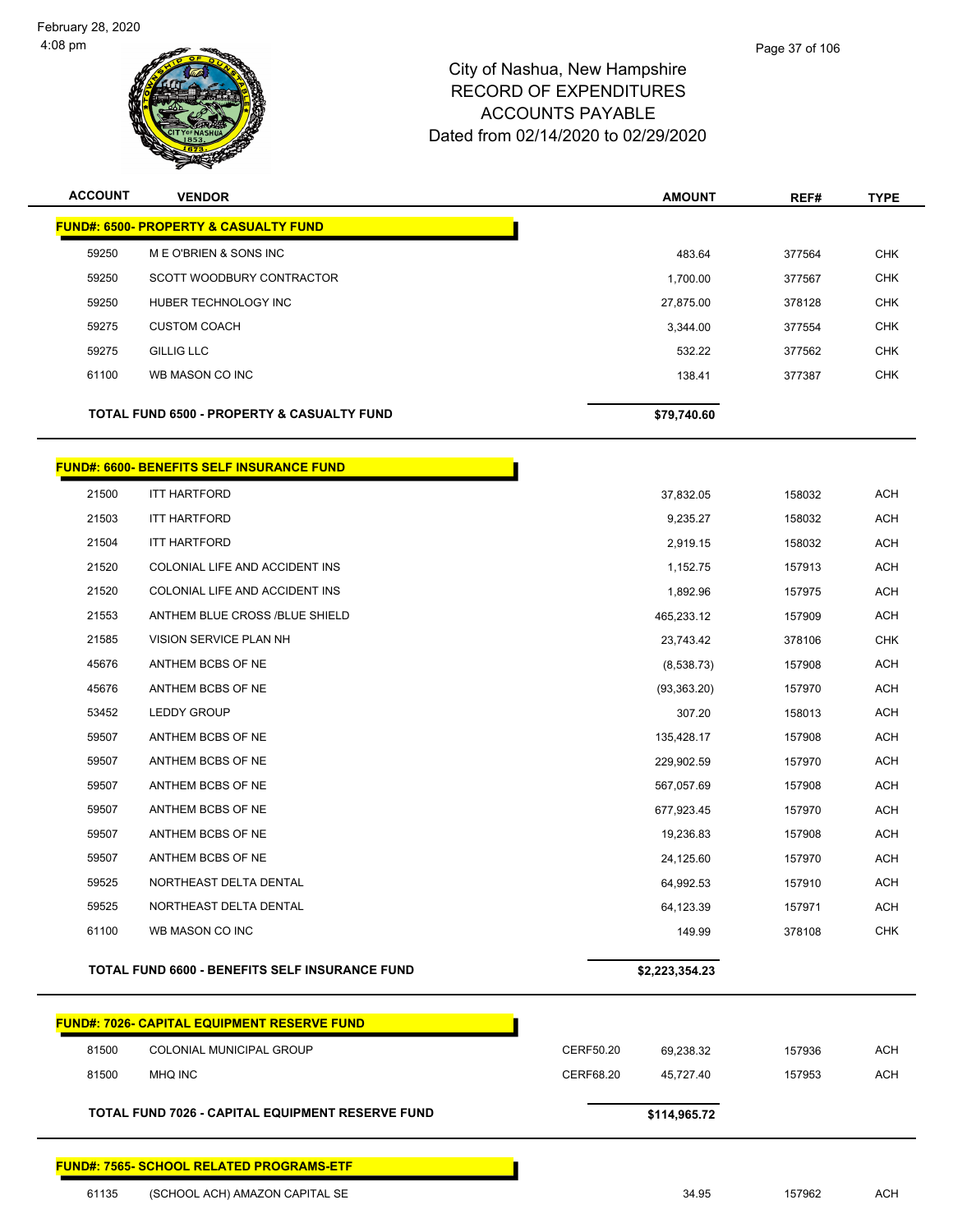

| <b>ACCOUNT</b>                 | <b>VENDOR</b>                                        | <b>AMOUNT</b>        | REF#   | <b>TYPE</b> |
|--------------------------------|------------------------------------------------------|----------------------|--------|-------------|
|                                | <b>FUND#: 7565- SCHOOL RELATED PROGRAMS-ETF</b>      |                      |        |             |
| 61135                          | (SCHOOL ACH) AMAZON CAPITAL SE                       | 125.60               | 158025 | <b>ACH</b>  |
|                                | TOTAL FUND 7565 - SCHOOL RELATED PROGRAMS-ETF        | \$160.55             |        |             |
| <b>FUND#: 7580- PAVING ETF</b> |                                                      |                      |        |             |
| 81700                          | S W COLE ENGINEERING INC                             | 365.98               | 377368 | <b>CHK</b>  |
|                                | <b>TOTAL FUND 7580 - PAVING ETF</b>                  | \$365.98             |        |             |
|                                | FUND#: 8007- EDGEWOOD CEMETERY PERP-CARE             |                      |        |             |
| 10640                          | TD BANK ACCT#4015                                    | 6,600.00             | 378094 | <b>CHK</b>  |
|                                | <b>TOTAL FUND 8007 - EDGEWOOD CEMETERY PERP-CARE</b> | \$6,600.00           |        |             |
|                                | <b>FUND#: 8063- LIBRARY-HENRY STEARNS FUND</b>       |                      |        |             |
| 61807                          | <b>BAKER &amp; TAYLOR</b>                            | 199.39               | 377288 | <b>CHK</b>  |
| 61807                          | <b>BAKER &amp; TAYLOR</b>                            | 110.77               | 378003 | <b>CHK</b>  |
|                                | TOTAL FUND 8063 - LIBRARY-HENRY STEARNS FUND         | \$310.16             |        |             |
|                                | <b>FUND#: 8400- AGENCY-DEVELOPER ESCROWS</b>         |                      |        |             |
| 21730                          | <b>TAMPOSI COMPANY</b>                               | PB-5402<br>32,843.00 | 377256 | <b>CHK</b>  |
|                                | <b>TOTAL FUND 8400 - AGENCY-DEVELOPER ESCROWS</b>    | \$32,843.00          |        |             |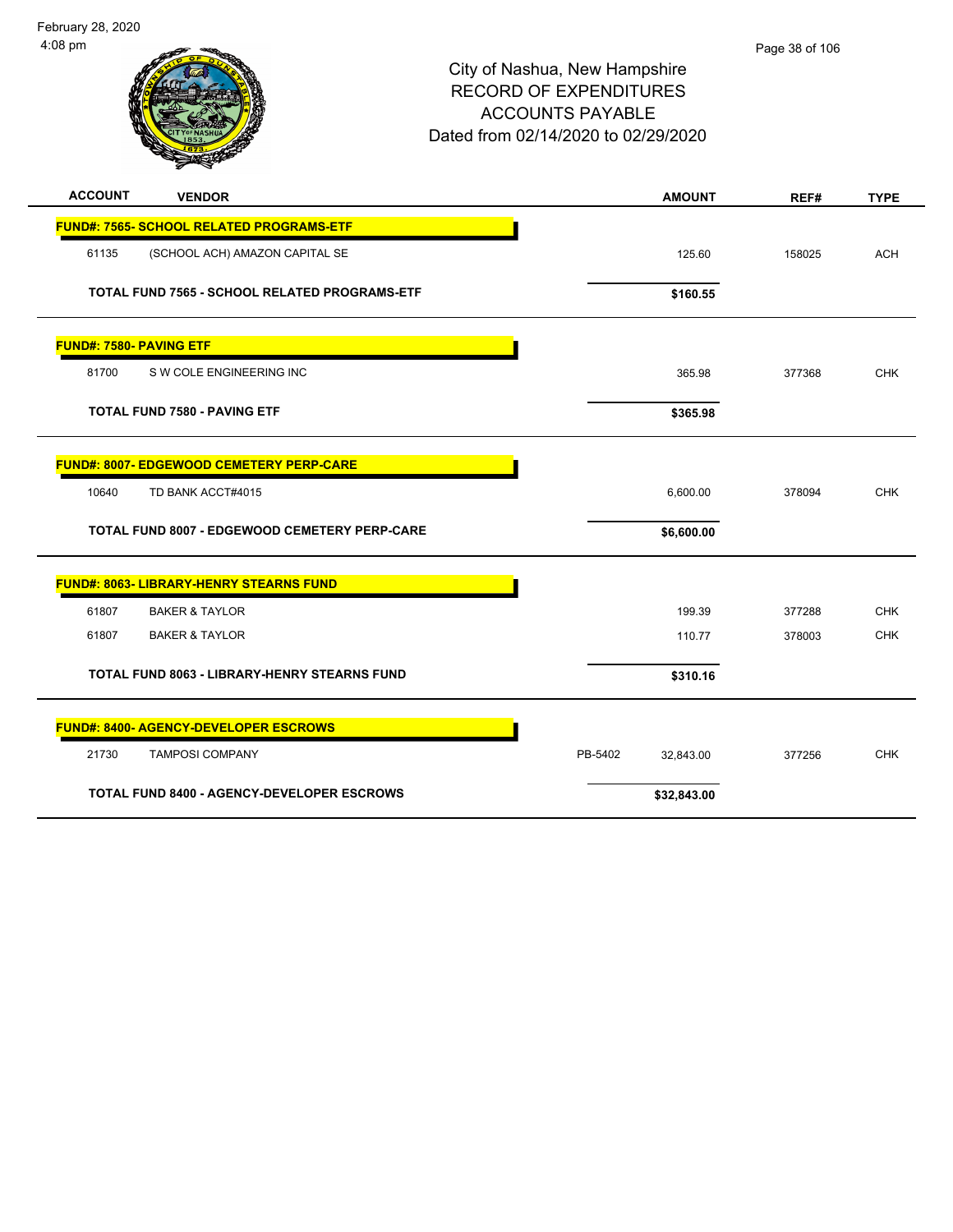

| <b>ACCOUNT</b> | <b>VENDOR</b> |                                           | <b>AMOUNT</b><br>REF# | <b>TYPE</b> |
|----------------|---------------|-------------------------------------------|-----------------------|-------------|
|                |               | <b>EXPENDITURE SUMMARY BY FUND</b>        | <b>AMOUNT</b>         |             |
|                | 1000          | <b>GENERAL FUND</b>                       | 1,949,034.05          |             |
|                | 1001          | <b>GF-CAPITAL IMPROVEMENTS</b>            | 52,986.14             |             |
|                | 1010          | <b>GF-PRIOR YEAR ENC &amp; ESCROWS</b>    | 22,920.42             |             |
|                | 2100          | <b>FOOD SERVICES FUND</b>                 | 83,022.07             |             |
|                | 2212          | ATHLETICS REVENUE FUND                    | 2,755.25              |             |
|                | 2222          | AFTER SCHOOL PROGRAM                      | 3,046.56              |             |
|                | 2501          | PUBLIC HEALTH CLIENT FEES FUND            | 180.00                |             |
|                | 2505          | PEG ACCESS CHANNELS FUND                  | 857.39                |             |
|                | 2506          | HUNT BLDG FACILITY RENTAL FUND            | 1,131.97              |             |
|                | 3068          | COMMUNITY SERVICES GRANTS FUND            | 39,818.10             |             |
|                | 3070          | COMMUNITY HEALTH GRANTS FUND              | 283.83                |             |
|                | 3080          | COMMUNITY DEVELOPMENT GRANTS              | 5,347.63              |             |
|                | 3090          | URBAN PROGRAM GRANTS FUND                 | 114,978.91            |             |
|                | 3120          | <b>TRANSIT GRANTS FUND</b>                | 25,317.68             |             |
|                | 3200          | <b>PARKS &amp; RECREATION GRANTS FUND</b> | 26,806.00             |             |
|                | 3800          | <b>SCHOOL GRANTS FUND</b>                 | 123,932.53            |             |
|                | 3810          | <b>FOOD SERVICE GRANTS FUND</b>           | 5,377.47              |             |
|                | 4005          | <b>TRAFFIC VIOLATIONS FUND</b>            | 4,440.20              |             |
|                | 4020          | POLICE DRUG ENFORCEMENT FUND              | 904.51                |             |
|                | 4022          | US TREASURY FORFEITURE FUND               | 3,700.00              |             |
|                | 4025          | DOJ DRUG FORFEITURE FUND                  | 5,830.10              |             |
|                | 4053          | FIRE REGIONAL HAZMAT FUND                 | 80.02                 |             |
|                | 4080          | NASHUA CONSERVATION FUND                  | 3,200.00              |             |
|                | 4085          | RIVERFRONT PROMENADE TIF FUND             | 84,171.50             |             |
|                | 4090          | LIB-LOST/DAMAGED BOOK FINES               | 519.10                |             |
|                | 4610          | ECON DEV-BROWNFIELDS RLF                  | 26,166.00             |             |
|                | 5000          | CAP PROJECTS-GEN GOVT BLDGS               | 402.84                |             |
|                | 5020          | CAPITAL PROJECTS-POLICE                   | 18,875.00             |             |
|                | 5100          | CAP PROJECTS-ECONOMIC DEV                 | 3,422.50              |             |
|                | 5200          | CAPITAL PROJECTS-PUBLIC WORKS             | 360.00                |             |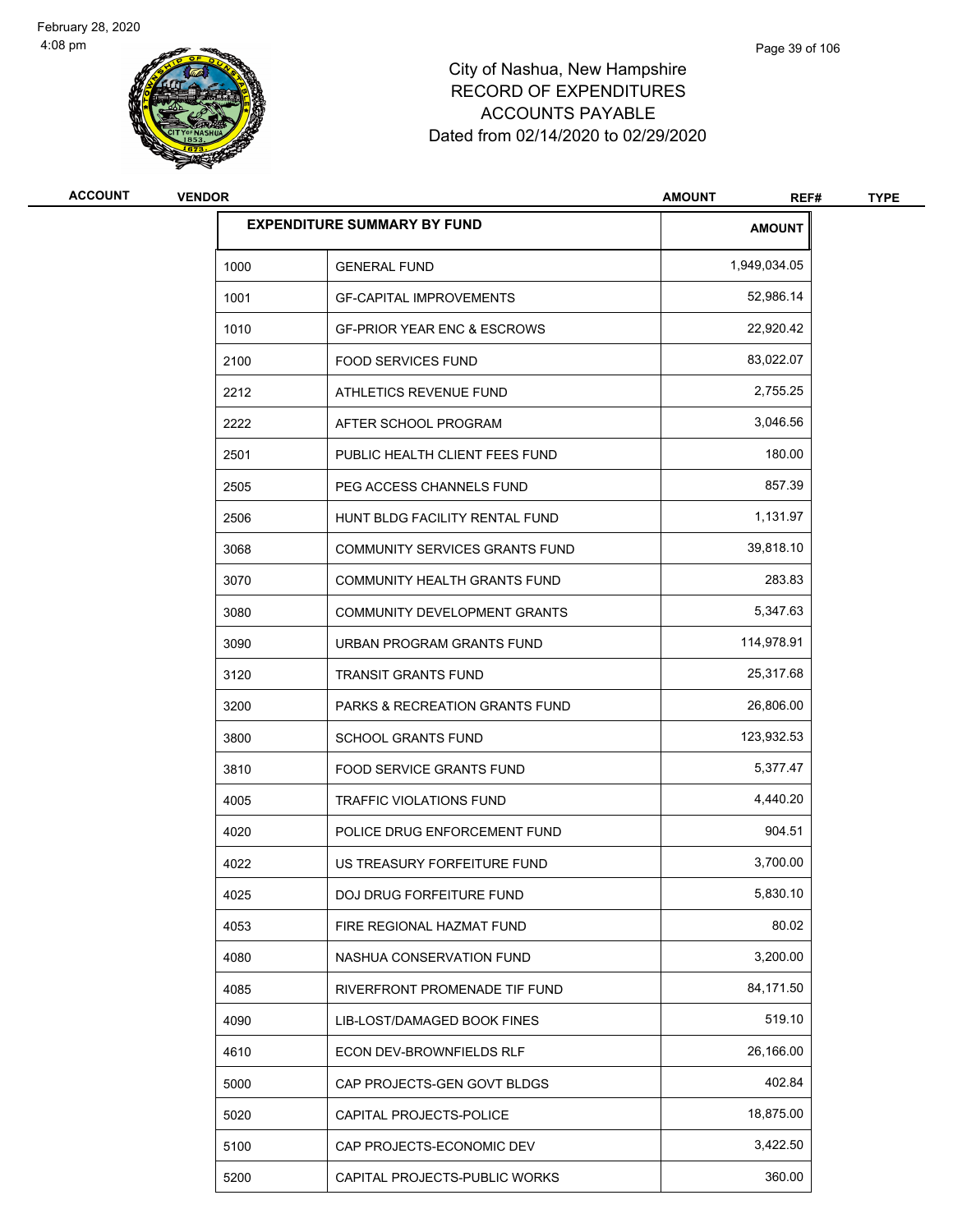

| <b>ACCOUNT</b> | <b>VENDOR</b> |                                    | <b>AMOUNT</b><br>REF# | <b>TYPE</b> |
|----------------|---------------|------------------------------------|-----------------------|-------------|
|                |               |                                    | <b>AMOUNT</b>         |             |
|                | 5300          | CAPITAL PROJECTS-PARKING           | 10,000.00             |             |
|                | 5700          | CAP PROJECTS-BROAD ST PARKWAY      | 2,153.48              |             |
|                | 6000          | <b>SOLID WASTE FUND</b>            | 436,008.48            |             |
|                | 6200          | <b>WASTEWATER FUND</b>             | 1,853,800.28          |             |
|                | 6201          | WERF-WASTEWATER EQUIP RESERVE      | 13,426.26             |             |
|                | 6500          | PROPERTY & CASUALTY FUND           | 79,740.60             |             |
|                | 6600          | BENEFITS SELF INSURANCE FUND       | 2,223,354.23          |             |
|                | 7026          | CAPITAL EQUIPMENT RESERVE FUND     | 114,965.72            |             |
|                | 7565          | <b>SCHOOL RELATED PROGRAMS-ETF</b> | 160.55                |             |
|                | 7580          | <b>PAVING ETF</b>                  | 365.98                |             |
|                | 8007          | EDGEWOOD CEMETERY PERP-CARE        | 6,600.00              |             |
|                | 8063          | LIBRARY-HENRY STEARNS FUND         | 310.16                |             |
|                | 8400          | AGENCY-DEVELOPER ESCROWS           | 32,843.00             |             |
|                | <b>TOTAL:</b> |                                    | 7,383,596.51          |             |
|                |               |                                    |                       |             |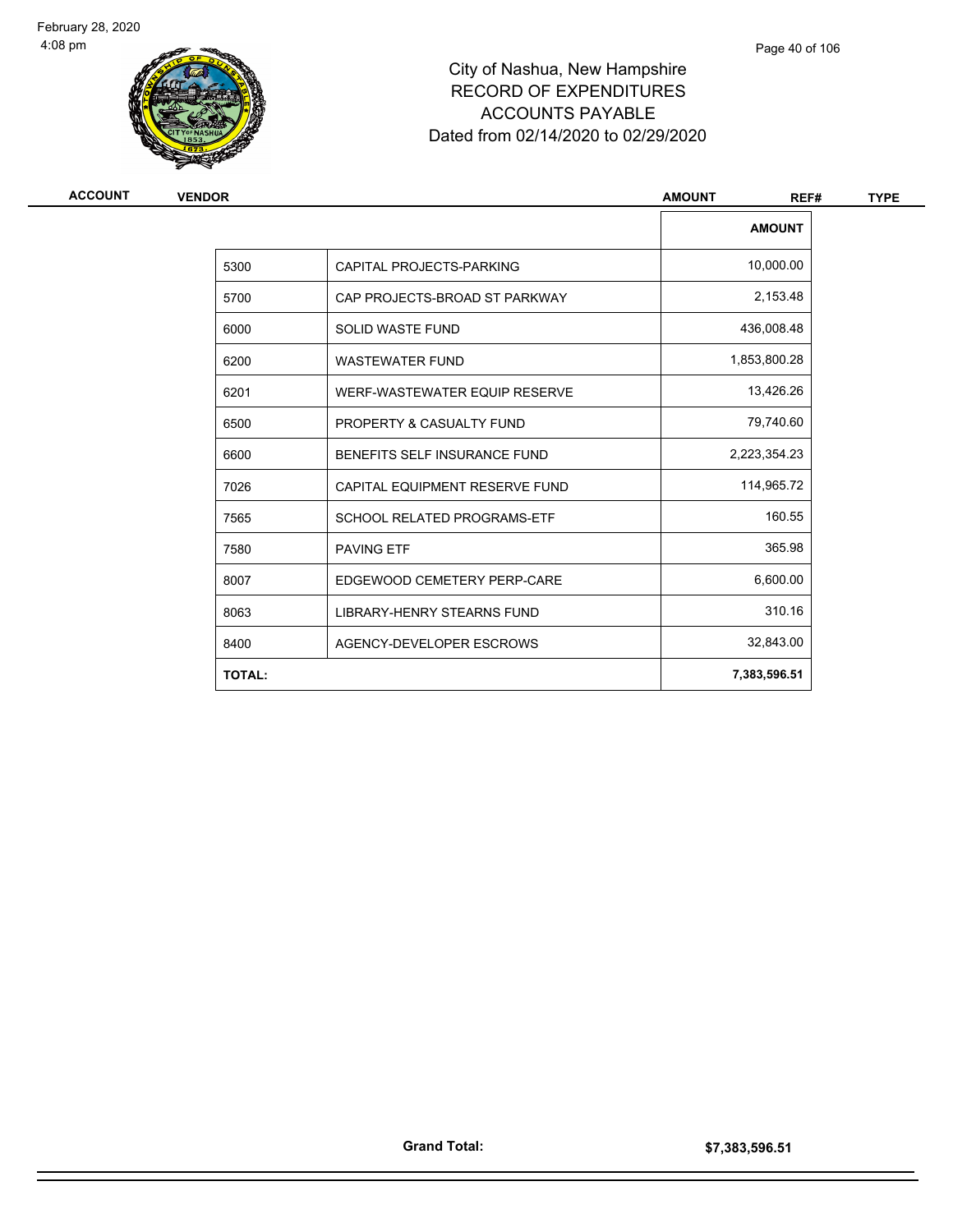

|     | <b>PAY DATE</b>                   | <b>ACCOUNT</b>                          | <b>DESCRIPTION</b>                       | <b>AMOUNT</b> |
|-----|-----------------------------------|-----------------------------------------|------------------------------------------|---------------|
|     | <b>FUND#: 1000 - GENERAL FUND</b> |                                         |                                          |               |
|     |                                   |                                         |                                          |               |
| 101 | <b>MAYOR</b>                      |                                         |                                          |               |
|     | 2/20/20                           | 51100                                   | ADMINISTRATIVE ASSISTANT II              | 706.55        |
|     | 2/27/20                           | 51100                                   | ADMINISTRATIVE ASSISTANT II              | 706.55        |
|     | 2/20/20                           | 51100                                   | CHIEF OF STAFF                           | 1,686.60      |
|     | 2/27/20                           | 51100                                   | CHIEF OF STAFF                           | 1,686.60      |
|     | 2/20/20                           | 51100                                   | COMMUNICATIONS & SPECIAL PRJ COORDINATOR | 886.00        |
|     | 2/27/20                           | 51100                                   | COMMUNICATIONS & SPECIAL PRJ COORDINATOR | 886.00        |
|     | 2/20/20                           | 51100                                   | CONSTITUENT SERVICES COORDINATOR         | 851.95        |
|     | 2/27/20                           | 51100                                   | CONSTITUENT SERVICES COORDINATOR         | 851.95        |
|     | 2/20/20                           | 51500                                   | <b>MAYOR</b>                             | 2,290.80      |
|     | 2/27/20                           | 51500                                   | <b>MAYOR</b>                             | 2,290.80      |
|     | 2/27/20                           | 55118                                   | TELEPHONE-CELLULAR                       | 100.00        |
|     | <b>TOTAL 101 - MAYOR</b>          |                                         |                                          | \$12,943.80   |
| 102 |                                   | <b>BOARD OF ALDERMEN</b>                |                                          |               |
|     | 2/20/20                           | 51100                                   | LEGISLATIVE AFFAIRS MANAGER              | 1,578.70      |
|     | 2/27/20                           | 51100                                   | LEGISLATIVE AFFAIRS MANAGER              | 1,578.70      |
|     | 2/20/20                           | 51200                                   | LEGISLATIVE TRANSCRIPTION SPEC           | 402.24        |
|     | 2/27/20                           | 51200                                   | LEGISLATIVE TRANSCRIPTION SPEC           | 340.34        |
|     |                                   | <b>TOTAL 102 - BOARD OF ALDERMEN</b>    |                                          | \$3,899.98    |
| 103 | <b>LEGAL</b>                      |                                         |                                          |               |
|     | 2/20/20                           | 51100                                   | <b>CORPORATION COUNSEL</b>               | 2,561.50      |
|     | 2/27/20                           | 51100                                   | <b>CORPORATION COUNSEL</b>               | 2,561.50      |
|     | 2/20/20                           | 51100                                   | DEPUTY CORPORATION COUNSEL               | 4,444.50      |
|     | 2/27/20                           | 51100                                   | DEPUTY CORPORATION COUNSEL               | 4,444.51      |
|     | 2/20/20                           | 51100                                   | <b>LEGAL ASSISTANT</b>                   | 2,065.25      |
|     | 2/27/20                           | 51100                                   | <b>LEGAL ASSISTANT</b>                   | 2,065.25      |
|     | 2/20/20                           | 51300                                   | <b>LEGAL ASSISTANT</b>                   | 101.75        |
|     | 2/27/20                           | 51300                                   | <b>LEGAL ASSISTANT</b>                   | 142.45        |
|     | 2/27/20                           | 55118                                   | TELEPHONE-CELLULAR                       | 100.00        |
|     | <b>TOTAL 103 - LEGAL</b>          |                                         |                                          | \$18,486.71   |
|     |                                   |                                         |                                          |               |
| 106 | 2/20/20                           | <b>ADMINISTRATIVE SERVICES</b><br>51100 | ADMINISTRATIVE ASSISTANT I               | 735.29        |
|     | 2/27/20                           | 51100                                   | ADMINISTRATIVE ASSISTANT I               | 735.30        |
|     | 2/20/20                           | 51100                                   | ADMINISTRATIVE SERVICES DIRECTOR         | 2,023.90      |
|     | 2/27/20                           | 51100                                   | ADMINISTRATIVE SERVICES DIRECTOR         | 2,023.90      |
|     | 2/20/20                           | 51100                                   | <b>GRANT WRITER</b>                      | 657.80        |
|     | 2/27/20                           | 51100                                   | <b>GRANT WRITER</b>                      | 657.80        |
|     |                                   |                                         |                                          |               |

2/27/20 55118 TELEPHONE-CELLULAR 50.00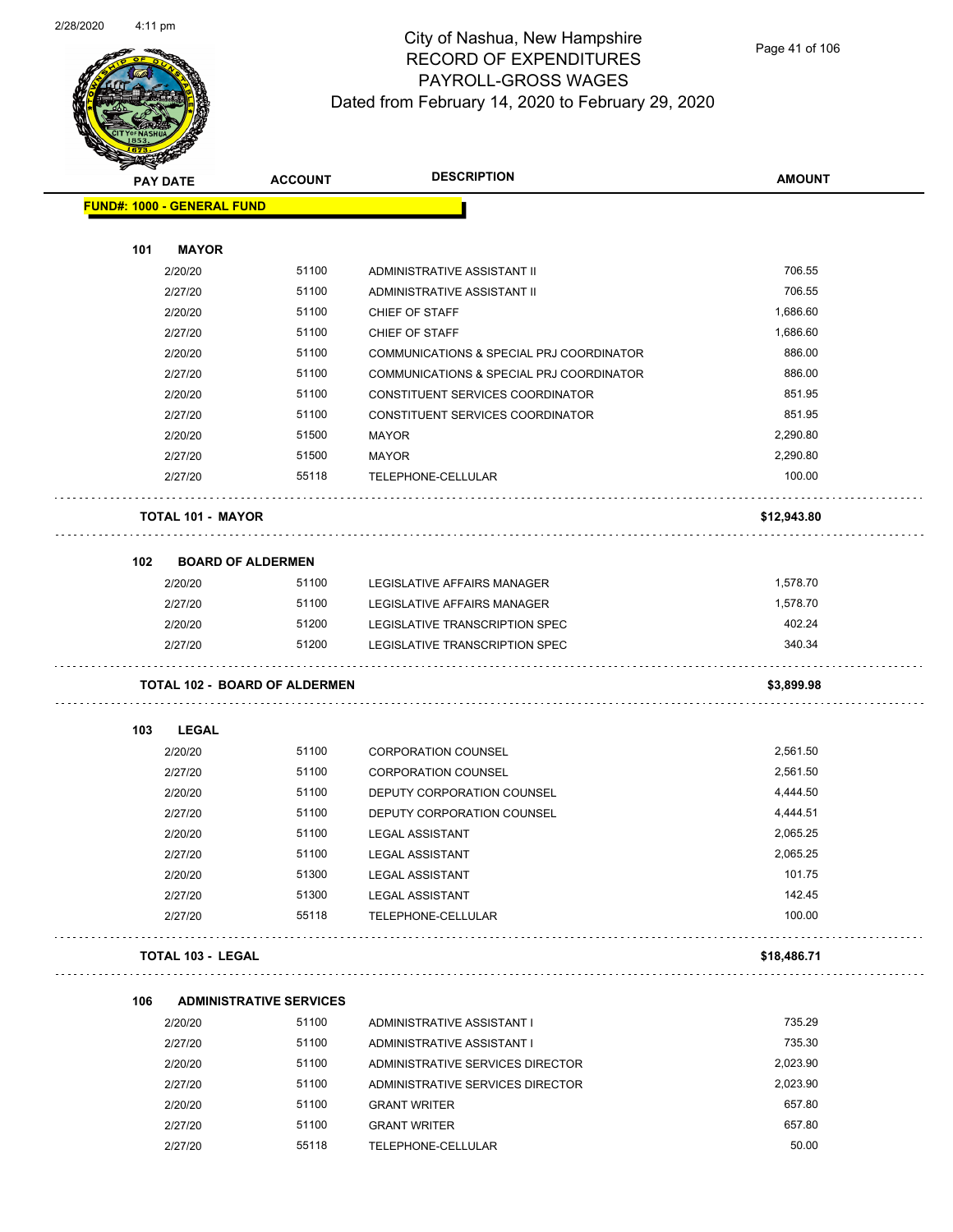$\overline{\phantom{0}}$ 



#### City of Nashua, New Hampshire RECORD OF EXPENDITURES PAYROLL-GROSS WAGES Dated from February 14, 2020 to February 29, 2020

| <b>PAY DATE</b>                   | <b>ACCOUNT</b>                             | <b>DESCRIPTION</b>             | <b>AMOUNT</b> |
|-----------------------------------|--------------------------------------------|--------------------------------|---------------|
| <b>FUND#: 1000 - GENERAL FUND</b> |                                            |                                |               |
|                                   | <b>TOTAL 106 - ADMINISTRATIVE SERVICES</b> |                                | \$6,883.99    |
| 107<br><b>CITY CLERK</b>          |                                            |                                |               |
| 2/20/20                           | 51100                                      | <b>CITY CLERK</b>              | 1,897.40      |
| 2/27/20                           | 51100                                      | <b>CITY CLERK</b>              | 1,897.40      |
| 2/20/20                           | 51100                                      | <b>CLERK VITAL RECORDS II</b>  | 1,867.50      |
| 2/27/20                           | 51100                                      | <b>CLERK VITAL RECORDS II</b>  | 1,867.50      |
| 2/20/20                           | 51100                                      | DEPARTMENT COORDINATOR, CC     | 730.70        |
| 2/27/20                           | 51100                                      | DEPARTMENT COORDINATOR, CC     | 730.70        |
| 2/20/20                           | 51100                                      | DEPUTY CITY CLERK              | 1,264.93      |
| 2/20/20                           | 51300                                      | <b>CLERK VITAL RECORDS II</b>  | 461.05        |
| 2/27/20                           | 51300                                      | <b>CLERK VITAL RECORDS II</b>  | 11.67         |
| 2/20/20                           | 51300                                      | DEPARTMENT COORDINATOR, CC     | 274.02        |
| 2/27/20                           | 51300                                      | DEPARTMENT COORDINATOR, CC     | 34.25         |
| 2/20/20                           | 51400                                      | <b>CITY CLERK TEMP</b>         | 1,200.00      |
| 2/20/20                           | 51514                                      | <b>COMMISSIONERS</b>           | 175.00        |
| 2/20/20                           | 51514                                      | <b>CROSSING GUARD WPO</b>      | 175.00        |
| 2/20/20                           | 51514                                      | ELECTED BALLOT INSPECTOR       | 17,500.00     |
| 2/27/20                           | 51514                                      | ELECTED BALLOT INSPECTOR       | (87.50)       |
| 2/20/20                           | 51514                                      | ELECTED DEPUTY VOTER REGISTRAR | 4,725.00      |
| 2/20/20                           | 51514                                      | <b>ELECTED MODERATOR</b>       | 762.50        |
| 2/20/20                           | 51514                                      | ELECTED REGISTRAR MEMBER       | 87.50         |
| 2/20/20                           | 51514                                      | ELECTED SCHOOL BOARD           | 43.75         |
| 2/20/20                           | 51514                                      | ELECTED SELECTMAN              | 2,422.50      |
| 2/20/20                           | 51514                                      | <b>ELECTED WARD CLERK</b>      | 1,315.00      |
| 2/20/20                           | 51514                                      | <b>ELL TUTOR</b>               | 87.50         |
| 2/20/20                           | 51514                                      | <b>FAMILY LIAISON</b>          | 175.00        |
| 2/20/20                           | 51514                                      | FIRE LIEUTENANT                | 225.00        |
| 2/20/20                           | 51514                                      | FIREFIGHTERS ALL RANKS         | 175.00        |
| 2/20/20                           | 51514                                      | <b>INTERN</b>                  | 175.00        |
| 2/20/20                           | 51514                                      | <b>INTERPRETER</b>             | 175.00        |
| 2/20/20                           | 51514                                      | <b>LEGAL ASSISTANT</b>         | 175.00        |
| 2/20/20                           | 51514                                      | LIBRARIAN OUTREACH SVS         | 87.50         |
| 2/20/20                           | 51514                                      | LUNCH MONITOR NHS              | 175.00        |
| 2/20/20                           | 51514                                      | PARA INST BRO                  | 87.50         |
| 2/20/20                           | 51514                                      | <b>SUB NURSE</b>               | 87.50         |
| 2/20/20                           | 51514                                      | SUB PARA PROFESSIONAL          | 350.00        |
| 2/20/20                           | 51514                                      | SUB TEACHER                    | 437.50        |
| 2/20/20                           | 51514                                      | <b>WASTEWATER ASSISTANT</b>    | 175.00        |
| 2/20/20                           | 51750                                      | DEPUTY CITY CLERK              | 758.96        |
| <b>TOTAL 107 - CITY CLERK</b>     |                                            |                                | \$42,702.33   |

#### **110 ARLINGTON ST COMMUNITY CENTER**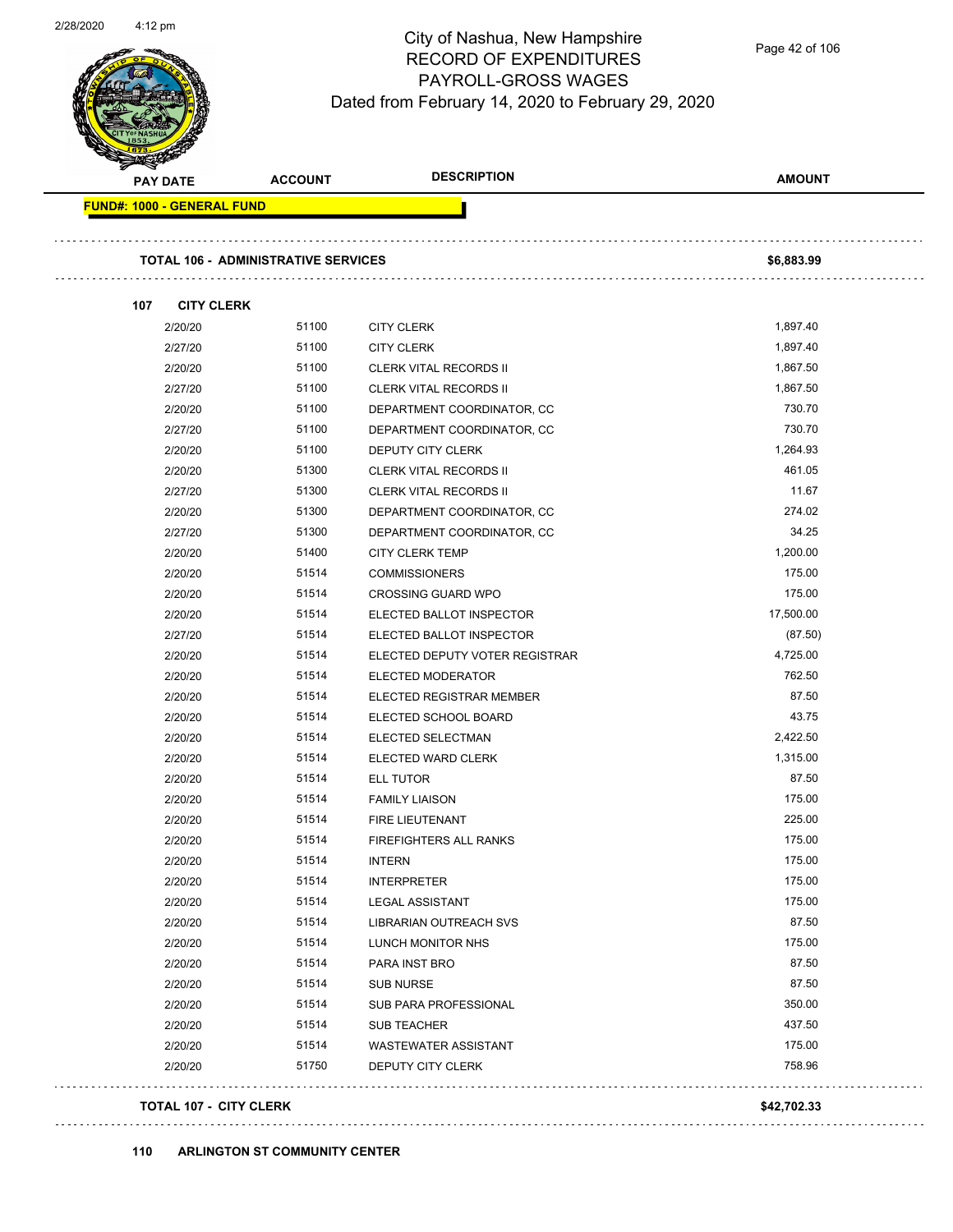| <b>PAY DATE</b>                   | <b>ACCOUNT</b>                                   | <b>DESCRIPTION</b>                     | <b>AMOUNT</b> |
|-----------------------------------|--------------------------------------------------|----------------------------------------|---------------|
| <b>FUND#: 1000 - GENERAL FUND</b> |                                                  |                                        |               |
| 110                               | <b>ARLINGTON ST COMMUNITY CENTER</b>             |                                        |               |
| 2/20/20                           | 51100                                            | ARLINGTON ST COMMUNITY CENTER DIRECTOR | 1,043.55      |
| 2/27/20                           | 51100                                            | ARLINGTON ST COMMUNITY CENTER DIRECTOR | 1,043.55      |
| 2/27/20                           | 55118                                            | TELEPHONE-CELLULAR                     | 50.00         |
|                                   | <b>TOTAL 110 - ARLINGTON ST COMMUNITY CENTER</b> |                                        | \$2,137.10    |
| 111                               | <b>HUMAN RESOURCES</b>                           |                                        |               |
| 2/20/20                           | 51100                                            | <b>HR SPECIALIST</b>                   | 973.00        |
| 2/27/20                           | 51100                                            | <b>HR SPECIALIST</b>                   | 973.00        |
| 2/20/20                           | 51100                                            | <b>HRIS &amp; PAYROLL ANALYST</b>      | 1,239.00      |
| 2/27/20                           | 51100                                            | HRIS & PAYROLL ANALYST                 | 1,239.00      |
| 2/20/20                           | 51100                                            | <b>HUMAN RESOURCES DIRECTOR</b>        | 1,907.35      |
| 2/27/20                           | 51100                                            | <b>HUMAN RESOURCES DIRECTOR</b>        | 1,907.35      |
| 2/20/20                           | 51100                                            | <b>HUMAN RESOURCES MANAGER</b>         | 1,313.50      |
| 2/27/20                           | 51100                                            | <b>HUMAN RESOURCES MANAGER</b>         | 1,313.50      |
| 2/20/20                           | 51100                                            | PAYROLL ANALYST                        | 2,349.96      |
| 2/27/20                           | 51100                                            | PAYROLL ANALYST                        | 2,349.95      |
| 2/20/20                           | 51100                                            | PAYROLL MANAGER                        | 1,651.40      |
| 2/27/20                           | 51100                                            | PAYROLL MANAGER                        | 1,651.40      |
| 2/20/20                           | 51200                                            | ADMINISTRATIVE ASSISTANT I             | 412.30        |
| 2/27/20                           | 51200                                            | ADMINISTRATIVE ASSISTANT I             | 412.29        |
| 2/27/20                           | 55118                                            | TELEPHONE-CELLULAR                     | 100.00        |

#### **122 INFORMATION TECHNOLOGY**

 $\cdot$ 

| 2/20/20 | 51100 | <b>ADMIN ASSISTANT III</b>               | 824.10   |
|---------|-------|------------------------------------------|----------|
| 2/27/20 | 51100 | ADMIN ASSISTANT III                      | 824.10   |
| 2/20/20 | 51100 | ENTERPRISE SYS ADMINISTRATOR             | 1,651.40 |
| 2/27/20 | 51100 | ENTERPRISE SYS ADMINISTRATOR             | 1,651.40 |
| 2/20/20 | 51100 | ERP SYSTEM ADMIN DBA                     | 1,973.35 |
| 2/27/20 | 51100 | ERP SYSTEM ADMIN DBA                     | 1,973.35 |
| 2/20/20 | 51100 | IT APPLICATIONS ANALYST                  | 1,445.40 |
| 2/27/20 | 51100 | IT APPLICATIONS ANALYST                  | 1,445.40 |
| 2/20/20 | 51100 | IT DIVISION DIRECTOR                     | 2,427.25 |
| 2/27/20 | 51100 | IT DIVISION DIRECTOR                     | 2,427.25 |
| 2/20/20 | 51100 | IT INFRASTRUCTURE ANALYST                | 1,334.10 |
| 2/27/20 | 51100 | IT INFRASTRUCTURE ANALYST                | 1,334.10 |
| 2/20/20 | 51100 | IT MANAGER, INFRASTRUCTURE               | 2,177.35 |
| 2/27/20 | 51100 | IT MANAGER, INFRASTRUCTURE               | 2,177.35 |
| 2/20/20 | 51100 | IT MANAGER, PROJECT/DEVELOPMENT SERVICES | 1,684.20 |
| 2/27/20 | 51100 | IT MANAGER, PROJECT/DEVELOPMENT SERVICES | 1,684.20 |
| 2/20/20 | 51100 | IT MANAGER, TECHNICAL SERVICES           | 1,620.45 |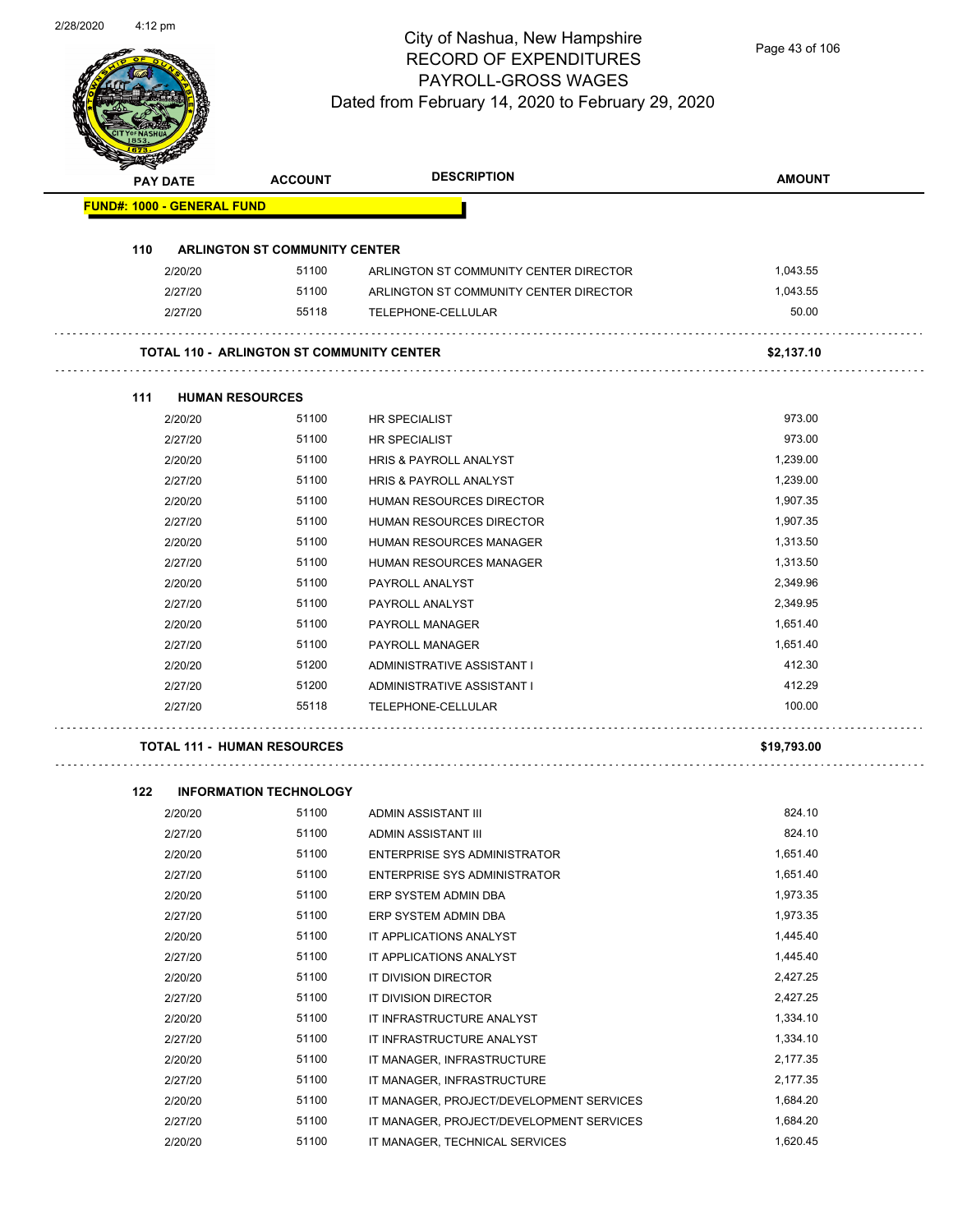

| ❤               |                                           |                |                                    |               |
|-----------------|-------------------------------------------|----------------|------------------------------------|---------------|
| <b>PAY DATE</b> |                                           | <b>ACCOUNT</b> | <b>DESCRIPTION</b>                 | <b>AMOUNT</b> |
|                 | <b>FUND#: 1000 - GENERAL FUND</b>         |                |                                    |               |
|                 |                                           |                |                                    |               |
| 122             | <b>INFORMATION TECHNOLOGY</b>             |                |                                    |               |
|                 | 2/27/20                                   | 51100          | IT MANAGER, TECHNICAL SERVICES     | 1,620.45      |
|                 | 2/20/20                                   | 51100          | TECHNICAL SPEC II NET SUPPORT      | 1,273.15      |
|                 | 2/27/20                                   | 51100          | TECHNICAL SPEC II NET SUPPORT      | 1,273.15      |
|                 | 2/20/20                                   | 51100          | <b>TECHNICAL SPECIALIST I</b>      | 888.90        |
|                 | 2/27/20                                   | 51100          | TECHNICAL SPECIALIST I             | 888.90        |
|                 | 2/20/20                                   | 51100          | WEB ADMINISTRATOR/GRAPHIC DESINGER | 983.40        |
|                 | 2/27/20                                   | 51100          | WEB ADMINISTRATOR/GRAPHIC DESINGER | 983.40        |
|                 | 2/20/20                                   | 51300          | WEB ADMINISTRATOR/GRAPHIC DESINGER | 129.07        |
|                 | 2/27/20                                   | 55118          | TELEPHONE-CELLULAR                 | 234.00        |
|                 |                                           |                |                                    |               |
|                 | <b>TOTAL 122 - INFORMATION TECHNOLOGY</b> |                |                                    | \$36,929.17   |
|                 |                                           |                |                                    |               |
| 126             | <b>FINANCIAL SERVICES</b>                 |                |                                    |               |
|                 | 2/20/20                                   | 51100          | <b>ACCOUNTANT</b>                  | 1,062.30      |
|                 | 2/27/20                                   | 51100          | <b>ACCOUNTANT</b>                  | 1,062.30      |
|                 | 2/20/20                                   | 51100          | ACCOUNTS PAYABLE COORDINATOR       | 2,362.36      |
|                 | 2/27/20                                   | 51100          | ACCOUNTS PAYABLE COORDINATOR       | 2,362.35      |
|                 | 2/20/20                                   | 51100          | ACCOUNTS PAYABLE SUPV              | 1,158.35      |
|                 | 2/27/20                                   | 51100          | ACCOUNTS PAYABLE SUPV              | 1,158.35      |
|                 | 2/20/20                                   | 51100          | <b>CFO COMPTROLLER</b>             | 2,664.05      |
|                 | 2/27/20                                   | 51100          | CFO COMPTROLLER                    | 2,664.05      |
|                 | 2/20/20                                   | 51100          | DEP TREASURER TAX COLLECTOR        | 1,243.25      |
|                 | 2/27/20                                   | 51100          | DEP TREASURER TAX COLLECTOR        | 1,243.25      |
|                 | 2/20/20                                   | 51100          | FINANCE AND ADMIN MANAGER          | 888.04        |
|                 | 2/27/20                                   | 51100          | FINANCE AND ADMIN MANAGER          | 888.04        |
|                 | 2/20/20                                   | 51100          | <b>MVR CLERK I</b>                 | 598.35        |
|                 | 2/27/20                                   | 51100          | <b>MVR CLERK I</b>                 | 598.35        |
|                 | 2/20/20                                   | 51100          | <b>MVR CLERK II</b>                | 2,206.09      |
|                 | 2/27/20                                   | 51100          | MVR CLERK II                       | 2,206.10      |
|                 | 2/20/20                                   | 51100          | MVR CLERK III                      | 1,565.40      |
|                 | 2/27/20                                   | 51100          | MVR CLERK III                      | 1,565.40      |
|                 | 2/20/20                                   | 51100          | ORDINANCE VIOLATIONS COORDINATOR   | 299.55        |
|                 | 2/27/20                                   | 51100          | ORDINANCE VIOLATIONS COORDINATOR   | 299.55        |
|                 | 2/20/20                                   | 51100          | REVENUE ACCOUNTS SPEC              | 898.05        |
|                 | 2/27/20                                   | 51100          | REVENUE ACCOUNTS SPEC              | 898.05        |
|                 | 2/20/20                                   | 51100          | REVENUE COORDINATOR                | 1,103.65      |
|                 | 2/27/20                                   | 51100          | REVENUE COORDINATOR                | 1,103.65      |
|                 | 2/20/20                                   | 51100          | <b>SENIOR FINANCE MANAGER</b>      | 1,776.05      |
|                 | 2/27/20                                   | 51100          | SENIOR FINANCE MANAGER             | 1,776.05      |
|                 | 2/20/20                                   | 51100          | SENIOR FINANCIAL ANALYST           | 1,268.05      |
|                 | 2/27/20                                   | 51100          | SENIOR FINANCIAL ANALYST           | 1,268.05      |
|                 | 2/20/20                                   | 51100          | SR MGR ACCT FIN REPORTING          | 1,381.35      |
|                 | 2/27/20                                   | 51100          | SR MGR ACCT FIN REPORTING          | 1,381.35      |

2/20/20 51100 SUPV VEHICLE REGISTRATION 5000 1,282.70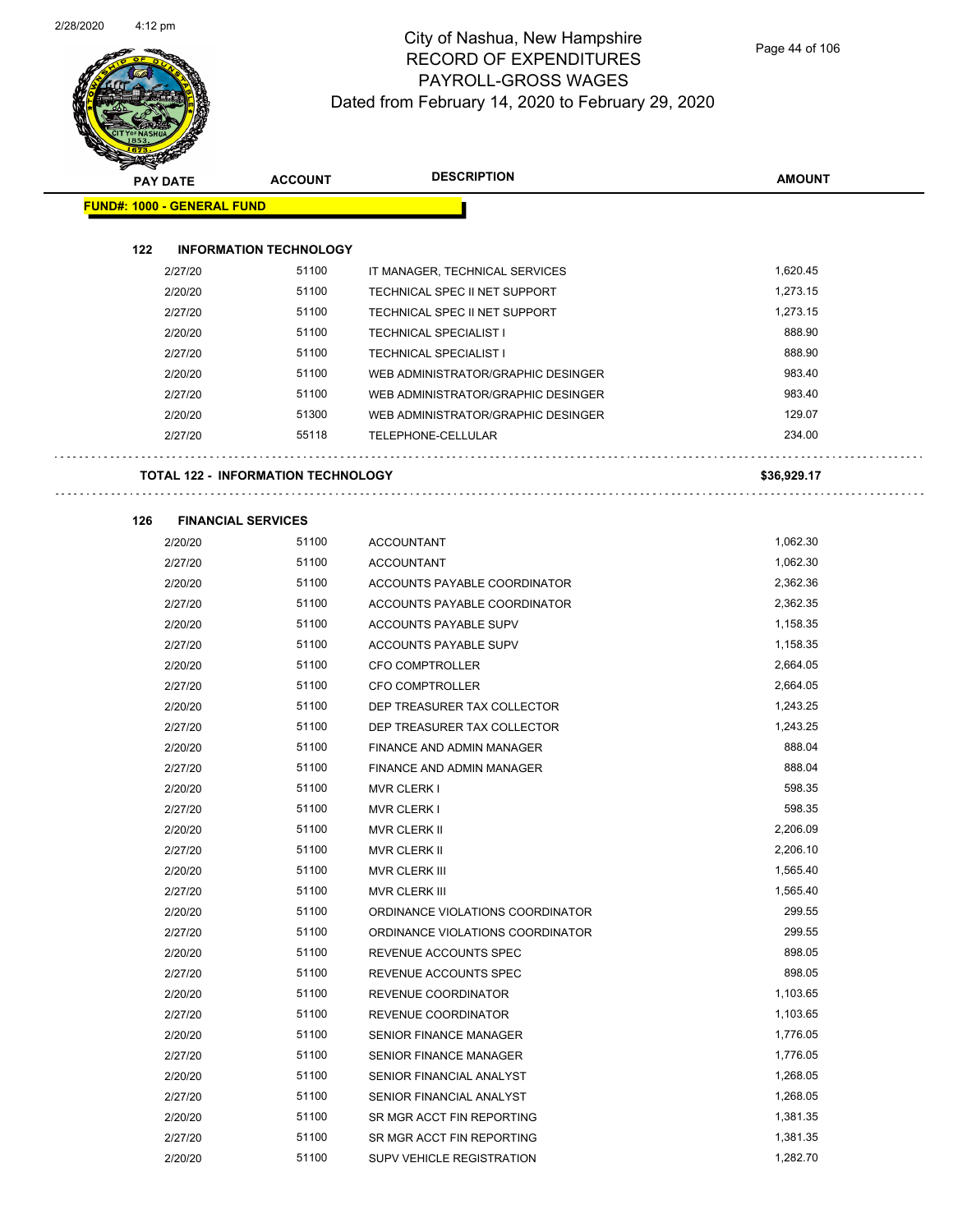

| <b>PAY DATE</b>                   | <b>ACCOUNT</b>                        | <b>DESCRIPTION</b>               | <b>AMOUNT</b> |
|-----------------------------------|---------------------------------------|----------------------------------|---------------|
| FUND#: 1000 - GENERAL FUND        |                                       |                                  |               |
| 126                               | <b>FINANCIAL SERVICES</b>             |                                  |               |
| 2/27/20                           | 51100                                 | SUPV VEHICLE REGISTRATION        | 1,282.70      |
| 2/20/20                           | 51100                                 | TREASURER TAX COLLECTOR          | 2,177.35      |
| 2/27/20                           | 51100                                 | TREASURER TAX COLLECTOR          | 2,177.35      |
| 2/20/20                           | 51200                                 | <b>ACCOUNTING TEMP</b>           | 225.00        |
| 2/27/20                           | 51200                                 | <b>ACCOUNTING TEMP</b>           | 165.00        |
| 2/20/20                           | 51200                                 | TRUST ACCOUNTANT PT              | 773.00        |
| 2/27/20                           | 51200                                 | TRUST ACCOUNTANT PT              | 773.00        |
| 2/20/20                           | 51300                                 | MVR CLERK I                      | 5.61          |
| 2/20/20                           | 51300                                 | <b>MVR CLERK II</b>              | 5.83          |
| 2/27/20                           | 51300                                 | <b>MVR CLERK II</b>              | 3.07          |
| 2/20/20                           | 51300                                 | MVR CLERK III                    | 14.67         |
| 2/27/20                           | 51300                                 | MVR CLERK III                    | 21.93         |
| 2/27/20                           | 51300                                 | ORDINANCE VIOLATIONS COORDINATOR | 11.23         |
| 2/27/20                           | 55118                                 | TELEPHONE-CELLULAR               | 50.00         |
|                                   | <b>TOTAL 126 - FINANCIAL SERVICES</b> |                                  | \$49,918.22   |
| 129<br><b>CITY BUILDINGS</b>      |                                       |                                  |               |
| 2/20/20                           | 51100                                 | <b>BUILDING MANAGER</b>          | 1,305.25      |
| 2/27/20                           | 51100                                 | <b>BUILDING MANAGER</b>          | 1,305.25      |
| 2/20/20                           | 51100                                 | <b>CUSTODIAN I</b>               | 1,282.70      |
| 2/27/20                           | 51100                                 | <b>CUSTODIAN I</b>               | 1,282.70      |
| 2/20/20                           | 51100                                 | <b>ENERGY MANAGER</b>            | 1,403.30      |
| 2/27/20                           | 51100                                 | <b>ENERGY MANAGER</b>            | 1,403.30      |
| 2/20/20                           | 51100                                 | MAINTENANCE SPEC                 | 1,366.55      |
| 2/27/20                           | 51100                                 | MAINTENANCE SPEC                 | 1,366.55      |
| 2/20/20                           | 51200                                 | <b>CUSTODIAN I</b>               | 355.66        |
| 2/27/20                           | 51200                                 | <b>CUSTODIAN I</b>               | 355.66        |
| 2/20/20                           | 51300                                 | <b>CUSTODIAN I</b>               | 60.13         |
| 2/20/20                           | 51300                                 | MAINTENANCE SPEC                 | 83.59         |
| 2/27/20                           | 55118                                 | TELEPHONE-CELLULAR               | 67.00         |
| <b>TOTAL 129 - CITY BUILDINGS</b> |                                       |                                  | \$11,637.64   |
| 130<br><b>PURCHASING</b>          |                                       |                                  |               |
| 2/20/20                           | 51100                                 | PURCHASING AGENT I               | 774.95        |

| 2/20/20 | 51100 | PURCHASING AGENT I             | 774.95   |
|---------|-------|--------------------------------|----------|
| 2/27/20 | 51100 | <b>PURCHASING AGENT I</b>      | 774.95   |
| 2/20/20 | 51100 | PURCHASING AGENT II            | 962.15   |
| 2/27/20 | 51100 | PURCHASING AGENT II            | 962.15   |
| 2/20/20 | 51100 | PURCHASING MANAGER             | 1.776.05 |
| 2/27/20 | 51100 | PURCHASING MANAGER             | 1.776.05 |
| 2/20/20 | 51200 | MESSENGER MAIL DISTRIBUTION CL | 326.81   |
| 2/27/20 | 51200 | MESSENGER MAIL DISTRIBUTION CL | 326.80   |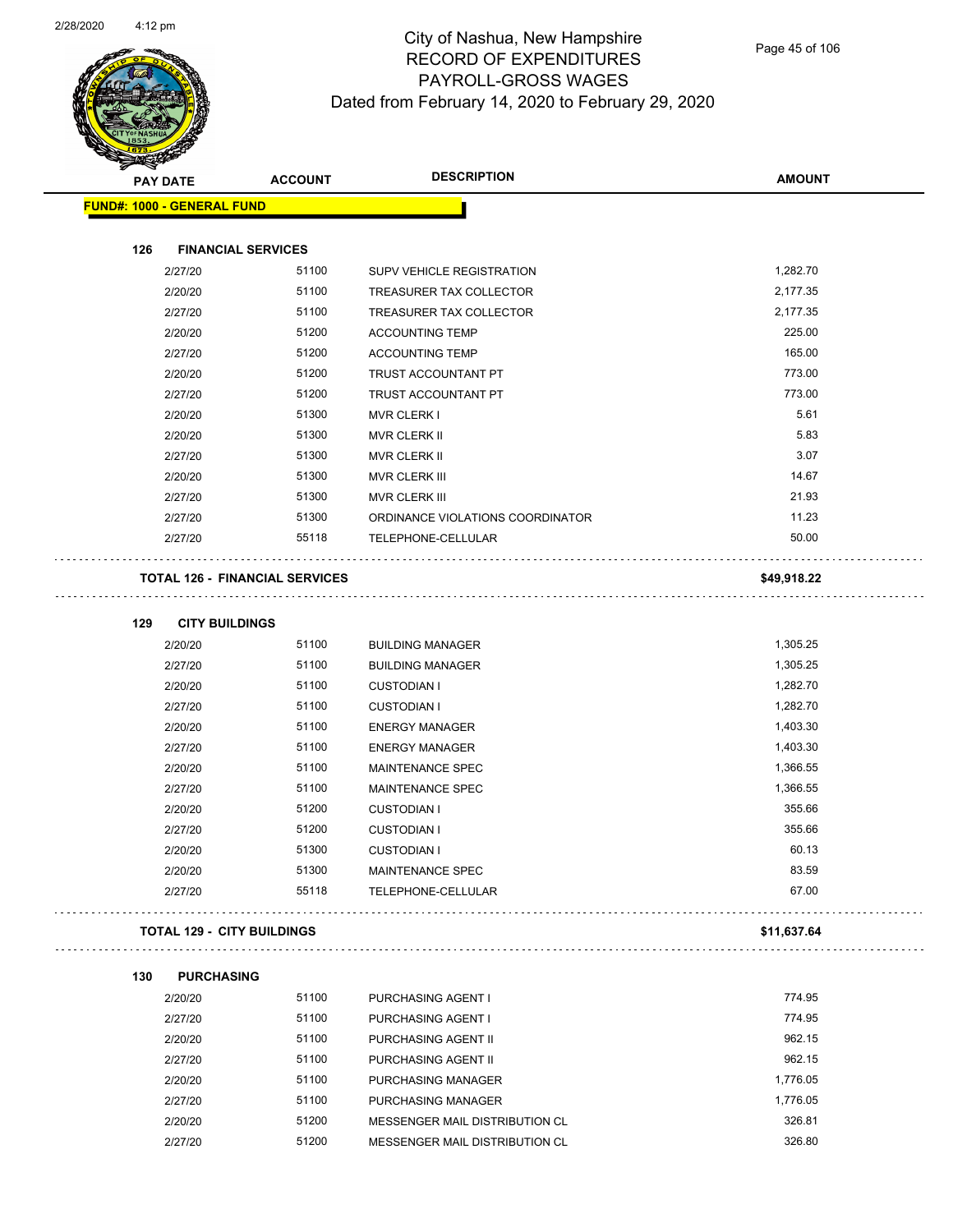

Page 46 of 106

|     | <b>PAY DATE</b>                     | <b>ACCOUNT</b> | <b>DESCRIPTION</b>            | <b>AMOUNT</b> |
|-----|-------------------------------------|----------------|-------------------------------|---------------|
|     | <b>FUND#: 1000 - GENERAL FUND</b>   |                |                               |               |
|     |                                     |                |                               |               |
|     | <b>TOTAL 130 - PURCHASING</b>       |                |                               | \$7,679.91    |
| 131 | <b>HUNT BUILDING</b>                |                |                               |               |
|     | 2/20/20                             | 51100          | HUNT MEMORIAL BLDG & ARTS ADM | 394.19        |
|     | 2/27/20                             | 51100          | HUNT MEMORIAL BLDG & ARTS ADM | 394.20        |
|     | <b>TOTAL 131 - HUNT BUILDING</b>    |                |                               | \$788.39      |
|     |                                     |                |                               |               |
| 132 | <b>ASSESSING</b>                    |                |                               |               |
|     | 2/20/20                             | 51100          | ASSESSING ADMIN SPEC II CSR   | 767.64        |
|     | 2/27/20                             | 51100          | ASSESSING ADMIN SPEC II CSR   | 767.65        |
|     | 2/20/20                             | 51100          | ASSESSING ADMIN SPEC III CSR  | 1,020.05      |
|     | 2/27/20                             | 51100          | ASSESSING ADMIN SPEC III CSR  | 1,020.05      |
|     | 2/20/20                             | 51100          | ASSESSOR I                    | 813.45        |
|     | 2/27/20                             | 51100          | ASSESSOR I                    | 813.45        |
|     | 2/20/20                             | 51100          | ASSESSOR II                   | 1,171.15      |
|     | 2/27/20                             | 51100          | ASSESSOR II                   | 1,171.15      |
|     | 2/20/20                             | 51100          | ASSESSOR III                  | 2,518.80      |
|     | 2/27/20                             | 51100          | ASSESSOR III                  | 2,518.80      |
|     | 2/20/20                             | 51100          | DEPARTMENT COORDINATOR        | 806.75        |
|     | 2/27/20                             | 51100          | DEPARTMENT COORDINATOR        | 806.75        |
|     | 2/20/20                             | 51300          | ASSESSING ADMIN SPEC II CSR   | 107.95        |
|     | 2/27/20                             | 51300          | ASSESSING ADMIN SPEC II CSR   | 71.98         |
|     | 2/20/20                             | 51300          | ASSESSOR I                    | 15.25         |
|     | 2/27/20                             | 51300          | ASSESSOR I                    | 7.62          |
|     | 2/20/20                             | 51300          | DEPARTMENT COORDINATOR        | 75.63         |
|     | 2/27/20                             | 51300          | DEPARTMENT COORDINATOR        | 136.14        |
|     | <b>TOTAL 132 - ASSESSING</b>        |                |                               | \$14,610.26   |
|     |                                     |                |                               |               |
| 134 | <b>GIS</b>                          |                |                               |               |
|     | 2/20/20                             | 51100          | <b>GIS TECHNICIAN II</b>      | 1,199.70      |
|     | 2/27/20                             | 51100          | <b>GIS TECHNICIAN II</b>      | 1,199.70      |
|     | <b>TOTAL 134 - GIS</b>              |                |                               | \$2,399.40    |
|     |                                     |                |                               |               |
| 142 | <b>WOODLAWN CEMETERY</b><br>2/20/20 | 51100          | <b>GROUNDSKEEPER CEMETERY</b> | 1,480.00      |
|     | 2/27/20                             | 51100          |                               | 1,480.01      |
|     |                                     |                | <b>GROUNDSKEEPER CEMETERY</b> |               |
|     | 2/20/20                             | 51100          | SUBFOREMAN CEMETERY           | 901.25        |
|     | 2/27/20                             | 51100          | SUBFOREMAN CEMETERY           | 901.25        |
|     | 2/20/20                             | 51100          | SUPERINTENDENT CEMETERY I     | 1,263.75      |
|     | 2/27/20                             | 51100          | SUPERINTENDENT CEMETERY I     | 1,263.75      |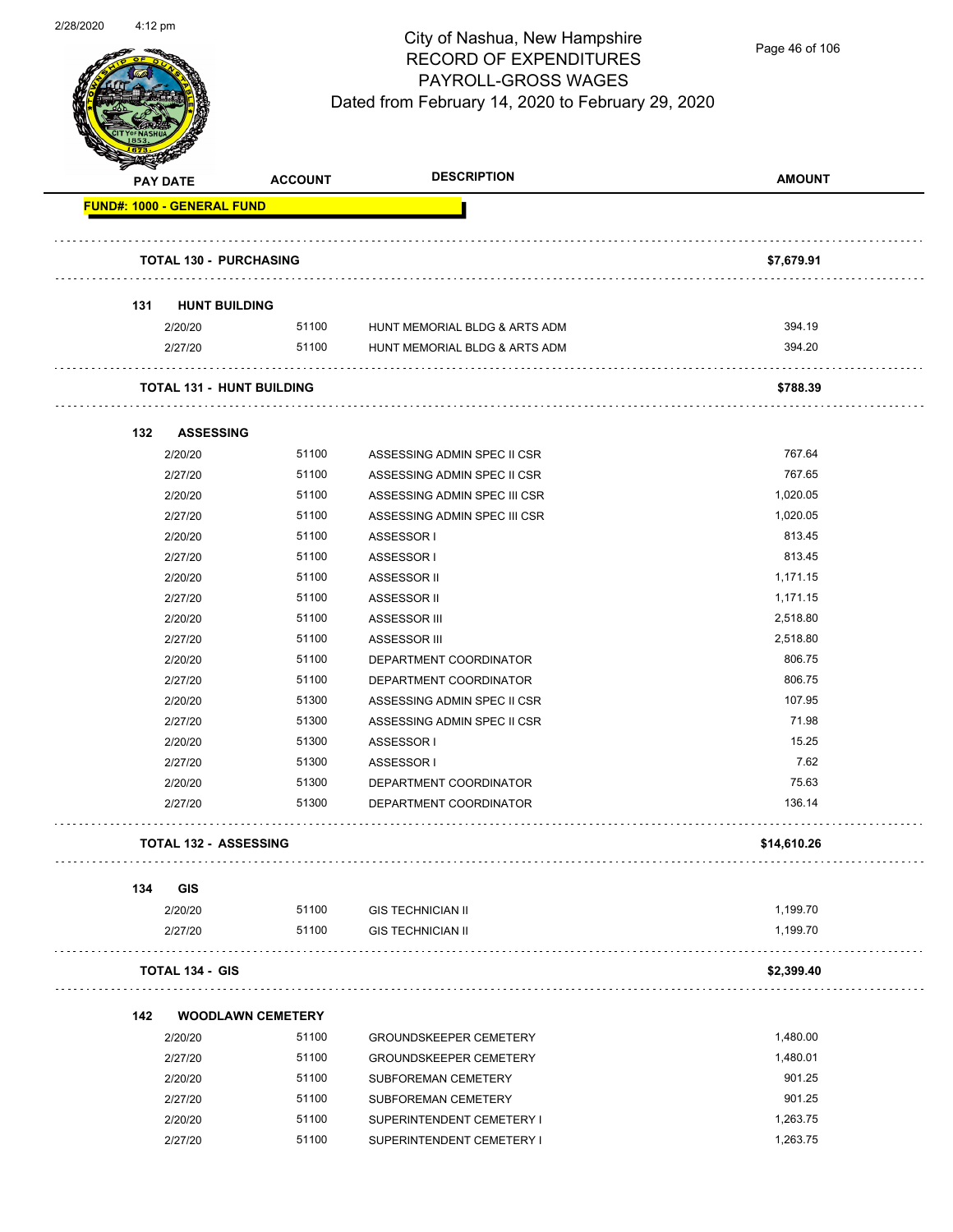

Page 47 of 106

| <b>Service Lines</b> | <b>PAY DATE</b>                   | <b>ACCOUNT</b>                            | <b>DESCRIPTION</b>                                    | <b>AMOUNT</b> |
|----------------------|-----------------------------------|-------------------------------------------|-------------------------------------------------------|---------------|
|                      | <b>FUND#: 1000 - GENERAL FUND</b> |                                           |                                                       |               |
| 142                  |                                   | <b>WOODLAWN CEMETERY</b>                  |                                                       |               |
|                      | 2/27/20                           | 51300                                     | <b>GROUNDSKEEPER CEMETERY</b>                         | 166.50        |
|                      |                                   | <b>TOTAL 142 - WOODLAWN CEMETERY</b>      |                                                       | \$7,456.51    |
|                      |                                   |                                           |                                                       |               |
| 144                  |                                   | <b>EDGEWOOD &amp; SUBURBAN CEMETERIES</b> |                                                       |               |
|                      | 2/20/20                           | 51100                                     | <b>GROUNDSKEEPER CEMETERY</b>                         | 1,286.25      |
|                      | 2/27/20                           | 51100                                     | <b>GROUNDSKEEPER CEMETERY</b>                         | 1,286.26      |
|                      | 2/20/20                           | 51100                                     | SUBFOREMAN CEMETERY                                   | 778.65        |
|                      | 2/27/20                           | 51100                                     | SUBFOREMAN CEMETERY                                   | 778.65        |
|                      | 2/20/20                           | 51100                                     | SUPERINTENDENT CEMETERY II                            | 1,282.70      |
|                      | 2/27/20                           | 51100                                     | SUPERINTENDENT CEMETERY II                            | 1,282.70      |
|                      |                                   |                                           | <b>TOTAL 144 - EDGEWOOD &amp; SUBURBAN CEMETERIES</b> | \$6,695.21    |
|                      |                                   |                                           |                                                       |               |
| 150                  | <b>POLICE</b>                     |                                           |                                                       |               |
|                      | 2/20/20                           | 51100                                     | <b>1ST YEAR OFFICERS</b>                              | 2,104.80      |
|                      | 2/27/20                           | 51100                                     | <b>1ST YEAR OFFICERS</b>                              | 2,104.80      |
|                      | 2/20/20                           | 51100                                     | 1ST YR OFFICERS CERTIFIED SPEC                        | 1,099.90      |
|                      | 2/27/20                           | 51100                                     | 1ST YR OFFICERS CERTIFIED SPEC                        | 1,099.90      |
|                      | 2/20/20                           | 51100                                     | 1st YR SPECIAL OFFICER CERTIFIED II                   | 1,430.00      |
|                      | 2/27/20                           | 51100                                     | 1st YR SPECIAL OFFICER CERTIFIED II                   | 1,430.00      |
|                      | 2/20/20                           | 51100                                     | <b>ACCOUNT CLERK III</b>                              | 2,333.75      |
|                      | 2/27/20                           | 51100                                     | <b>ACCOUNT CLERK III</b>                              | 2,333.75      |
|                      | 2/20/20                           | 51100                                     | ADMIN ASSISTANT I DETECTIVES                          | 2,172.90      |
|                      | 2/27/20                           | 51100                                     | ADMIN ASSISTANT I DETECTIVES                          | 2,172.88      |
|                      | 2/20/20                           | 51100                                     | ADMIN ASSISTANT I LEGAL                               | 774.05        |
|                      | 2/27/20                           | 51100                                     | ADMIN ASSISTANT I LEGAL                               | 774.05        |
|                      | 2/20/20                           | 51100                                     | ADMIN ASSISTANT II LEGAL                              | 784.25        |
|                      | 2/27/20                           | 51100                                     | ADMIN ASSISTANT II LEGAL                              | 784.25        |
|                      | 2/20/20                           | 51100                                     | ADMIN ASSISTANT III PROF STANDARDS                    | 983.25        |
|                      | 2/27/20                           | 51100                                     | ADMIN ASSISTANT III PROF STANDARDS                    | 983.25        |
|                      | 2/20/20                           | 51100                                     | ADMIN ASSISTANT III SERVICES                          | 810.55        |
|                      | 2/27/20                           | 51100                                     | ADMIN ASSISTANT III SERVICES                          | 810.56        |
|                      | 2/20/20                           | 51100                                     | ADMIN ASSISTANT IV UNIFORM FIELD OPS                  | 853.00        |
|                      | 2/27/20                           | 51100                                     | ADMIN ASSISTANT IV UNIFORM FIELD OPS                  | 853.00        |
|                      | 2/20/20                           | 51100                                     | ADMIN SUPERVISOR DETECTIVES                           | 994.15        |
|                      | 2/27/20                           | 51100                                     | ADMIN SUPERVISOR DETECTIVES                           | 994.15        |
|                      | 2/20/20                           | 51100                                     | ADMINISTRATIVE PROJECT SPEC                           | 1,315.60      |
|                      | 2/27/20                           | 51100                                     | ADMINISTRATIVE PROJECT SPEC                           | 1,315.60      |
|                      | 2/20/20                           | 51100                                     | ANIMAL CONTROL OFFICER                                | 1,028.90      |
|                      | 2/27/20                           | 51100                                     | ANIMAL CONTROL OFFICER                                | 1,028.90      |
|                      | 2/20/20                           | 51100                                     | ASSISTANT RECORDS MANAGER                             | 1,082.90      |
|                      | 2/27/20                           | 51100                                     | ASSISTANT RECORDS MANAGER                             | 1,082.90      |
|                      |                                   |                                           |                                                       |               |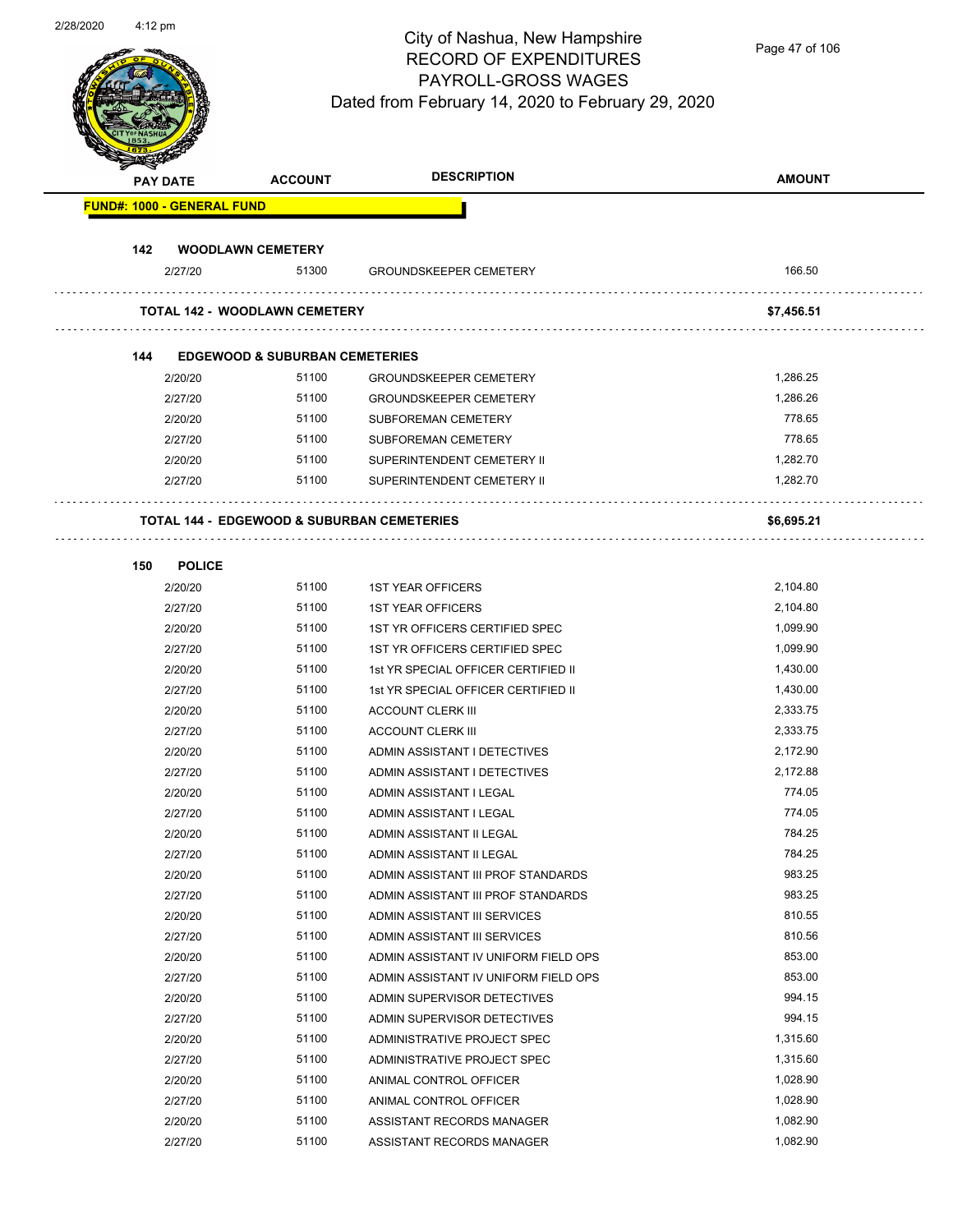

|     | <b>PAY DATE</b>                   | <b>ACCOUNT</b> | <b>DESCRIPTION</b>                      | <b>AMOUNT</b> |
|-----|-----------------------------------|----------------|-----------------------------------------|---------------|
|     | <b>FUND#: 1000 - GENERAL FUND</b> |                |                                         |               |
|     |                                   |                |                                         |               |
| 150 | <b>POLICE</b>                     |                |                                         |               |
|     | 2/20/20                           | 51100          | AUTO MECHANIC 1ST CLASS                 | 1,755.20      |
|     | 2/27/20                           | 51100          | AUTO MECHANIC 1ST CLASS                 | 1,755.20      |
|     | 2/20/20                           | 51100          | <b>BUILDING MAINTENANCE SUPV</b>        | 1,082.90      |
|     | 2/27/20                           | 51100          | <b>BUILDING MAINTENANCE SUPV</b>        | 1,082.90      |
|     | 2/20/20                           | 51100          | <b>CAPTAIN</b>                          | 16,639.17     |
|     | 2/27/20                           | 51100          | <b>CAPTAIN</b>                          | 16,638.30     |
|     | 2/20/20                           | 51100          | CHIEF OF POLICE                         | 2,928.65      |
|     | 2/27/20                           | 51100          | CHIEF OF POLICE                         | 2,928.65      |
|     | 2/20/20                           | 51100          | COMM TECH ALL DESIGNATIONS              | 8,097.11      |
|     | 2/27/20                           | 51100          | COMM TECH ALL DESIGNATIONS              | 8,097.11      |
|     | 2/20/20                           | 51100          | COMMUNITY POLICE COORD CEMD             | 1,426.20      |
|     | 2/27/20                           | 51100          | COMMUNITY POLICE COORD CEMD             | 1,426.20      |
|     | 2/20/20                           | 51100          | <b>CRIME ANALYST</b>                    | 1,096.70      |
|     | 2/27/20                           | 51100          | <b>CRIME ANALYST</b>                    | 1,096.70      |
|     | 2/20/20                           | 51100          | <b>CUSTODIAN III</b>                    | 2,384.55      |
|     | 2/27/20                           | 51100          | <b>CUSTODIAN III</b>                    | 2,384.55      |
|     | 2/20/20                           | 51100          | DEPUTY CHIEF OF POLICE                  | 5,307.80      |
|     | 2/27/20                           | 51100          | DEPUTY CHIEF OF POLICE                  | 5,307.80      |
|     | 2/20/20                           | 51100          | DETENTION SPEC                          | 2,719.30      |
|     | 2/27/20                           | 51100          | DETENTION SPEC                          | 2,719.30      |
|     | 2/20/20                           | 51100          | DISPATCHERS ALL DESIGNATIONS            | 2,347.12      |
|     | 2/27/20                           | 51100          | DISPATCHERS ALL DESIGNATIONS            | 2,347.11      |
|     | 2/20/20                           | 51100          | FLEET MAINTENANCE ASST SUPV             | 323.34        |
|     | 2/27/20                           | 51100          | FLEET MAINTENANCE ASST SUPV             | 716.42        |
|     | 2/20/20                           | 51100          | IT MANAGER/SOFTWARE SPECIALIST          | 1,819.90      |
|     | 2/27/20                           | 51100          | IT MANAGER/SOFTWARE SPECIALIST          | 1,819.90      |
|     | 2/20/20                           | 51100          | IT PROGRAMS ADMIN & INSTRUCTOR          | 1,139.00      |
|     | 2/27/20                           | 51100          | IT PROGRAMS ADMIN & INSTRUCTOR          | 1,139.00      |
|     | 2/20/20                           | 51100          | LIEUTENANT                              | 18,227.10     |
|     | 2/27/20                           | 51100          | LIEUTENANT                              | 18,227.11     |
|     | 2/20/20                           | 51100          | NPD BUSINESS COORDINATOR                | 1,138.10      |
|     | 2/27/20                           | 51100          | NPD BUSINESS COORDINATOR                | 1,138.10      |
|     | 2/20/20                           | 51100          | NPD BUSINESS MANAGER                    | 1,802.00      |
|     | 2/27/20                           | 51100          | NPD BUSINESS MANAGER                    | 1,802.00      |
|     | 2/20/20                           | 51100          | NPD NETWORK ADMINISTRATOR               | 1,450.75      |
|     | 2/27/20                           | 51100          | NPD NETWORK ADMINISTRATOR               | 1,450.75      |
|     | 2/20/20                           | 51100          | PARALEGAL                               | 871.10        |
|     | 2/27/20                           | 51100          | PARALEGAL                               | 871.10        |
|     | 2/20/20                           | 51100          | PATROLMAN ALL RANKS                     | 172,940.17    |
|     | 2/27/20                           | 51100          | PATROLMAN ALL RANKS                     | 172,938.84    |
|     | 2/20/20                           | 51100          | POLICE ATTORNEY                         | 3,098.78      |
|     | 2/27/20                           | 51100          | POLICE ATTORNEY                         | 3,098.78      |
|     | 2/20/20                           | 51100          | <b>RECORDS &amp; COMMUNICATIONS MGR</b> | 1,673.90      |
|     | 2/27/20                           | 51100          | RECORDS & COMMUNICATIONS MGR            | 1,673.90      |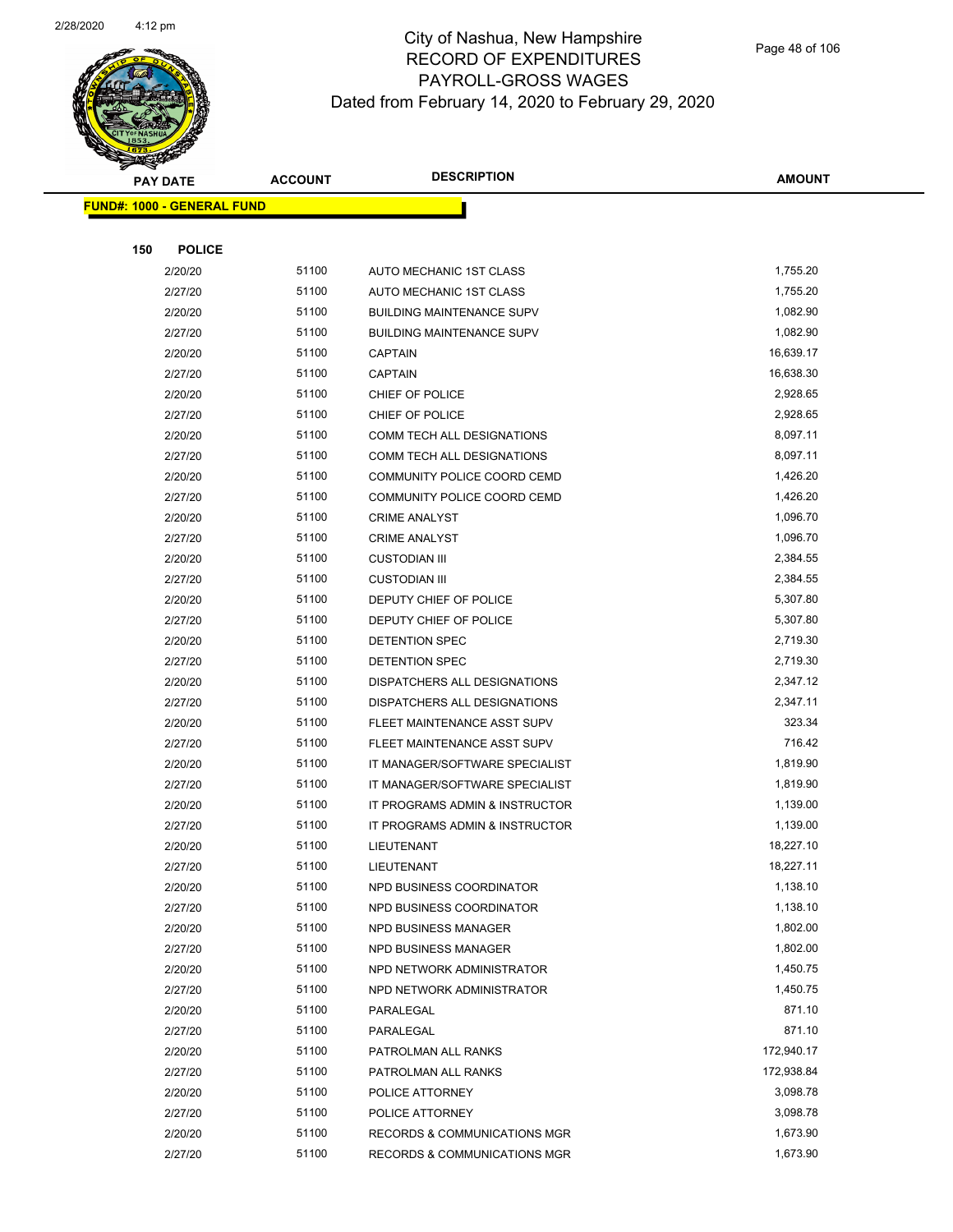

Page 49 of 106

|     | <b>PAY DATE</b>                   | <b>ACCOUNT</b> | <b>DESCRIPTION</b>                         | <b>AMOUNT</b>      |
|-----|-----------------------------------|----------------|--------------------------------------------|--------------------|
|     | <b>FUND#: 1000 - GENERAL FUND</b> |                |                                            |                    |
|     |                                   |                |                                            |                    |
| 150 | <b>POLICE</b>                     |                |                                            |                    |
|     | 2/20/20                           | 51100          | <b>RECORDS TECHNICIAN I</b>                | 2,098.20           |
|     | 2/27/20                           | 51100          | <b>RECORDS TECHNICIAN I</b>                | 2,725.47           |
|     | 2/20/20                           | 51100          | RECORDS TECHNICIAN II                      | 909.90             |
|     | 2/27/20                           | 51100          | RECORDS TECHNICIAN II                      | 909.90             |
|     | 2/20/20                           | 51100          | <b>SERGEANT</b>                            | 46,170.75          |
|     | 2/27/20                           | 51100          | <b>SERGEANT</b>                            | 45,233.32          |
|     | 2/20/20                           | 51100          | SHIFT LEADER                               | 2,185.00           |
|     | 2/27/20                           | 51100          | SHIFT LEADER                               | 2,185.00           |
|     | 2/20/20                           | 51100          | <b>SUPV POLICE FLEET</b>                   | 1,375.81           |
|     | 2/27/20                           | 51100          | SUPV POLICE FLEET                          | 1,375.80           |
|     | 2/20/20                           | 51200          | <b>ACCREDITATION MANAGER</b>               | 1,151.84           |
|     | 2/27/20                           | 51200          | <b>ACCREDITATION MANAGER</b>               | 1,151.84           |
|     | 2/20/20                           | 51200          | SENIOR RELATIONS SPECIALIST                | 739.92             |
|     | 2/27/20                           | 51200          | SENIOR RELATIONS SPECIALIST                | 739.92             |
|     | 2/20/20                           | 51300          | ADMIN ASSISTANT III PROF STANDARDS         | 338.34             |
|     | 2/20/20                           | 51300          | AUTO MECHANIC 1ST CLASS                    | 50.28              |
|     | 2/20/20                           | 51300          | LIEUTENANT                                 | 930.06             |
|     | 2/20/20                           | 51300          | PATROLMAN ALL RANKS                        | 8,330.11           |
|     | 2/27/20                           | 51300          | PATROLMAN ALL RANKS                        | 2,011.33           |
|     | 2/20/20                           | 51300          | <b>SERGEANT</b>                            | 1,492.99           |
|     | 2/27/20                           | 51300          | <b>SERGEANT</b>                            | 211.05             |
|     | 2/20/20                           | 51309          | 1ST YR OFFICERS CERTIFIED SPEC             | 371.21             |
|     | 2/27/20                           | 51309          | 1ST YR OFFICERS CERTIFIED SPEC             | 412.46             |
|     | 2/20/20                           | 51309          | PATROLMAN ALL RANKS                        | 59.94              |
|     | 2/27/20                           | 51309          | PATROLMAN ALL RANKS                        | 467.36             |
|     | 2/20/20                           | 51315          | PATROLMAN ALL RANKS                        | 850.05             |
|     | 2/27/20                           | 51315          | PATROLMAN ALL RANKS                        | 562.84             |
|     | 2/20/20                           | 51315          | <b>SERGEANT</b>                            | 211.26             |
|     | 2/27/20                           | 51322          | 1st YR SPECIAL OFFICER CERTIFIED II        | 107.25             |
|     | 2/20/20                           | 51322          | PATROLMAN ALL RANKS                        | 4,324.05           |
|     | 2/27/20                           | 51322          | PATROLMAN ALL RANKS                        | 2,989.22           |
|     | 2/20/20                           | 51322          | SERGEANT                                   | 351.42             |
|     | 2/27/20                           | 51330          | ADMIN ASSISTANT I DETECTIVES               | 393.41             |
|     | 2/20/20                           | 51330          | COMM TECH ALL DESIGNATIONS                 | 934.96             |
|     | 2/27/20                           | 51330<br>51330 | <b>COMM TECH ALL DESIGNATIONS</b>          | 1,299.47<br>269.16 |
|     | 2/27/20                           | 51330          | DETENTION SPEC                             | 277.78             |
|     | 2/20/20                           | 51330          | DISPATCHERS ALL DESIGNATIONS               | 833.16             |
|     | 2/27/20<br>2/20/20                | 51330          | DISPATCHERS ALL DESIGNATIONS<br>LIEUTENANT | 615.36             |
|     | 2/27/20                           | 51330          |                                            | 615.36             |
|     | 2/20/20                           | 51330          | LIEUTENANT<br>PATROLMAN ALL RANKS          | 13,928.59          |
|     | 2/27/20                           | 51330          | PATROLMAN ALL RANKS                        | 11,467.61          |
|     | 2/27/20                           | 51330          | <b>RECORDS TECHNICIAN I</b>                | 177.04             |
|     | 2/20/20                           | 51330          | SERGEANT                                   | 2,834.80           |
|     |                                   |                |                                            |                    |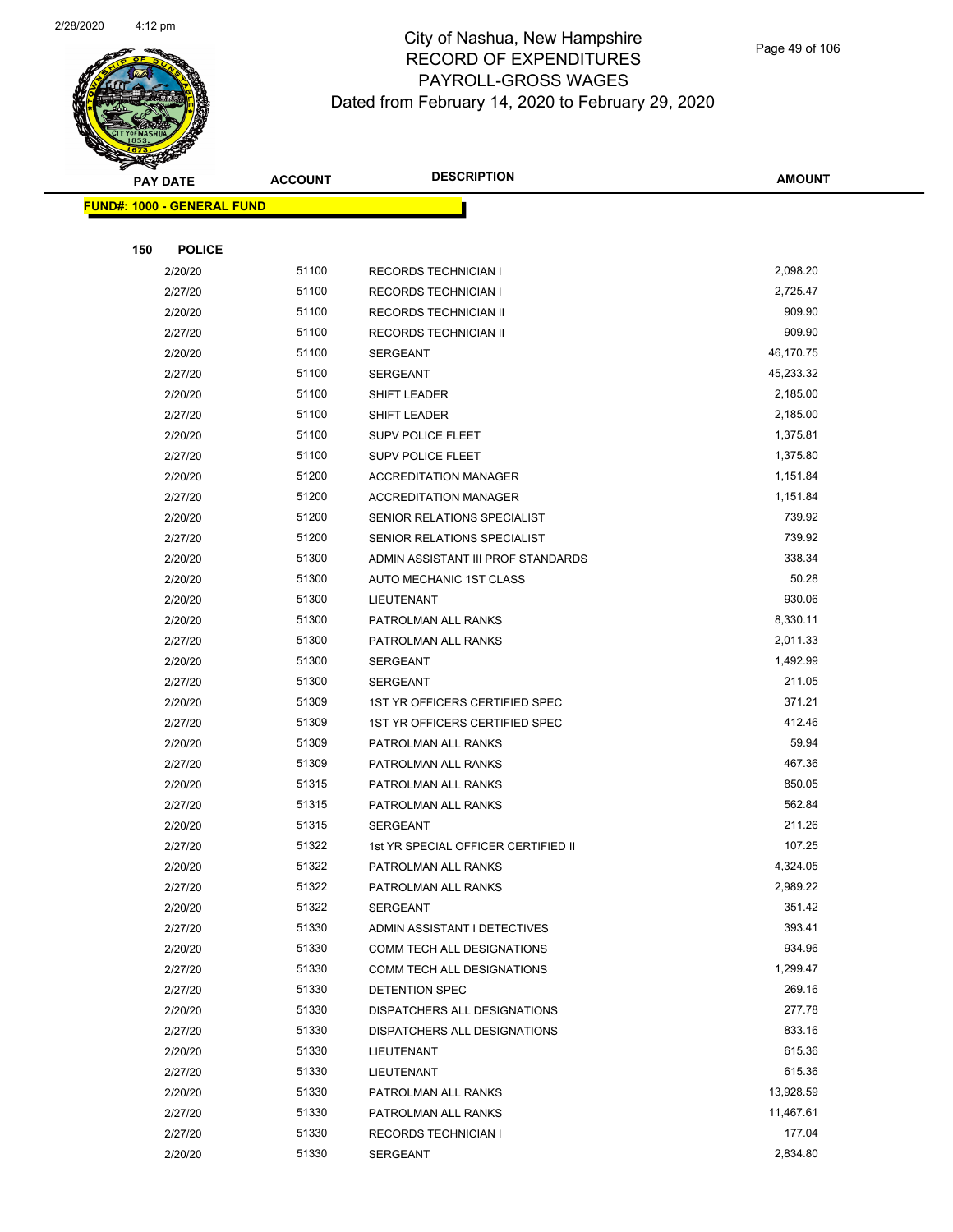

|     | <b>PAY DATE</b>                    | <b>ACCOUNT</b> | <b>DESCRIPTION</b>                  | <b>AMOUNT</b> |
|-----|------------------------------------|----------------|-------------------------------------|---------------|
|     | <u> FUND#: 1000 - GENERAL FUND</u> |                |                                     |               |
|     |                                    |                |                                     |               |
| 150 | <b>POLICE</b>                      |                |                                     |               |
|     | 2/27/20                            | 51330          | <b>SERGEANT</b>                     | 5,644.95      |
|     | 2/20/20                            | 51330          | SHIFT LEADER                        | 837.45        |
|     | 2/27/20                            | 51330          | SHIFT LEADER                        | 317.60        |
|     | 2/20/20                            | 51412          | PER DIEM                            | 199.74        |
|     | 2/20/20                            | 51600          | ADMIN SUPERVISOR DETECTIVES         | 500.00        |
|     | 2/20/20                            | 51600          | <b>CAPTAIN</b>                      | 950.00        |
|     | 2/20/20                            | 51600          | COMM TECH ALL DESIGNATIONS          | 1,000.00      |
|     | 2/20/20                            | 51600          | DISPATCHERS ALL DESIGNATIONS        | 300.00        |
|     | 2/20/20                            | 51600          | <b>LIEUTENANT</b>                   | 1,425.00      |
|     | 2/20/20                            | 51600          | PATROLMAN ALL RANKS                 | 950.00        |
|     | 2/20/20                            | 51600          | <b>SERGEANT</b>                     | 1,800.00      |
|     | 2/27/20                            | 51628          | <b>1ST YEAR OFFICERS</b>            | 420.96        |
|     | 2/27/20                            | 51628          | 1ST YR OFFICERS CERTIFIED SPEC      | 219.98        |
|     | 2/27/20                            | 51628          | 1st YR SPECIAL OFFICER CERTIFIED II | 286.00        |
|     | 2/27/20                            | 51628          | ANIMAL CONTROL OFFICER              | 205.78        |
|     | 2/27/20                            | 51628          | <b>CAPTAIN</b>                      | 3,327.66      |
|     | 2/27/20                            | 51628          | CHIEF OF POLICE                     | 585.73        |
|     | 2/27/20                            | 51628          | COMM TECH ALL DESIGNATIONS          | 1,619.42      |
|     | 2/27/20                            | 51628          | DEPUTY CHIEF OF POLICE              | 1,061.56      |
|     | 2/27/20                            | 51628          | <b>DETENTION SPEC</b>               | 543.86        |
|     | 2/27/20                            | 51628          | DISPATCHERS ALL DESIGNATIONS        | 469.42        |
|     | 2/27/20                            | 51628          | LIEUTENANT                          | 3,645.42      |
|     | 2/27/20                            | 51628          | PATROLMAN ALL RANKS                 | 34,723.64     |
|     | 2/27/20                            | 51628          | <b>SERGEANT</b>                     | 9,234.15      |
|     | 2/27/20                            | 51628          | SHIFT LEADER                        | 437.00        |
|     | 2/20/20                            | 51700          | ASSISTANT RECORDS MANAGER           | 162.44        |
|     | 2/27/20                            | 51700          | ASSISTANT RECORDS MANAGER           | 40.61         |
|     | 2/20/20                            | 51700          | IT PROGRAMS ADMIN & INSTRUCTOR      | 170.85        |
|     | 2/27/20                            | 51700          | IT PROGRAMS ADMIN & INSTRUCTOR      | 170.85        |
|     | 2/27/20                            | 51750          | <b>SERGEANT</b>                     | 39,762.45     |
|     | 2/27/20                            | 52809          | <b>WELLNESS PROGRAM</b>             | 550.00        |
|     | 2/27/20                            | 55118          | TELEPHONE-CELLULAR                  | 150.00        |
|     | 2/20/20                            | 61107          | <b>CLOTHING &amp; UNIFORMS</b>      | 264.97        |
|     | 2/27/20                            | 61107          | <b>CLOTHING &amp; UNIFORMS</b>      | 488.19        |
|     |                                    |                |                                     |               |

#### **TOTAL 150 - POLICE \$815,600.82**

**152 FIRE**

 $\mathbb{Z}^2$  ,  $\mathbb{Z}^2$  ,  $\mathbb{Z}^2$ 

| 2/20/20 | 51100 | ADMINISTRATIVE ASSISTANT II    | 2.378.65 |
|---------|-------|--------------------------------|----------|
| 2/27/20 | 51100 | ADMINISTRATIVE ASSISTANT II    | 2.378.66 |
| 2/20/20 | 51100 | ASST FIRE CHIEF                | 2.525.92 |
| 2/27/20 | 51100 | ASST FIRE CHIEF                | 2.525.92 |
| 2/20/20 | 51100 | ASST SUPERINTENDENT FIRE ALARM | 1.629.56 |
| 2/27/20 | 51100 | ASST SUPERINTENDENT FIRE ALARM | 1.629.56 |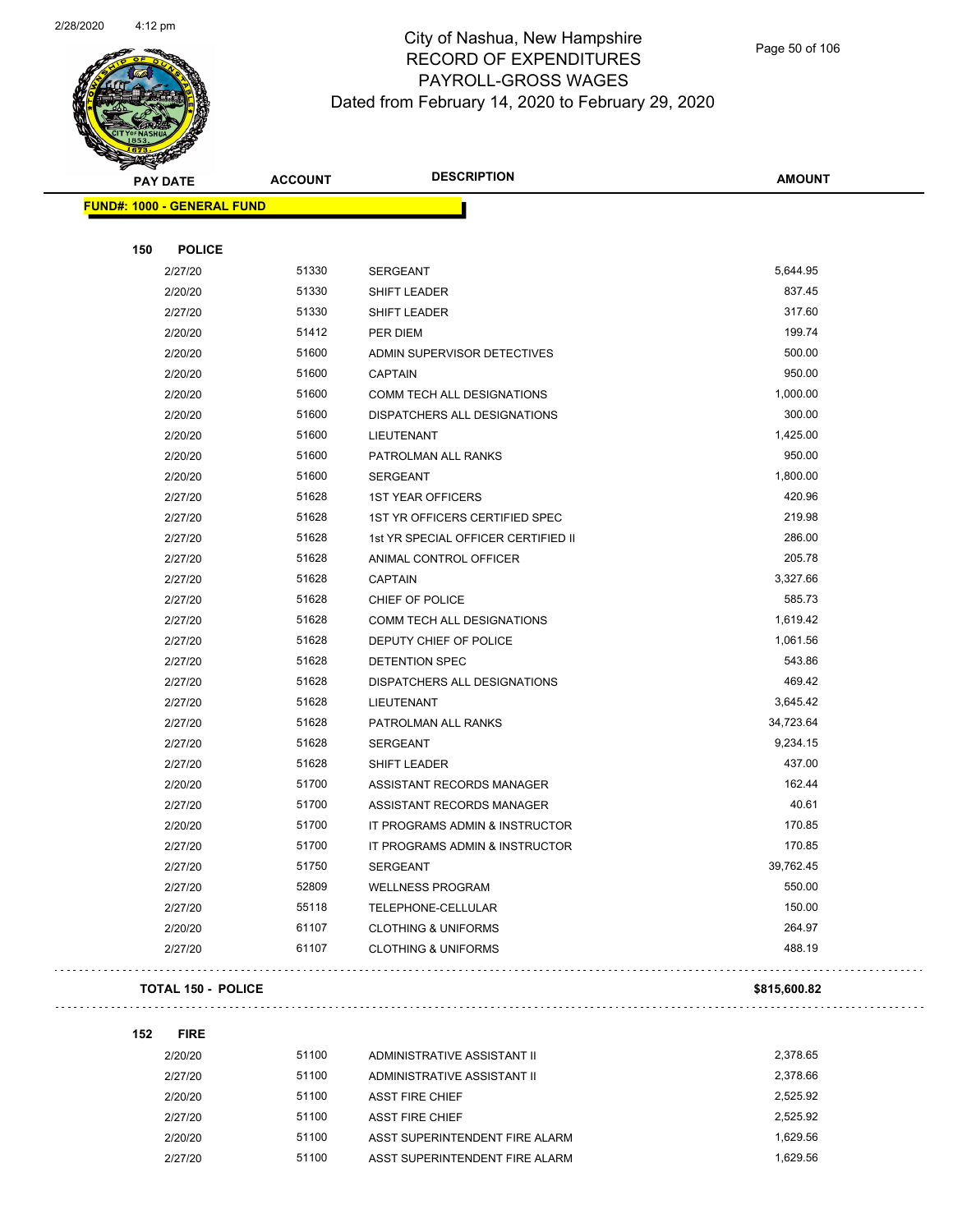

|     | <b>PAY DATE</b>                    | <b>ACCOUNT</b> | <b>DESCRIPTION</b>              | <b>AMOUNT</b> |
|-----|------------------------------------|----------------|---------------------------------|---------------|
|     | <u> FUND#: 1000 - GENERAL FUND</u> |                |                                 |               |
|     |                                    |                |                                 |               |
| 152 | <b>FIRE</b>                        |                |                                 |               |
|     | 2/20/20                            | 51100          | ASST SUPERINTENDENT FIRE FLEET  | 1,527.64      |
|     | 2/27/20                            | 51100          | ASST SUPERINTENDENT FIRE FLEET  | 1,527.64      |
|     | 2/20/20                            | 51100          | ASST SUPERINTENDENT PREVENTION  | 3,308.24      |
|     | 2/27/20                            | 51100          | ASST SUPERINTENDENT PREVENTION  | 3,308.24      |
|     | 2/20/20                            | 51100          | <b>CAPTAIN</b>                  | 11,623.21     |
|     | 2/27/20                            | 51100          | <b>CAPTAIN</b>                  | 11,623.22     |
|     | 2/20/20                            | 51100          | CAPTAIN FIRE TRAINING SAFETY    | 1,799.57      |
|     | 2/27/20                            | 51100          | CAPTAIN FIRE TRAINING SAFETY    | 1,799.56      |
|     | 2/20/20                            | 51100          | <b>DEPUTY FIRE CHIEF</b>        | 7,352.63      |
|     | 2/27/20                            | 51100          | DEPUTY FIRE CHIEF               | 7,352.63      |
|     | 2/20/20                            | 51100          | <b>EXEC ASST BUSINESS COORD</b> | 888.00        |
|     | 2/27/20                            | 51100          | <b>EXEC ASST BUSINESS COORD</b> | 888.00        |
|     | 2/20/20                            | 51100          | <b>FIRE CHIEF</b>               | 2,762.72      |
|     | 2/27/20                            | 51100          | <b>FIRE CHIEF</b>               | 2,762.72      |
|     | 2/20/20                            | 51100          | FIRE DISPATCH ALL RANKS         | 10,560.01     |
|     | 2/27/20                            | 51100          | FIRE DISPATCH ALL RANKS         | 10,580.29     |
|     | 2/20/20                            | 51100          | FIRE DISPATCHER CLERK TRAINER   | 1,682.42      |
|     | 2/27/20                            | 51100          | FIRE DISPATCHER CLERK TRAINER   | 1,682.42      |
|     | 2/20/20                            | 51100          | FIRE LIEUTENANT                 | 41,293.90     |
|     | 2/27/20                            | 51100          | <b>FIRE LIEUTENANT</b>          | 41,275.45     |
|     | 2/20/20                            | 51100          | <b>FIRE MECHANIC</b>            | 1,368.08      |
|     | 2/27/20                            | 51100          | <b>FIRE MECHANIC</b>            | 1,368.08      |
|     | 2/20/20                            | 51100          | FIRE TRAINING OFFICER           | 1,645.88      |
|     | 2/27/20                            | 51100          | FIRE TRAINING OFFICER           | 1,645.88      |
|     | 2/20/20                            | 51100          | <b>FIREFIGHTERS ALL RANKS</b>   | 131,847.02    |
|     | 2/27/20                            | 51100          | FIREFIGHTERS ALL RANKS          | 131,476.36    |
|     | 2/20/20                            | 51100          | SUPERINTENDENT FIRE ALARM       | 1,835.72      |
|     | 2/27/20                            | 51100          | SUPERINTENDENT FIRE ALARM       | 1,835.72      |
|     | 2/20/20                            | 51100          | SUPERINTENDENT FIRE FLEET       | 1,799.56      |
|     | 2/27/20                            | 51100          | SUPERINTENDENT FIRE FLEET       | 1,799.56      |
|     | 2/20/20                            | 51100          | SUPERINTENDENT FIRE PREVENTION  | 1,817.56      |
|     | 2/27/20                            | 51100          | SUPERINTENDENT FIRE PREVENTION  | 1,817.56      |
|     | 2/20/20                            | 51300          | ASST SUPERINTENDENT FIRE ALARM  | 190.91        |
|     | 2/20/20                            | 51300          | ASST SUPERINTENDENT PREVENTION  | 354.94        |
|     | 2/20/20                            | 51300          | <b>FIRE LIEUTENANT</b>          | 53.67         |
|     | 2/27/20                            | 51300          | FIRE LIEUTENANT                 | 56.60         |
|     | 2/27/20                            | 51300          | FIREFIGHTERS ALL RANKS          | 138.23        |
|     | 2/20/20                            | 51300          | SUPERINTENDENT FIRE ALARM       | 215.07        |
|     | 2/20/20                            | 51300          | SUPERINTENDENT FIRE PREVENTION  | 141.96        |
|     | 2/20/20                            | 51330          | <b>CAPTAIN</b>                  | 443.86        |
|     | 2/27/20                            | 51330          | <b>CAPTAIN</b>                  | 1,330.45      |
|     | 2/20/20                            | 51330          | DEPUTY FIRE CHIEF               | 887.17        |
|     | 2/27/20                            | 51330          | DEPUTY FIRE CHIEF               | 887.16        |
|     | 2/20/20                            | 51330          | FIRE DISPATCH ALL RANKS         | 3,109.33      |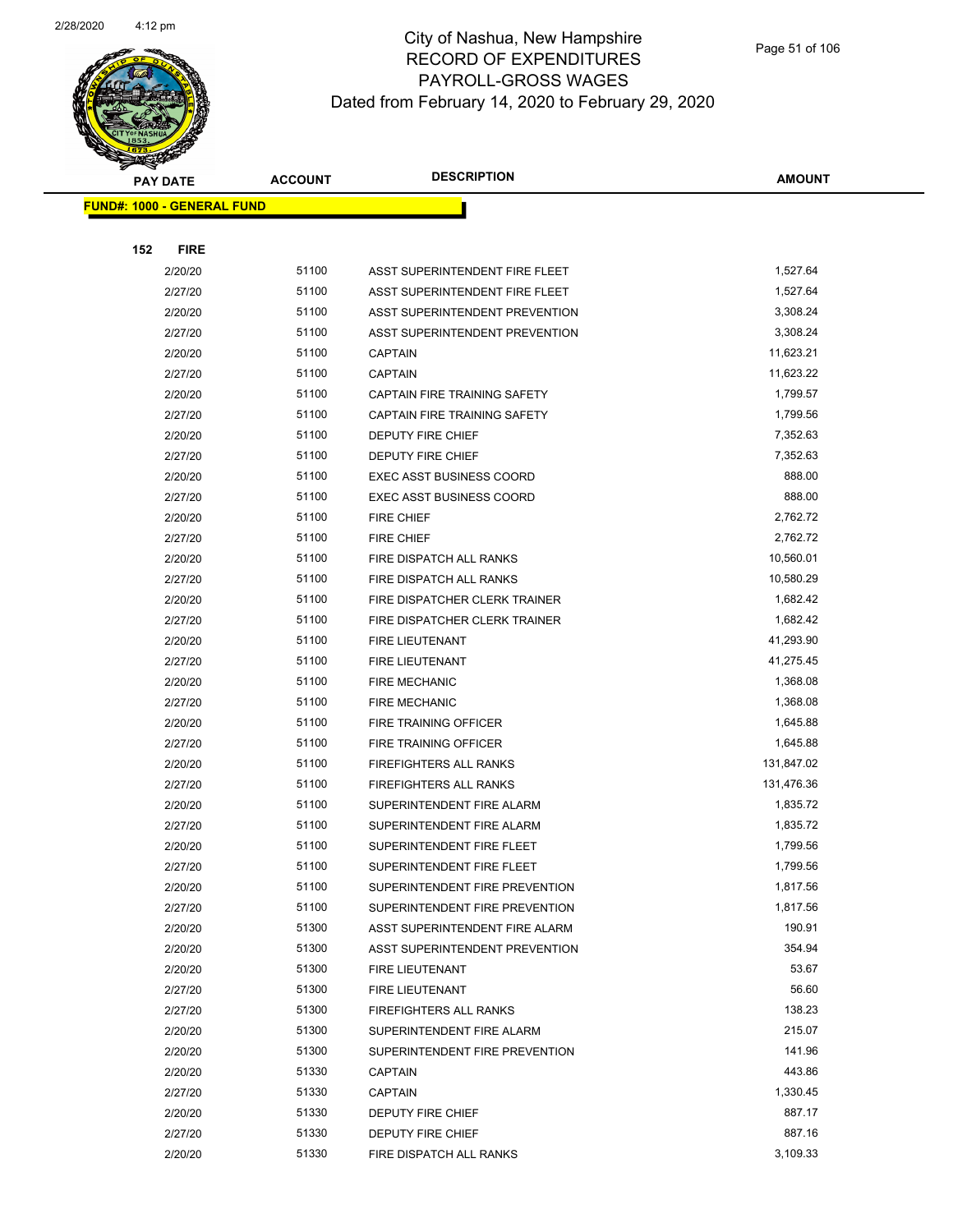

|     | <b>PAY DATE</b>                   | <b>ACCOUNT</b> | <b>DESCRIPTION</b>                  | <b>AMOUNT</b> |  |
|-----|-----------------------------------|----------------|-------------------------------------|---------------|--|
|     | <b>FUND#: 1000 - GENERAL FUND</b> |                |                                     |               |  |
|     |                                   |                |                                     |               |  |
| 152 | <b>FIRE</b>                       |                |                                     |               |  |
|     | 2/27/20                           | 51330          | FIRE DISPATCH ALL RANKS             | 3,092.51      |  |
|     | 2/20/20                           | 51330          | FIRE DISPATCHER CLERK TRAINER       | 413.79        |  |
|     | 2/27/20                           | 51330          | FIRE DISPATCHER CLERK TRAINER       | 413.79        |  |
|     | 2/20/20                           | 51330          | FIRE LIEUTENANT                     | 2,290.45      |  |
|     | 2/27/20                           | 51330          | FIRE LIEUTENANT                     | 2,726.07      |  |
|     | 2/20/20                           | 51330          | <b>FIREFIGHTERS ALL RANKS</b>       | 5,782.17      |  |
|     | 2/27/20                           | 51330          | <b>FIREFIGHTERS ALL RANKS</b>       | 7,710.49      |  |
|     | 2/27/20                           | 51628          | ASST SUPERINTENDENT FIRE ALARM      | 407.39        |  |
|     | 2/27/20                           | 51628          | ASST SUPERINTENDENT FIRE FLEET      | 381.91        |  |
|     | 2/27/20                           | 51628          | ASST SUPERINTENDENT PREVENTION      | 827.06        |  |
|     | 2/27/20                           | 51628          | <b>CAPTAIN</b>                      | 2,905.81      |  |
|     | 2/27/20                           | 51628          | <b>CAPTAIN FIRE TRAINING SAFETY</b> | 449.89        |  |
|     | 2/27/20                           | 51628          | FIRE DISPATCH ALL RANKS             | 2,716.70      |  |
|     | 2/27/20                           | 51628          | FIRE DISPATCHER CLERK TRAINER       | 368.03        |  |
|     | 2/27/20                           | 51628          | FIRE LIEUTENANT                     | 10,728.45     |  |
|     | 2/27/20                           | 51628          | <b>FIRE MECHANIC</b>                | 342.02        |  |
|     | 2/27/20                           | 51628          | FIRE TRAINING OFFICER               | 411.47        |  |
|     | 2/27/20                           | 51628          | <b>FIREFIGHTERS ALL RANKS</b>       | 33,169.86     |  |
|     | 2/27/20                           | 51628          | SUPERINTENDENT FIRE ALARM           | 458.93        |  |
|     | 2/27/20                           | 51628          | SUPERINTENDENT FIRE FLEET           | 449.89        |  |
|     | 2/27/20                           | 51628          | SUPERINTENDENT FIRE PREVENTION      | 454.39        |  |
|     | 2/20/20                           | 51650          | <b>CAPTAIN</b>                      | 939.40        |  |
|     | 2/27/20                           | 51650          | <b>CAPTAIN</b>                      | 2,852.84      |  |
|     | 2/20/20                           | 51650          | <b>DEPUTY FIRE CHIEF</b>            | 2,450.33      |  |
|     | 2/27/20                           | 51650          | DEPUTY FIRE CHIEF                   | 2,450.33      |  |
|     | 2/20/20                           | 51650          | FIRE LIEUTENANT                     | 6,779.45      |  |
|     | 2/27/20                           | 51650          | FIRE LIEUTENANT                     | 6,088.95      |  |
|     | 2/20/20                           | 51650          | <b>FIREFIGHTERS ALL RANKS</b>       | 15,826.28     |  |
|     | 2/27/20                           | 51650          | FIREFIGHTERS ALL RANKS              | 19,220.55     |  |
|     | 2/20/20                           | 51700          | ASST SUPERINTENDENT FIRE ALARM      | 20.37         |  |
|     | 2/27/20                           | 51700          | ASST SUPERINTENDENT FIRE ALARM      | 20.37         |  |
|     | 2/20/20                           | 51700          | ASST SUPERINTENDENT PREVENTION      | 41.35         |  |
|     | 2/27/20                           | 51700          | ASST SUPERINTENDENT PREVENTION      | 41.35         |  |
|     | 2/20/20                           | 51700          | <b>CAPTAIN</b>                      | 296.89        |  |
|     | 2/27/20                           | 51700          | <b>CAPTAIN</b>                      | 296.89        |  |
|     | 2/20/20                           | 51700          | CAPTAIN FIRE TRAINING SAFETY        | 22.49         |  |
|     | 2/27/20                           | 51700          | CAPTAIN FIRE TRAINING SAFETY        | 22.49         |  |
|     | 2/20/20                           | 51700          | FIRE DISPATCH ALL RANKS             | 14.98         |  |
|     | 2/27/20                           | 51700          | FIRE DISPATCH ALL RANKS             | 14.98         |  |
|     | 2/20/20                           | 51700          | FIRE DISPATCHER CLERK TRAINER       | 17.53         |  |
|     | 2/27/20                           | 51700          | FIRE DISPATCHER CLERK TRAINER       | 17.53         |  |
|     | 2/20/20                           | 51700          | FIRE LIEUTENANT                     | 1,288.52      |  |
|     | 2/27/20                           | 51700          | FIRE LIEUTENANT                     | 1,288.52      |  |
|     | 2/20/20                           | 51700          | FIRE TRAINING OFFICER               | 20.57         |  |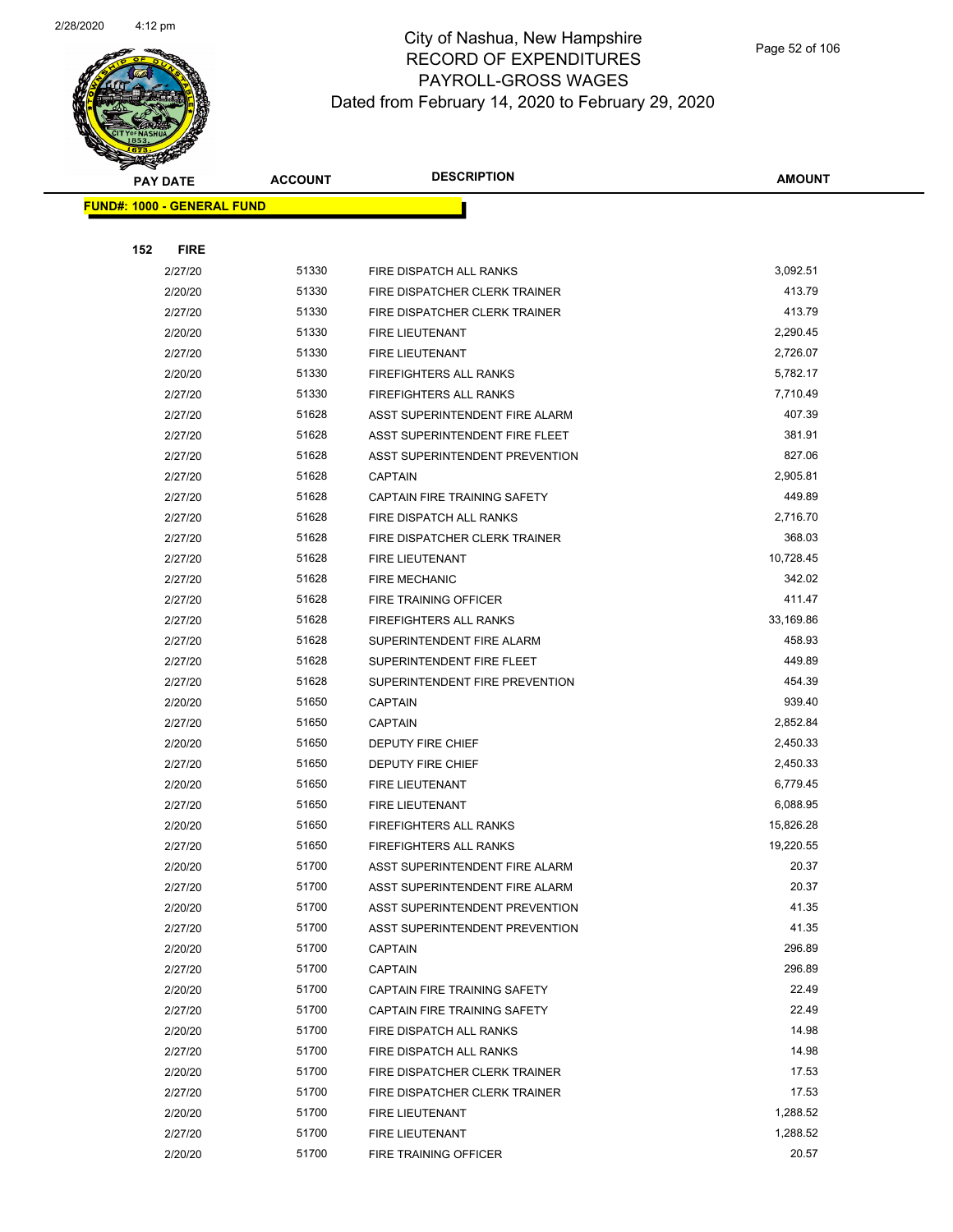

Page 53 of 106

| $\tilde{\phantom{a}}$             | <b>PAY DATE</b>         | <b>ACCOUNT</b>                         | <b>DESCRIPTION</b>                    | <b>AMOUNT</b> |
|-----------------------------------|-------------------------|----------------------------------------|---------------------------------------|---------------|
| <b>FUND#: 1000 - GENERAL FUND</b> |                         |                                        |                                       |               |
|                                   |                         |                                        |                                       |               |
| 152                               | <b>FIRE</b>             |                                        |                                       |               |
|                                   | 2/27/20                 | 51700                                  | FIRE TRAINING OFFICER                 | 20.57         |
|                                   | 2/20/20                 | 51700                                  | FIREFIGHTERS ALL RANKS                | 2,865.75      |
|                                   | 2/27/20                 | 51700                                  | FIREFIGHTERS ALL RANKS                | 2,906.10      |
|                                   | 2/20/20                 | 51700                                  | SUPERINTENDENT FIRE ALARM             | 22.95         |
|                                   | 2/27/20                 | 51700                                  | SUPERINTENDENT FIRE ALARM             | 22.95         |
|                                   | 2/20/20                 | 51700                                  | SUPERINTENDENT FIRE FLEET             | 22.49         |
|                                   | 2/27/20                 | 51700                                  | SUPERINTENDENT FIRE FLEET             | 22.49         |
|                                   | 2/20/20                 | 51700                                  | SUPERINTENDENT FIRE PREVENTION        | 22.72         |
|                                   | 2/27/20                 | 51700                                  | SUPERINTENDENT FIRE PREVENTION        | 22.72         |
|                                   | 2/27/20                 | 55118                                  | TELEPHONE-CELLULAR                    | 684.00        |
|                                   | <b>TOTAL 152 - FIRE</b> |                                        |                                       | \$609,879.88  |
| 153                               |                         | <b>BUILDING INSPECTION</b>             |                                       |               |
|                                   | 2/20/20                 | 51100                                  | BLD INSP ASST PLANS EXAMINER          | 1,069.29      |
|                                   | 2/27/20                 | 51100                                  | <b>BLD INSP ASST PLANS EXAMINER</b>   | 1,069.30      |
|                                   | 2/20/20                 | 51100                                  | <b>BUILDING AND UTILITIES INSPCTR</b> | 3,713.45      |
|                                   | 2/27/20                 | 51100                                  | <b>BUILDING AND UTILITIES INSPCTR</b> | 3,713.45      |
|                                   | 2/20/20                 | 51100                                  | <b>BUILDING DEPARTMENT MANAGER</b>    | 1,677.35      |
|                                   | 2/27/20                 | 51100                                  | <b>BUILDING DEPARTMENT MANAGER</b>    | 1,677.35      |
|                                   | 2/20/20                 | 51100                                  | PERMIT TECHNICIAN I                   | 1,315.65      |
|                                   | 2/27/20                 | 51100                                  | PERMIT TECHNICIAN I                   | 1,315.65      |
|                                   | 2/20/20                 | 51100                                  | <b>PLANS EXAMINER</b>                 | 1,298.65      |
|                                   | 2/27/20                 | 51100                                  | <b>PLANS EXAMINER</b>                 | 1,298.65      |
|                                   |                         | <b>TOTAL 153 - BUILDING INSPECTION</b> |                                       | \$18,148.79   |
| 155                               |                         | <b>CODE ENFORCEMENT</b>                |                                       |               |
|                                   | 2/20/20                 | 51100                                  | <b>CODE ENFORCEMENT OFFICER II</b>    | 2,822.41      |
|                                   | 2/27/20                 | 51100                                  | CODE ENFORCEMENT OFFICER II           | 2,822.40      |
|                                   | 2/20/20                 | 51100                                  | MGR CODE ENFORCEMENT DEPT             | 1,607.75      |
|                                   | 2/27/20                 | 51100                                  | MGR CODE ENFORCEMENT DEPT             | 1,607.75      |
|                                   | 2/27/20                 | 55118                                  | TELEPHONE-CELLULAR                    | 59.50         |
|                                   |                         | <b>TOTAL 155 - CODE ENFORCEMENT</b>    |                                       | \$8,919.81    |
|                                   |                         |                                        |                                       |               |
| 156                               |                         | <b>EMERGENCY MANAGEMENT</b>            |                                       |               |
|                                   | 2/20/20                 | 51100                                  | EMERGENCY MANAGEMENT DIRECTOR         | 1,776.05      |
|                                   | 2/27/20                 | 51100                                  | <b>EMERGENCY MANAGEMENT DIRECTOR</b>  | 1,776.05      |
|                                   | 2/20/20                 | 51200                                  | EMERGENCY MANAGEMENT COORDINAT        | 764.69        |
|                                   | 2/27/20                 | 51200                                  | EMERGENCY MANAGEMENT COORDINAT        | 708.87        |
|                                   | 2/27/20                 | 55118                                  | TELEPHONE-CELLULAR                    | 100.00        |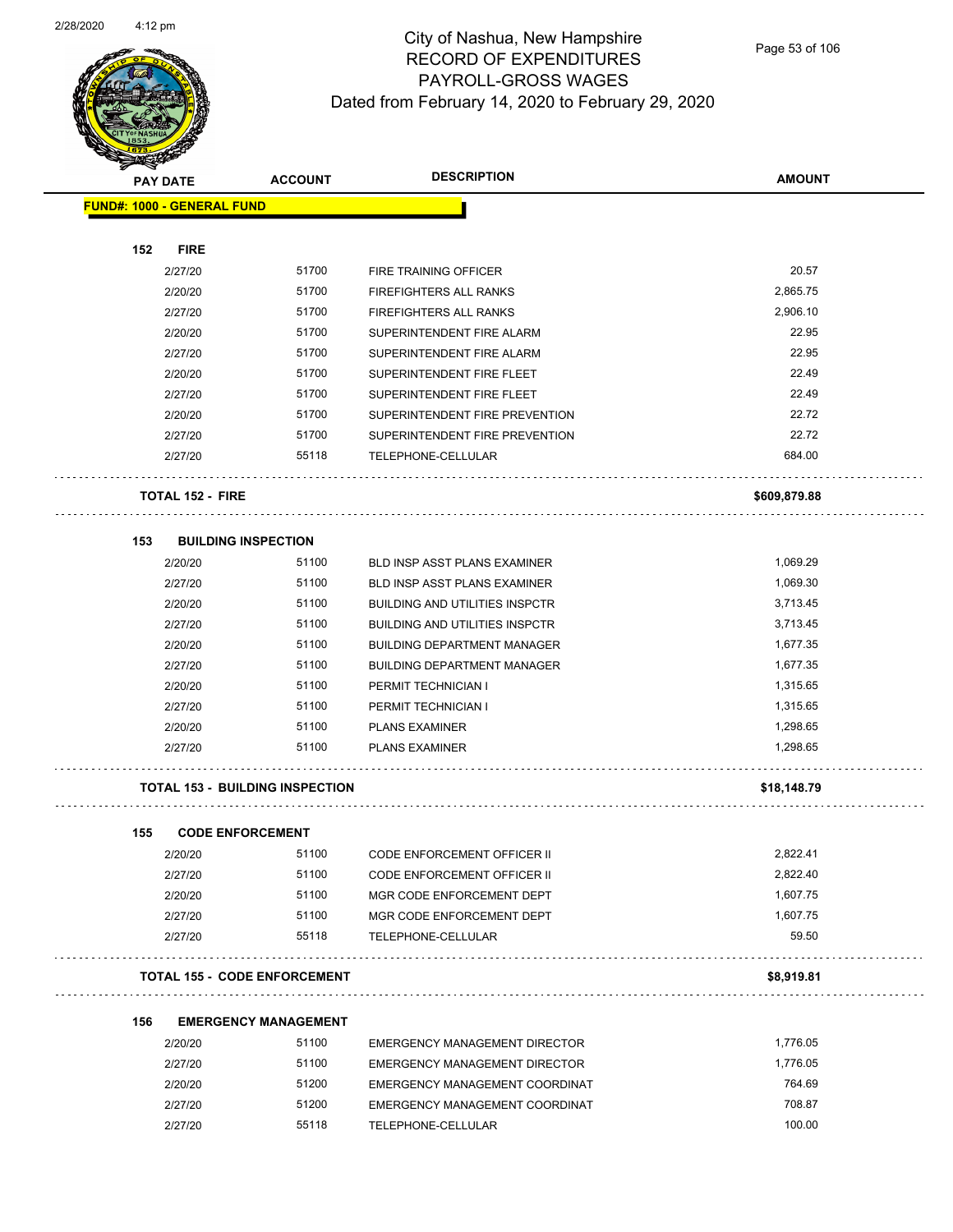

|                                   | <b>PAY DATE</b> | <b>ACCOUNT</b>                             | <b>DESCRIPTION</b>                 | <b>AMOUNT</b> |
|-----------------------------------|-----------------|--------------------------------------------|------------------------------------|---------------|
| <b>FUND#: 1000 - GENERAL FUND</b> |                 |                                            |                                    |               |
|                                   |                 | <b>TOTAL 156 - EMERGENCY MANAGEMENT</b>    |                                    | \$5,125.66    |
|                                   |                 |                                            |                                    |               |
| 157                               |                 | <b>CITYWIDE COMMUNICATIONS</b>             |                                    |               |
|                                   | 2/20/20         | 51100                                      | <b>COMM SYS ENGR TECH</b>          | 1,702.74      |
|                                   | 2/27/20         | 51100                                      | <b>COMM SYS ENGR TECH</b>          | 1,702.75      |
|                                   | 2/20/20         | 51200                                      | <b>RADIO SYSTEMS MANAGER</b>       | 1,444.92      |
|                                   | 2/27/20         | 51200                                      | RADIO SYSTEMS MANAGER              | 1,444.92      |
|                                   | 2/27/20         | 55118                                      | TELEPHONE-CELLULAR                 | 100.00        |
|                                   |                 | <b>TOTAL 157 - CITYWIDE COMMUNICATIONS</b> |                                    | \$6,395.33    |
| 160                               |                 | <b>PW-ADMIN &amp; ENGINEERING</b>          |                                    |               |
|                                   | 2/20/20         | 51100                                      | ADMINISTRATIVE ASSISTANT II        | 786.85        |
|                                   | 2/27/20         | 51100                                      | ADMINISTRATIVE ASSISTANT II        | 786.85        |
|                                   | 2/20/20         | 51100                                      | ASSISTANT DIRECTOR OF PUBLIC WORKS | 1,711.31      |
|                                   | 2/27/20         | 51100                                      | ASSISTANT DIRECTOR OF PUBLIC WORKS | 1,711.30      |
|                                   | 2/20/20         | 51100                                      | <b>CITY ENGINEER</b>               | 1,167.60      |
|                                   | 2/27/20         | 51100                                      | <b>CITY ENGINEER</b>               | 1,167.60      |
|                                   | 2/20/20         | 51100                                      | <b>CITY SURVEYOR</b>               | 1,257.20      |
|                                   | 2/27/20         | 51100                                      | <b>CITY SURVEYOR</b>               | 1,257.20      |
|                                   | 2/20/20         | 51100                                      | DEPUTY CITY ENGINEER               | 780.45        |
|                                   | 2/27/20         | 51100                                      | DEPUTY CITY ENGINEER               | 780.45        |
|                                   | 2/20/20         | 51100                                      | DIRECTOR PUBLIC WORKS              | 1,933.90      |
|                                   | 2/27/20         | 51100                                      | <b>DIRECTOR PUBLIC WORKS</b>       | 1,933.90      |
|                                   | 2/20/20         | 51100                                      | DIVISION OPERATIONS MANAGER        | 1,546.45      |
|                                   | 2/27/20         | 51100                                      | DIVISION OPERATIONS MANAGER        | 1,546.45      |
|                                   | 2/20/20         | 51100                                      | DPW CONTRACT ADMINISTRATOR         | 372.85        |
|                                   | 2/27/20         | 51100                                      | DPW CONTRACT ADMINISTRATOR         | 372.85        |
|                                   | 2/20/20         | 51100                                      | <b>ENGINEERING INSPECTOR</b>       | 2,147.14      |
|                                   | 2/27/20         | 51100                                      | <b>ENGINEERING INSPECTOR</b>       | 2,093.65      |
|                                   | 2/20/20         | 51100                                      | <b>EXECUTIVE ASSISTANT</b>         | 810.85        |
|                                   | 2/27/20         | 51100                                      | <b>EXECUTIVE ASSISTANT</b>         | 810.85        |
|                                   | 2/20/20         | 51100                                      | <b>GIS SPECIALIST</b>              | 479.75        |
|                                   | 2/27/20         | 51100                                      | <b>GIS SPECIALIST</b>              | 479.75        |
|                                   | 2/20/20         | 51100                                      | PUBLIC RELATIONS ADMINISTRATOR     | 752.95        |
|                                   | 2/27/20         | 51100                                      | PUBLIC RELATIONS ADMINISTRATOR     | 752.95        |
|                                   | 2/20/20         | 51100                                      | SENIOR STAFF ENGINEER              | 1,796.00      |
|                                   | 2/27/20         | 51100                                      | SENIOR STAFF ENGINEER              | 1,796.00      |
|                                   | 2/20/20         | 51100                                      | SENIOR TRAFFIC ENGINEER            | 1,776.04      |
|                                   | 2/27/20         | 51100                                      | SENIOR TRAFFIC ENGINEER            | 1,776.04      |
|                                   | 2/20/20         | 51100                                      | <b>STAFF ENGINEER</b>              | 702.89        |
|                                   | 2/27/20         | 51100                                      | <b>STAFF ENGINEER</b>              | 702.89        |
|                                   | 2/20/20         | 51100                                      | STREET CONSTRUCTION ENGINEER       | 1,480.05      |
|                                   | 2/27/20         | 51100                                      | STREET CONSTRUCTION ENGINEER       | 1,480.04      |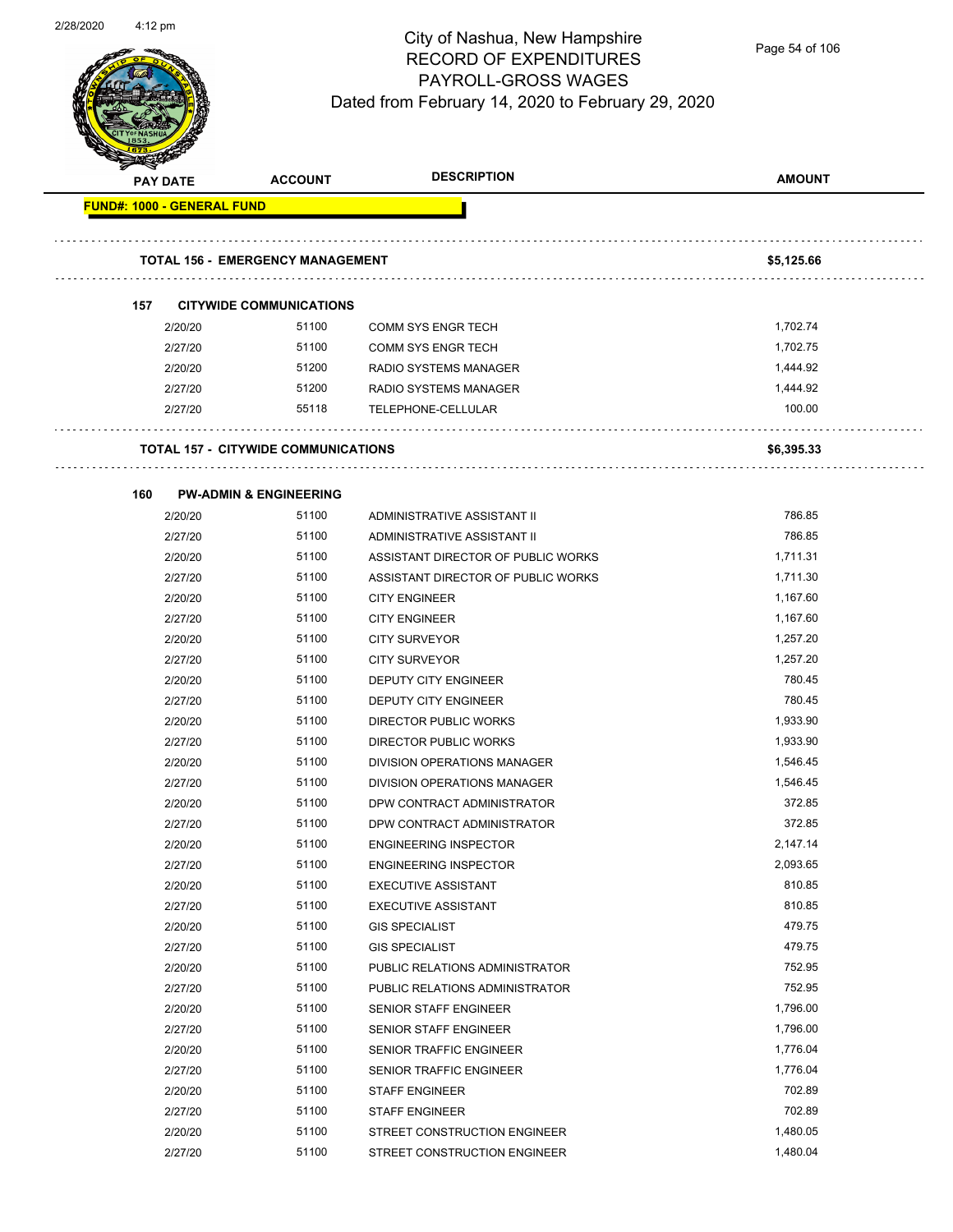Page 55 of 106

| <b>PAY DATE</b>                   | <b>ACCOUNT</b>                                | <b>DESCRIPTION</b>             | <b>AMOUNT</b> |
|-----------------------------------|-----------------------------------------------|--------------------------------|---------------|
| <b>FUND#: 1000 - GENERAL FUND</b> |                                               |                                |               |
|                                   |                                               |                                |               |
| 160<br>2/27/20                    | <b>PW-ADMIN &amp; ENGINEERING</b><br>55118    | TELEPHONE-CELLULAR             | 342.45        |
|                                   |                                               |                                |               |
|                                   | <b>TOTAL 160 - PW-ADMIN &amp; ENGINEERING</b> |                                | \$39,293.50   |
| 161<br><b>STREETS</b>             |                                               |                                |               |
| 2/20/20                           | 51100                                         | ADMINISTRATIVE ASSISTANT II    | 822.90        |
| 2/27/20                           | 51100                                         | ADMINISTRATIVE ASSISTANT II    | 822.89        |
| 2/20/20                           | 51100                                         | AUTO MECH 1ST CLASS NIGHTS     | 4,353.63      |
| 2/27/20                           | 51100                                         | AUTO MECH 1ST CLASS NIGHTS     | 4,353.60      |
| 2/20/20                           | 51100                                         | AUTO MECH 2ND CLASS            | 2,950.80      |
| 2/27/20                           | 51100                                         | AUTO MECH 2ND CLASS            | 2,950.80      |
| 2/20/20                           | 51100                                         | AUTO MECHANIC 1ST CLASS        | 3,229.20      |
| 2/27/20                           | 51100                                         | AUTO MECHANIC 1ST CLASS        | 3,229.20      |
| 2/20/20                           | 51100                                         | EQUIP OPR STREET REPAIR        | 7,389.49      |
| 2/27/20                           | 51100                                         | <b>EQUIP OPR STREET REPAIR</b> | 7,554.80      |
| 2/20/20                           | 51100                                         | FLEET MAINTENANCE FOREMAN      | 1,324.60      |
| 2/27/20                           | 51100                                         | FLEET MAINTENANCE FOREMAN      | 1,324.60      |
| 2/20/20                           | 51100                                         | FLEET MANAGER STREET DEPT      | 1,207.70      |
| 2/27/20                           | 51100                                         | FLEET MANAGER STREET DEPT      | 1,207.70      |
| 2/20/20                           | 51100                                         | <b>FOREMAN LABOR STREET</b>    | 2,649.20      |
| 2/27/20                           | 51100                                         | <b>FOREMAN LABOR STREET</b>    | 2,649.20      |
| 2/20/20                           | 51100                                         | <b>MASON PIPELAYER</b>         | 3,759.20      |
| 2/27/20                           | 51100                                         | <b>MASON PIPELAYER</b>         | 3,647.96      |
| 2/20/20                           | 51100                                         | OPERATIONS SUPERVISOR          | 1,116.33      |
| 2/27/20                           | 51100                                         | OPERATIONS SUPERVISOR          | 1,116.34      |
| 2/20/20                           | 51100                                         | <b>SIGN MAINTENANCE</b>        | 2,797.20      |
| 2/27/20                           | 51100                                         | <b>SIGN MAINTENANCE</b>        | 2,797.20      |
| 2/20/20                           | 51100                                         | STOREKEEPER PWD                | 1,027.95      |
| 2/27/20                           | 51100                                         | STOREKEEPER PWD                | 1,027.95      |
| 2/20/20                           | 51100                                         | <b>STREET FOREMAN</b>          | 2,649.20      |
| 2/27/20                           | 51100                                         | <b>STREET FOREMAN</b>          | 2,649.20      |
| 2/20/20                           | 51100                                         | SUPERINTENDENT OF STREETS      | 1,973.35      |
| 2/27/20                           | 51100                                         | SUPERINTENDENT OF STREETS      | 1,973.35      |
| 2/20/20                           | 51100                                         | <b>TRAFFIC FOREMAN</b>         | 1,351.09      |
| 2/27/20                           | 51100                                         | <b>TRAFFIC FOREMAN</b>         | 1,351.10      |
| 2/20/20                           | 51100                                         | <b>TRAFFIC TECHNICIAN I</b>    | 2,231.21      |
| 2/27/20                           | 51100                                         | <b>TRAFFIC TECHNICIAN I</b>    | 2,231.20      |
| 2/20/20                           | 51100                                         | TRUCK DRIVER STREET REPAIR     | 12,749.52     |
| 2/27/20                           | 51100                                         | TRUCK DRIVER STREET REPAIR     | 13,031.23     |
| 2/20/20                           | 51100                                         | <b>WELDER FIRST CLASS</b>      | 1,060.80      |
| 2/27/20                           | 51100                                         | <b>WELDER FIRST CLASS</b>      | 1,060.80      |
| 2/20/20                           | 51300                                         | ADMINISTRATIVE ASSISTANT II    | 38.58         |
| 2/20/20                           | 51300                                         | AUTO MECH 1ST CLASS NIGHTS     | 1,868.81      |
|                                   |                                               |                                |               |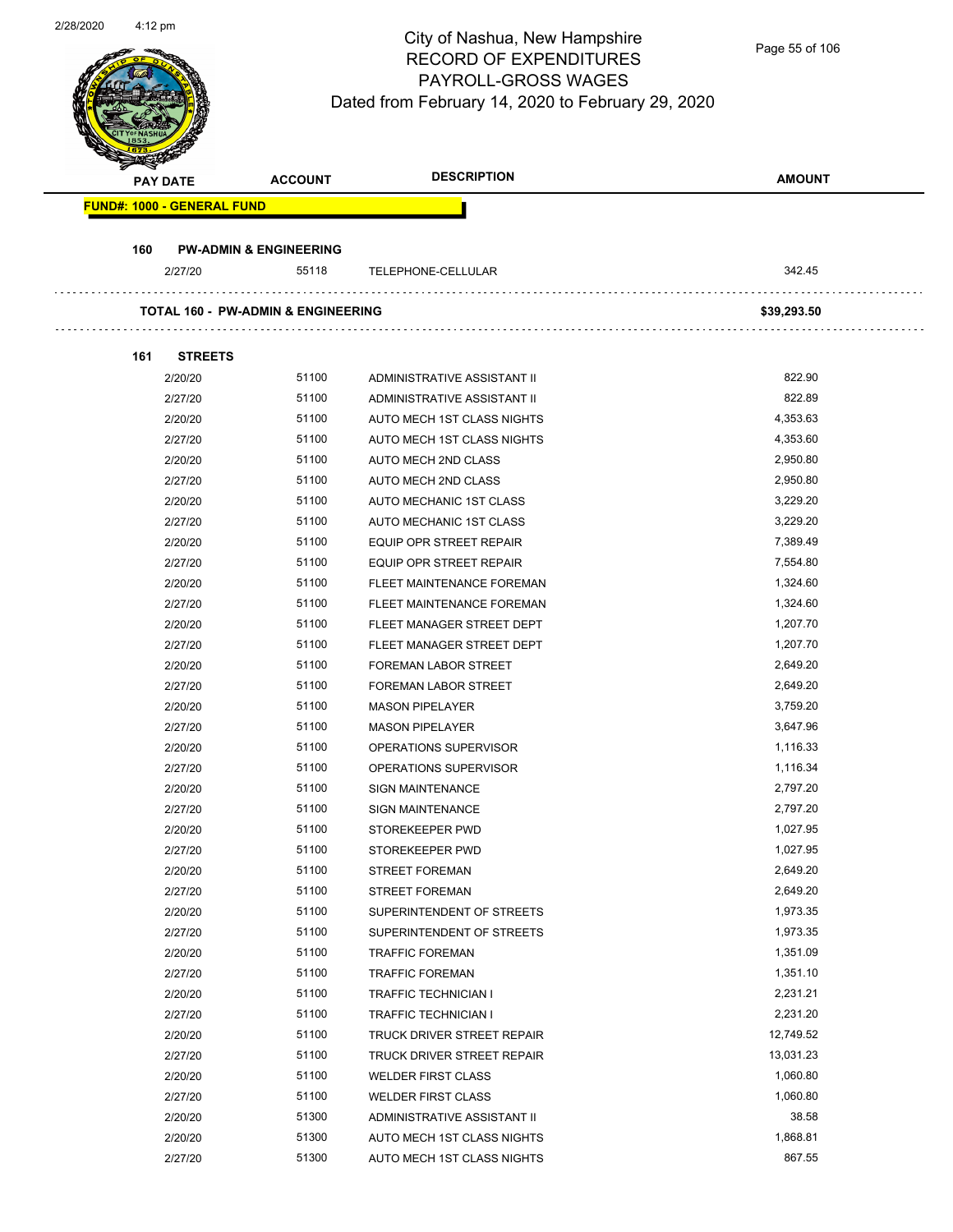

|     | <b>PAY DATE</b>                   | <b>ACCOUNT</b> | <b>DESCRIPTION</b>                   | <b>AMOUNT</b> |
|-----|-----------------------------------|----------------|--------------------------------------|---------------|
|     | <b>FUND#: 1000 - GENERAL FUND</b> |                |                                      |               |
|     |                                   |                |                                      |               |
| 161 | <b>STREETS</b>                    |                |                                      |               |
|     | 2/20/20                           | 51300          | AUTO MECH 2ND CLASS                  | 2,474.42      |
|     | 2/27/20                           | 51300          | AUTO MECH 2ND CLASS                  | 634.47        |
|     | 2/20/20                           | 51300          | AUTO MECHANIC 1ST CLASS              | 950.21        |
|     | 2/27/20                           | 51300          | AUTO MECHANIC 1ST CLASS              | 336.66        |
|     | 2/20/20                           | 51300          | AUTOMATED TRASH COLLECTION OPR       | 1,482.18      |
|     | 2/27/20                           | 51300          | AUTOMATED TRASH COLLECTION OPR       | 674.21        |
|     | 2/20/20                           | 51300          | <b>COLLECTION EQUIP OPR</b>          | 1,903.12      |
|     | 2/27/20                           | 51300          | <b>COLLECTION EQUIP OPR</b>          | 645.64        |
|     | 2/20/20                           | 51300          | COLLECTION EQUIP OPR LANDFILL        | 744.83        |
|     | 2/27/20                           | 51300          | <b>COLLECTION EQUIP OPR LANDFILL</b> | 333.99        |
|     | 2/20/20                           | 51300          | <b>COLLECTION SYSTEMS OPERATOR</b>   | 67.35         |
|     | 2/20/20                           | 51300          | COLLECTION SYSTEMS TECHNICIAN        | 72.30         |
|     | 2/20/20                           | 51300          | DIVISION OPERATIONS MANAGER          | 405.93        |
|     | 2/20/20                           | 51300          | <b>ENGINEERING INSPECTOR</b>         | 24.84         |
|     | 2/20/20                           | 51300          | <b>EQUIP OPR STREET REPAIR</b>       | 3,112.67      |
|     | 2/27/20                           | 51300          | <b>EQUIP OPR STREET REPAIR</b>       | 819.87        |
|     | 2/20/20                           | 51300          | EQUIPMENT OPERATOR, PARKS            | 112.82        |
|     | 2/20/20                           | 51300          | <b>EQUIPMENT OPR LANDFILL</b>        | 1,213.79      |
|     | 2/27/20                           | 51300          | <b>EQUIPMENT OPR LANDFILL</b>        | 169.97        |
|     | 2/20/20                           | 51300          | FLEET MAINTENANCE FOREMAN            | 844.42        |
|     | 2/27/20                           | 51300          | FLEET MAINTENANCE FOREMAN            | 347.70        |
|     | 2/20/20                           | 51300          | <b>FOREMAN LABOR PARK</b>            | 2,409.11      |
|     | 2/27/20                           | 51300          | <b>FOREMAN LABOR PARK</b>            | 894.09        |
|     | 2/20/20                           | 51300          | FOREMAN LABOR STREET                 | 1,452.90      |
|     | 2/27/20                           | 51300          | FOREMAN LABOR STREET                 | 931.35        |
|     | 2/20/20                           | 51300          | <b>GROUNDSKEEPER MAINTENANCE</b>     | 4,742.79      |
|     | 2/27/20                           | 51300          | <b>GROUNDSKEEPER MAINTENANCE</b>     | 1,241.24      |
|     | 2/20/20                           | 51300          | <b>GROUNDSMAN I</b>                  | 905.90        |
|     | 2/20/20                           | 51300          | <b>LEAD GROUNDSMAN</b>               | 811.78        |
|     | 2/27/20                           | 51300          | <b>LEAD GROUNDSMAN</b>               | 472.26        |
|     | 2/20/20                           | 51300          | <b>MASON PIPELAYER</b>               | 2,015.98      |
|     | 2/27/20                           | 51300          | <b>MASON PIPELAYER</b>               | 628.50        |
|     | 2/20/20                           | 51300          | MECHANIC WWTP 1ST CLASS              | 243.59        |
|     | 2/20/20                           | 51300          | OPERATIONS SUPERVISOR                | 701.19        |
|     | 2/27/20                           | 51300          | OPERATIONS SUPERVISOR                | 334.89        |
|     | 2/20/20                           | 51300          | <b>SIGN MAINTENANCE</b>              | 699.73        |
|     | 2/27/20                           | 51300          | <b>SIGN MAINTENANCE</b>              | 8.82          |
|     | 2/20/20                           | 51300          | SOLID WASTE FOREMAN                  | 2,185.57      |
|     | 2/27/20                           | 51300          | SOLID WASTE FOREMAN                  | 695.40        |
|     | 2/20/20                           | 51300          | STELLOS STADIUM ATTENDANT            | 655.47        |
|     | 2/27/20                           | 51300          | STELLOS STADIUM ATTENDANT            | 309.01        |
|     | 2/20/20                           | 51300          | STOREKEEPER PWD                      | 163.83        |
|     | 2/20/20                           | 51300          | <b>STREET FOREMAN</b>                | 720.24        |
|     | 2/27/20                           | 51300          | <b>STREET FOREMAN</b>                | 347.70        |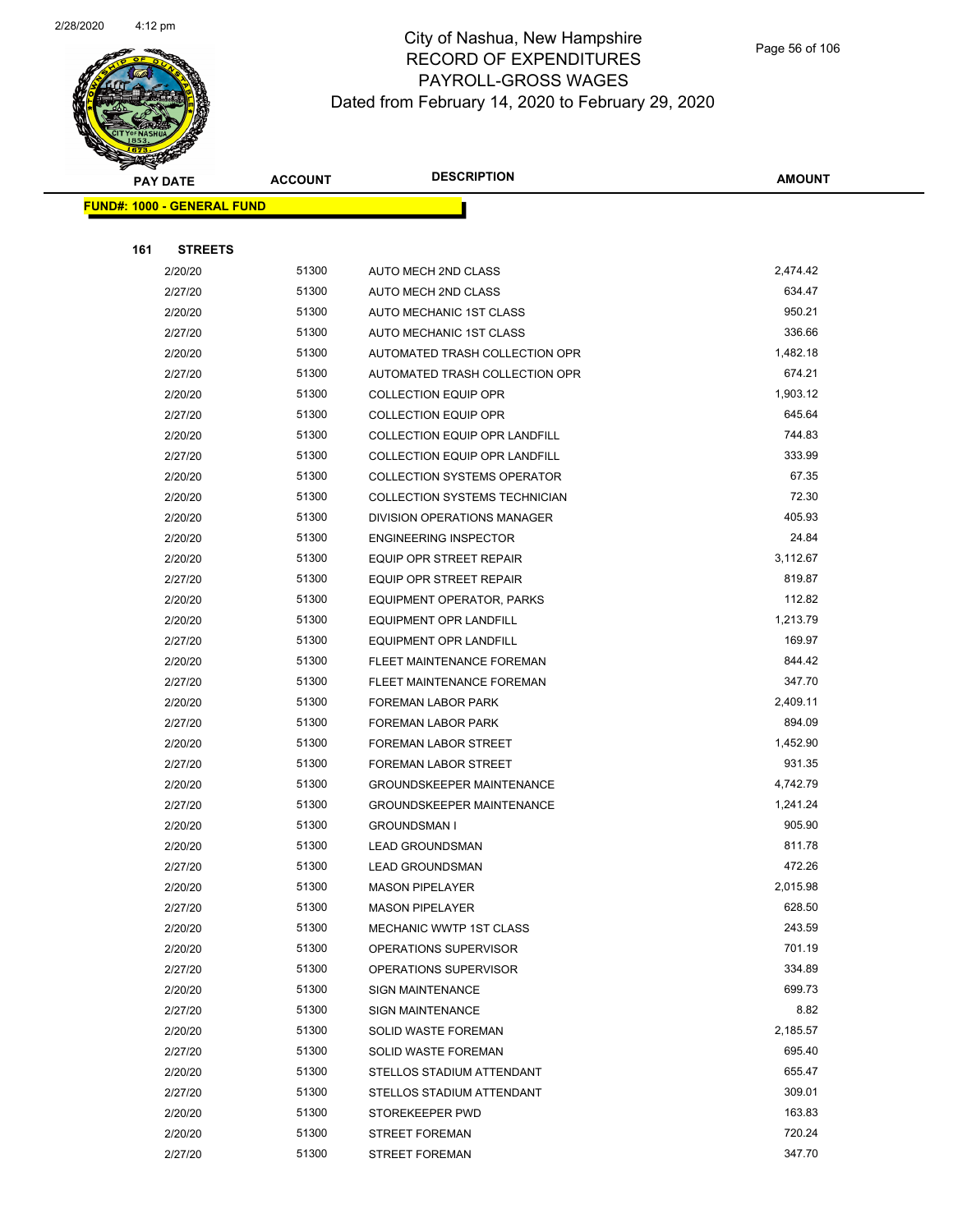

Page 57 of 106

| <b>Andri</b> | <b>PAY DATE</b>                   | <b>ACCOUNT</b>                        | <b>DESCRIPTION</b>               | <b>AMOUNT</b> |
|--------------|-----------------------------------|---------------------------------------|----------------------------------|---------------|
|              | <b>FUND#: 1000 - GENERAL FUND</b> |                                       |                                  |               |
|              |                                   |                                       |                                  |               |
| 161          | <b>STREETS</b>                    |                                       |                                  |               |
|              | 2/20/20                           | 51300                                 | <b>TRAFFIC FOREMAN</b>           | 38.00         |
|              | 2/20/20                           | 51300                                 | <b>TRAFFIC TECHNICIAN I</b>      | 876.32        |
|              | 2/27/20                           | 51300                                 | <b>TRAFFIC TECHNICIAN I</b>      | 426.79        |
|              | 2/20/20                           | 51300                                 | TRUCK DRIVER STREET REPAIR       | 5,023.82      |
|              | 2/27/20                           | 51300                                 | TRUCK DRIVER STREET REPAIR       | 895.92        |
|              | 2/20/20                           | 51300                                 | <b>WELDER FIRST CLASS</b>        | 457.33        |
|              | 2/27/20                           | 51300                                 | <b>WELDER FIRST CLASS</b>        | 335.38        |
|              | 2/27/20                           | 55118                                 | TELEPHONE-CELLULAR               | 84.00         |
|              | TOTAL 161 - STREETS               |                                       |                                  | \$161,477.72  |
| 166          | <b>PARKING OPERATIONS</b>         |                                       |                                  |               |
|              | 2/20/20                           | 51100                                 | PARKING MAINTENANCE              | 1,333.08      |
|              | 2/27/20                           | 51100                                 | PARKING MAINTENANCE              | 1,333.10      |
|              | 2/20/20                           | 51100                                 | <b>PARKING MANAGER</b>           | 947.55        |
|              | 2/27/20                           | 51100                                 | PARKING MANAGER                  | 947.55        |
|              | 2/20/20                           | 51300                                 | PARKING MAINTENANCE              | 256.27        |
|              | 2/27/20                           | 51300                                 | PARKING MAINTENANCE              | 257.63        |
|              | 2/27/20                           | 55118                                 | TELEPHONE-CELLULAR               | 150.00        |
|              | 2/20/20                           | 61107                                 | <b>CLOTHING &amp; UNIFORMS</b>   | 157.98        |
|              |                                   | <b>TOTAL 166 - PARKING OPERATIONS</b> |                                  | \$5,383.16    |
| 171          | <b>COMMUNITY SERVICES</b>         |                                       |                                  |               |
|              | 2/20/20                           | 51100                                 | DIRECTOR HEALTH AND COMM SVS     | 2,030.44      |
|              | 2/27/20                           | 51100                                 | DIRECTOR HEALTH AND COMM SVS     | 2,030.45      |
|              | 2/20/20                           | 51100                                 | <b>EPIDEMIOLOGIST</b>            | 1,084.10      |
|              | 2/27/20                           | 51100                                 | <b>EPIDEMIOLOGIST</b>            | 1,084.10      |
|              | 2/20/20                           | 51100                                 | <b>HEALTH PROGRAM SPEC</b>       | 973.00        |
|              | 2/27/20                           | 51100                                 | <b>HEALTH PROGRAM SPEC</b>       | 973.00        |
|              | 2/27/20                           | 55118                                 | TELEPHONE-CELLULAR               | 50.00         |
|              |                                   | <b>TOTAL 171 - COMMUNITY SERVICES</b> |                                  | \$8,225.09    |
| 172          | <b>COMMUNITY HEALTH</b>           |                                       |                                  |               |
|              | 2/20/20                           | 51100                                 | ADMINISTRATIVE ASSISTANT II      | 821.64        |
|              | 2/27/20                           | 51100                                 | ADMINISTRATIVE ASSISTANT II      | 826.90        |
|              | 2/20/20                           | 51100                                 | BILINGUAL OUTREACH WORKER        | 924.59        |
|              | 2/27/20                           | 51100                                 | <b>BILINGUAL OUTREACH WORKER</b> | 924.60        |
|              | 2/20/20                           | 51100                                 | CHIEF PUBLIC HEALTH NURSE        | 1,612.80      |
|              | 2/27/20                           | 51100                                 | CHIEF PUBLIC HEALTH NURSE        | 1,612.80      |
|              | 2/20/20                           | 51100                                 | PUB HEALTH NURSE                 | 3,654.09      |
|              | 2/27/20                           | 51100                                 | PUB HEALTH NURSE                 | 3,654.10      |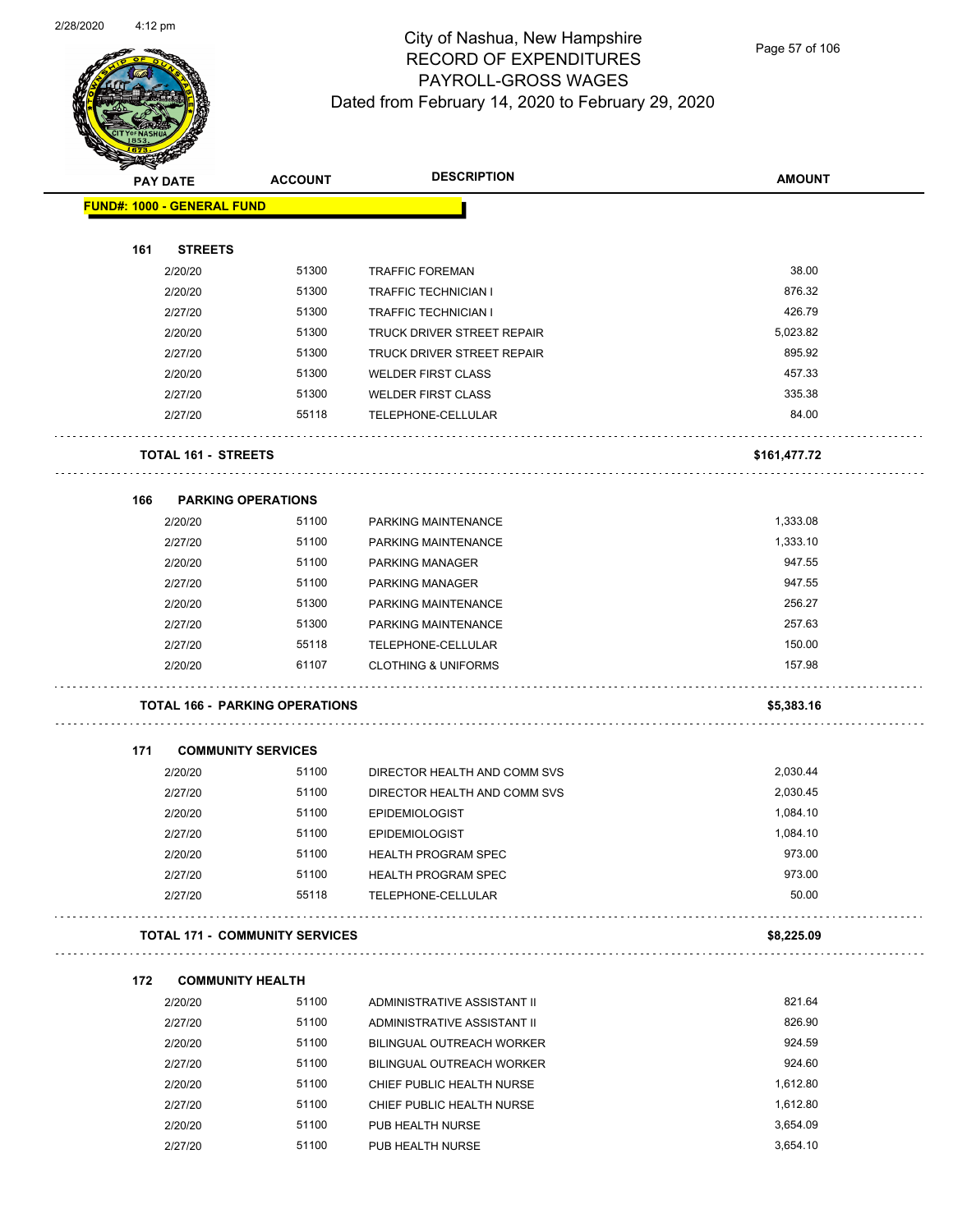

Page 58 of 106

|     | <b>PAY DATE</b>                   | <b>ACCOUNT</b>                            | <b>DESCRIPTION</b>               | <b>AMOUNT</b> |
|-----|-----------------------------------|-------------------------------------------|----------------------------------|---------------|
|     | <b>FUND#: 1000 - GENERAL FUND</b> |                                           |                                  |               |
| 172 |                                   | <b>COMMUNITY HEALTH</b>                   |                                  |               |
|     | 2/27/20                           | 51300                                     | <b>BILINGUAL OUTREACH WORKER</b> | 17.34         |
|     | 2/27/20                           | 51412                                     | <b>NURSE ELM</b>                 | 90.90         |
|     | 2/20/20                           | 51412                                     | NURSE PER DIEM (PRACTIONER)      | 194.75        |
|     | 2/27/20                           | 51412                                     | NURSE PER DIEM (PRACTIONER)      | 92.25         |
|     | 2/27/20                           | 51412                                     | PUB HEALTH NURSE                 | 180.60        |
|     | 2/27/20                           | 55118                                     | TELEPHONE-CELLULAR               | 50.00         |
|     |                                   | <b>TOTAL 172 - COMMUNITY HEALTH</b>       |                                  | \$14,657.36   |
| 173 |                                   | <b>ENVIRONMENTAL HEALTH</b>               |                                  |               |
|     | 2/20/20                           | 51100                                     | DEP HEALTH OFFICER/LAB DIRECTOR  | 1,239.00      |
|     | 2/27/20                           | 51100                                     | DEP HEALTH OFFICER/LAB DIRECTOR  | 1,239.00      |
|     | 2/20/20                           | 51100                                     | ENVIRONMENTAL HEALTH SPEC        | 2,735.56      |
|     | 2/27/20                           | 51100                                     | <b>ENVIRONMENTAL HEALTH SPEC</b> | 2,735.56      |
|     | 2/20/20                           | 51100                                     | ENVIRONMENTAL TECH OFFICE MGR    | 1,085.35      |
|     | 2/27/20                           | 51100                                     | ENVIRONMENTAL TECH OFFICE MGR    | 1,085.35      |
|     | 2/20/20                           | 51100                                     | MANAGER ENVIRONMENTAL HEALTH     | 1,677.35      |
|     | 2/27/20                           | 51100                                     | MANAGER ENVIRONMENTAL HEALTH     | 1,677.35      |
|     | 2/20/20                           | 51300                                     | ENVIRONMENTAL HEALTH SPEC        | 23.19         |
|     | 2/27/20                           | 51300                                     | ENVIRONMENTAL HEALTH SPEC        | 32.93         |
|     | 2/27/20                           | 55118                                     | TELEPHONE-CELLULAR               | 67.00         |
|     |                                   | <b>TOTAL 173 - ENVIRONMENTAL HEALTH</b>   |                                  | \$13,597.64   |
| 174 |                                   | <b>WELFARE ADMINISTRATION</b>             |                                  |               |
|     | 2/20/20                           | 51100                                     | CASE TECHNICIAN WELFARE          | 2,633.95      |
|     | 2/27/20                           | 51100                                     | CASE TECHNICIAN WELFARE          | 2,633.95      |
|     | 2/20/20                           | 51100                                     | <b>INTAKE WORKER</b>             | 849.39        |
|     | 2/27/20                           | 51100                                     | <b>INTAKE WORKER</b>             | 849.40        |
|     | 2/20/20                           | 51100                                     | SENIOR CASE TECHNICIAN           | 1,011.95      |
|     | 2/27/20                           | 51100                                     | SENIOR CASE TECHNICIAN           | 1,011.95      |
|     | 2/20/20                           | 51100                                     | <b>WELFARE OFFICER</b>           | 1,776.05      |
|     | 2/27/20                           | 51100                                     | <b>WELFARE OFFICER</b>           | 1,776.05      |
|     | 2/27/20                           | 55118                                     | TELEPHONE-CELLULAR               | 50.00         |
|     |                                   | <b>TOTAL 174 - WELFARE ADMINISTRATION</b> |                                  | \$12,592.69   |
| 177 |                                   | <b>PARKS &amp; RECREATION</b>             |                                  |               |
|     |                                   | E4400                                     |                                  | 00011         |

| 2/20/20 | 51100 | ADMINISTRATIVE ASSISTANT II | 860.15   |
|---------|-------|-----------------------------|----------|
| 2/27/20 | 51100 | ADMINISTRATIVE ASSISTANT II | 860.15   |
| 2/20/20 | 51100 | EQUIPMENT OPERATOR, PARKS   | 979.60   |
| 2/27/20 | 51100 | EQUIPMENT OPERATOR, PARKS   | 979.60   |
| 2/20/20 | 51100 | <b>FOREMAN LABOR PARK</b>   | 3.973.79 |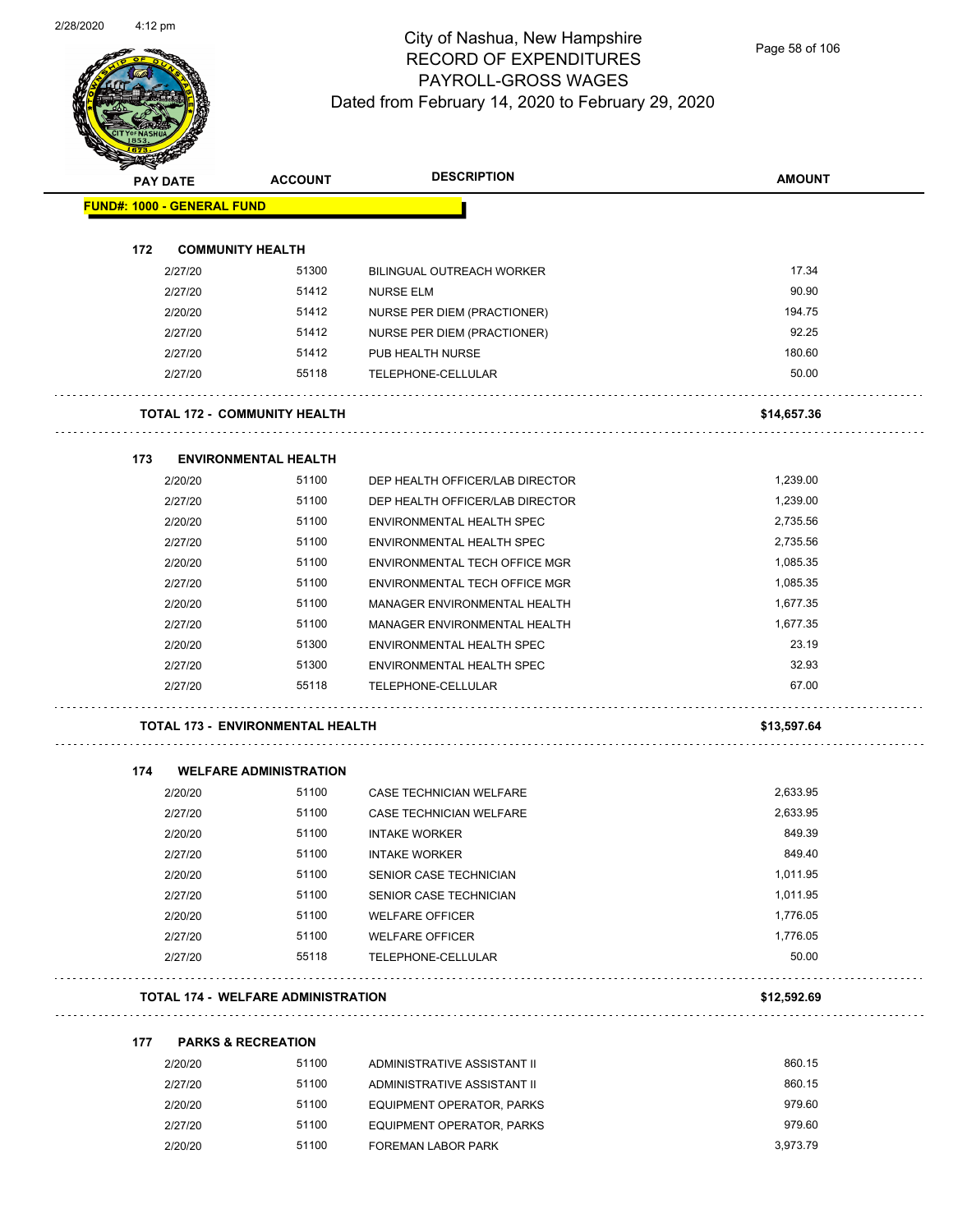

| <b>PAY DATE</b>                   | <b>ACCOUNT</b>                | <b>DESCRIPTION</b>               | <b>AMOUNT</b> |
|-----------------------------------|-------------------------------|----------------------------------|---------------|
| <b>FUND#: 1000 - GENERAL FUND</b> |                               |                                  |               |
|                                   |                               |                                  |               |
| 177                               | <b>PARKS &amp; RECREATION</b> |                                  |               |
| 2/27/20                           | 51100                         | FOREMAN LABOR PARK               | 3,973.79      |
| 2/20/20                           | 51100                         | <b>GROUNDSKEEPER MAINTENANCE</b> | 7,176.45      |
| 2/27/20                           | 51100                         | <b>GROUNDSKEEPER MAINTENANCE</b> | 7,114.80      |
| 2/20/20                           | 51100                         | <b>GROUNDSMAN I</b>              | 5,880.00      |
| 2/27/20                           | 51100                         | <b>GROUNDSMAN I</b>              | 5,880.00      |
| 2/20/20                           | 51100                         | <b>GROUNDSMAN II</b>             | 882.00        |
| 2/27/20                           | 51100                         | <b>GROUNDSMAN II</b>             | 882.00        |
| 2/20/20                           | 51100                         | <b>LEAD GROUNDSMAN</b>           | 1,981.60      |
| 2/27/20                           | 51100                         | <b>LEAD GROUNDSMAN</b>           | 1,981.60      |
| 2/20/20                           | 51100                         | PROGRAM COORDINATOR              | 390.90        |
| 2/27/20                           | 51100                         | PROGRAM COORDINATOR              | 390.90        |
| 2/20/20                           | 51100                         | RECREATION PROGRAM MANAGER       | 1,092.80      |
| 2/27/20                           | 51100                         | RECREATION PROGRAM MANAGER       | 1,092.80      |
| 2/20/20                           | 51100                         | STELLOS STADIUM ATTENDANT        | 979.60        |
| 2/27/20                           | 51100                         | STELLOS STADIUM ATTENDANT        | 979.61        |
| 2/20/20                           | 51100                         | SUPERINTENDENT OF PARKS RECR     | 1,973.35      |
| 2/27/20                           | 51100                         | SUPERINTENDENT OF PARKS RECR     | 1,973.35      |
| 2/20/20                           | 51300                         | EQUIPMENT OPERATOR, PARKS        | 112.82        |
| 2/20/20                           | 51300                         | FOREMAN LABOR PARK               | 136.60        |
| 2/27/20                           | 51300                         | FOREMAN LABOR PARK               | 447.05        |
| 2/20/20                           | 51300                         | <b>GROUNDSKEEPER MAINTENANCE</b> | 1,026.35      |
| 2/27/20                           | 51300                         | <b>GROUNDSKEEPER MAINTENANCE</b> | 9.71          |
| 2/20/20                           | 51300                         | <b>GROUNDSMAN I</b>              | 191.16        |
| 2/27/20                           | 51300                         | <b>GROUNDSMAN I</b>              | 95.36         |
| 2/20/20                           | 51300                         | <b>LEAD GROUNDSMAN</b>           | 9.43          |
| 2/27/20                           | 51300                         | <b>LEAD GROUNDSMAN</b>           | 9.43          |
| 2/20/20                           | 51300                         | PROGRAM COORDINATOR              | 73.29         |
| 2/27/20                           | 51300                         | PROGRAM COORDINATOR              | 157.57        |
| 2/20/20                           | 51420                         | <b>GAME OFFICIALS</b>            | 646.00        |
| 2/27/20                           | 51420                         | <b>GAME OFFICIALS</b>            | 1,134.00      |
| 2/20/20                           | 51420                         | SENIOR TRAFFIC ENGINEER          | 33.00         |
| 2/27/20                           | 51420                         | SENIOR TRAFFIC ENGINEER          | 25.00         |
| 2/27/20                           | 51420                         | <b>SUB TEACHER</b>               | 152.00        |
| 2/27/20                           | 55118                         | TELEPHONE-CELLULAR               | 67.00         |
|                                   |                               |                                  |               |

#### **TOTAL 177 - PARKS & RECREATION \$56,604.61**

# . . . . . . . . . . .

**179 LIBRARY** 2/20/20 51100 ASSISTANT DIRECTOR LIBRARY 1,655.50 2/27/20 51100 ASSISTANT DIRECTOR LIBRARY 1,655.50 2/20/20 51100 ASSISTANT LIBRARIAN CIRCULATIO 1,084.10 2/27/20 51100 ASSISTANT LIBRARIAN CIRCULATIO 1,084.10 2/20/20 51100 ASSISTANT LIBRARIAN TECH SVS 143.41 2/27/20 51100 ASSISTANT LIBRARIAN TECH SVS 307.31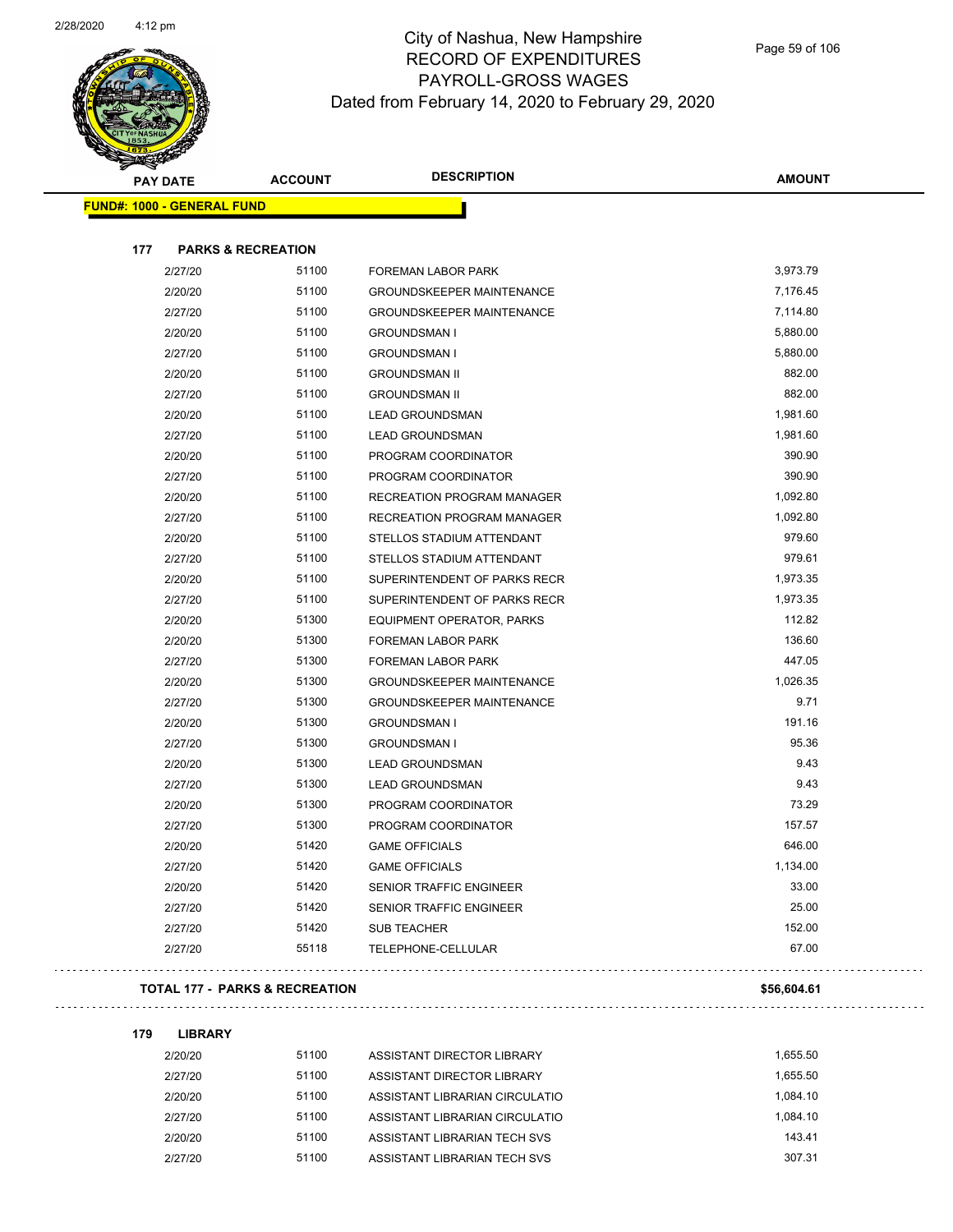

Page 60 of 106

|     | <b>PAY DATE</b>                   | <b>ACCOUNT</b> | <b>DESCRIPTION</b>                | <b>AMOUNT</b> |
|-----|-----------------------------------|----------------|-----------------------------------|---------------|
|     | <b>FUND#: 1000 - GENERAL FUND</b> |                |                                   |               |
|     |                                   |                |                                   |               |
| 179 | <b>LIBRARY</b>                    |                |                                   |               |
|     | 2/20/20                           | 51100          | ASSISTANT LIBRARIAN YOUTH SERV    | 868.90        |
|     | 2/27/20                           | 51100          | ASSISTANT LIBRARIAN YOUTH SERV    | 868.90        |
|     | 2/20/20                           | 51100          | <b>DIRECTOR LIBRARY</b>           | 2,210.20      |
|     | 2/27/20                           | 51100          | <b>DIRECTOR LIBRARY</b>           | 2,210.20      |
|     | 2/20/20                           | 51100          | EXECUTIVE ASST OFFICE MANAGER     | 742.08        |
|     | 2/27/20                           | 51100          | EXECUTIVE ASST OFFICE MANAGER     | 1,113.12      |
|     | 2/20/20                           | 51100          | <b>IT COORDINATOR</b>             | 962.94        |
|     | 2/27/20                           | 51100          | IT COORDINATOR                    | 962.95        |
|     | 2/20/20                           | 51100          | <b>JANITOR</b>                    | 552.00        |
|     | 2/27/20                           | 51100          | <b>JANITOR</b>                    | 552.00        |
|     | 2/20/20                           | 51100          | LIBRARIAN ADULT SERVICES          | 921.96        |
|     | 2/27/20                           | 51100          | <b>LIBRARIAN ADULT SERVICES</b>   | 921.95        |
|     | 2/20/20                           | 51100          | <b>LIBRARIAN CIRCULATION</b>      | 1,117.35      |
|     | 2/27/20                           | 51100          | LIBRARIAN CIRCULATION             | 1,117.35      |
|     | 2/20/20                           | 51100          | LIBRARIAN OUTREACH SVS            | 1,113.11      |
|     | 2/27/20                           | 51100          | LIBRARIAN OUTREACH SVS            | 1,113.10      |
|     | 2/20/20                           | 51100          | <b>LIBRARIAN TECH SERVICES</b>    | 1,155.30      |
|     | 2/27/20                           | 51100          | <b>LIBRARIAN TECH SERVICES</b>    | 1,155.30      |
|     | 2/20/20                           | 51100          | LIBRARIAN YOUTH SERVICES          | 1,657.90      |
|     | 2/27/20                           | 51100          | <b>LIBRARIAN YOUTH SERVICES</b>   | 1,657.89      |
|     | 2/20/20                           | 51100          | LIBRARY ASSISTANT CIRCULATION     | 6,566.80      |
|     | 2/27/20                           | 51100          | LIBRARY ASSISTANT CIRCULATION     | 6,566.80      |
|     | 2/20/20                           | 51100          | LIBRARY ASSISTANT MEDIA SERVIC    | 787.51        |
|     | 2/27/20                           | 51100          | LIBRARY ASSISTANT MEDIA SERVIC    | 787.50        |
|     | 2/20/20                           | 51100          | <b>LIBRARY ASSISTANT TECH SVS</b> | 787.50        |
|     | 2/27/20                           | 51100          | LIBRARY ASSISTANT TECH SVS        | 787.50        |
|     | 2/20/20                           | 51100          | LIBRARY ASSISTANT YOUTH SERVIC    | 2,116.13      |
|     | 2/27/20                           | 51100          | LIBRARY ASSISTANT YOUTH SERVIC    | 2,116.14      |
|     | 2/20/20                           | 51100          | <b>MAINTENANCE SUPV</b>           | 949.45        |
|     | 2/27/20                           | 51100          | MAINTENANCE SUPV                  | 949.45        |
|     | 2/20/20                           | 51100          | PAGE & COLLECTION COORDINATOR     | 935.81        |
|     | 2/27/20                           | 51100          | PAGE & COLLECTION COORDINATOR     | 935.80        |
|     | 2/20/20                           | 51100          | REFERENCE LIBRARIAN ADULT SERV    | 3,865.33      |
|     | 2/27/20                           | 51100          | REFERENCE LIBRARIAN ADULT SERV    | 3,802.56      |
|     | 2/20/20                           | 51100          | REFERENCE LIBRARIAN TECH SVS      | 842.50        |
|     | 2/27/20                           | 51100          | REFERENCE LIBRARIAN TECH SVS      | 842.50        |
|     | 2/20/20                           | 51100          | <b>SECURITY LIBRARY</b>           | 660.00        |
|     | 2/27/20                           | 51100          | <b>SECURITY LIBRARY</b>           | 647.64        |
|     | 2/20/20                           | 51200          | JANITOR                           | 252.17        |
|     | 2/27/20                           | 51200          | <b>JANITOR</b>                    | 303.23        |
|     | 2/20/20                           | 51200          | LIBRARY ASSISTANT TECH SVS        | 462.91        |
|     | 2/27/20                           | 51200          | LIBRARY ASSISTANT TECH SVS        | 462.90        |
|     | 2/20/20                           | 51200          | <b>LIBRARY PAGE</b>               | 1,106.60      |
|     | 2/27/20                           | 51200          | <b>LIBRARY PAGE</b>               | 1,015.95      |
|     |                                   |                |                                   |               |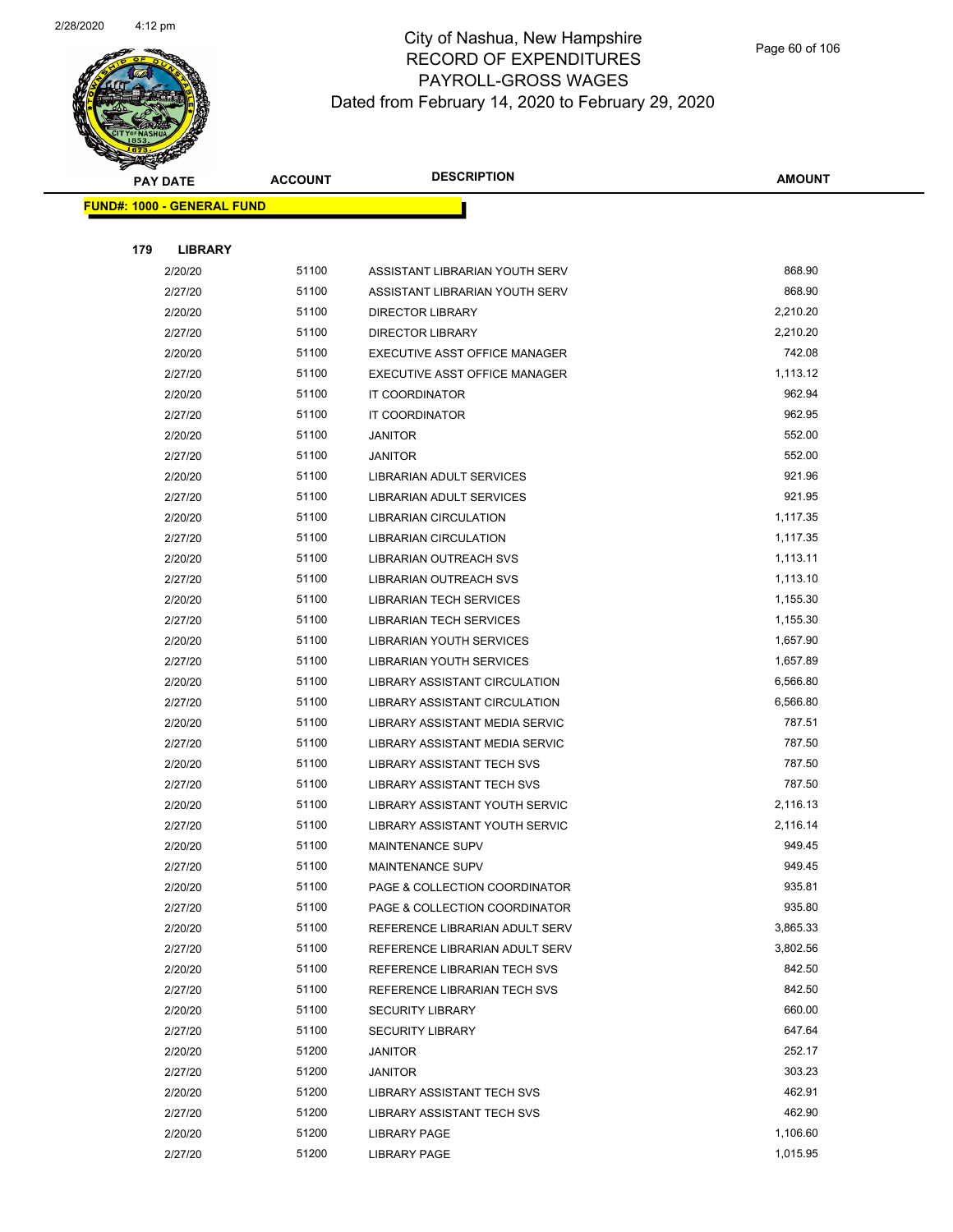

#### City of Nashua, New Hampshire RECORD OF EXPENDITURES PAYROLL-GROSS WAGES Dated from February 14, 2020 to February 29, 2020

| <b>PAY DATE</b>                   | <b>ACCOUNT</b>               | <b>DESCRIPTION</b>                   | <b>AMOUNT</b> |
|-----------------------------------|------------------------------|--------------------------------------|---------------|
| <b>FUND#: 1000 - GENERAL FUND</b> |                              |                                      |               |
| 179<br><b>LIBRARY</b>             |                              |                                      |               |
| 2/20/20                           | 51200                        | <b>SECURITY LIBRARY</b>              | 394.24        |
| 2/27/20                           | 51200                        | <b>SECURITY LIBRARY</b>              | 394.24        |
| 2/20/20                           | 51300                        | ASSISTANT LIBRARIAN CIRCULATIO       | 162.62        |
| 2/20/20                           | 51300                        | ASSISTANT LIBRARIAN YOUTH SERV       | 130.34        |
| 2/20/20                           | 51300                        | <b>JANITOR</b>                       | 41.40         |
| 2/20/20                           | 51300                        | <b>LIBRARIAN ADULT SERVICES</b>      | 138.30        |
| 2/20/20                           | 51300                        | <b>LIBRARIAN CIRCULATION</b>         | 167.61        |
| 2/27/20                           | 51300                        | <b>LIBRARIAN CIRCULATION</b>         | 167.61        |
| 2/20/20                           | 51300                        | LIBRARIAN OUTREACH SVS               | 31.31         |
| 2/27/20                           | 51300                        | LIBRARIAN OUTREACH SVS               | 20.87         |
| 2/27/20                           | 51300                        | <b>LIBRARIAN YOUTH SERVICES</b>      | 403.72        |
| 2/20/20                           | 51300                        | LIBRARY ASSISTANT CIRCULATION        | 162.94        |
| 2/27/20                           | 51300                        | <b>LIBRARY ASSISTANT CIRCULATION</b> | 326.06        |
| 2/20/20                           | 51300                        | LIBRARY ASSISTANT MEDIA SERVIC       | 14.76         |
| 2/27/20                           | 51300                        | LIBRARY ASSISTANT MEDIA SERVIC       | 118.13        |
| 2/20/20                           | 51300                        | <b>LIBRARY PAGE</b>                  | 60.52         |
| 2/27/20                           | 51300                        | <b>LIBRARY PAGE</b>                  | 60.52         |
| 2/27/20                           | 51300                        | MAINTENANCE SUPV                     | 97.92         |
| 2/27/20                           | 51300                        | REFERENCE LIBRARIAN ADULT SERV       | 242.26        |
| 2/20/20                           | 51300                        | <b>SECURITY LIBRARY</b>              | 123.76        |
| 2/27/20                           | 51300                        | <b>SECURITY LIBRARY</b>              | 123.75        |
| <b>TOTAL 179 - LIBRARY</b>        |                              |                                      | \$70,837.98   |
| 181                               | <b>COMMUNITY DEVELOPMENT</b> |                                      |               |
| 2/20/20                           | 51100                        | ADMINISTRATIVE ASSISTANT II          | 786.84        |
| 2/27/20                           | 51100                        | ADMINISTRATIVE ASSISTANT II          | 786.85        |
| 2/20/20                           | 51100                        | DIRECTOR COMMUNITY DEVELOPMENT       | 2,427.25      |
| 2/27/20                           | 51100                        | DIRECTOR COMMUNITY DEVELOPMENT       | 2,427.25      |

2/20/20 51100 TRANSPORTATION PLANNER 1,313.35 2/27/20 51100 TRANSPORTATION PLANNER 1,313.35 2/20/20 51100 WATERWAYS MANAGER 1,612.80 2/27/20 51100 WATERWAYS MANAGER 1,612.80 2/20/20 51200 ADMINISTRATIVE ASSISTANT I 390.64 2/27/20 51200 ADMINISTRATIVE ASSISTANT I 411.20 2/20/20 51400 INTERN 100.00 2/27/20 51400 INTERN 100.00 2/27/20 55118 TELEPHONE-CELLULAR 50.00

#### **TOTAL 181 - COMMUNITY DEVELOPMENT \$13,332.33**

#### 

**182 PLANNING AND ZONING**

2/20/20 51100 COMMUNICATION SPEC 57.00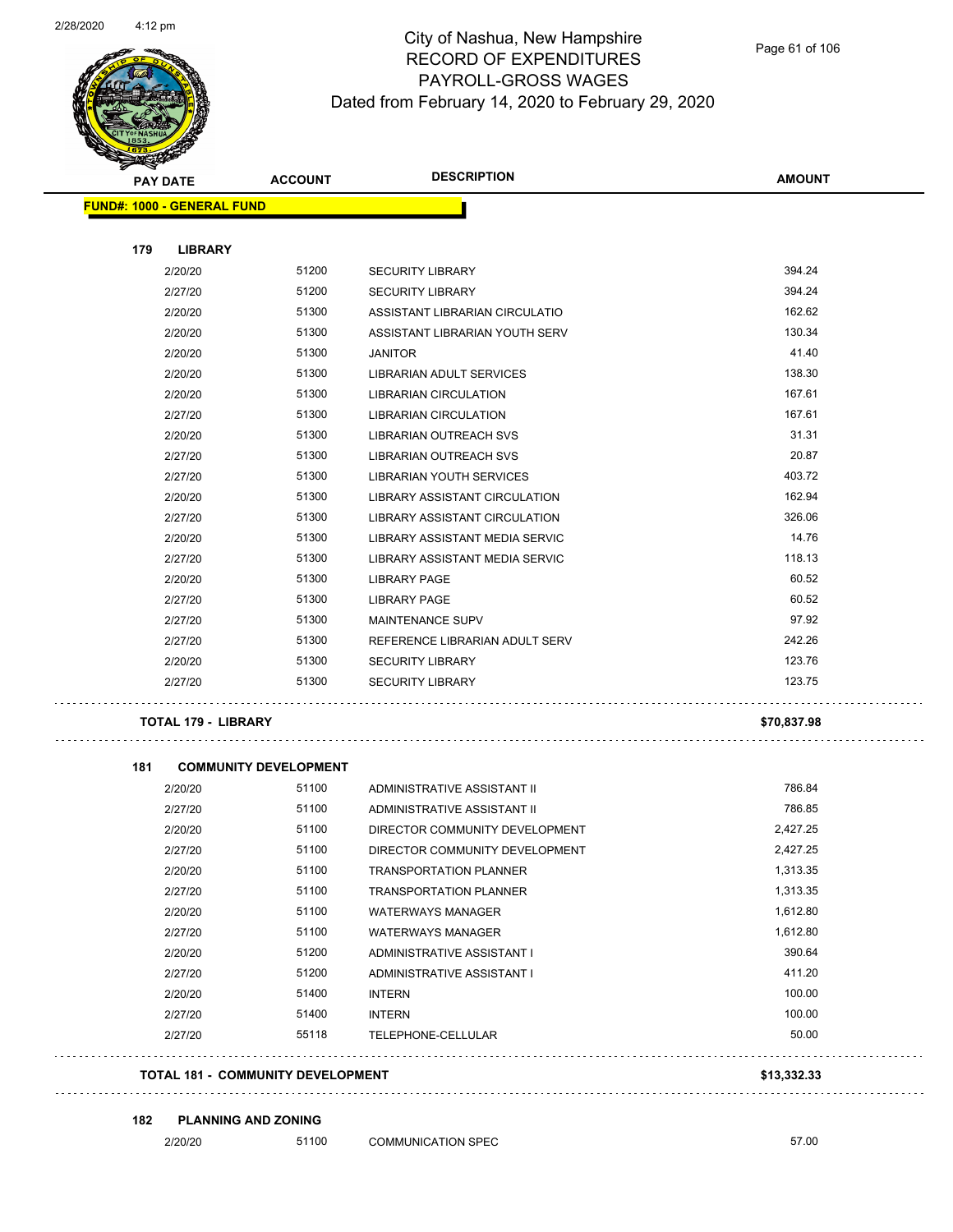

| <b>SANCHOR</b> |                                   |                                         | <b>DESCRIPTION</b>             |               |
|----------------|-----------------------------------|-----------------------------------------|--------------------------------|---------------|
|                | <b>PAY DATE</b>                   | <b>ACCOUNT</b>                          |                                | <b>AMOUNT</b> |
|                | <b>FUND#: 1000 - GENERAL FUND</b> |                                         |                                |               |
| 182            |                                   | <b>PLANNING AND ZONING</b>              |                                |               |
|                | 2/27/20                           | 51100                                   | <b>COMMUNICATION SPEC</b>      | 57.00         |
|                | 2/20/20                           | 51100                                   | DEPARTMENT COORDINATOR         | 1,048.50      |
|                | 2/27/20                           | 51100                                   | DEPARTMENT COORDINATOR         | 1,048.50      |
|                | 2/20/20                           | 51100                                   | DEPUTY PLANNING MANAGER        | 2,861.15      |
|                | 2/27/20                           | 51100                                   | <b>DEPUTY PLANNING MANAGER</b> | 2,861.15      |
|                | 2/20/20                           | 51100                                   | <b>PLANNER I</b>               | 1,918.15      |
|                | 2/27/20                           | 51100                                   | PLANNER I                      | 1,918.15      |
|                | 2/20/20                           | 51100                                   | ZONING COORDINATOR             | 839.35        |
|                | 2/27/20                           | 51100                                   | ZONING COORDINATOR             | 839.35        |
|                | 2/20/20                           | 53428                                   | STENOGRAPHIC SERVICES          | 500.00        |
|                |                                   |                                         |                                |               |
|                |                                   | <b>TOTAL 182 - PLANNING AND ZONING</b>  |                                | \$13,948.30   |
| 183            |                                   | <b>ECONOMIC DEVELOPMENT</b>             |                                |               |
|                | 2/20/20                           | 51100                                   | DWNTWN SPCLST & OED PGRM COOR  | 920.90        |
|                | 2/27/20                           | 51100                                   | DWNTWN SPCLST & OED PGRM COOR  | 920.90        |
|                | 2/20/20                           | 51100                                   | ECONOMIC DEV DIRECTOR          | 2,202.85      |
|                | 2/27/20                           | 51100                                   | ECONOMIC DEV DIRECTOR          | 2,202.85      |
|                | 2/20/20                           | 51100                                   | HUNT MEMORIAL BLDG & ARTS ADM  | 394.20        |
|                | 2/27/20                           | 51100                                   | HUNT MEMORIAL BLDG & ARTS ADM  | 394.20        |
|                | 2/27/20                           | 55118                                   | TELEPHONE-CELLULAR             | 85.00         |
|                |                                   | <b>TOTAL 183 - ECONOMIC DEVELOPMENT</b> |                                | \$7,120.90    |
|                |                                   |                                         |                                |               |
| 191            | <b>SCHOOL</b><br>2/27/20          | 51100                                   | 21 CENTURY COORDINATOR         | 2,380.10      |
|                | 2/20/20                           | 51100                                   | <b>7PAR CTE NHN</b>            | 321.08        |
|                | 2/27/20                           | 51100                                   | <b>7PAR CTE NHN</b>            | 342.49        |
|                | 2/27/20                           | 51100                                   | ASSISTANT DIRECTOR BUSINESS    | 3,219.60      |
|                | 2/27/20                           | 51100                                   | ASSISTANT PRINCIPAL AMH        | 1,581.70      |
|                | 2/27/20                           | 51100                                   | ASSISTANT PRINCIPAL BIC        | 2,875.00      |
|                | 2/27/20                           | 51100                                   | ASSISTANT PRINCIPAL BIR        | 1,509.60      |
|                | 2/27/20                           | 51100                                   | ASSISTANT PRINCIPAL BRO        | 3,357.70      |
|                | 2/27/20                           | 51100                                   | ASSISTANT PRINCIPAL CHARL      | 3,293.00      |
|                | 2/27/20                           | 51100                                   | ASSISTANT PRINCIPAL DR CRSP    | 1,646.50      |
|                | 2/27/20                           | 51100                                   | ASSISTANT PRINCIPAL ELM        | 6,769.20      |
|                | 2/27/20                           | 51100                                   | ASSISTANT PRINCIPAL FES        | 2,875.00      |
|                | 2/27/20                           | 51100                                   | ASSISTANT PRINCIPAL FMS        | 3,288.50      |
|                | 2/27/20                           | 51100                                   | ASSISTANT PRINCIPAL LEDGE      | 3,292.90      |
|                | 2/27/20                           | 51100                                   | ASSISTANT PRINCIPAL MDE        | 3,115.40      |
|                | 2/27/20                           | 51100                                   | ASSISTANT PRINCIPAL MTP        | 1,437.50      |
|                | 2/27/20                           | 51100                                   | ASSISTANT PRINCIPAL NHN        | 13,806.40     |
|                | 2/27/20                           | 51100                                   | ASSISTANT PRINCIPAL NHS        | 13,884.60     |
|                |                                   |                                         |                                |               |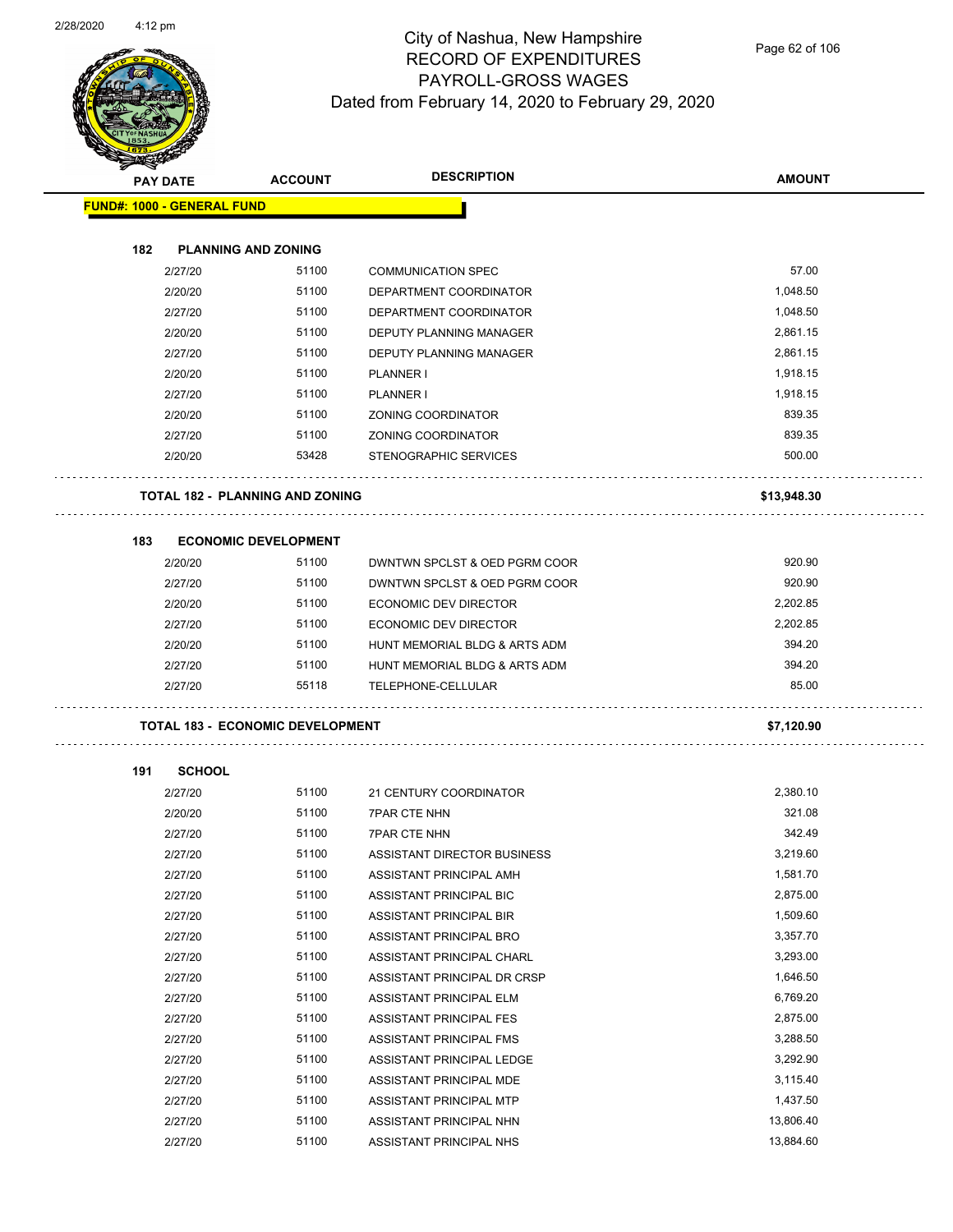

|     | <b>PAY DATE</b>                   | <b>ACCOUNT</b> | <b>DESCRIPTION</b>              | <b>AMOUNT</b> |
|-----|-----------------------------------|----------------|---------------------------------|---------------|
|     | <b>FUND#: 1000 - GENERAL FUND</b> |                |                                 |               |
|     |                                   |                |                                 |               |
| 191 | <b>SCHOOL</b>                     |                |                                 |               |
|     | 2/27/20                           | 51100          | ASSISTANT PRINCIPAL SHE         | 1,461.60      |
|     | 2/27/20                           | 51100          | ASSISTANT SUPERINTENDENT        | 9,051.60      |
|     | 2/27/20                           | 51100          | ASST DIRECTOR PLANT OPS         | 4,913.30      |
|     | 2/27/20                           | 51100          | <b>ASST DIRECTOR SPED</b>       | 6,623.10      |
|     | 2/27/20                           | 51100          | ASST SYSTEMS ADMIN FULL YEAR    | 17,537.61     |
|     | 2/27/20                           | 51100          | ATTENDANCE OFFICER              | 2,543.80      |
|     | 2/27/20                           | 51100          | BRENTWOOD COORDINATOR           | 2,779.30      |
|     | 2/27/20                           | 51100          | CAREER CENTER COORD NHS         | 1,557.20      |
|     | 2/27/20                           | 51100          | CHIEF OPERATING OFFICER         | 4,431.80      |
|     | 2/20/20                           | 51100          | CLERICAL ACADEMY NHN            | 2,838.71      |
|     | 2/27/20                           | 51100          | CLERICAL ACADEMY NHN            | 3,130.95      |
|     | 2/20/20                           | 51100          | CLERICAL ACADEMY NHS            | 2,632.72      |
|     | 2/27/20                           | 51100          | CLERICAL ACADEMY NHS            | 3,050.31      |
|     | 2/20/20                           | 51100          | <b>CLERICAL ASST SUPER SUP</b>  | 1,466.63      |
|     | 2/27/20                           | 51100          | <b>CLERICAL ASST SUPER SUP</b>  | 1,447.25      |
|     | 2/20/20                           | 51100          | CLERICAL ATHLETIC NHN           | 706.90        |
|     | 2/27/20                           | 51100          | <b>CLERICAL ATHLETIC NHN</b>    | 815.65        |
|     | 2/20/20                           | 51100          | CLERICAL ATHLETIC NHS           | 575.25        |
|     | 2/27/20                           | 51100          | CLERICAL ATHLETIC NHS           | 731.25        |
|     | 2/20/20                           | 51100          | <b>CLERICAL BUSINESS</b>        | 3,319.20      |
|     | 2/27/20                           | 51100          | <b>CLERICAL BUSINESS</b>        | 3,319.20      |
|     | 2/20/20                           | 51100          | CLERICAL CHIEF OP OFFICER SUP   | 766.78        |
|     | 2/27/20                           | 51100          | CLERICAL CHIEF OP OFFICER SUP   | 761.74        |
|     | 2/20/20                           | 51100          | <b>CLERICAL CTE NHN</b>         | 630.36        |
|     | 2/27/20                           | 51100          | <b>CLERICAL CTE NHN</b>         | 695.25        |
|     | 2/20/20                           | 51100          | <b>CLERICAL CTE NHS</b>         | 739.52        |
|     | 2/27/20                           | 51100          | <b>CLERICAL CTE NHS</b>         | 815.65        |
|     | 2/20/20                           | 51100          | CLERICAL GUIDANCE ELM           | 537.66        |
|     | 2/27/20                           | 51100          | <b>CLERICAL GUIDANCE ELM</b>    | 769.41        |
|     | 2/20/20                           | 51100          | <b>CLERICAL GUIDANCE NHN</b>    | 1,749.95      |
|     | 2/27/20                           | 51100          | CLERICAL GUIDANCE NHN           | 1,955.87      |
|     | 2/20/20                           | 51100          | <b>CLERICAL GUIDANCE NHS</b>    | 1,460.97      |
|     | 2/27/20                           | 51100          | <b>CLERICAL GUIDANCE NHS</b>    | 1,647.90      |
|     | 2/20/20                           | 51100          | <b>CLERICAL HUMAN RESOURCES</b> | 1,615.27      |
|     | 2/27/20                           | 51100          | CLERICAL HUMAN RESOURCES        | 1,654.70      |
|     | 2/20/20                           | 51100          | <b>CLERICAL PAYROLL SUP</b>     | 1,532.30      |
|     | 2/27/20                           | 51100          | <b>CLERICAL PAYROLL SUP</b>     | 1,532.30      |
|     | 2/20/20                           | 51100          | <b>CLERICAL PLANT OPS</b>       | 766.15        |
|     | 2/27/20                           | 51100          | CLERICAL PLANT OPS              | 766.15        |
|     | 2/20/20                           | 51100          | <b>CLERICAL PRINCIPAL AMH</b>   | 1,457.48      |
|     | 2/27/20                           | 51100          | <b>CLERICAL PRINCIPAL AMH</b>   | 1,395.25      |
|     | 2/20/20                           | 51100          | <b>CLERICAL PRINCIPAL BIC</b>   | 1,324.52      |
|     | 2/27/20                           | 51100          | <b>CLERICAL PRINCIPAL BIC</b>   | 1,546.91      |
|     | 2/20/20                           | 51100          | CLERICAL PRINCIPAL BIR          | 1,468.16      |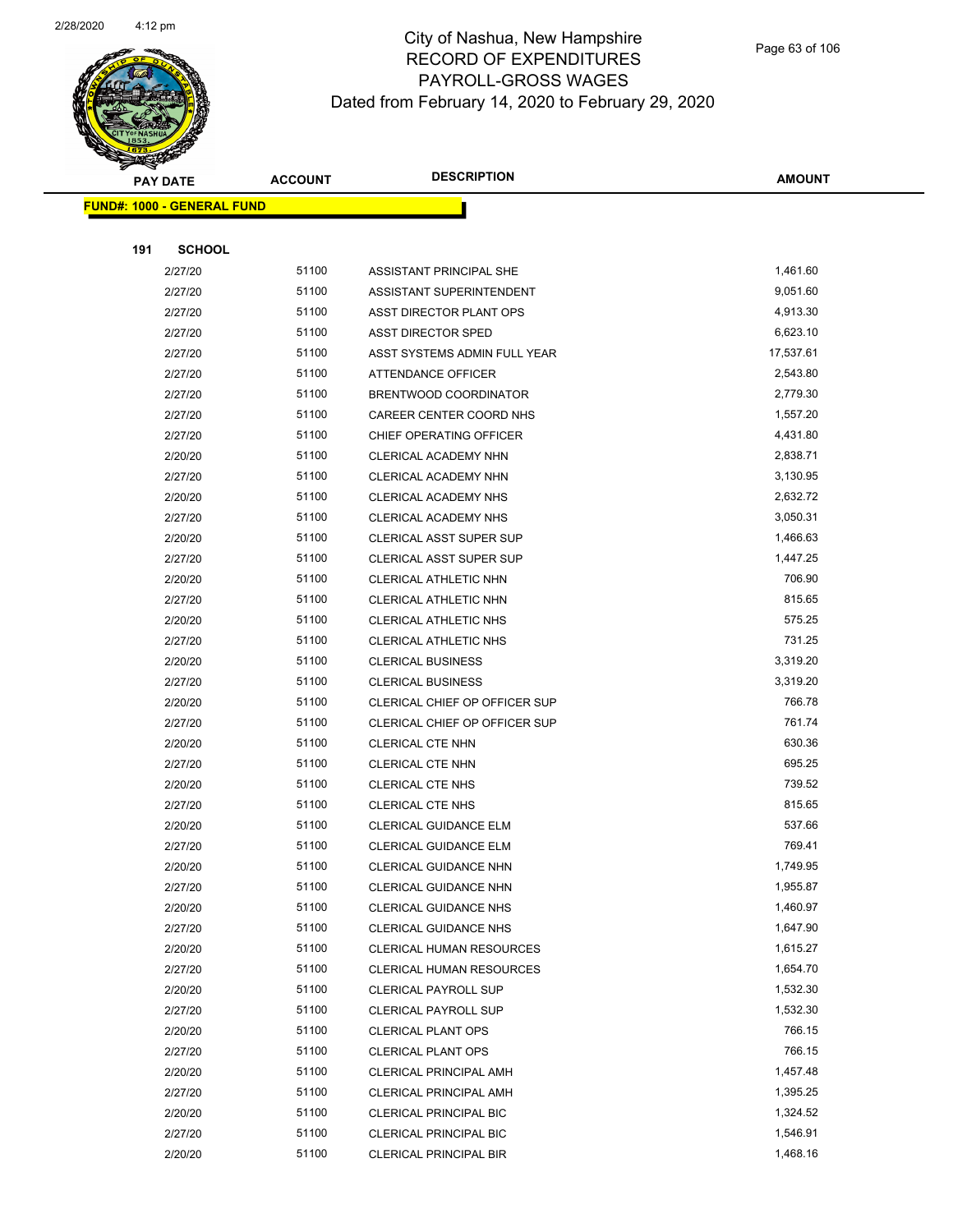

Page 64 of 106

| <b>PAY DATE</b>                    | <b>ACCOUNT</b> | <b>DESCRIPTION</b>                                                  | <b>AMOUNT</b>      |
|------------------------------------|----------------|---------------------------------------------------------------------|--------------------|
| <u> FUND#: 1000 - GENERAL FUND</u> |                |                                                                     |                    |
|                                    |                |                                                                     |                    |
| <b>SCHOOL</b><br>191               |                |                                                                     |                    |
| 2/27/20                            | 51100          | <b>CLERICAL PRINCIPAL BIR</b>                                       | 1,631.30           |
| 2/20/20                            | 51100          | <b>CLERICAL PRINCIPAL BRO</b>                                       | 1,222.90           |
| 2/27/20                            | 51100          | CLERICAL PRINCIPAL BRO                                              | 1,532.28           |
| 2/20/20                            | 51100          | CLERICAL PRINCIPAL CHA                                              | 1,440.36           |
| 2/27/20                            | 51100          | CLERICAL PRINCIPAL CHA                                              | 1,532.30           |
| 2/20/20                            | 51100          | CLERICAL PRINCIPAL DRC                                              | 1,459.68           |
| 2/27/20                            | 51100          | <b>CLERICAL PRINCIPAL DRC</b>                                       | 1,464.30           |
| 2/20/20                            | 51100          | <b>CLERICAL PRINCIPAL ELM</b>                                       | 2,384.72           |
| 2/27/20                            | 51100          | <b>CLERICAL PRINCIPAL ELM</b>                                       | 2,683.97           |
| 2/20/20                            | 51100          | <b>CLERICAL PRINCIPAL FES</b>                                       | 1,108.55           |
| 2/27/20                            | 51100          | <b>CLERICAL PRINCIPAL FES</b>                                       | 1,464.30           |
| 2/20/20                            | 51100          | <b>CLERICAL PRINCIPAL FMS</b>                                       | 2,093.77           |
| 2/27/20                            | 51100          | <b>CLERICAL PRINCIPAL FMS</b>                                       | 2,380.20           |
| 2/20/20                            | 51100          | <b>CLERICAL PRINCIPAL LDG</b>                                       | 1,403.89           |
| 2/27/20                            | 51100          | <b>CLERICAL PRINCIPAL LDG</b>                                       | 1,437.28           |
| 2/20/20                            | 51100          | CLERICAL PRINCIPAL MDE                                              | 1,485.77           |
| 2/27/20                            | 51100          | CLERICAL PRINCIPAL MDE                                              | 1,570.55           |
| 2/20/20                            | 51100          | <b>CLERICAL PRINCIPAL MTP</b>                                       | 1,494.70           |
| 2/27/20                            | 51100          | <b>CLERICAL PRINCIPAL MTP</b>                                       | 1,530.77           |
| 2/20/20                            | 51100          | CLERICAL PRINCIPAL NHN                                              | 1,357.64           |
| 2/27/20                            | 51100          | CLERICAL PRINCIPAL NHN                                              | 2,053.60           |
| 2/20/20                            | 51100          | <b>CLERICAL PRINCIPAL NHS</b>                                       | 1,851.12           |
| 2/27/20                            | 51100          | <b>CLERICAL PRINCIPAL NHS</b>                                       | 2,175.01           |
| 2/20/20                            | 51100          | <b>CLERICAL PRINCIPAL NSE</b>                                       | 1,465.17           |
| 2/27/20                            | 51100          | <b>CLERICAL PRINCIPAL NSE</b>                                       | 1,490.75           |
| 2/20/20                            | 51100          | CLERICAL PRINCIPAL PMS                                              | 1,365.05           |
| 2/27/20                            | 51100          | <b>CLERICAL PRINCIPAL PMS</b>                                       | 1,392.63           |
| 2/20/20                            | 51100          | CLERICAL PRINCIPAL SHE                                              | 1,402.52           |
| 2/27/20                            | 51100          | CLERICAL PRINCIPAL SHE                                              | 1,527.40           |
| 2/20/20                            | 51100          | <b>CLERICAL RECEPTIONIST NHN</b>                                    | 739.52             |
| 2/27/20                            | 51100          | CLERICAL RECEPTIONIST NHN                                           | 815.65             |
| 2/20/20                            | 51100          | <b>CLERICAL RECEPTIONIST NHS</b>                                    | 556.20             |
| 2/27/20                            | 51100          | CLERICAL RECEPTIONIST NHS                                           | 653.55             |
| 2/20/20                            | 51100          | CLERICAL SPECIAL ED NHN                                             | 624.02             |
| 2/27/20                            | 51100          | CLERICAL SPECIAL ED NHN                                             | 731.25             |
| 2/20/20                            | 51100          | CLERICAL SPECIAL ED NHS                                             | 663.00             |
| 2/27/20                            | 51100          | CLERICAL SPECIAL ED NHS                                             | 731.25             |
| 2/20/20                            | 51100          | CLERICAL SPECIAL ED SUP                                             | 1,426.50           |
| 2/27/20                            | 51100<br>51100 | CLERICAL SPECIAL ED SUP                                             | 1,426.50<br>848.94 |
| 2/20/20                            | 51100          | <b>CLERICAL STUDENT SERV SUP</b>                                    | 843.32             |
| 2/27/20                            | 51100          | <b>CLERICAL STUDENT SERV SUP</b>                                    | 804.43             |
| 2/20/20<br>2/27/20                 | 51100          | <b>CLERICAL SUPERINTENDANT HRLY</b><br>CLERICAL SUPERINTENDANT HRLY | 815.09             |
| 2/27/20                            | 51100          | <b>CLERICAL SUPERINTENDANT SUP</b>                                  | 1,894.50           |
|                                    |                |                                                                     |                    |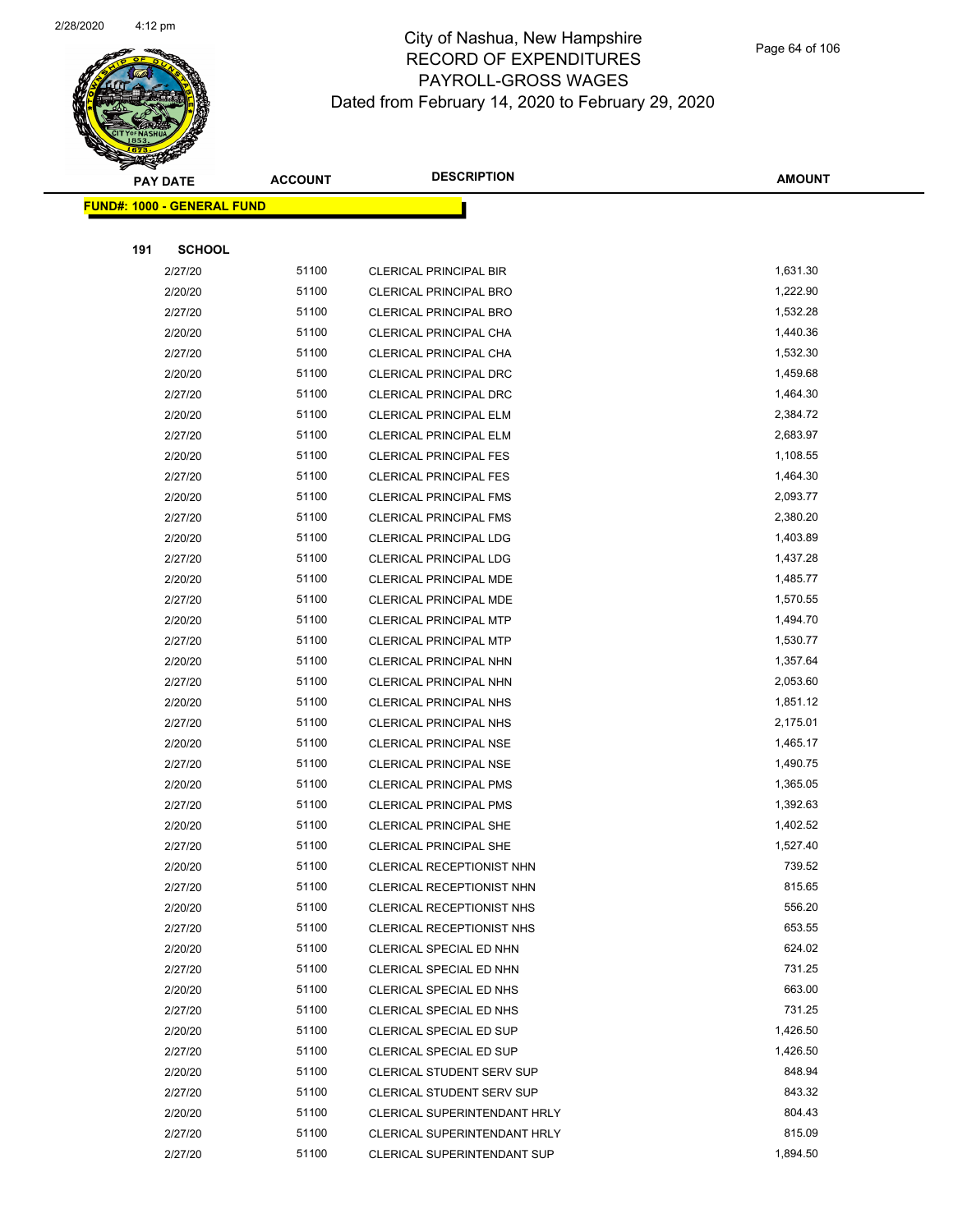

Page 65 of 106

|     | <b>PAY DATE</b>                    | <b>ACCOUNT</b> | <b>DESCRIPTION</b>             | <b>AMOUNT</b> |
|-----|------------------------------------|----------------|--------------------------------|---------------|
|     | <u> FUND#: 1000 - GENERAL FUND</u> |                |                                |               |
|     |                                    |                |                                |               |
| 191 | <b>SCHOOL</b>                      |                |                                |               |
|     | 2/20/20                            | 51100          | <b>CUSTODIAN AMH</b>           | 1,481.92      |
|     | 2/27/20                            | 51100          | <b>CUSTODIAN AMH</b>           | 1,481.92      |
|     | 2/20/20                            | 51100          | <b>CUSTODIAN ASST HEAD ELM</b> | 832.40        |
|     | 2/27/20                            | 51100          | <b>CUSTODIAN ASST HEAD ELM</b> | 832.40        |
|     | 2/27/20                            | 51100          | <b>CUSTODIAN ASST HEAD FMS</b> | 972.85        |
|     | 2/20/20                            | 51100          | <b>CUSTODIAN ASST HEAD NHN</b> | 1,672.81      |
|     | 2/27/20                            | 51100          | <b>CUSTODIAN ASST HEAD NHN</b> | 1,672.82      |
|     | 2/20/20                            | 51100          | <b>CUSTODIAN ASST HEAD NHS</b> | 1,672.84      |
|     | 2/27/20                            | 51100          | <b>CUSTODIAN ASST HEAD NHS</b> | 1,672.81      |
|     | 2/20/20                            | 51100          | <b>CUSTODIAN ASST HEAD PMS</b> | 821.99        |
|     | 2/27/20                            | 51100          | <b>CUSTODIAN ASST HEAD PMS</b> | 832.40        |
|     | 2/20/20                            | 51100          | <b>CUSTODIAN BIC</b>           | 1,457.03      |
|     | 2/27/20                            | 51100          | <b>CUSTODIAN BIC</b>           | 730.80        |
|     | 2/20/20                            | 51100          | <b>CUSTODIAN BIR</b>           | 1,461.60      |
|     | 2/27/20                            | 51100          | <b>CUSTODIAN BIR</b>           | 1,461.60      |
|     | 2/20/20                            | 51100          | <b>CUSTODIAN BRO</b>           | 730.80        |
|     | 2/27/20                            | 51100          | <b>CUSTODIAN BRO</b>           | 730.80        |
|     | 2/20/20                            | 51100          | <b>CUSTODIAN CHA</b>           | 1,461.60      |
|     | 2/27/20                            | 51100          | <b>CUSTODIAN CHA</b>           | 1,461.60      |
|     | 2/20/20                            | 51100          | <b>CUSTODIAN DRC</b>           | 1,461.60      |
|     | 2/27/20                            | 51100          | <b>CUSTODIAN DRC</b>           | 1,461.60      |
|     | 2/20/20                            | 51100          | <b>CUSTODIAN ELM</b>           | 5,401.85      |
|     | 2/27/20                            | 51100          | <b>CUSTODIAN ELM</b>           | 5,210.01      |
|     | 2/20/20                            | 51100          | <b>CUSTODIAN FES</b>           | 1,461.60      |
|     | 2/27/20                            | 51100          | <b>CUSTODIAN FES</b>           | 1,461.60      |
|     | 2/20/20                            | 51100          | <b>CUSTODIAN FMS</b>           | 2,777.04      |
|     | 2/27/20                            | 51100          | <b>CUSTODIAN FMS</b>           | 2,243.52      |
|     | 2/20/20                            | 51100          | <b>CUSTODIAN HEAD AMH</b>      | 832.40        |
|     | 2/27/20                            | 51100          | <b>CUSTODIAN HEAD AMH</b>      | 832.41        |
|     | 2/20/20                            | 51100          | <b>CUSTODIAN HEAD BIC</b>      | 832.40        |
|     | 2/27/20                            | 51100          | <b>CUSTODIAN HEAD BIC</b>      | 832.40        |
|     | 2/20/20                            | 51100          | <b>CUSTODIAN HEAD BIR</b>      | 832.40        |
|     | 2/27/20                            | 51100          | <b>CUSTODIAN HEAD BIR</b>      | 832.40        |
|     | 2/20/20                            | 51100          | <b>CUSTODIAN HEAD BRO</b>      | 858.41        |
|     | 2/27/20                            | 51100          | <b>CUSTODIAN HEAD BRO</b>      | 832.40        |
|     | 2/20/20                            | 51100          | <b>CUSTODIAN HEAD CHA</b>      | 832.40        |
|     | 2/27/20                            | 51100          | <b>CUSTODIAN HEAD CHA</b>      | 832.40        |
|     | 2/20/20                            | 51100          | <b>CUSTODIAN HEAD DRC</b>      | 832.40        |
|     | 2/27/20                            | 51100          | <b>CUSTODIAN HEAD DRC</b>      | 832.40        |
|     | 2/20/20                            | 51100          | <b>CUSTODIAN HEAD ELM</b>      | 986.40        |
|     | 2/27/20                            | 51100          | <b>CUSTODIAN HEAD ELM</b>      | 986.40        |
|     | 2/20/20                            | 51100          | <b>CUSTODIAN HEAD FES</b>      | 832.41        |
|     | 2/27/20                            | 51100          | <b>CUSTODIAN HEAD FES</b>      | 832.40        |
|     | 2/20/20                            | 51100          | <b>CUSTODIAN HEAD FMS</b>      | 986.40        |
|     |                                    |                |                                |               |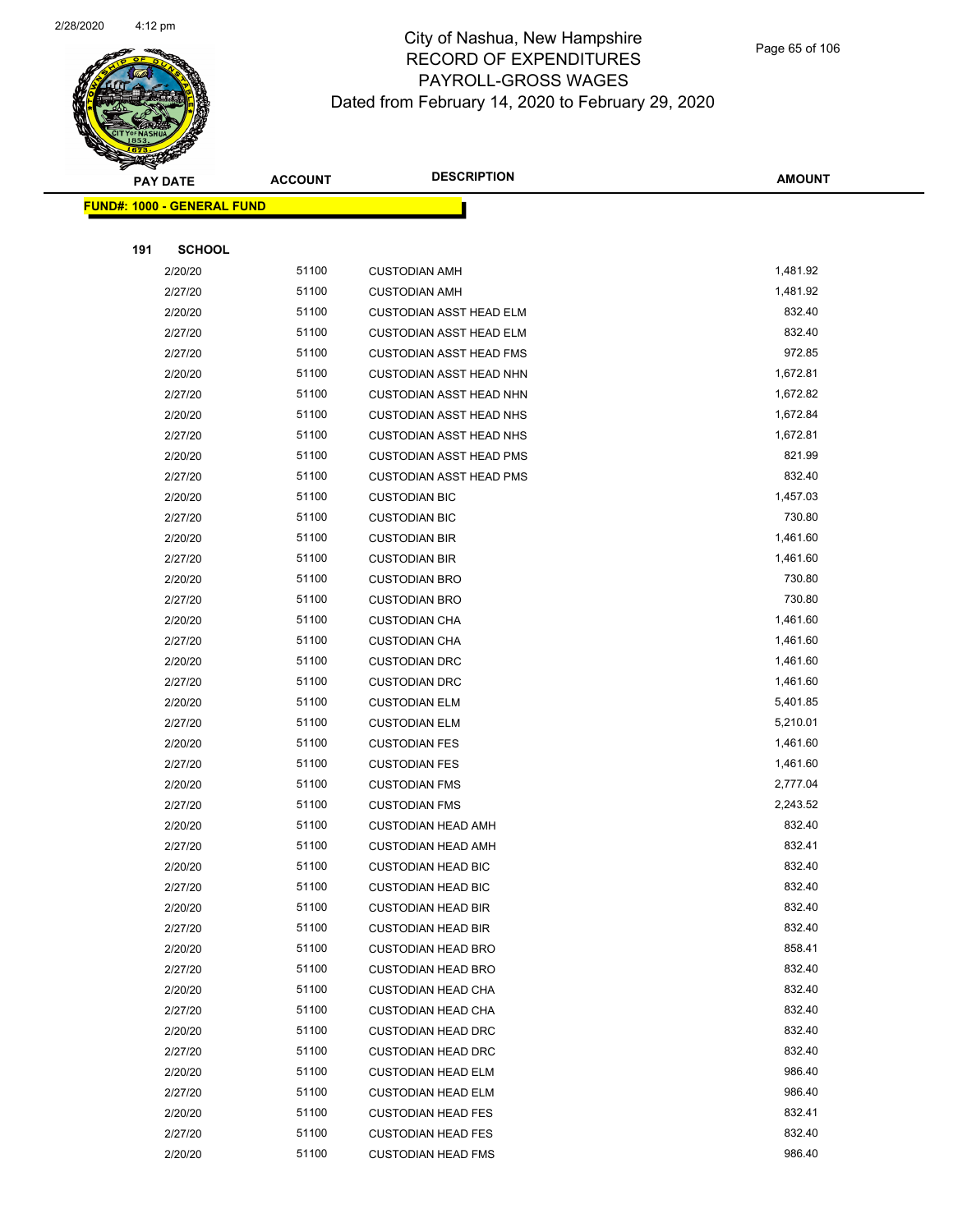

|     | <b>PAY DATE</b>                   | <b>ACCOUNT</b> | <b>DESCRIPTION</b>         | <b>AMOUNT</b> |
|-----|-----------------------------------|----------------|----------------------------|---------------|
|     | <b>FUND#: 1000 - GENERAL FUND</b> |                |                            |               |
|     |                                   |                |                            |               |
| 191 | <b>SCHOOL</b>                     |                |                            |               |
|     | 2/27/20                           | 51100          | <b>CUSTODIAN HEAD FMS</b>  | 986.40        |
|     | 2/20/20                           | 51100          | <b>CUSTODIAN HEAD LDG</b>  | 832.40        |
|     | 2/27/20                           | 51100          | <b>CUSTODIAN HEAD LDG</b>  | 832.40        |
|     | 2/20/20                           | 51100          | <b>CUSTODIAN HEAD MDE</b>  | 832.40        |
|     | 2/27/20                           | 51100          | <b>CUSTODIAN HEAD MDE</b>  | 832.40        |
|     | 2/20/20                           | 51100          | <b>CUSTODIAN HEAD MTP</b>  | 832.40        |
|     | 2/27/20                           | 51100          | <b>CUSTODIAN HEAD MTP</b>  | 832.40        |
|     | 2/20/20                           | 51100          | <b>CUSTODIAN HEAD NHN</b>  | 992.00        |
|     | 2/27/20                           | 51100          | <b>CUSTODIAN HEAD NHN</b>  | 992.00        |
|     | 2/20/20                           | 51100          | <b>CUSTODIAN HEAD NHS</b>  | 992.00        |
|     | 2/27/20                           | 51100          | <b>CUSTODIAN HEAD NHS</b>  | 992.00        |
|     | 2/20/20                           | 51100          | <b>CUSTODIAN HEAD NSE</b>  | 832.40        |
|     | 2/27/20                           | 51100          | <b>CUSTODIAN HEAD NSE</b>  | 832.40        |
|     | 2/20/20                           | 51100          | <b>CUSTODIAN HEAD SHE</b>  | 832.40        |
|     | 2/27/20                           | 51100          | <b>CUSTODIAN HEAD SHE</b>  | 832.40        |
|     | 2/20/20                           | 51100          | <b>CUSTODIAN LDG</b>       | 1,461.60      |
|     | 2/27/20                           | 51100          | <b>CUSTODIAN LDG</b>       | 1,461.60      |
|     | 2/20/20                           | 51100          | <b>CUSTODIAN MDE</b>       | 1,461.60      |
|     | 2/27/20                           | 51100          | <b>CUSTODIAN MDE</b>       | 1,461.60      |
|     | 2/20/20                           | 51100          | <b>CUSTODIAN MTP</b>       | 1,461.60      |
|     | 2/27/20                           | 51100          | <b>CUSTODIAN MTP</b>       | 1,502.24      |
|     | 2/20/20                           | 51100          | <b>CUSTODIAN NHN</b>       | 9,033.45      |
|     | 2/27/20                           | 51100          | <b>CUSTODIAN NHN</b>       | 9,694.43      |
|     | 2/20/20                           | 51100          | <b>CUSTODIAN NHS</b>       | 9,848.03      |
|     | 2/27/20                           | 51100          | <b>CUSTODIAN NHS</b>       | 9,820.28      |
|     | 2/20/20                           | 51100          | <b>CUSTODIAN NSE</b>       | 1,461.60      |
|     | 2/27/20                           | 51100          | <b>CUSTODIAN NSE</b>       | 1,461.60      |
|     | 2/20/20                           | 51100          | <b>CUSTODIAN PMS</b>       | 2,396.88      |
|     | 2/27/20                           | 51100          | <b>CUSTODIAN PMS</b>       | 2,406.02      |
|     | 2/20/20                           | 51100          | <b>CUSTODIAN SHE</b>       | 1,461.60      |
|     | 2/27/20                           | 51100          | <b>CUSTODIAN SHE</b>       | 1,461.60      |
|     | 2/27/20                           | 51100          | CUSTODIAN SUPERVISOR WPO   | 4,112.60      |
|     | 2/20/20                           | 51100          | <b>CUSTODIAN WID</b>       | 1,461.60      |
|     | 2/27/20                           | 51100          | <b>CUSTODIAN WID</b>       | 1,461.60      |
|     | 2/27/20                           | 51100          | DATA ANALYST               | 3,213.00      |
|     | 2/27/20                           | 51100          | <b>DIRECTOR ATHLETICS</b>  | 3,855.50      |
|     | 2/27/20                           | 51100          | <b>DIRECTOR COM GRANTS</b> | 2,528.69      |
|     | 2/27/20                           | 51100          | <b>DIRECTOR GUIDANCE</b>   | 6,717.60      |
|     | 2/27/20                           | 51100          | DIRECTOR HUMAN RESOURCES   | 3,508.10      |
|     | 2/27/20                           | 51100          | DIRECTOR PLANT OPS         | 4,002.20      |
|     | 2/27/20                           | 51100          | DIRECTOR SPECIAL ED        | 3,745.20      |
|     | 2/27/20                           | 51100          | DIRECTOR STUDENT SERVICES  | 3,515.40      |
|     | 2/27/20                           | 51100          | DIRECTOR TECHNOLOGY        | 3,755.90      |
|     | 2/27/20                           | 51100          | DIRECTOR TRANSPORTATION    | 3,346.50      |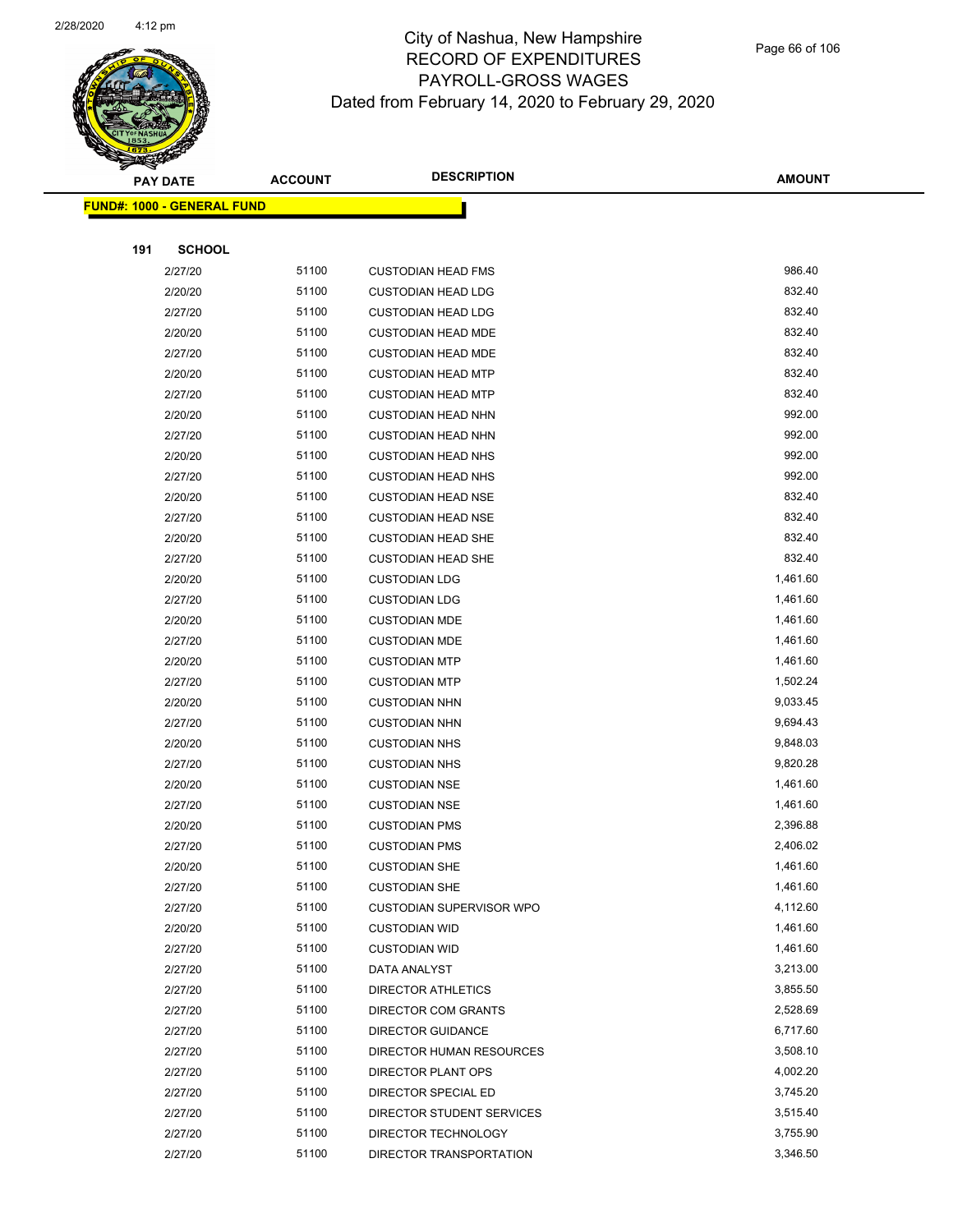

|     | <b>PAY DATE</b>                   | <b>ACCOUNT</b> | <b>DESCRIPTION</b>             | <b>AMOUNT</b> |
|-----|-----------------------------------|----------------|--------------------------------|---------------|
|     | <b>FUND#: 1000 - GENERAL FUND</b> |                |                                |               |
|     |                                   |                |                                |               |
| 191 | <b>SCHOOL</b>                     |                |                                |               |
|     | 2/27/20                           | 51100          | <b>DIRECTOR VOCATIONAL</b>     | 3,390.40      |
|     | 2/27/20                           | 51100          | DW TECHNOLOGY PEER COACH       | 1,966.30      |
|     | 2/20/20                           | 51100          | E-BLOCK TECHNICAL PARA         | 481.65        |
|     | 2/27/20                           | 51100          | E-BLOCK TECHNICAL PARA         | 547.56        |
|     | 2/27/20                           | 51100          | ELL COMMUNICATIONS COORDINATOR | 2,172.00      |
|     | 2/27/20                           | 51100          | ELL OUTREACH WORKER            | 1,766.10      |
|     | 2/20/20                           | 51100          | ELL OUTREACH WORKER HOURLY     | 431.25        |
|     | 2/27/20                           | 51100          | ELL OUTREACH WORKER HOURLY     | 400.00        |
|     | 2/20/20                           | 51100          | <b>GRANT WRITER</b>            | 657.80        |
|     | 2/27/20                           | 51100          | <b>GRANT WRITER</b>            | 657.80        |
|     | 2/27/20                           | 51100          | GUIDANCE COUNSELOR AMH         | 2,403.60      |
|     | 2/27/20                           | 51100          | GUIDANCE COUNSELOR BIC         | 2,064.70      |
|     | 2/27/20                           | 51100          | <b>GUIDANCE COUNSELOR BIR</b>  | 3,015.80      |
|     | 2/27/20                           | 51100          | <b>GUIDANCE COUNSELOR BRO</b>  | 1,980.50      |
|     | 2/27/20                           | 51100          | GUIDANCE COUNSELOR CHA         | 2,589.65      |
|     | 2/27/20                           | 51100          | GUIDANCE COUNSELOR DRC         | 2,923.70      |
|     | 2/27/20                           | 51100          | <b>GUIDANCE COUNSELOR ELM</b>  | 13,680.20     |
|     | 2/27/20                           | 51100          | <b>GUIDANCE COUNSELOR FES</b>  | 2,923.70      |
|     | 2/27/20                           | 51100          | <b>GUIDANCE COUNSELOR FMS</b>  | 6,875.20      |
|     | 2/27/20                           | 51100          | GUIDANCE COUNSELOR LDG         | 3,015.80      |
|     | 2/27/20                           | 51100          | GUIDANCE COUNSELOR MDE         | 2,895.10      |
|     | 2/27/20                           | 51100          | <b>GUIDANCE COUNSELOR MTP</b>  | 2,923.70      |
|     | 2/27/20                           | 51100          | GUIDANCE COUNSELOR NHN         | 14,792.30     |
|     | 2/27/20                           | 51100          | GUIDANCE COUNSELOR NHS         | 19,941.44     |
|     | 2/27/20                           | 51100          | <b>GUIDANCE COUNSELOR NSE</b>  | 2,923.69      |
|     | 2/27/20                           | 51100          | GUIDANCE COUNSELOR PMS         | 8,286.60      |
|     | 2/27/20                           | 51100          | <b>GUIDANCE COUNSELOR SHE</b>  | 2,923.70      |
|     | 2/20/20                           | 51100          | HOME SCHOOL CORD TTI           | 732.00        |
|     | 2/27/20                           | 51100          | HOME SCHOOL CORD TTI           | 732.00        |
|     | 2/27/20                           | 51100          | JOB DEVELOPER SPED NHN         | 3,015.80      |
|     | 2/27/20                           | 51100          | <b>LIBRARIAN AMH</b>           | 1,989.50      |
|     | 2/27/20                           | 51100          | <b>LIBRARIAN BIC</b>           | 1,904.30      |
|     | 2/27/20                           | 51100          | LIBRARIAN BIR                  | 2,187.10      |
|     | 2/27/20                           | 51100          | LIBRARIAN BRO                  | 2,204.20      |
|     | 2/27/20                           | 51100          | LIBRARIAN CHA                  | 3,015.80      |
|     | 2/27/20                           | 51100          | <b>LIBRARIAN DRC</b>           | 2,250.50      |
|     | 2/27/20                           | 51100          | <b>LIBRARIAN ELM</b>           | 2,107.10      |
|     | 2/27/20                           | 51100          | <b>LIBRARIAN FES</b>           | 2,923.70      |
|     | 2/27/20                           | 51100          | <b>LIBRARIAN FMS</b>           | 3,015.80      |
|     | 2/27/20                           | 51100          | LIBRARIAN LDG                  | 2,426.69      |
|     | 2/27/20                           | 51100          | LIBRARIAN MDE                  | 2,895.10      |
|     | 2/27/20                           | 51100          | LIBRARIAN NHN                  | 4,926.70      |
|     | 2/27/20                           | 51100          | <b>LIBRARIAN NHS</b>           | 5,984.70      |
|     | 2/27/20                           | 51100          | <b>LIBRARIAN NSE</b>           | 2,895.10      |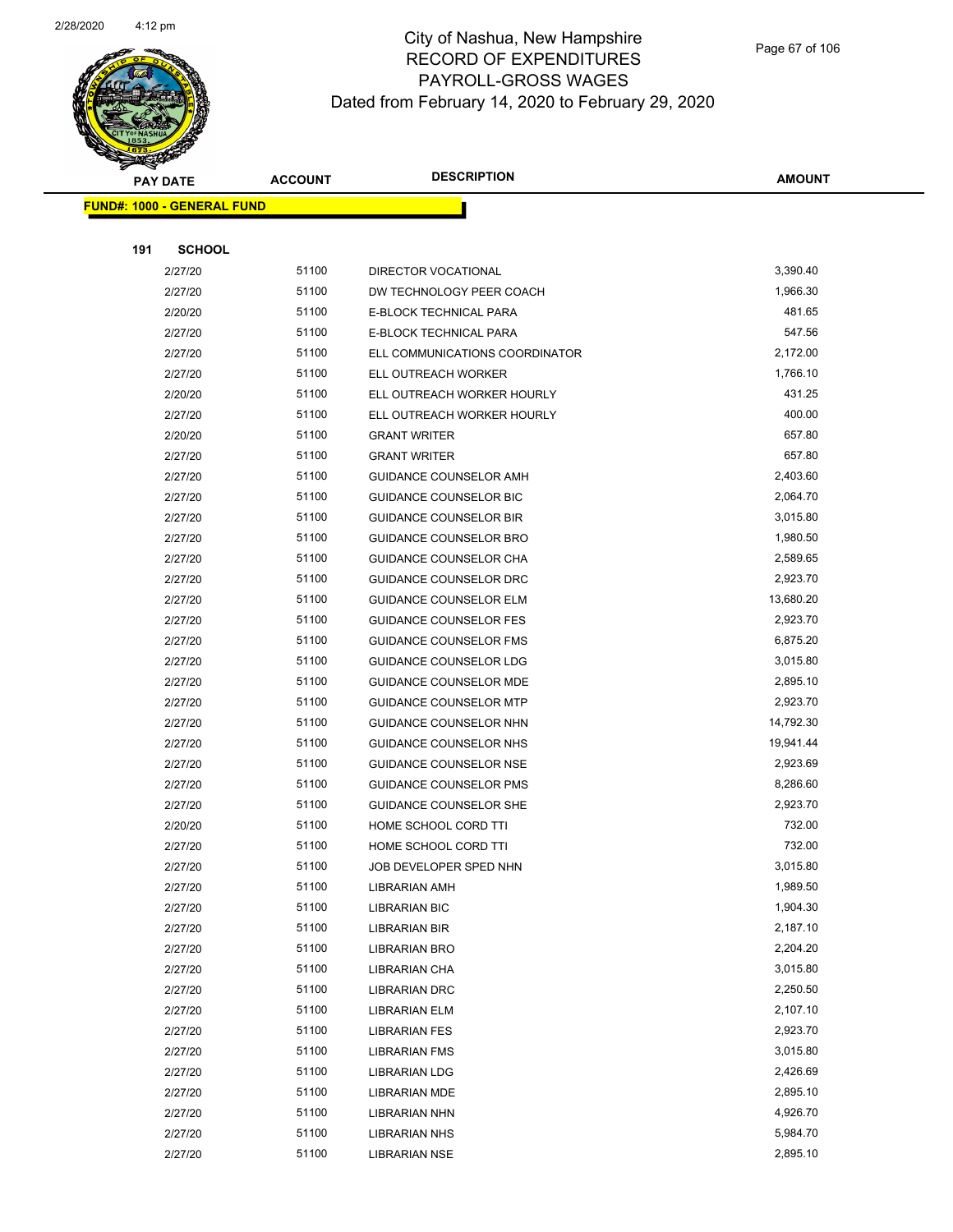

|                                   | <b>PAY DATE</b> | <b>ACCOUNT</b> | <b>DESCRIPTION</b>             | <b>AMOUNT</b> |
|-----------------------------------|-----------------|----------------|--------------------------------|---------------|
| <b>FUND#: 1000 - GENERAL FUND</b> |                 |                |                                |               |
|                                   |                 |                |                                |               |
| 191                               | <b>SCHOOL</b>   |                |                                |               |
|                                   | 2/27/20         | 51100          | <b>LIBRARIAN PMS</b>           | 2,040.00      |
|                                   | 2/27/20         | 51100          | <b>LIBRARIAN SHE</b>           | 2,923.70      |
|                                   | 2/27/20         | 51100          | LICENSED PRACTICAL NURSE ELM   | 1,485.30      |
|                                   | 2/27/20         | 51100          | LICENSED PRACTICAL NURSE FMS   | 1,459.69      |
|                                   | 2/20/20         | 51100          | <b>MAINTENANCE ALARM WPO</b>   | 1,017.60      |
|                                   | 2/27/20         | 51100          | MAINTENANCE ALARM WPO          | 1,017.60      |
|                                   | 2/20/20         | 51100          | MAINTENANCE CARPENTER WPO      | 1,025.60      |
|                                   | 2/27/20         | 51100          | MAINTENANCE CARPENTER WPO      | 1,025.60      |
|                                   | 2/20/20         | 51100          | MAINTENANCE ELECTRICIAN WPO    | 2,142.40      |
|                                   | 2/27/20         | 51100          | MAINTENANCE ELECTRICIAN WPO    | 2,142.40      |
|                                   | 2/20/20         | 51100          | MAINTENANCE GRDS FORMEN WPO    | 1,025.60      |
|                                   | 2/27/20         | 51100          | MAINTENANCE GRDS FORMEN WPO    | 1,025.60      |
|                                   | 2/20/20         | 51100          | MAINTENANCE GROUNDS WPO        | 4,353.60      |
|                                   | 2/27/20         | 51100          | MAINTENANCE GROUNDS WPO        | 4,353.60      |
|                                   | 2/20/20         | 51100          | MAINTENANCE HVAC WPO           | 6,300.00      |
|                                   | 2/27/20         | 51100          | MAINTENANCE HVAC WPO           | 6,326.26      |
|                                   | 2/20/20         | 51100          | MAINTENANCE MESSENGER WPO      | 986.40        |
|                                   | 2/27/20         | 51100          | MAINTENANCE MESSENGER WPO      | 986.40        |
|                                   | 2/20/20         | 51100          | MAINTENANCE PLUMBER WPO        | 1,075.20      |
|                                   | 2/27/20         | 51100          | MAINTENANCE PLUMBER WPO        | 1,075.20      |
|                                   | 2/20/20         | 51100          | MAINTENANCE TRADES WPO         | 3,118.40      |
|                                   | 2/27/20         | 51100          | MAINTENANCE TRADES WPO         | 3,118.40      |
|                                   | 2/27/20         | 51100          | <b>MARKETING TEACHER NHS</b>   | 2,838.30      |
|                                   | 2/27/20         | 51100          | <b>NURSE AMH</b>               | 2,739.60      |
|                                   | 2/27/20         | 51100          | <b>NURSE BIC</b>               | 2,739.60      |
|                                   | 2/27/20         | 51100          | <b>NURSE BIR</b>               | 2,712.90      |
|                                   | 2/27/20         | 51100          | <b>NURSE BRO</b>               | 2,739.60      |
|                                   | 2/27/20         | 51100          | <b>NURSE CHA</b>               | 1,776.20      |
|                                   | 2/27/20         | 51100          | <b>NURSE DRC</b>               | 2,739.60      |
|                                   | 2/27/20         | 51100          | NURSE ELM                      | 3,237.70      |
|                                   | 2/27/20         | 51100          | <b>NURSE FES</b>               | 1,906.80      |
|                                   | 2/27/20         | 51100          | <b>NURSE FMS</b>               | 1,768.90      |
|                                   | 2/27/20         | 51100          | <b>NURSE LDG</b>               | 2,594.20      |
|                                   | 2/27/20         | 51100          | NURSE MDE                      | 2,253.50      |
|                                   | 2/27/20         | 51100          | <b>NURSE MTP</b>               | 1,858.10      |
|                                   | 2/27/20         | 51100          | <b>NURSE NHN</b>               | 3,513.80      |
|                                   | 2/27/20         | 51100          | <b>NURSE NHS</b>               | 4,302.90      |
|                                   | 2/27/20         | 51100          | <b>NURSE NSE</b>               | 2,739.60      |
|                                   | 2/27/20         | 51100          | <b>NURSE PMS</b>               | 3,199.60      |
|                                   | 2/27/20         | 51100          | <b>NURSE SHE</b>               | 1,833.00      |
|                                   | 2/27/20         | 51100          | OFFICE MANAGER BUSINESS        | 2,705.90      |
|                                   | 2/27/20         | 51100          | OFFICE MANAGER HUMAN RESOURCES | 2,038.50      |
|                                   | 2/27/20         | 51100          | OFFICE MANAGER SPED            | 2,052.10      |
|                                   | 2/27/20         | 51100          | OUT DISTRICT COORDINATOR       | 2,951.90      |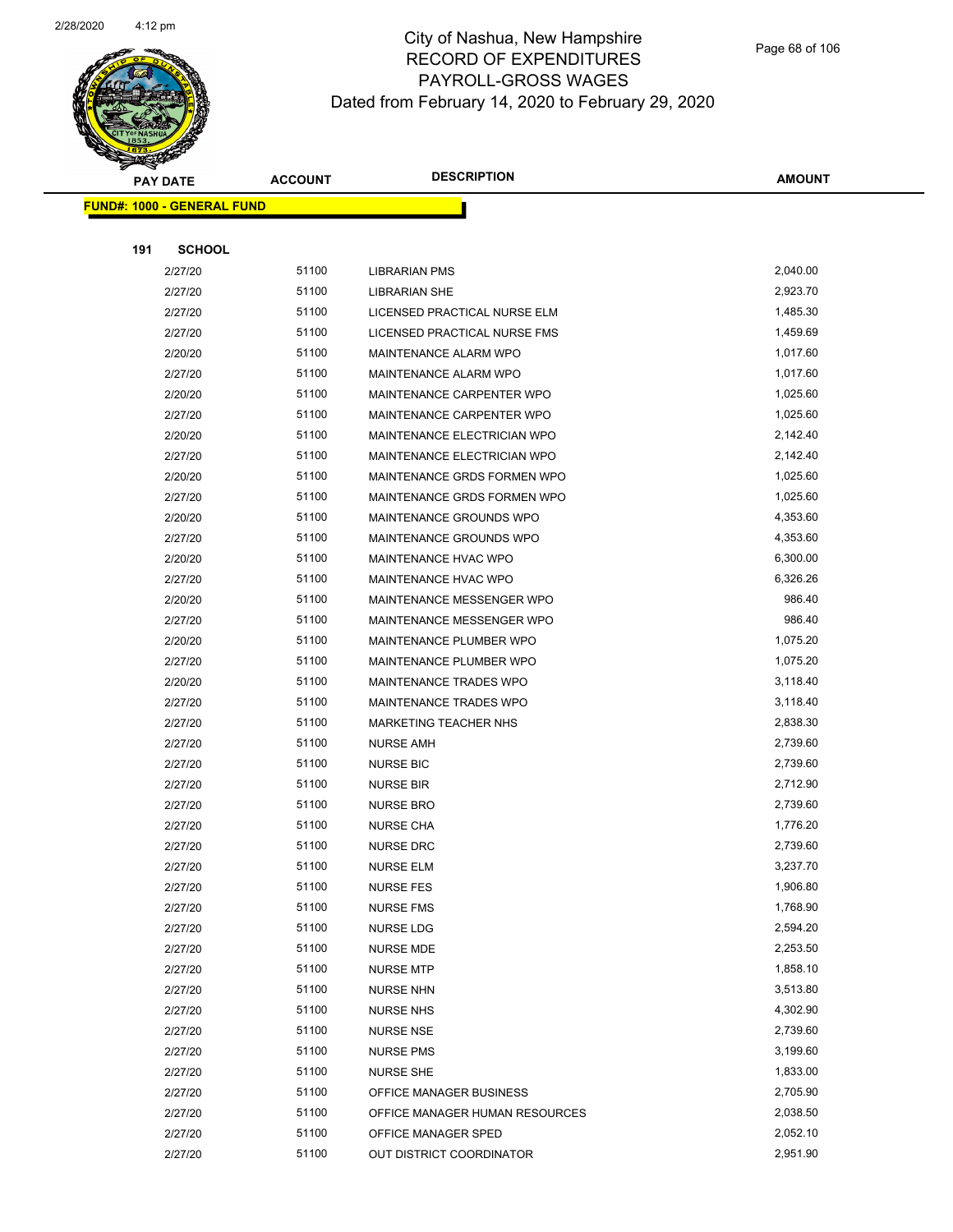

Page 69 of 106

|     | <b>PAY DATE</b>                    | <b>ACCOUNT</b> | <b>DESCRIPTION</b>  | <b>AMOUNT</b>    |  |
|-----|------------------------------------|----------------|---------------------|------------------|--|
|     | <u> FUND#: 1000 - GENERAL FUND</u> |                |                     |                  |  |
|     |                                    |                |                     |                  |  |
| 191 | <b>SCHOOL</b>                      |                |                     |                  |  |
|     | 2/20/20                            | 51100          | PARA PRE SCHOOL BIR | 1,044.93         |  |
|     | 2/27/20                            | 51100          | PARA PRE SCHOOL BIR | 1,238.14         |  |
|     | 2/20/20                            | 51100          | PARA ALT AMH        | 473.36           |  |
|     | 2/27/20                            | 51100          | PARA ALT AMH        | 504.22           |  |
|     | 2/20/20                            | 51100          | PARA ALT FMS        | 527.28           |  |
|     | 2/27/20                            | 51100          | PARA ALT FMS        | 507.00           |  |
|     | 2/20/20                            | 51100          | PARA ALT LDG        | 323.50           |  |
|     | 2/27/20                            | 51100          | PARA ALT LDG        | 319.60           |  |
|     | 2/20/20                            | 51100          | PARA ALT MTP        | 310.37           |  |
|     | 2/27/20                            | 51100          | PARA ALT MTP        | 363.90           |  |
|     | 2/20/20                            | 51100          | PARA ALT PMS        | 313.94           |  |
|     | 2/27/20                            | 51100          | PARA ALT PMS        | 353.19           |  |
|     | 2/20/20                            | 51100          | PARA DW SPEC ED AMH | 8,219.05         |  |
|     | 2/27/20                            | 51100          | PARA DW SPEC ED AMH | 8,647.03         |  |
|     | 2/20/20                            | 51100          | PARA DW SPEC ED BIR | 1,174.04         |  |
|     | 2/27/20                            | 51100          | PARA DW SPEC ED BIR | 1,314.69         |  |
|     | 2/20/20                            | 51100          | PARA DW SPEC ED BRO | 4,626.15         |  |
|     | 2/27/20                            | 51100          | PARA DW SPEC ED BRO | 4,969.22         |  |
|     | 2/20/20                            | 51100          | PARA DW SPEC ED CHA | 8,672.76         |  |
|     | 2/27/20                            | 51100          | PARA DW SPEC ED CHA | 9,096.31         |  |
|     | 2/20/20                            | 51100          | PARA DW SPEC ED DRC | 326.20           |  |
|     | 2/27/20                            | 51100          | PARA DW SPEC ED DRC | 362.85           |  |
|     | 2/20/20                            | 51100          | PARA DW SPEC ED FMS | 7,103.28         |  |
|     | 2/27/20                            | 51100          | PARA DW SPEC ED FMS | 7,266.90         |  |
|     | 2/20/20                            | 51100          | PARA DW SPEC ED LDG | 514.50           |  |
|     | 2/27/20                            | 51100          | PARA DW SPEC ED LDG | 504.00           |  |
|     | 2/20/20                            | 51100          | PARA DW SPEC ED MDE | 6,678.25         |  |
|     | 2/27/20                            | 51100          | PARA DW SPEC ED MDE | 7,488.09         |  |
|     | 2/20/20                            | 51100          | PARA DW SPEC ED MTP | 389.76           |  |
|     | 2/27/20                            | 51100          | PARA DW SPEC ED MTP | 389.76           |  |
|     | 2/20/20                            | 51100          | PARA DW SPEC ED NHN | 3,949.46         |  |
|     | 2/27/20                            | 51100          | PARA DW SPEC ED NHN | 4,115.42         |  |
|     | 2/20/20                            | 51100          | PARA DW SPEC ED NHS | 5,141.04         |  |
|     | 2/27/20                            | 51100          | PARA DW SPEC ED NHS | 5,462.95         |  |
|     | 2/20/20                            | 51100          | PARA DW SPEC ED NSE | 2,933.32         |  |
|     | 2/27/20                            | 51100          | PARA DW SPEC ED NSE | 3,084.10         |  |
|     | 2/20/20                            | 51100          | PARA DW SPEC ED PMS | 1,089.95         |  |
|     | 2/27/20                            | 51100          | PARA DW SPEC ED PMS | 1,502.86         |  |
|     | 2/20/20                            | 51100          | PARA DW SPEC ED SHE | 8,935.73         |  |
|     | 2/27/20                            | 51100          | PARA DW SPEC ED SHE | 9,088.22         |  |
|     | 2/20/20                            | 51100          | PARA DW SPEC ED WID | 457.51<br>471.24 |  |
|     | 2/27/20                            | 51100          | PARA DW SPEC ED WID |                  |  |
|     | 2/20/20                            | 51100          | PARA DW SPEC ELM    | 6,406.97         |  |
|     | 2/27/20                            | 51100          | PARA DW SPEC ELM    | 7,077.72         |  |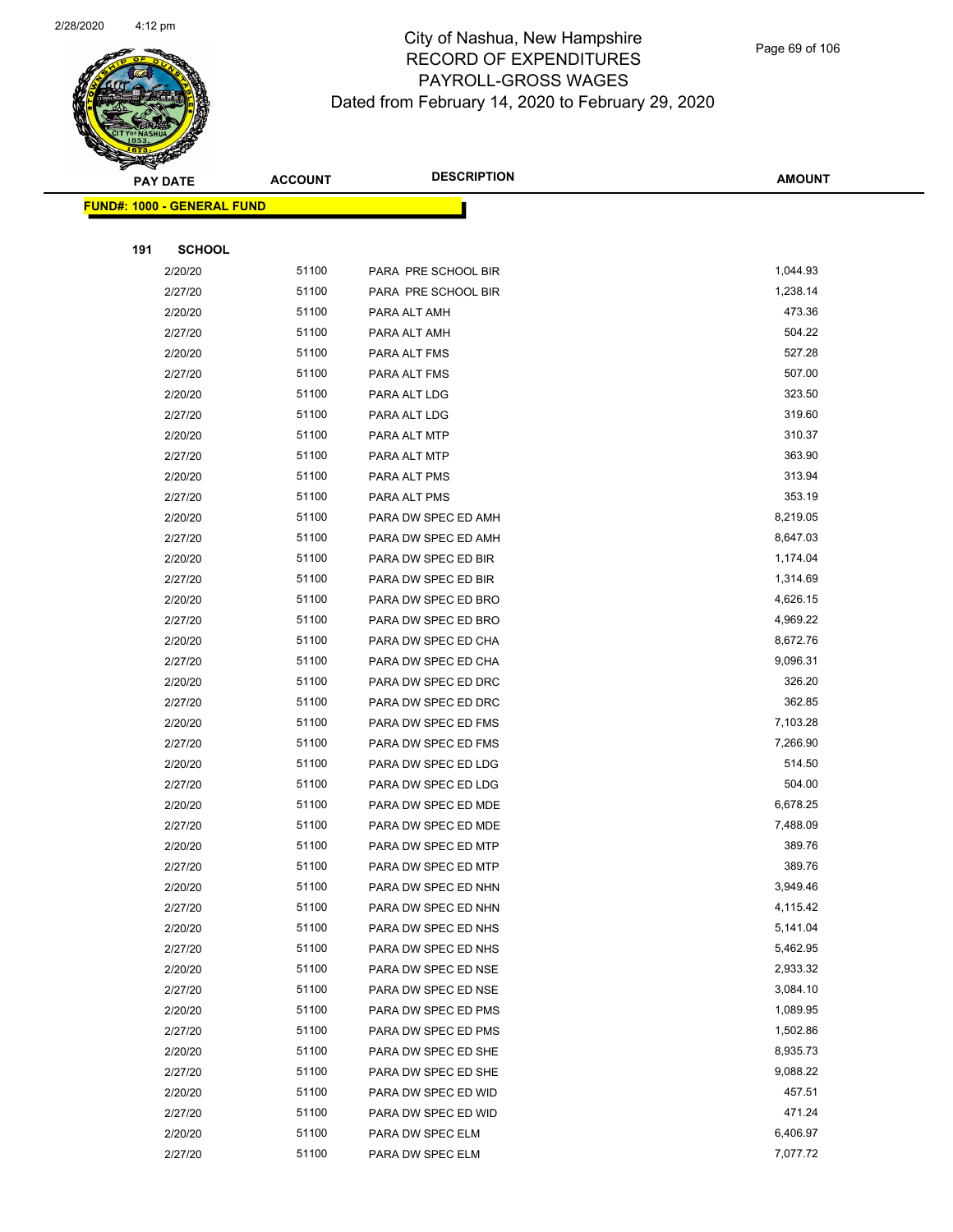

|     | <b>PAY DATE</b>                   | <b>ACCOUNT</b> | <b>DESCRIPTION</b> | <b>AMOUNT</b> |
|-----|-----------------------------------|----------------|--------------------|---------------|
|     | <b>FUND#: 1000 - GENERAL FUND</b> |                |                    |               |
|     |                                   |                |                    |               |
| 191 | <b>SCHOOL</b>                     |                |                    |               |
|     | 2/20/20                           | 51100          | PARA ELL BIR       | 421.39        |
|     | 2/27/20                           | 51100          | PARA ELL BIR       | 475.92        |
|     | 2/20/20                           | 51100          | PARA ELL DRC       | 475.93        |
|     | 2/27/20                           | 51100          | PARA ELL DRC       | 515.60        |
|     | 2/20/20                           | 51100          | PARA ELL ELM       | 616.33        |
|     | 2/27/20                           | 51100          | PARA ELL ELM       | 671.72        |
|     | 2/20/20                           | 51100          | PARA ELL FES       | 467.30        |
|     | 2/27/20                           | 51100          | PARA ELL FES       | 467.30        |
|     | 2/20/20                           | 51100          | PARA ELL FMS       | 304.70        |
|     | 2/27/20                           | 51100          | PARA ELL FMS       | 353.18        |
|     | 2/20/20                           | 51100          | PARA ELL LDG       | 951.84        |
|     | 2/27/20                           | 51100          | PARA ELL LDG       | 951.84        |
|     | 2/20/20                           | 51100          | PARA ELL MTP       | 374.73        |
|     | 2/27/20                           | 51100          | PARA ELL MTP       | 378.52        |
|     | 2/20/20                           | 51100          | PARA ELL SHE       | 461.06        |
|     | 2/27/20                           | 51100          | PARA ELL SHE       | 510.64        |
|     | 2/20/20                           | 51100          | PARA INST AMH      | 1,776.89      |
|     | 2/27/20                           | 51100          | PARA INST AMH      | 1,814.74      |
|     | 2/20/20                           | 51100          | PARA INST BIC      | 4,123.39      |
|     | 2/27/20                           | 51100          | PARA INST BIC      | 4,267.91      |
|     | 2/20/20                           | 51100          | PARA INST BIR      | 2,801.92      |
|     | 2/27/20                           | 51100          | PARA INST BIR      | 3,109.56      |
|     | 2/20/20                           | 51100          | PARA INST BRO      | 2,233.32      |
|     | 2/27/20                           | 51100          | PARA INST BRO      | 2,404.12      |
|     | 2/20/20                           | 51100          | PARA INST CHA      | 3,517.23      |
|     | 2/27/20                           | 51100          | PARA INST CHA      | 3,662.13      |
|     | 2/20/20                           | 51100          | PARA INST DRC      | 2,757.80      |
|     | 2/27/20                           | 51100          | PARA INST DRC      | 2,906.68      |
|     | 2/20/20                           | 51100          | PARA INST ELM      | 4,660.15      |
|     | 2/27/20                           | 51100          | PARA INST ELM      | 4,950.34      |
|     | 2/20/20                           | 51100          | PARA INST FES      | 4,208.88      |
|     | 2/27/20                           | 51100          | PARA INST FES      | 4,530.44      |
|     | 2/20/20                           | 51100          | PARA INST FMS      | 3,444.60      |
|     | 2/27/20                           | 51100          | PARA INST FMS      | 3,526.25      |
|     | 2/20/20                           | 51100          | PARA INST LDG      | 3,812.30      |
|     | 2/27/20                           | 51100          | PARA INST LDG      | 3,956.91      |
|     | 2/20/20                           | 51100          | PARA INST MDE      | 3,110.63      |
|     | 2/27/20                           | 51100          | PARA INST MDE      | 3,096.37      |
|     | 2/20/20                           | 51100          | PARA INST MTP      | 2,887.44      |
|     | 2/27/20                           | 51100          | PARA INST MTP      | 3,044.11      |
|     | 2/20/20                           | 51100          | PARA INST NHN      | 1,236.03      |
|     | 2/27/20                           | 51100          | PARA INST NHN      | 1,379.80      |
|     | 2/20/20                           | 51100          | PARA INST NHS      | 1,728.78      |
|     | 2/27/20                           | 51100          | PARA INST NHS      | 1,938.52      |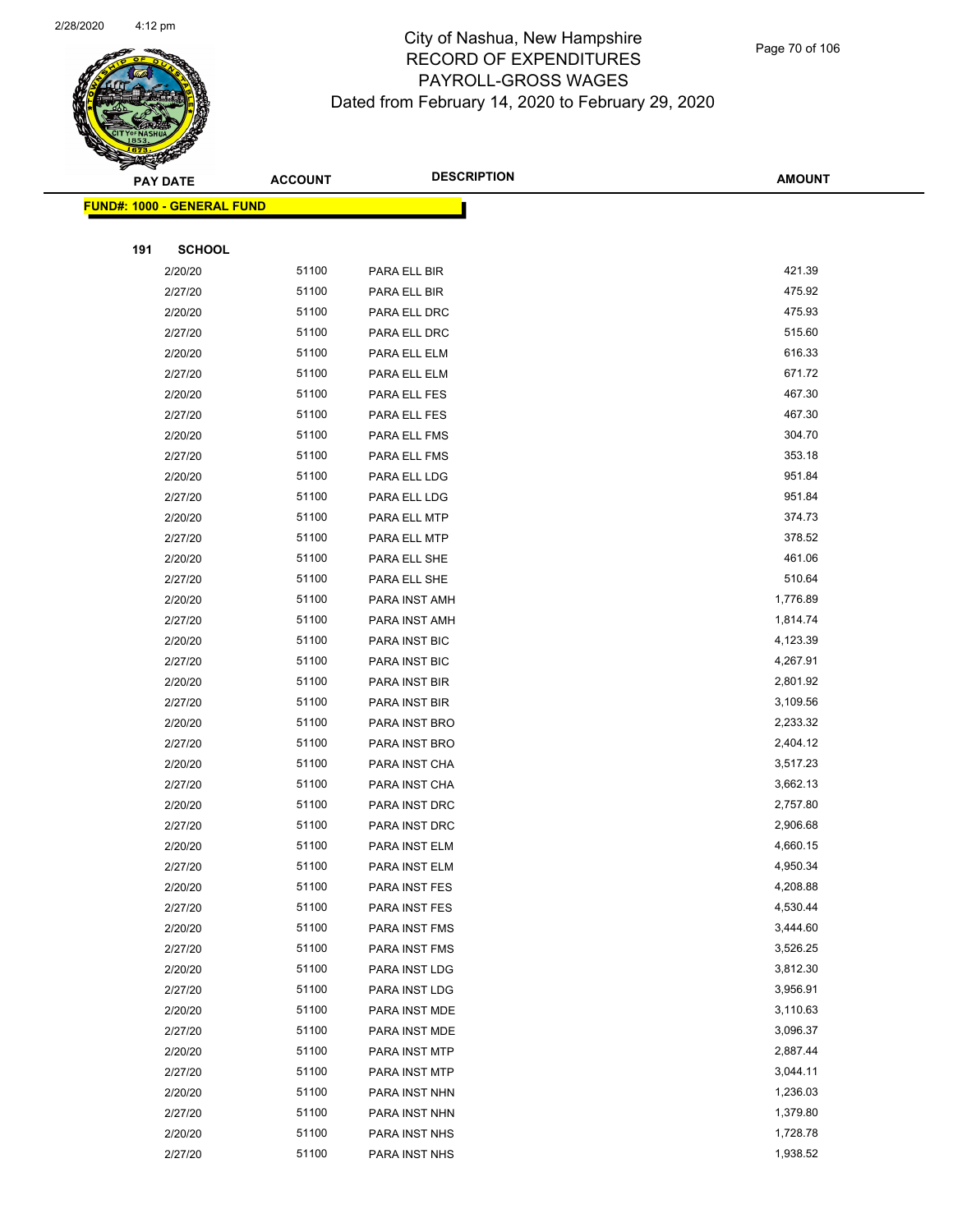

|                                   | <b>PAY DATE</b> | <b>ACCOUNT</b> | <b>DESCRIPTION</b> | <b>AMOUNT</b> |
|-----------------------------------|-----------------|----------------|--------------------|---------------|
| <b>FUND#: 1000 - GENERAL FUND</b> |                 |                |                    |               |
|                                   |                 |                |                    |               |
| 191                               | <b>SCHOOL</b>   |                |                    |               |
|                                   | 2/20/20         | 51100          | PARA INST NSE      | 3,557.68      |
|                                   | 2/27/20         | 51100          | PARA INST NSE      | 3,713.56      |
|                                   | 2/20/20         | 51100          | PARA INST PMS      | 3,378.24      |
|                                   | 2/27/20         | 51100          | PARA INST PMS      | 3,716.66      |
|                                   | 2/20/20         | 51100          | PARA INST SHE      | 2,563.34      |
|                                   | 2/27/20         | 51100          | PARA INST SHE      | 2,639.51      |
|                                   | 2/20/20         | 51100          | PARA JOB COACH     | 449.28        |
|                                   | 2/27/20         | 51100          | PARA JOB COACH     | 444.96        |
|                                   | 2/20/20         | 51100          | PARA KIND AMH      | 937.60        |
|                                   | 2/27/20         | 51100          | PARA KIND AMH      | 929.27        |
|                                   | 2/20/20         | 51100          | PARA KIND BIC      | 640.57        |
|                                   | 2/27/20         | 51100          | PARA KIND BIC      | 668.26        |
|                                   | 2/20/20         | 51100          | PARA KIND BIR      | 426.34        |
|                                   | 2/27/20         | 51100          | PARA KIND BIR      | 475.92        |
|                                   | 2/20/20         | 51100          | PARA KIND BRO      | 495.76        |
|                                   | 2/27/20         | 51100          | PARA KIND BRO      | 490.80        |
|                                   | 2/20/20         | 51100          | PARA KIND CHA      | 693.60        |
|                                   | 2/27/20         | 51100          | PARA KIND CHA      | 744.21        |
|                                   | 2/20/20         | 51100          | PARA KIND DRC      | 472.56        |
|                                   | 2/27/20         | 51100          | PARA KIND DRC      | 472.56        |
|                                   | 2/20/20         | 51100          | PARA KIND FES      | 683.24        |
|                                   | 2/27/20         | 51100          | PARA KIND FES      | 884.62        |
|                                   | 2/20/20         | 51100          | PARA KIND LDG      | 1,006.38      |
|                                   | 2/27/20         | 51100          | PARA KIND LDG      | 991.52        |
|                                   | 2/20/20         | 51100          | PARA KIND MDE      | 922.59        |
|                                   | 2/27/20         | 51100          | PARA KIND MDE      | 935.97        |
|                                   | 2/20/20         | 51100          | PARA KIND MTP      | 335.87        |
|                                   | 2/27/20         | 51100          | PARA KIND MTP      | 332.40        |
|                                   | 2/20/20         | 51100          | PARA KIND NSE      | 480.88        |
|                                   | 2/27/20         | 51100          | PARA KIND NSE      | 495.76        |
|                                   | 2/20/20         | 51100          | PARA KIND SHE      | 1,038.74      |
|                                   | 2/27/20         | 51100          | PARA KIND SHE      | 1,043.68      |
|                                   | 2/20/20         | 51100          | PARA LIB NHN       | 201.30        |
|                                   | 2/27/20         | 51100          | PARA LIB NHN       | 296.92        |
|                                   | 2/20/20         | 51100          | PARA LIB NHS       | 207.77        |
|                                   | 2/27/20         | 51100          | PARA LIB NHS       | 211.22        |
|                                   | 2/20/20         | 51100          | PARA MEDIA NHN     | 547.56        |
|                                   | 2/27/20         | 51100          | PARA MEDIA NHN     | 709.80        |
|                                   | 2/20/20         | 51100          | PARA MEDIA NHS     | 846.62        |
|                                   | 2/27/20         | 51100          | PARA MEDIA NHS     | 996.35        |
|                                   | 2/20/20         | 51100          | PARA PRE SCH BIC   | 603.80        |
|                                   | 2/27/20         | 51100          | PARA PRE SCH BIC   | 660.84        |
|                                   | 2/20/20         | 51100          | PARA PRE SCH BRO   | 4,290.04      |
|                                   | 2/27/20         | 51100          | PARA PRE SCH BRO   | 4,453.57      |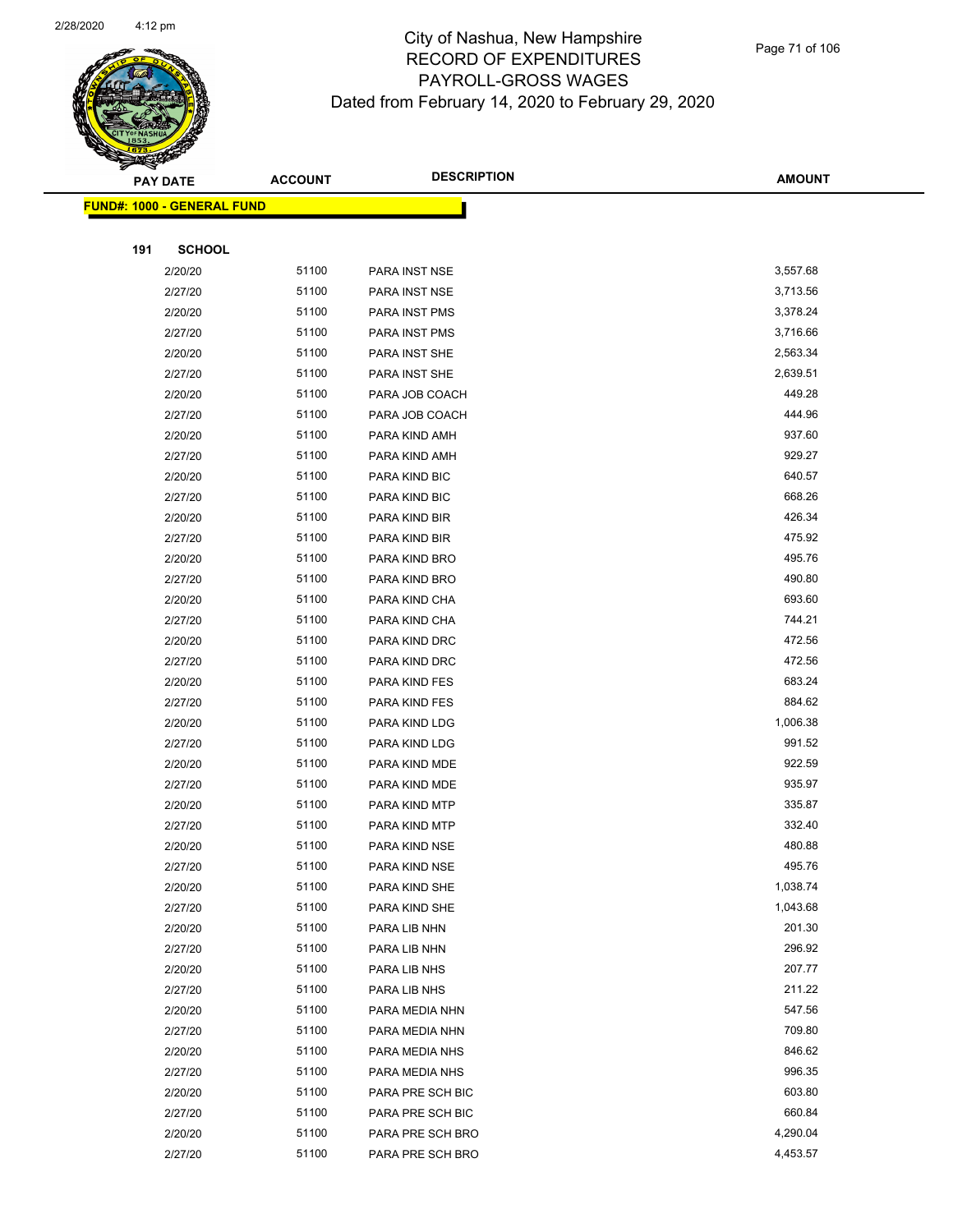

|                                   | <b>PAY DATE</b> | <b>ACCOUNT</b> | <b>DESCRIPTION</b>          | <b>AMOUNT</b> |
|-----------------------------------|-----------------|----------------|-----------------------------|---------------|
| <b>FUND#: 1000 - GENERAL FUND</b> |                 |                |                             |               |
|                                   |                 |                |                             |               |
| 191                               | <b>SCHOOL</b>   |                |                             |               |
|                                   | 2/20/20         | 51100          | PARA PRE SCH MTP            | 454.48        |
|                                   | 2/27/20         | 51100          | PARA PRE SCH MTP            | 535.11        |
|                                   | 2/20/20         | 51100          | PARA PRE SCH NSE            | 821.89        |
|                                   | 2/27/20         | 51100          | PARA PRE SCH NSE            | 859.42        |
|                                   | 2/20/20         | 51100          | PARA READ ELM               | 505.68        |
|                                   | 2/27/20         | 51100          | PARA READ ELM               | 510.64        |
|                                   | 2/20/20         | 51100          | PARA SCI NHN                | 517.14        |
|                                   | 2/27/20         | 51100          | PARA SCI NHN                | 517.14        |
|                                   | 2/20/20         | 51100          | PARA SCI NHS                | 507.00        |
|                                   | 2/27/20         | 51100          | PARA SCI NHS                | 507.00        |
|                                   | 2/20/20         | 51100          | PARA SPED FES               | 342.98        |
|                                   | 2/27/20         | 51100          | PARA SPED FES               | 389.76        |
|                                   | 2/18/20         | 51100          | PARA TTI DRC                | (303.66)      |
|                                   | 2/20/20         | 51100          | PARA VOC NHS                | 369.41        |
|                                   | 2/27/20         | 51100          | PARA VOC NHS                | 409.64        |
|                                   | 2/27/20         | 51100          | PEER COACH                  | 5,939.50      |
|                                   | 2/27/20         | 51100          | PRESCHOOL COORDINATOR       | 2,562.50      |
|                                   | 2/27/20         | 51100          | PRINCIPAL AMH               | 3,979.40      |
|                                   | 2/27/20         | 51100          | PRINCIPAL BIC               | 3,815.70      |
|                                   | 2/27/20         | 51100          | PRINCIPAL BIR               | 3,966.30      |
|                                   | 2/27/20         | 51100          | PRINCIPAL BRO               | 3,710.00      |
|                                   | 2/27/20         | 51100          | PRINCIPAL CHA               | 3,912.80      |
|                                   | 2/27/20         | 51100          | PRINCIPAL DRC               | 3,798.10      |
|                                   | 2/27/20         | 51100          | PRINCIPAL ELM               | 3,849.40      |
|                                   | 2/27/20         | 51100          | <b>PRINCIPAL FES</b>        | 3,841.30      |
|                                   | 2/27/20         | 51100          | PRINCIPAL FMS               | 4,035.90      |
|                                   | 2/27/20         | 51100          | PRINCIPAL LDG               | 4,023.10      |
|                                   | 2/27/20         | 51100          | PRINCIPAL MDE               | 3,859.00      |
|                                   | 2/27/20         | 51100          | PRINCIPAL MTP               | 3,903.80      |
|                                   | 2/27/20         | 51100          | PRINCIPAL NHN               | 4,057.70      |
|                                   | 2/27/20         | 51100          | PRINCIPAL NHS               | 4,288.50      |
|                                   | 2/27/20         | 51100          | PRINCIPAL NSE               | 3,851.00      |
|                                   | 2/27/20         | 51100          | PRINCIPAL PMS               | 3,817.30      |
|                                   | 2/27/20         | 51100          | PRINCIPAL SHE               | 3,692.30      |
|                                   | 2/27/20         | 51100          | <b>RECORDS TECHNICIAN I</b> | (699.40)      |
|                                   | 2/27/20         | 51100          | SCHOOL PSYCHOLOGIST WID     | 41,004.40     |
|                                   | 2/27/20         | 51100          | SCHOOL PSYCHOLOGY INTERN    | 1,272.78      |
|                                   | 2/20/20         | 51100          | SECURITY MONITOR NHN        | 1,749.37      |
|                                   | 2/27/20         | 51100          | SECURITY MONITOR NHN        | 1,753.94      |
|                                   | 2/20/20         | 51100          | <b>SECURITY MONITOR NHS</b> | 2,338.57      |
|                                   | 2/27/20         | 51100          | <b>SECURITY MONITOR NHS</b> | 2,338.56      |
|                                   | 2/20/20         | 51100          | SIGN LANGUAGE INTERPRETER   | 5,751.96      |
|                                   | 2/27/20         | 51100          | SIGN LANGUAGE INTERPRETER   | 6,486.95      |
|                                   | 2/27/20         | 51100          | <b>SOCIAL WORKER</b>        | 5,995.70      |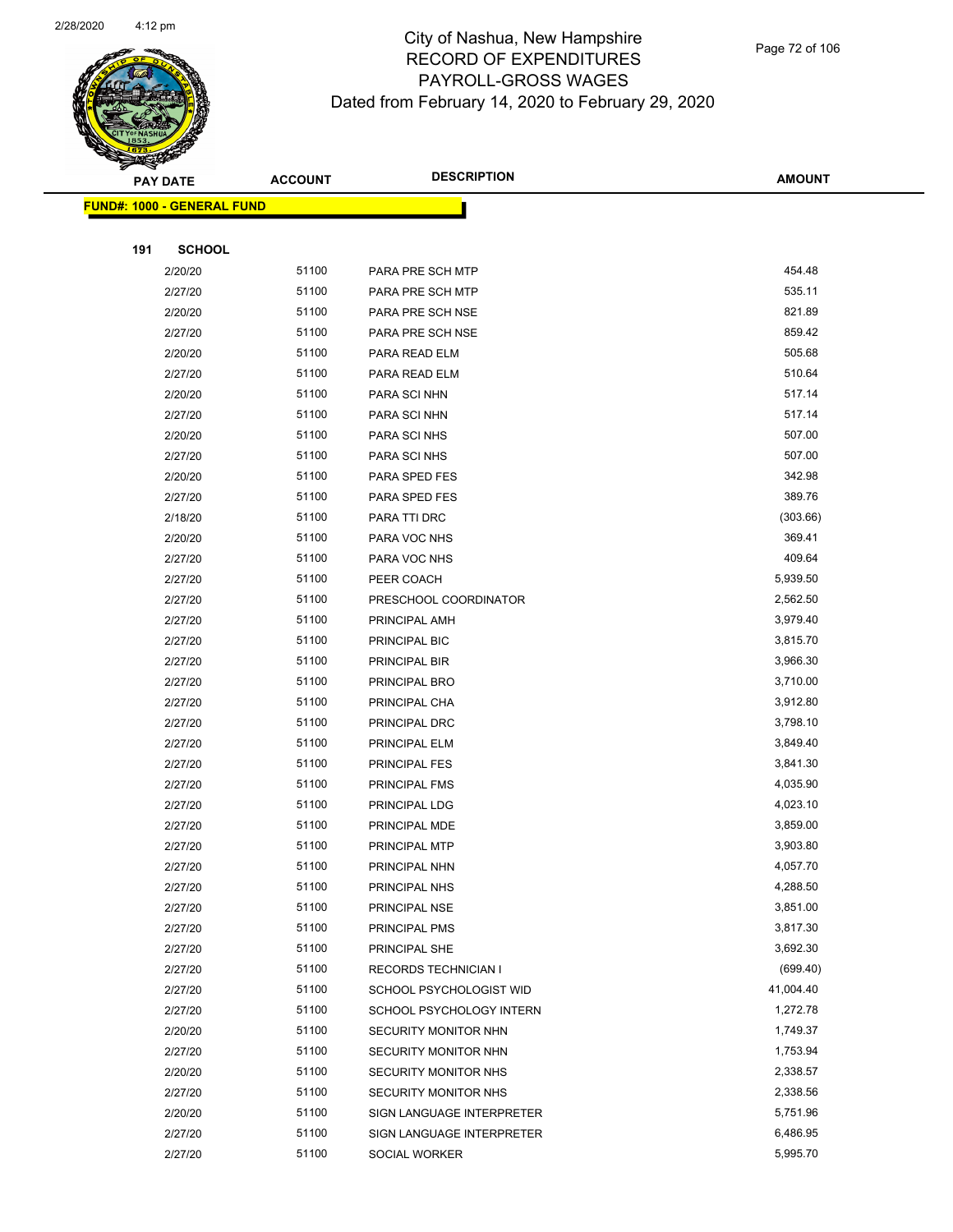

|     | <b>PAY DATE</b>                   | <b>ACCOUNT</b> | <b>DESCRIPTION</b>          | <b>AMOUNT</b> |
|-----|-----------------------------------|----------------|-----------------------------|---------------|
|     | <b>FUND#: 1000 - GENERAL FUND</b> |                |                             |               |
|     |                                   |                |                             |               |
| 191 | <b>SCHOOL</b>                     |                |                             |               |
|     | 2/27/20                           | 51100          | SOCIAL WORKER FMS           | 2,923.70      |
|     | 2/27/20                           | 51100          | SPEECH LANG PATHOLOGIST WID | 59,004.37     |
|     | 2/20/20                           | 51100          | SPEECH LANGUAGE ASST        | 536.42        |
|     | 2/27/20                           | 51100          | SPEECH LANGUAGE ASST        | 592.89        |
|     | 2/27/20                           | 51100          | STUDENT ACTIVITY COORD NHN  | 1,120.31      |
|     | 2/27/20                           | 51100          | <b>SUPERINTENDENT</b>       | 6,228.50      |
|     | 2/27/20                           | 51100          | SYSTEMS ADMIN FULL YEAR     | 8,256.60      |
|     | 2/27/20                           | 51100          | <b>TEACHER ART AMH</b>      | 2,739.60      |
|     | 2/27/20                           | 51100          | <b>TEACHER ART BIC</b>      | 2,187.10      |
|     | 2/27/20                           | 51100          | <b>TEACHER ART BIR</b>      | 2,923.70      |
|     | 2/27/20                           | 51100          | <b>TEACHER ART CHA</b>      | 2,123.50      |
|     | 2/27/20                           | 51100          | <b>TEACHER ART DRC</b>      | 2,064.70      |
|     | 2/27/20                           | 51100          | <b>TEACHER ART ELM</b>      | 4,904.20      |
|     | 2/27/20                           | 51100          | <b>TEACHER ART FES</b>      | 1,708.70      |
|     | 2/27/20                           | 51100          | <b>TEACHER ART FMS</b>      | 799.90        |
|     | 2/27/20                           | 51100          | <b>TEACHER ART LDG</b>      | 2,739.60      |
|     | 2/27/20                           | 51100          | <b>TEACHER ART MDE</b>      | 2,064.70      |
|     | 2/27/20                           | 51100          | <b>TEACHER ART MTP</b>      | 2,923.70      |
|     | 2/27/20                           | 51100          | <b>TEACHER ART NHN</b>      | 10,902.80     |
|     | 2/27/20                           | 51100          | <b>TEACHER ART NHS</b>      | 10,702.50     |
|     | 2/27/20                           | 51100          | <b>TEACHER ART NSE</b>      | 3,015.80      |
|     | 2/27/20                           | 51100          | <b>TEACHER ART PMS</b>      | 4,062.40      |
|     | 2/20/20                           | 51100          | <b>TEACHER ART SHE</b>      | 2,594.23      |
|     | 2/27/20                           | 51100          | <b>TEACHER ART SHE</b>      | 2,594.20      |
|     | 2/27/20                           | 51100          | <b>TEACHER AUTO NHN</b>     | 2,739.60      |
|     | 2/27/20                           | 51100          | TEACHER BEHAVIOR SPEC WID   | 13,343.17     |
|     | 2/27/20                           | 51100          | TEACHER BIO TEC NHN         | 2,498.80      |
|     | 2/27/20                           | 51100          | TEACHER BUILD CONST NHS     | 2,739.60      |
|     | 2/27/20                           | 51100          | <b>TEACHER BUSINESS NHN</b> | 6,031.60      |
|     | 2/27/20                           | 51100          | <b>TEACHER BUSINESS NHS</b> | 11,506.50     |
|     | 2/27/20                           | 51100          | TEACHER COMPUTER ELM        | 3,664.50      |
|     | 2/27/20                           | 51100          | <b>TEACHER COMPUTER FMS</b> | 5,399.70      |
|     | 2/27/20                           | 51100          | TEACHER COMPUTER NHN        | 5,423.10      |
|     | 2/27/20                           | 51100          | TEACHER COMPUTER NHS        | 1,599.80      |
|     | 2/27/20                           | 51100          | TEACHER COMPUTER PMS        | 4,720.50      |
|     | 2/27/20                           | 51100          | TEACHER COSMETOLOGY NHN     | 4,404.00      |
|     | 2/27/20                           | 51100          | TEACHER CULINARY NHN        | 5,543.60      |
|     | 2/27/20                           | 51100          | <b>TEACHER DEAF NSE</b>     | 4,767.90      |
|     | 2/27/20                           | 51100          | TEACHER DEAF WID            | 7,465.80      |
|     | 2/27/20                           | 51100          | <b>TEACHER DWSE AMH</b>     | 2,923.70      |
|     | 2/27/20                           | 51100          | <b>TEACHER DWSE BIR</b>     | 4,804.30      |
|     | 2/27/20                           | 51100          | <b>TEACHER DWSE BRO</b>     | 3,015.80      |
|     | 2/27/20                           | 51100          | <b>TEACHER DWSE CHA</b>     | 1,775.50      |
|     | 2/27/20                           | 51100          | <b>TEACHER DWSE ELM</b>     | 15,065.90     |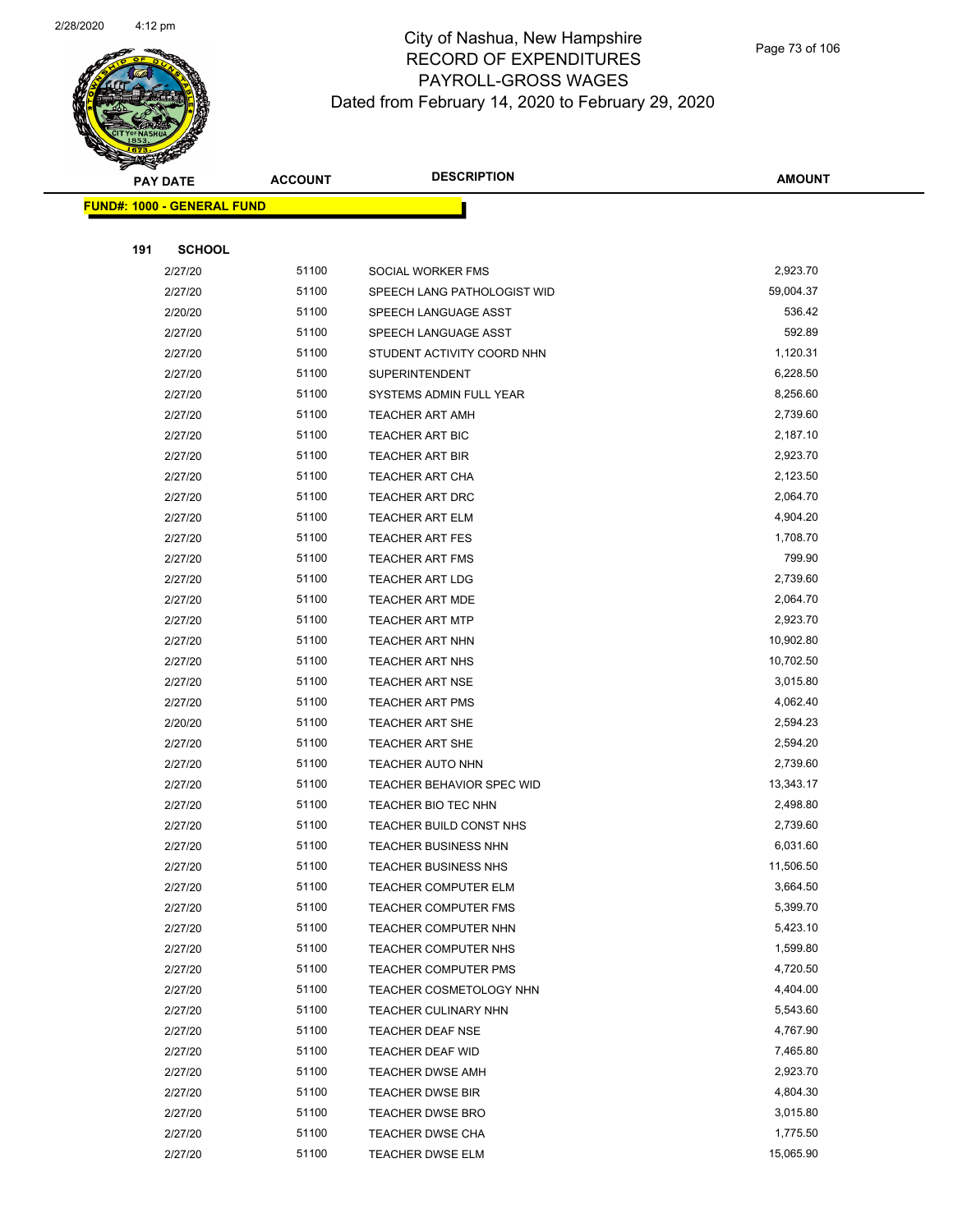

| <b>FUND#: 1000 - GENERAL FUND</b> |                |                                                             |                       |
|-----------------------------------|----------------|-------------------------------------------------------------|-----------------------|
|                                   |                |                                                             |                       |
| 191<br><b>SCHOOL</b>              |                |                                                             |                       |
| 2/27/20                           | 51100          | <b>TEACHER DWSE FMS</b>                                     | 5,051.00              |
| 2/27/20                           | 51100          | <b>TEACHER DWSE MDE</b>                                     | 3,896.81              |
| 2/27/20                           | 51100          | <b>TEACHER DWSE NHS</b>                                     | 2,924.89              |
| 2/27/20                           | 51100          | TEACHER DWSE SHE                                            | 5,741.01              |
| 2/27/20                           | 51100          | <b>TEACHER ECE NHS</b>                                      | 5,847.40              |
| 2/27/20                           | 51100          | TEACHER ELECTRICAL NHS                                      | 2,739.60              |
| 2/27/20                           | 51100          | <b>TEACHER ELL AMH</b>                                      | 2,255.30              |
| 2/27/20                           | 51100          | TEACHER ELL BIC                                             | 3,931.80              |
| 2/27/20                           | 51100          | TEACHER ELL BIR                                             | 2,923.70              |
| 2/27/20                           | 51100          | TEACHER ELL DRC                                             | 5,755.30              |
| 2/27/20                           | 51100          | TEACHER ELL ELM                                             | 7,870.80              |
| 2/27/20                           | 51100          | TEACHER ELL FES                                             | 7,683.00              |
| 2/27/20                           | 51100          | <b>TEACHER ELL FMS</b>                                      | 1,904.30              |
| 2/27/20                           | 51100          | TEACHER ELL LDG                                             | 6,191.60              |
| 2/27/20                           | 51100          | <b>TEACHER ELL MTP</b>                                      | 2,923.70              |
| 2/27/20                           | 51100          | TEACHER ELL NHN                                             | 9,384.80              |
| 2/27/20                           | 51100          | TEACHER ELL NHS                                             | 11,234.40             |
| 2/27/20                           | 51100          | TEACHER ELL PMS                                             | 4,152.41              |
| 2/27/20                           | 51100          | TEACHER ELL SHE                                             | 2,055.30              |
| 2/27/20                           | 51100          | <b>TEACHER ENGINEER NHS</b>                                 | 3,455.30              |
| 2/27/20                           | 51100          | <b>TEACHER ENGLISH ELM</b>                                  | 28,238.29             |
| 2/27/20                           | 51100          | <b>TEACHER ENGLISH FMS</b>                                  | 16,688.70             |
| 2/27/20                           | 51100          | TEACHER ENGLISH NHN                                         | 44,924.99             |
| 2/27/20                           | 51100          | TEACHER ENGLISH NHS                                         | 44,753.49             |
| 2/27/20                           | 51100          | <b>TEACHER ENGLISH PMS</b>                                  | 16,286.10             |
| 2/27/20                           | 51100          | <b>TEACHER FACS ELM</b>                                     | 2,204.20              |
| 2/27/20                           | 51100          | <b>TEACHER FACS FMS</b>                                     | 4,756.70              |
| 2/27/20                           | 51100          | TEACHER FACS NHN                                            | 7,805.61              |
| 2/27/20                           | 51100          | <b>TEACHER FACS NHS</b>                                     | 7,587.69              |
| 2/27/20                           | 51100          | <b>TEACHER FACS PMS</b>                                     | 3,463.80              |
| 2/27/20                           | 51100          | TEACHER FOREIGN LANG ELM                                    | 6,031.60              |
| 2/27/20<br>2/27/20                | 51100<br>51100 | <b>TEACHER FOREIGN LANG FMS</b><br>TEACHER FOREIGN LANG NHN | 2,923.70<br>14,433.29 |
| 2/27/20                           | 51100          | TEACHER FOREIGN LANG NHS                                    | 18,623.00             |
| 2/27/20                           | 51100          | TEACHER FOREIGN LANG PMS                                    | 5,851.80              |
| 2/27/20                           | 51100          | <b>TEACHER GR1 AMH</b>                                      | 8,773.21              |
| 2/27/20                           | 51100          | TEACHER GR1 BIC                                             | 9,792.20              |
| 2/27/20                           | 51100          | <b>TEACHER GR1 BIR</b>                                      | 9,482.30              |
| 2/27/20                           | 51100          | <b>TEACHER GR1 BRO</b>                                      | 5,636.60              |
| 2/27/20                           | 51100          | <b>TEACHER GR1 CHA</b>                                      | 10,185.10             |
| 2/27/20                           | 51100          | TEACHER GR1 DRC                                             | 5,426.00              |
| 2/27/20                           | 51100          | <b>TEACHER GR1 FES</b>                                      | 8,918.00              |
| 2/27/20                           | 51100          | <b>TEACHER GR1 LDG</b>                                      | 7,220.50              |
| 2/27/20                           | 51100          | <b>TEACHER GR1 MDE</b>                                      | 7,882.69              |
|                                   |                |                                                             |                       |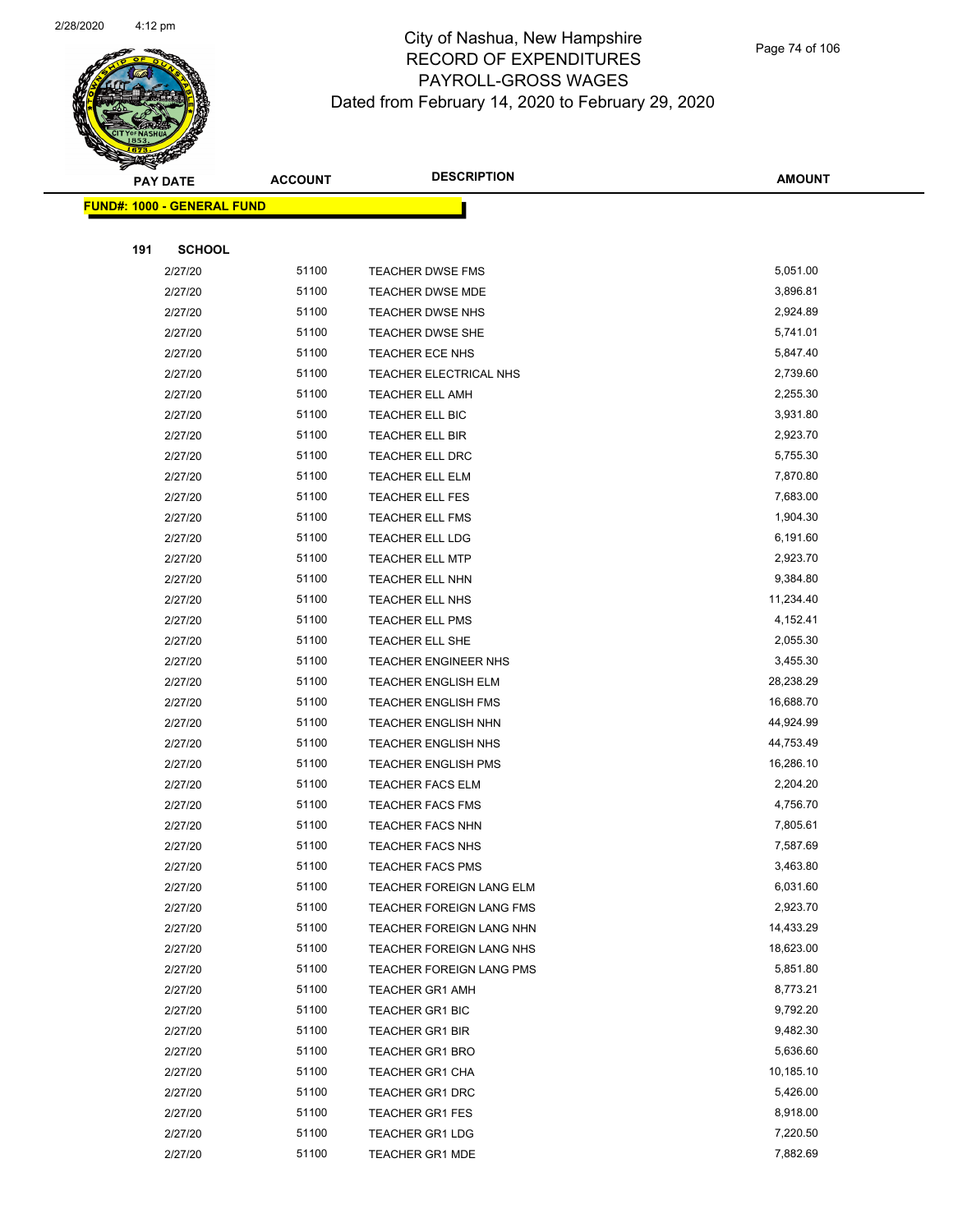

|     | <b>PAY DATE</b>                   | <b>ACCOUNT</b> | <b>DESCRIPTION</b>     | <b>AMOUNT</b> |
|-----|-----------------------------------|----------------|------------------------|---------------|
|     | <b>FUND#: 1000 - GENERAL FUND</b> |                |                        |               |
|     |                                   |                |                        |               |
| 191 | <b>SCHOOL</b>                     |                |                        |               |
|     | 2/27/20                           | 51100          | <b>TEACHER GR1 MTP</b> | 6,658.90      |
|     | 2/27/20                           | 51100          | <b>TEACHER GR1 NSE</b> | 7,651.80      |
|     | 2/27/20                           | 51100          | TEACHER GR1 SHE        | 8,715.79      |
|     | 2/27/20                           | 51100          | <b>TEACHER GR2 AMH</b> | 5,927.20      |
|     | 2/27/20                           | 51100          | TEACHER GR2 BIC        | 10,470.80     |
|     | 2/27/20                           | 51100          | <b>TEACHER GR2 BIR</b> | 10,552.30     |
|     | 2/27/20                           | 51100          | <b>TEACHER GR2 BRO</b> | 7,527.60      |
|     | 2/27/20                           | 51100          | TEACHER GR2 CHA        | 7,349.08      |
|     | 2/27/20                           | 51100          | TEACHER GR2 DRC        | 5,061.10      |
|     | 2/27/20                           | 51100          | TEACHER GR2 FES        | 11,221.70     |
|     | 2/27/20                           | 51100          | <b>TEACHER GR2 LDG</b> | 7,476.40      |
|     | 2/27/20                           | 51100          | <b>TEACHER GR2 MDE</b> | 10,138.00     |
|     | 2/27/20                           | 51100          | <b>TEACHER GR2 MTP</b> | 7,175.51      |
|     | 2/27/20                           | 51100          | <b>TEACHER GR2 NSE</b> | 5,479.20      |
|     | 2/27/20                           | 51100          | TEACHER GR2 SHE        | 6,784.80      |
|     | 2/27/20                           | 51100          | <b>TEACHER GR3 AMH</b> | 4,727.30      |
|     | 2/27/20                           | 51100          | <b>TEACHER GR3 BIC</b> | 5,419.90      |
|     | 2/27/20                           | 51100          | <b>TEACHER GR3 BIR</b> | 6,739.70      |
|     | 2/27/20                           | 51100          | <b>TEACHER GR3 BRO</b> | 5,663.30      |
|     | 2/27/20                           | 51100          | TEACHER GR3 CHA        | 9,502.09      |
|     | 2/27/20                           | 51100          | <b>TEACHER GR3 DRC</b> | 7,602.00      |
|     | 2/27/20                           | 51100          | <b>TEACHER GR3 FES</b> | 9,519.60      |
|     | 2/27/20                           | 51100          | <b>TEACHER GR3 LDG</b> | 10,385.77     |
|     | 2/27/20                           | 51100          | <b>TEACHER GR3 MDE</b> | 10,159.00     |
|     | 2/27/20                           | 51100          | <b>TEACHER GR3 MTP</b> | 6,793.81      |
|     | 2/27/20                           | 51100          | <b>TEACHER GR3 NSE</b> | 7,730.70      |
|     | 2/27/20                           | 51100          | <b>TEACHER GR3 SHE</b> | 7,492.20      |
|     | 2/27/20                           | 51100          | <b>TEACHER GR4 AMH</b> | 4,167.60      |
|     | 2/27/20                           | 51100          | <b>TEACHER GR4 BIC</b> | 13,448.20     |
|     | 2/27/20                           | 51100          | TEACHER GR4 BIR        | 6,210.20      |
|     | 2/27/20                           | 51100          | <b>TEACHER GR4 BRO</b> | 5,376.20      |
|     | 2/27/20                           | 51100          | <b>TEACHER GR4 CHA</b> | 10,807.21     |
|     | 2/27/20                           | 51100          | <b>TEACHER GR4 DRC</b> | 8,881.18      |
|     | 2/27/20                           | 51100          | <b>TEACHER GR4 FES</b> | 8,608.80      |
|     | 2/27/20                           | 51100          | <b>TEACHER GR4 LDG</b> | 8,541.60      |
|     | 2/27/20                           | 51100          | <b>TEACHER GR4 MDE</b> | 10,152.79     |
|     | 2/27/20                           | 51100          | <b>TEACHER GR4 MTP</b> | 6,962.20      |
|     | 2/27/20                           | 51100          | <b>TEACHER GR4 NSE</b> | 6,978.50      |
|     | 2/27/20                           | 51100          | <b>TEACHER GR4 SHE</b> | 6,539.69      |
|     | 2/27/20                           | 51100          | <b>TEACHER GR5 AMH</b> | 5,663.30      |
|     | 2/27/20                           | 51100          | <b>TEACHER GR5 BIC</b> | 8,968.59      |
|     | 2/27/20                           | 51100          | <b>TEACHER GR5 BIR</b> | 9,965.30      |
|     | 2/27/20                           | 51100          | <b>TEACHER GR5 BRO</b> | 5,847.40      |
|     | 2/27/20                           | 51100          | <b>TEACHER GR5 CHA</b> | 11,095.50     |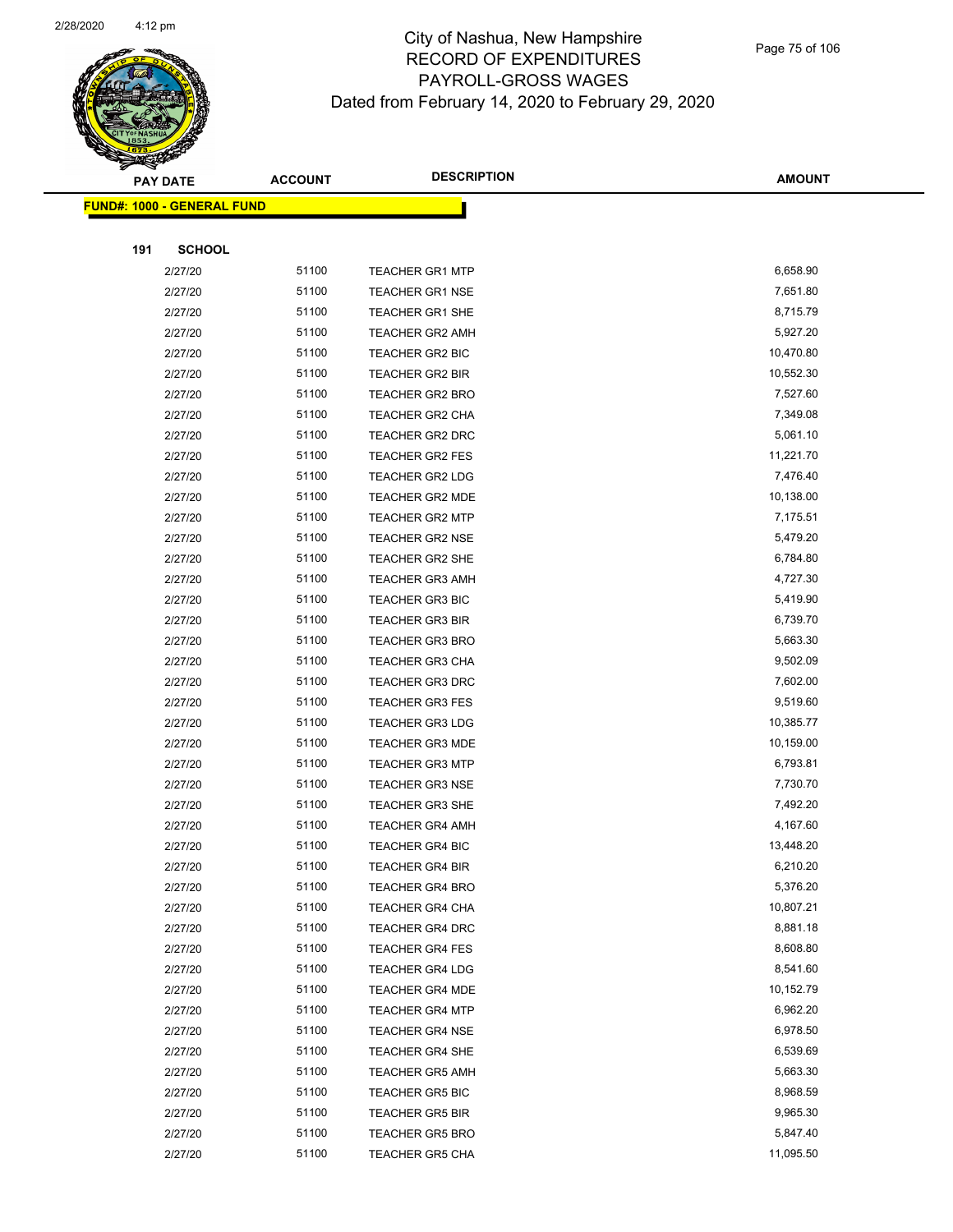

|     | <u> FUND#: 1000 - GENERAL FUND</u> |       |                               |           |
|-----|------------------------------------|-------|-------------------------------|-----------|
|     |                                    |       |                               |           |
| 191 | <b>SCHOOL</b>                      |       |                               |           |
|     | 2/27/20                            | 51100 | <b>TEACHER GR5 DRC</b>        | 4,305.40  |
|     | 2/27/20                            | 51100 | <b>TEACHER GR5 FES</b>        | 8,919.60  |
|     | 2/27/20                            | 51100 | <b>TEACHER GR5 LDG</b>        | 9,724.49  |
|     | 2/27/20                            | 51100 | <b>TEACHER GR5 MDE</b>        | 10,142.80 |
|     | 2/27/20                            | 51100 | <b>TEACHER GR5 MTP</b>        | 6,704.60  |
|     | 2/27/20                            | 51100 | <b>TEACHER GR5 NSE</b>        | 8,679.00  |
|     | 2/27/20                            | 51100 | <b>TEACHER GR5 SHE</b>        | 7,473.70  |
|     | 2/27/20                            | 51100 | <b>TEACHER GR6 ELM</b>        | 31,774.80 |
|     | 2/27/20                            | 51100 | <b>TEACHER GR6 FMS</b>        | 25,598.40 |
|     | 2/27/20                            | 51100 | <b>TEACHER GR6 PMS</b>        | 19,717.89 |
|     | 2/27/20                            | 51100 | <b>TEACHER GRAPH NHS</b>      | 3,533.50  |
|     | 2/27/20                            | 51100 | <b>TEACHER GRAPHICS NHN</b>   | 6,216.60  |
|     | 2/27/20                            | 51100 | TEACHER HEALTH NHN            | 5,300.90  |
|     | 2/27/20                            | 51100 | TEACHER HEALTH NHS            | 2,739.60  |
|     | 2/27/20                            | 51100 | TEACHER HEALTHOC NHS          | 5,135.30  |
|     | 2/27/20                            | 51100 | TEACHER HVAC NHS              | 1,989.50  |
|     | 2/27/20                            | 51100 | TEACHER IN SCH SUSPENSION ELM | 1,844.20  |
|     | 2/27/20                            | 51100 | TEACHER IN SCH SUSPENSION NHN | 5,399.69  |
|     | 2/27/20                            | 51100 | TEACHER IN SCH SUSPENSION NHS | 1,844.31  |
|     | 2/27/20                            | 51100 | TEACHER KIND AMH              | 5,847.40  |
|     | 2/27/20                            | 51100 | <b>TEACHER KIND BIC</b>       | 10,491.30 |
|     | 2/27/20                            | 51100 | <b>TEACHER KIND BIR</b>       | 7,316.70  |
|     | 2/27/20                            | 51100 | <b>TEACHER KIND BRO</b>       | 5,755.40  |
|     | 2/27/20                            | 51100 | <b>TEACHER KIND CHA</b>       | 6,879.50  |
|     | 2/27/20                            | 51100 | TEACHER KIND DRC              | 10,032.09 |
|     | 2/27/20                            | 51100 | <b>TEACHER KIND FES</b>       | 11,568.90 |
|     | 2/27/20                            | 51100 | <b>TEACHER KIND LDG</b>       | 10,855.30 |
|     | 2/27/20                            | 51100 | <b>TEACHER KIND MDE</b>       | 10,523.80 |
|     | 2/27/20                            | 51100 | <b>TEACHER KIND MTP</b>       | 6,209.90  |
|     | 2/27/20                            | 51100 | <b>TEACHER KIND NSE</b>       | 5,354.80  |
|     | 2/27/20                            | 51100 | TEACHER KIND SHE              | 7,101.40  |
|     | 2/27/20                            | 51100 | <b>TEACHER MATH ELM</b>       | 21,372.79 |
|     | 2/27/20                            | 51100 | <b>TEACHER MATH FMS</b>       | 13,577.50 |
|     | 2/27/20                            | 51100 | TEACHER MATH NHN              | 38,211.48 |
|     | 2/27/20                            | 51100 | TEACHER MATH NHS              | 44,688.60 |
|     | 2/27/20                            | 51100 | <b>TEACHER MATH PMS</b>       | 12,867.39 |
|     | 2/27/20                            | 51100 | <b>TEACHER MUSIC AMH</b>      | 1,858.10  |
|     | 2/27/20                            | 51100 | <b>TEACHER MUSIC BIC</b>      | 2,739.60  |
|     | 2/27/20                            | 51100 | <b>TEACHER MUSIC BIR</b>      | 1,768.90  |
|     | 2/27/20                            | 51100 | <b>TEACHER MUSIC BRO</b>      | 1,703.00  |
|     | 2/27/20                            | 51100 | <b>TEACHER MUSIC CHA</b>      | 2,923.69  |
|     | 2/27/20                            | 51100 | <b>TEACHER MUSIC DRC</b>      | 2,831.60  |
|     | 2/27/20                            | 51100 | <b>TEACHER MUSIC ELM</b>      | 4,699.70  |
|     | 2/27/20                            | 51100 | <b>TEACHER MUSIC FES</b>      | 1,708.70  |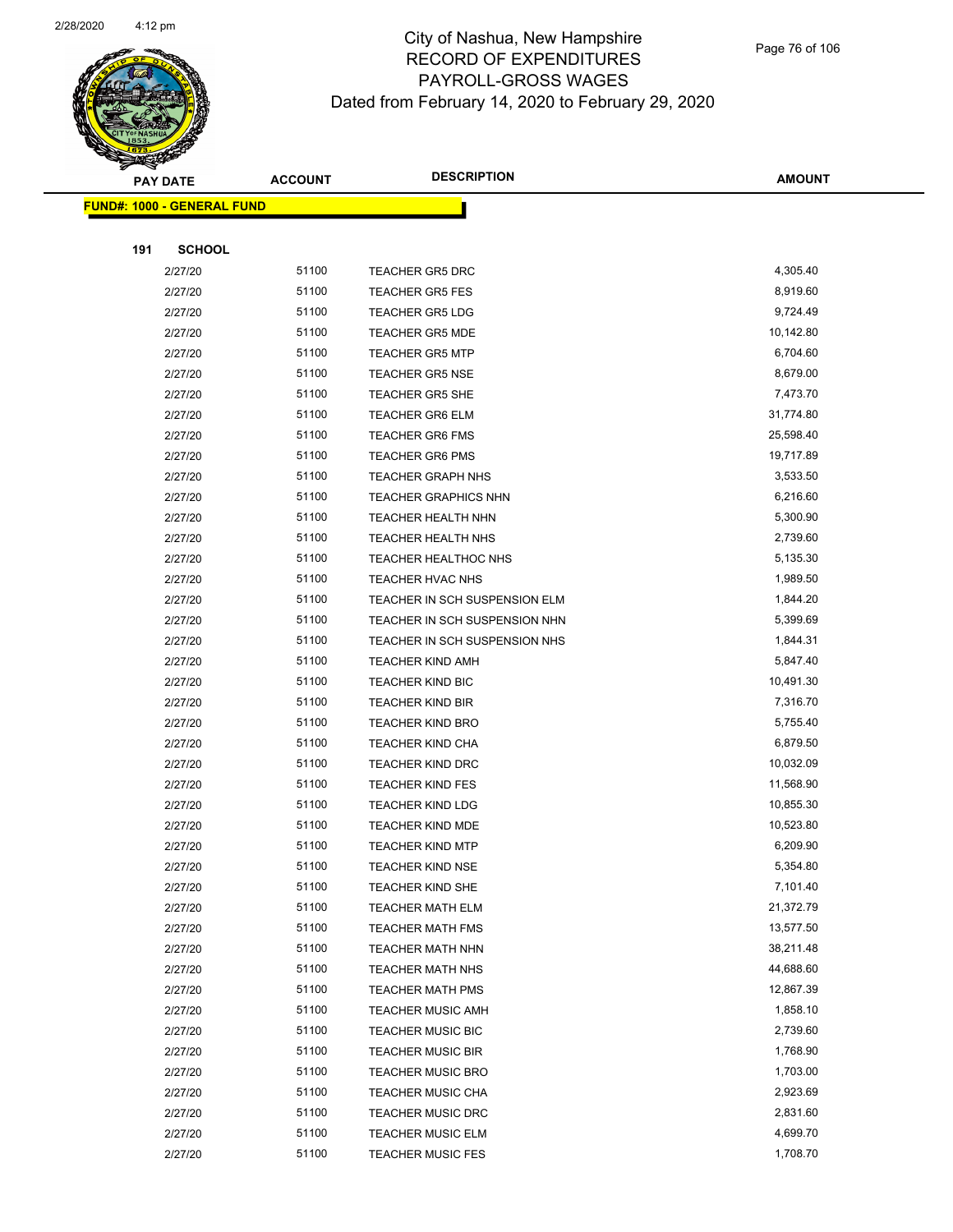

|     | <b>PAY DATE</b>                   | <b>ACCOUNT</b> | <b>DESCRIPTION</b>           | <b>AMOUNT</b> |
|-----|-----------------------------------|----------------|------------------------------|---------------|
|     | <b>FUND#: 1000 - GENERAL FUND</b> |                |                              |               |
|     |                                   |                |                              |               |
| 191 | <b>SCHOOL</b>                     |                |                              |               |
|     | 2/27/20                           | 51100          | <b>TEACHER MUSIC FMS</b>     | 5,847.39      |
|     | 2/27/20                           | 51100          | <b>TEACHER MUSIC LDG</b>     | 1,587.80      |
|     | 2/27/20                           | 51100          | <b>TEACHER MUSIC MDE</b>     | 2,255.30      |
|     | 2/27/20                           | 51100          | <b>TEACHER MUSIC NHN</b>     | 4,767.89      |
|     | 2/27/20                           | 51100          | <b>TEACHER MUSIC NHS</b>     | 5,479.20      |
|     | 2/27/20                           | 51100          | <b>TEACHER MUSIC NSE</b>     | 2,665.30      |
|     | 2/27/20                           | 51100          | <b>TEACHER MUSIC PMS</b>     | 4,327.40      |
|     | 2/27/20                           | 51100          | TEACHER MUSIC SHE            | 1,689.20      |
|     | 2/27/20                           | 51100          | TEACHER PE BIC               | 2,529.40      |
|     | 2/27/20                           | 51100          | TEACHER PE BIR               | 3,015.80      |
|     | 2/27/20                           | 51100          | TEACHER PE BRO               | 2,831.60      |
|     | 2/27/20                           | 51100          | TEACHER PE CHA               | 2,712.90      |
|     | 2/27/20                           | 51100          | TEACHER PE DRC               | 2,923.70      |
|     | 2/27/20                           | 51100          | TEACHER PE ELM               | 9,690.80      |
|     | 2/27/20                           | 51100          | TEACHER PE FES               | 1,768.90      |
|     | 2/27/20                           | 51100          | <b>TEACHER PE FMS</b>        | 5,479.20      |
|     | 2/27/20                           | 51100          | TEACHER PE LDG               | 2,051.20      |
|     | 2/27/20                           | 51100          | TEACHER PE MDE               | 3,015.80      |
|     | 2/27/20                           | 51100          | TEACHER PE MTP               | 2,033.80      |
|     | 2/27/20                           | 51100          | TEACHER PE NHN               | 9,009.80      |
|     | 2/27/20                           | 51100          | TEACHER PE NHS               | 9,794.70      |
|     | 2/27/20                           | 51100          | <b>TEACHER PE NSE</b>        | 2,989.30      |
|     | 2/27/20                           | 51100          | TEACHER PE PMS               | 3,792.00      |
|     | 2/27/20                           | 51100          | TEACHER PE SHE               | 2,774.00      |
|     | 2/27/20                           | 51100          | TEACHER PRE SCHOOL BIR       | 4,646.90      |
|     | 2/27/20                           | 51100          | <b>TEACHER PRESCHOOL BIC</b> | 5,755.30      |
|     | 2/27/20                           | 51100          | TEACHER PRESCHOOL BRO        | 14,013.30     |
|     | 2/27/20                           | 51100          | <b>TEACHER PRESCHOOL MTP</b> | 1,768.90      |
|     | 2/27/20                           | 51100          | <b>TEACHER PRESCHOOL NSE</b> | 7,136.00      |
|     | 2/27/20                           | 51100          | TEACHER READ AMH             | 3,015.80      |
|     | 2/27/20                           | 51100          | <b>TEACHER READ BIC</b>      | 2,923.69      |
|     | 2/27/20                           | 51100          | <b>TEACHER READ BIR</b>      | 2,923.70      |
|     | 2/27/20                           | 51100          | <b>TEACHER READ BRO</b>      | 2,923.70      |
|     | 2/27/20                           | 51100          | TEACHER READ CHA             | 2,123.49      |
|     | 2/27/20                           | 51100          | <b>TEACHER READ DRC</b>      | 3,015.80      |
|     | 2/27/20                           | 51100          | TEACHER READ ELM             | 5,939.50      |
|     | 2/27/20                           | 51100          | <b>TEACHER READ FES</b>      | 2,923.70      |
|     | 2/27/20                           | 51100          | <b>TEACHER READ FMS</b>      | 2,923.70      |
|     | 2/13/20                           | 51100          | <b>TEACHER READ LDG</b>      | (3, 564.10)   |
|     | 2/20/20                           | 51100          | <b>TEACHER READ LDG</b>      | 3,149.85      |
|     | 2/27/20                           | 51100          | <b>TEACHER READ LDG</b>      | 3,564.10      |
|     | 2/27/20                           | 51100          | <b>TEACHER READ MDE</b>      | 2,923.70      |
|     | 2/27/20                           | 51100          | <b>TEACHER READ MTP</b>      | 2,426.70      |
|     | 2/27/20                           | 51100          | <b>TEACHER READ NHN</b>      | 1,989.50      |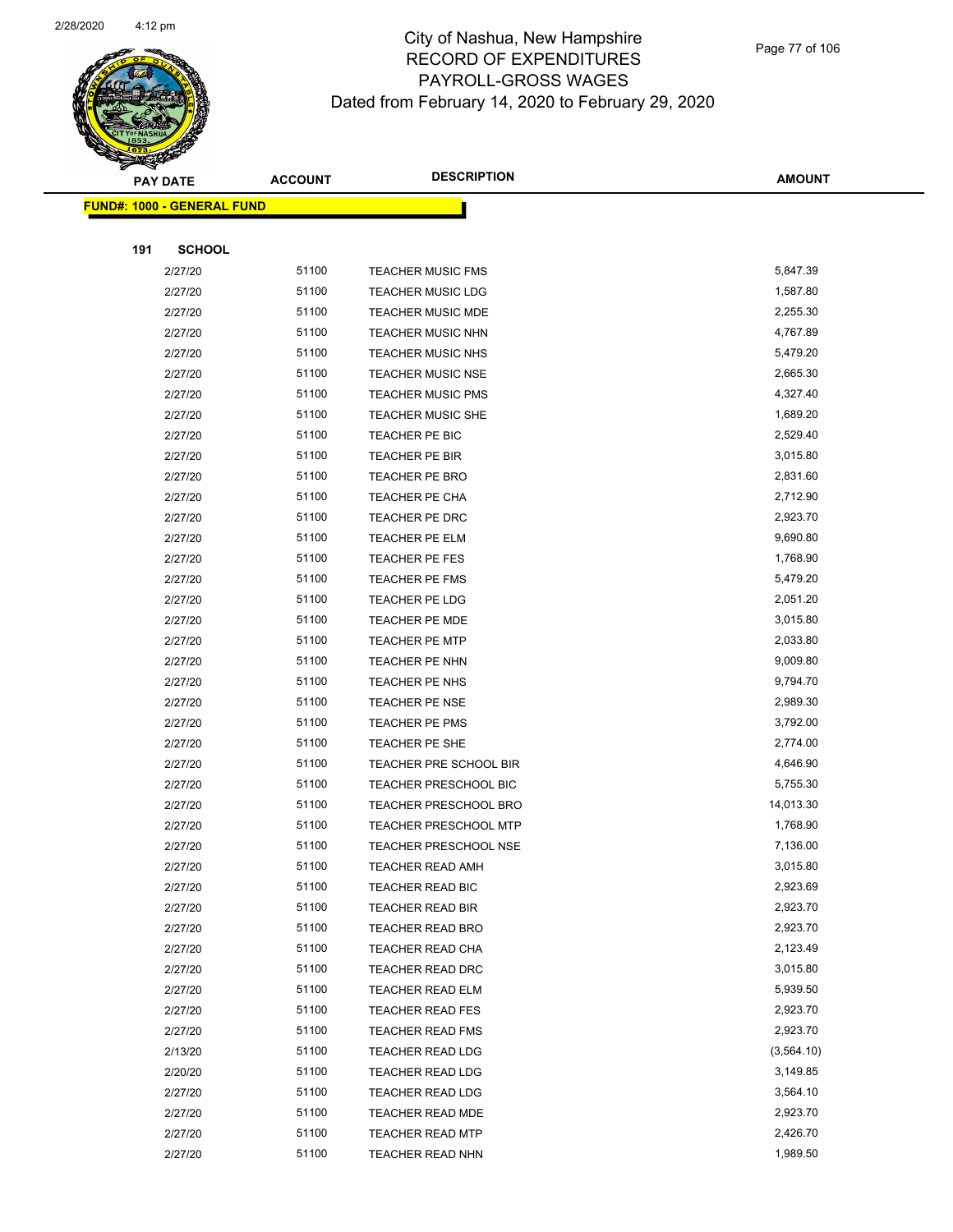

| <b>FUND#: 1000 - GENERAL FUND</b> |       |                            |           |
|-----------------------------------|-------|----------------------------|-----------|
|                                   |       |                            |           |
| 191<br><b>SCHOOL</b>              |       |                            |           |
| 2/27/20                           | 51100 | <b>TEACHER READ NHS</b>    | 2,923.69  |
| 2/27/20                           | 51100 | <b>TEACHER READ NSE</b>    | 2,627.80  |
| 2/27/20                           | 51100 | <b>TEACHER READ PMS</b>    | 5,179.00  |
| 2/27/20                           | 51100 | <b>TEACHER READ SHE</b>    | 2,923.70  |
| 2/27/20                           | 51100 | TEACHER ROTC NHN           | 2,204.20  |
| 2/27/20                           | 51100 | <b>TEACHER SCIENCE ELM</b> | 25,513.40 |
| 2/27/20                           | 51100 | <b>TEACHER SCIENCE FMS</b> | 9,549.10  |
| 2/27/20                           | 51100 | TEACHER SCIENCE NHN        | 30,570.01 |
| 2/27/20                           | 51100 | TEACHER SCIENCE NHS        | 37,575.76 |
| 2/27/20                           | 51100 | TEACHER SCIENCE PMS        | 10,924.50 |
| 2/27/20                           | 51100 | TEACHER SOCIAL STUDIES ELM | 17,264.99 |
| 2/27/20                           | 51100 | TEACHER SOCIAL STUDIES FMS | 12,669.20 |
| 2/27/20                           | 51100 | TEACHER SOCIAL STUDIES NHN | 33,994.91 |
| 2/27/20                           | 51100 | TEACHER SOCIAL STUDIES NHS | 42,521.20 |
| 2/27/20                           | 51100 | TEACHER SOCIAL STUDIES PMS | 13,420.30 |
| 2/27/20                           | 51100 | <b>TEACHER SPED AMH</b>    | 8,355.60  |
| 2/27/20                           | 51100 | TEACHER SPED BIC           | 5,560.40  |
| 2/27/20                           | 51100 | <b>TEACHER SPED BIR</b>    | 5,663.30  |
| 2/27/20                           | 51100 | TEACHER SPED BRO           | 6,699.11  |
| 2/27/20                           | 51100 | TEACHER SPED CHA           | 8,073.40  |
| 2/27/20                           | 51100 | TEACHER SPED DRC           | 5,560.30  |
| 2/27/20                           | 51100 | <b>TEACHER SPED ELM</b>    | 12,371.20 |
| 2/27/20                           | 51100 | <b>TEACHER SPED FES</b>    | 3,620.20  |
| 2/27/20                           | 51100 | <b>TEACHER SPED FMS</b>    | 13,069.29 |
| 2/27/20                           | 51100 | TEACHER SPED LDG           | 6,651.00  |
| 2/27/20                           | 51100 | <b>TEACHER SPED MDE</b>    | 4,804.60  |
| 2/27/20                           | 51100 | <b>TEACHER SPED MTP</b>    | 3,947.30  |
| 2/27/20                           | 51100 | <b>TEACHER SPED NHN</b>    | 22,773.10 |
| 2/27/20                           | 51100 | TEACHER SPED NHS           | 35,044.90 |
| 2/27/20                           | 51100 | TEACHER SPED NSE           | 1,641.20  |
| 2/27/20                           | 51100 | TEACHER SPED PMS           | 12,561.40 |
| 2/27/20                           | 51100 | TEACHER SPED SHE           | 7,400.10  |
| 2/27/20                           | 51100 | <b>TEACHER TECHED ELM</b>  | 7,369.87  |
| 2/27/20                           | 51100 | <b>TEACHER TECHED FMS</b>  | 3,609.20  |
| 2/27/20                           | 51100 | TEACHER TECHED NHN         | 7,619.70  |
| 2/27/20                           | 51100 | TEACHER TECHED NHS         | 11,418.70 |
| 2/27/20                           | 51100 | <b>TEACHER TECHED PMS</b>  | 5,847.40  |
| 2/27/20                           | 51100 | TEACHER TV PROD NHS        | 2,923.69  |
| 2/27/20                           | 51100 | <b>TEACHER VISION WID</b>  | 5,408.30  |
| 2/20/20                           | 51100 | TECH INTERGRATION ASST AMH | 126.00    |
| 2/27/20                           | 51100 | TECH INTERGRATION ASST AMH | 486.00    |
| 2/20/20                           | 51100 | TECH INTERGRATION ASST BIC | 453.40    |
| 2/27/20                           | 51100 | TECH INTERGRATION ASST BIC | 472.49    |
| 2/20/20                           | 51100 | TECH INTERGRATION ASST CHA | 447.41    |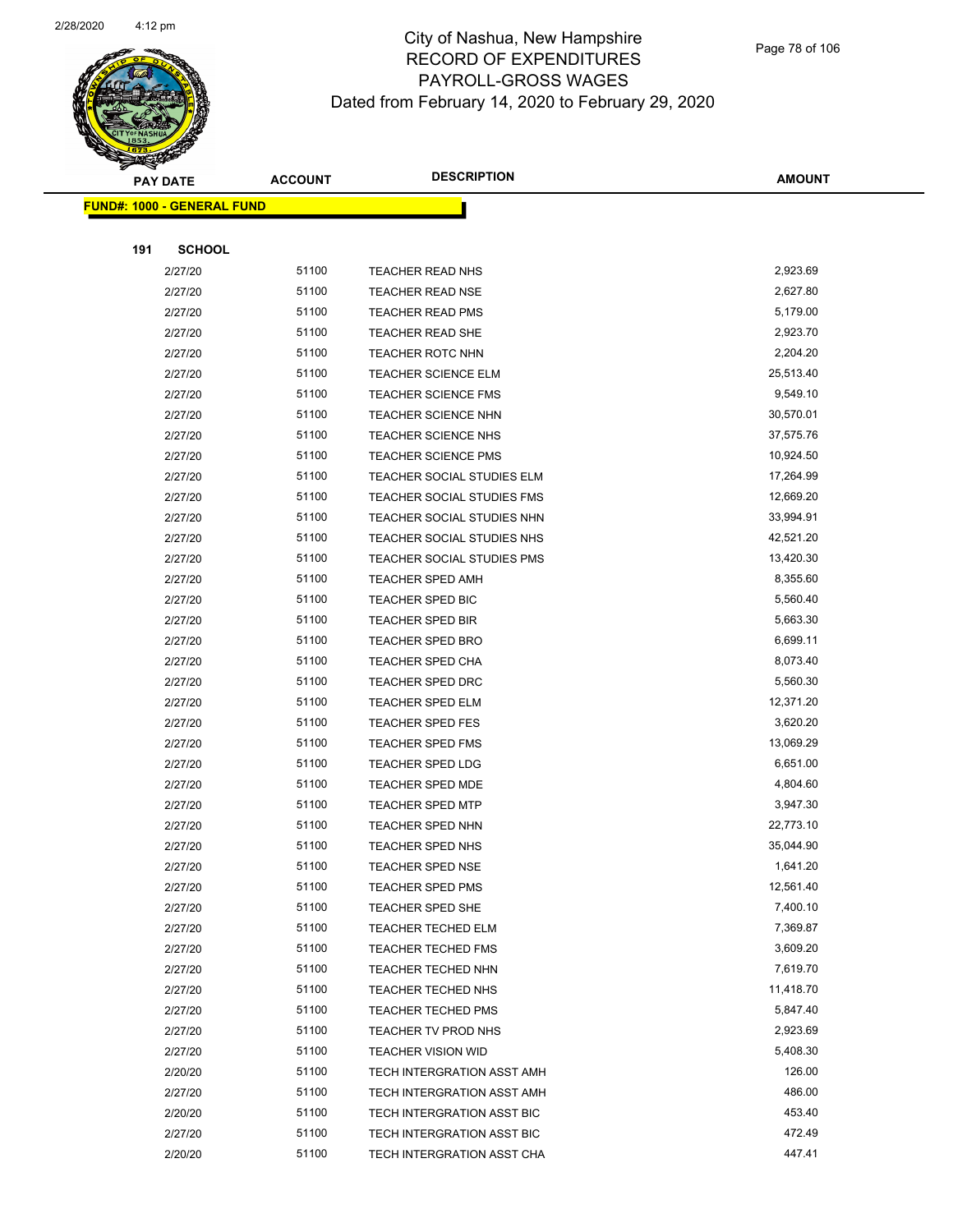

|     | <u> FUND#: 1000 - GENERAL FUND</u> |       |                                |          |
|-----|------------------------------------|-------|--------------------------------|----------|
|     |                                    |       |                                |          |
| 191 | <b>SCHOOL</b>                      |       |                                |          |
|     | 2/27/20                            | 51100 | TECH INTERGRATION ASST CHA     | 442.80   |
|     | 2/20/20                            | 51100 | TECH INTERGRATION ASST FES     | 544.32   |
|     | 2/27/20                            | 51100 | TECH INTERGRATION ASST FES     | 533.20   |
|     | 2/20/20                            | 51100 | TECH INTERGRATION ASST LDG     | 449.20   |
|     | 2/27/20                            | 51100 | TECH INTERGRATION ASST LDG     | 449.20   |
|     | 2/20/20                            | 51100 | TECH INTERGRATION ASST MDE     | 456.64   |
|     | 2/27/20                            | 51100 | TECH INTERGRATION ASST MDE     | 442.80   |
|     | 2/20/20                            | 51100 | TECH INTERGRATION ASST MTP     | 427.13   |
|     | 2/27/20                            | 51100 | TECH INTERGRATION ASST MTP     | 508.49   |
|     | 2/20/20                            | 51100 | TECH INTERGRATION ASST SHE     | 393.76   |
|     | 2/27/20                            | 51100 | TECH INTERGRATION ASST SHE     | 445.71   |
|     | 2/20/20                            | 51200 | ATHLETIC EQUIPMENT MANAGER NHN | 50.00    |
|     | 2/27/20                            | 51200 | ATHLETIC EQUIPMENT MANAGER NHN | 150.00   |
|     | 2/20/20                            | 51200 | CLERICAL BOARD OF ED SUP       | 738.25   |
|     | 2/27/20                            | 51200 | CLERICAL BOARD OF ED SUP       | 732.45   |
|     | 2/20/20                            | 51200 | <b>CROSSING GUARD WPO</b>      | 2,245.42 |
|     | 2/27/20                            | 51200 | <b>CROSSING GUARD WPO</b>      | 1,986.89 |
|     | 2/20/20                            | 51200 | <b>CUSTODIAN AMH</b>           | 15.97    |
|     | 2/27/20                            | 51200 | <b>CUSTODIAN AMH</b>           | 15.97    |
|     | 2/20/20                            | 51200 | <b>CUSTODIAN ASST HEAD NHN</b> | 39.39    |
|     | 2/20/20                            | 51200 | <b>CUSTODIAN BRO</b>           | 15.97    |
|     | 2/27/20                            | 51200 | <b>CUSTODIAN BRO</b>           | 47.91    |
|     | 2/20/20                            | 51200 | <b>CUSTODIAN HEAD AMH</b>      | 15.97    |
|     | 2/20/20                            | 51200 | <b>CUSTODIAN HEAD BRO</b>      | 15.97    |
|     | 2/27/20                            | 51200 | <b>CUSTODIAN HEAD BRO</b>      | 31.94    |
|     | 2/27/20                            | 51200 | <b>CUSTODIAN NHS</b>           | 136.00   |
|     | 2/27/20                            | 51200 | DIRECTOR ADULT ED              | 2,724.79 |
|     | 2/20/20                            | 51200 | FOOD SERVICE ASST PT AMH       | 20.50    |
|     | 2/27/20                            | 51200 | FOOD SERVICE ASST PT AMH       | 41.00    |
|     | 2/20/20                            | 51200 | FOOD SERVICE ASST PT CHA       | 20.50    |
|     | 2/27/20                            | 51200 | FOOD SERVICE ASST PT CHA       | 41.00    |
|     | 2/20/20                            | 51200 | FOOD SERVICE ASST PT NHS       | 37.05    |
|     | 2/27/20                            | 51200 | FOOD SERVICE ASST PT NHS       | 41.20    |
|     | 2/20/20                            | 51200 | <b>GAME OFFICIALS</b>          | 68.00    |
|     | 2/27/20                            | 51200 | <b>GAME OFFICIALS</b>          | 68.00    |
|     | 2/27/20                            | 51200 | GUIDANCE COUNSELOR NHN         | 50.00    |
|     | 2/27/20                            | 51200 | GUIDANCE COUNSELOR NHS         | 1,727.62 |
|     | 2/20/20                            | 51200 | <b>INSTRUMENTAL MUSIC</b>      | 1,325.00 |
|     | 2/27/20                            | 51200 | <b>INSTRUMENTAL MUSIC</b>      | 1,650.00 |
|     | 2/20/20                            | 51200 | LUNCH MONITOR AMH              | 467.68   |
|     | 2/27/20                            | 51200 | LUNCH MONITOR AMH              | 494.32   |
|     | 2/20/20                            | 51200 | LUNCH MONITOR BIC              | 595.97   |
|     | 2/27/20                            | 51200 | LUNCH MONITOR BIC              | 440.96   |
|     | 2/20/20                            | 51200 | LUNCH MONITOR BIR              | 394.52   |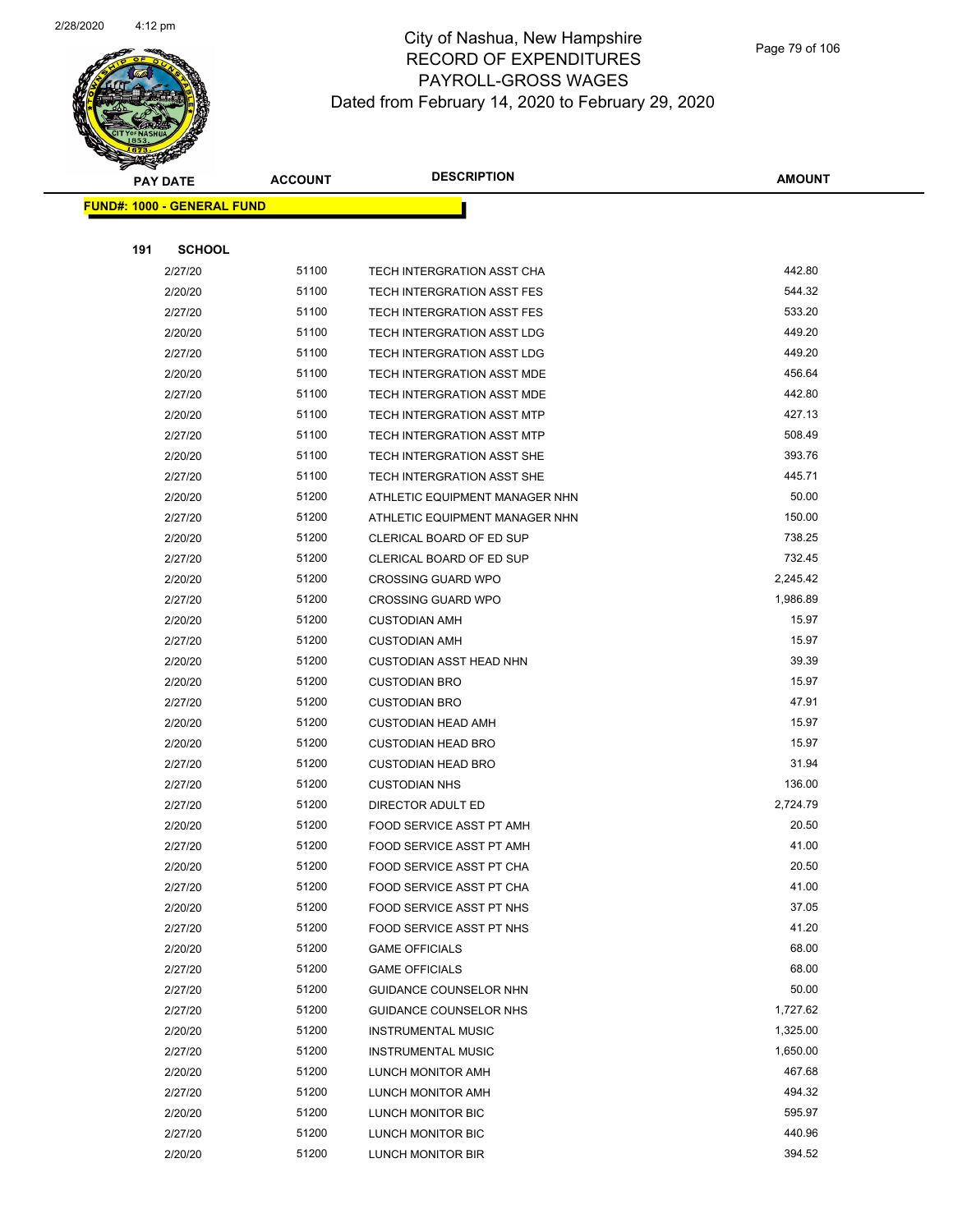

Page 80 of 106

|     | <b>PAY DATE</b>                    | <b>ACCOUNT</b> | <b>DESCRIPTION</b>  | <b>AMOUNT</b> |
|-----|------------------------------------|----------------|---------------------|---------------|
|     | <u> FUND#: 1000 - GENERAL FUND</u> |                |                     |               |
|     |                                    |                |                     |               |
| 191 | <b>SCHOOL</b>                      |                |                     |               |
|     | 2/27/20                            | 51200          | LUNCH MONITOR BIR   | 308.68        |
|     | 2/20/20                            | 51200          | LUNCH MONITOR BRO   | 445.68        |
|     | 2/27/20                            | 51200          | LUNCH MONITOR BRO   | 407.20        |
|     | 2/20/20                            | 51200          | LUNCH MONITOR CHA   | 648.24        |
|     | 2/27/20                            | 51200          | LUNCH MONITOR CHA   | 677.84        |
|     | 2/20/20                            | 51200          | LUNCH MONITOR DRC   | 354.27        |
|     | 2/27/20                            | 51200          | LUNCH MONITOR DRC   | 474.44        |
|     | 2/20/20                            | 51200          | LUNCH MONITOR ELM   | 124.32        |
|     | 2/27/20                            | 51200          | LUNCH MONITOR ELM   | 130.24        |
|     | 2/20/20                            | 51200          | LUNCH MONITOR FES   | 604.43        |
|     | 2/27/20                            | 51200          | LUNCH MONITOR FES   | 654.11        |
|     | 2/20/20                            | 51200          | LUNCH MONITOR FMS   | 187.76        |
|     | 2/27/20                            | 51200          | LUNCH MONITOR FMS   | 220.32        |
|     | 2/20/20                            | 51200          | LUNCH MONITOR LDG   | 606.19        |
|     | 2/27/20                            | 51200          | LUNCH MONITOR LDG   | 694.95        |
|     | 2/20/20                            | 51200          | LUNCH MONITOR MDE   | 520.96        |
|     | 2/27/20                            | 51200          | LUNCH MONITOR MDE   | 452.88        |
|     | 2/20/20                            | 51200          | LUNCH MONITOR MTP   | 396.64        |
|     | 2/27/20                            | 51200          | LUNCH MONITOR MTP   | 272.32        |
|     | 2/20/20                            | 51200          | LUNCH MONITOR NHN   | 331.52        |
|     | 2/27/20                            | 51200          | LUNCH MONITOR NHN   | 233.84        |
|     | 2/20/20                            | 51200          | LUNCH MONITOR NHS   | 227.92        |
|     | 2/27/20                            | 51200          | LUNCH MONITOR NHS   | 227.92        |
|     | 2/20/20                            | 51200          | LUNCH MONITOR NSE   | 444.00        |
|     | 2/27/20                            | 51200          | LUNCH MONITOR NSE   | 444.00        |
|     | 2/20/20                            | 51200          | LUNCH MONITOR PMS   | 272.90        |
|     | 2/27/20                            | 51200          | LUNCH MONITOR PMS   | 270.51        |
|     | 2/20/20                            | 51200          | LUNCH MONITOR SHE   | 445.80        |
|     | 2/27/20                            | 51200          | LUNCH MONITOR SHE   | 364.75        |
|     | 2/20/20                            | 51200          | PARA PRE SCHOOL BIR | 499.85        |
|     | 2/27/20                            | 51200          | PARA PRE SCHOOL BIR | 351.56        |
|     | 2/20/20                            | 51200          | PARA DW SPEC ED BIR | 727.49        |
|     | 2/27/20                            | 51200          | PARA DW SPEC ED BIR | 785.01        |
|     | 2/20/20                            | 51200          | PARA DW SPEC ED MDE | 300.30        |
|     | 2/27/20                            | 51200          | PARA DW SPEC ED MDE | 369.60        |
|     | 2/20/20                            | 51200          | PARA DW SPEC ED NSE | 10.25         |
|     | 2/27/20                            | 51200          | PARA DW SPEC ED NSE | 10.25         |
|     | 2/20/20                            | 51200          | PARA ELL FES        | 15.38         |
|     | 2/27/20                            | 51200          | PARA ELL FES        | 30.75         |
|     | 2/20/20                            | 51200          | PARA INST AMH       | 761.25        |
|     | 2/27/20                            | 51200          | PARA INST AMH       | 828.92        |
|     | 2/20/20                            | 51200          | PARA INST BIC       | 685.15        |
|     | 2/27/20                            | 51200          | PARA INST BIC       | 760.52        |
|     | 2/20/20                            | 51200          | PARA INST BIR       | 20.50         |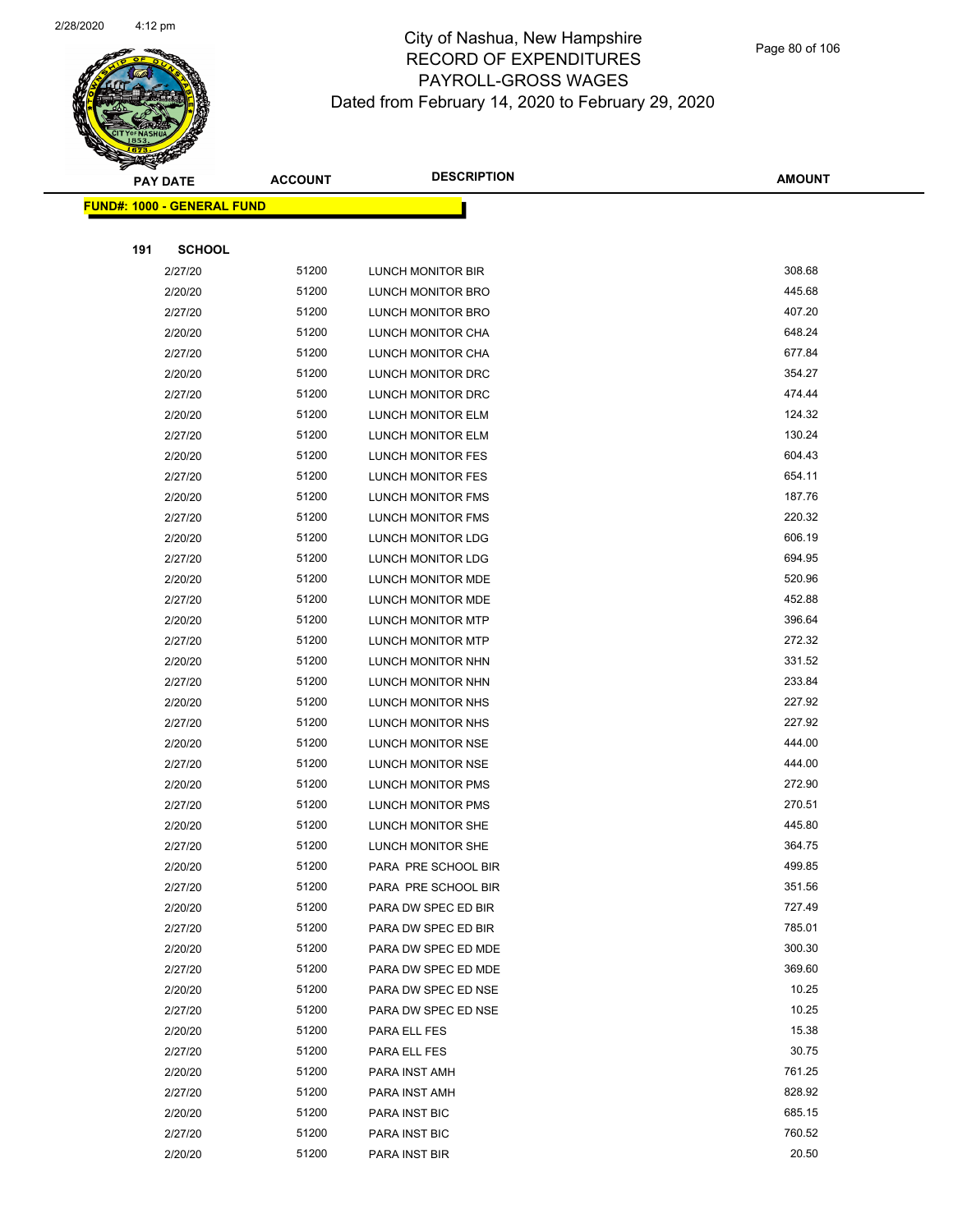

|     | <b>PAY DATE</b>                   | <b>ACCOUNT</b> | <b>DESCRIPTION</b>          | <b>AMOUNT</b> |
|-----|-----------------------------------|----------------|-----------------------------|---------------|
|     | <b>FUND#: 1000 - GENERAL FUND</b> |                |                             |               |
|     |                                   |                |                             |               |
| 191 | <b>SCHOOL</b>                     |                |                             |               |
|     | 2/27/20                           | 51200          | PARA INST BIR               | 25.63         |
|     | 2/20/20                           | 51200          | PARA INST DRC               | 28.70         |
|     | 2/27/20                           | 51200          | PARA INST DRC               | 57.40         |
|     | 2/20/20                           | 51200          | PARA INST FES               | 15.38         |
|     | 2/27/20                           | 51200          | PARA INST FES               | 30.75         |
|     | 2/20/20                           | 51200          | PARA INST FMS               | 715.38        |
|     | 2/27/20                           | 51200          | PARA INST FMS               | 890.38        |
|     | 2/20/20                           | 51200          | PARA INST LDG               | 5.13          |
|     | 2/27/20                           | 51200          | PARA INST LDG               | 10.25         |
|     | 2/20/20                           | 51200          | PARA INST MDE               | 5.13          |
|     | 2/27/20                           | 51200          | PARA INST MDE               | 10.25         |
|     | 2/20/20                           | 51200          | PARA INST NHN               | 315.04        |
|     | 2/27/20                           | 51200          | PARA INST NHN               | 315.05        |
|     | 2/20/20                           | 51200          | PARA INST PMS               | 64.68         |
|     | 2/27/20                           | 51200          | PARA INST PMS               | 64.68         |
|     | 2/20/20                           | 51200          | PARA INST SHE               | 162.74        |
|     | 2/27/20                           | 51200          | PARA INST SHE               | 183.51        |
|     | 2/20/20                           | 51200          | PARA LIB PMS                | 324.75        |
|     | 2/27/20                           | 51200          | PARA LIB PMS                | 320.52        |
|     | 2/20/20                           | 51200          | PARA PRE SCH BIC            | 1,148.05      |
|     | 2/27/20                           | 51200          | PARA PRE SCH BIC            | 1,246.95      |
|     | 2/20/20                           | 51200          | PARA PRE SCH BRO            | 2,699.57      |
|     | 2/27/20                           | 51200          | PARA PRE SCH BRO            | 2,888.27      |
|     | 2/20/20                           | 51200          | PARA PRE SCH NSE            | 3,134.11      |
|     | 2/27/20                           | 51200          | PARA PRE SCH NSE            | 3,461.54      |
|     | 2/20/20                           | 51200          | PARA SCI NHS                | 60.00         |
|     | 2/27/20                           | 51200          | PARA SCI NHS                | 140.00        |
|     | 2/20/20                           | 51200          | PARA TTI LDG                | 47.91         |
|     | 2/27/20                           | 51200          | PARA TTI LDG                | 63.88         |
|     | 2/27/20                           | 51200          | SCHOOL PSYCHOLOGIST WID     | 3,938.08      |
|     | 2/27/20                           | 51200          | SPEECH LANG PATHOLOGIST WID | 5,452.21      |
|     | 2/27/20                           | 51200          | STUDENT ACTIVITY COORD NHS  | 1,093.00      |
|     | 2/20/20                           | 51200          | SUB CLERICAL                | 929.50        |
|     | 2/27/20                           | 51200          | <b>SUB CLERICAL</b>         | 932.75        |
|     | 2/20/20                           | 51200          | <b>SUB CROSSING GUARD</b>   | 17.25         |
|     | 2/27/20                           | 51200          | <b>TEACHER ART FMS</b>      | 2,040.00      |
|     | 2/27/20                           | 51200          | <b>TEACHER ART NHS</b>      | 994.80        |
|     | 2/27/20                           | 51200          | TEACHER BIO TEC NHN         | 562.60        |
|     | 2/27/20                           | 51200          | TEACHER ELL NHS             | 881.40        |
|     | 2/27/20                           | 51200          | <b>TEACHER ENGLISH NHN</b>  | 500.00        |
|     | 2/27/20                           | 51200          | <b>TEACHER ENGLISH NHS</b>  | 2,184.90      |
|     | 2/27/20                           | 51200          | <b>TEACHER FACS PMS</b>     | 110.00        |
|     | 2/27/20                           | 51200          | TEACHER FOREIGN LANG FMS    | 1,188.30      |
|     | 2/27/20                           | 51200          | <b>TEACHER GR1 MTP</b>      | 75.00         |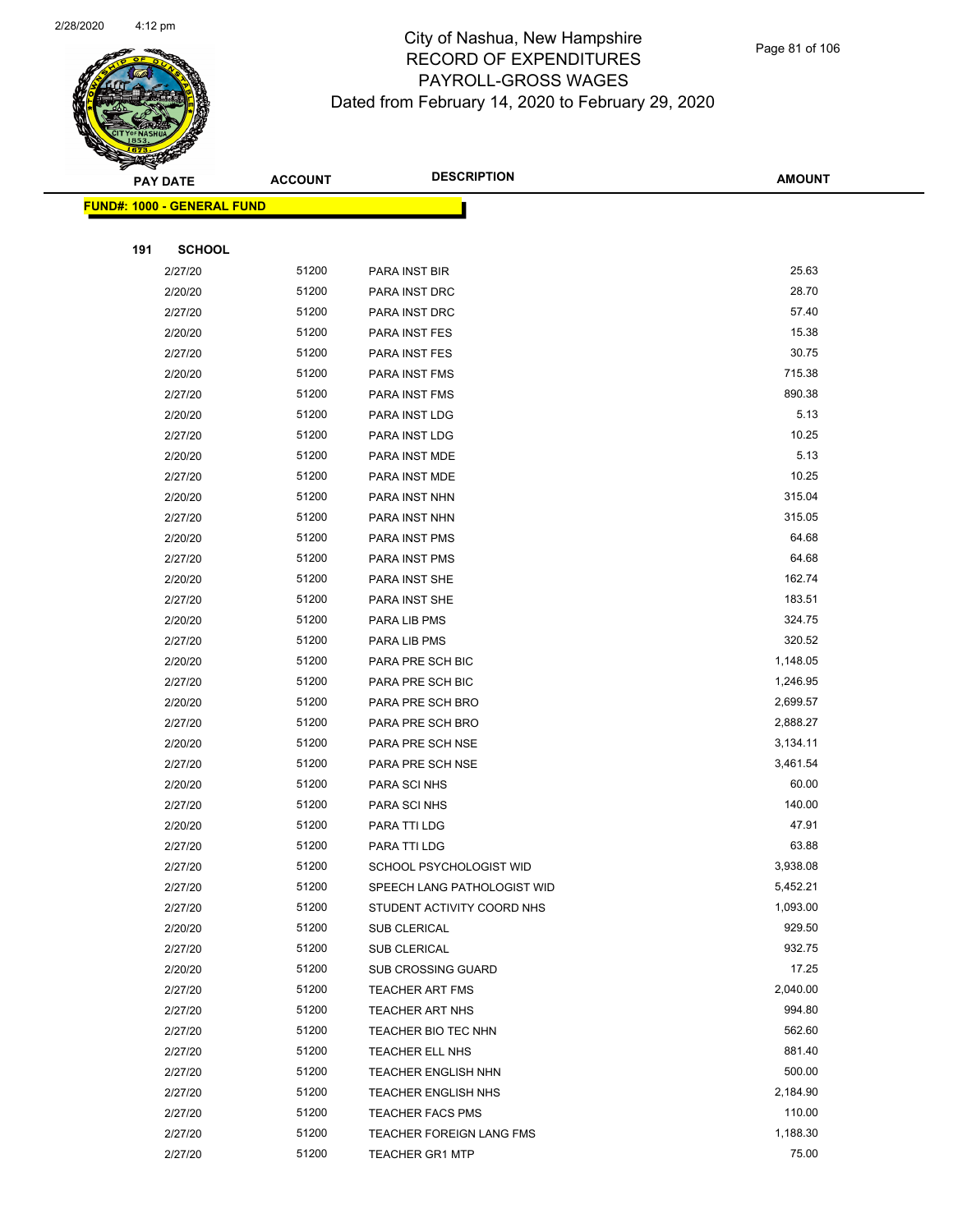

|     | <b>PAY DATE</b>                   | <b>ACCOUNT</b> | <b>DESCRIPTION</b>              | <b>AMOUNT</b> |
|-----|-----------------------------------|----------------|---------------------------------|---------------|
|     | <b>FUND#: 1000 - GENERAL FUND</b> |                |                                 |               |
|     |                                   |                |                                 |               |
| 191 | <b>SCHOOL</b>                     |                |                                 |               |
|     | 2/27/20                           | 51200          | <b>TEACHER HEALTH NHN</b>       | 150.00        |
|     | 2/27/20                           | 51200          | <b>TEACHER HEALTH NHS</b>       | 60.00         |
|     | 2/27/20                           | 51200          | <b>TEACHER MUSIC AMH</b>        | 262.50        |
|     | 2/27/20                           | 51200          | <b>TEACHER MUSIC DRC</b>        | 275.00        |
|     | 2/27/20                           | 51200          | <b>TEACHER MUSIC ELM</b>        | 1,972.90      |
|     | 2/27/20                           | 51200          | <b>TEACHER MUSIC MTP</b>        | 1,643.77      |
|     | 2/27/20                           | 51200          | <b>TEACHER READ ELM</b>         | 1,727.60      |
|     | 2/27/20                           | 51200          | <b>TEACHER SCIENCE PMS</b>      | 56.25         |
|     | 2/27/20                           | 51200          | TEACHER SOCIAL STUDIES NHN      | 993.75        |
|     | 2/27/20                           | 51200          | TEACHER SOCIAL STUDIES NHS      | 580.00        |
|     | 2/27/20                           | 51200          | <b>TEACHER SPED NHN</b>         | 1,919.48      |
|     | 2/27/20                           | 51200          | TEACHER SPED NHS                | 1,461.82      |
|     | 2/27/20                           | 51200          | <b>TEACHER SPED PMS</b>         | 37.50         |
|     | 2/27/20                           | 51200          | <b>TEACHER TTI FES</b>          | (636.88)      |
|     | 2/27/20                           | 51200          | <b>TEACHER VISION WID</b>       | 818.82        |
|     | 2/20/20                           | 51200          | <b>TICKETSELLER</b>             | 100.00        |
|     | 2/27/20                           | 51200          | <b>TICKETSELLER</b>             | 100.00        |
|     | 2/27/20                           | 51300          | CLERICAL ACADEMY NHS            | 0.01          |
|     | 2/27/20                           | 51300          | <b>CLERICAL ATHLETIC NHS</b>    | 0.01          |
|     | 2/20/20                           | 51300          | <b>CLERICAL BUSINESS</b>        | 8.16          |
|     | 2/20/20                           | 51300          | CLERICAL CTE NHS                | 57.09         |
|     | 2/27/20                           | 51300          | <b>CLERICAL CTE NHS</b>         | 138.66        |
|     | 2/20/20                           | 51300          | CLERICAL GUIDANCE ELM           | 0.01          |
|     | 2/20/20                           | 51300          | <b>CLERICAL GUIDANCE NHS</b>    | 0.03          |
|     | 2/20/20                           | 51300          | <b>CLERICAL HUMAN RESOURCES</b> | 90.14         |
|     | 2/27/20                           | 51300          | <b>CLERICAL HUMAN RESOURCES</b> | 38.76         |
|     | 2/20/20                           | 51300          | <b>CLERICAL PRINCIPAL AMH</b>   | 36.57         |
|     | 2/27/20                           | 51300          | <b>CLERICAL PRINCIPAL AMH</b>   | 14.64         |
|     | 2/20/20                           | 51300          | <b>CLERICAL PRINCIPAL BIC</b>   | 8.16          |
|     | 2/27/20                           | 51300          | CLERICAL PRINCIPAL BIC          | 8.16          |
|     | 2/20/20                           | 51300          | <b>CLERICAL PRINCIPAL BRO</b>   | 14.64         |
|     | 2/20/20                           | 51300          | CLERICAL PRINCIPAL CHA          | 15.32         |
|     | 2/27/20                           | 51300          | CLERICAL PRINCIPAL CHA          | 7.66          |
|     | 2/27/20                           | 51300          | CLERICAL PRINCIPAL DRC          | 46.09         |
|     | 2/27/20                           | 51300          | <b>CLERICAL PRINCIPAL FES</b>   | 6.96          |
|     | 2/20/20                           | 51300          | CLERICAL PRINCIPAL LDG          | 7.66          |
|     | 2/27/20                           | 51300          | CLERICAL PRINCIPAL LDG          | 7.66          |
|     | 2/20/20                           | 51300          | <b>CLERICAL PRINCIPAL MTP</b>   | 16.08         |
|     | 2/27/20                           | 51300          | <b>CLERICAL PRINCIPAL MTP</b>   | 8.04          |
|     | 2/27/20                           | 51300          | CLERICAL PRINCIPAL NHN          | 0.01          |
|     | 2/20/20                           | 51300          | CLERICAL PRINCIPAL NSE          | 29.04         |
|     | 2/27/20                           | 51300          | <b>CLERICAL PRINCIPAL NSE</b>   | 46.55         |
|     | 2/20/20                           | 51300          | <b>CLERICAL PRINCIPAL PMS</b>   | 0.01          |
|     | 2/20/20                           | 51300          | CLERICAL PRINCIPAL SHE          | 8.16          |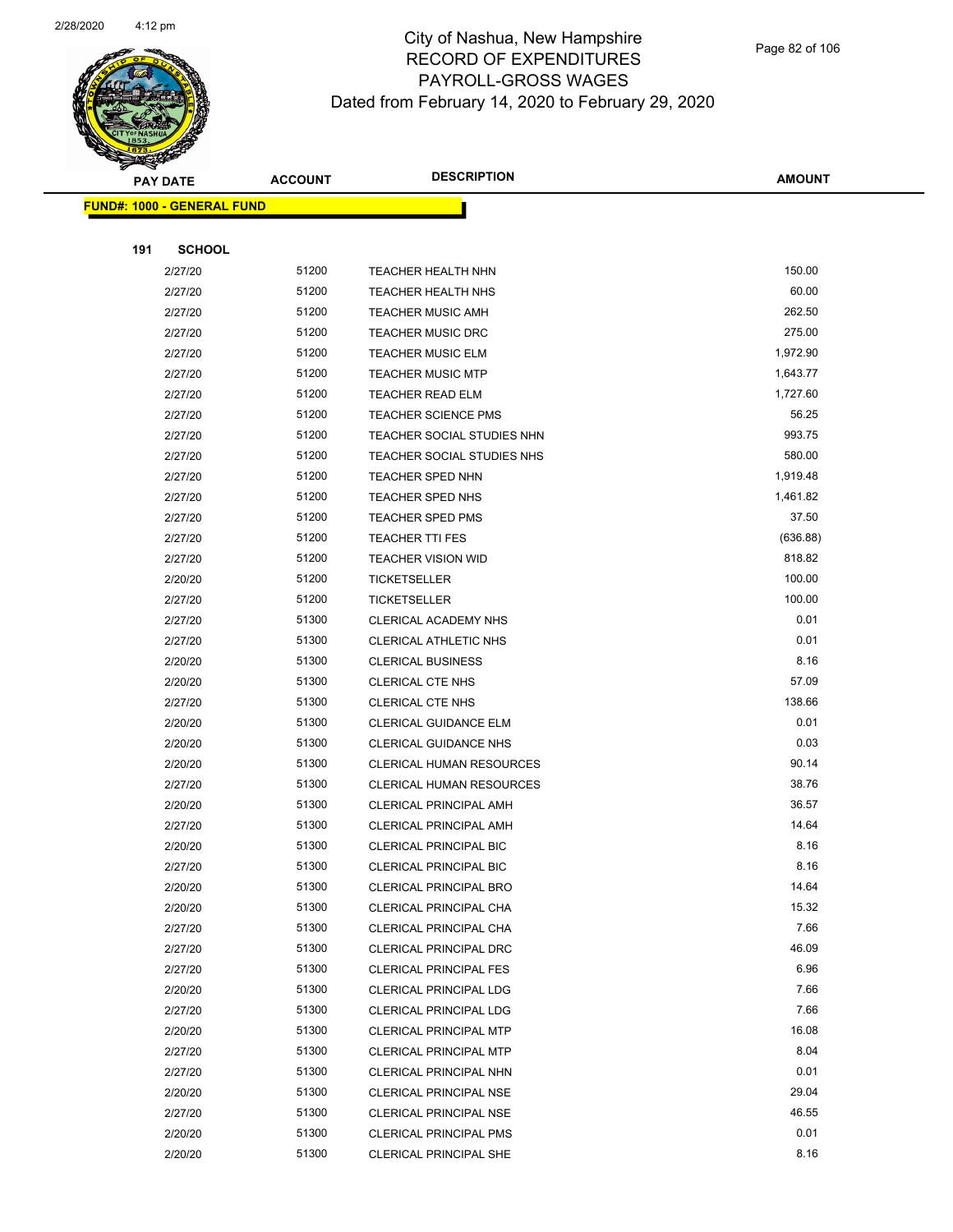

|     | <b>PAY DATE</b>                    | <b>ACCOUNT</b> | <b>DESCRIPTION</b>             | <b>AMOUNT</b> |
|-----|------------------------------------|----------------|--------------------------------|---------------|
|     | <u> FUND#: 1000 - GENERAL FUND</u> |                |                                |               |
|     |                                    |                |                                |               |
| 191 | <b>SCHOOL</b>                      |                |                                |               |
|     | 2/27/20                            | 51300          | CLERICAL PRINCIPAL SHE         | 8.16          |
|     | 2/27/20                            | 51300          | CLERICAL RECEPTIONIST NHN      | 16.32         |
|     | 2/27/20                            | 51300          | CLERICAL SPECIAL ED NHS        | 0.02          |
|     | 2/20/20                            | 51300          | CLERICAL SPECIAL ED SUP        | 14.28         |
|     | 2/27/20                            | 51300          | <b>CLERICAL SPECIAL ED SUP</b> | 13.91         |
|     | 2/20/20                            | 51300          | <b>CUSTODIAN AMH</b>           | 34.26         |
|     | 2/20/20                            | 51300          | <b>CUSTODIAN ASST HEAD ELM</b> | 187.29        |
|     | 2/27/20                            | 51300          | <b>CUSTODIAN ASST HEAD ELM</b> | 499.44        |
|     | 2/20/20                            | 51300          | <b>CUSTODIAN ASST HEAD NHN</b> | 532.17        |
|     | 2/27/20                            | 51300          | <b>CUSTODIAN ASST HEAD NHN</b> | 966.25        |
|     | 2/20/20                            | 51300          | <b>CUSTODIAN ASST HEAD NHS</b> | 343.38        |
|     | 2/27/20                            | 51300          | <b>CUSTODIAN ASST HEAD NHS</b> | 187.30        |
|     | 2/20/20                            | 51300          | <b>CUSTODIAN ASST HEAD PMS</b> | 202.91        |
|     | 2/27/20                            | 51300          | <b>CUSTODIAN ASST HEAD PMS</b> | 249.73        |
|     | 2/20/20                            | 51300          | <b>CUSTODIAN BIC</b>           | 6.85          |
|     | 2/20/20                            | 51300          | <b>CUSTODIAN BIR</b>           | 287.77        |
|     | 2/27/20                            | 51300          | <b>CUSTODIAN BIR</b>           | 219.26        |
|     | 2/20/20                            | 51300          | <b>CUSTODIAN BRO</b>           | 479.60        |
|     | 2/27/20                            | 51300          | <b>CUSTODIAN BRO</b>           | 191.84        |
|     | 2/20/20                            | 51300          | <b>CUSTODIAN CHA</b>           | 54.81         |
|     | 2/20/20                            | 51300          | <b>CUSTODIAN DRC</b>           | 27.41         |
|     | 2/20/20                            | 51300          | <b>CUSTODIAN ELM</b>           | 1,055.13      |
|     | 2/27/20                            | 51300          | <b>CUSTODIAN ELM</b>           | 1,096.23      |
|     | 2/20/20                            | 51300          | <b>CUSTODIAN FMS</b>           | 82.22         |
|     | 2/20/20                            | 51300          | <b>CUSTODIAN HEAD AMH</b>      | 70.24         |
|     | 2/20/20                            | 51300          | <b>CUSTODIAN HEAD BIC</b>      | 54.63         |
|     | 2/20/20                            | 51300          | <b>CUSTODIAN HEAD BIR</b>      | 85.85         |
|     | 2/27/20                            | 51300          | <b>CUSTODIAN HEAD BIR</b>      | 23.41         |
|     | 2/20/20                            | 51300          | <b>CUSTODIAN HEAD BRO</b>      | 398.00        |
|     | 2/27/20                            | 51300          | <b>CUSTODIAN HEAD BRO</b>      | 491.64        |
|     | 2/20/20                            | 51300          | <b>CUSTODIAN HEAD DRC</b>      | 312.15        |
|     | 2/27/20                            | 51300          | <b>CUSTODIAN HEAD DRC</b>      | 249.73        |
|     | 2/20/20                            | 51300          | <b>CUSTODIAN HEAD ELM</b>      | 850.78        |
|     | 2/27/20                            | 51300          | <b>CUSTODIAN HEAD ELM</b>      | 443.88        |
|     | 2/20/20                            | 51300          | <b>CUSTODIAN HEAD FES</b>      | 7.80          |
|     | 2/20/20                            | 51300          | <b>CUSTODIAN HEAD FMS</b>      | 221.95        |
|     | 2/27/20                            | 51300          | <b>CUSTODIAN HEAD FMS</b>      | 27.75         |
|     | 2/20/20                            | 51300          | <b>CUSTODIAN HEAD LDG</b>      | 85.84         |
|     | 2/27/20                            | 51300          | <b>CUSTODIAN HEAD LDG</b>      | 124.86        |
|     | 2/20/20                            | 51300          | <b>CUSTODIAN HEAD MDE</b>      | 85.84         |
|     | 2/20/20                            | 51300          | <b>CUSTODIAN HEAD NSE</b>      | 54.63         |
|     | 2/27/20                            | 51300          | <b>CUSTODIAN HEAD NSE</b>      | 132.66        |
|     | 2/20/20                            | 51300          | <b>CUSTODIAN HEAD SHE</b>      | 54.63         |
|     | 2/27/20                            | 51300          | <b>CUSTODIAN HEAD SHE</b>      | 249.72        |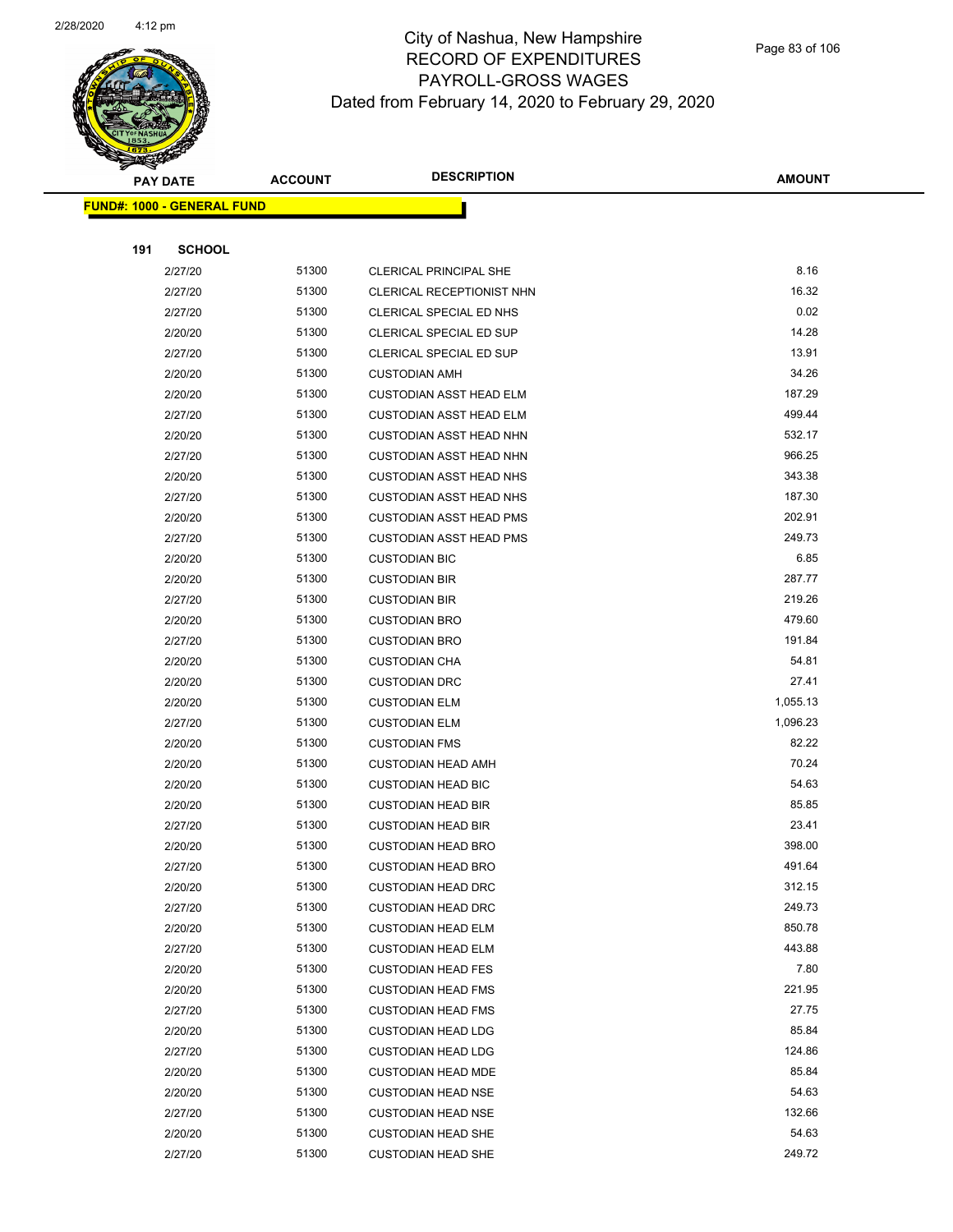

|     | <u> FUND#: 1000 - GENERAL FUND</u> |                |                                            |                |  |
|-----|------------------------------------|----------------|--------------------------------------------|----------------|--|
|     |                                    |                |                                            |                |  |
| 191 | <b>SCHOOL</b>                      |                |                                            |                |  |
|     | 2/20/20                            | 51300          | <b>CUSTODIAN LDG</b>                       | 54.82          |  |
|     | 2/27/20                            | 51300          | <b>CUSTODIAN LDG</b>                       | 82.22          |  |
|     | 2/20/20                            | 51300          | <b>CUSTODIAN MDE</b>                       | 13.71          |  |
|     | 2/20/20                            | 51300          | <b>CUSTODIAN NHN</b>                       | 369.98         |  |
|     | 2/27/20                            | 51300          | <b>CUSTODIAN NHN</b>                       | 385.05         |  |
|     | 2/20/20                            | 51300          | <b>CUSTODIAN NHS</b>                       | 748.04         |  |
|     | 2/27/20                            | 51300          | <b>CUSTODIAN NHS</b>                       | 526.40         |  |
|     | 2/20/20                            | 51300          | <b>CUSTODIAN NSE</b>                       | 205.55         |  |
|     | 2/20/20                            | 51300          | <b>CUSTODIAN PMS</b>                       | 164.44         |  |
|     | 2/27/20                            | 51300          | <b>CUSTODIAN PMS</b>                       | 315.17         |  |
|     | 2/20/20                            | 51300          | <b>CUSTODIAN WID</b>                       | 54.82          |  |
|     | 2/20/20                            | 51300          | MAINTENANCE ALARM WPO                      | 76.32          |  |
|     | 2/20/20                            | 51300          | MAINTENANCE ELECTRICIAN WPO                | 341.45         |  |
|     | 2/20/20                            | 51300          | MAINTENANCE GRDS FORMEN WPO                | 9.62           |  |
|     | 2/27/20                            | 51300          | MAINTENANCE GRDS FORMEN WPO                | 9.62           |  |
|     | 2/20/20                            | 51300          | MAINTENANCE GROUNDS WPO                    | 771.24         |  |
|     | 2/27/20                            | 51300          | MAINTENANCE GROUNDS WPO                    | 7.80           |  |
|     | 2/20/20                            | 51300          | <b>MAINTENANCE HVAC WPO</b>                | 472.51         |  |
|     | 2/27/20                            | 51300          | <b>MAINTENANCE HVAC WPO</b>                | 255.95         |  |
|     | 2/20/20                            | 51300          | MAINTENANCE TRADES WPO                     | 157.56         |  |
|     | 2/27/20                            | 51300          | MAINTENANCE TRADES WPO                     | 275.73         |  |
|     | 2/27/20                            | 51300          | PARA MEDIA NHN                             | 22.82          |  |
|     | 2/20/20                            | 51300          | <b>SECURITY MONITOR NHS</b>                | 95.93          |  |
|     | 2/27/20                            | 51300          | <b>SECURITY MONITOR NHS</b>                | 137.03         |  |
|     | 2/20/20                            | 51400          | <b>CUSTODIAN TEMP</b>                      | 1,111.04       |  |
|     | 2/27/20                            | 51400          | <b>CUSTODIAN TEMP</b>                      | 1,388.80       |  |
|     | 2/27/20                            | 51412          | <b>7PAR CTE NHN</b>                        | 7.00           |  |
|     | 2/20/20                            | 51412          | <b>CROSSING GUARD WPO</b>                  | 97.68          |  |
|     | 2/27/20                            | 51412          | <b>CROSSING GUARD WPO</b>                  | 124.20         |  |
|     | 2/27/20                            | 51412          | <b>DIRECTOR GUIDANCE</b>                   | 860.00         |  |
|     | 2/20/20                            | 51412          | GUIDANCE COUNSELOR NHN                     | 700.00         |  |
|     | 2/27/20                            | 51412          | GUIDANCE COUNSELOR NHN                     | 1,645.83       |  |
|     | 2/27/20                            | 51412          | <b>INTERPRETER</b>                         | 66.00          |  |
|     | 2/27/20                            | 51412          | <b>LIBRARIAN FMS</b>                       | 25.00          |  |
|     | 2/20/20                            | 51412          | PARA DW SPEC ED AMH                        | 43.00          |  |
|     | 2/20/20                            | 51412          | PARA DW SPEC ED BRO                        | 114.00         |  |
|     | 2/27/20                            | 51412          | PARA DW SPEC ED BRO                        | 223.00         |  |
|     | 2/20/20                            | 51412          | PARA DW SPEC ED CHA                        | 41.00          |  |
|     | 2/20/20                            | 51412          | PARA DW SPEC ED FMS                        | 141.00         |  |
|     | 2/27/20                            | 51412          | PARA DW SPEC ED FMS                        | 160.00<br>8.00 |  |
|     | 2/20/20                            | 51412<br>51412 | PARA DW SPEC ED MTP                        | 44.00          |  |
|     | 2/20/20<br>2/27/20                 | 51412          | PARA DW SPEC ED NHN<br>PARA DW SPEC ED NHN | 28.00          |  |
|     | 2/27/20                            | 51412          | PARA DW SPEC ED NSE                        | 28.00          |  |
|     |                                    |                |                                            |                |  |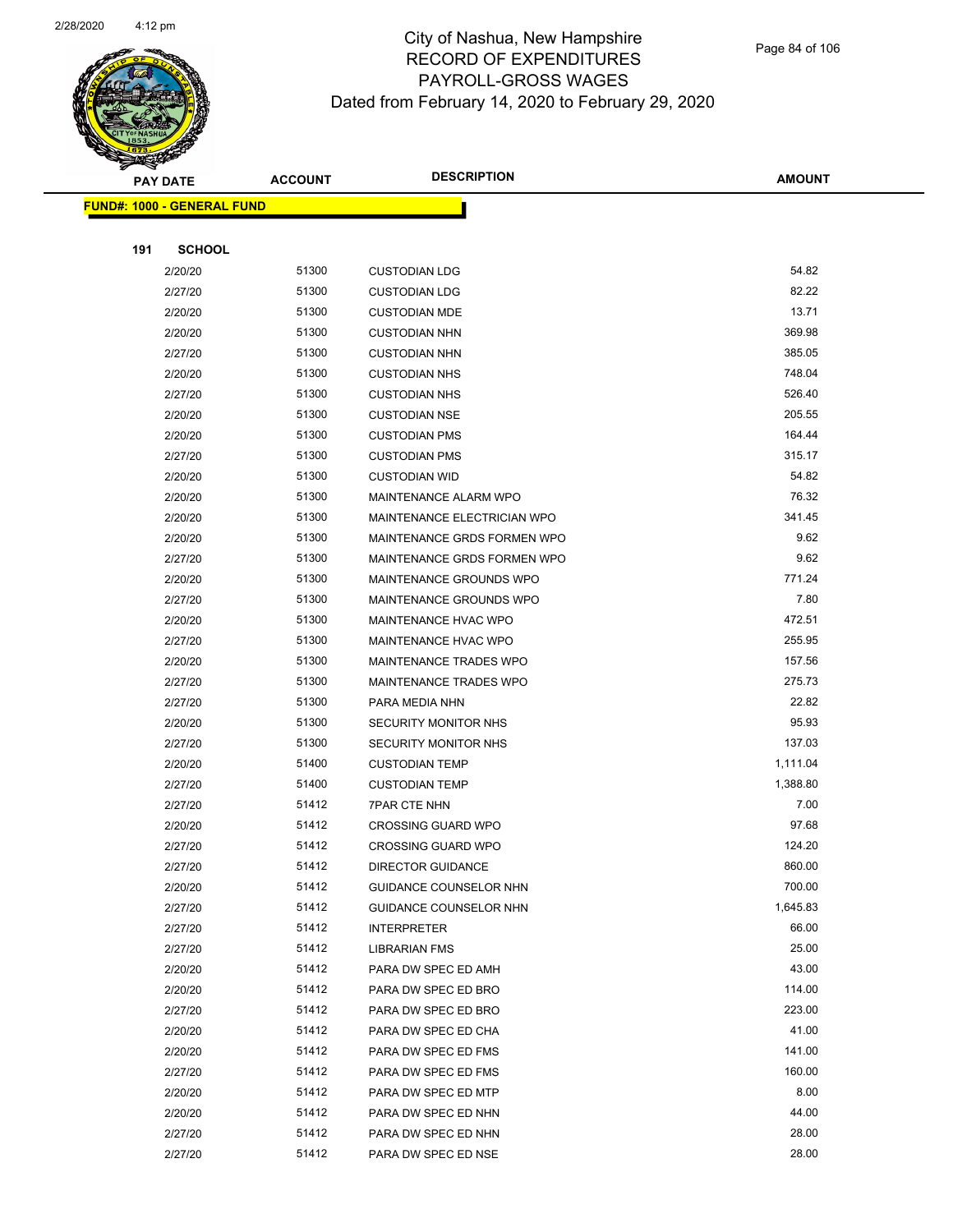

Page 85 of 106

|     | <b>PAY DATE</b>                    | <b>ACCOUNT</b> | <b>DESCRIPTION</b>  | <b>AMOUNT</b>    |
|-----|------------------------------------|----------------|---------------------|------------------|
|     | <u> FUND#: 1000 - GENERAL FUND</u> |                |                     |                  |
|     |                                    |                |                     |                  |
| 191 | <b>SCHOOL</b>                      |                |                     |                  |
|     | 2/20/20                            | 51412          | PARA DW SPEC ED PMS | 83.00            |
|     | 2/27/20                            | 51412          | PARA DW SPEC ED PMS | 90.00            |
|     | 2/27/20                            | 51412          | PARA DW SPEC ED SHE | 16.00            |
|     | 2/20/20                            | 51412          | PARA DW SPEC ELM    | 712.00           |
|     | 2/27/20                            | 51412          | PARA DW SPEC ELM    | 880.00           |
|     | 2/27/20                            | 51412          | PARA ELL ELM        | 106.00           |
|     | 2/20/20                            | 51412          | PARA ELL FMS        | 69.00            |
|     | 2/27/20                            | 51412          | PARA ELL FMS        | 106.00           |
|     | 2/20/20                            | 51412          | PARA ELL MTP        | 8.00             |
|     | 2/20/20                            | 51412          | PARA INST AMH       | 149.00           |
|     | 2/27/20                            | 51412          | PARA INST AMH       | 97.00            |
|     | 2/20/20                            | 51412          | PARA INST BIC       | 30.00            |
|     | 2/27/20                            | 51412          | PARA INST BIC       | 225.00           |
|     | 2/20/20                            | 51412          | PARA INST BIR       | 52.00            |
|     | 2/27/20                            | 51412          | PARA INST BIR       | 57.00            |
|     | 2/20/20                            | 51412          | PARA INST BRO       | 32.00            |
|     | 2/27/20                            | 51412          | PARA INST BRO       | 280.00           |
|     | 2/20/20                            | 51412          | PARA INST CHA       | 129.00           |
|     | 2/27/20                            | 51412          | PARA INST CHA       | 60.00            |
|     | 2/20/20                            | 51412          | PARA INST DRC       | 236.00           |
|     | 2/27/20                            | 51412          | PARA INST DRC       | 225.00           |
|     | 2/20/20                            | 51412          | PARA INST ELM       | 743.00           |
|     | 2/27/20                            | 51412          | PARA INST ELM       | 348.00           |
|     | 2/20/20                            | 51412          | PARA INST FES       | 157.00           |
|     | 2/27/20                            | 51412          | PARA INST FES       | 341.00           |
|     | 2/20/20                            | 51412          | PARA INST FMS       | 189.00           |
|     | 2/27/20                            | 51412          | PARA INST FMS       | 104.00           |
|     | 2/20/20                            | 51412          | PARA INST LDG       | 71.00            |
|     | 2/27/20                            | 51412          | PARA INST LDG       | 219.00           |
|     | 2/20/20                            | 51412          | PARA INST MDE       | 99.00            |
|     | 2/27/20                            | 51412          | PARA INST MDE       | 210.00           |
|     | 2/20/20                            | 51412          | PARA INST MTP       | 71.00            |
|     | 2/20/20                            | 51412          | PARA INST NHN       | 28.00            |
|     | 2/27/20                            | 51412          | PARA INST NHN       | 20.00            |
|     | 2/20/20                            | 51412          | PARA INST NSE       | 229.00<br>19.00  |
|     | 2/27/20                            | 51412          | PARA INST NSE       | 41.00            |
|     | 2/20/20                            | 51412          | PARA INST PMS       |                  |
|     | 2/27/20                            | 51412<br>51412 | PARA INST PMS       | 114.00<br>129.40 |
|     | 2/20/20                            |                | PARA INST SHE       |                  |
|     | 2/27/20                            | 51412          | PARA INST SHE       | 139.40<br>29.00  |
|     | 2/20/20                            | 51412          | PARA KIND AMH       | 7.00             |
|     | 2/27/20                            | 51412<br>51412 | PARA KIND BIC       | 16.00            |
|     | 2/20/20                            |                | PARA KIND BRO       |                  |
|     | 2/27/20                            | 51412          | PARA KIND BRO       | 5.00             |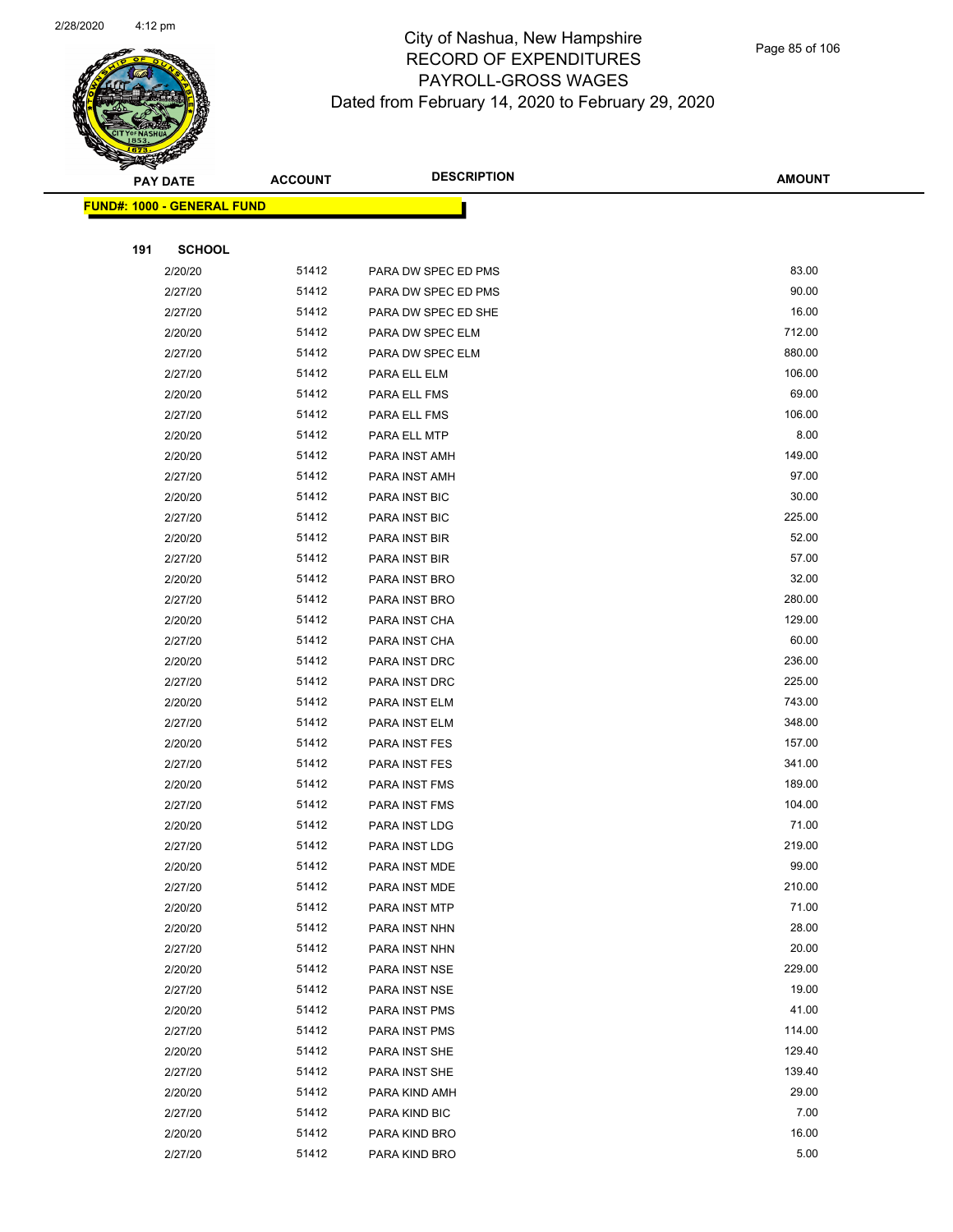

|     | <b>PAY DATE</b>                   | <b>ACCOUNT</b> | <b>DESCRIPTION</b>          | <b>AMOUNT</b> |
|-----|-----------------------------------|----------------|-----------------------------|---------------|
|     | <b>FUND#: 1000 - GENERAL FUND</b> |                |                             |               |
|     |                                   |                |                             |               |
| 191 | <b>SCHOOL</b>                     |                |                             |               |
|     | 2/20/20                           | 51412          | PARA KIND CHA               | 7.00          |
|     | 2/20/20                           | 51412          | PARA KIND DRC               | 9.00          |
|     | 2/27/20                           | 51412          | PARA KIND DRC               | 12.00         |
|     | 2/27/20                           | 51412          | PARA KIND FES               | 75.00         |
|     | 2/20/20                           | 51412          | PARA KIND LDG               | 17.00         |
|     | 2/27/20                           | 51412          | PARA KIND LDG               | 35.00         |
|     | 2/20/20                           | 51412          | PARA KIND MDE               | 33.00         |
|     | 2/27/20                           | 51412          | PARA KIND MDE               | 19.00         |
|     | 2/20/20                           | 51412          | PARA LIB PMS                | 69.00         |
|     | 2/20/20                           | 51412          | PARA PRE SCH BRO            | 69.00         |
|     | 2/20/20                           | 51412          | PARA PRE SCH NSE            | 122.00        |
|     | 2/27/20                           | 51412          | PARA PRE SCH NSE            | 38.00         |
|     | 2/27/20                           | 51412          | PARA SPED FES               | 10.00         |
|     | 2/27/20                           | 51412          | PARA TTI AMH                | 38.00         |
|     | 2/20/20                           | 51412          | PARA TTI LDG                | 96.00         |
|     | 2/27/20                           | 51412          | PARA TTI LDG                | 145.00        |
|     | 2/20/20                           | 51412          | PARA TTI MTP                | 349.00        |
|     | 2/20/20                           | 51412          | PARA VOC NHS                | 190.00        |
|     | 2/27/20                           | 51412          | PARA VOC NHS                | 152.00        |
|     | 2/20/20                           | 51412          | <b>SUB CLERICAL</b>         | 253.50        |
|     | 2/27/20                           | 51412          | SUB CLERICAL                | 1,101.75      |
|     | 2/20/20                           | 51412          | <b>SUB LUNCH MONITOR</b>    | 621.60        |
|     | 2/27/20                           | 51412          | <b>SUB LUNCH MONITOR</b>    | 625.51        |
|     | 2/27/20                           | 51412          | <b>SUB NURSE</b>            | 400.00        |
|     | 2/20/20                           | 51412          | SUB PARA PROFESSIONAL       | 2,007.52      |
|     | 2/27/20                           | 51412          | SUB PARA PROFESSIONAL       | 2,633.48      |
|     | 2/20/20                           | 51412          | <b>SUB TEACHER</b>          | 9,674.97      |
|     | 2/27/20                           | 51412          | <b>SUB TEACHER</b>          | 9,316.53      |
|     | 2/20/20                           | 51412          | SUB TEACHER LONG TERM       | 4,858.00      |
|     | 2/27/20                           | 51412          | SUB TEACHER LONG TERM       | 6,219.00      |
|     | 2/20/20                           | 51412          | SUMMER SCH STUD MENT K-5    | 402.00        |
|     | 2/27/20                           | 51412          | SUMMER SCH STUD MENT K-5    | 201.00        |
|     | 2/20/20                           | 51412          | SUMMER SCHOOL PARA          | 200.97        |
|     | 2/27/20                           | 51412          | SUMMER SCHOOL PARA          | 229.68        |
|     | 2/27/20                           | 51412          | TEACHER ELECTRICAL NHS      | 1,354.92      |
|     | 2/27/20                           | 51412          | <b>TEACHER GR6 FMS</b>      | 25.00         |
|     | 2/27/20                           | 51412          | <b>TEACHER SCIENCE FMS</b>  | 25.00         |
|     | 2/27/20                           | 51412          | TEACHER SOCIAL STUDIES FMS  | 50.00         |
|     | 2/27/20                           | 51412          | <b>TEACHER SPED NHS</b>     | 498.25        |
|     | 2/20/20                           | 51412          | TITLE ONE PARA FES          | 100.00        |
|     | 2/27/20                           | 51412          | TITLE ONE PARA FES          | 48.00         |
|     | 2/27/20                           | 51650          | <b>ACCESS ADMINISTRATOR</b> | 1,600.00      |
|     | 2/27/20                           | 51650          | <b>NURSE NHS</b>            | 62.50         |
|     | 2/20/20                           | 51650          | PARA DW SPEC ED NHN         | 394.47        |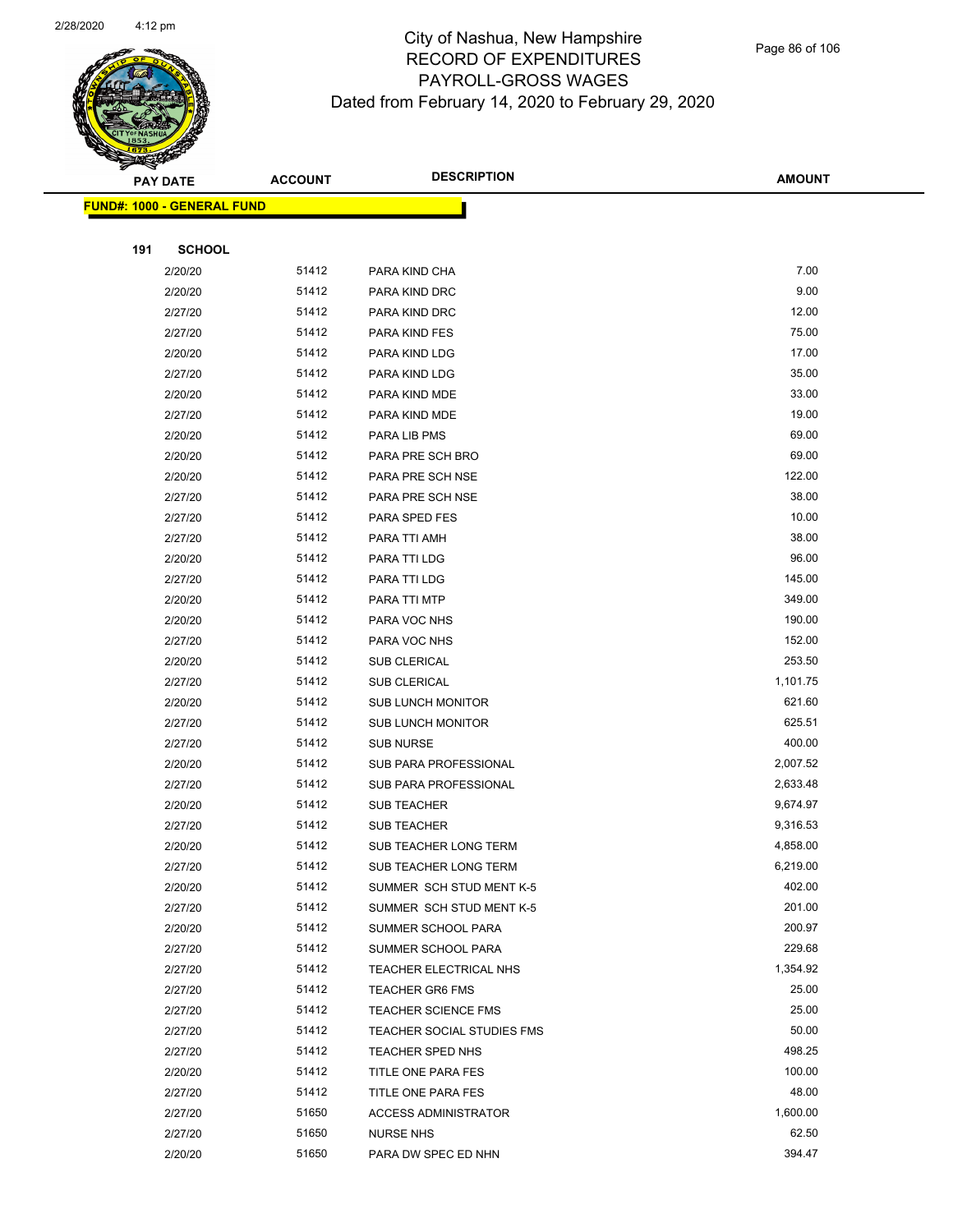

|     | <b>PAY DATE</b>                   | <b>ACCOUNT</b> | <b>DESCRIPTION</b>            | AMOUNT   |
|-----|-----------------------------------|----------------|-------------------------------|----------|
|     | <b>FUND#: 1000 - GENERAL FUND</b> |                |                               |          |
|     |                                   |                |                               |          |
| 191 | <b>SCHOOL</b>                     |                |                               |          |
|     | 2/27/20                           | 51650          | PARA DW SPEC ED NHN           | 189.09   |
|     | 2/20/20                           | 51650          | SIGN LANGUAGE INTERPRETER     | 77.76    |
|     | 2/27/20                           | 51650          | SIGN LANGUAGE INTERPRETER     | 25.60    |
|     | 2/20/20                           | 51650          | <b>SUB TEACHER</b>            | 1,266.84 |
|     | 2/27/20                           | 51650          | TEACHER COSMETOLOGY NHN       | 50.00    |
|     | 2/27/20                           | 51650          | TEACHER ELL NHN               | 375.00   |
|     | 2/27/20                           | 51650          | <b>TEACHER ELL NHS</b>        | 318.75   |
|     | 2/27/20                           | 51650          | <b>TEACHER ENGLISH NHS</b>    | 100.00   |
|     | 2/27/20                           | 51650          | TEACHER FACS NHN              | 150.00   |
|     | 2/27/20                           | 51650          | <b>TEACHER SCIENCE NHN</b>    | 100.00   |
|     | 2/27/20                           | 51650          | TEACHER SOCIAL STUDIES NHS    | 50.00    |
|     | 2/27/20                           | 51700          | <b>GUIDANCE COUNSELOR BIR</b> | 69.23    |
|     | 2/27/20                           | 51700          | <b>GUIDANCE COUNSELOR ELM</b> | 69.23    |
|     | 2/27/20                           | 51700          | GUIDANCE COUNSELOR NHN        | 1,000.00 |
|     | 2/27/20                           | 51700          | <b>LIBRARIAN NHS</b>          | 81.81    |
|     | 2/27/20                           | 51700          | <b>NURSE ELM</b>              | 81.81    |
|     | 2/27/20                           | 51700          | SCHOOL PSYCHOLOGIST WID       | 69.23    |
|     | 2/27/20                           | 51700          | SPEECH LANG PATHOLOGIST WID   | 69.23    |
|     | 2/27/20                           | 51700          | TEACHER ART CHA               | 34.61    |
|     | 2/27/20                           | 51700          | TEACHER ART NHN               | 750.00   |
|     | 2/27/20                           | 51700          | <b>TEACHER ART NHS</b>        | 34.61    |
|     | 2/27/20                           | 51700          | <b>TEACHER BUSINESS NHN</b>   | 400.00   |
|     | 2/27/20                           | 51700          | <b>TEACHER BUSINESS NHS</b>   | 69.23    |
|     | 2/27/20                           | 51700          | TEACHER COMPUTER NHN          | 500.00   |
|     | 2/27/20                           | 51700          | TEACHER COSMETOLOGY NHN       | 500.00   |
|     | 2/27/20                           | 51700          | TEACHER CULINARY NHN          | 650.00   |
|     | 2/27/20                           | 51700          | <b>TEACHER DWSE ELM</b>       | 69.23    |
|     | 2/27/20                           | 51700          | TEACHER ELL NHN               | 1,150.00 |
|     | 2/27/20                           | 51700          | <b>TEACHER ENGLISH NHN</b>    | 719.23   |
|     | 2/27/20                           | 51700          | TEACHER ENGLISH NHS           | 691.60   |
|     | 2/27/20                           | 51700          | TEACHER FOREIGN LANG NHN      | 69.23    |
|     | 2/27/20                           | 51700          | TEACHER FOREIGN LANG NHS      | 69.23    |
|     | 2/27/20                           | 51700          | <b>TEACHER GR6 ELM</b>        | 69.23    |
|     | 2/27/20                           | 51700          | <b>TEACHER GR6 FMS</b>        | 69.23    |
|     | 2/27/20                           | 51700          | <b>TEACHER GR6 PMS</b>        | 69.23    |
|     | 2/27/20                           | 51700          | <b>TEACHER GRAPHICS NHN</b>   | 450.00   |
|     | 2/27/20                           | 51700          | TEACHER HEALTH NHN            | 500.00   |
|     | 2/27/20                           | 51700          | <b>TEACHER MATH ELM</b>       | 81.81    |
|     | 2/27/20                           | 51700          | <b>TEACHER MATH FMS</b>       | 69.23    |
|     | 2/27/20                           | 51700          | <b>TEACHER MATH NHN</b>       | 719.23   |
|     | 2/27/20                           | 51700          | <b>TEACHER MATH NHS</b>       | 69.23    |
|     | 2/27/20                           | 51700          | <b>TEACHER MATH PMS</b>       | 69.23    |
|     | 2/27/20                           | 51700          | <b>TEACHER MUSIC FMS</b>      | 69.23    |
|     | 2/27/20                           | 51700          | <b>TEACHER MUSIC NHN</b>      | 400.00   |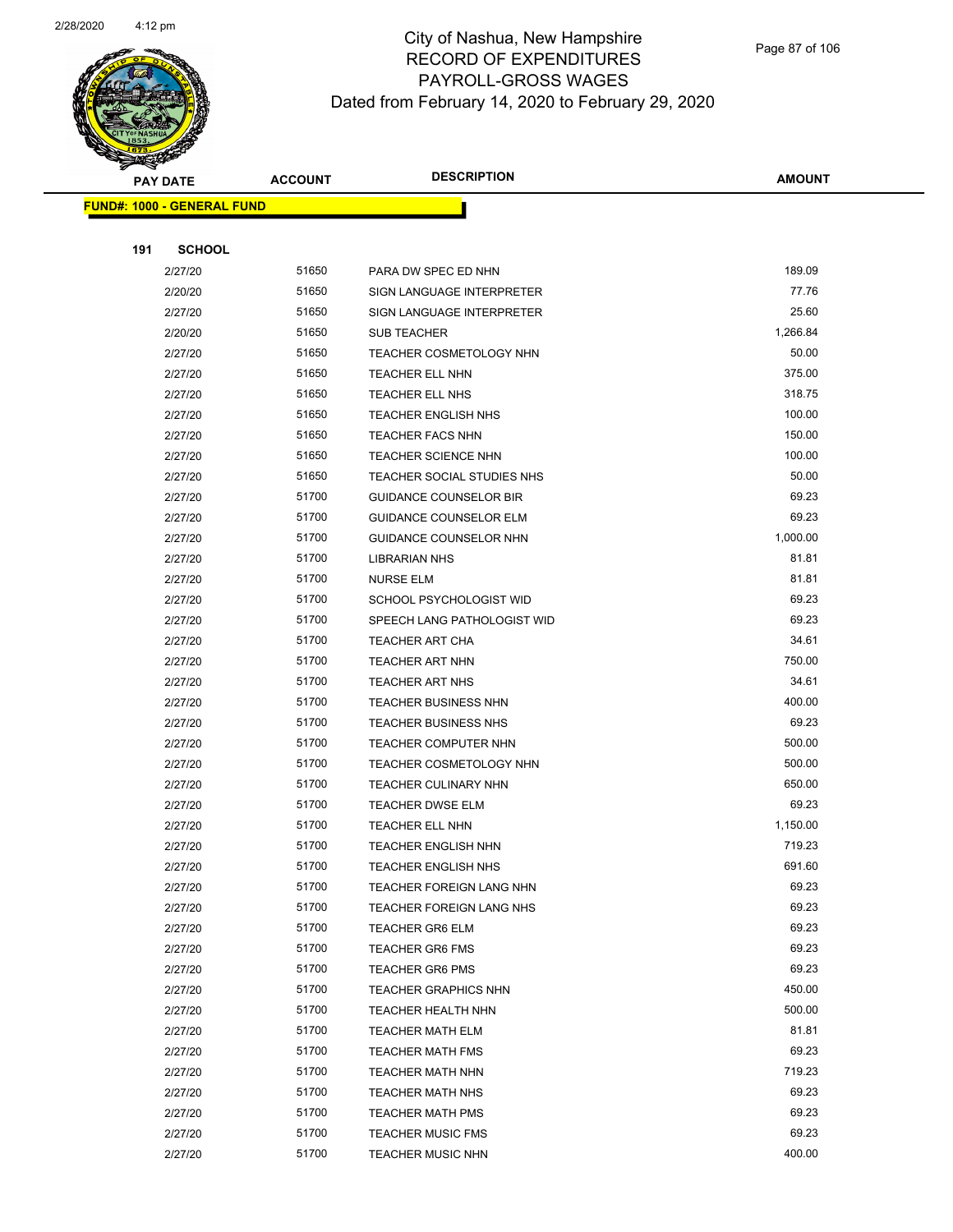

Page 88 of 106

| <b>PAY DATE</b>                   | <b>ACCOUNT</b> | <b>DESCRIPTION</b>                | <b>AMOUNT</b>  |
|-----------------------------------|----------------|-----------------------------------|----------------|
| <b>FUND#: 1000 - GENERAL FUND</b> |                |                                   |                |
|                                   |                |                                   |                |
| <b>SCHOOL</b><br>191              |                |                                   |                |
| 2/27/20                           | 51700          | TEACHER PE MDE                    | 34.61          |
| 2/27/20                           | 51700          | TEACHER PE NHN                    | 484.61         |
| 2/27/20                           | 51700          | TEACHER ROTC NHN                  | 200.00         |
| 2/27/20                           | 51700          | <b>TEACHER SCIENCE ELM</b>        | 69.23          |
| 2/27/20                           | 51700          | <b>TEACHER SCIENCE FMS</b>        | 69.23          |
| 2/27/20                           | 51700          | <b>TEACHER SCIENCE NHN</b>        | 69.23          |
| 2/27/20                           | 51700          | <b>TEACHER SCIENCE NHS</b>        | 69.23          |
| 2/27/20                           | 51700          | <b>TEACHER SCIENCE PMS</b>        | 69.23          |
| 2/27/20                           | 51700          | TEACHER SOCIAL STUDIES ELM        | 69.23          |
| 2/27/20                           | 51700          | <b>TEACHER SOCIAL STUDIES FMS</b> | 69.23          |
| 2/27/20                           | 51700          | <b>TEACHER SOCIAL STUDIES NHN</b> | 469.23         |
| 2/27/20                           | 51700          | TEACHER SOCIAL STUDIES NHS        | 69.23          |
| 2/27/20                           | 51700          | <b>TEACHER SOCIAL STUDIES PMS</b> | 69.23          |
| 2/27/20                           | 51700          | <b>TEACHER SPED NHN</b>           | 3,319.23       |
| 2/27/20                           | 51700          | <b>TEACHER SPED NHS</b>           | 69.23          |
| 2/27/20                           | 51700          | <b>TEACHER TECHED NHN</b>         | 69.23          |
| 2/27/20                           | 51750          | PARA INST BIC                     | 186.07         |
| 2/20/20                           | 52800          | EDUCATIONAL ASSISTANCE            | 2,779.80       |
| 2/27/20                           | 52800          | <b>EDUCATIONAL ASSISTANCE</b>     | 12,181.20      |
| 2/27/20                           | 55118          | TELEPHONE-CELLULAR                | 2,400.00       |
| <b>TOTAL 191 - SCHOOL</b>         |                |                                   | \$3,346,363.97 |

**TOTAL FUND 1000 - GENERAL FUND \$5,472,467.16** 

#### **FUND#: 2100 - FOOD SERVICES FUND**

| 804.40   | CLERICAL FOOD SERVICE NHS     | 51100 | 2/20/20 |
|----------|-------------------------------|-------|---------|
| 804.40   | CLERICAL FOOD SERVICE NHS     | 51100 | 2/27/20 |
| 733.95   | DELIVERY DRIVER FOOD SERVICE  | 51100 | 2/20/20 |
| 752.76   | DELIVERY DRIVER FOOD SERVICE  | 51100 | 2/27/20 |
| 2,956.70 | DIRECTOR FOOD SERVICE         | 51100 | 2/27/20 |
| 2.275.20 | FOOD SERVICE BUSINESS MANAGER | 51100 | 2/27/20 |
| 414.68   | FOOD SERVICE COOK AMH         | 51100 | 2/20/20 |
| 518.35   | FOOD SERVICE COOK AMH         | 51100 | 2/27/20 |
| 424.76   | FOOD SERVICE COOK BIC         | 51100 | 2/20/20 |
| 424.76   | FOOD SERVICE COOK BIC         | 51100 | 2/27/20 |
| 428.68   | FOOD SERVICE COOK BIR         | 51100 | 2/20/20 |
| 532.02   | FOOD SERVICE COOK BIR         | 51100 | 2/27/20 |
| 424.76   | FOOD SERVICE COOK BRO         | 51100 | 2/20/20 |
| 527.16   | FOOD SERVICE COOK BRO         | 51100 | 2/27/20 |
| 428.68   | FOOD SERVICE COOK CHA         | 51100 | 2/20/20 |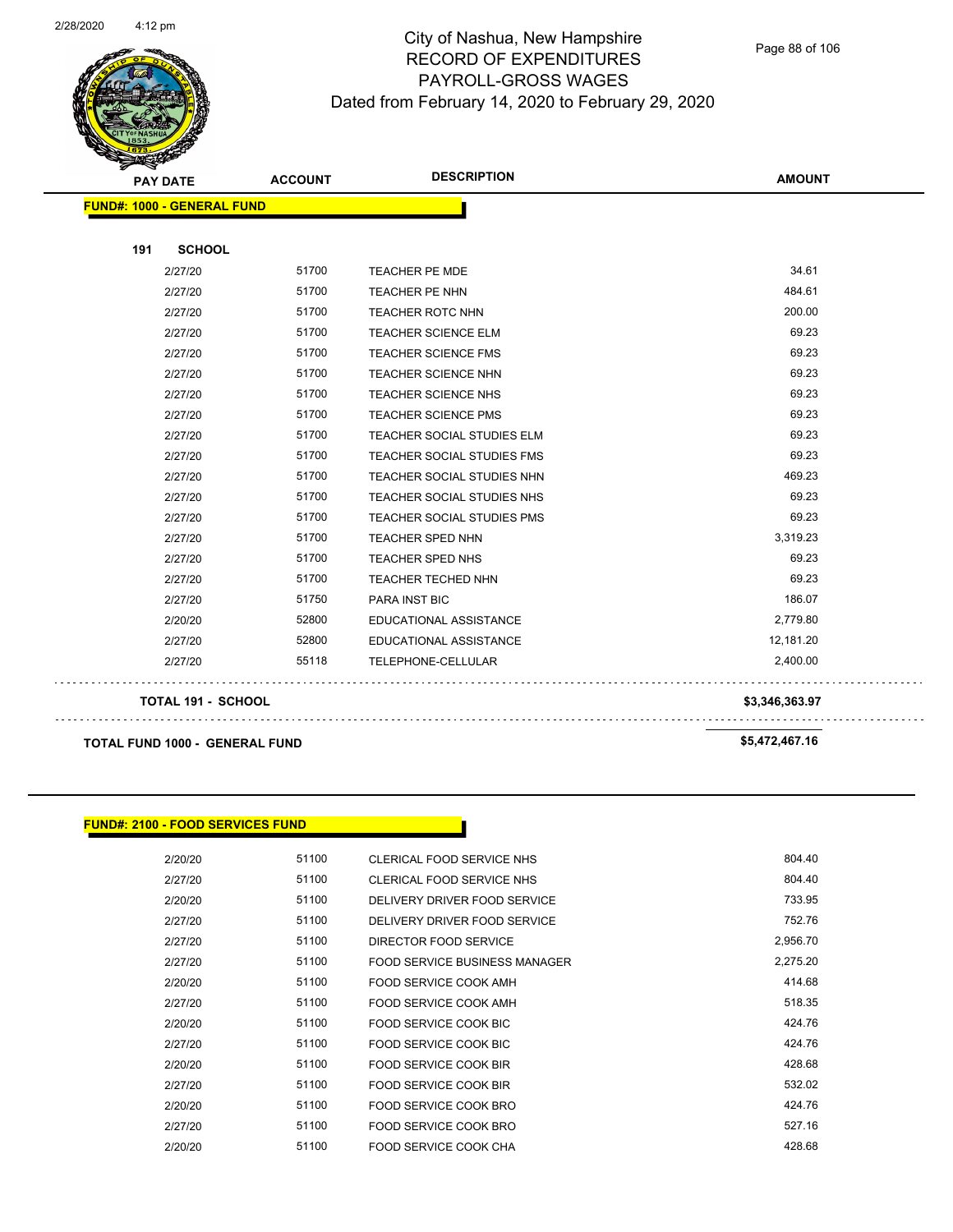

| <b>PAY DATE</b>                          | <b>ACCOUNT</b> | <b>DESCRIPTION</b>              | <b>AMOUNT</b> |
|------------------------------------------|----------------|---------------------------------|---------------|
| <u> FUND#: 2100 - FOOD SERVICES FUND</u> |                |                                 |               |
|                                          |                |                                 |               |
| 2/27/20                                  | 51100          | FOOD SERVICE COOK CHA           | 528.20        |
| 2/20/20                                  | 51100          | FOOD SERVICE COOK DRC           | 428.68        |
| 2/27/20                                  | 51100          | FOOD SERVICE COOK DRC           | 532.02        |
| 2/20/20                                  | 51100          | FOOD SERVICE COOK ELM           | 821.24        |
| 2/27/20                                  | 51100          | FOOD SERVICE COOK ELM           | 1,026.55      |
| 2/20/20                                  | 51100          | <b>FOOD SERVICE COOK FES</b>    | 428.68        |
| 2/27/20                                  | 51100          | <b>FOOD SERVICE COOK FES</b>    | 535.85        |
| 2/20/20                                  | 51100          | <b>FOOD SERVICE COOK FMS</b>    | 423.64        |
| 2/27/20                                  | 51100          | FOOD SERVICE COOK FMS           | 529.55        |
| 2/20/20                                  | 51100          | FOOD SERVICE COOK LDG           | 410.76        |
| 2/27/20                                  | 51100          | FOOD SERVICE COOK LDG           | 487.78        |
| 2/20/20                                  | 51100          | FOOD SERVICE COOK MDE           | 407.28        |
| 2/27/20                                  | 51100          | <b>FOOD SERVICE COOK MDE</b>    | 507.25        |
| 2/20/20                                  | 51100          | FOOD SERVICE COOK NHN           | 917.28        |
| 2/27/20                                  | 51100          | FOOD SERVICE COOK NHN           | 1,146.60      |
| 2/20/20                                  | 51100          | FOOD SERVICE COOK NHS           | 877.24        |
| 2/27/20                                  | 51100          | FOOD SERVICE COOK NHS           | 992.87        |
| 2/20/20                                  | 51100          | FOOD SERVICE COOK NSE           | 424.76        |
| 2/27/20                                  | 51100          | FOOD SERVICE COOK NSE           | 527.16        |
| 2/20/20                                  | 51100          | <b>FOOD SERVICE COOK PMS</b>    | 437.64        |
| 2/27/20                                  | 51100          | <b>FOOD SERVICE COOK PMS</b>    | 539.24        |
| 2/20/20                                  | 51100          | FOOD SERVICE COOK SHE           | 414.68        |
| 2/27/20                                  | 51100          | FOOD SERVICE COOK SHE           | 514.65        |
| 2/27/20                                  | 51100          | FOOD SERVICE SITE CORD          | 12,481.00     |
| 2/20/20                                  | 51100          | <b>FOOD SERVICECOOK MTP</b>     | 407.09        |
| 2/27/20                                  | 51100          | <b>FOOD SERVICECOOK MTP</b>     | 513.45        |
| 2/20/20                                  | 51200          | FOOD SERVICE ASST PT AMH        | 500.73        |
| 2/27/20                                  | 51200          | FOOD SERVICE ASST PT AMH        | 746.73        |
| 2/20/20                                  | 51200          | FOOD SERVICE ASST PT BIC        | 449.60        |
| 2/27/20                                  | 51200          | FOOD SERVICE ASST PT BIC        | 449.60        |
| 2/20/20                                  | 51200          | <b>FOOD SERVICE ASST PT BIR</b> | 306.96        |
| 2/27/20                                  | 51200          | FOOD SERVICE ASST PT BIR        | 393.29        |
| 2/20/20                                  | 51200          | FOOD SERVICE ASST PT BRO        | 320.00        |
| 2/27/20                                  | 51200          | FOOD SERVICE ASST PT BRO        | 393.60        |
| 2/20/20                                  | 51200          | FOOD SERVICE ASST PT CHA        | 484.04        |
| 2/27/20                                  | 51200          | FOOD SERVICE ASST PT CHA        | 602.29        |
| 2/20/20                                  | 51200          | FOOD SERVICE ASST PT DRC        | 783.49        |
| 2/27/20                                  | 51200          | FOOD SERVICE ASST PT DRC        | 961.70        |
| 2/20/20                                  | 51200          | FOOD SERVICE ASST PT ELM        | 1,641.57      |
| 2/27/20                                  | 51200          | FOOD SERVICE ASST PT ELM        | 1,881.92      |
| 2/20/20                                  | 51200          | <b>FOOD SERVICE ASST PT FES</b> | 762.00        |
| 2/27/20                                  | 51200          | FOOD SERVICE ASST PT FES        | 1,023.16      |
| 2/20/20                                  | 51200          | FOOD SERVICE ASST PT FMS        | 2,080.30      |
| 2/27/20                                  | 51200          | FOOD SERVICE ASST PT FMS        | 2,484.30      |
| 2/20/20                                  | 51200          | FOOD SERVICE ASST PT LDG        | 821.22        |
|                                          |                |                                 |               |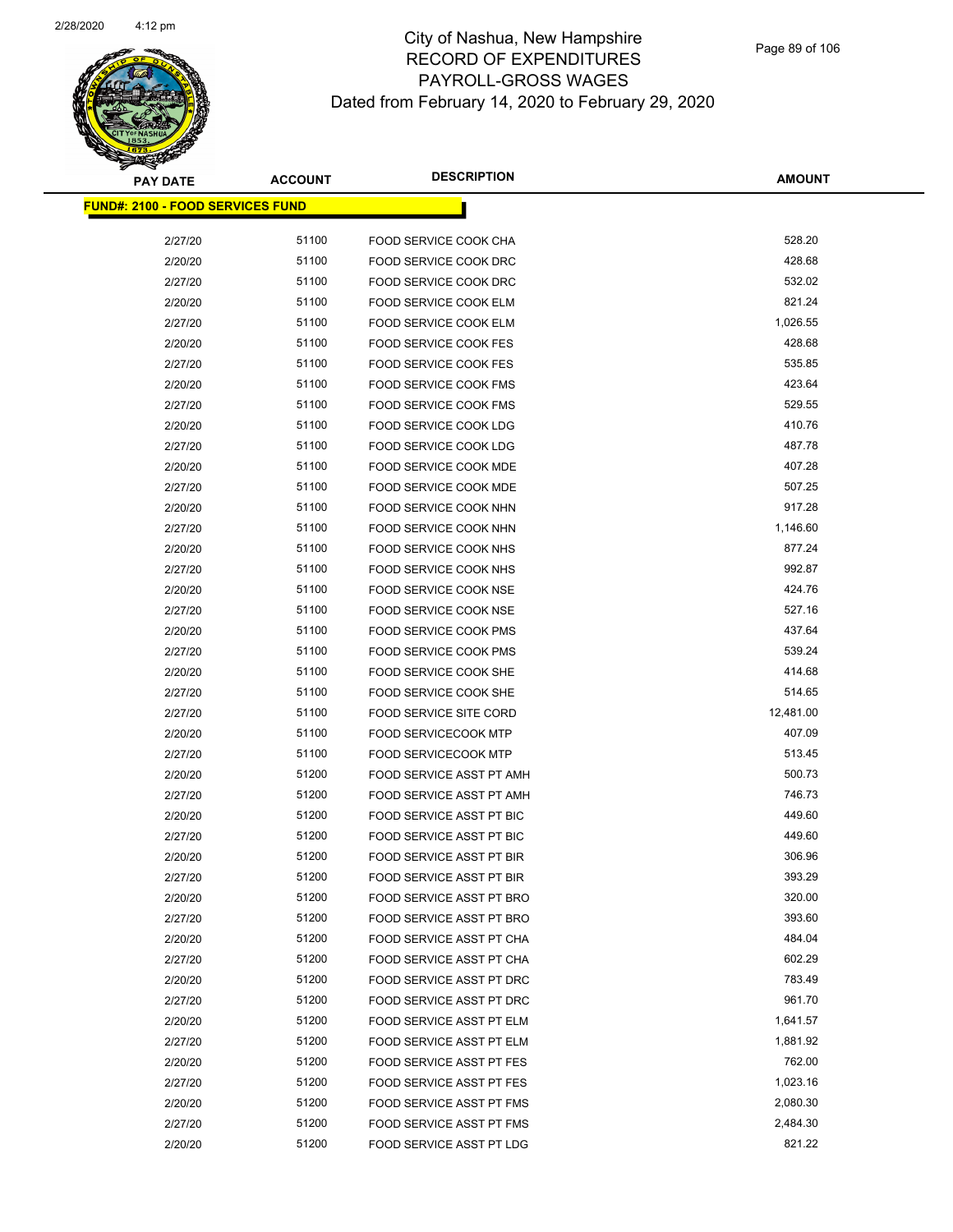

| <u> FUND#: 2100 - FOOD SERVICES FUND</u> |       |                                 |          |
|------------------------------------------|-------|---------------------------------|----------|
|                                          |       |                                 |          |
| 2/27/20                                  | 51200 | FOOD SERVICE ASST PT LDG        | 992.76   |
| 2/20/20                                  | 51200 | FOOD SERVICE ASST PT MDE        | 462.84   |
| 2/27/20                                  | 51200 | FOOD SERVICE ASST PT MDE        | 583.11   |
| 2/20/20                                  | 51200 | FOOD SERVICE ASST PT MTP        | 409.69   |
| 2/27/20                                  | 51200 | FOOD SERVICE ASST PT MTP        | 602.26   |
| 2/20/20                                  | 51200 | FOOD SERVICE ASST PT NHN        | 3,195.55 |
| 2/27/20                                  | 51200 | FOOD SERVICE ASST PT NHN        | 4,602.46 |
| 2/20/20                                  | 51200 | FOOD SERVICE ASST PT NHS        | 3,704.88 |
| 2/27/20                                  | 51200 | <b>FOOD SERVICE ASST PT NHS</b> | 4,785.37 |
| 2/20/20                                  | 51200 | FOOD SERVICE ASST PT NSE        | 284.68   |
| 2/27/20                                  | 51200 | FOOD SERVICE ASST PT NSE        | 372.04   |
| 2/20/20                                  | 51200 | FOOD SERVICE ASST PT PMS        | 2,147.32 |
| 2/27/20                                  | 51200 | FOOD SERVICE ASST PT PMS        | 2,765.31 |
| 2/20/20                                  | 51200 | FOOD SERVICE ASST PT SHE        | 478.24   |
| 2/27/20                                  | 51200 | FOOD SERVICE ASST PT SHE        | 647.47   |
| 2/27/20                                  | 51300 | DELIVERY DRIVER FOOD SERVICE    | 98.80    |
| 2/27/20                                  | 51300 | <b>FOOD SERVICE ASST PT FES</b> | 4.61     |
| 2/20/20                                  | 51300 | FOOD SERVICE ASST PT PMS        | 4.61     |
| 2/20/20                                  | 51300 | FOOD SERVICE COOK AMH           | 16.66    |
| 2/20/20                                  | 51300 | FOOD SERVICE COOK BIC           | 34.14    |
| 2/20/20                                  | 51300 | FOOD SERVICE COOK BIR           | 34.45    |
| 2/20/20                                  | 51300 | FOOD SERVICE COOK BRO           | 22.76    |
| 2/20/20                                  | 51300 | FOOD SERVICE COOK CHA           | 11.49    |
| 2/20/20                                  | 51300 | FOOD SERVICE COOK DRC           | 28.71    |
| 2/20/20                                  | 51300 | FOOD SERVICE COOK ELM           | 55.00    |
| 2/20/20                                  | 51300 | <b>FOOD SERVICE COOK FES</b>    | 28.71    |
| 2/27/20                                  | 51300 | FOOD SERVICE COOK FMS           | 17.02    |
| 2/20/20                                  | 51300 | FOOD SERVICE COOK LDG           | 27.51    |
| 2/27/20                                  | 51300 | FOOD SERVICE COOK LDG           | 11.00    |
| 2/20/20                                  | 51300 | FOOD SERVICE COOK MDE           | 16.66    |
| 2/27/20                                  | 51300 | FOOD SERVICE COOK MDE           | 5.55     |
| 2/20/20                                  | 51300 | FOOD SERVICE COOK NHN           | 105.82   |
| 2/27/20                                  | 51300 | FOOD SERVICE COOK NHN           | 93.55    |
| 2/20/20                                  | 51300 | FOOD SERVICE COOK NHS           | 112.17   |
| 2/27/20                                  | 51300 | FOOD SERVICE COOK NHS           | 185.45   |
| 2/20/20                                  | 51300 | FOOD SERVICE COOK NSE           | 34.13    |
| 2/20/20                                  | 51300 | FOOD SERVICE COOK PMS           | 17.58    |
| 2/27/20                                  | 51300 | FOOD SERVICE COOK PMS           | 128.95   |
| 2/20/20                                  | 51300 | FOOD SERVICE COOK SHE           | 22.22    |
| 2/27/20                                  | 51300 | FOOD SERVICE COOK SHE           | 5.55     |
| 2/20/20                                  | 51412 | <b>SUB FOOD SERVICE</b>         | 427.09   |
| 2/27/20                                  | 51412 | <b>SUB FOOD SERVICE</b>         | 331.84   |
| 2/27/20                                  | 55118 | TELEPHONE-CELLULAR              | 80.00    |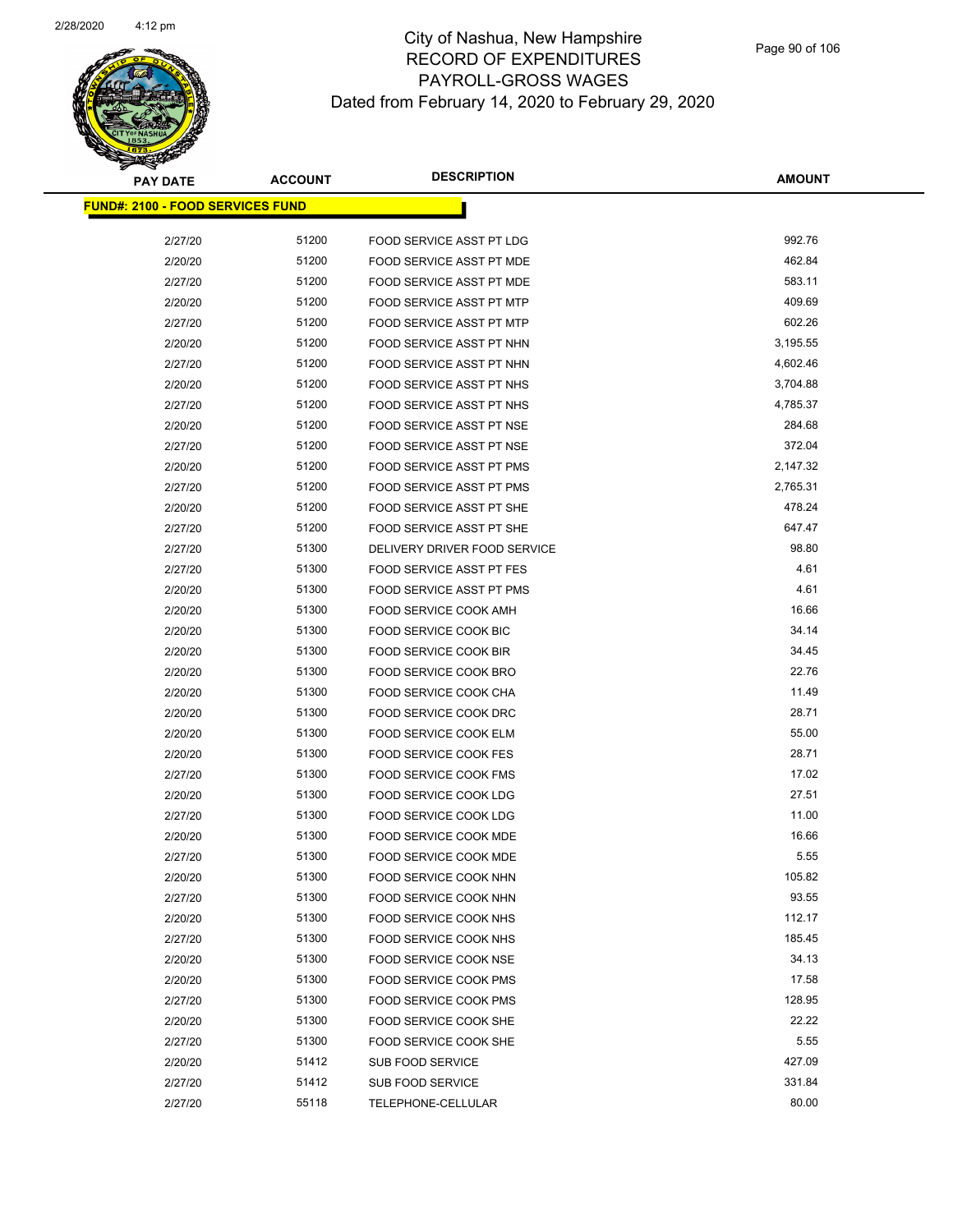**AMOUNT** City of Nashua, New Hampshire RECORD OF EXPENDITURES PAYROLL-GROSS WAGES Dated from February 14, 2020 to February 29, 2020 **PAY DATE ACCOUNT DESCRIPTION** Page 91 of 106

2/28/2020 4:12 pm

**FUND#: 2257 - SPECIAL ED LOCAL**

| <b>TOTAL FUND 2100 - FOOD SERVICES FUND</b>     |       |                             | \$84,794.91 |
|-------------------------------------------------|-------|-----------------------------|-------------|
|                                                 |       |                             |             |
| <b>FUND#: 2201 - DRIVERS EDUCATION FUND</b>     |       |                             |             |
| 2/20/20                                         | 51200 | DRIVER INSTRUCTOR           | 1,180.00    |
| 2/27/20                                         | 51200 | DRIVER INSTRUCTOR           | 1,190.00    |
| 2/27/20                                         | 51200 | <b>TEACHER ELL FES</b>      | 350.00      |
| 2/27/20                                         | 51200 | <b>TEACHER TECHED ELM</b>   | 420.00      |
| 2/27/20                                         | 51200 | <b>TEACHER TECHED PMS</b>   | 455.00      |
| TOTAL FUND 2201 - DRIVERS EDUCATION FUND        |       |                             | \$3,595.00  |
|                                                 |       |                             |             |
|                                                 |       |                             |             |
|                                                 |       |                             |             |
| <b>FUND#: 2207 - ADULT ED/CONTINUING ED</b>     |       |                             |             |
| 2/20/20                                         | 51100 | CLERICAL ADULT ED NHN       | 704.88      |
| 2/27/20                                         | 51100 | CLERICAL ADULT ED NHN       | 670.10      |
| 2/20/20                                         | 51200 | ADULT ED ENRICHMENT INST    | 75.00       |
| 2/27/20                                         | 51200 | ADULT ED ENRICHMENT INST    | 175.00      |
| 2/20/20                                         | 51200 | ADULT ED ENRICHMENT TEACHER | 50.00       |
| 2/27/20                                         | 51200 | ADULT ED ENRICHMENT TEACHER | 50.00       |
| 2/20/20                                         | 51200 | <b>SUB TEACHER</b>          | 100.00      |
| 2/27/20                                         | 51200 | SUB TEACHER                 | 200.00      |
| 2/27/20                                         | 51200 | <b>TEACHER ART NHN</b>      | 75.00       |
| <b>TOTAL FUND 2207 - ADULT ED/CONTINUING ED</b> |       |                             | \$2,099.98  |
|                                                 |       |                             |             |
| FUND#: 2252 - DAY CARE                          |       |                             |             |
| 2/27/20                                         | 51100 | PANTHER PRESCHOOL DIRECTOR  | 1,123.60    |
| TOTAL FUND 2252 - DAY CARE                      |       |                             | \$1,123.60  |
|                                                 |       |                             |             |

| 2/20/20 | 51100 | PARA DW SPEC ED AMH | 415.80 |
|---------|-------|---------------------|--------|
| 2/20/20 | 51100 | PARA DW SPEC ED MDE | 311.67 |
| 2/27/20 | 51100 | PARA DW SPEC ED MDE | 360.48 |
| 2/20/20 | 51100 | PARA DW SPEC ED NHS | 315.20 |
| 2/27/20 | 51100 | PARA DW SPEC ED NHS | 362.85 |
| 2/20/20 | 51100 | PARA DW SPEC ED WID | 340.85 |
| 2/27/20 | 51100 | PARA DW SPEC ED WID | 381.17 |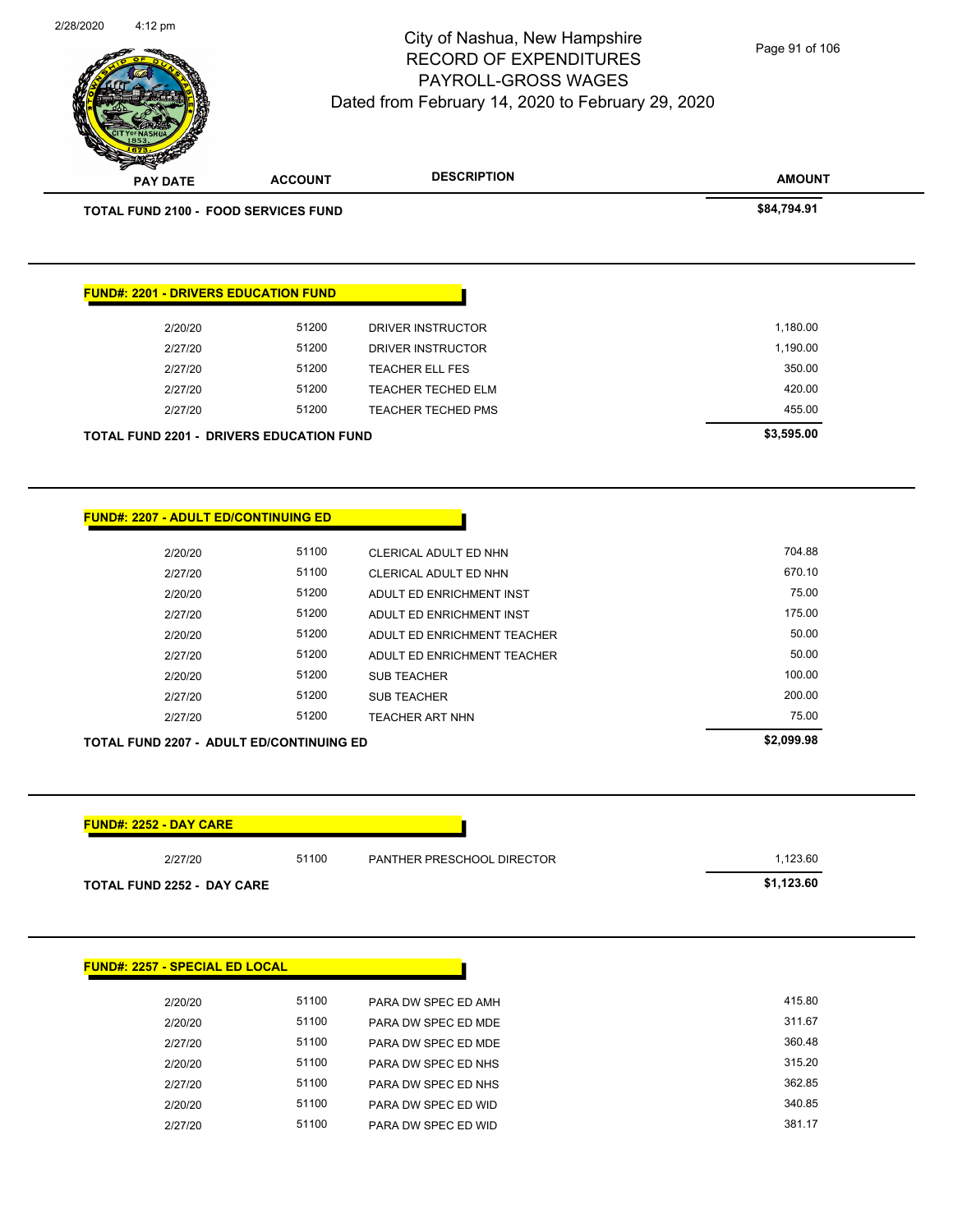| 2/28/2020 | 4:12 pm                                             |                                                        | City of Nashua, New Hampshire<br><b>RECORD OF EXPENDITURES</b><br>PAYROLL-GROSS WAGES<br>Dated from February 14, 2020 to February 29, 2020 | Page 92 of 106                                         |
|-----------|-----------------------------------------------------|--------------------------------------------------------|--------------------------------------------------------------------------------------------------------------------------------------------|--------------------------------------------------------|
|           | <b>PAY DATE</b>                                     | <b>ACCOUNT</b>                                         | <b>DESCRIPTION</b>                                                                                                                         | <b>AMOUNT</b>                                          |
|           | TOTAL FUND 2257 - SPECIAL ED LOCAL                  |                                                        |                                                                                                                                            | \$2,488.02                                             |
|           |                                                     | <b>FUND#: 2503 - PARKS &amp; REC PROGRAMS FUND</b>     |                                                                                                                                            |                                                        |
|           | 2/20/20                                             | 51100                                                  | PROGRAM COORDINATOR                                                                                                                        | 390.95                                                 |
|           | 2/27/20                                             | 51100                                                  | PROGRAM COORDINATOR                                                                                                                        | 390.95                                                 |
|           | 2/20/20                                             | 51300                                                  | PROGRAM COORDINATOR                                                                                                                        | 73.31                                                  |
|           | 2/27/20                                             | 51300                                                  | PROGRAM COORDINATOR                                                                                                                        | 157.61                                                 |
|           |                                                     | <b>TOTAL FUND 2503 - PARKS &amp; REC PROGRAMS FUND</b> |                                                                                                                                            | \$1,012.82                                             |
|           | 2/20/20<br>2/27/20<br>2/20/20<br>2/27/20<br>2/20/20 | 51100<br>51100<br>51100<br>51100<br>51200              | ECHANNEL ACCESS ADMINISTRATOR<br>ECHANNEL ACCESS ADMINISTRATOR<br>PEG PROGRAM MANAGER<br>PEG PROGRAM MANAGER<br><b>VIDEOGRAPHER</b>        | 1,184.00<br>1,184.00<br>1,282.70<br>1,282.70<br>423.75 |
|           | 2/27/20                                             | 51200                                                  | <b>VIDEOGRAPHER</b>                                                                                                                        | 840.00                                                 |
|           | 2/27/20                                             | 55118                                                  | TELEPHONE-CELLULAR                                                                                                                         | 100.00                                                 |
|           |                                                     | <b>TOTAL FUND 2505 - PEG ACCESS CHANNELS FUND</b>      |                                                                                                                                            | \$6,297.15                                             |
|           |                                                     | <b>FUND#: 2506 - HUNT BLDG FACILITY RENTAL FUND</b>    |                                                                                                                                            |                                                        |
|           | 2/27/20                                             | 55118                                                  | TELEPHONE-CELLULAR                                                                                                                         | 17.00                                                  |
|           | <b>FUND#: 3050 - POLICE GRANTS FUND</b>             | TOTAL FUND 2506 - HUNT BLDG FACILITY RENTAL FUND       |                                                                                                                                            | \$17.00                                                |
|           |                                                     |                                                        |                                                                                                                                            |                                                        |
|           | 2/20/20                                             | 51100                                                  | DOMESTIC VIOLENCE ADVOCATE                                                                                                                 | 929.15                                                 |
|           | 2/27/20                                             | 51100                                                  | DOMESTIC VIOLENCE ADVOCATE                                                                                                                 | 929.15                                                 |
|           | 2/20/20                                             | 51100                                                  | PATROLMAN ALL RANKS                                                                                                                        | 1,440.95                                               |
|           | 2/27/20                                             | 51100                                                  | PATROLMAN ALL RANKS                                                                                                                        | 1,440.95                                               |
|           | 2/20/20                                             | 51300                                                  | LIEUTENANT                                                                                                                                 | 626.60                                                 |

2/27/20 51300 LIEUTENANT 626.60 2/20/20 51300 PATROLMAN ALL RANKS 5,545.90 2/27/20 51300 PATROLMAN ALL RANKS 5,302.45 2/20/20 51300 SERGEANT 1,762.45 2/27/20 51300 SERGEANT 1,138.56 2/27/20 51628 PATROLMAN ALL RANKS 288.19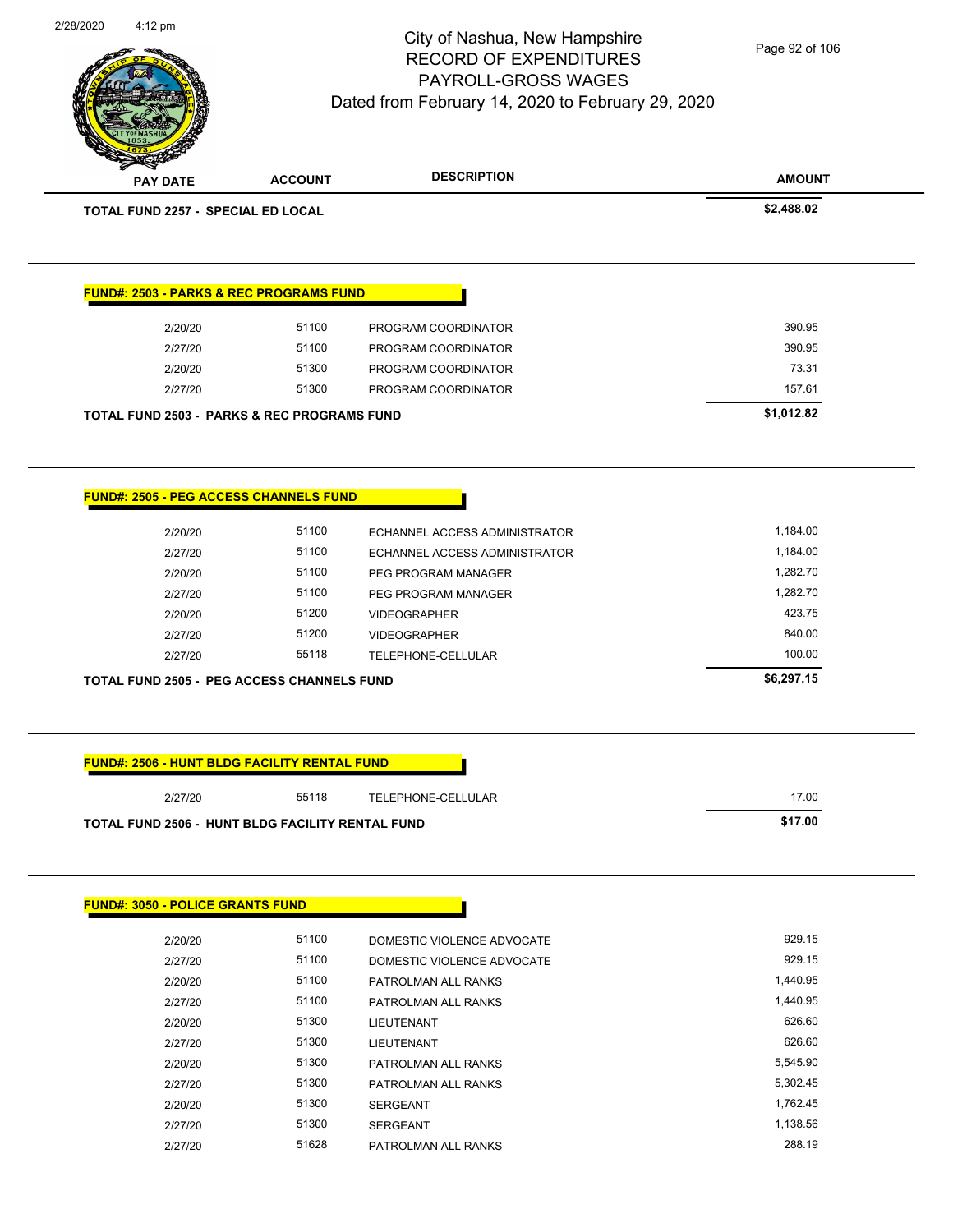

| <b>THE REAL PROPERTY</b>                            |                |                                                 |               |
|-----------------------------------------------------|----------------|-------------------------------------------------|---------------|
| <b>PAY DATE</b>                                     | <b>ACCOUNT</b> | <b>DESCRIPTION</b>                              | <b>AMOUNT</b> |
| <b>TOTAL FUND 3050 - POLICE GRANTS FUND</b>         |                |                                                 | \$20,030.95   |
|                                                     |                |                                                 |               |
|                                                     |                |                                                 |               |
| <b>FUND#: 3068 - COMMUNITY SERVICES GRANTS FUND</b> |                |                                                 |               |
|                                                     |                |                                                 |               |
| 2/20/20                                             | 51100          | COMMUNITY SERVICES PROGRAM ADMINISTRATIVE ASSIS | 824.55        |
| 2/27/20                                             | 51100          | COMMUNITY SERVICES PROGRAM ADMINISTRATIVE ASSIS | 824.55        |
| 2/20/20                                             | 51100          | <b>EPIDEMIOLOGIST</b>                           | 154.90        |
| 2/27/20                                             | 51100          | <b>EPIDEMIOLOGIST</b>                           | 154.90        |
| 2/18/20                                             | 51100          | PROGRAM ASSISTANT COMMUNITY HEALTH              | 223.81        |
| 2/27/20                                             | 51100          | PROGRAM ASSISTANT COMMUNITY HEALTH              | 223.74        |
|                                                     |                |                                                 |               |

| <b>TOTAL FUND 3068 - COMMUNITY SERVICES GRANTS FUND</b> |       |                                                 |          |  |  |
|---------------------------------------------------------|-------|-------------------------------------------------|----------|--|--|
| 2/20/20                                                 | 51300 | COMMUNITY SERVICES PROGRAM ADMINISTRATIVE ASSIS | 7.73     |  |  |
| 2/27/20                                                 | 51100 | SMP PROGRAM COORDINATOR                         | 1.030.95 |  |  |
| 2/20/20                                                 | 51100 | SMP PROGRAM COORDINATOR                         | 1.030.95 |  |  |
| 2/27/20                                                 | 51100 | PUB HEALTH PREPAREDNESS COORD                   | 1.233.30 |  |  |
| 2/20/20                                                 | 51100 | PUB HEALTH PREPAREDNESS COORD                   | 1.233.30 |  |  |
| 2/27/20                                                 | 51100 | PUB HEALTH NURSE                                | 228.00   |  |  |
| 2/20/20                                                 | 51100 | PUB HEALTH NURSE                                | 228.00   |  |  |
| 2/27/20                                                 | 51100 | PROGRAM ASSISTANT COMMUNITY HEALTH              | 223.74   |  |  |

**FUND#: 3070 - COMMUNITY HEALTH GRANTS FUND**

| <b>TOTAL FUND 3070 - COMMUNITY HEALTH GRANTS FUND</b> | \$5,076.92 |                                    |        |
|-------------------------------------------------------|------------|------------------------------------|--------|
| 2/27/20                                               | 51412      | <b>NURSE PER DIEM (PRACTIONER)</b> | 225.50 |
| 2/20/20                                               | 51412      | NURSE PER DIEM (PRACTIONER)        | 184.50 |
| 2/27/20                                               | 51100      | PUB HEALTH NURSE                   | 912.15 |
| 2/20/20                                               | 51100      | PUB HEALTH NURSE                   | 912.15 |
| 2/27/20                                               | 51100      | PROGRAM ASSISTANT COMMUNITY HEALTH | 671.76 |
| 2/20/20                                               | 51100      | PROGRAM ASSISTANT COMMUNITY HEALTH | 671.68 |
| 2/27/20                                               | 51100      | BILINGUAL COMM HEALTH WORKER       | 749.59 |
| 2/20/20                                               | 51100      | BILINGUAL COMM HEALTH WORKER       | 749.59 |
|                                                       |            |                                    |        |

г

| <b>FUND#: 3090 - URBAN PROGRAM GRANTS FUND</b> |       |                               |          |
|------------------------------------------------|-------|-------------------------------|----------|
| 2/20/20                                        | 51100 | CODE ENFORCEMENT OFFICER II   | 488.50   |
| 2/27/20                                        | 51100 | CODE ENFORCEMENT OFFICER II   | 488.50   |
| 2/20/20                                        | 51100 | <b>GRANT MGMT SPECIALIST</b>  | 1.103.65 |
| 2/27/20                                        | 51100 | <b>GRANT MGMT SPECIALIST</b>  | 1.103.65 |
| 2/20/20                                        | 51100 | <b>MANAGER URBAN PROGRAMS</b> | 1.677.35 |
| 2/27/20                                        | 51100 | <b>MANAGER URBAN PROGRAMS</b> | 1.677.35 |
| 2/20/20                                        | 51100 | PROGRAM COORDINATOR LP&HH     | 1.282.35 |
| 2/27/20                                        | 51100 | PROGRAM COORDINATOR LP&HH     | 1.282.35 |
|                                                |       |                               |          |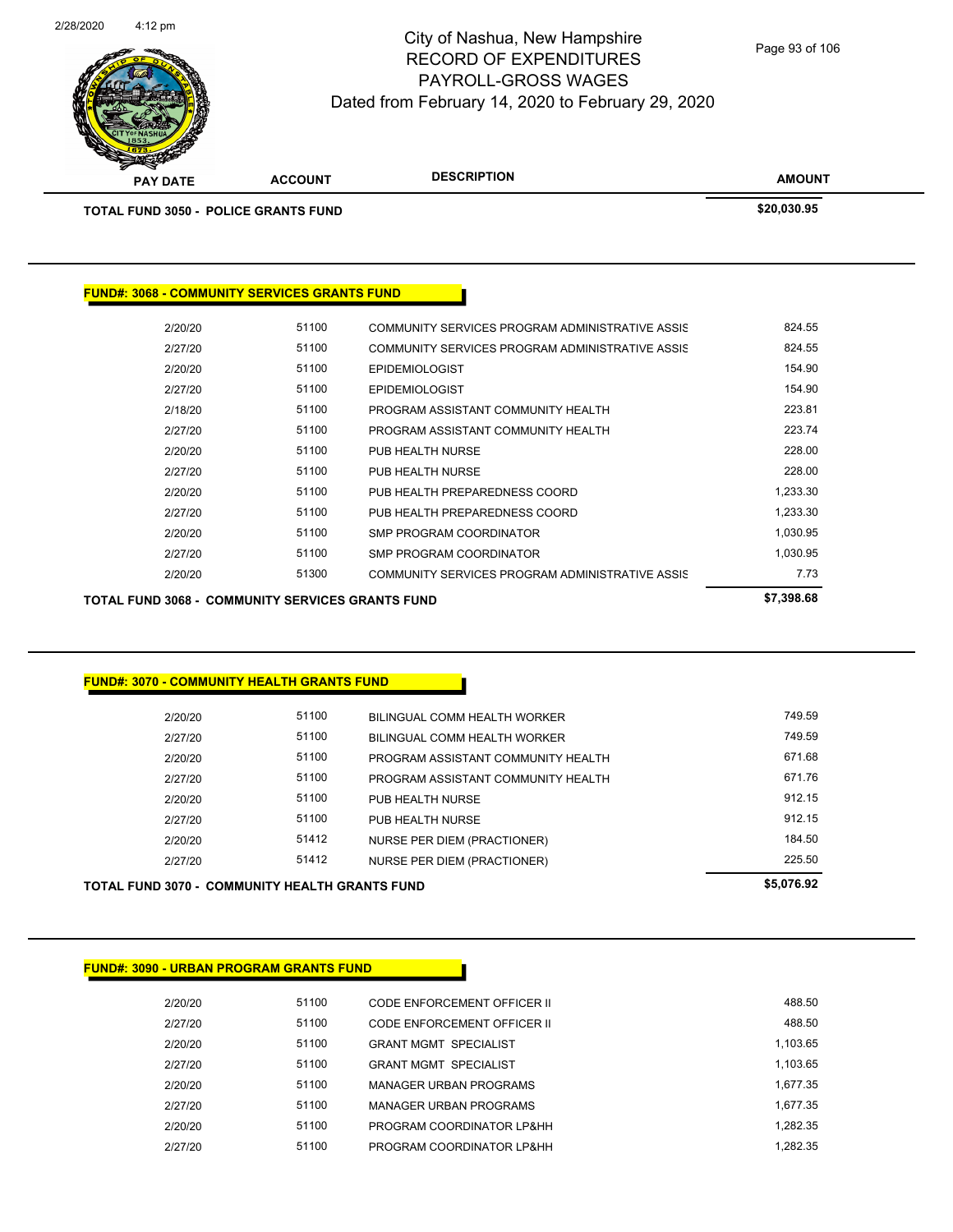

Page 94 of 106

| <b>PAY DATE</b>                                    | <b>ACCOUNT</b> | <b>DESCRIPTION</b>             | <b>AMOUNT</b> |
|----------------------------------------------------|----------------|--------------------------------|---------------|
| <b>FUND#: 3090 - URBAN PROGRAM GRANTS FUND</b>     |                |                                |               |
| 2/20/20                                            | 51100          | PROJECT ADMINISTRATOR          | 1,334.15      |
| 2/27/20                                            | 51100          | PROJECT ADMINISTRATOR          | 1,334.15      |
| 2/20/20                                            | 51100          | PROJECT ADMINISTRATOR LP&HH    | 1.257.20      |
| 2/27/20                                            | 51100          | PROJECT ADMINISTRATOR LP&HH    | 1,257.20      |
| 2/20/20                                            | 51100          | PROJECT SPECIALIST URBAN PROGR | 1,196.35      |
| 2/27/20                                            | 51100          | PROJECT SPECIALIST URBAN PROGR | 1,196.35      |
| 2/27/20                                            | 55118          | TELEPHONE-CELLULAR             | 142.50        |
| <b>TOTAL FUND 3090 - URBAN PROGRAM GRANTS FUND</b> |                |                                | \$16,821.60   |

#### **FUND#: 3120 - TRANSIT GRANTS FUND**

| <b>TOTAL FUND 3120 - TRANSIT GRANTS FUND</b> | \$19,935.01 |                                       |          |
|----------------------------------------------|-------------|---------------------------------------|----------|
| 2/27/20                                      | 55118       | <b>TELEPHONE-CELLULAR</b>             | 67.00    |
| 2/27/20                                      | 51300       | <b>TRANSIT UTILITY SERVICE WORKER</b> | 218.59   |
| 2/20/20                                      | 51300       | <b>TRANSIT UTILITY SERVICE WORKER</b> | 6.99     |
| 2/27/20                                      | 51300       | <b>TRANSIT OPERATIONS COORDINATOR</b> | 111.48   |
| 2/20/20                                      | 51300       | <b>TRANSIT MECHANICS</b>              | 56.85    |
| 2/27/20                                      | 51100       | <b>TRANSPORTATION DEPT MANAGER</b>    | 1,776.05 |
| 2/20/20                                      | 51100       | <b>TRANSPORTATION DEPT MANAGER</b>    | 1,776.05 |
| 2/27/20                                      | 51100       | <b>TRANSIT UTILITY SERVICE WORKER</b> | 1,473.65 |
| 2/20/20                                      | 51100       | <b>TRANSIT UTILITY SERVICE WORKER</b> | 1,473.65 |
| 2/27/20                                      | 51100       | <b>TRANSIT OPERATIONS COORDINATOR</b> | 990.90   |
| 2/20/20                                      | 51100       | <b>TRANSIT OPERATIONS COORDINATOR</b> | 990.90   |
| 2/27/20                                      | 51100       | <b>TRANSIT MECHANICS</b>              | 2,001.65 |
| 2/20/20                                      | 51100       | <b>TRANSIT MECHANICS</b>              | 2,001.65 |
| 2/27/20                                      | 51100       | <b>TRANSIT FLEET FACILITIES SUPV</b>  | 1,103.65 |
| 2/20/20                                      | 51100       | <b>TRANSIT FLEET FACILITIES SUPV</b>  | 1,103.65 |
| 2/27/20                                      | 51100       | <b>TRANSIT FINANCE COORDINATOR</b>    | 1,308.00 |
| 2/20/20                                      | 51100       | <b>TRANSIT FINANCE COORDINATOR</b>    | 1,308.00 |
| 2/27/20                                      | 51100       | <b>COMMUNICATION SPEC</b>             | 1,083.15 |
| 2/20/20                                      | 51100       | <b>COMMUNICATION SPEC</b>             | 1,083.15 |

#### **FUND#: 3800 - SCHOOL GRANTS FUND**

2/27/20 51100 21 CENTURY ASST COORDINATOR 1,971.20 2/27/20 51100 21 CENTURY ELEM MFAM RES COORD 8,146.09 2/27/20 51100 ASSISTANT PRINCIPAL AMH 2/27/20 51100 ASSISTANT PRINCIPAL BIR 1,509.60 2/27/20 51100 ASSISTANT PRINCIPAL DR CRSP 1,646.50 2/27/20 51100 ASSISTANT PRINCIPAL MTP 1,437.50 2/27/20 51100 ASSISTANT PRINCIPAL SHE 1,461.50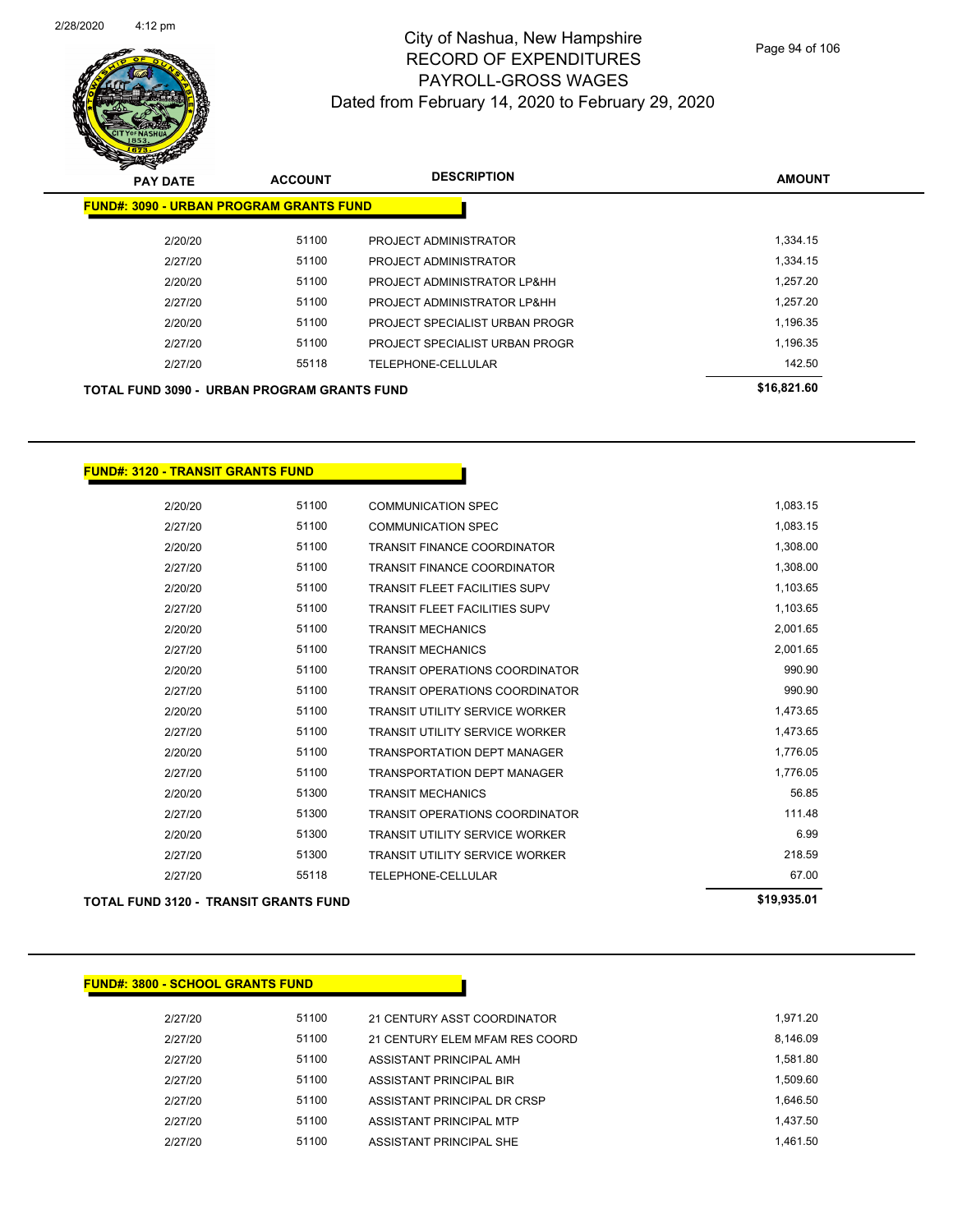

| <b>PAY DATE</b>                         | <b>ACCOUNT</b> | <b>DESCRIPTION</b>               | <b>AMOUNT</b> |
|-----------------------------------------|----------------|----------------------------------|---------------|
| <b>FUND#: 3800 - SCHOOL GRANTS FUND</b> |                |                                  |               |
|                                         |                |                                  |               |
| 2/20/20                                 | 51100          | CLERICAL 21 CENTURY              | 686.42        |
| 2/27/20                                 | 51100          | <b>CLERICAL 21 CENTURY</b>       | 804.40        |
| 2/27/20                                 | 51100          | DIRECTOR TITLE 1                 | 3,329.40      |
| 2/27/20                                 | 51100          | DW TECHNOLOGY PEER COACH         | 1,777.62      |
| 2/20/20                                 | 51100          | ELL OUTREACH WORKER HOURLY       | 906.25        |
| 2/27/20                                 | 51100          | ELL OUTREACH WORKER HOURLY       | 731.25        |
| 2/20/20                                 | 51100          | <b>HOMELESS LIASION</b>          | 1,031.76      |
| 2/27/20                                 | 51100          | <b>HOMELESS LIASION</b>          | 1,446.40      |
| 2/27/20                                 | 51100          | <b>INTRUCTIONAL LEADER FES</b>   | 3,074.40      |
| 2/27/20                                 | 51100          | LICENSED PRACTICAL NURSE NHS     | 1,681.80      |
| 2/27/20                                 | 51100          | OFFICE MANAGER TITLE 1           | 1,583.80      |
| 2/20/20                                 | 51100          | PARA INST SHE                    | 351.01        |
| 2/27/20                                 | 51100          | PARA INST SHE                    | 347.37        |
| 2/20/20                                 | 51100          | PARA TTI AMH                     | 985.87        |
| 2/27/20                                 | 51100          | PARA TTI AMH                     | 944.29        |
| 2/18/20                                 | 51100          | PARA TTI DRC                     | 303.66        |
| 2/20/20                                 | 51100          | PARA TTI LDG                     | 3,320.80      |
| 2/27/20                                 | 51100          | PARA TTI LDG                     | 3,439.47      |
| 2/20/20                                 | 51100          | PARA TTI MTP                     | 2,441.68      |
| 2/27/20                                 | 51100          | PARA TTI MTP                     | 2,666.62      |
| 2/20/20                                 | 51100          | PARA TTI NURSERY                 | 535.81        |
| 2/27/20                                 | 51100          | PARA TTI NURSERY                 | 788.87        |
| 2/27/20                                 | 51100          | PEER COACH                       | 11,035.91     |
| 2/27/20                                 | 51100          | PEER COACH MATH                  | 2,852.88      |
| 2/20/20                                 | 51100          | SIGN LANGUAGE INTERPRETER        | 884.16        |
| 2/27/20                                 | 51100          | SIGN LANGUAGE INTERPRETER        | 1,060.16      |
| 2/27/20                                 | 51100          | <b>SOCIAL WORKER</b>             | 7,111.90      |
| 2/27/20                                 | 51100          | <b>TEACHER BEHAVIOR SPEC WID</b> | 2,923.69      |
| 2/27/20                                 | 51100          | <b>TEACHER DWSE BRO</b>          | 1,833.00      |
| 2/27/20                                 | 51100          | <b>TEACHER DWSE CHA</b>          | 4,091.40      |
| 2/27/20                                 | 51100          | <b>TEACHER DWSE ELM</b>          | 1,858.10      |
| 2/27/20                                 | 51100          | <b>TEACHER DWSE NHS</b>          | 4,968.20      |
| 2/27/20                                 | 51100          | <b>TEACHER GR3 DRC</b>           | 25.00         |
| 2/27/20                                 | 51100          | <b>TEACHER GR4 AMH</b>           | 75.00         |
| 2/27/20                                 | 51100          | <b>TEACHER GR5 LDG</b>           | 25.00         |
| 2/27/20                                 | 51100          | TEACHER PRESCHOOL NHS            | 2,712.90      |
| 2/27/20                                 | 51100          | <b>TEACHER SPED AMH</b>          | 2,123.50      |
| 2/27/20                                 | 51100          | TEACHER SPED BIC                 | 2,123.10      |
| 2/27/20                                 | 51100          | <b>TEACHER SPED BRO</b>          | 1,736.80      |
| 2/27/20                                 | 51100          | <b>TEACHER SPED DRC</b>          | 1,844.20      |
| 2/27/20                                 | 51100          | TEACHER SPED ELM                 | 3,574.40      |
| 2/27/20                                 | 51100          | <b>TEACHER SPED FES</b>          | 3,308.70      |
| 2/27/20                                 | 51100          | TEACHER SPED FMS                 | 1,736.80      |
| 2/27/20                                 | 51100          | <b>TEACHER SPED LDG</b>          | 1,835.60      |
| 2/27/20                                 | 51100          | <b>TEACHER SPED MDE</b>          | 4,031.00      |
|                                         |                |                                  |               |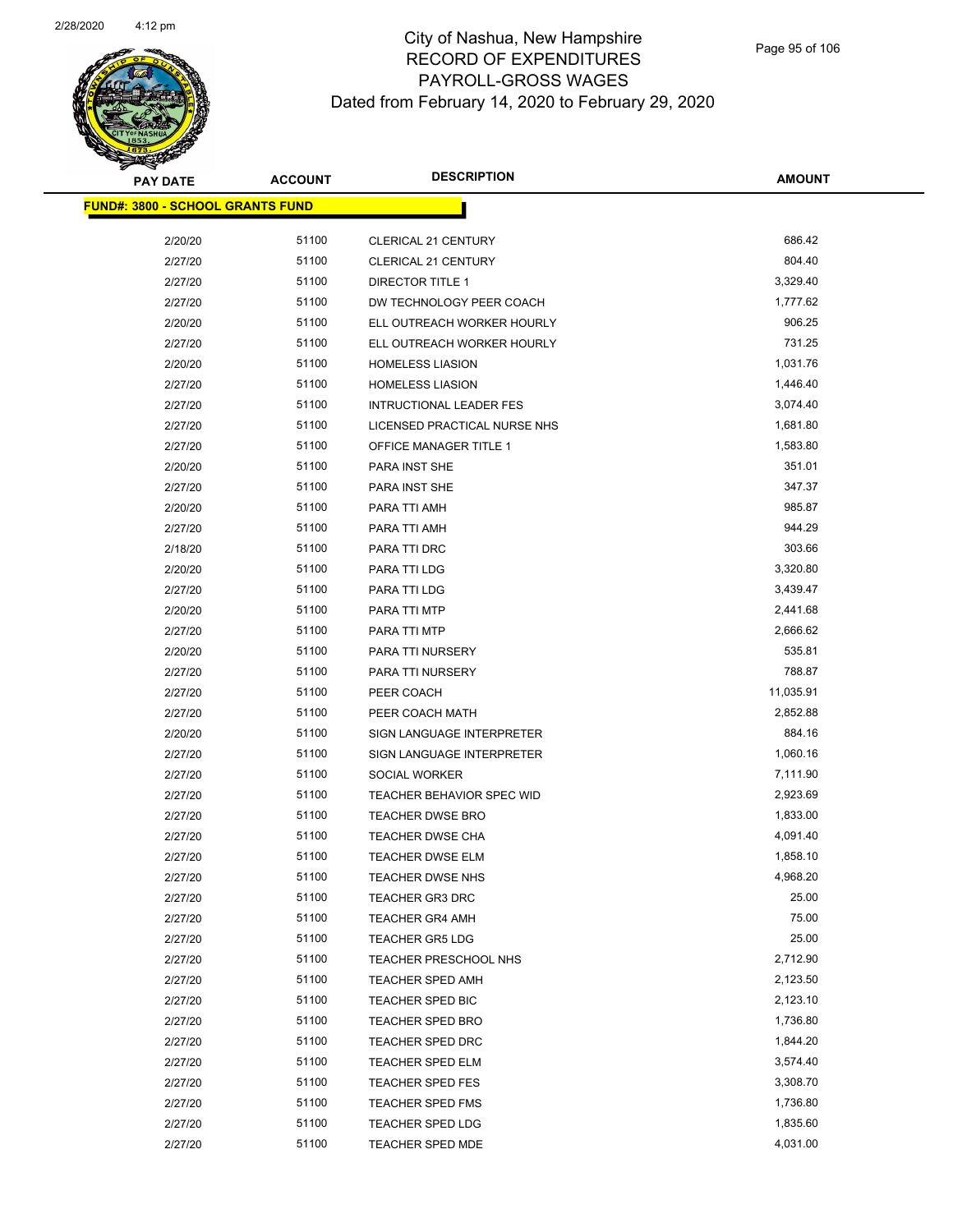

| <b>PAY DATE</b>                         | <b>ACCOUNT</b> | <b>DESCRIPTION</b>                 | <b>AMOUNT</b> |
|-----------------------------------------|----------------|------------------------------------|---------------|
| <b>FUND#: 3800 - SCHOOL GRANTS FUND</b> |                |                                    |               |
|                                         |                |                                    |               |
| 2/27/20                                 | 51100          | TEACHER SPED NHN                   | 11,369.99     |
| 2/27/20                                 | 51100          | <b>TEACHER SPED NHS</b>            | 6,402.90      |
| 2/27/20                                 | 51100          | <b>TEACHER SPED NSE</b>            | 6,564.50      |
| 2/27/20                                 | 51100          | TEACHER SPED PMS                   | 3,962.40      |
| 2/27/20                                 | 51100          | <b>TEACHER TECHED NHN</b>          | 346.00        |
| 2/20/20                                 | 51100          | TITLE ONE PARA FES                 | 1,607.31      |
| 2/27/20                                 | 51100          | TITLE ONE PARA FES                 | 1,810.12      |
| 2/20/20                                 | 51100          | <b>TTI PARA SHE</b>                | 322.01        |
| 2/27/20                                 | 51100          | TTI PARA SHE                       | 360.11        |
| 2/27/20                                 | 51200          | 21 CENTURY ACADEMIC ENRICHMENT TCH | 225.00        |
| 2/27/20                                 | 51200          | 21 CENTURY ELEM MFAM RES COORD     | 541.35        |
| 2/20/20                                 | 51200          | 21 CENTURY PROGRAM ASSISTANT       | 3,399.20      |
| 2/27/20                                 | 51200          | 21 CENTURY PROGRAM ASSISTANT       | 3,381.00      |
| 2/20/20                                 | 51200          | 21ST CENTURY INSTRUCTOR            | 129.80        |
| 2/27/20                                 | 51200          | 21ST CENTURY INSTRUCTOR            | 130.00        |
| 2/27/20                                 | 51200          | <b>ACCESS ADMINISTRATOR</b>        | 75.00         |
| 2/20/20                                 | 51200          | <b>FAMILY LIAISON</b>              | 312.50        |
| 2/27/20                                 | 51200          | <b>FAMILY LIAISON</b>              | 381.25        |
| 2/20/20                                 | 51200          | HOME SCHOOL CORD TTI               | 2,546.21      |
| 2/27/20                                 | 51200          | HOME SCHOOL CORD TTI               | 3,315.98      |
| 2/20/20                                 | 51200          | LUNCH MONITOR NHN                  | 100.00        |
| 2/27/20                                 | 51200          | PARA DW SPEC ED AMH                | 126.00        |
| 2/20/20                                 | 51200          | PARA DW SPEC ED BIR                | 34.56         |
| 2/27/20                                 | 51200          | PARA DW SPEC ED NHN                | 25.00         |
| 2/27/20                                 | 51200          | PARA ELL FES                       | 19.27         |
| 2/20/20                                 | 51200          | PARA ELL SHE                       | 59.49         |
| 2/27/20                                 | 51200          | PARA ELL SHE                       | 59.49         |
| 2/27/20                                 | 51200          | PARA INST AMH                      | 79.32         |
| 2/20/20                                 | 51200          | PARA INST BIC                      | 67.48         |
| 2/27/20                                 | 51200          | PARA INST BIC                      | 54.83         |
| 2/20/20                                 | 51200          | PARA INST BIR                      | 79.18         |
| 2/20/20                                 | 51200          | PARA INST CHA                      | 44.62         |
| 2/27/20                                 | 51200          | PARA INST CHA                      | 89.24         |
| 2/27/20                                 | 51200          | PARA INST FES                      | 99.15         |
| 2/20/20                                 | 51200          | PARA INST SHE                      | 119.88        |
| 2/27/20                                 | 51200          | PARA INST SHE                      | 119.88        |
| 2/27/20                                 | 51200          | PARA KIND AMH                      | 49.35         |
| 2/27/20                                 | 51200          | PARA TTI AMH                       | 101.60        |
| 2/27/20                                 | 51200          | TEACHER DWSE BRO                   | 100.00        |
| 2/27/20                                 | 51200          | <b>TEACHER ELL AMH</b>             | 25.00         |
| 2/27/20                                 | 51200          | TEACHER ELL BIC                    | 156.25        |
| 2/27/20                                 | 51200          | TEACHER ELL BIR                    | 25.00         |
| 2/27/20                                 | 51200          | TEACHER ELL DRC                    | 25.00         |
| 2/27/20                                 | 51200          | TEACHER ELL ELM                    | 125.00        |
| 2/27/20                                 | 51200          | TEACHER ELL SHE                    | 150.00        |
|                                         |                |                                    |               |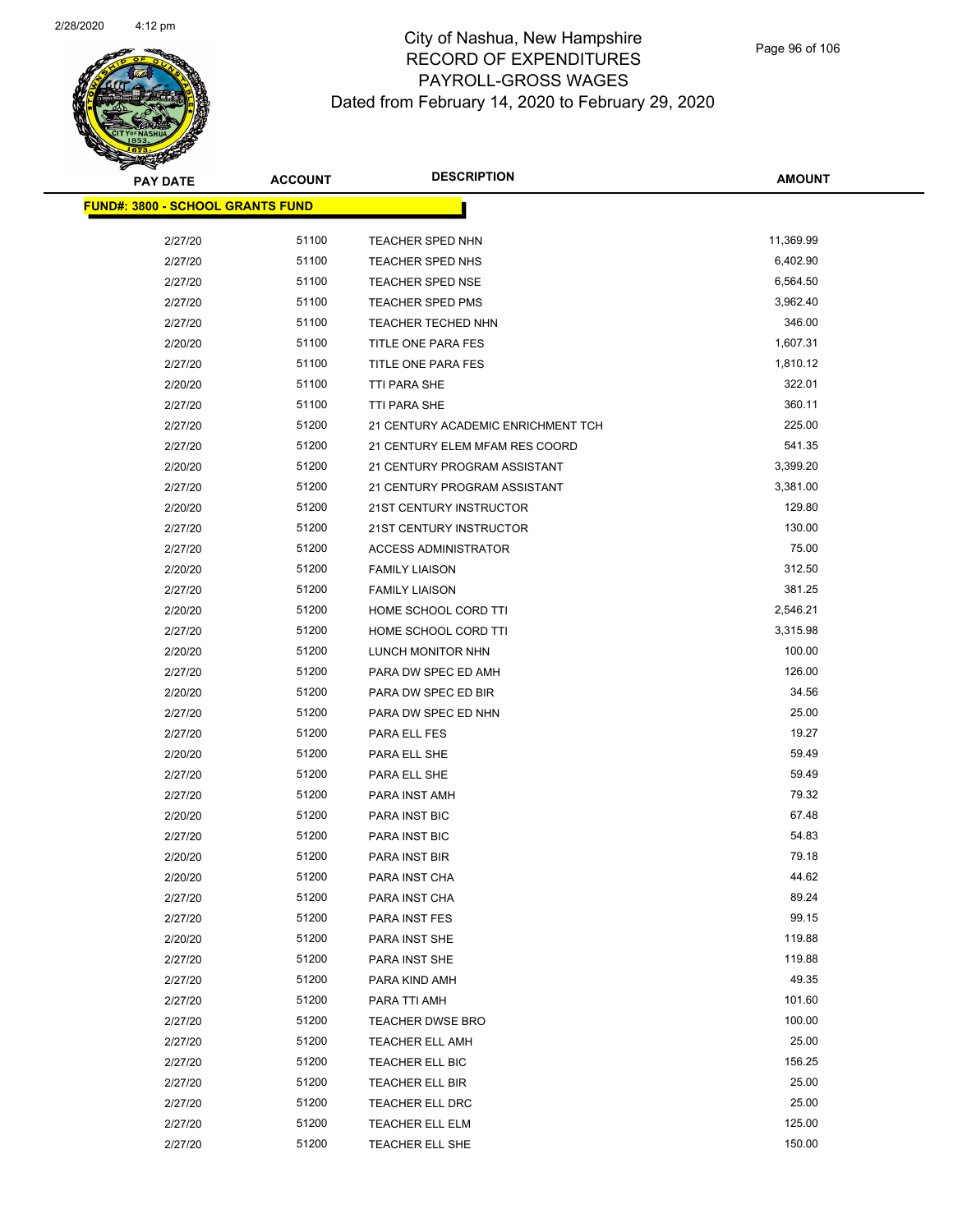

| <b>PAY DATE</b>                          | <b>ACCOUNT</b> | <b>DESCRIPTION</b>            | <b>AMOUNT</b> |
|------------------------------------------|----------------|-------------------------------|---------------|
| <u> FUND#: 3800 - SCHOOL GRANTS FUND</u> |                |                               |               |
|                                          |                |                               |               |
| 2/27/20                                  | 51200          | <b>TEACHER GR1 DRC</b>        | 150.00        |
| 2/27/20                                  | 51200          | <b>TEACHER GR1 FES</b>        | 275.00        |
| 2/27/20                                  | 51200          | <b>TEACHER GR2 AMH</b>        | 75.00         |
| 2/27/20                                  | 51200          | <b>TEACHER GR2 FES</b>        | 150.00        |
| 2/27/20                                  | 51200          | <b>TEACHER GR3 CHA</b>        | 168.75        |
| 2/27/20                                  | 51200          | <b>TEACHER GR3 DRC</b>        | 125.00        |
| 2/27/20                                  | 51200          | <b>TEACHER GR4 AMH</b>        | 100.00        |
| 2/27/20                                  | 51200          | <b>TEACHER GR4 BIC</b>        | 362.50        |
| 2/27/20                                  | 51200          | <b>TEACHER GR4 DRC</b>        | 175.00        |
| 2/27/20                                  | 51200          | <b>TEACHER GR4 FES</b>        | 100.00        |
| 2/27/20                                  | 51200          | <b>TEACHER GR4 LDG</b>        | 50.00         |
| 2/27/20                                  | 51200          | <b>TEACHER GR5 BIC</b>        | 25.00         |
| 2/27/20                                  | 51200          | <b>TEACHER GR5 LDG</b>        | 75.00         |
| 2/27/20                                  | 51200          | TEACHER SOCIAL STUDIES NHN    | 62.50         |
| 2/27/20                                  | 51200          | <b>TEACHER SPED MDE</b>       | 56.25         |
| 2/27/20                                  | 51200          | <b>TEACHER TTI AMH</b>        | 8,856.00      |
| 2/27/20                                  | 51200          | TEACHER TTI BIR               | 2,412.62      |
| 2/27/20                                  | 51200          | <b>TEACHER TTI FES</b>        | 1,408.48      |
| 2/27/20                                  | 51200          | TEACHER TTI LDG               | 11,765.00     |
| 2/27/20                                  | 51200          | <b>TEACHER TTI MTP</b>        | 10,507.64     |
| 2/27/20                                  | 51200          | <b>TEACHER TTI NURSERY</b>    | 4,680.10      |
| 2/27/20                                  | 51200          | TEACHER TTI SHE               | 2,338.99      |
| 2/27/20                                  | 51200          | <b>TEACHER TTIDRC</b>         | 6,294.00      |
| 2/20/20                                  | 51200          | TITLE ONE TUTOR               | 800.00        |
| 2/27/20                                  | 51200          | TITLE ONE TUTOR               | 962.50        |
| 2/20/20                                  | 51300          | <b>CLERICAL 21 CENTURY</b>    | 32.18         |
| 2/27/20                                  | 51300          | <b>CLERICAL 21 CENTURY</b>    | 32.17         |
| 2/20/20                                  | 51412          | PARA TTI NURSERY              | 24.00         |
| 2/20/20                                  | 51412          | <b>SUB TEACHER</b>            | 43.07         |
| 2/27/20                                  | 51650          | ADULT ED DIPOLMA TEACHER      | 300.00        |
| 2/20/20                                  | 51650          | ADULT ED INSTRUCTOR           | 200.00        |
| 2/27/20                                  | 51650          | ADULT ED INSTRUCTOR           | 50.00         |
| 2/27/20                                  | 51650          | ASSISTANT PRINCIPAL NHS       | 125.00        |
| 2/27/20                                  | 51650          | DW TECHNOLOGY PEER COACH      | 187.50        |
| 2/20/20                                  | 51650          | ELL OUTREACH WORKER HOURLY    | 50.00         |
| 2/27/20                                  | 51650          | <b>GUIDANCE COUNSELOR ELM</b> | 150.00        |
| 2/27/20                                  | 51650          | GUIDANCE COUNSELOR NHN        | 325.00        |
| 2/27/20                                  | 51650          | GUIDANCE COUNSELOR NHS        | 550.00        |
| 2/27/20                                  | 51650          | HOME SCHOOL CORD TTI          | 50.94         |
| 2/27/20                                  | 51650          | <b>LIBRARIAN FMS</b>          | 75.00         |
| 2/27/20                                  | 51650          | <b>LIBRARIAN NHN</b>          | 75.00         |
| 2/27/20                                  | 51650          | PARA TTI LDG                  | 19.69         |
| 2/27/20                                  | 51650          | PEER COACH                    | 575.00        |
| 2/27/20                                  | 51650          | PEER COACH MATH               | 175.00        |
| 2/27/20                                  | 51650          | SCHOOL PSYCHOLOGIST WID       | 25.00         |
|                                          |                |                               |               |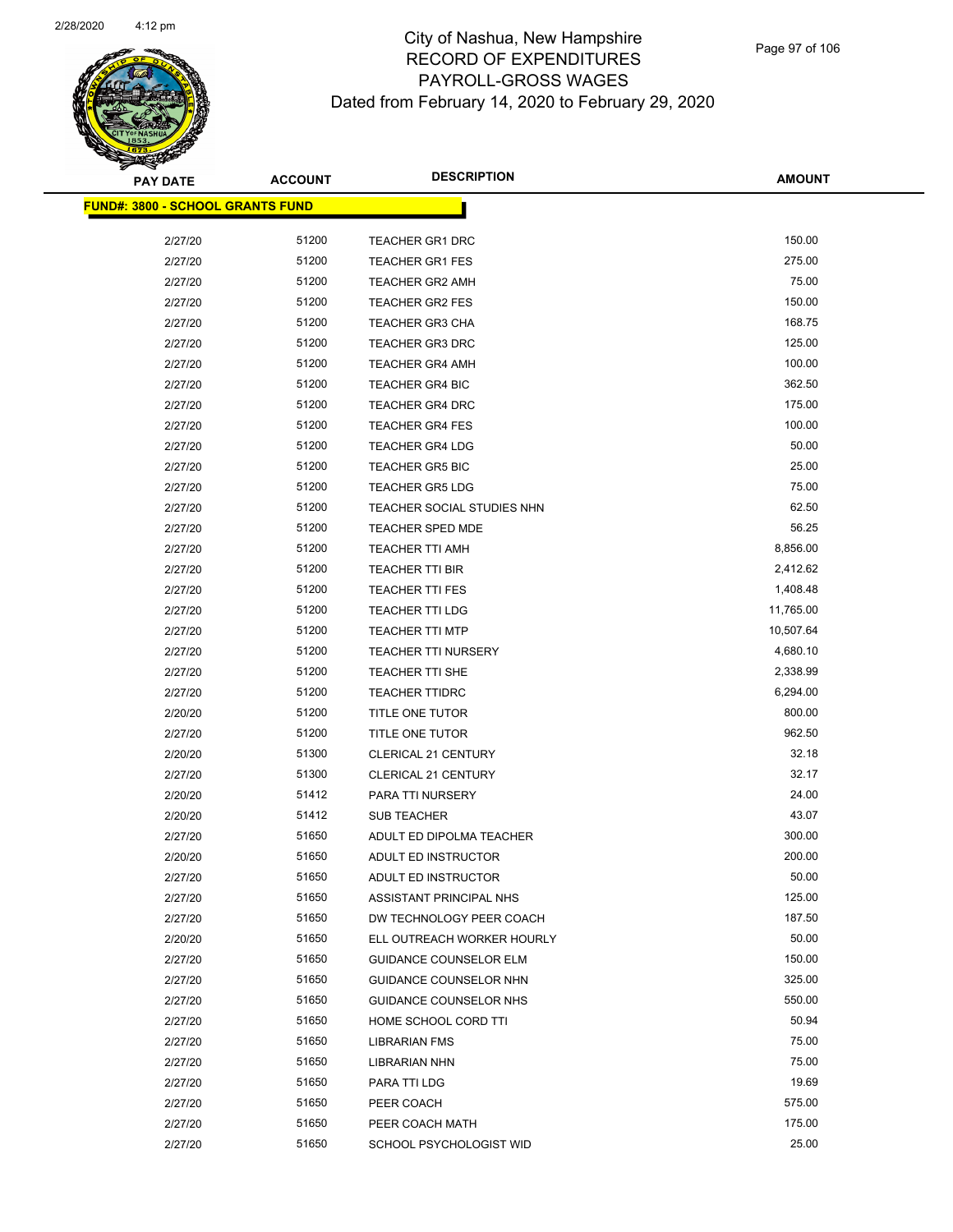

| <u> FUND#: 3800 - SCHOOL GRANTS FUND</u> |       |                             |          |
|------------------------------------------|-------|-----------------------------|----------|
| 2/27/20                                  | 51650 | SIGN LANGUAGE INTERPRETER   | 595.65   |
| 2/27/20                                  | 51650 | SUB PARA PROFESSIONAL       | 25.00    |
| 2/27/20                                  | 51650 | <b>TEACHER ART CHA</b>      | 25.00    |
| 2/27/20                                  | 51650 | <b>TEACHER ART LDG</b>      | 25.00    |
| 2/27/20                                  | 51650 | TEACHER ART NHS             | 62.50    |
| 2/27/20                                  | 51650 | <b>TEACHER BUSINESS NHS</b> | 1,300.00 |
| 2/27/20                                  | 51650 | TEACHER COMPUTER NHN        | 200.00   |
| 2/27/20                                  | 51650 | <b>TEACHER ELL LDG</b>      | 75.00    |
| 2/27/20                                  | 51650 | TEACHER ELL NHS             | 100.00   |
| 2/27/20                                  | 51650 | <b>TEACHER ENGLISH ELM</b>  | 37.50    |
| 2/27/20                                  | 51650 | <b>TEACHER ENGLISH FMS</b>  | 175.00   |
| 2/27/20                                  | 51650 | <b>TEACHER ENGLISH NHN</b>  | 275.00   |
| 2/20/20                                  | 51650 | <b>TEACHER ENGLISH NHS</b>  | 100.00   |
| 2/27/20                                  | 51650 | <b>TEACHER ENGLISH NHS</b>  | 275.00   |
| 2/27/20                                  | 51650 | TEACHER FOREIGN LANG NHN    | 62.50    |
| 2/27/20                                  | 51650 | TEACHER GR1 BIC             | 75.00    |
| 2/27/20                                  | 51650 | <b>TEACHER GR1 DRC</b>      | 25.00    |
| 2/27/20                                  | 51650 | <b>TEACHER GR1 NSE</b>      | 25.00    |
| 2/27/20                                  | 51650 | <b>TEACHER GR2 AMH</b>      | 75.00    |
| 2/27/20                                  | 51650 | TEACHER GR2 BIC             | 62.50    |
| 2/27/20                                  | 51650 | <b>TEACHER GR2 BIR</b>      | 62.50    |
| 2/27/20                                  | 51650 | <b>TEACHER GR2 SHE</b>      | 75.00    |
| 2/27/20                                  | 51650 | <b>TEACHER GR3 DRC</b>      | 75.00    |
| 2/27/20                                  | 51650 | <b>TEACHER GR3 LDG</b>      | 75.00    |
| 2/27/20                                  | 51650 | <b>TEACHER GR3 MDE</b>      | 25.00    |
| 2/27/20                                  | 51650 | <b>TEACHER GR3 NSE</b>      | 75.00    |
| 2/27/20                                  | 51650 | <b>TEACHER GR4 AMH</b>      | 175.00   |
| 2/27/20                                  | 51650 | <b>TEACHER GR4 BIC</b>      | 87.50    |
| 2/27/20                                  | 51650 | <b>TEACHER GR4 CHA</b>      | 75.00    |
| 2/27/20                                  | 51650 | <b>TEACHER GR4 LDG</b>      | 150.00   |
| 2/27/20                                  | 51650 | <b>TEACHER GR4 NSE</b>      | 37.50    |
| 2/27/20                                  | 51650 | <b>TEACHER GR4 SHE</b>      | 62.50    |
| 2/27/20                                  | 51650 | <b>TEACHER GR5 BIC</b>      | 75.00    |
| 2/27/20                                  | 51650 | <b>TEACHER GR5 CHA</b>      | 75.00    |
| 2/27/20                                  | 51650 | <b>TEACHER GR5 LDG</b>      | 100.00   |
| 2/27/20                                  | 51650 | <b>TEACHER GR5 MDE</b>      | 150.00   |
| 2/27/20                                  | 51650 | <b>TEACHER GR6 ELM</b>      | 37.50    |
| 2/27/20                                  | 51650 | <b>TEACHER GR6 FMS</b>      | 75.00    |
| 2/27/20                                  | 51650 | <b>TEACHER GR6 PMS</b>      | 75.00    |
| 2/27/20                                  | 51650 | <b>TEACHER KIND BIC</b>     | 75.00    |
| 2/27/20                                  | 51650 | <b>TEACHER KIND BRO</b>     | 62.50    |
| 2/27/20                                  | 51650 | <b>TEACHER KIND CHA</b>     | 75.00    |
| 2/27/20                                  | 51650 | <b>TEACHER KIND NSE</b>     | 62.50    |
| 2/27/20                                  | 51650 | <b>TEACHER MATH ELM</b>     | 75.00    |
| 2/27/20                                  | 51650 | <b>TEACHER MATH FMS</b>     | 150.00   |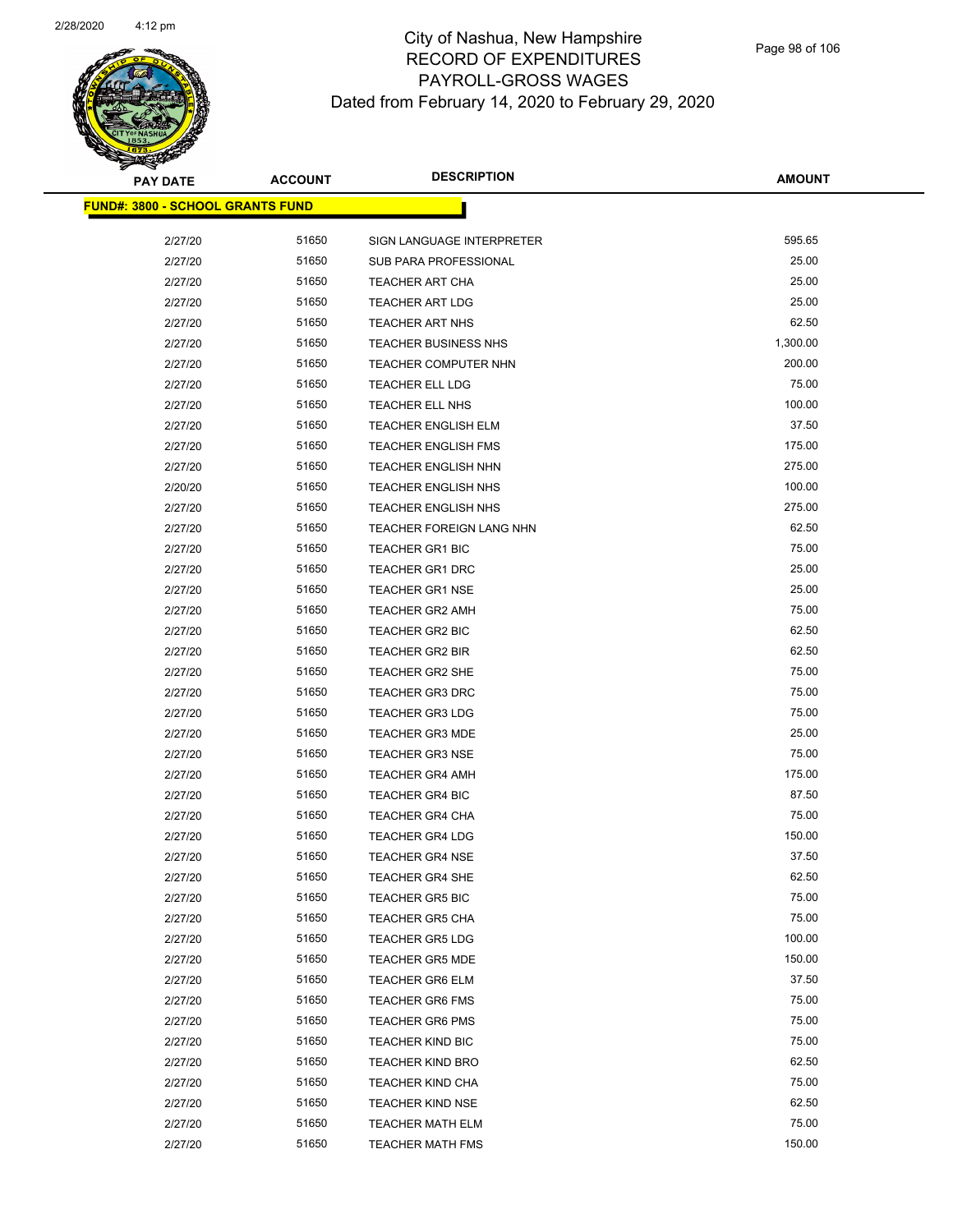

| <b>PAY DATE</b>                         | <b>ACCOUNT</b> | <b>DESCRIPTION</b>         | <b>AMOUNT</b> |
|-----------------------------------------|----------------|----------------------------|---------------|
| <b>FUND#: 3800 - SCHOOL GRANTS FUND</b> |                |                            |               |
|                                         |                |                            |               |
| 2/27/20                                 | 51650          | <b>TEACHER MATH NHN</b>    | 100.00        |
| 2/27/20                                 | 51650          | <b>TEACHER MATH NHS</b>    | 450.00        |
| 2/27/20                                 | 51650          | <b>TEACHER MATH PMS</b>    | 150.00        |
| 2/27/20                                 | 51650          | <b>TEACHER MUSIC MDE</b>   | 25.00         |
| 2/27/20                                 | 51650          | <b>TEACHER PE BIR</b>      | 25.00         |
| 2/27/20                                 | 51650          | <b>TEACHER READ LDG</b>    | 12.50         |
| 2/27/20                                 | 51650          | <b>TEACHER READ MTP</b>    | 37.50         |
| 2/27/20                                 | 51650          | <b>TEACHER READ NHN</b>    | 37.50         |
| 2/27/20                                 | 51650          | <b>TEACHER READ NHS</b>    | 37.50         |
| 2/27/20                                 | 51650          | <b>TEACHER SCIENCE ELM</b> | 112.50        |
| 2/27/20                                 | 51650          | <b>TEACHER SCIENCE FMS</b> | 187.50        |
| 2/27/20                                 | 51650          | <b>TEACHER SCIENCE NHN</b> | 512.50        |
| 2/27/20                                 | 51650          | <b>TEACHER SCIENCE NHS</b> | 75.00         |
| 2/27/20                                 | 51650          | <b>TEACHER SCIENCE PMS</b> | 75.00         |
| 2/27/20                                 | 51650          | TEACHER SOCIAL STUDIES ELM | 187.50        |
| 2/27/20                                 | 51650          | TEACHER SOCIAL STUDIES FMS | 37.50         |
| 2/27/20                                 | 51650          | TEACHER SOCIAL STUDIES NHN | 450.00        |
| 2/27/20                                 | 51650          | TEACHER SOCIAL STUDIES NHS | 575.00        |
| 2/27/20                                 | 51650          | TEACHER SOCIAL STUDIES PMS | 300.00        |
| 2/27/20                                 | 51650          | TEACHER SPED BIC           | 25.00         |
| 2/27/20                                 | 51650          | <b>TEACHER SPED FES</b>    | 12.50         |
| 2/27/20                                 | 51650          | <b>TEACHER SPED FMS</b>    | 112.50        |
| 2/27/20                                 | 51650          | <b>TEACHER SPED LDG</b>    | 25.00         |
| 2/27/20                                 | 51650          | <b>TEACHER SPED NHN</b>    | 300.00        |
| 2/27/20                                 | 51650          | TEACHER SPED NHS           | 1,200.00      |
| 2/27/20                                 | 51650          | TEACHER TTI LDG            | 25.00         |
| 2/27/20                                 | 51700          | <b>TEACHER DWSE ELM</b>    | 57.69         |
| TOTAL FUND 3800 - SCHOOL GRANTS FUND    |                |                            | \$229,664.98  |

**FUND#: 3810 - FOOD SERVICE GRANTS FUND**

| 2/20/20 | 51650 | FOOD SERVICE ASST PT CHA | 73.74 |
|---------|-------|--------------------------|-------|
| 2/27/20 | 51650 | FOOD SERVICE ASST PT CHA | 98.32 |
| 2/20/20 | 51650 | FOOD SERVICE ASST PT DRC | 86.03 |
| 2/27/20 | 51650 | FOOD SERVICE ASST PT DRC | 86.03 |
| 2/20/20 | 51650 | FOOD SERVICE ASST PT FES | 86.03 |
| 2/27/20 | 51650 | FOOD SERVICE ASST PT FES | 86.03 |
| 2/20/20 | 51650 | FOOD SERVICE ASST PT FMS | 86.45 |
| 2/27/20 | 51650 | FOOD SERVICE ASST PT FMS | 89.78 |
| 2/20/20 | 51650 | FOOD SERVICE ASST PT MTP | 49.16 |
| 2/27/20 | 51650 | FOOD SERVICE ASST PT MTP | 98.32 |
| 2/20/20 | 51650 | FOOD SERVICE ASST PT PMS | 46.99 |
| 2/27/20 | 51650 | FOOD SERVICE ASST PT PMS | 75.18 |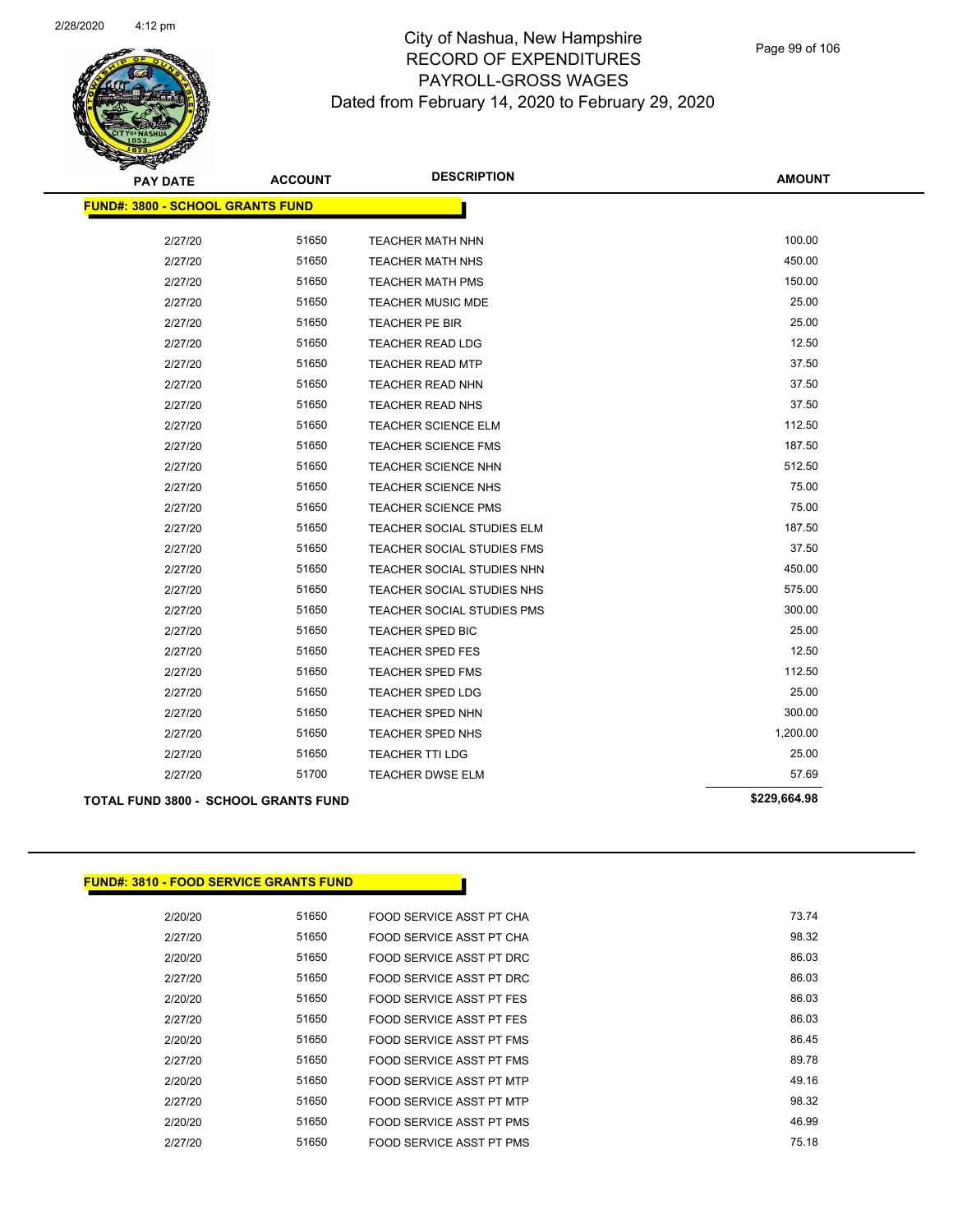

| $\boldsymbol{\nu}$<br>--<br><b>PAY DATE</b> | <b>ACCOUNT</b>                                    | <b>DESCRIPTION</b>       | <b>AMOUNT</b> |
|---------------------------------------------|---------------------------------------------------|--------------------------|---------------|
|                                             | <b>FUND#: 3810 - FOOD SERVICE GRANTS FUND</b>     |                          |               |
| 2/20/20                                     | 51650                                             | FOOD SERVICE ASST PT SHE | 86.03         |
| 2/27/20                                     | 51650                                             | FOOD SERVICE ASST PT SHE | 86.03         |
| 2/20/20                                     | 51650                                             | LUNCH MONITOR LDG        | 24.58         |
| 2/27/20                                     | 51650                                             | LUNCH MONITOR LDG        | 49.16         |
|                                             | <b>TOTAL FUND 3810 - FOOD SERVICE GRANTS FUND</b> |                          | \$1,207.86    |

#### **FUND#: 4005 - TRAFFIC VIOLATIONS FUND**

| 2/27/20 | 51100 | <b>MVR CLERK I</b>               | 299.20   |
|---------|-------|----------------------------------|----------|
| 2/20/20 | 51100 | <b>MVR CLERK II</b>              | 327.95   |
| 2/27/20 | 51100 | <b>MVR CLERK II</b>              | 327.95   |
| 2/20/20 | 51100 | ORDINANCE VIOLATIONS COORDINATOR | 449.35   |
| 2/27/20 | 51100 | ORDINANCE VIOLATIONS COORDINATOR | 449.34   |
| 2/20/20 | 51100 | PARKING MANAGER                  | 315.85   |
| 2/27/20 | 51100 | PARKING MANAGER                  | 315.85   |
| 2/27/20 | 51200 | <b>MVR CLERK I</b>               | 381.44   |
| 2/20/20 | 51200 | PARKING ENFORCEMENT SPECIALIST   | 1,036.01 |
| 2/27/20 | 51200 | PARKING ENFORCEMENT SPECIALIST   | 1,118.24 |
| 2/27/20 | 51300 | <b>MVR CLERK II</b>              | 3.08     |
| 2/27/20 | 51300 | ORDINANCE VIOLATIONS COORDINATOR | 16.85    |
|         |       |                                  |          |

**TOTAL FUND 4005 - TRAFFIC VIOLATIONS FUND \$5,041.11** 

### **FUND#: 4010 - MOTOR VEHICLE ADMIN FUND**

| 2/27/20                                           | 51100 | <b>MVR CLERK I</b> | 299.15   |
|---------------------------------------------------|-------|--------------------|----------|
| <b>TOTAL FUND 4010 - MOTOR VEHICLE ADMIN FUND</b> |       |                    | \$299.15 |

# **FUND#: 4030 - POLICE SPECIAL DETAILS FUND** 2/20/20 51710 PATROLMAN ALL RANKS 4,832.01 2/27/20 51710 PATROLMAN ALL RANKS 5,168.94 2/20/20 51712 LIEUTENANT 202.80 2/27/20 51712 LIEUTENANT 190.80 2/20/20 51712 PATROLMAN ALL RANKS 1,144.80 2/27/20 51712 PATROLMAN ALL RANKS 667.80 2/20/20 51712 SERGEANT 1,144.80 2/27/20 51712 SERGEANT 1,729.35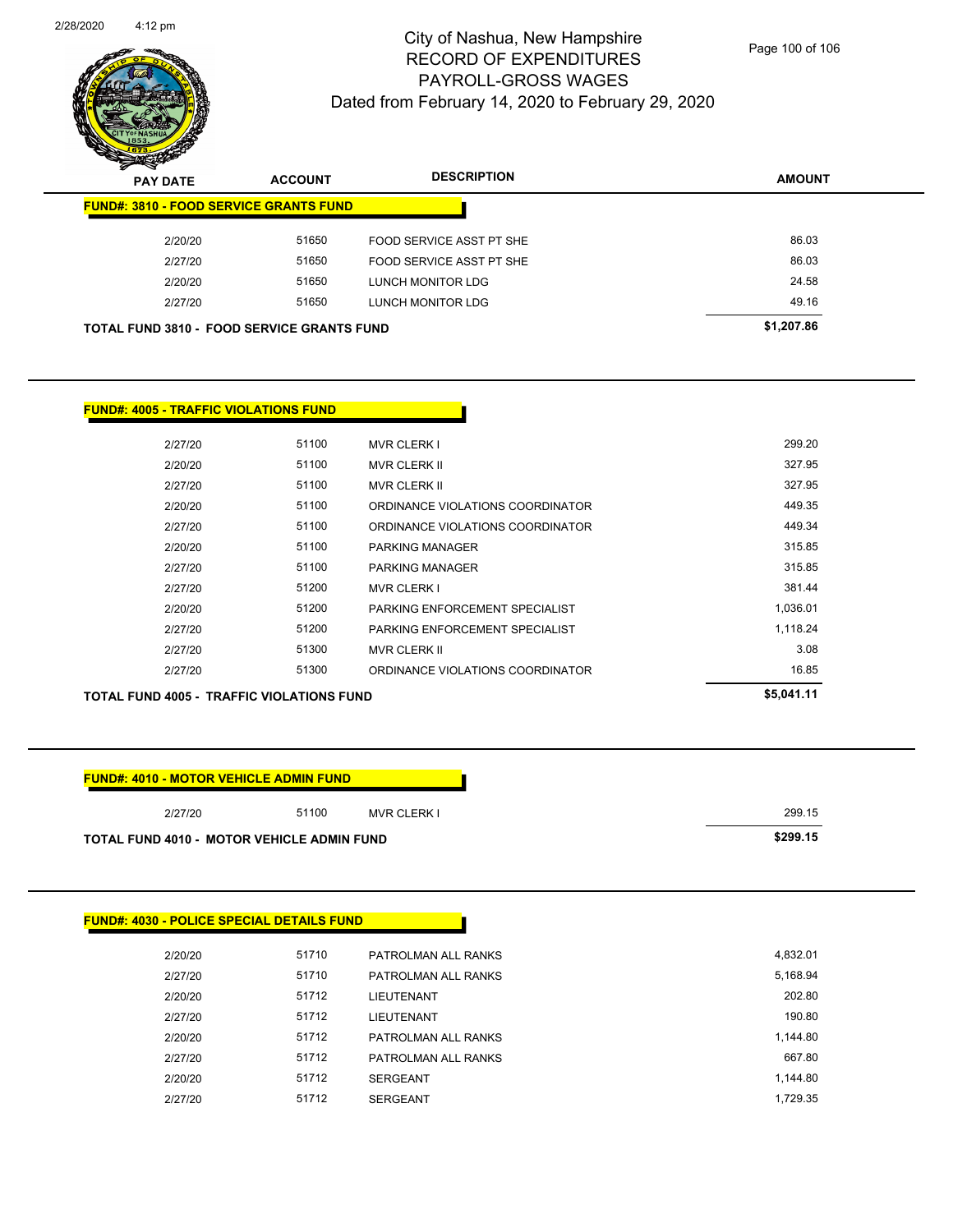| 2/28/2020 |                                                       |                | City of Nashua, New Hampshire<br><b>RECORD OF EXPENDITURES</b><br>PAYROLL-GROSS WAGES<br>Dated from February 14, 2020 to February 29, 2020 | Page 101 of 106    |
|-----------|-------------------------------------------------------|----------------|--------------------------------------------------------------------------------------------------------------------------------------------|--------------------|
|           | <b>PAY DATE</b>                                       | <b>ACCOUNT</b> | <b>DESCRIPTION</b>                                                                                                                         | <b>AMOUNT</b>      |
|           | TOTAL FUND 4030 - POLICE SPECIAL DETAILS FUND         |                |                                                                                                                                            | \$15,081.30        |
|           | FUND#: 4035 - POLICE OVERTIME BILLING FUND            |                |                                                                                                                                            |                    |
|           | 2/20/20                                               | 51300          | 1st YR SPECIAL OFFICER CERTIFIED II                                                                                                        | 522.91             |
|           | 2/20/20                                               | 51300          | PATROLMAN ALL RANKS                                                                                                                        | 9,824.89           |
|           | 2/27/20                                               | 51300          | PATROLMAN ALL RANKS                                                                                                                        | 1,509.45           |
|           | 2/20/20                                               | 51300          | <b>SERGEANT</b>                                                                                                                            | 245.85             |
|           | <b>TOTAL FUND 4035 - POLICE OVERTIME BILLING FUND</b> |                |                                                                                                                                            | \$12,103.10        |
|           | <b>FUND#: 4065 - FIRE WATCHGUARDS FUND</b>            |                |                                                                                                                                            |                    |
|           |                                                       |                |                                                                                                                                            |                    |
|           | 2/20/20                                               | 51712          | ASST SUPERINTENDENT PREVENTION                                                                                                             | 775.12             |
|           | <b>TOTAL FUND 4065 - FIRE WATCHGUARDS FUND</b>        |                |                                                                                                                                            | \$775.12           |
|           | FUND#: 4600 - ECON DEV-GREATER NASHUA RLF             |                |                                                                                                                                            |                    |
|           |                                                       |                |                                                                                                                                            |                    |
|           | 2/20/20                                               | 51100<br>51100 | DWNTWN SPCLST & OED PGRM COOR                                                                                                              | 197.35<br>197.35   |
|           | 2/27/20<br>2/27/20                                    | 55118          | DWNTWN SPCLST & OED PGRM COOR<br>TELEPHONE-CELLULAR                                                                                        | 7.50               |
|           | <b>TOTAL FUND 4600 - ECON DEV-GREATER NASHUA RLF</b>  |                |                                                                                                                                            | \$402.20           |
|           | <b>FUND#: 4610 - ECON DEV-BROWNFIELDS RLF</b>         |                |                                                                                                                                            |                    |
|           | 2/20/20                                               | 51100          | DWNTWN SPCLST & OED PGRM COOR                                                                                                              | 197.35             |
|           | 2/27/20                                               | 51100          | DWNTWN SPCLST & OED PGRM COOR                                                                                                              | 197.34             |
|           | 2/27/20                                               | 55118          | TELEPHONE-CELLULAR                                                                                                                         | 7.50               |
|           | TOTAL FUND 4610 - ECON DEV-BROWNFIELDS RLF            |                |                                                                                                                                            | \$402.19           |
|           | <b>FUND#: 6000 - SOLID WASTE FUND</b>                 |                |                                                                                                                                            |                    |
|           |                                                       |                |                                                                                                                                            |                    |
|           | 2/20/20                                               | 51100          | ADMINISTRATIVE ASSISTANT II                                                                                                                | 1,637.55           |
|           | 2/27/20<br>2/20/20                                    | 51100<br>51100 | ADMINISTRATIVE ASSISTANT II<br>ASSISTANT DIRECTOR OF PUBLIC WORKS                                                                          | 1,637.55<br>213.90 |

 $\overline{\phantom{0}}$ 

2/20/20 51100 AUTOMATED TRASH COLLECTION OPR 4,898.00 2/27/20 51100 AUTOMATED TRASH COLLECTION OPR 4,898.04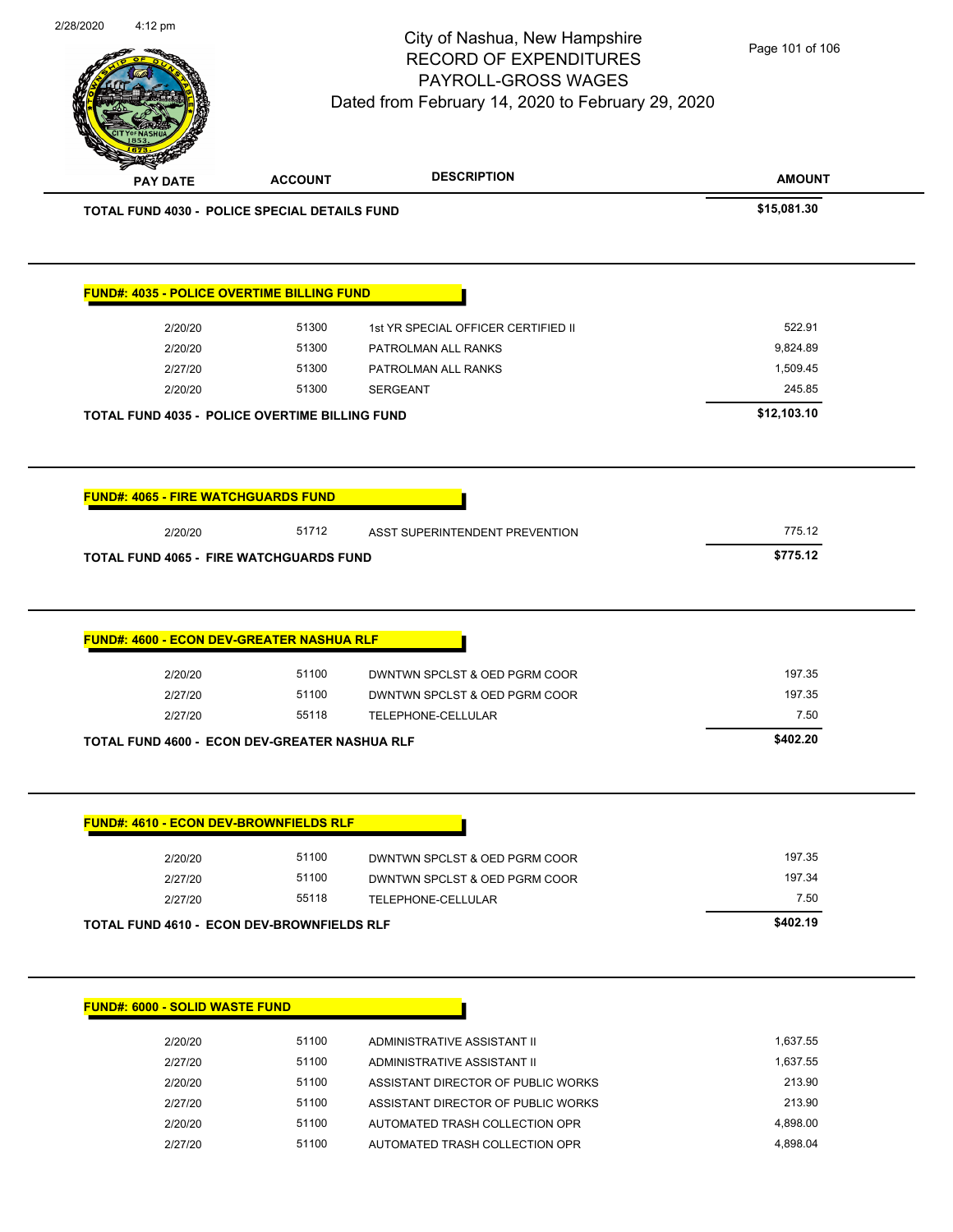

| <b>PAY DATE</b>                        | <b>ACCOUNT</b> | <b>DESCRIPTION</b>                   | <b>AMOUNT</b> |
|----------------------------------------|----------------|--------------------------------------|---------------|
| <u> FUND#: 6000 - SOLID WASTE FUND</u> |                |                                      |               |
|                                        |                |                                      |               |
| 2/20/20                                | 51100          | <b>CITY ENGINEER</b>                 | 350.25        |
| 2/27/20                                | 51100          | <b>CITY ENGINEER</b>                 | 350.25        |
| 2/20/20                                | 51100          | <b>COLLECTION EQUIP OPR</b>          | 8,337.60      |
| 2/27/20                                | 51100          | <b>COLLECTION EQUIP OPR</b>          | 8,338.93      |
| 2/20/20                                | 51100          | <b>COLLECTION EQUIP OPR LANDFILL</b> | 1,940.81      |
| 2/27/20                                | 51100          | <b>COLLECTION EQUIP OPR LANDFILL</b> | 1,942.09      |
| 2/20/20                                | 51100          | DEP TREASURER TAX COLLECTOR          | 266.40        |
| 2/27/20                                | 51100          | DEP TREASURER TAX COLLECTOR          | 266.40        |
| 2/20/20                                | 51100          | DEPUTY CITY ENGINEER                 | 86.70         |
| 2/27/20                                | 51100          | DEPUTY CITY ENGINEER                 | 86.70         |
| 2/20/20                                | 51100          | <b>DIRECTOR PUBLIC WORKS</b>         | 276.28        |
| 2/27/20                                | 51100          | DIRECTOR PUBLIC WORKS                | 276.30        |
| 2/20/20                                | 51100          | DPW BILLING ACCOUNTANT               | 509.80        |
| 2/27/20                                | 51100          | DPW BILLING ACCOUNTANT               | 509.80        |
| 2/20/20                                | 51100          | DPW COLLECTIONS SPEC III             | 414.80        |
| 2/27/20                                | 51100          | DPW COLLECTIONS SPEC III             | 414.80        |
| 2/20/20                                | 51100          | DPW CONTRACT ADMINISTRATOR           | 124.30        |
| 2/27/20                                | 51100          | DPW CONTRACT ADMINISTRATOR           | 124.30        |
| 2/20/20                                | 51100          | <b>ENVIRONMENTAL ENGINEER</b>        | 1,565.25      |
| 2/27/20                                | 51100          | <b>ENVIRONMENTAL ENGINEER</b>        | 1,565.25      |
| 2/20/20                                | 51100          | <b>EQUIPMENT OPR LANDFILL</b>        | 5,916.00      |
| 2/27/20                                | 51100          | <b>EQUIPMENT OPR LANDFILL</b>        | 5,915.48      |
| 2/20/20                                | 51100          | <b>EXECUTIVE ASSISTANT</b>           | 173.74        |
| 2/27/20                                | 51100          | <b>EXECUTIVE ASSISTANT</b>           | 173.75        |
| 2/20/20                                | 51100          | FINANCE AND ADMIN MANAGER            | 444.00        |
| 2/27/20                                | 51100          | FINANCE AND ADMIN MANAGER            | 444.00        |
| 2/20/20                                | 51100          | FLEET MANAGER STREET DEPT            | 352.25        |
| 2/27/20                                | 51100          | FLEET MANAGER STREET DEPT            | 352.25        |
| 2/20/20                                | 51100          | LICENSED SCALE OPERATOR              | 1,760.76      |
| 2/27/20                                | 51100          | LICENSED SCALE OPERATOR              | 1,760.75      |
| 2/20/20                                | 51100          | PUBLIC RELATIONS ADMINISTRATOR       | 173.75        |
| 2/27/20                                | 51100          | PUBLIC RELATIONS ADMINISTRATOR       | 173.75        |
| 2/20/20                                | 51100          | RECYCLING COORDINATOR                | 1,218.50      |
| 2/27/20                                | 51100          | RECYCLING COORDINATOR                | 1,218.50      |
| 2/20/20                                | 51100          | SENIOR STAFF ENGINEER                | 152.00        |
| 2/27/20                                | 51100          | SENIOR STAFF ENGINEER                | 152.00        |
| 2/20/20                                | 51100          | SOLID WASTE FOREMAN                  | 2,649.20      |
| 2/27/20                                | 51100          | <b>SOLID WASTE FOREMAN</b>           | 2,649.19      |
| 2/20/20                                | 51100          | SOLID WASTE TECHNICIAN               | 1,184.00      |
| 2/27/20                                | 51100          | SOLID WASTE TECHNICIAN               | 1,184.00      |
| 2/20/20                                | 51100          | SR MGR ACCT FIN REPORTING            | 197.30        |
| 2/27/20                                | 51100          | SR MGR ACCT FIN REPORTING            | 197.30        |
| 2/20/20                                | 51100          | SUPERINTENDENT OF SOLID WASTE        | 1,907.15      |
| 2/27/20                                | 51100          | SUPERINTENDENT OF SOLID WASTE        | 1,907.15      |
| 2/20/20                                | 51300          | ADMINISTRATIVE ASSISTANT II          | 8.22          |
|                                        |                |                                      |               |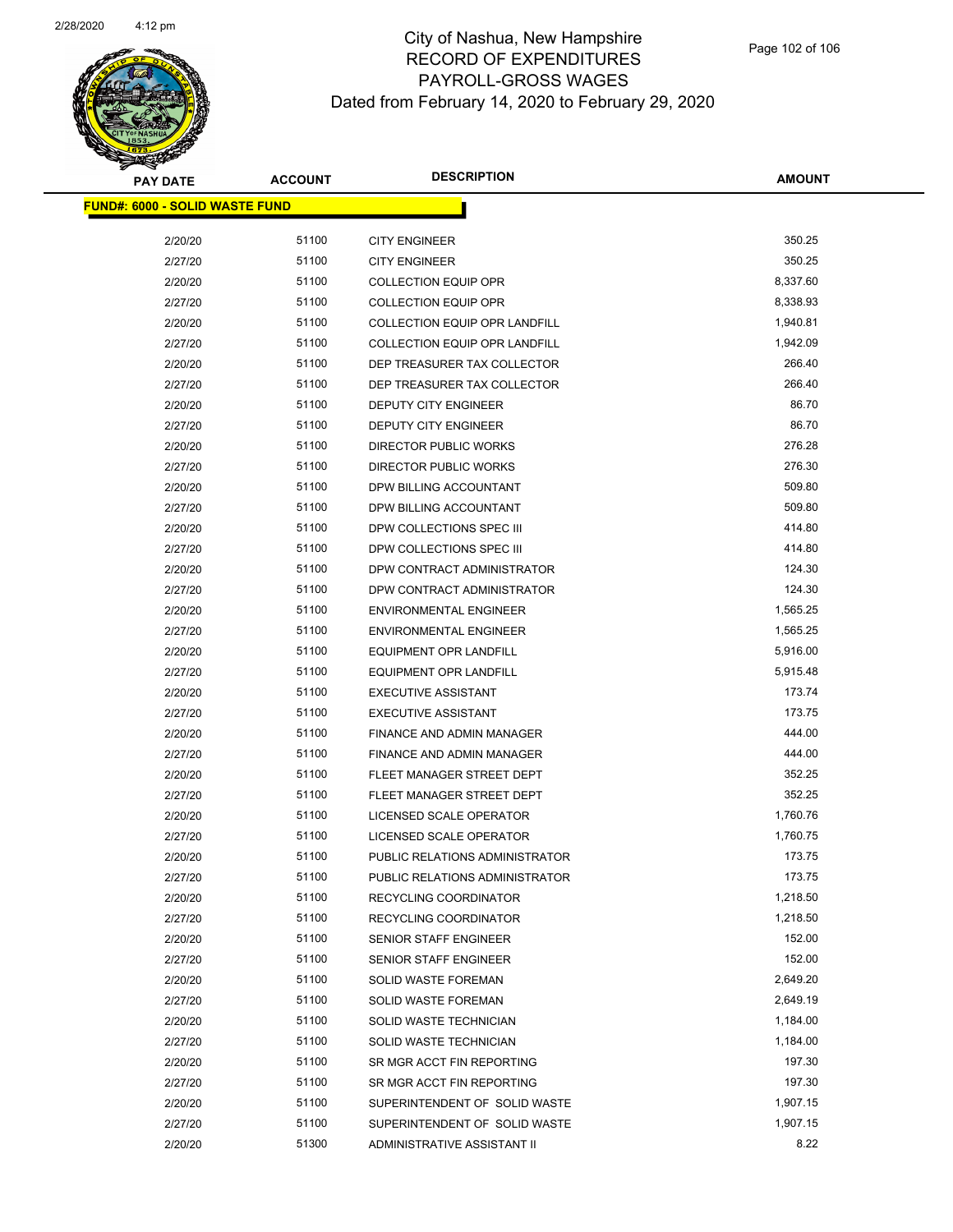

| <b>PAY DATE</b>                           | <b>ACCOUNT</b> | <b>DESCRIPTION</b>                   | <b>AMOUNT</b> |
|-------------------------------------------|----------------|--------------------------------------|---------------|
| <b>FUND#: 6000 - SOLID WASTE FUND</b>     |                |                                      |               |
| 2/27/20                                   | 51300          | ADMINISTRATIVE ASSISTANT II          | 405.60        |
| 2/27/20                                   | 51300          | AUTO MECH 1ST CLASS NIGHTS           | 332.69        |
| 2/27/20                                   | 51300          | AUTO MECH 2ND CLASS                  | 296.16        |
| 2/20/20                                   | 51300          | AUTOMATED TRASH COLLECTION OPR       | 412.20        |
| 2/27/20                                   | 51300          | AUTOMATED TRASH COLLECTION OPR       | 1,379.11      |
| 2/20/20                                   | 51300          | <b>COLLECTION EQUIP OPR</b>          | 277.92        |
| 2/27/20                                   | 51300          | <b>COLLECTION EQUIP OPR</b>          | 1,971.59      |
| 2/20/20                                   | 51300          | <b>COLLECTION EQUIP OPR LANDFILL</b> | 186.30        |
| 2/27/20                                   | 51300          | <b>COLLECTION EQUIP OPR LANDFILL</b> | 593.78        |
| 2/20/20                                   | 51300          | <b>EQUIPMENT OPR LANDFILL</b>        | 754.98        |
| 2/27/20                                   | 51300          | <b>EQUIPMENT OPR LANDFILL</b>        | 1,863.16      |
| 2/20/20                                   | 51300          | LICENSED SCALE OPERATOR              | 461.71        |
| 2/27/20                                   | 51300          | LICENSED SCALE OPERATOR              | 618.93        |
| 2/27/20                                   | 51300          | <b>SIGN MAINTENANCE</b>              | 283.20        |
| 2/20/20                                   | 51300          | <b>SOLID WASTE FOREMAN</b>           | 422.23        |
| 2/27/20                                   | 51300          | <b>SOLID WASTE FOREMAN</b>           | 546.40        |
| 2/27/20                                   | 51300          | <b>TRUCK DRIVER STREET REPAIR</b>    | 277.92        |
| 2/27/20                                   | 55118          | TELEPHONE-CELLULAR                   | 135.50        |
| <b>TOTAL FUND 6000 - SOLID WASTE FUND</b> |                |                                      | \$84,730.32   |

#### **FUND#: 6200 - WASTEWATER FUND**

| 2/20/20 | 51100 | ADMINISTRATIVE ASSISTANT II        | 760.20   |
|---------|-------|------------------------------------|----------|
| 2/27/20 | 51100 | ADMINISTRATIVE ASSISTANT II        | 760.20   |
| 2/20/20 | 51100 | <b>ANALYTICAL CHEMIST</b>          | 880.50   |
| 2/27/20 | 51100 | <b>ANALYTICAL CHEMIST</b>          | 880.50   |
| 2/20/20 | 51100 | ASSISTANT CONSTRUCTION ENGINEER    | 677.40   |
| 2/20/20 | 51100 | ASSISTANT DIRECTOR OF PUBLIC WORKS | 213.94   |
| 2/27/20 | 51100 | ASSISTANT DIRECTOR OF PUBLIC WORKS | 213.95   |
| 2/20/20 | 51100 | <b>CITY ENGINEER</b>               | 817.30   |
| 2/27/20 | 51100 | <b>CITY ENGINEER</b>               | 817.30   |
| 2/20/20 | 51100 | <b>COLLECTION SYSTEMS OPERATOR</b> | 2,023.88 |
| 2/27/20 | 51100 | <b>COLLECTION SYSTEMS OPERATOR</b> | 1,844.60 |
| 2/20/20 | 51100 | COLLECTION SYSTEMS TECHNICIAN      | 2,103.21 |
| 2/27/20 | 51100 | COLLECTION SYSTEMS TECHNICIAN      | 2,103.20 |
| 2/20/20 | 51100 | DEP TREASURER TAX COLLECTOR        | 266.40   |
| 2/27/20 | 51100 | DEP TREASURER TAX COLLECTOR        | 266.40   |
| 2/20/20 | 51100 | <b>DEPUTY CITY ENGINEER</b>        | 867.15   |
| 2/27/20 | 51100 | <b>DEPUTY CITY ENGINEER</b>        | 867.15   |
| 2/20/20 | 51100 | <b>DIRECTOR PUBLIC WORKS</b>       | 552.52   |
| 2/27/20 | 51100 | DIRECTOR PUBLIC WORKS              | 552.50   |
| 2/20/20 | 51100 | DPW BILLING ACCOUNTANT             | 509.75   |
| 2/27/20 | 51100 | DPW BILLING ACCOUNTANT             | 509.75   |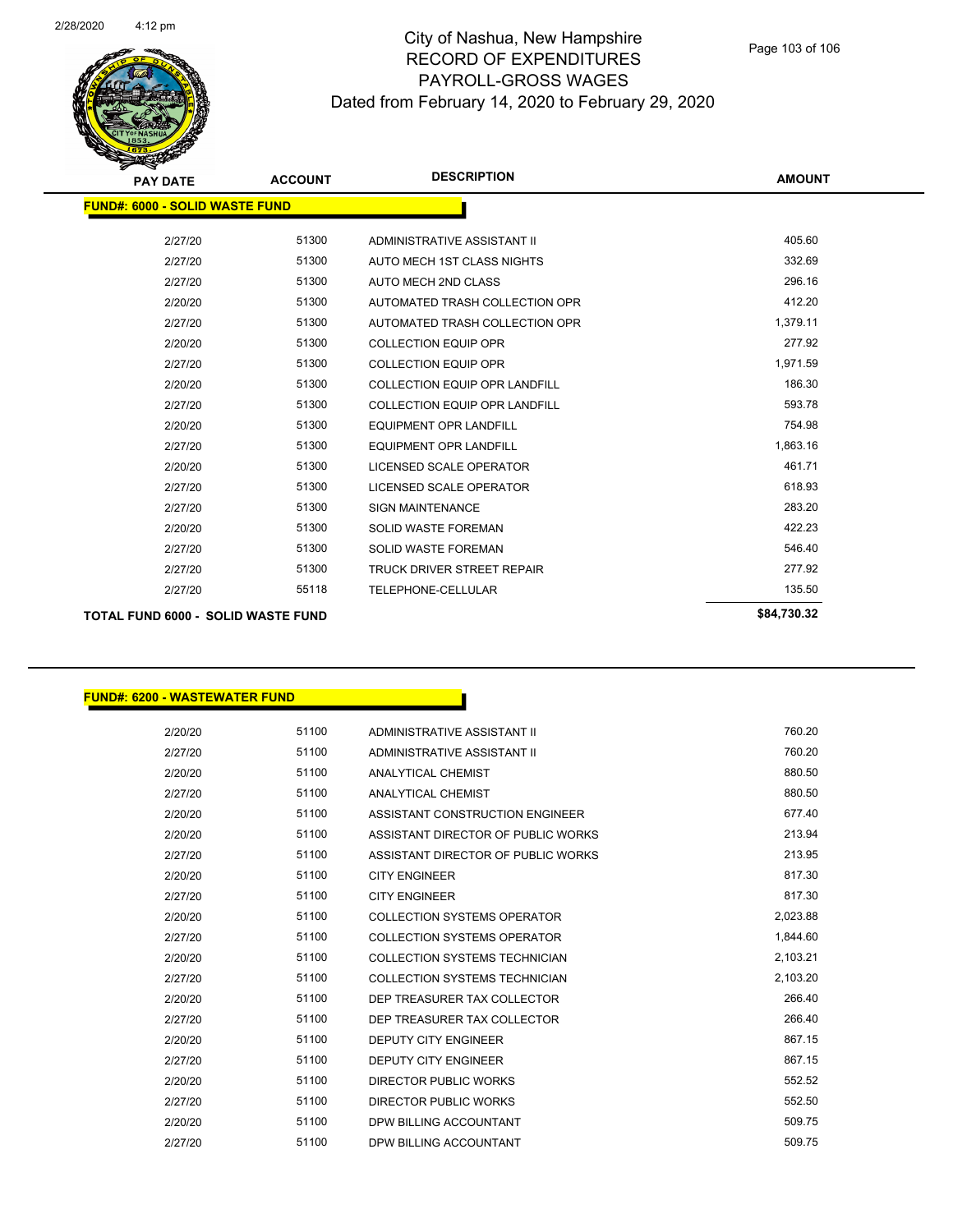

| <b>PAY DATE</b>                       | <b>ACCOUNT</b> | <b>DESCRIPTION</b>                          | <b>AMOUNT</b> |
|---------------------------------------|----------------|---------------------------------------------|---------------|
| <u> FUND#: 6200 - WASTEWATER FUND</u> |                |                                             |               |
|                                       |                |                                             |               |
| 2/20/20                               | 51100          | DPW COLLECTIONS SPEC III                    | 414.85        |
| 2/27/20                               | 51100          | DPW COLLECTIONS SPEC III                    | 414.85        |
| 2/20/20                               | 51100          | DPW CONTRACT ADMINISTRATOR                  | 745.70        |
| 2/27/20                               | 51100          | DPW CONTRACT ADMINISTRATOR                  | 745.70        |
| 2/20/20                               | 51100          | ELECTRICAL DIAGNOSTIC TECH I                | 1,120.00      |
| 2/27/20                               | 51100          | ELECTRICAL DIAGNOSTIC TECH I                | 1,120.00      |
| 2/20/20                               | 51100          | ENVIRONMENTAL PERMIT & PROGRAMS COORDINATOR | 1,360.80      |
| 2/27/20                               | 51100          | ENVIRONMENTAL PERMIT & PROGRAMS COORDINATOR | 1,360.80      |
| 2/20/20                               | 51100          | <b>EXECUTIVE ASSISTANT</b>                  | 173.76        |
| 2/27/20                               | 51100          | <b>EXECUTIVE ASSISTANT</b>                  | 173.75        |
| 2/20/20                               | 51100          | <b>FINANCE AND ADMIN MANAGER</b>            | 444.00        |
| 2/27/20                               | 51100          | FINANCE AND ADMIN MANAGER                   | 444.00        |
| 2/20/20                               | 51100          | FLEET MANAGER STREET DEPT                   | 117.40        |
| 2/27/20                               | 51100          | FLEET MANAGER STREET DEPT                   | 117.40        |
| 2/20/20                               | 51100          | <b>GIS SPECIALIST</b>                       | 719.60        |
| 2/27/20                               | 51100          | <b>GIS SPECIALIST</b>                       | 719.60        |
| 2/20/20                               | 51100          | MECHANIC WWTP 1ST CLASS                     | 4,315.21      |
| 2/27/20                               | 51100          | MECHANIC WWTP 1ST CLASS                     | 4,315.20      |
| 2/20/20                               | 51100          | <b>OPERATOR II WWTP 1st</b>                 | 4,293.61      |
| 2/27/20                               | 51100          | OPERATOR II WWTP 1st                        | 4,293.60      |
| 2/20/20                               | 51100          | OPERATOR II WWTP 2nd                        | 1,738.24      |
| 2/27/20                               | 51100          | OPERATOR II WWTP 2nd                        | 2,166.02      |
| 2/20/20                               | 51100          | OPERATOR II WWTP 3rd                        | 2,180.85      |
| 2/27/20                               | 51100          | OPERATOR II WWTP 3rd                        | 2,180.82      |
| 2/20/20                               | 51100          | OPERATOR III WWTP 1st                       | 3,390.80      |
| 2/27/20                               | 51100          | OPERATOR III WWTP 1st                       | 3,388.40      |
| 2/20/20                               | 51100          | PLANT OPERATIONS SUPERVISOR                 | 1,523.20      |
| 2/27/20                               | 51100          | PLANT OPERATIONS SUPERVISOR                 | 1,523.20      |
| 2/20/20                               | 51100          | PROCESS CHEMIST                             | 1,002.50      |
| 2/27/20                               | 51100          | <b>PROCESS CHEMIST</b>                      | 1,002.50      |
| 2/20/20                               | 51100          | PUBLIC RELATIONS ADMINISTRATOR              | 231.65        |
| 2/27/20                               | 51100          | PUBLIC RELATIONS ADMINISTRATOR              | 231.65        |
| 2/20/20                               | 51100          | <b>SENIOR STAFF ENGINEER</b>                | 2,380.90      |
| 2/27/20                               | 51100          | SENIOR STAFF ENGINEER                       | 2,380.90      |
| 2/20/20                               | 51100          | SR MGR ACCT FIN REPORTING                   | 394.70        |
| 2/27/20                               | 51100          | SR MGR ACCT FIN REPORTING                   | 394.70        |
| 2/20/20                               | 51100          | <b>STAFF ENGINEER</b>                       | 702.87        |
| 2/27/20                               | 51100          | <b>STAFF ENGINEER</b>                       | 702.87        |
| 2/20/20                               | 51100          | SUPERINTENDENT OF WASTEWATER                | 1,998.09      |
| 2/27/20                               | 51100          | SUPERINTENDENT OF WASTEWATER                | 1,998.10      |
| 2/20/20                               | 51100          | <b>SUPV LABORATORY</b>                      | 1,237.60      |
| 2/27/20                               | 51100          | <b>SUPV LABORATORY</b>                      | 1,237.60      |
| 2/20/20                               | 51100          | TRUCK DRIVER STREET REPAIR                  | 896.40        |
| 2/27/20                               | 51100          | TRUCK DRIVER STREET REPAIR                  | 896.40        |
| 2/20/20                               | 51100          | <b>WASTEWATER ASSISTANT</b>                 | 1,792.80      |
|                                       |                |                                             |               |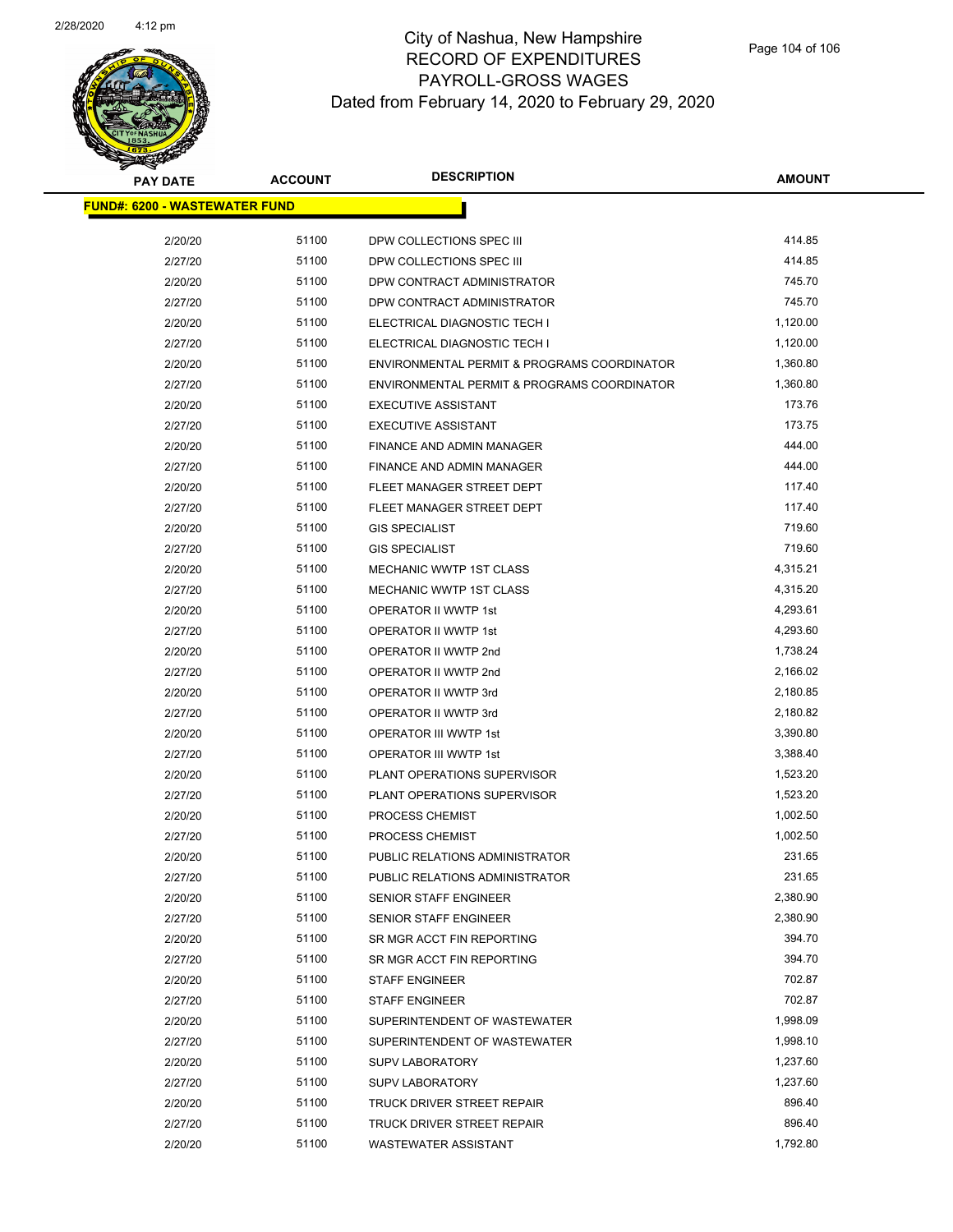

| <b>PAY DATE</b>                          | <b>ACCOUNT</b> | <b>DESCRIPTION</b>                   | <b>AMOUNT</b> |
|------------------------------------------|----------------|--------------------------------------|---------------|
| <b>FUND#: 6200 - WASTEWATER FUND</b>     |                |                                      |               |
| 2/27/20                                  | 51100          | <b>WASTEWATER ASSISTANT</b>          | 1,792.80      |
| 2/20/20                                  | 51100          | <b>WASTEWATER FOREMAN</b>            | 2,649.20      |
| 2/27/20                                  | 51100          | <b>WASTEWATER FOREMAN</b>            | 2,649.20      |
| 2/20/20                                  | 51100          | <b>WASTEWATER PROJECT ENGINEER</b>   | 1,578.70      |
| 2/27/20                                  | 51100          | <b>WASTEWATER PROJECT ENGINEER</b>   | 1,578.70      |
| 2/27/20                                  | 51300          | COLLECTION EQUIP OPR LANDFILL        | 110.88        |
| 2/27/20                                  | 51300          | <b>COLLECTION SYSTEMS OPERATOR</b>   | 268.92        |
| 2/27/20                                  | 51300          | <b>COLLECTION SYSTEMS TECHNICIAN</b> | 236.61        |
| 2/27/20                                  | 51300          | ELECTRICAL DIAGNOSTIC TECH I         | 253.72        |
| 2/20/20                                  | 51300          | <b>MECHANIC WWTP 1ST CLASS</b>       | 571.18        |
| 2/27/20                                  | 51300          | <b>MECHANIC WWTP 1ST CLASS</b>       | 606.85        |
| 2/20/20                                  | 51300          | <b>OPERATOR II WWTP 1st</b>          | 656.40        |
| 2/27/20                                  | 51300          | <b>OPERATOR II WWTP 1st</b>          | 1,299.84      |
| 2/27/20                                  | 51300          | <b>OPERATOR III WWTP 1st</b>         | 703.52        |
| 2/27/20                                  | 51300          | SOLID WASTE FOREMAN                  | 149.01        |
| 2/20/20                                  | 51300          | <b>SUPV LABORATORY</b>               | 127.60        |
| 2/27/20                                  | 51300          | <b>SUPV LABORATORY</b>               | 116.01        |
| 2/20/20                                  | 51300          | <b>WASTEWATER ASSISTANT</b>          | 100.85        |
| 2/27/20                                  | 51300          | <b>WASTEWATER ASSISTANT</b>          | 201.70        |
| 2/20/20                                  | 51300          | <b>WASTEWATER FOREMAN</b>            | 571.23        |
| 2/27/20                                  | 51300          | <b>WASTEWATER FOREMAN</b>            | 596.09        |
| 2/20/20                                  | 51750          | ASSISTANT CONSTRUCTION ENGINEER      | 1,594.71      |
| 2/27/20                                  | 55118          | TELEPHONE-CELLULAR                   | 375.05        |
| <b>TOTAL FUND 6200 - WASTEWATER FUND</b> |                |                                      | \$102,260.16  |

| <b>FUND#: 6500 - PROPERTY &amp; CASUALTY FUND</b> |       |                                    |
|---------------------------------------------------|-------|------------------------------------|
| 2/20/20                                           | 51100 | <b>PROGRAM SUPV</b>                |
| 2/27/20                                           | 51100 | <b>PROGRAM SUPV</b>                |
| 2/20/20                                           | 51100 | PROPERTY AND CASUALTY ADJUSTER     |
| 2/27/20                                           | 51100 | PROPERTY AND CASUALTY ADJUSTER     |
| 2/20/20                                           | 51100 | <b>RISK MANAGER</b>                |
| 2/27/20                                           | 51100 | <b>RISK MANAGER</b>                |
| 2/20/20                                           | 51100 | SAFETY LOSS PREVENTION SPEC        |
| 2/27/20                                           | 51100 | SAFETY LOSS PREVENTION SPEC        |
| 2/27/20                                           | 55118 | <b>TELEPHONE-CELLULAR</b>          |
| 2/20/20                                           | 59207 | <b>WORKERS COMPENSATION CLAIMS</b> |
| 2/27/20                                           | 59207 | <b>WORKERS COMPENSATION CLAIMS</b> |
| 2/20/20                                           | 59225 | <b>GENERAL LIABILITY CLAIMS</b>    |
| 2/27/20                                           | 59225 | <b>GENERAL LIABILITY CLAIMS</b>    |

2/20/20 59290 LONG TERM DISABILITY CLAIMS 2,588.14 2/27/20 59290 LONG TERM DISABILITY CLAIMS 4,368.36